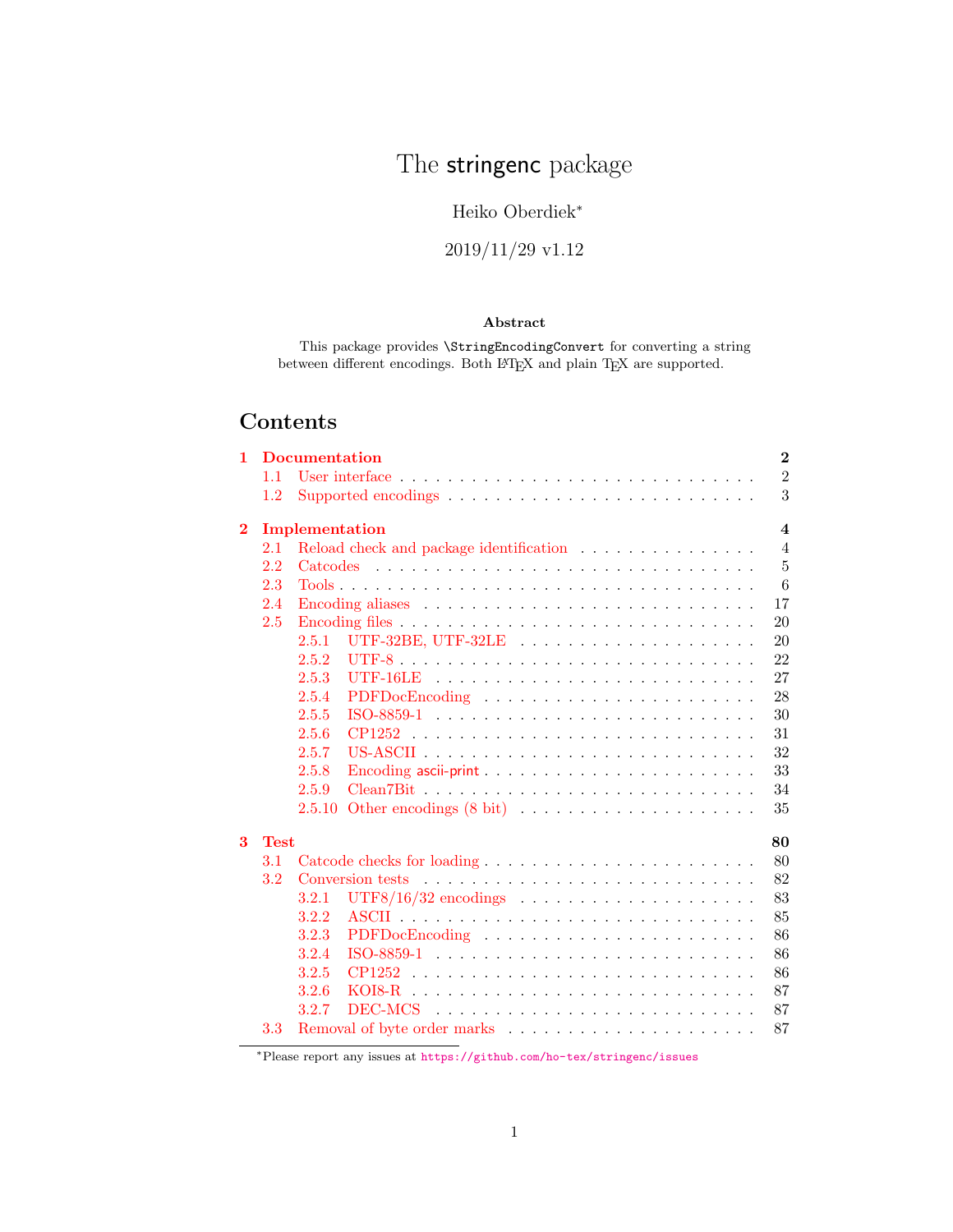| 4  |     | <b>Installation</b>                                                                                             | 88 |
|----|-----|-----------------------------------------------------------------------------------------------------------------|----|
|    | 41  |                                                                                                                 | 88 |
|    | 42  |                                                                                                                 | 88 |
|    | 4.3 |                                                                                                                 | 88 |
|    | 44  |                                                                                                                 | 89 |
|    | 4.5 | Some details for the interested $\ldots$ , , , , ,                                                              | 90 |
| 5. |     | <b>History</b>                                                                                                  | 90 |
|    |     | $[2007/06/14 \text{ v}1.0] \ldots \ldots \ldots \ldots \ldots \ldots \ldots \ldots \ldots \ldots \ldots$        | 90 |
|    |     |                                                                                                                 | 90 |
|    |     | $[2007/09/09 \text{ v}1.2] \ldots \ldots \ldots \ldots \ldots \ldots \ldots \ldots \ldots \ldots \ldots \ldots$ | 90 |
|    |     |                                                                                                                 | 90 |
|    |     |                                                                                                                 | 90 |
|    |     |                                                                                                                 | 91 |
|    |     |                                                                                                                 | 91 |
|    |     |                                                                                                                 | 91 |
|    |     |                                                                                                                 | 91 |
|    |     |                                                                                                                 | 91 |
|    |     |                                                                                                                 | 91 |
|    |     |                                                                                                                 | 91 |
|    |     |                                                                                                                 | 91 |

## [6 Index](#page-90-8) 91

# <span id="page-1-0"></span>1 Documentation

# <span id="page-1-1"></span>1.1 User interface

\StringEncodingConvert  $\{\langle cmd \rangle\}$   $\{\langle from \rangle\}$   $\{\langle to \rangle\}$ 

Macro  $\Set{StringEncoder}$  converts  $\Set{string}$  from encoding  $\from$  to encoding  $\langle to \rangle$  and stores the result in macro  $\langle cmd \rangle$ . If the string contains macros, then they are expanded. This can be prevented by  $\varepsilon$ -T<sub>E</sub>X's **\detokenize:** 

```
\StringEncodingConvert\Result{%
  \detokenize{Hello \textbf{world}!}%
}{ascii}{utf8}
```
or using LAT<sub>E</sub>X's **\@onelevel@sanitize:** 

```
\makeatletter
\newcommand*{\HelloWorld}{Hello \textbf{world}!}
\sanitize@onelevel\HelloWorld
\StringEncodingConvert\Result\HelloWorld{ascii}{utf8}
\makeatother
```
#### $\exists$ StringEncodingSuccessFailure { $\langle success \rangle$ } { $\langle failure \rangle$ }

When **\StringEncodingConvert** converts a string it sets a flag that indicates whether the operation was successful. The conversion can fail, if the input is faulty or the string cannot be encoded in the new encoding. Faulty characters are dropped. Macro  $\StringEncodingSuccessFailure calls code \succeq$  if the conversion was successful, otherwise  $\langle failure \rangle$  is called. Example: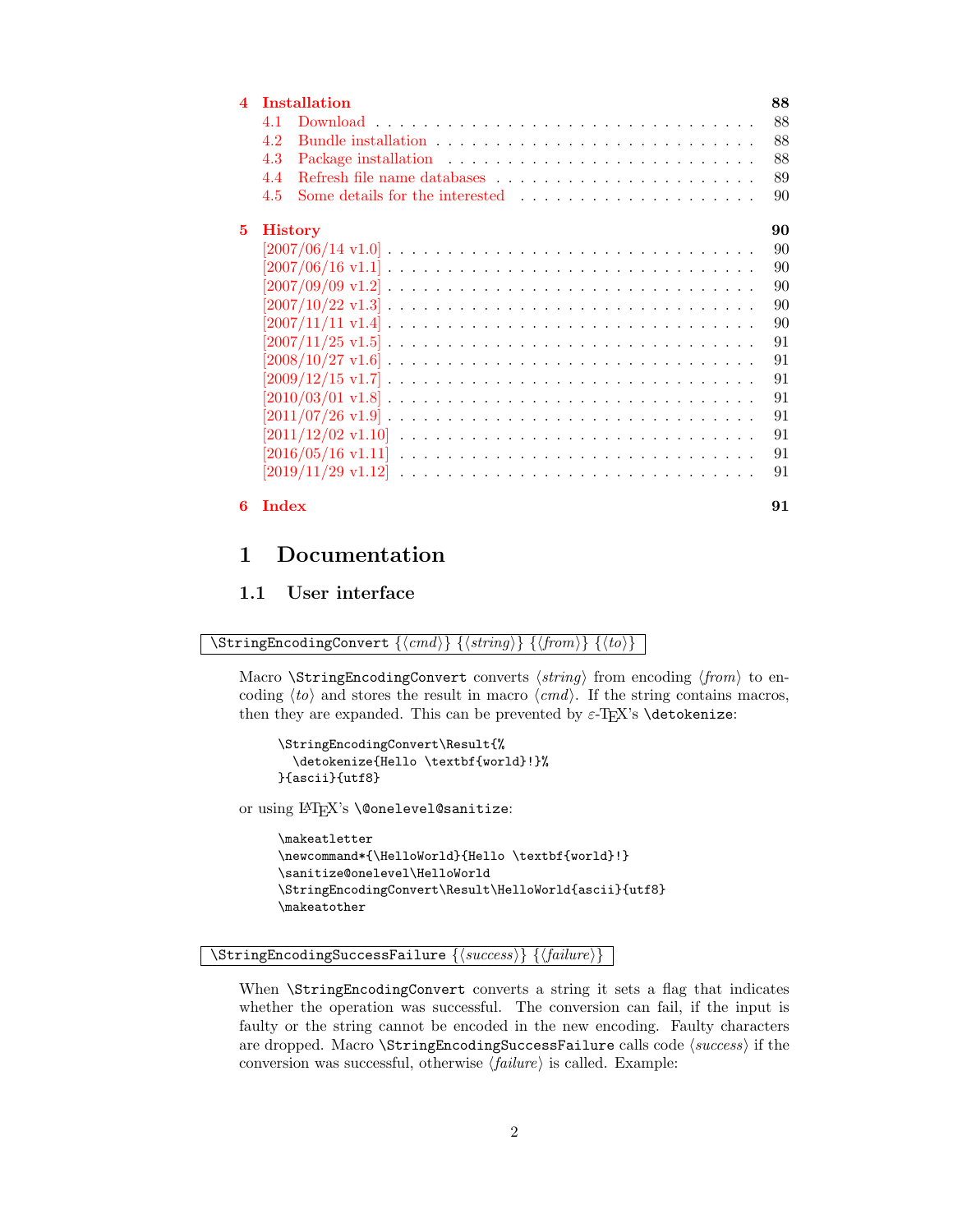```
\StringEncodingConvert\Result{Hello world!}{ascii}{utf8}
\StringEncodingSuccessFailure{%
  % \Result contains the successfully converted string.
}{%
  % Problems during conversion. \Result is empty or
  % misses some characters.
}
```
### \StringEncodingConvertTest  ${\langle \langle \textit{cmd} \rangle} {\langle \langle \textit{string} \rangle} {\langle \langle \textit{from} \rangle} {\langle \langle \textit{to} \rangle} {\langle \langle \textit{success} \rangle} {\langle \langle \textit{failure} \rangle} {\rangle}$

Macro \StringEncodingConvertTest is more efficient than \StringEncodingConvert if the converted string does not interest in case of an error, because the conversion stops at the first error. If  $\langle string \rangle$  can be successfully converted from encoding  $\langle from \rangle$  to encoding  $\langle to \rangle$ , then macro  $\langle cmd \rangle$  contains the result and code  $\langle success \rangle$ is executed. Otherwise code  $\langle failure \rangle$  is executed, the contents of  $\langle cmd \rangle$  is undefined.

### \StringEncodingList

Macro \StringEncodingList contains a comma separated list of supported encodings (without alias names).

### <span id="page-2-0"></span>1.2 Supported encodings

| ascii, us-ascii              | ASCII encoding,                       |
|------------------------------|---------------------------------------|
|                              | 8bit characters disabled              |
| ascii-print, ascii-printable | printable ASCII characters            |
|                              | including space $(0x20-0x7E)$         |
| clean7bit                    | %%DocumentData: Clean7Bit             |
|                              | bytes $0x1B$ to $0x7E$ , $0x0A$ (LF), |
|                              | $0x0D$ (CR), $0x09$ (TAB)             |
| cp437, cp437de               | Code page 437                         |
| cp850                        | Code page 850                         |
| cp852                        | Code page 852                         |
| cp855                        | Code page 855                         |
| cp858                        | Code page 858                         |
| cp865                        | Code page 865                         |
| cp866                        | Code page $866$                       |
| cp1250                       | Code page 1250                        |
| cp1251                       | Code page 1251                        |
| $cpl252$ , ansinew           | Code page $1252$                      |
| cp1257                       | Code page 1257                        |
| dec-mcs, decmulti            | DEC Multinational                     |
| koi8-r                       | KOI8-R (RFC1489)                      |
| iso-8859-1, latin1           | ISO-8859-1                            |
| iso-8859-2, latin2           | ISO-8859-2                            |
| iso-8859-3, latin3           | ISO-8859-3                            |
| iso-8859-4, latin4           | ISO-8859-4                            |
| iso-8859-5, iso88595         | ISO-8859-5                            |
| iso-8859-6                   | ISO-8859-6                            |
| iso-8859-7                   | ISO-8859-7                            |
| iso-8859-8                   | ISO-8859-8                            |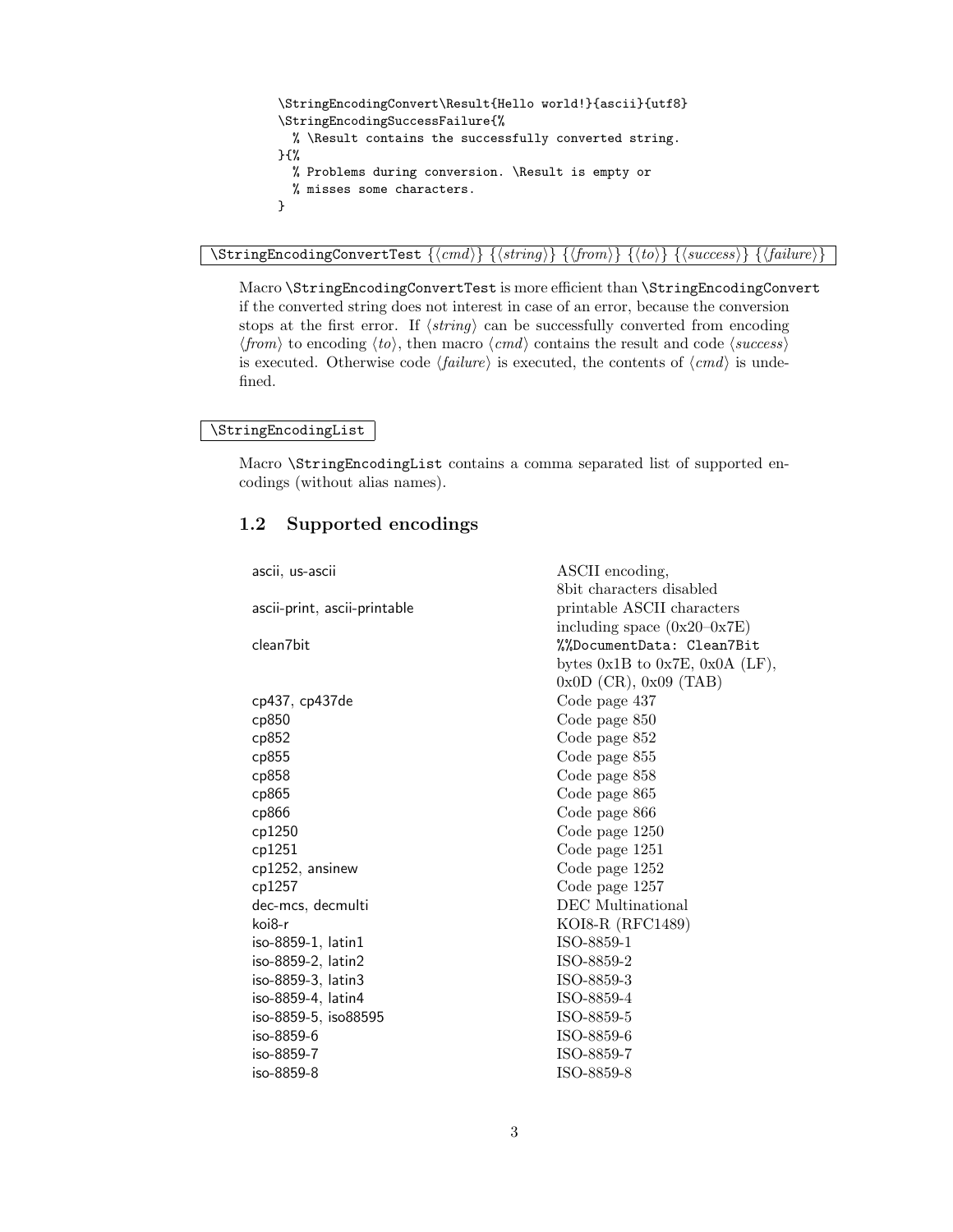| iso-8859-9, latin5                          | ISO-8859-9              |
|---------------------------------------------|-------------------------|
| iso-8859-10, latin6                         | ISO-8859-10             |
| iso-8859-11                                 | ISO-8859-11             |
| iso-8859-13, latin7                         | ISO-8859-13             |
| iso-8859-14, latin8                         | ISO-8859-14             |
| iso-8859-15, latin9                         | ISO-8859-15             |
| iso-8859-16, latin10                        | ISO-8859-16             |
| mac-centeuro, mac-ce, macce                 | MAC OS Central European |
| mac-cyrillic, maccyr, mac-ukrainian, macukr | MAC OS Cyrillic         |
| mac-roman, applemac                         | MAC OS Roman            |
| nextstep, next                              | NextStep Encoding       |
| pdfdoc                                      | PDFDocEncoding          |
| utf8, utf-8                                 | UTF-8                   |
| utf16be, utf-16be, utf16, utf-16            | UTF-16BE                |
| utf16le, utf-16le                           | $UTF-16LE$              |
| utf32be, utf-32be, utf32, utf-32            | UTF-32BE                |
| utf32le, utf-32le                           | $UTF-32LE$              |

# <span id="page-3-0"></span>2 Implementation

 $1$   $\langle$ \*package $\rangle$ 

# <span id="page-3-1"></span>2.1 Reload check and package identification

Reload check, especially if the package is not used with L<sup>AT</sup>EX.

```
2 \begingroup\catcode61\catcode48\catcode32=10\relax%
```

```
3 \catcode13=5 % ^^M
4 \endlinechar=13 %
5 \catcode35=6 % #
6 \catcode39=12 \% '
7 \catcode44=12 \%,
8 \catcode45=12 % -
9 \catcode46=12 %.
10 \catcode58=12 % :
11 \catcode64=11 % @
12 \catcode123=1 % {
13 \catcode125=2 % }
14 \expandafter\let\expandafter\x\csname ver@stringenc.sty\endcsname
15 \ifx\x\relax % plain-TeX, first loading
16 \else
17 \def\empty{}%
18 \ifx\x\empty % LaTeX, first loading,
19 % variable is initialized, but \ProvidesPackage not yet seen
20 \else
21 \expandafter\ifx\csname PackageInfo\endcsname\relax
22 \det\{x\#1\#2\23 \immediate\write-1{Package #1 Info: #2.}%
24 }%
25 \else
26 \def\x#1#2{\PackageInfo{#1}{#2, stopped}}%
27 \setminusfi
28 \x{stringenc}{The package is already loaded}%
29 \aftergroup\endinput
30 \foralli
31 \fi
32 \endgroup%
```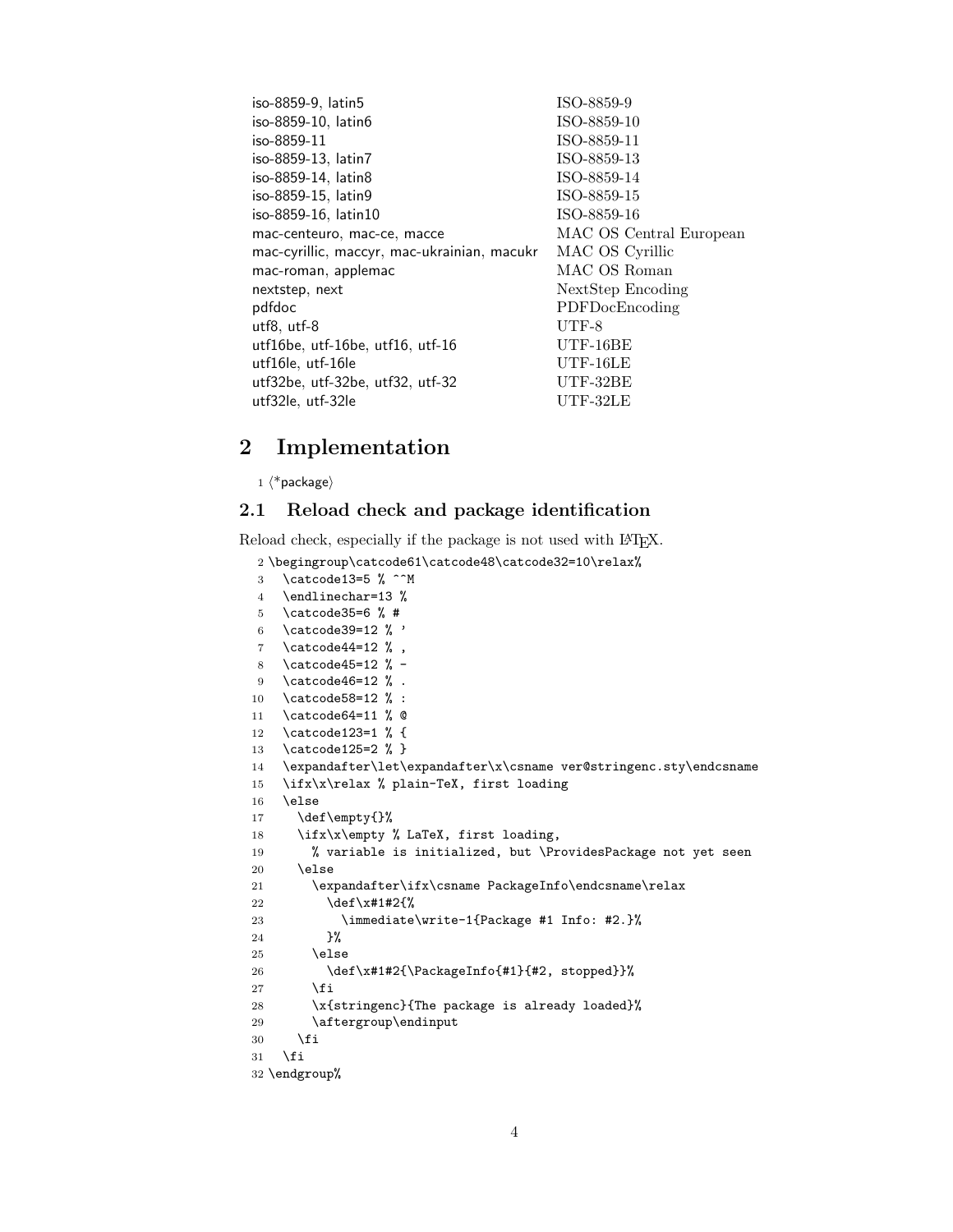Package identification:

```
33 \begingroup\catcode61\catcode48\catcode32=10\relax%
34 \catcode13=5 % ^^M
35 \endlinechar=13 %
36 \catcode35=6 % #
37 \catcode39=12 % '
38 \catcode40=12 % (
39 \catcode41=12 % )
40 \catcode44=12 % ,
41 \catcode45=12 % -
42 \catcode46=12 % .
43 \catcode47=12 % /
44 \catcode58=12 % :
45 \catcode64=11 % @
46 \catcode91=12 % [
47 \catcode93=12 % ]
48 \catcode123=1 % {
49 \catcode125=2 % }
50 \expandafter\ifx\csname ProvidesPackage\endcsname\relax
51 \def\x#1#2#3[#4]{\endgroup
52 \immediate\write-1{Package: #3 #4}%
53 \xdef#1{#4}%
54 }%
55 \else
56 \def\x#1#2[#3]{\endgroup
57 #2[{#3}]%
58 \ifx#1\@undefined
59 \xdef#1{#3}%
60 \overrightarrow{fi}61 \ifx#1\relax
62 \xdef#1{#3}%
63 \overline{\text{1}}64 }%
65 \fi
66 \expandafter\x\csname ver@stringenc.sty\endcsname
67 \ProvidesPackage{stringenc}%
68 [2019/11/29 v1.12 Convert strings between diff. encodings (HO)]%
```
### <span id="page-4-0"></span>2.2 Catcodes

```
69 \begingroup\catcode61\catcode48\catcode32=10\relax%
70 \catcode13=5 % ^^M
71 \endlinechar=13 %
72 \catcode123 1 % {
73 \catcode125 2 % }
74 \catcode64 11 %
75 \def\x{\endgroup
76 \expandafter\edef\csname SE@AtEnd\endcsname{%
77 \endlinechar=\the\endlinechar\relax
78 \catcode13=\the\catcode13\relax
79 \catcode32=\the\catcode32\relax
80 \catcode35=\the\catcode35\relax
81 \catcode61=\the\catcode61\relax
82 \catcode64=\the\catcode64\relax
83 \catcode123=\the\catcode123\relax
84 \catcode125=\the\catcode125\relax
85 }%
86 }%
```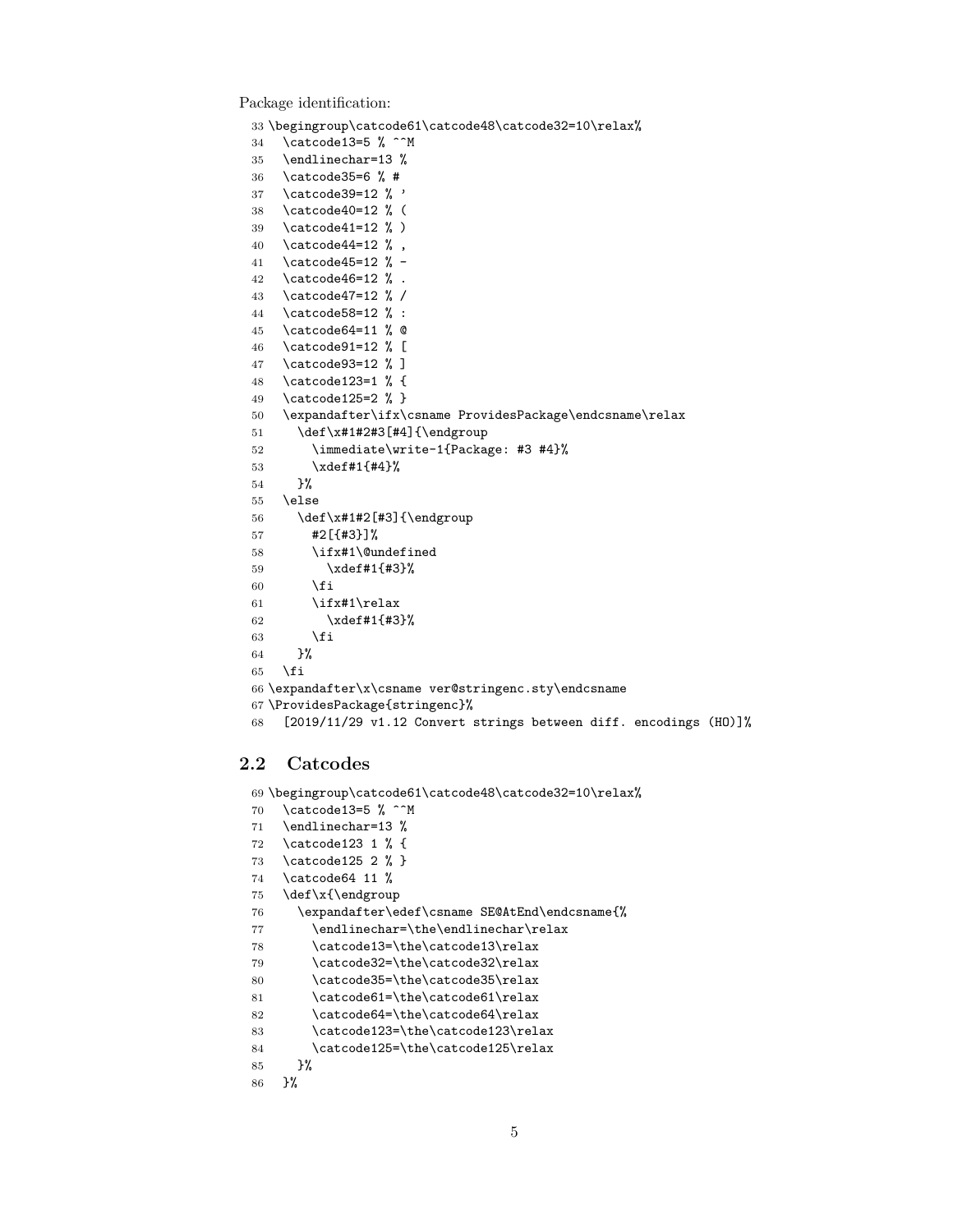```
87 \x\catcode61\catcode48\catcode32=10\relax%
88 \catcode13=5 % ^^M
89 \endlinechar=13 %
90 \catcode35=6 % #
91 \catcode64=11 % @
92 \catcode123=1 % {
93 \catcode125=2 % }
94 \def\TMP@EnsureCode#1#2#3{%
95 \edef\SE@AtEnd{%
96 \SE@AtEnd
97 #1#2=\the#1#2\relax
98 }%
99 #1#2=#3\relax
100 }
101 \TMP@EnsureCode\catcode{34}{12}% "
102 \TMP@EnsureCode\catcode{36}{3}% $
103 \TMP@EnsureCode\catcode{38}{4}% &
104 \TMP@EnsureCode\catcode{39}{12}% '
105 \TMP@EnsureCode\catcode{40}{12}% (
106 \TMP@EnsureCode\catcode{41}{12}% )
107 \TMP@EnsureCode\catcode{42}{12}% *
108 \TMP@EnsureCode\catcode{43}{12}% +
109 \TMP@EnsureCode\catcode{44}{12}% ,
110 \TMP@EnsureCode\catcode{45}{12}% -
111 \TMP@EnsureCode\catcode{46}{12}% .
112 \TMP@EnsureCode\catcode{47}{12}% /
113 \TMP@EnsureCode\catcode{58}{12}% :
114 \TMP@EnsureCode\catcode{60}{12}% <
115 \TMP@EnsureCode\catcode{62}{12}% >
116 \TMP@EnsureCode\catcode{91}{12}% [
117 \TMP@EnsureCode\catcode{93}{12}% ]
118 \TMP@EnsureCode\catcode{94}{7}% ^
119 \TMP@EnsureCode\catcode{96}{12}% '
120 \TMP@EnsureCode\uccode{34}{0}% "
121 \TMP@EnsureCode\uccode{48}{0}% 0
122 \TMP@EnsureCode\uccode{61}{0}% =
123 \edef\SE@AtEnd{\SE@AtEnd\noexpand\endinput}
```
### <span id="page-5-0"></span>2.3 Tools

```
124 \begingroup\expandafter\expandafter\expandafter\endgroup
                 125 \expandafter\ifx\csname RequirePackage\endcsname\relax
                 126 \input infwarerr.sty\relax
                 127 \input ltxcmds.sty\relax
                 128 \input pdfescape.sty\relax
                 129 \else
                 130 \RequirePackage{infwarerr}[2007/09/09]%
                 131 \RequirePackage{ltxcmds}[2010/03/01]%
                 132 \RequirePackage{pdfescape}[2010/03/01]%
                 133 \fi
\SE@GobbleEight
                 134 \long\def\SE@GobbleEight#1#2#3#4#5#6#7#8{}
     \SE@CarTwo
                 135 \long\def\SE@CarTwo#1#2#3\@nil{#1#2}
\SE@PrefixFrom
```
\def\SE@PrefixFrom{SE<}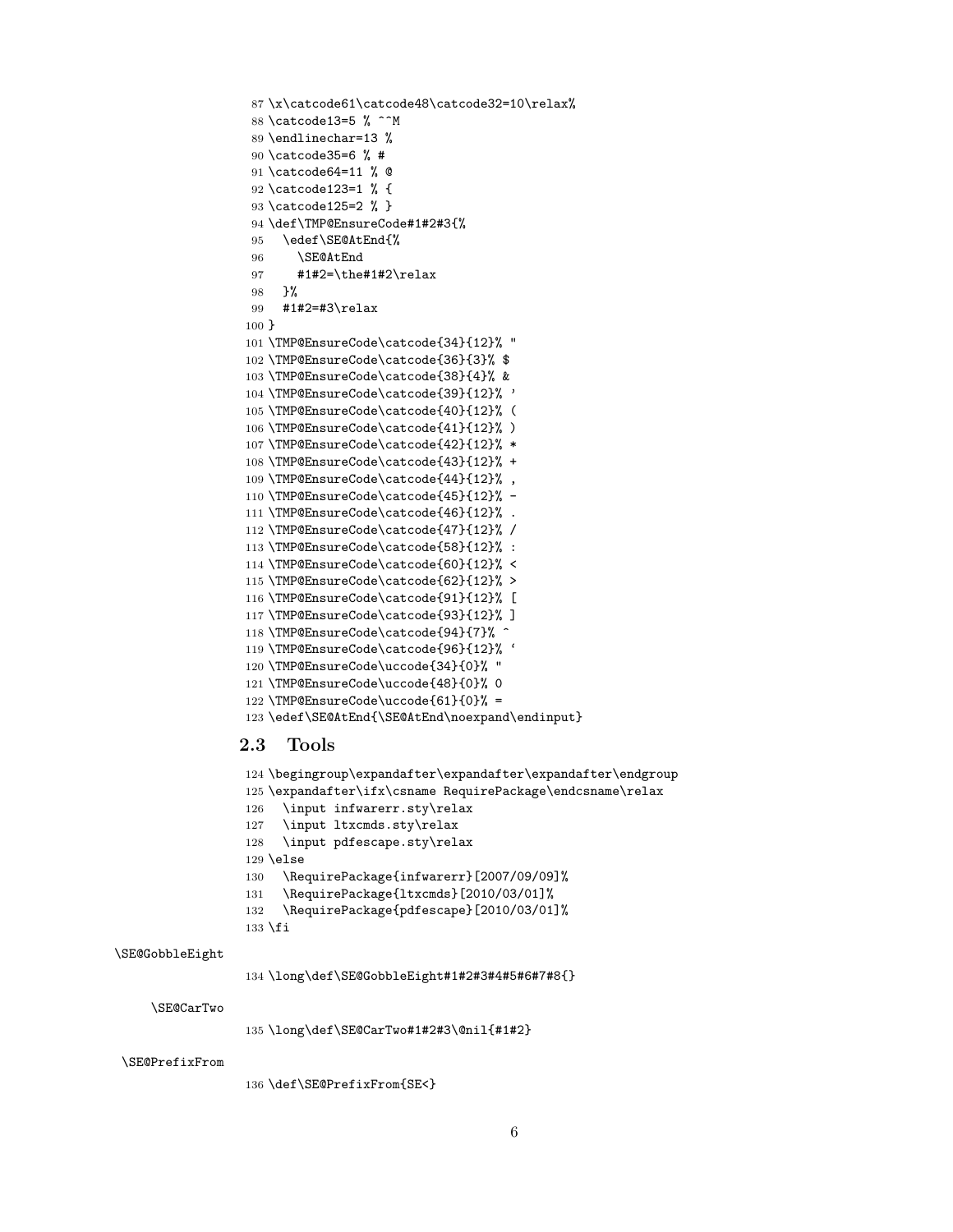| \SE@PrefixSurrogateFrom |                                                                                 |
|-------------------------|---------------------------------------------------------------------------------|
|                         | 137 \def\SE@PrefixSurrogateFrom{SE<<}                                           |
| \SE@PrefixTo            | 138 \def\SE@PrefixTo{SE>}                                                       |
|                         |                                                                                 |
| \SE@PrefixSurrogateTo   |                                                                                 |
|                         | 139 \def\SE@PrefixSurrogateTo{SE>>}                                             |
| \SE@ResultAdd           |                                                                                 |
|                         | 140 \def\SE@ResultAdd#1{%                                                       |
|                         | \edef\SE@result{\SE@result#1}%<br>141                                           |
|                         | $142$ }                                                                         |
|                         | 143 \begingroup\expandafter\expandafter\expandafter\endgroup                    |
|                         | 144 \expandafter\ifx\csname newif\endcsname\relax                               |
| \SE@newif               |                                                                                 |
|                         | \def\SE@newif#1{%<br>145                                                        |
|                         | \begingroup<br>146                                                              |
|                         | \escapechar=-1 %<br>147                                                         |
|                         | \expandafter\endgroup<br>148                                                    |
|                         | \expandafter\SE@@newif\string#1\@nil<br>149                                     |
|                         | }‰<br>150                                                                       |
| \SE@@newif              |                                                                                 |
|                         | \def\SE@@newif#1#2#3\@nil{%<br>151                                              |
|                         | \expandafter\edef\csname#3true\endcsname{%<br>152                               |
|                         | \let<br>153                                                                     |
|                         | \expandafter\noexpand\csname if#3\endcsname<br>154                              |
|                         | \expandafter\noexpand\csname iftrue\endcsname<br>155                            |
|                         | }‰<br>156                                                                       |
|                         | \expandafter\edef\csname#3false\endcsname{%<br>157                              |
|                         | \let<br>158                                                                     |
|                         | \expandafter\noexpand\csname if#3\endcsname<br>159                              |
|                         | \expandafter\noexpand\csname iffalse\endcsname<br>160                           |
|                         | }‰<br>161                                                                       |
|                         | \csname#3false\endcsname<br>162                                                 |
|                         | }‰<br>163                                                                       |
|                         | $164$ \else                                                                     |
| <b>\SE@newif</b>        |                                                                                 |
|                         | \expandafter\let\expandafter\SE@newif\csname newif\endcsname                    |
|                         | 165<br>$166$ \fi                                                                |
|                         |                                                                                 |
|                         | 167 \SE@newif\ifSE@invalid                                                      |
| \SE@InvalidCharacter    |                                                                                 |
|                         | 168 \def\SE@InvalidCharacter{%                                                  |
|                         | \SE@invalidtrue<br>169                                                          |
|                         | $170$ }                                                                         |
| \SE@ConvertTo           | The input string #2 of macro \SE@ConvertTo is given as hex string in UTF-16. It |
|                         | is converted to encoding #3 and the result is stored in macro #1.               |
|                         | 171 \def\SE@ConvertTo#1#2#3{%                                                   |
|                         | \let\SE@result\ltx@empty<br>172                                                 |
|                         | \EdefSanitize\SE@encoding{#3}%<br>173                                           |
|                         |                                                                                 |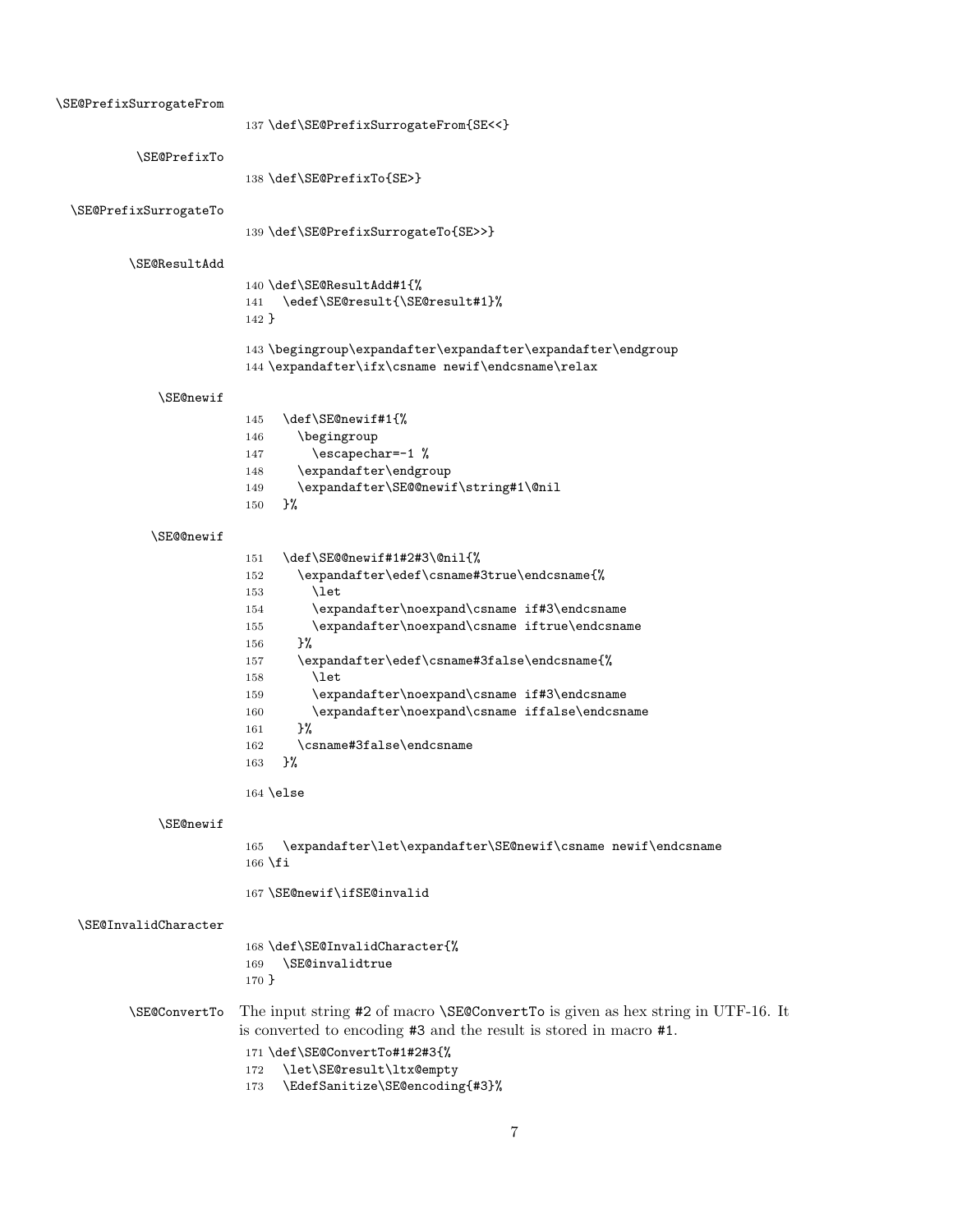```
174 \expandafter\ifx\csname\SE@PrefixTo\SE@encoding\endcsname\relax
                 175 \StringEncodingLoad\SE@encoding
                 176 \fi
                 177 \expandafter\ifx\csname\SE@PrefixTo\SE@encoding\endcsname\relax
                 178 \@PackageError{stringenc}{%
                 179 Conversion to encoding '\SE@encoding'\MessageBreak
                 180 is not supported%
                 181 }\@ehc
                 182 \else
                 183 \expandafter\let\expandafter\SE@ConvertNormal
                 184 \csname\SE@PrefixTo\SE@encoding\endcsname
                 185 \expandafter\let\expandafter\SE@ConvertSurrogate
                 186 \csname\SE@PrefixSurrogateTo\SE@encoding\endcsname
                 187 \SE@@ConvertTo#2\relax\relax\relax\relax
                 188 \fi
                 189 \let#1\SE@result
                 190 }
  \SE@@ConvertTo
                 191 \def\SE@@ConvertTo#1#2#3#4{%
                 192 \ifx#1\relax
                 193 \let\SE@next\relax
                 194 \else
                 195 \ifx#4\relax
                 196 \let\SE@next\relax
                 197 \SE@InvalidCharacter
                 198 \else
                 199 \let\SE@next\SE@@ConvertTo
                 200 \ifnum"#1#2#3#4<"D800 %
                 201 \SE@ConvertNormal#1#2#3#4%
                 202 \else
                 203 \ifnum"#1#2#3#4>"DFFF %
                 204 \SE@ConvertNormal#1#2#3#4%
                 205 \else
                 206 \ifnum"#1#2#3#4>"DBFF %
                 207 \SE@InvalidCharacter
                 208 \else
                 209 \def\SE@high{#1#2#3#4}%
                 210 \let\SE@next\SE@@ScanLow
                 211 \overrightarrow{f_i}212 \qquad \qquad \int f213 \setminusfi
                 214 \ifSE@TestMode
                 215 \ifSE@invalid
                 216 \let\SE@next\SE@SkipRemaining
                 217 \fi
                 218 \setminusfi
                 219 \forallfi
                 220 \forallfi
                 221 \SE@next
                 222 }
\SE@SkipRemaining
                 223 \def\SE@SkipRemaining#1\relax{}
    \SE@@ScanLow
```
 \def\SE@@ScanLow#1#2#3#4{% \ifx#4\relax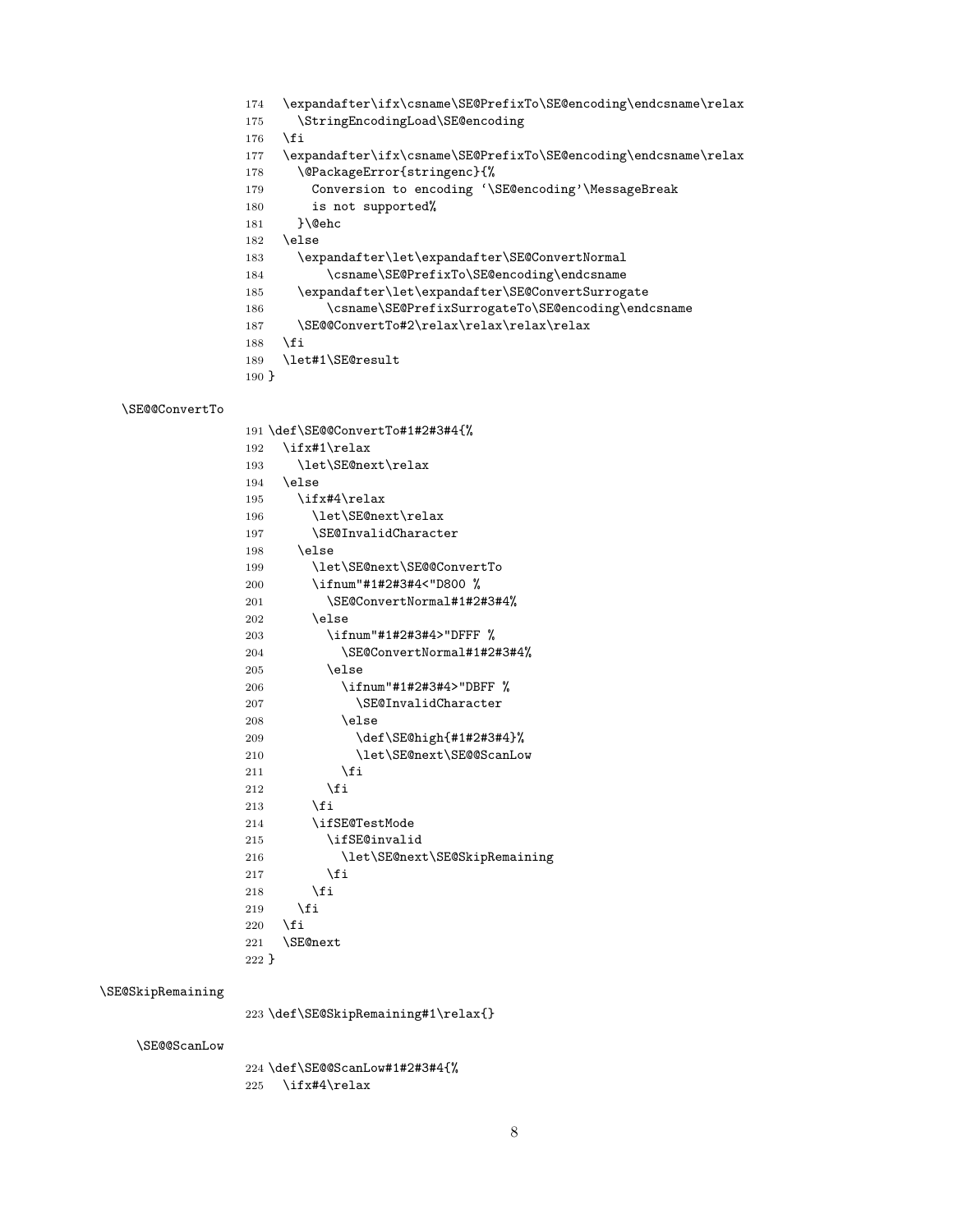```
226 \SE@InvalidCharacter
                    227 \let\SE@next\relax
                    228 \else
                    229 \ifcase\ifnum"#1#2#3#4<"DC00 %
                    230 \ltx@zero
                    231 \else
                    232 \ifnum"#1#2#3#4>"DFFF %
                    233 \ltx@zero
                    234 \else
                    235 \ltx@one
                    236 \quad \text{if} \quad237 \fi
                    238 \SE@InvalidCharacter
                    239 \ifSE@TestMode
                    240 \let\SE@next\SE@SkipRemaining
                    241 \else
                    242 \def\SE@next{SE@@ConvertTo#1#2#3#4}%
                    243 \setminusfi
                    244 \else
                    245 \ifx\SE@ConvertSurrogate\relax
                    246 \else
                    247 \expandafter\SE@ConvertSurrogate\SE@high#1#2#3#4%
                    248 \overrightarrow{f_1}249 \let\SE@next\SE@@ConvertTo
                    250 \ifSE@TestMode
                    251 \ifSE@invalid
                    252 \let\SE@next\SE@SkipRemaining
                    253 \overrightarrow{1}254 \fi
                    255 \quad \text{Vfi}256 \fi
                    257 \SE@next
                    258 }
   \SE@ConvertFrom The input string #2 of macro \SE@ConvertTo is given as hex string in encoding
                   #3. It is converted to UTF-16 and the result is stored in macro #1.
                    259 \def\SE@ConvertFrom#1#2#3{%
                    260 \let\SE@result\ltx@empty
                    261 \EdefSanitize\SE@encoding{#3}%
                    262 \expandafter\ifx\csname\SE@PrefixFrom\SE@encoding\endcsname\relax
                    263 \StringEncodingLoad\SE@encoding
                    264 \fi
                    265 \expandafter\ifx\csname\SE@PrefixFrom\SE@encoding\endcsname\relax
                    266 \@PackageError{stringenc}{%
                    267 Conversion from encoding '\SE@encoding'\MessageBreak
                    268 is not supported%
                    269 }\@ehc
                    270 \else
                    271 \csname\SE@PrefixFrom\SE@encoding\endcsname{#2}%
                    272 \fi
                    273 \let#1\SE@result
                    274 }
\StringEncodingLoad Macro \StringEncodingLoad loads an encoding definition file. However the load-
                   ing can occur everywhere, even inside verbatim settings. Therefore we must ensure
                   the catcodes of all used special characters. The exception are digits and letters.
                    275 \def\StringEncodingLoad#1{%
                    276 \begingroup
```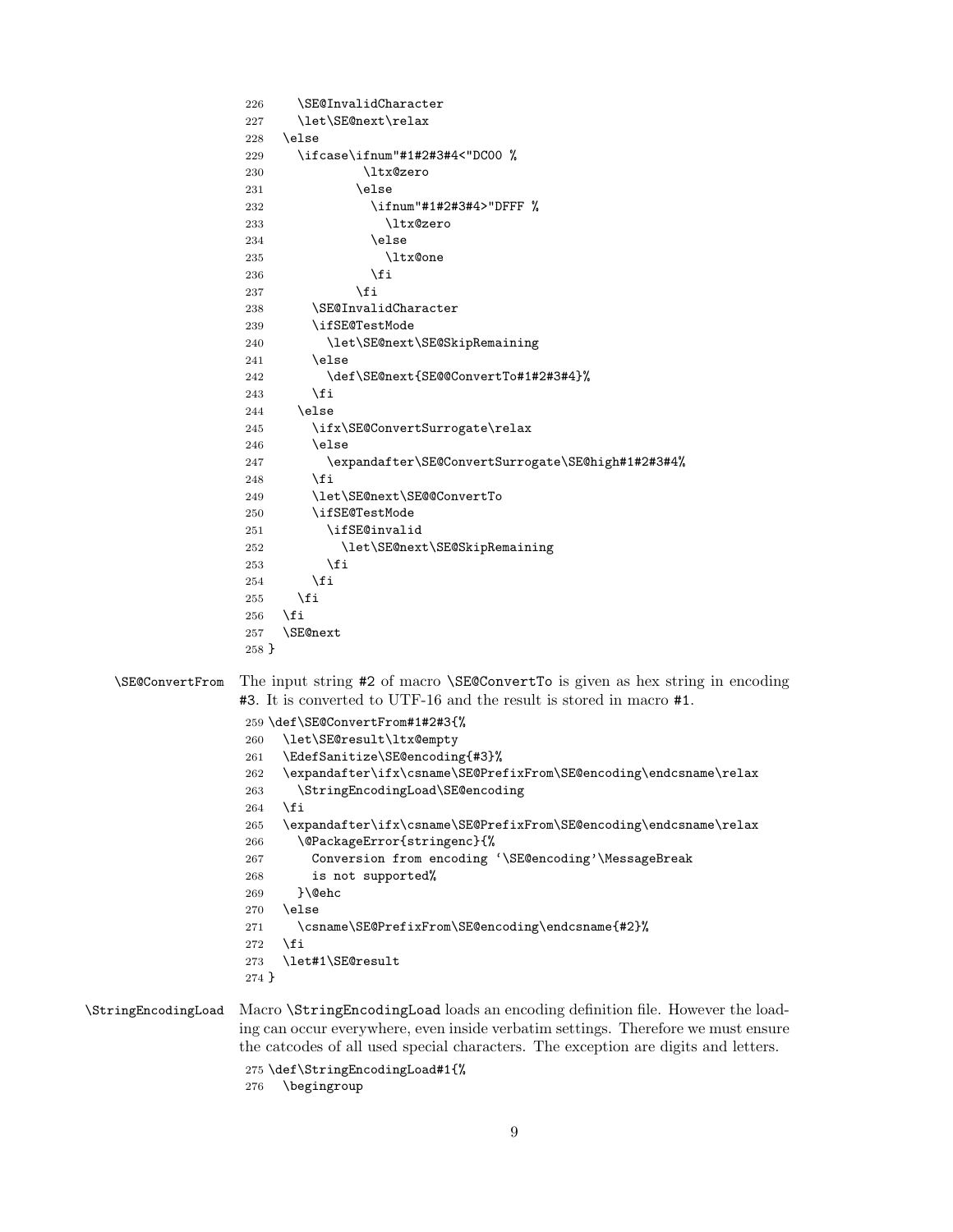\catcode32=10 % space/space \catcode35=6 % #/parameter \catcode37=14 % percent/comment character \catcode92=0 % backslash/escape character \catcode123=1 % {/beginning of group \catcode125=2 % }/end of group \endlinechar=-1 % \SE@MakeLetters @ABCDEFGHIKLMNOPRSTU% abcdefghiklmnoprstuvwxyz\relax \SE@MakeOthers "-./:<=>[]0123456789\relax \expandafter\ifx\csname ProvidesFile\endcsname\relax 288 \def\ProvidesFile##1[##2]{% \immediate\write-1{File: ##1 ##2}% }%  $\qquad \qquad$  \fi \SE@InputIfFileExists{se-#1.def}% \endgroup } \SE@MakeLetters \def\SE@MakeLetters#1{% \ifx#1\relax \else \catcode'#1=11 % \expandafter\SE@MakeLetters \fi } \SE@MakeOthers \def\SE@MakeOthers#1{% \ifx#1\relax \else \catcode'#1=12 % \expandafter\SE@MakeOthers \fi } \SE@InputIfFileExists \begingroup\expandafter\expandafter\expandafter\endgroup \expandafter\ifx\csname IfFileExists\endcsname\relax \input pdftexcmds.sty\relax \begingroup\expandafter\expandafter\expandafter\endgroup \expandafter\ifx\csname pdf@filesize\endcsname\relax \def\SE@InputIfFileExists#1{% \expandafter\ifx\csname @inputcheck\endcsname\relax \csname newread\endcsname\@inputcheck \fi \openin\@inputcheck#1\relax \ifeof\@inputcheck \SE@FileNotFound{#1}% \else \SE@Input{#1}% 323 \fi }% \else \def\SE@InputIfFileExists#1{% \expandafter\expandafter\expandafter 328 \ifx\expandafter\expandafter\expandafter\\\pdf@filesize{#1}\\%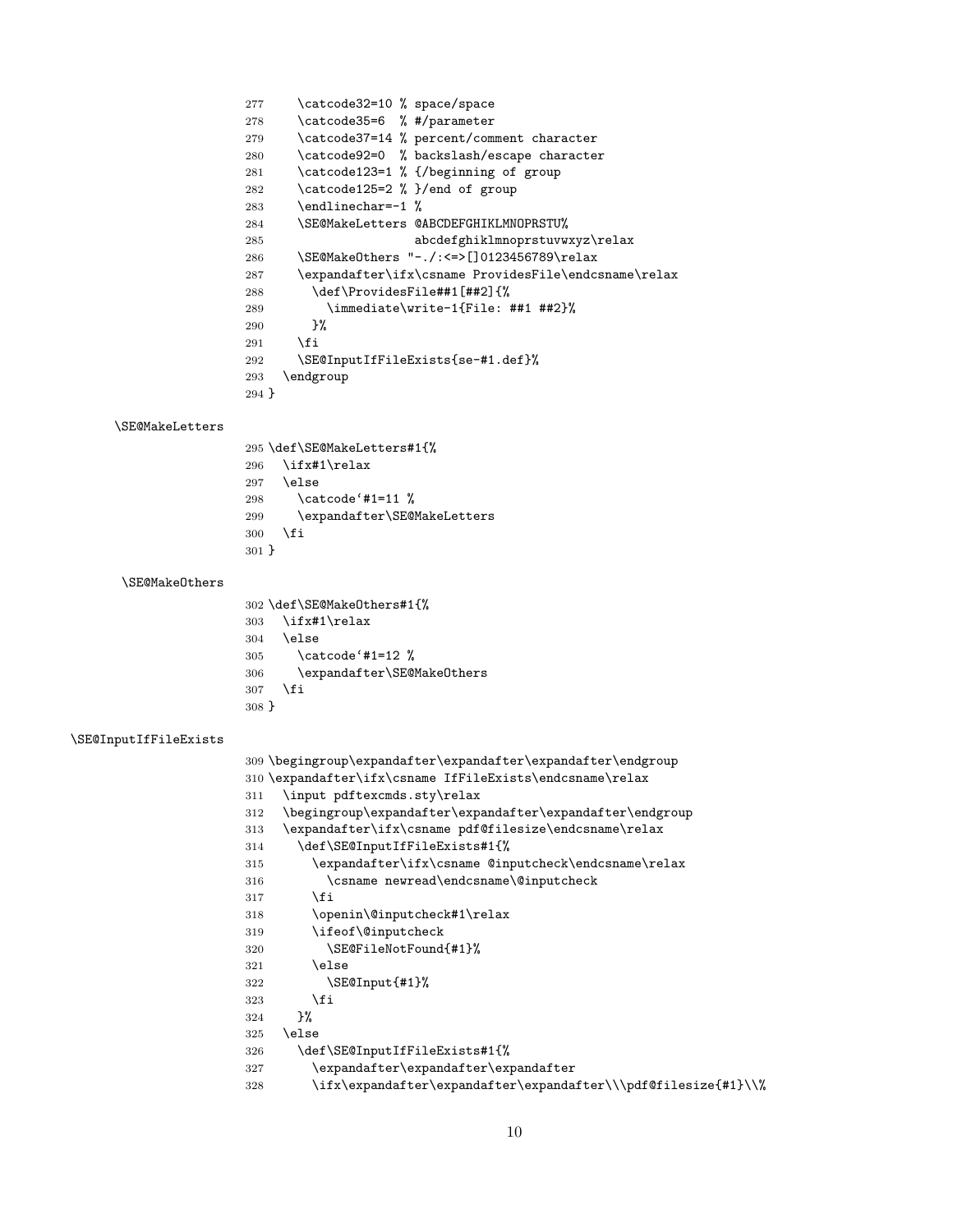```
329 \SE@FileNotFound{#1}%
                     330 \else
                     331 \SE@Input{#1}%
                     332 \setminusfi
                     333 }%
                     334 \fi
                     335 \else
                     336 \def\SE@InputIfFileExists#1{%
                     337 \IfFileExists{#1}{%
                     338 \SE@Input{#1}%
                     339 }{%
                     340 \SE@FileNotFound{#1}%
                     341 }%
                     342 }%
                     343 \fi
  \SE@FileNotFound
                     344 \def\SE@FileNotFound#1{%
                     345 \@PackageWarning{stringenc}{%
                     346 Encoding file '#1'\MessageBreak
                     347 not found%
                     348 }%
                     349 }
         \SE@Input
                     350 \def\SE@Input{%
                     351 \@ifnextchar\bgroup\@iinput\@@input
                     352 }
                     353 \ifx\input\SE@Input
                     354 \def\SE@Input#1{%
                     355 \input{#1}%
                     356 }%
                     357 \else
                     358 \def\SE@Input#1{%
                     359 \input#1\relax
                     360 }%
                     361 \fi
     \ifSE@numexpr
                     362 \SE@newif\ifSE@numexpr
                     363 \begingroup\expandafter\expandafter\expandafter\endgroup
                     364 \expandafter\ifx\csname numexpr\endcsname\relax
                     365 \else
                     366 \SE@numexprtrue
                     367\mathcal{I}i
                     368 \ifSE@numexpr
                     369 \catcode36=9 % $ ignore
                     370 \catcode38=14 % & comment
                     371 \else
                     372 \catcode36=14 % $ comment
                     373 \catcode38=9 % & ignore
                     374 \fi
\SE@Nibble@NumToHex
                     375 \def\SE@Nibble@NumToHex#1{%
                     376 $ \ifcase\numexpr#1\relax
                     377 & \ifcase\expandafter\ltx@firstofone\expandafter{\number#1} %
```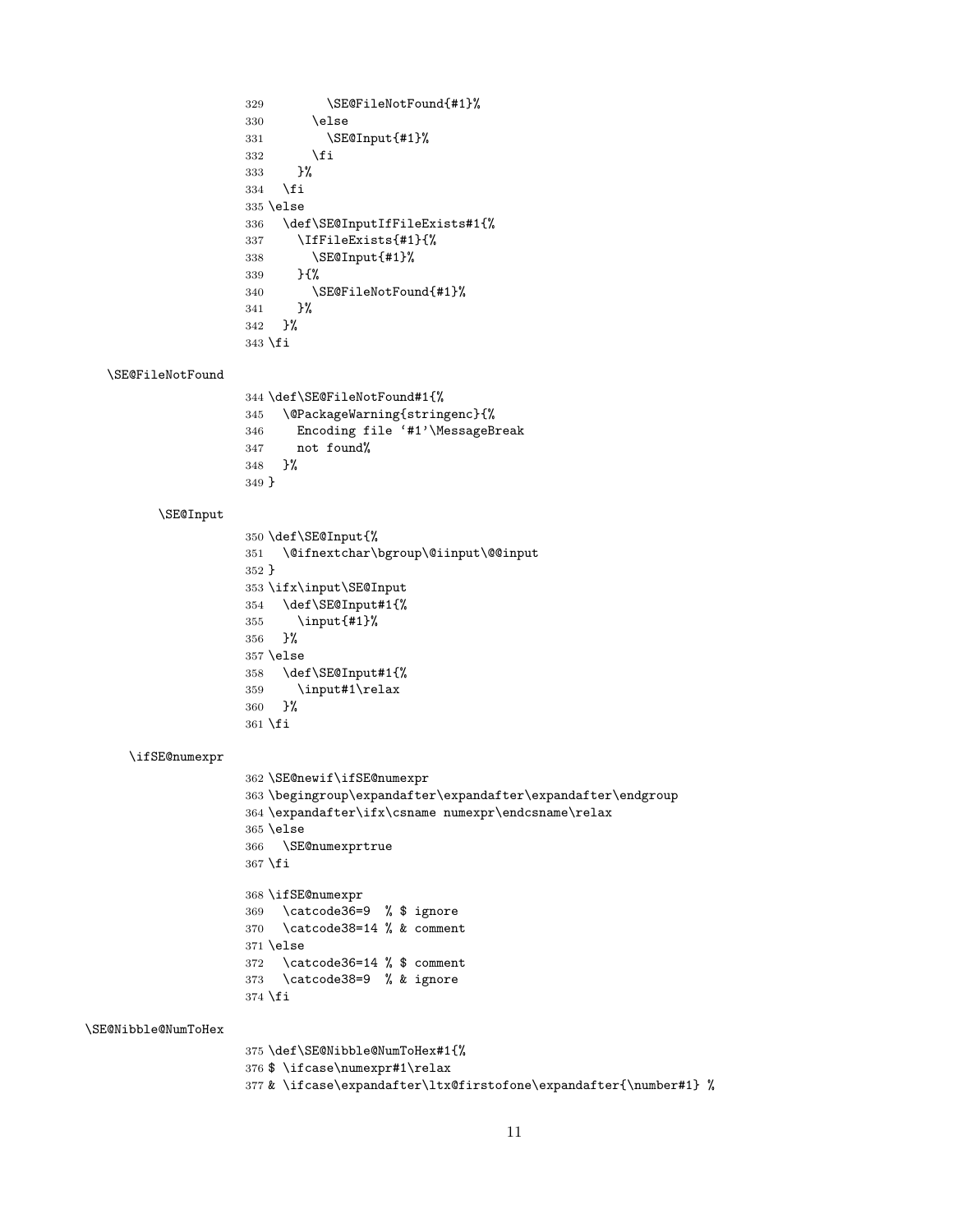378 0\or 1\or 2\or 3\or 4\or 5\or 6\or 7\or 8\or 9\or A\or B\or C\or D\or E\or F% \fi }

\SE@Nibble@NumToBin

\SE@Nibbles@BinToHex

```
382 \def\SE@Nibble@NumToBin#1{%
383 $ \ifcase\numexpr#1\relax
384 & \ifcase\expandafter\ltx@firstofone\expandafter{\number#1} %
385 0000\or
386 0001\or
387 0010\or
388 0011\or
389 0100\or
390 0101\or
391 0110\or
392 0111\sqrt{or}393 1000\or
394 1001\or
395 1010\or
396 1011\or
397 1100\or
398 1101\or
399 1110\or
400 1111%
401 \fi
402 }
403 \def\SE@Nibbles@BinToHex#1{%
404 \expandafter\SE@@Nibbles@BinToHex#1\ltx@empty\ltx@empty
405 \ltx@empty\ltx@empty
406 }
407 \def\SE@@Nibbles@BinToHex#1#2#3#4{%
408 \ifx#1\ltx@empty
409 \else
410 $ \SE@Nibble@NumToHex{%
411 $ \numexpr#4+2*(#3+2*(#2+2*#1))\relax
412 $ }%
413 & \ifnum#1>\ltx@zero
414 & \ifnum#2>\ltx@zero
415 & \ifnum#3>\ltx@zero
416 & \ifnum#4>\ltx@zero
417 \& F%
418 & \else
```
 & \else 422 & \ifnum#4>\ltx@zero & D% 424  $\&$  \else & C%  $426 \&$  \fi 427  $\&$  \fi  $428 \&$  \else & \ifnum#3>\ltx@zero & \ifnum#4>\ltx@zero & B%

419 & E% <br>420 & \fi

 $420 \; \text{\&}$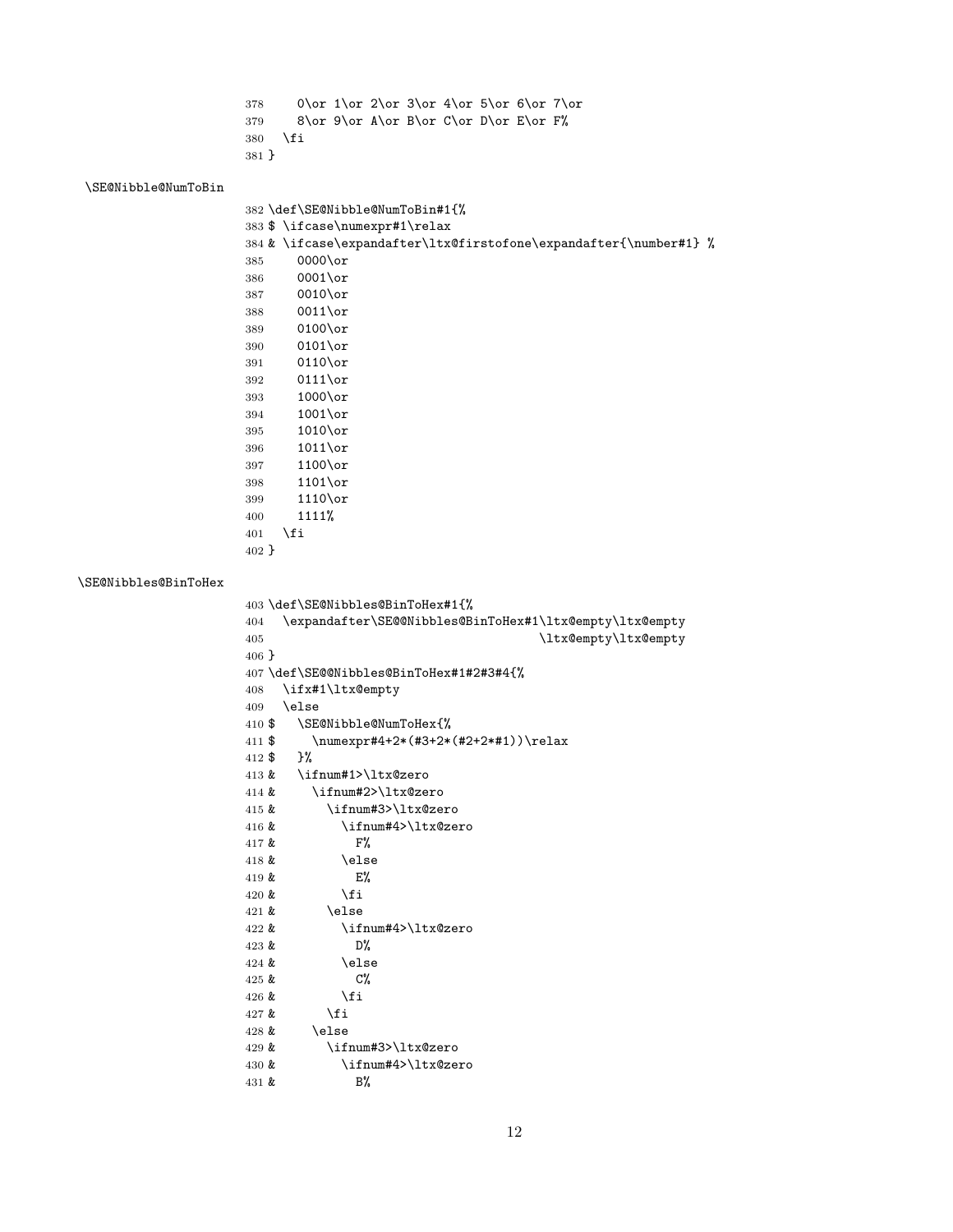```
432 \& \text{le}433 & A%<br>434 & \fi
434 \; \pmb{\&}435 & \else
436 & \ifnum#4>\ltx@zero
437 & 9%
438 & \else
439 & 8%
440 \& \fi
441 & \setminusfi
442 & \bigcup \{i\}443 & \else
444 & \ifnum#2>\ltx@zero
445 & \ifnum#3>\ltx@zero
446 & \ifnum#4>\ltx@zero
447 & 7%
448 & \else
449 & 6%
450 \& \fi
451 \& \text{else}452 & \ifnum#4>\ltx@zero
453 & 5%
454 & \else
455 & 4% 4%
456 &
457 \& \fi
458 & \else
459 & \ifnum#3>\ltx@zero
460 & \lim#4>\lt1tx@zero<br>461 & 3%
461 &462 \& \else
463 & 2%
464 & \setminusfi
465 & \else
466 & \ifnum#4>\ltx@zero
467 & 1%
468 & \else
469 & 0%
470 & \chi<br>471 & \chi471 \; \text{&}472 \& \fi
473 & \bigcupfi
474 \expandafter\SE@@Nibbles@BinToHex
475 \fi
476 }
477 \def\SE@Add#1#2#3{%
```

```
\SE@Add
```

```
478 $ \edef#1{\the\numexpr(#2)+(#3)\relax}%
479 & \begingroup
480 & \count\ltx@zero=#2\relax
481 & \advance\count\ltx@zero by#3\relax
482 & \edef\x{\endgroup
483 & \def\noexpand#1{\the\count\ltx@zero}%<br>484 & }%
484 &485 &\,\mathrm{\backslash x}486 }
```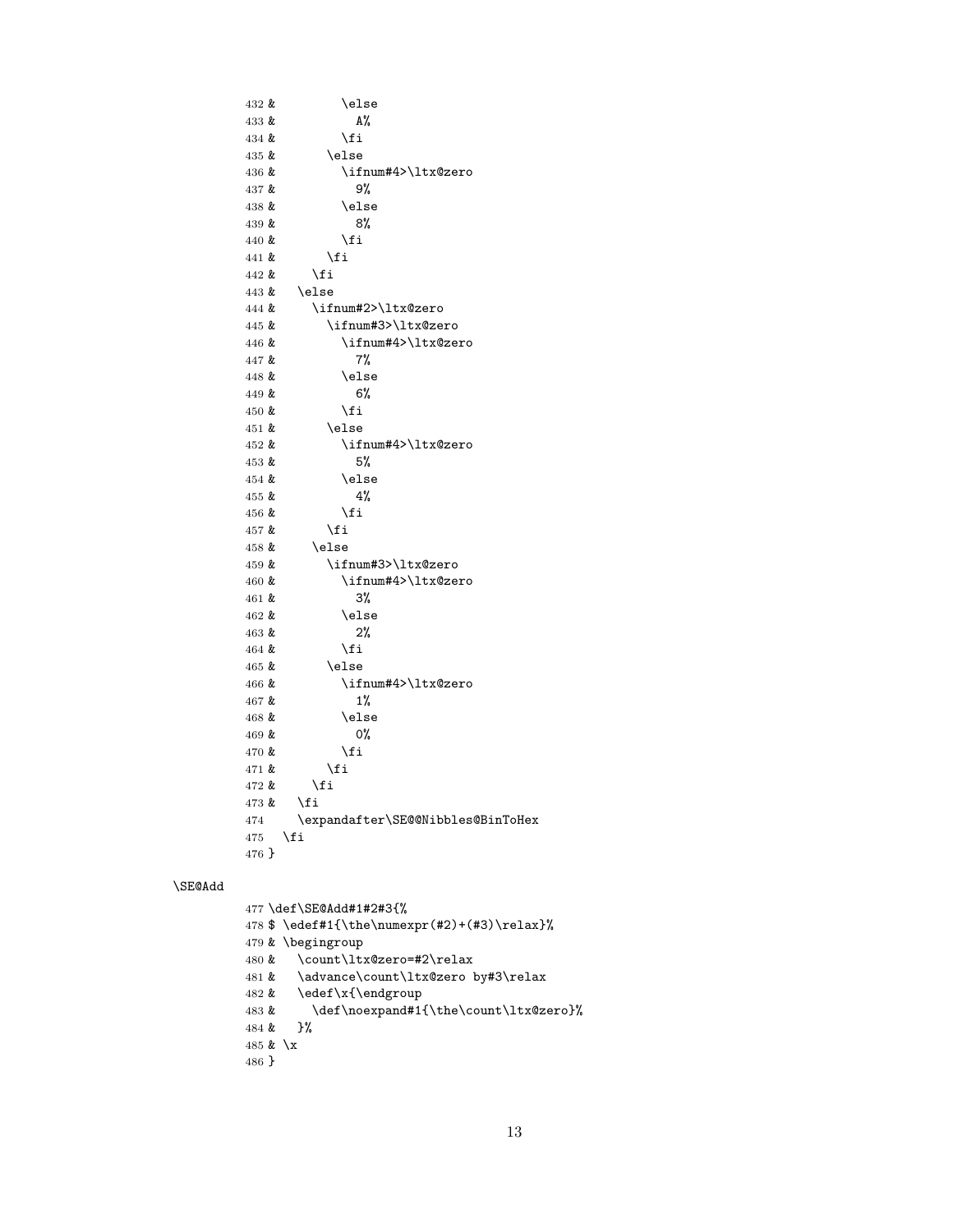| \SE@MapDeclare         |                                                                         |
|------------------------|-------------------------------------------------------------------------|
|                        | 487 \def\SE@MapDeclare#1#2#3{%                                          |
|                        | \SE@MapDeclareFrom{#1}{#2}{#3}%<br>488                                  |
|                        | \SE@MapDeclareTo{#1}{#2}{#3}%<br>489                                    |
|                        | 490 }                                                                   |
| \SE@MapDeclareFrom     |                                                                         |
|                        | 491 \def\SE@MapDeclareFrom#1#2#3{%                                      |
|                        | \expandafter\gdef\csname SE->#10#2\endcsname{#3}%<br>492                |
|                        | 493 }                                                                   |
| \SE@MapDeclareTo       |                                                                         |
|                        | 494 \def\SE@MapDeclareTo#1#2#3{%                                        |
|                        | \expandafter\gdef\csname SE<-#1@#3\endcsname{#2}%<br>495                |
|                        | 496 }                                                                   |
| \SE@MapConvertFrom     |                                                                         |
|                        | 497 \def\SE@MapConvertFrom#1#2{%                                        |
|                        | 498 \$ \ifcsname SE->#10#2\endcsname                                    |
|                        | \SE@ResultAdd{\csname SE->#1@#2\endcsname}%<br>499 \$<br>$500$ \$ \else |
|                        | \SE@InvalidCharacter<br>501 \$                                          |
|                        | \ifSE@TestMode<br>$502$ \$                                              |
|                        | $503$ \$<br>\let\SE@next\SE@SkipRemaining                               |
|                        | $504$ \$<br>\fi                                                         |
|                        | $505$ \$ \fi                                                            |
|                        | 506 & \begingroup\expandafter\expandafter\expandafter\endgroup          |
|                        | 507 & \expandafter\ifx\csname SE->#10#2\endcsname\relax                 |
|                        | 508 & \SE@InvalidCharacter<br>509 & \ifSE@TestMode                      |
|                        | \let\SE@next\SE@SkipRemaining<br>510 &                                  |
|                        | \fi<br>511 &                                                            |
|                        | $512 \&$ \else                                                          |
|                        | \SE@ResultAdd{\csname SE->#1@#2\endcsname}%<br>513 &                    |
|                        | $514 \& \forall$ fi                                                     |
|                        | $515 \}$                                                                |
| \SE@MapConvertTo       |                                                                         |
|                        | 516 \def\SE@MapConvertTo#1#2{%                                          |
|                        | 517 \$ \ifcsname SE<-#10#2\endcsname                                    |
|                        | \SE@ResultAdd{\csname SE<-#1@#2\endcsname}%<br>518 \$<br>$519$ \$ \else |
|                        | $520$ \$<br>\SE@InvalidCharacter                                        |
|                        | $521$ \$\fi                                                             |
|                        | 522 & \begingroup\expandafter\expandafter\expandafter\endgroup          |
|                        | 523 & \expandafter\ifx\csname SE<-#10#2\endcsname\relax                 |
|                        | \SE@InvalidCharacter<br>524 &                                           |
|                        | $525 \&$ \else                                                          |
|                        | \SE@ResultAdd{\csname SE<-#1@#2\endcsname}%<br>$526$ &                  |
|                        | 527 & \fi                                                               |
|                        | $528$ }                                                                 |
| \StringEncodingConvert |                                                                         |
|                        | 529 \def\StringEncodingConvert#1#2#3#4{%                                |
|                        | \EdefSanitize\SE@from{#3}%<br>530                                       |
|                        | \EdefSanitize\SE@to{#4}%<br>531                                         |
|                        | \expandafter\ifx\csname SE@alias@\SE@from\endcsname\relax<br>532        |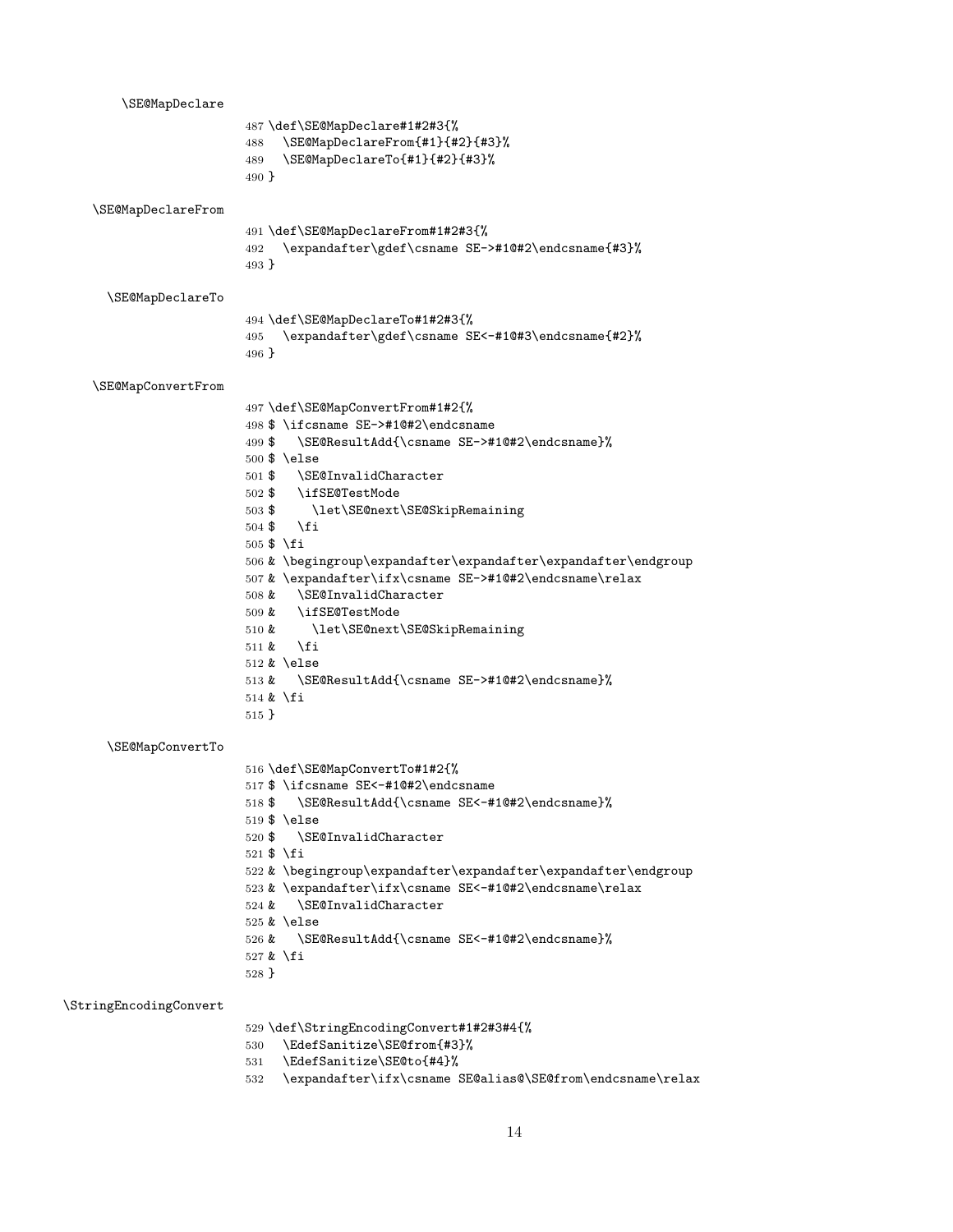```
533 \else
534 \EdefSanitize\SE@from{\csname SE@alias@\SE@from\endcsname}%
535 \fi
536 \expandafter\ifx\csname SE@alias@\SE@to\endcsname\relax
537 \else
538 \EdefSanitize\SE@to{\csname SE@alias@\SE@to\endcsname}%
539 \fi
540 \ifx\SE@to\SE@utfxvi
541 \let\SE@to\SE@utfxvibe
542 \else
543 \ifx\SE@to\SE@utfxxxii
544 \let\SE@to\SE@utfxxxiibe
545 \fi
546 \fi
547 \SE@invalidfalse
548 \EdefEscapeHex\SE@result{#2}%
549 \ifx\SE@from\SE@utfxvi
550 \SE@CheckByteOrderTwo
551 \else
552 \ifx\SE@from\SE@utfxvibe
553 \SE@RemoveByteOrderTwo{FEFF}%
554 \else
555 \ifx\SE@from\SE@utfxvile
556 \SE@RemoveByteOrderTwo{FFFE}%
557 \else
558 \ifx\SE@from\SE@utfxxxii
559 \SE@CheckByteOrderFour
560 \else
561 \ifx\SE@from\SE@utfxxxiibe
562 \SE@RemoveByteOrderFour{0}{FEFF}%
563 \else
564 \ifx\SE@from\SE@utfxxxiile
565 \SE@RemoveByteOrderFour{FFFE}{0}%
566 \fi
567 \setminusfi
568 \fi
569 \fi
570 \fi
571 \fi
572 \ifx\SE@from\SE@to
573 \else
574 \ifx\SE@from\SE@utfxvibe
575 \else
576 \expandafter\SE@ConvertFrom\expandafter\SE@result
577 \expandafter{\SE@result}\SE@from
578 \fi
579 \ifx\SE@to\SE@utfxvibe
580 \else
581 \expandafter\SE@ConvertTo\expandafter\SE@result
582 \expandafter{\SE@result}\SE@to
583 \fi
584 \fi
585 \EdefUnescapeHex#1\SE@result
586 }
```
\StringEncodingSuccessFailure

 \def\StringEncodingSuccessFailure{% \ifSE@invalid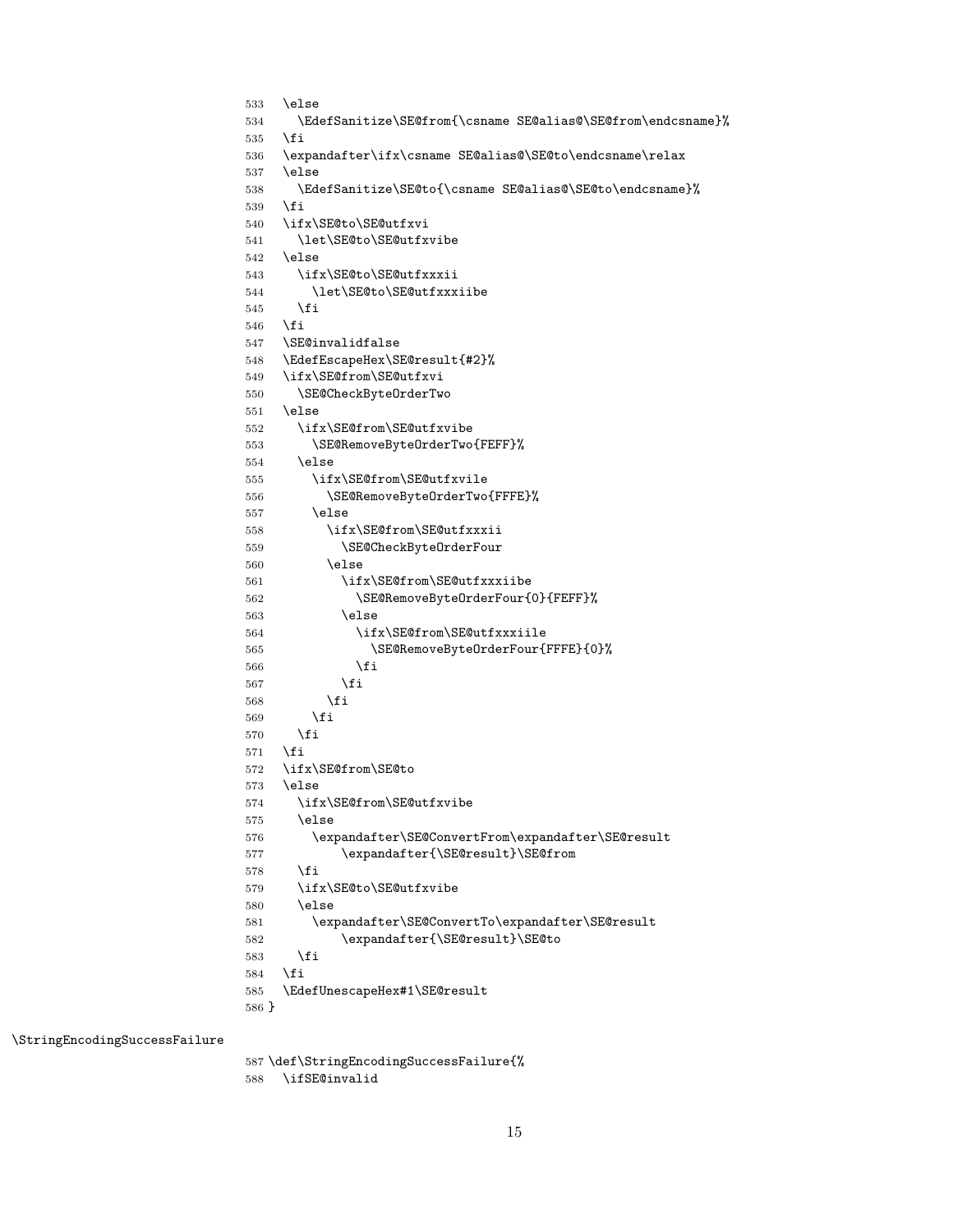|                            | \expandafter\ltx@secondoftwo<br>589<br>\else<br>590                                                                                                                                                                                                                                                                                                                                                                                              |
|----------------------------|--------------------------------------------------------------------------------------------------------------------------------------------------------------------------------------------------------------------------------------------------------------------------------------------------------------------------------------------------------------------------------------------------------------------------------------------------|
|                            | \expandafter\ltx@firstoftwo<br>591<br>\fi<br>592<br>593 }                                                                                                                                                                                                                                                                                                                                                                                        |
| \StringEncodingConvertTest |                                                                                                                                                                                                                                                                                                                                                                                                                                                  |
|                            | 594 \def\StringEncodingConvertTest#1#2#3#4{%<br>\SE@TestModetrue<br>595<br>\StringEncodingConvert{#1}{#2}{#3}{#4}%<br>596<br>\SE@TestModefalse<br>597<br>\StringEncodingSuccessFailure<br>598<br>599 }<br>600 \SE@newif\ifSE@TestMode                                                                                                                                                                                                            |
| \SE@utfxvi                 |                                                                                                                                                                                                                                                                                                                                                                                                                                                  |
|                            | 601 \EdefSanitize\SE@utfxvi{utf16}                                                                                                                                                                                                                                                                                                                                                                                                               |
| \SE@utfxvibe               | 602 \EdefSanitize\SE@utfxvibe{utf16be}                                                                                                                                                                                                                                                                                                                                                                                                           |
| \SE@utfxvile               |                                                                                                                                                                                                                                                                                                                                                                                                                                                  |
|                            | 603 \EdefSanitize\SE@utfxvile{utf16le}                                                                                                                                                                                                                                                                                                                                                                                                           |
| \SE@utfxxxii               | 604 \EdefSanitize\SE@utfxxxii{utf32}                                                                                                                                                                                                                                                                                                                                                                                                             |
| \SE@utfxxxiibe             | 605 \EdefSanitize\SE@utfxxxiibe{utf32be}                                                                                                                                                                                                                                                                                                                                                                                                         |
| \SE@utfxxxiile             |                                                                                                                                                                                                                                                                                                                                                                                                                                                  |
|                            | 606 \EdefSanitize\SE@utfxxxiile{utf32le}                                                                                                                                                                                                                                                                                                                                                                                                         |
| \SE@CheckByteOrderTwo      | Macro \SE@CheckByteOrderTwo checks the first two bytes of the string \SE@result<br>for the byte order mark. It sets the encoding \SE@from to utf16be or utf16le.<br>The byte order mark is silently removed. Encoding utf16be is used if the byte<br>order mark is not available.<br>607 \def\SE@CheckByteOrderTwo{%<br>\expandafter\SE@@CheckByteOrderTwo\SE@result0000\@nil<br>608                                                             |
|                            | $609$ }<br>610 \def\SE@@CheckByteOrderTwo#1#2#3#4#5\@nil{%<br>\ifnum"#1#2#3#4="FEFF %<br>611<br>\let\SE@from\SE@utfxvibe<br>612<br>\edef\SE@result{\expandafter\ltx@gobblefour\SE@result}%<br>613<br>\else<br>614<br>\ifnum"#3#4#1#2="FEFF %<br>615<br>\let\SE@from\SE@utfxvile<br>616<br>\edef\SE@result{\expandafter\ltx@gobblefour\SE@result}%<br>617<br>\else<br>618<br>\let\SE@from\SE@utfxvibe<br>619<br>\fi<br>620<br>\fi<br>621<br>622 } |

\SE@CheckByteOrderFour Macro \SE@CheckByteOrderFour checks the first four bytes of the string \SE@result for the byte order mark. It sets the encoding \SE@from to utf32be or utf32le.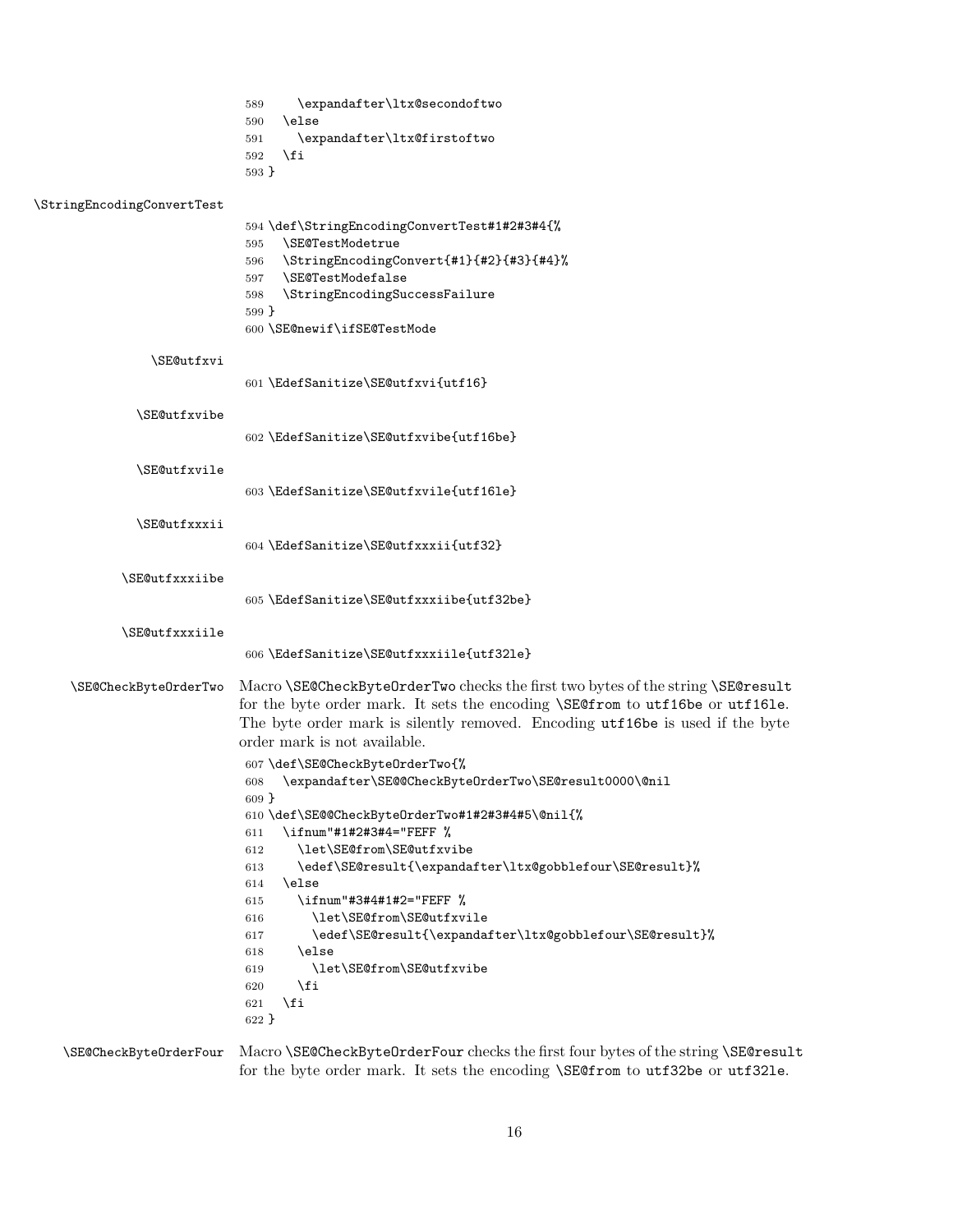The byte order mark is silently removed. Encoding utf32be is used if the byte order mark is not available.

```
623 \def\SE@CheckByteOrderFour{%
                        624 \expandafter\SE@@CheckByteOrderFour\SE@result00000000\@nil
                        625 }
                        626 \def\SE@@CheckByteOrderFour#1#2#3#4#5#6#7#8#9\@nil{%
                        627 \let\SE@from\SE@utfxxxiibe
                        628 \ifnum"#1#2#3#4=\ltx@zero
                        629 \ifnum"#5#6#7#8="FEFF %
                        630 \textcolor{red}{\texttt{expandafter}\texttt{GobbleEight}\texttt{%}631 \fi
                        632 \else
                        633 \ifnum"#7#8#5#6=\ltx@zero
                        634 \ifnum"#3#4#1#2="FEFF %
                        635 \let\SE@from\SE@utfxxxiile
                        636 \edef\SE@result{\expandafter\SE@GobbleEight\SE@result}%
                        637 \fi
                        638 \fi
                        639 \fi
                        640 }
 \SE@RemoveByteOrderTwo
                        641 \def\SE@RemoveByteOrderTwo{%
                        642 \expandafter\SE@@RemoveByteOrderTwo\SE@result
                        643 \ltx@empty\ltx@empty\ltx@empty\ltx@empty\@nil
                        644 }
                        645 \def\SE@@RemoveByteOrderTwo#1#2#3#4#5\@nil#6{%
                        646 \ifnum"0#1#2#3#4="#6 %
                        647 \edef\SE@result{#5}%
                        648 \fi
                        649 }
\SE@RemoveByteOrderFour
                        650 \def\SE@RemoveByteOrderFour#1#2{%
                        651 \def\SE@a{"#1 }%
                        652 \def\SE@b{"#2 }%
                        653 \expandafter\SE@@RemoveByteOrderFour\SE@result
                        654 \ltx@empty\ltx@empty\ltx@empty\ltx@empty
                        655 \ltx@empty\ltx@empty\ltx@empty\ltx@empty
                        656 \@nil
                        657 }
                        658 \def\SE@@RemoveByteOrderFour#1#2#3#4#5#6#7#8#9\@nil{%
                        659 \ifnum"0#1#2#3#4=\SE@a
                        660 \ifnum"0#5#6#7#8=\SE@b
                        661 \edef\SE@result{#9}%
                        662 \fi
                        663 \fi
                        664 }
```
## <span id="page-16-0"></span>2.4 Encoding aliases

```
\SE@EncodingAlias
```

```
665 \def\SE@EncodingAlias#1#2{%
666 \expandafter\def\csname SE@alias@#1\endcsname{#2}%
667 }
```

```
668 \SE@EncodingAlias{ansinew}{cp1252}
```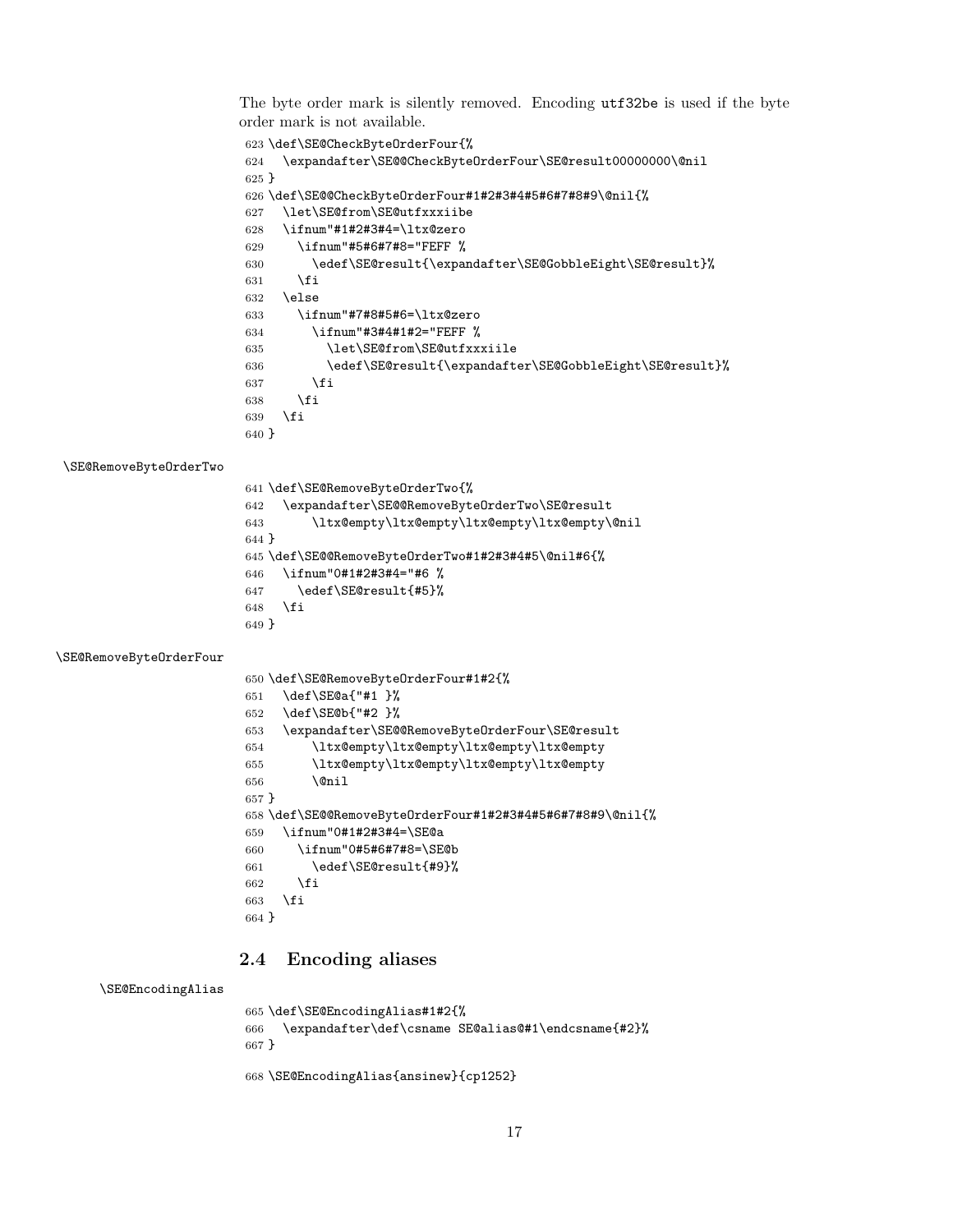```
669 \SE@EncodingAlias{applemac}{mac-roman}
670 \SE@EncodingAlias{ascii-printable}{ascii-print}
671 \SE@EncodingAlias{cp437de}{cp437}
672 \SE@EncodingAlias{decmulti}{dec-mcs}
673 \SE@EncodingAlias{latin1}{iso-8859-1}
674 \SE@EncodingAlias{latin2}{iso-8859-2}
675 \SE@EncodingAlias{latin3}{iso-8859-3}
676 \SE@EncodingAlias{latin4}{iso-8859-4}
677 \SE@EncodingAlias{latin5}{iso-8859-9}
678 \SE@EncodingAlias{latin6}{iso-8859-10}
679 \SE@EncodingAlias{latin7}{iso-8859-13}
680 \SE@EncodingAlias{latin8}{iso-8859-14}
681 \SE@EncodingAlias{latin9}{iso-8859-15}
682 \SE@EncodingAlias{latin10}{iso-8859-16}
683 \SE@EncodingAlias{mac-ce}{mac-centeuro}
684 \SE@EncodingAlias{mac-ukrainian}{mac-cyrillic}
685 \SE@EncodingAlias{macce}{mac-centeuro}
686 \SE@EncodingAlias{maccyr}{mac-cyrillic}
687 \SE@EncodingAlias{macukr}{mac-cyrillic}
688 \SE@EncodingAlias{next}{nextstep}
689 \SE@EncodingAlias{us-ascii}{ascii}
690 \SE@EncodingAlias{utf-8}{utf8}
691 \SE@EncodingAlias{utf-16}{utf16}
692 \SE@EncodingAlias{utf-16be}{utf16be}
693 \SE@EncodingAlias{utf-16le}{utf16le}
694 \SE@EncodingAlias{utf-32}{utf32}
695 \SE@EncodingAlias{utf-32be}{utf32be}
696 \SE@EncodingAlias{utf-32le}{utf32le}
All encodings of package inputenx are supported.
```

```
697 \def\SE@temp#1{%
698 \SE@EncodingAlias{x-#1}{#1}%
699 }
700 \SE@temp{ascii}
701 \SE@temp{ascii-print}
702 \SE@temp{clean7bit}
703 \SE@temp{cp437}
704 \SE@temp{cp850}
705 \SE@temp{cp852}
706 \SE@temp{cp855}
707 \SE@temp{cp858}
708 \SE@temp{cp865}
709 \SE@temp{cp866}
710 \SE@temp{cp1250}
711 \SE@temp{cp1251}
712 \SE@temp{cp1252}
713 \SE@temp{cp1257}
714 \SE@temp{dec-mcs}
715 \SE@temp{koi8-r}
716 \SE@temp{iso-8859-1}
717 \SE@temp{iso-8859-2}
718 \SE@temp{iso-8859-3}
719 \SE@temp{iso-8859-4}
720 \SE@temp{iso-8859-5}
721 \SE@temp{iso-8859-6}
722 \SE@temp{iso-8859-7}
723 \SE@temp{iso-8859-8}
724 \SE@temp{iso-8859-9}
```
\SE@temp{iso-8859-10}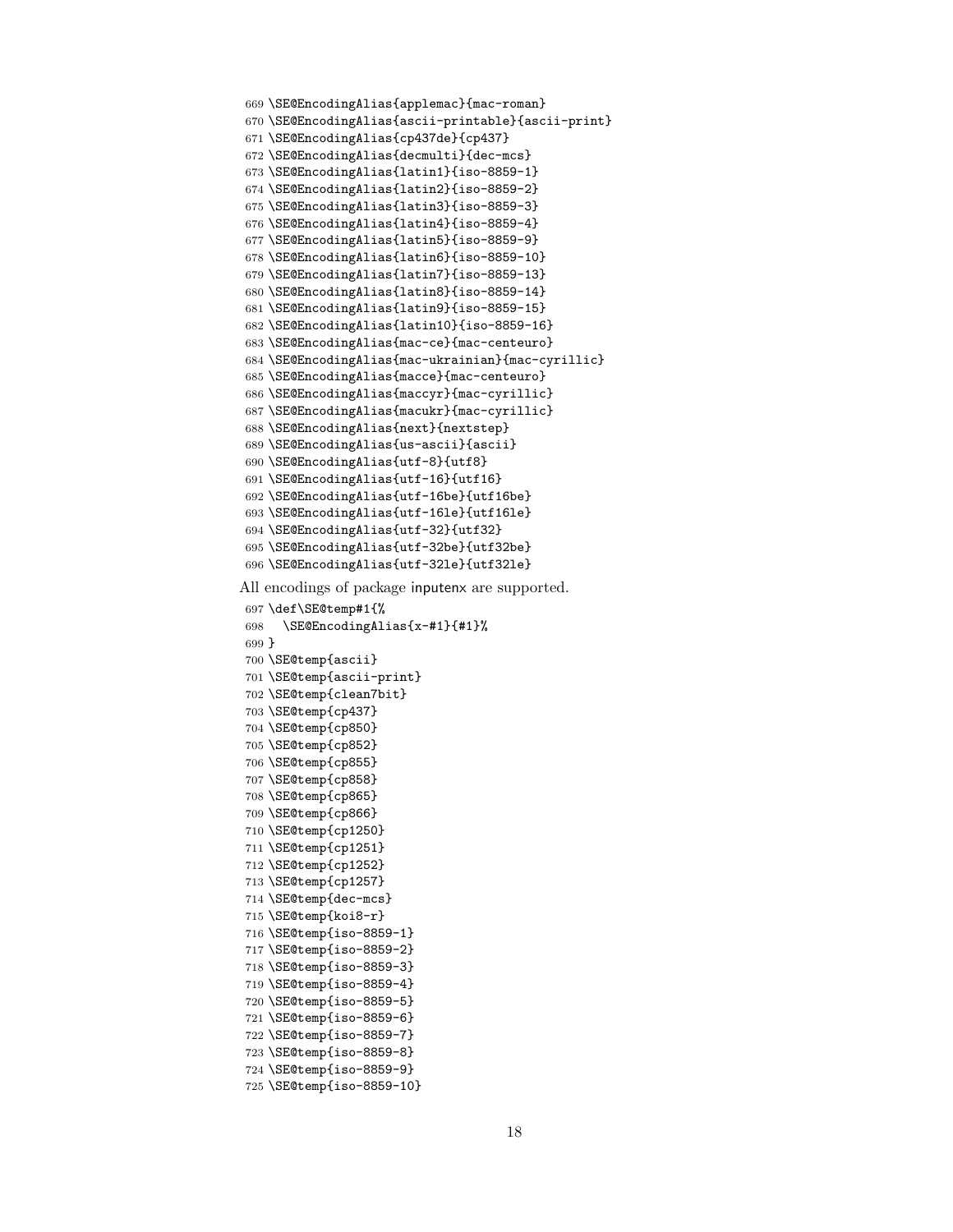- \SE@temp{iso-8859-11} \SE@temp{iso-8859-13} \SE@temp{iso-8859-14} \SE@temp{iso-8859-15} \SE@temp{iso-8859-16} \SE@temp{mac-centeuro} \SE@temp{mac-cyrillic} \SE@temp{mac-roman}
- \SE@temp{nextstep}

### \StringEncodingList

|            | 735 \def\StringEncodingList{%  |
|------------|--------------------------------|
| 736        | ascii,%                        |
| 737        | ascii-print,%                  |
| 738        | clean7bit,%                    |
| 739        | %, cp437                       |
| 740        | ср850,%                        |
| 741        | ср852,%                        |
| 742        | cp855,%                        |
| 743        | ср858,%                        |
| 744        | cp865,%                        |
| 745        | ср866,%                        |
| 746        | cp1250,%                       |
| 747        | cp1251,%                       |
| 748        | cp1252,%                       |
| 749        | cp1257,%                       |
| 750        | dec-mcs,%                      |
| 751        | iso-8859-1,%                   |
| 752        | iso-8859-2,%                   |
| 753        | iso-8859-3,%                   |
| 754        | iso-8859-4,%                   |
| 755        | iso-8859-5,%                   |
| 756        | %,iso-8859-6                   |
| 757        | %, iso-8859-7                  |
| 758        | iso-8859-8,%                   |
| 759        | iso-8859-9,%                   |
| 760        | iso-8859-10,%                  |
| 761        | iso-8859-11,%                  |
| 762        | iso-8859-13,%                  |
| 763        | iso-8859-14,%                  |
| 764        | iso-8859-15,%<br>iso-8859-16,% |
| 765        | koi8-r,%                       |
| 766<br>767 | mac-centeuro,%                 |
| 768        | mac-cyrillic,%                 |
| 769        | mac-roman,%                    |
| 770        | nextstep,%                     |
| 771        | .%, pdfdoc                     |
| 772        | utf8,%                         |
| 773        | %,utf161e                      |
| 774        | utf32be,%                      |
| 775        | utf321e%                       |
| 776 }      |                                |
|            |                                |

777  $\langle$ /package $\rangle$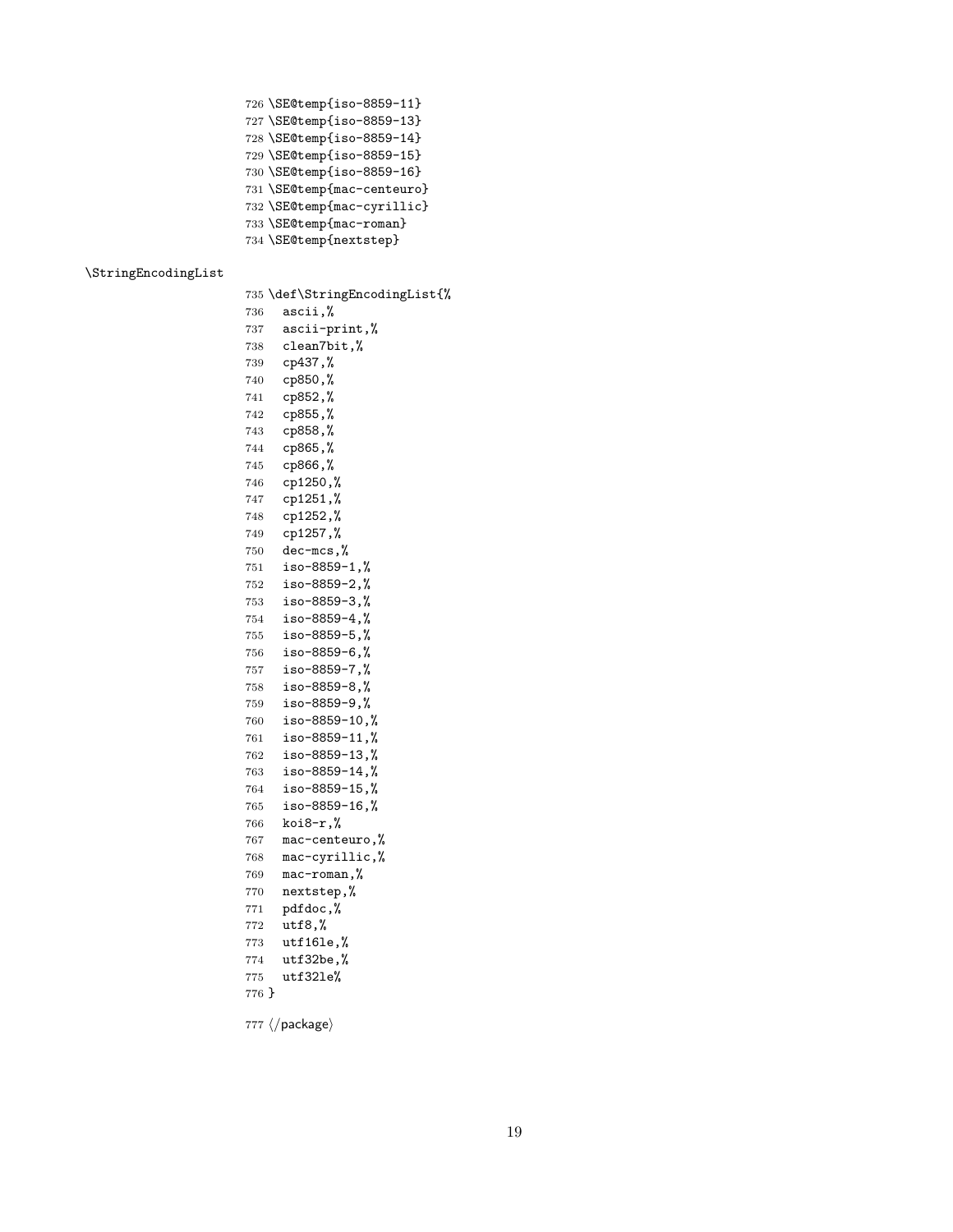### <span id="page-19-0"></span>2.5 Encoding files

### <span id="page-19-1"></span>2.5.1 UTF-32BE, UTF-32LE

```
778 \langle*utf32\rangle779 (utf32be) \ProvidesFile{se-utf32be.def}[2019/11/29 v1.12 stringenc: UTF-32BE]
780 \utf32le\\ProvidesFile{se-utf32le.def}[2019/11/29 v1.12 stringenc: UTF-32LE]
781 \utf32be\expandafter\gdef\csname\SE@PrefixTo utf32be\endcsname#1#2#3#4{%
782 \utf32be\ \SE@ResultAdd{0000#1#2#3#4}%
783 \utf32le\expandafter\gdef\csname\SE@PrefixTo utf32le\endcsname#1#2#3#4{%
784 \utf32le\ \SE@ResultAdd{#3#4#1#20000}%
785 }
UTF-16: #1:1101 #2:11ww #3:wwhh #4:hhhh #5:1101 #6:11ll #7:llll #8:llll
UTF-32: 0000 000u uuuu hhhh hhhh hhll llll llll
www = uuuuu - 1786 \utf32be\expandafter\gdef\csname\SE@PrefixSurrogateTo utf32be\endcsname
787 \utf32le\expandafter\gdef\csname\SE@PrefixSurrogateTo utf32le\endcsname
788 #1#2#3#4#5#6#7#8{%
789 \edef\SE@w{\SE@Nibble@NumToBin{"#2}}%
790 \edef\SE@a{\SE@Nibble@NumToBin{"#3}}%
791 \edef\SE@c{\SE@Nibble@NumToBin{"#6}}%
792 \edef\SE@w{%
793 \expandafter\ltx@gobbletwo\SE@w
794 \expandafter\SE@CarTwo\SE@a\@nil
795 }%
796 \edef\SE@w{%
797 \SE@Nibbles@BinToHex\SE@w
798 }%
799 \SE@Add\SE@w{\expandafter"\SE@w}\ltx@one
800 \edef\SE@a{%
801 \expandafter\ltx@gobbletwo\SE@a
802 \SE@Nibble@NumToBin{"#4}%
803 \expandafter\ltx@gobbletwo\SE@c
804 }%
805 (utf32be) \SE@ResultAdd{%
806 \langleutf32le\rangle \SE@utfxxxii@le@add{%
807 00%
808 \ifnum\SE@w>15 %
809 10%
810 \else
811 0%
812 \SE@Nibble@NumToHex\SE@w
813 \fi
814 \SE@Nibbles@BinToHex\SE@a
815 #7#8%
816 }%
817 }
818 (*utf32le)
819 \gdef\SE@utfxxxii@le@add#1{%
820 \edef\SE@temp{#1}%
821 \SE@ResultAdd{%
822 \expandafter\SE@utfxxxii@le@switch\SE@temp
823 }%
824 }
825 \gdef\SE@utfxxxii@le@switch#1#2#3#4#5#6#7#8{%
826 #7#8#5#6#3#4#1#2%
827 }
828 (/utf32le)
```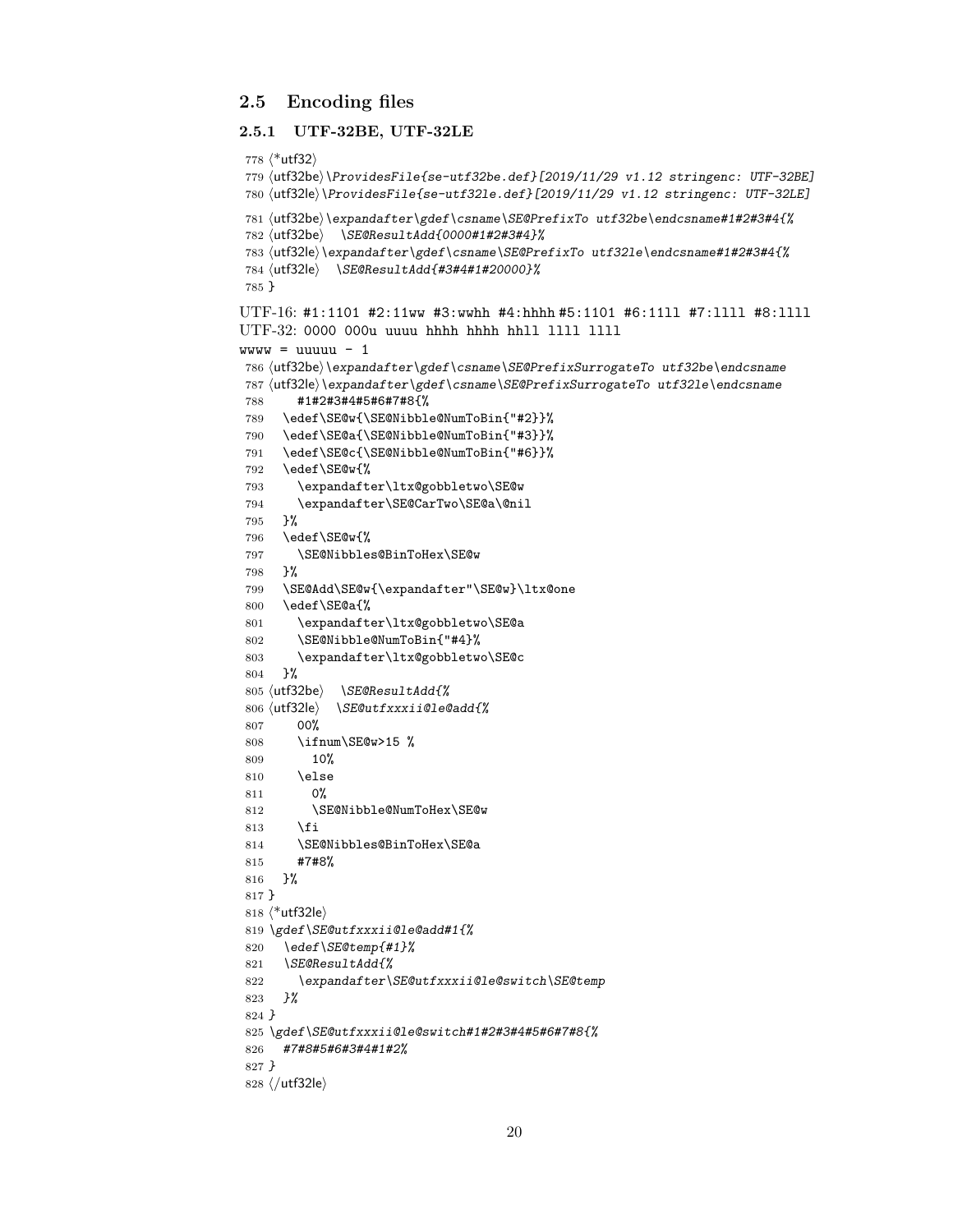```
829 (*utf32be)
830 \expandafter\gdef\csname\SE@PrefixFrom utf32be\endcsname#1{%
831 \expandafter\SE@utfxxxii@be@from#1\relax\relax\relax\relax
832 \relax\relax\relax\relax\relax\relax
833 }
834 \gdef\SE@utfxxxii@be@from#1#2#3#4#5#6#7#8{%
835 \i{fx#1\relax}836 \let\SE@next\relax
837 \else
838 \ifx#8\relax
839 \let\SE@next\relax
840 \SE@InvalidCharacter
841 \else
842 \let\SE@next\SE@utfxxxii@be@from
843 \SE@utfxxxii@from#1#2#3#4#5#6#7#8%
844 \overline{\phantom{0}} \overline{\phantom{0}}845 \{f_i\}846 \SE@next
847 }
848 (/utf32be)
849 \langle*utf32le\rangle850 \expandafter\gdef\csname\SE@PrefixFrom utf32le\endcsname#1{%
851 \expandafter\SE@utfxxxii@le@from#1\relax\relax\relax\relax
852 \relax\relax\relax\relax\relax\relax\relax
853 }
854 \gdef\SE@utfxxxii@le@from#1#2#3#4#5#6#7#8{%
855 \ifx#1\relax
856 \let\SE@next\relax
857 \else
858 \ifx#8\relax
859 \let\SE@next\relax
860 \SE@InvalidCharacter
861 \else
862 \let\SE@next\SE@utfxxxii@le@from
863 \SE@utfxxxii@from#7#8#5#6#3#4#1#2%
864 \fi
865 \big\}866 \SE@next
867 }
868\langle/\mathsf{utf32le}\rangle869 \gdef\SE@utfxxxii@from#1#2#3#4#5#6#7#8{%
870 \ifcase\ifnum"#1#2>\ltx@zero
871 \ltx@zero
872 \else
873 \ifnum"#3#4#5#6#7#8>"10FFFF %
874 \ltx@zero
875 \else
876 \ifnum"#3#4#5#6#7#8<"D800 %
877 \ltx@one
878 \else
879 \ifnum"#3#4#5#6#7#8>"DFFF %
880 \ltx@one
881 \else
882 \ltx@zero
883 \overline{) \text{f}i}884 \fi
885 \overline{\text{f}i}886 \fi
```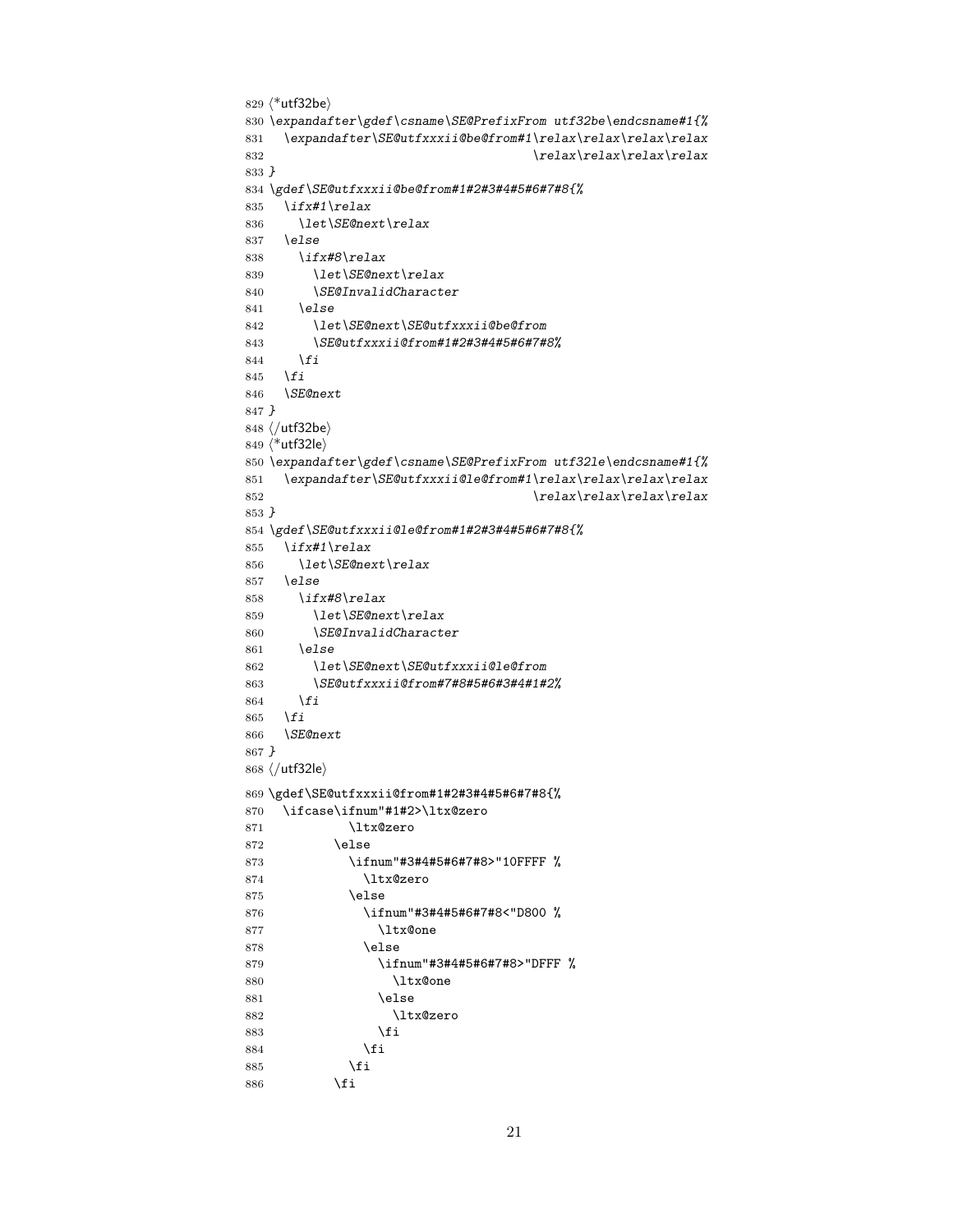```
887 \SE@InvalidCharacter
888 \ifSE@TestMode
889 \let\SE@next\SE@SkipRemaining
890 \fi
891 \else
892 \ifcase"#3#4 %
893 \SE@ResultAdd{#5#6#7#8}%
894 \else
895 \edef\SE@low{\SE@Nibble@NumToBin{"#6}}%
896 \SE@Add\SE@high{"#3#4}{-1}%
897 \edef\SE@high{%
898 10\SE@Nibble@NumToBin\SE@high
899 \SE@Nibble@NumToBin{"#5}%
900 \expandafter\SE@CarTwo\SE@low\@nil<br>901 }%
901 }%
902 \edef\SE@low{%
903 11\expandafter\ltx@gobbletwo\SE@low
904 }%
905 \SE@ResultAdd{%
906 D\SE@Nibbles@BinToHex\SE@high
907 D\SE@Nibbles@BinToHex\SE@low
908 #7#8%
909 }%
910 \fi
911 \fi
912 }
913 \langle/utf32}
2.5.2 UTF-8
914 \langle*utf8\rangle915 \ProvidesFile{se-utf8.def}[2019/11/29 v1.12 stringenc: UTF-8]
1 Byte: 0000 0000 0xxx xxxx -> 0xxx xxxx
2 Bytes: 0000 0yyy yyxx xxxx -> 110y yyyy 10xx xxxx
3 Bytes: zzzz yyyy yyxx xxxx -> 1110 zzzz 10yy yyyy 10xx xxxx
916 \expandafter\gdef\csname\SE@PrefixTo utf8\endcsname#1#2#3#4{%
917 \ifnum"#1#2#3#4<"80 %
918 \SE@ResultAdd{#3#4}%
919 \else
920 \ifnum"#1#2#3#4<"800 %
921 \edef\SE@temp{%
922 \SE@Nibble@NumToBin{"#3}%
923 }%
924 \edef\SE@temp{%
925 11%
926 \SE@Nibble@NumToBin{"#2}%
927 \expandafter\SE@CarTwo\SE@temp\@nil
928 10%
929 \expandafter\ltx@gobbletwo\SE@temp
930 }%
931 \SE@ResultAdd{%
932 \SE@Nibbles@BinToHex\SE@temp
933 #4%
934 }%
935 \else
```
<span id="page-21-0"></span>\edef\SE@temp{%

}%

937 \SE@Nibble@NumToBin{"#3}%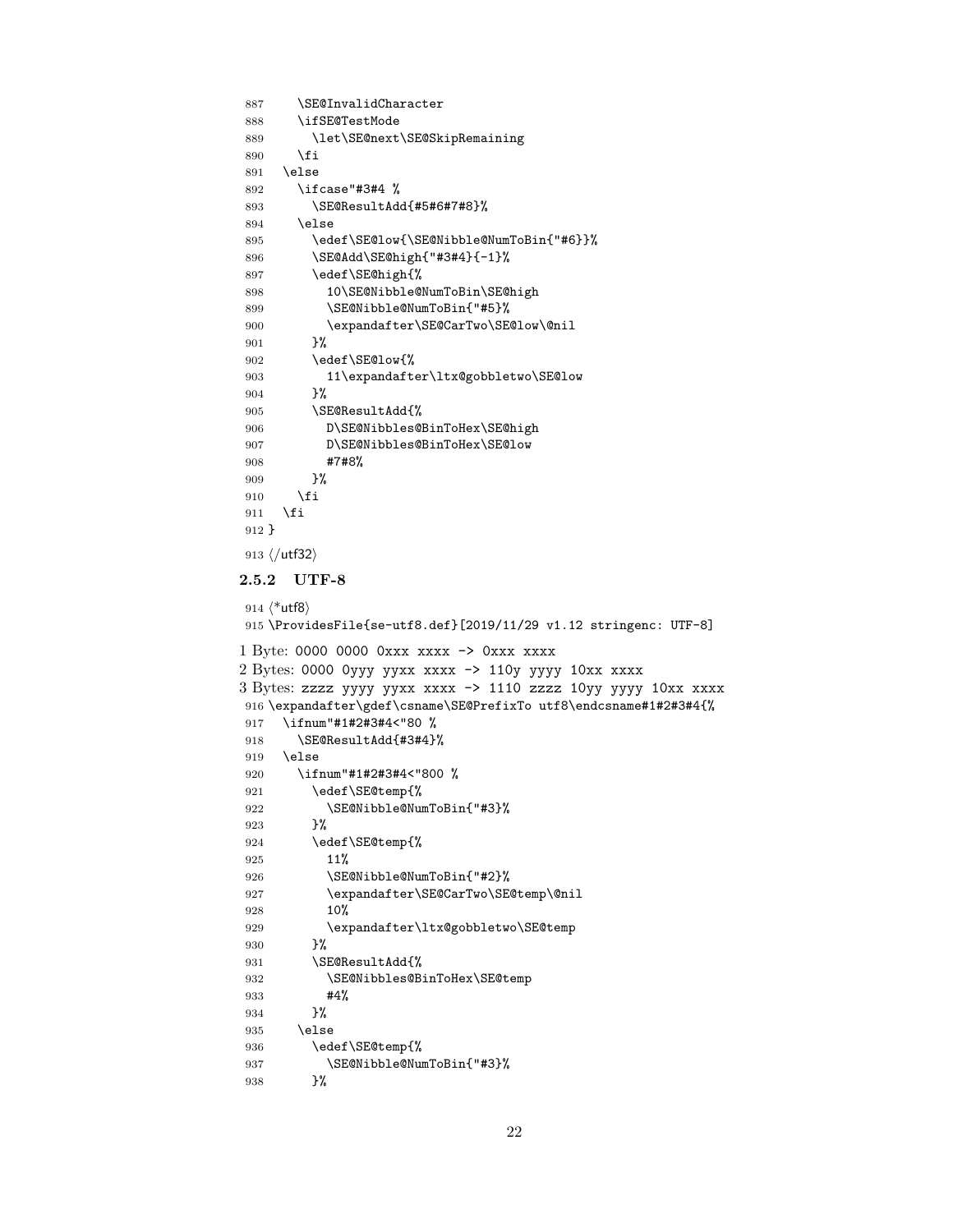```
939 \edef\SE@temp{%
940 10%
941 \SE@Nibble@NumToBin{"#2}%
942 \expandafter\SE@CarTwo\SE@temp\@nil
943 10%
944 \expandafter\ltx@gobbletwo\SE@temp
945 }%
946 \SE@ResultAdd{%
947 E#1%
948 \SE@Nibbles@BinToHex\SE@temp
949 #4%
950 }%
951 \fi
952 \fi
953 }
UTF-16: #1:1101 #2:10ww #3:wwzz #4:zzyy #5:1101 #6:11yy #7:yyxx #8:xxxx
UTF-32: 0000 0000 000u uuuu zzzz yyyy yyxx xxxx
UTF-8: 1111 0uuu 10uu zzzz 10yy yyyy 10xx xxxx wwww = uuuuu - 1
954 \expandafter\gdef\csname\SE@PrefixSurrogateTo utf8\endcsname
955 #1#2#3#4#5#6#7#8{%
956 \edef\SE@w{\SE@Nibble@NumToBin{"#2}}%
957 \edef\SE@a{\SE@Nibble@NumToBin{"#3}}%
958 \edef\SE@b{\SE@Nibble@NumToBin{"#4}}%
959 \edef\SE@c{\SE@Nibble@NumToBin{"#6}}%
960 \edef\SE@d{\SE@Nibble@NumToBin{"#7}}%
961 \edef\SE@w{%
962 \expandafter\ltx@gobbletwo\SE@w
963 \expandafter\SE@CarTwo\SE@a\@nil
964 }%
965 \edef\SE@w{%
966 \SE@Nibbles@BinToHex\SE@w
967 }%
968 \SE@Add\SE@w{\expandafter"\SE@w}\ltx@one
969 \ifnum\SE@w>15 %
970 \def\SE@char{1}%
971 \SE@Add\SE@w\SE@w{-16}%
972 \else
973 \def\SE@char{0}%
974 \fi
975 \edef\SE@w{\SE@Nibble@NumToBin\SE@w}%
976 \edef\SE@temp{%
977 0\SE@char
978 \expandafter\SE@CarTwo\SE@w\@nil
979 10%
980 \expandafter\ltx@gobbletwo\SE@w
981 \expandafter\ltx@gobbletwo\SE@a
982 \expandafter\SE@CarTwo\SE@b\@nil
983 10%
984 \expandafter\ltx@gobbletwo\SE@b
985 \expandafter\ltx@gobbletwo\SE@c
986 \expandafter\SE@CarTwo\SE@d\@nil
987 10%
988 \expandafter\ltx@gobbletwo\SE@d
989 }%
990 \SE@ResultAdd{%
991 F%
992 \SE@Nibbles@BinToHex\SE@temp
993 #8%
```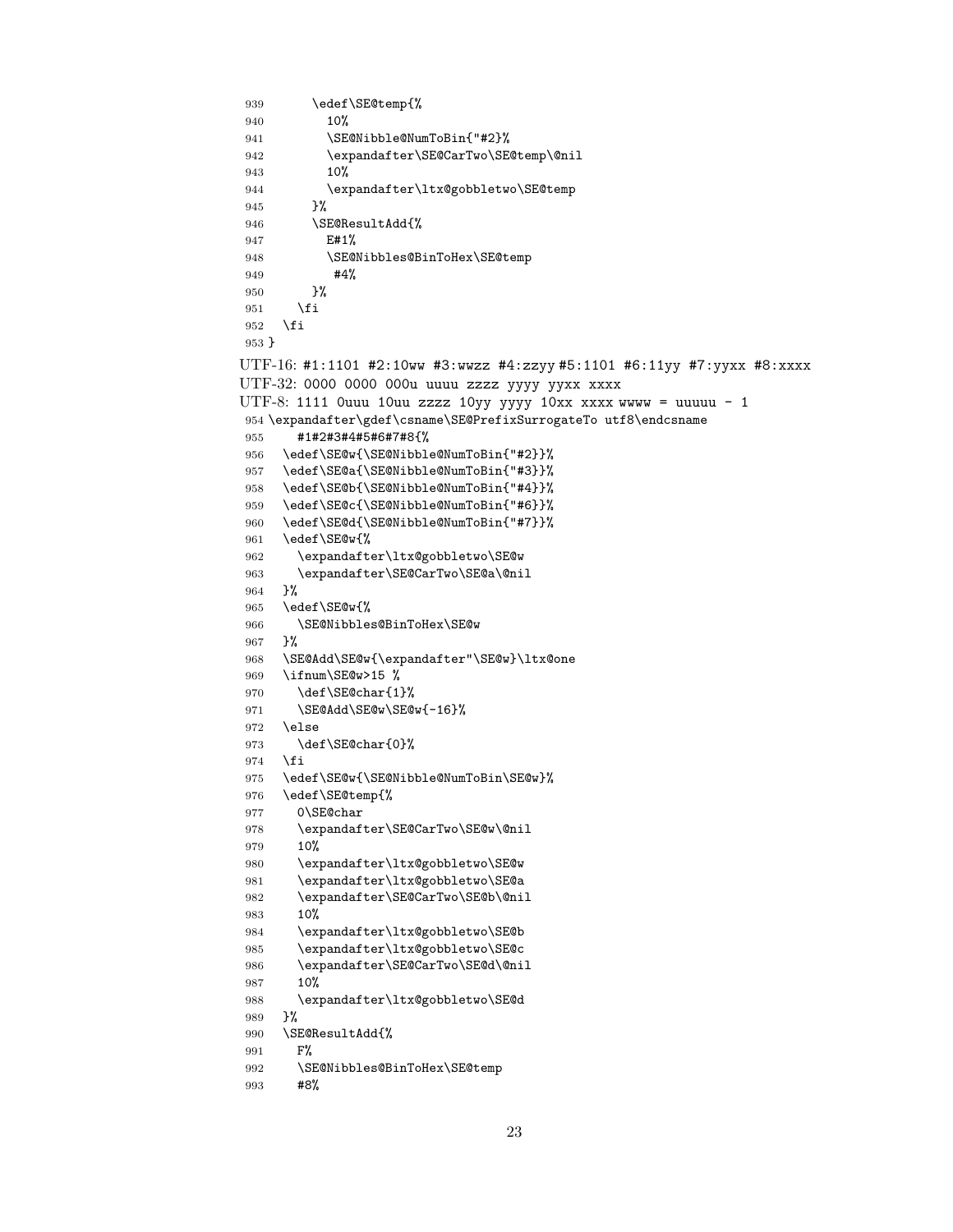```
994 }%
995 }
996 \expandafter\gdef\csname\SE@PrefixFrom utf8\endcsname#1{%
997 \let\SE@temp\ltx@empty
998 \let\SE@next\SE@utfviii@filter
999 \expandafter\SE@utfviii@filter#1\relax\relax
1000 \ifcase\ifSE@TestMode
1001 \ifSE@invalid
1002 \ltx@one
1003 \else
1004 \ltx@zero
1005 \fi
1006 \else
1007 \ltx@zero
1008 \fi
1009 \expandafter\SE@utfviii@from\SE@temp\relax\relax\relax\relax
1010 \relax\relax\relax\relax\relax\relax\relax\relax\relax\relax\relax\relax\relax\relax\relax\relax\relax\relax\relax\relax\relax\relax\relax\relax\relax\relax\relax\relax\relax\relax\relax\relax\relax\relax\relax\relax\
1011 \fi
1012 }
Invalid bytes in UTF-8: C0-C1, F5-FF
1013 \gdef\SE@utfviii@filter#1#2{%
1014 \ifx#1\relax
1015 \let\SE@next\relax
1016 \else
1017 \ifcase\ifnum"#1#2>"F4 \!\%1018 \ltx@zero
1019 \else
1020 \ifnum"#1#2="CO %
1021 \ltx@zero
1022 \else
1023 \ifnum"#1#2="C1 %
1024 \ltx@zero
1025 \else
1026 \ltx@one
1027 \qquad \qquad \int fi
1028 \fi
1029 \fi
1030 \SE@InvalidCharacter
1031 \ifSE@TestMode
1032 \let\SE@next\SE@SkipRemaining
1033 \fi
1034 \else
1035 \edef\SE@temp{\SE@temp#1#2}%
1036 \fi
1037 \fi
1038 \SE@next
1039 }
1040 \gdef\SE@utfviii@from#1#2#3#4#5#6#7#8{%
1041 \ifx#1\relax
1042 \let\SE@next\relax
1043 \else
1044 \ifnum"#1<8 % 0xxx xxxx
1045 \SE@ResultAdd{00#1#2}%
1046 \def\SE@next{\SE@utfviii@from#3#4#5#6#7#8}%
1047 \else
1048 \ifnum"#1<12 % 10xx xxxx
1049 \SE@InvalidCharacter
1050 \ifSE@TestMode
```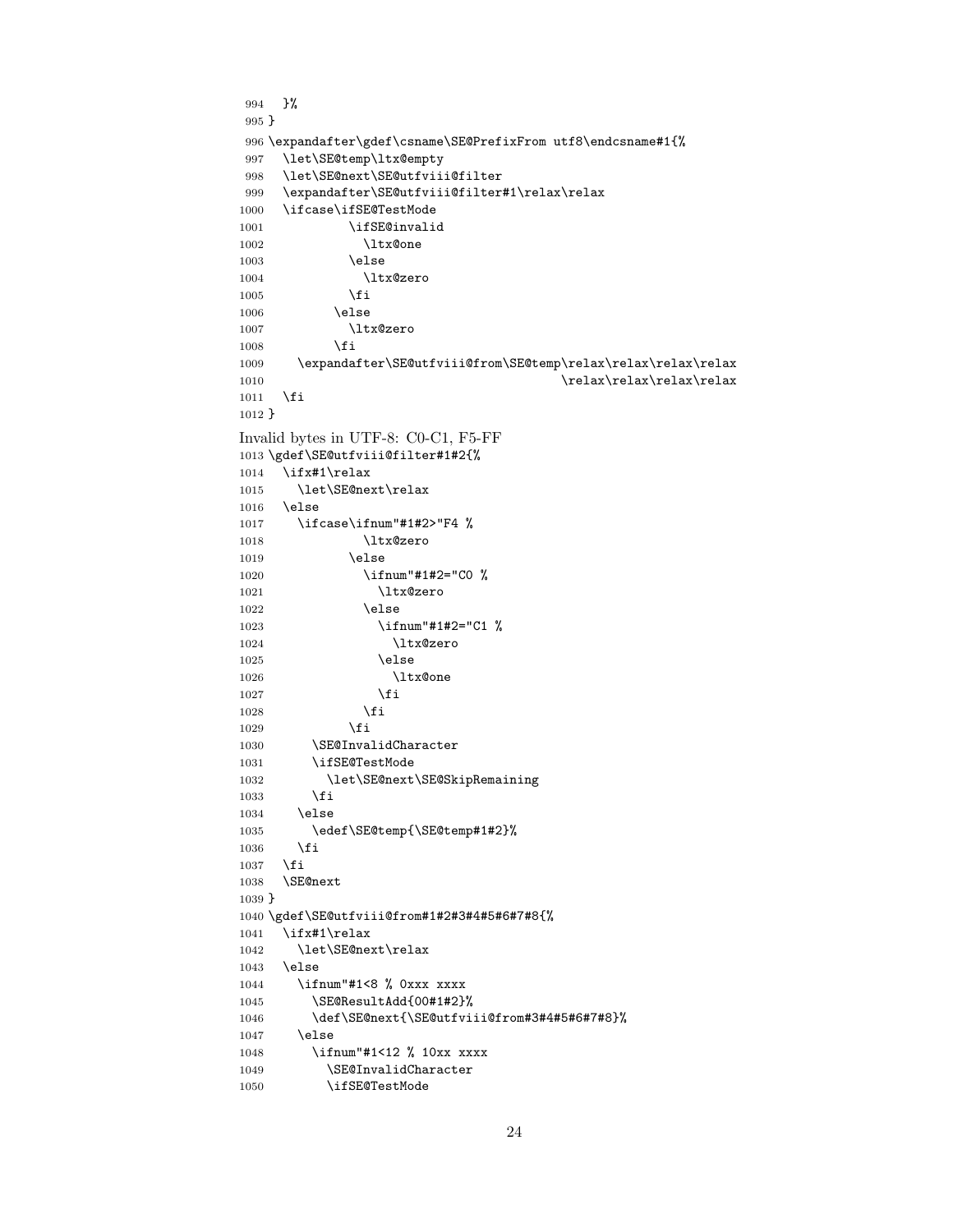```
1051 \let\SE@next\SE@SkipRemaining
1052 \else
1053 \def\SE@next{\SE@utfviii@from#3#4#5#6#7#8}%
1054 \overrightarrow{fi}1055 \else
1056 \ifx#3\relax
1057 \let\SE@next\relax
1058 \SE@InvalidCharacter
1059 \else
1060 \ifcase\SE@utfviii@CheckCont#3%
1061 \SE@InvalidCharacter
1062 \ifSE@TestMode
1063 \let\SE@next\SE@SkipRemaining
1064 \else
1065 \def\SE@next{\SE@utfviii@from#3#4#5#6#7#8}%
1066 \qquad \qquad \int fi
1067 \else
1068 \ifnum"#1<14 % 110y yyyy 10xx xxxx
1069 % 0000 0yyy yyxx xxxx
1070 \edef\SE@temp{%
1071 \SE@Nibble@NumToBin{"#3}%
1072 }%
1073 \edef\SE@temp{%
1074 0\ifodd"#1 1\else 0\fi
1075 \SE@Nibble@NumToBin{"#2}%
1076 \expandafter\ltx@gobbletwo\SE@temp
1077 }%
1078 \SE@ResultAdd{%
1079 0%
1080 \SE@Nibbles@BinToHex\SE@temp
1081 #4%
1082 }%
1083 \def\SE@next{\SE@utfviii@from#5#6#7#8}%
1084 \else
1085 \iint x#5\relax1086 \let\SE@next\relax
1087 \SE@InvalidCharacter
1088 \else
1089 \ifcase\SE@utfviii@CheckCont#5%
1090 \SE@InvalidCharacter
1091 \ifSE@TestMode
1092 \let\SE@next\SE@SkipRemaining
1093 \else
1094 \def\SE@next{\SE@utfviii@from#5#6#7#8}%
1095 \fi
1096 \else
1097 \ifnum"#1=14 % 1110 zzzz 10yy yyyy 10xx xxxx
1098 % zzzz yyyy yyxx xxxx
1099 \iint case\ifnum" #2="D %1100 \ifnum"#3#4>"9F %
1101 \ltx@zero
1102 \text{else}1103 \ltx@one
1104 \fi
1105 \text{else}1106 \ifnum"#2=\ltx@zero
1107 \ifnum"#3<"A %
1108 \ltx@zero
```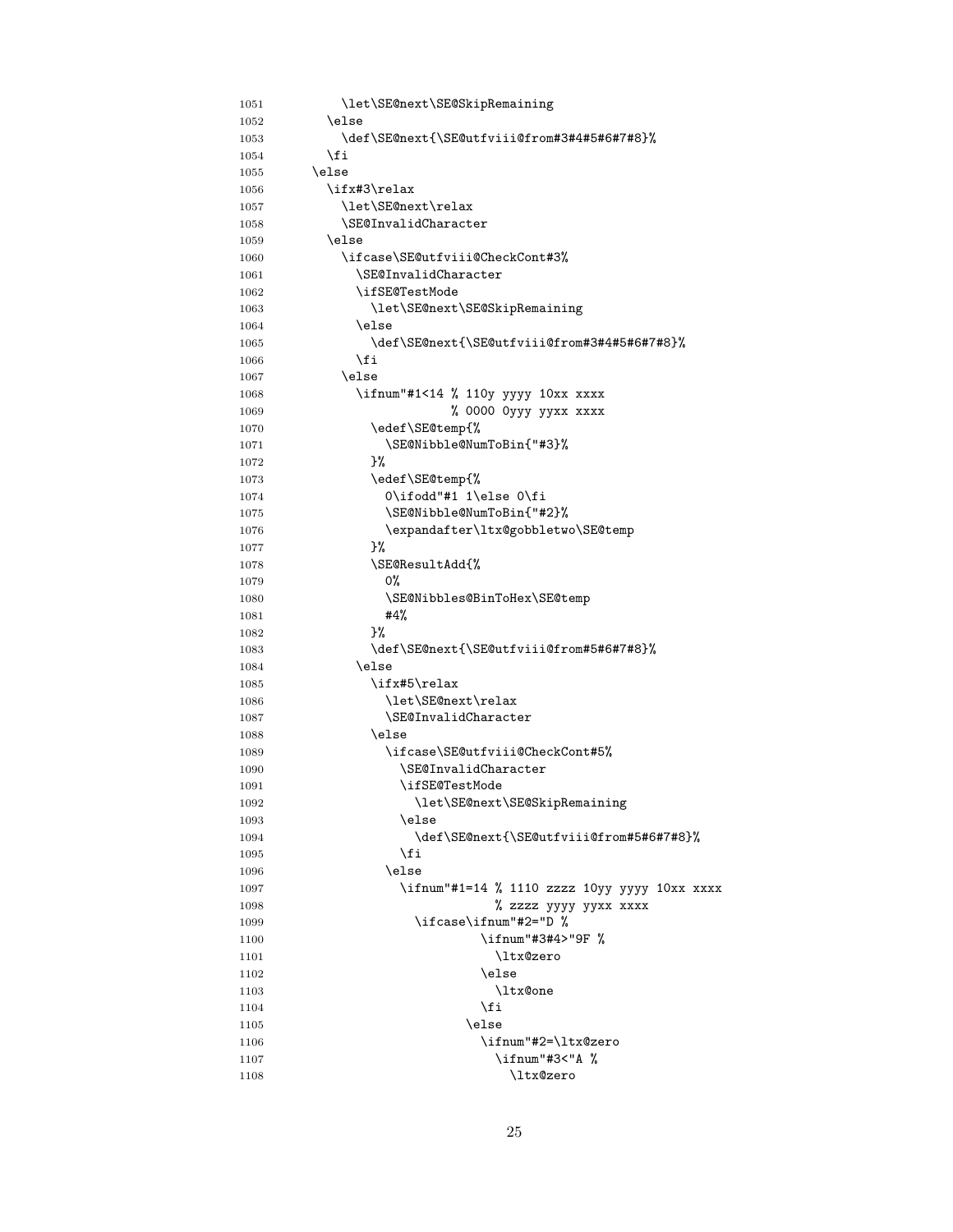| 1109 | \else                                                 |
|------|-------------------------------------------------------|
| 1110 | \ltx@one                                              |
| 1111 | \fi                                                   |
| 1112 | \else                                                 |
| 1113 | \ltx@one                                              |
| 1114 | \fi                                                   |
| 1115 | \fi                                                   |
| 1116 | \SE@InvalidCharacter                                  |
| 1117 | \ifSE@TestMode                                        |
| 1118 | \let\SE@next\SE@SkipRemaining                         |
| 1119 | \else                                                 |
| 1120 | \def\SE@next{\SE@utfviii@from#7#8}%                   |
| 1121 | \fi                                                   |
| 1122 | \else                                                 |
| 1123 | \edef\SE@a{\SE@Nibble@NumToBin{"#3}}%                 |
| 1124 | \edef\SE@b{\SE@Nibble@NumToBin{"#5}}%                 |
| 1125 | \edef\SE@temp{%                                       |
| 1126 | \expandafter\ltx@gobbletwo\SE@a                       |
| 1127 | \SE@Nibble@NumToBin{"#4}%                             |
| 1128 | \expandafter\ltx@gobbletwo\SE@b                       |
| 1129 | }‰                                                    |
| 1130 | \SE@ResultAdd{%                                       |
| 1131 | #2%                                                   |
| 1132 | \SE@Nibbles@BinToHex\SE@temp                          |
| 1133 | #6%                                                   |
| 1134 | }‰                                                    |
| 1135 | \def\SE@next{\SE@utfviii@from#7#8}%                   |
| 1136 | \fi                                                   |
| 1137 | \else                                                 |
| 1138 | \ifx#7\relax                                          |
| 1139 | \let\SE@next\relax                                    |
| 1140 | \SE@InvalidCharacter                                  |
| 1141 | \else                                                 |
| 1142 | \ifcase\SE@utfviii@CheckCont#7%                       |
| 1143 | \SE@InvalidCharacter                                  |
| 1144 | \ifSE@TestMode                                        |
| 1145 | \let\SE@next\SE@SkipRemaining                         |
| 1146 | \else                                                 |
| 1147 | \def\SE@next{\SE@utfviii@from#7#8}%                   |
| 1148 | \fi                                                   |
| 1149 | \else                                                 |
| 1150 | \let\SE@next\SE@utfviii@from                          |
| 1151 | \ifnum"#2<8 % 1111 Ouuu 10uu zzzz 10yy yyyy 10xx xxxx |
| 1152 | % 1101 10ww wwzz zzyy 1101 11yy yyxx xxxx             |
| 1153 | \edef\SE@w{\SE@Nibble@NumToBin{"#3}}%                 |
| 1154 | \edef\SE@w{%                                          |
| 1155 | 00%                                                   |
| 1156 | \SE@Nibble@NumToBin{"#2}%                             |
| 1157 | \expandafter\ltx@gobbletwo\SE@w                       |
| 1158 | }%                                                    |
| 1159 | \edef\SE@w{\SE@Nibbles@BinToHex\SE@w}%                |
| 1160 | \SE@Add\SE@w{\expandafter"\SE@w}{-1}%                 |
| 1161 | \ifnum\SE@w>15 %                                      |
| 1162 | \SE@InvalidCharacter                                  |
| 1163 | \ifSE@TestMode                                        |
| 1164 | \let\SE@next\SE@SkipRemaining                         |
| 1165 | \fi                                                   |
| 1166 | \else                                                 |
|      |                                                       |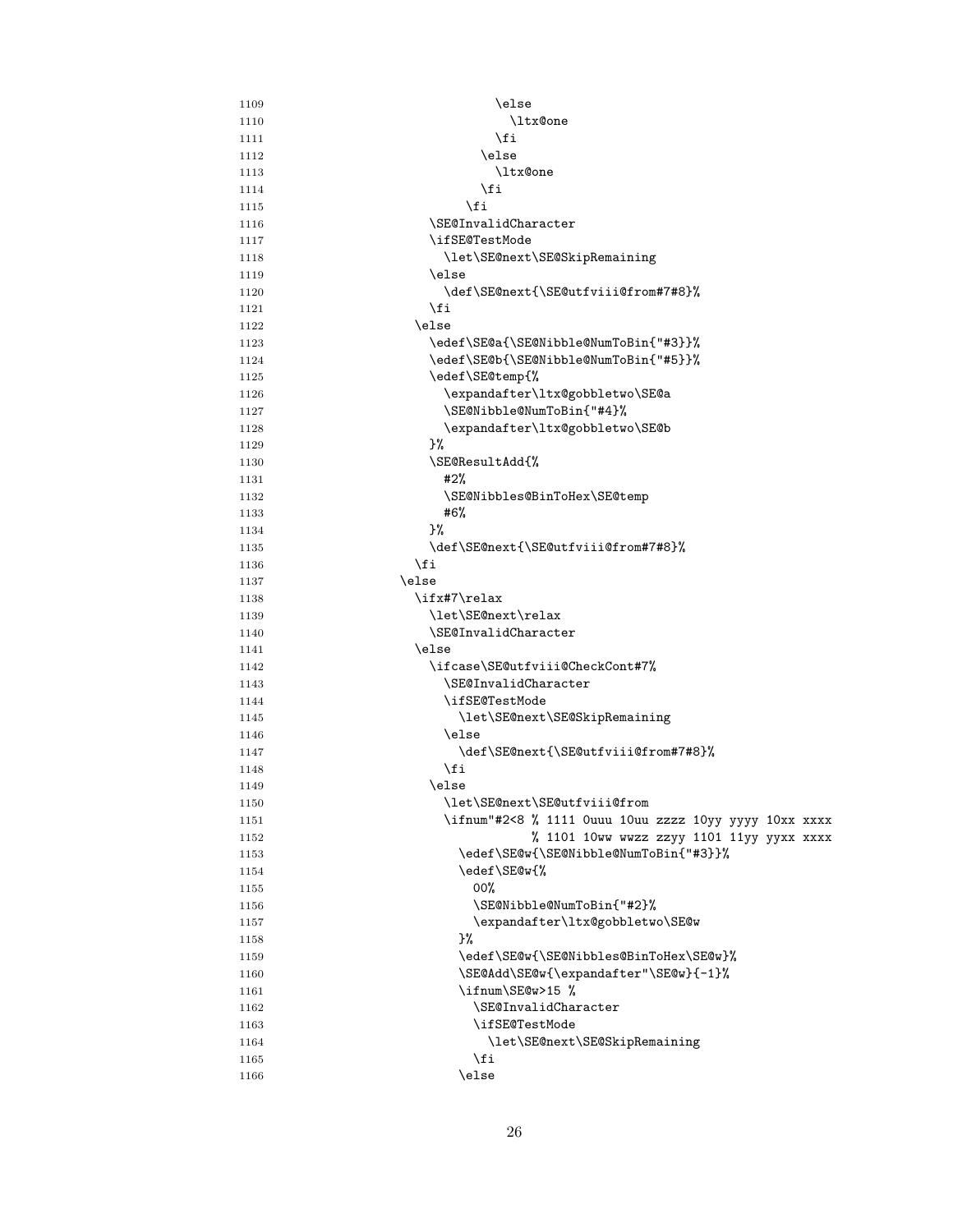```
1167 \ifnum\SE@w<\ltx@zero
1168 \SE@InvalidCharacter
1169 \ifSE@TestMode
1170 \let\SE@next\SE@SkipRemaining
1171 \fi
1172 \else
1173 \edef\SE@a{\SE@Nibble@NumToBin{"#5}}%
1174 \edef\SE@b{\SE@Nibble@NumToBin{"#7}}%
1175 \edef\SE@temp{%
1176 10%
1177 \SE@Nibble@NumToBin\SE@w
1178 \SE@Nibble@NumToBin{"#4}%
1179 \expandafter\ltx@gobbletwo\SE@a
1180 1101%<br>1181 1181
1181 11%1182 \SE@Nibble@NumToBin{"#6}%
1183 \expandafter\ltx@gobbletwo\SE@b<br>1184 }% }
1184 }%
1185 \SE@ResultAdd{%
1186 D%
1187 \SE@Nibbles@BinToHex\SE@temp
1188 #8%1189 } %
1190 \quad \text{if}1191 \quad \text{if}1192 \text{else}1193 \SE@InvalidCharacter
1194 \if\SE@TestMode
1195 \let\SE@next\SE@SkipRemaining<br>1196 \fi
1196 \quad \text{if}1197 \qquad \qquad \int fi
1198 \setminusfi
1199 \qquad \qquad \text{if }\begin{tabular}{ll} 1200 & \f{1} \\ 1201 & \f{1} \\ \end{tabular}12011202 \qquad \qquad \int fi
1203 \setminusfi
1204 \fi
1205 \fi<br>1206 \fi
12061207 \ifmmode \overline{1207}\else 1207 \fi1208 \fi
1209 \SE@next
1210 }
1211 \gdef\SE@utfviii@CheckCont#1{%
1212 \ifnum"#1<8 %
1213 \ltx@zero
1214 \else
1215 \ifnum"#1<12 %
1216 \ltx@one
1217 \else
1218 \ltx@zero
1219 \overrightarrow{fi}1220 \overline{f}1221 }
1222 \langle/utf8\rangle2.5.3 UTF-16LE
```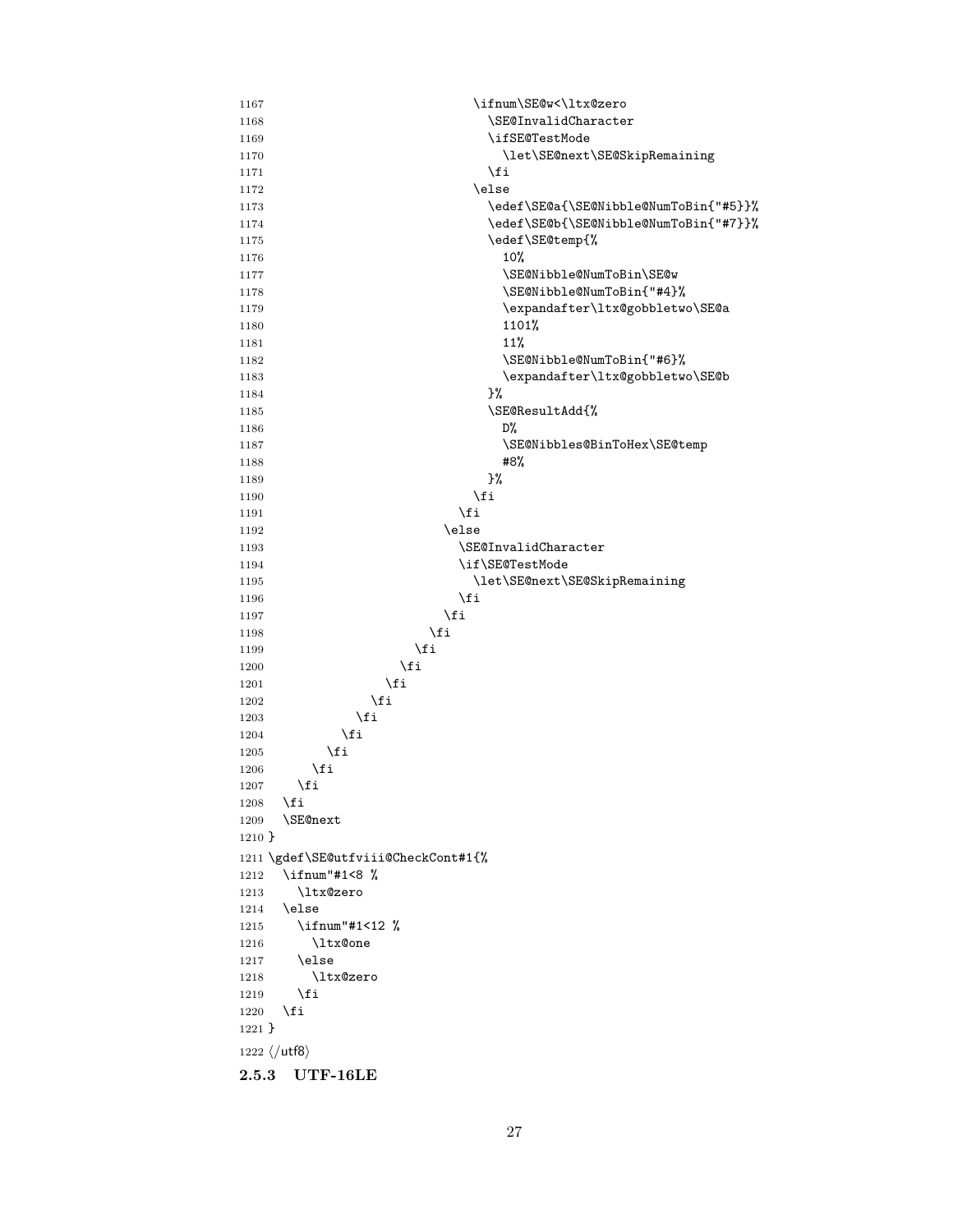```
1223 \langle *utf16le\rangle1224 \ProvidesFile{se-utf16le.def}[2019/11/29 v1.12 stringenc: UTF-16LE]
1225 \expandafter\gdef\csname\SE@PrefixTo utf16le\endcsname#1#2#3#4{%
1226 \SE@ResultAdd{#3#4#1#2}%
1227 }
1228 \expandafter\gdef\csname\SE@PrefixSurrogateTo utf16le\endcsname
1229 #1#2#3#4#5#6#7#8{%
1230 \SE@ResultAdd{#3#4#1#2#7#8#5#6}%
1231 }
1232 \expandafter\gdef\csname\SE@PrefixFrom utf16le\endcsname#1{%
1233 \expandafter\SE@utfxvile@from#1\relax\relax\relax\relax
1234 }
1235 \gdef\SE@utfxvile@from#1#2#3#4{%
1236 \ifx#1\relax
1237 \else
1238 \ifx#4\relax
1239 \SE@InvalidCharacter
1240 \else
1241 \SE@ResultAdd{#3#4#1#2}%
1242 \fi
1243 \expandafter\SE@utfxvile@from
1244 \fi
1245 }
1246 (/utf16le)
```
#### <span id="page-27-0"></span>2.5.4 PDFDocEncoding

```
1247 \langle*pdfdoc\rangle1248 \ProvidesFile{se-pdfdoc.def}[2019/11/29 v1.12 stringenc: PDFDocEncoding]
```
Pass ranges 32..126 and 160..255 through and use the mapping system for the other characters.

```
1249 \expandafter\gdef\csname\SE@PrefixTo pdfdoc\endcsname#1#2#3#4{%
1250 \ifcase\ifnum"#1#2#3#4<256 %
```

```
1251 \ifnum"#1#2#3#4>160 %
1252 \ltx@zero
1253 \else
1254 \ifnum"#1#2#3#4<127 %
1255 \ifnum"#1#2#3#4>31 %
1256 \ltx@zero
1257 \else
1258 \ltx@one
1259 \fi
1260 \else
1261 \ltx@one
1262 \qquad \qquad \int fi
1263 \fi
1264 \else
1265 \ltx@one
1266 \fi
1267 \SE@ResultAdd{#3#4}%
1268 \else
1269 \SE@MapConvertTo{pdfdoc}{#1#2#3#4}%
1270 \ifmmode{\big\vert} \else{ 1270 \fi \ifmmode{\big\vert} \else{ 1270 \fi \ifmmode{\big\vert} \else{ 1270 \fi \ifmmode{\big\vert} \else{ 1270 \fi \ifmmode{\big\vert} \else{ 1270 \fi \fi \ifmmode{\big\vert} \else{ 1270 \fi \ifmmode{\big\vert} \else{ 1270 \fi \fi \ifmmode{\big\vert} \else{ 1270 \fi \fi1271 }
1272 \expandafter\gdef\csname\SE@PrefixSurrogateTo pdfdoc\endcsname
1273 #1#2#3#4#5#6#7#8{%
1274 \SE@InvalidCharacter
```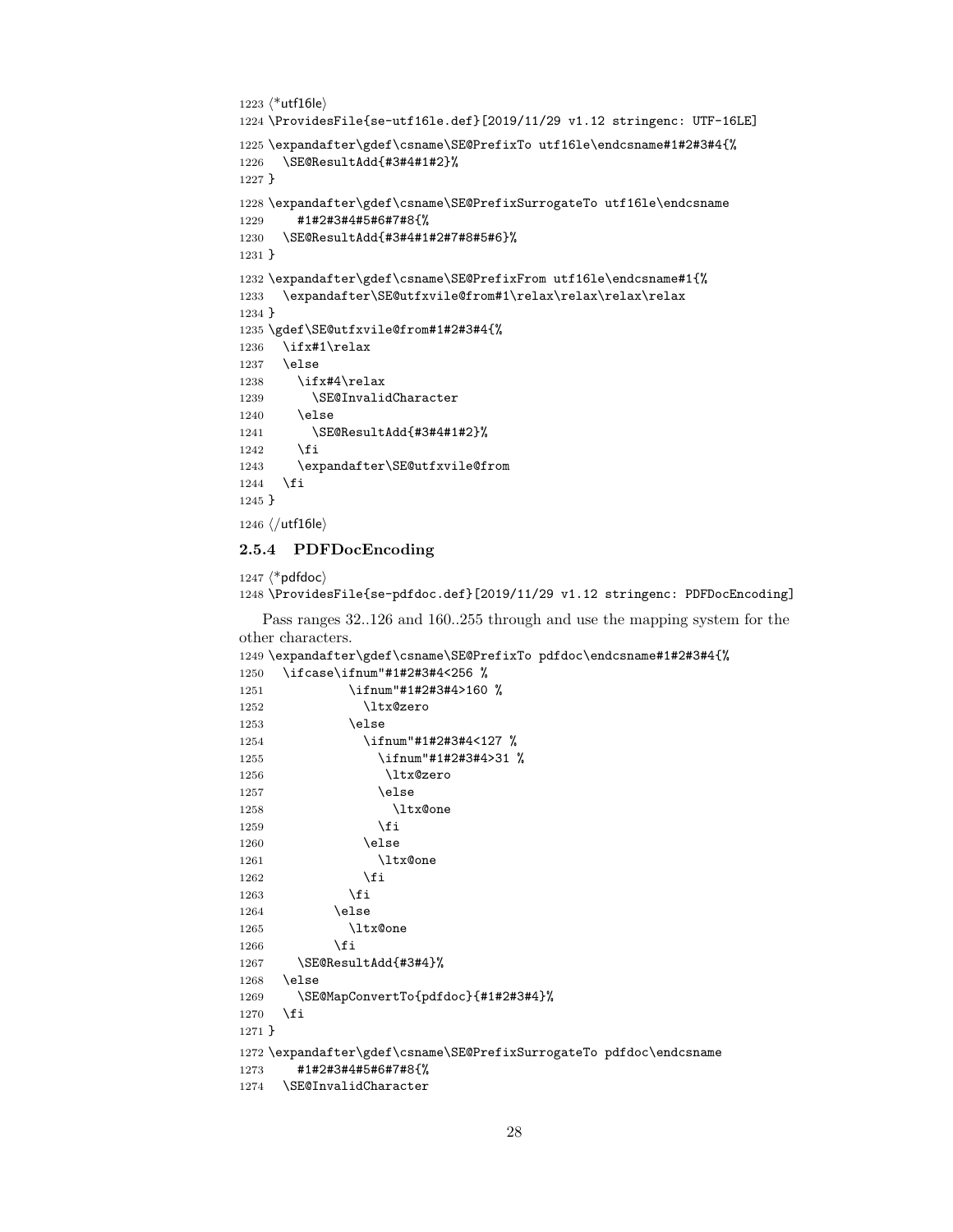```
1275 }
1276 \expandafter\gdef\csname\SE@PrefixFrom pdfdoc\endcsname#1{%
1277 \let\SE@next\SE@pdfdoc@from
1278 \expandafter\SE@pdfdoc@from#1\relax\relax
1279 }
1280 \gdef\SE@pdfdoc@from#1#2{%
1281 \ifx#1\relax
1282 \let\SE@next\relax
1283 \else
1284 \ifcase\ifnum"#1#2>160 %
1285 \ifnum"#1#2="AD %
1286 2 %
1287 \else
1288 \lambda] \pm x0zero
1289 \fi
1290 \else
1291 \ifnum"#1#2<127 %
1292 \ifnum"#1#2>31 %
1293 \ltx@zero
1294 \text{lele}1295 \ltx@one
1296 \fi
1297 \else
1298 \ltx@one
1299 \qquad \qquad \text{if}1300 \quad \text{if}1301 \SE@ResultAdd{00#1#2}%
1302 \qquad \text{or}1303 \SE@MapConvertFrom{pdfdoc}{#1#2}%
1304 \else
1305 \SE@InvalidCharacter
1306 \ifSE@TestMode
1307 \let\SE@next\SE@SkipRemaining
1308 \fi
1309 \fi
1310 \fi
1311 \SE@next
1312 }
1313 \SE@MapDeclare{pdfdoc}{09}{0009}
1314 \SE@MapDeclare{pdfdoc}{0A}{000A}
1315 \SE@MapDeclare{pdfdoc}{0D}{000D}
1316 \SE@MapDeclare{pdfdoc}{18}{02D8}
1317 \SE@MapDeclare{pdfdoc}{19}{02C7}
1318 \SE@MapDeclare{pdfdoc}{1A}{02C6}
1319 \SE@MapDeclare{pdfdoc}{1B}{02D9}
1320 \SE@MapDeclare{pdfdoc}{1C}{02DD}
1321 \SE@MapDeclare{pdfdoc}{1D}{02DB}
1322 \SE@MapDeclare{pdfdoc}{1E}{02DA}
1323 \SE@MapDeclare{pdfdoc}{1F}{02DC}
1324 \SE@MapDeclare{pdfdoc}{80}{2022}
1325 \SE@MapDeclare{pdfdoc}{81}{2020}
1326 \SE@MapDeclare{pdfdoc}{82}{2021}
1327 \SE@MapDeclare{pdfdoc}{83}{2026}
1328 \SE@MapDeclare{pdfdoc}{84}{2014}
1329 \SE@MapDeclare{pdfdoc}{85}{2013}
1330 \SE@MapDeclare{pdfdoc}{86}{0192}
1331 \SE@MapDeclare{pdfdoc}{87}{2044}
1332 \SE@MapDeclare{pdfdoc}{88}{2039}
```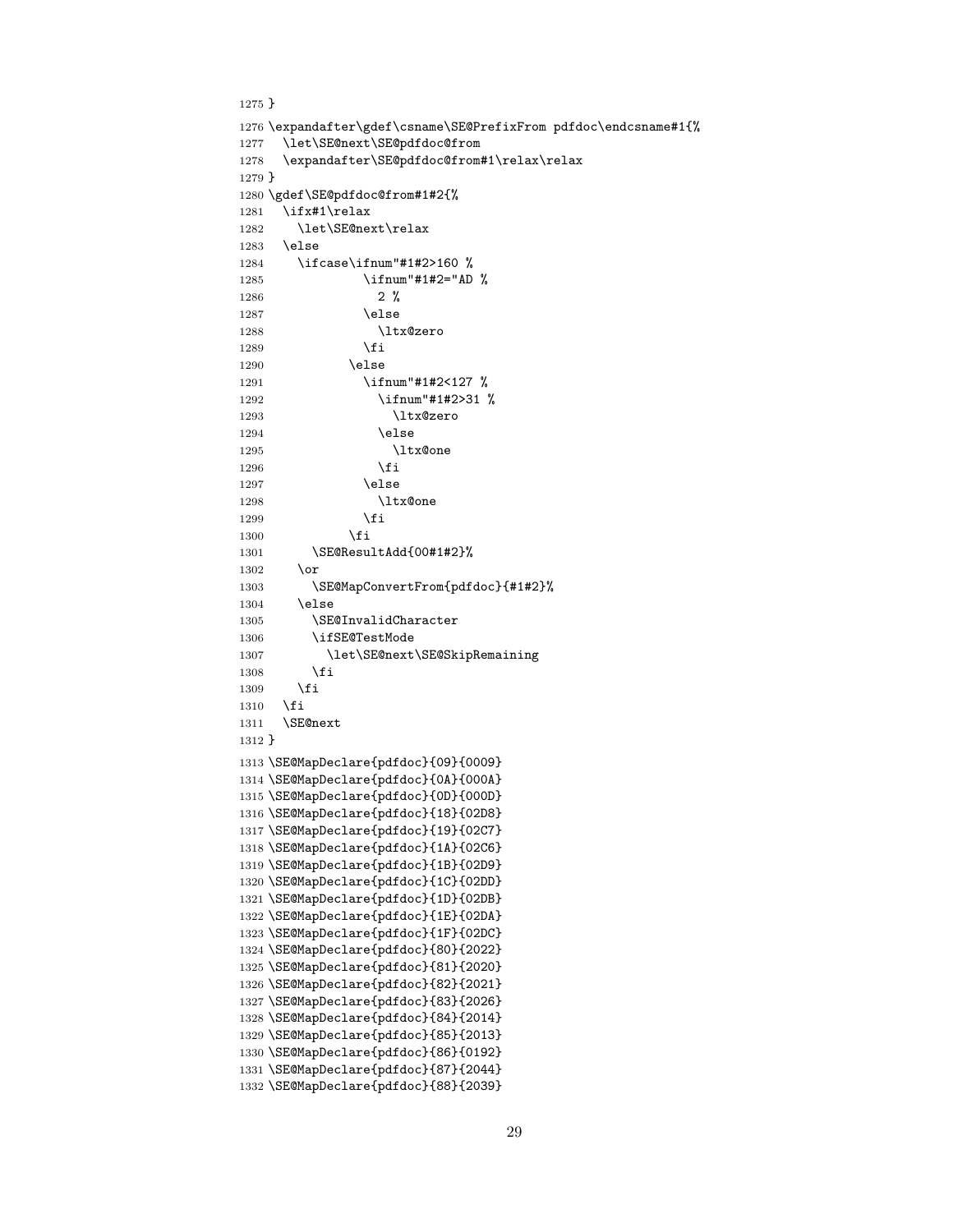```
1333 \SE@MapDeclare{pdfdoc}{89}{203A}
1334 \SE@MapDeclare{pdfdoc}{8A}{2212}
1335 \SE@MapDeclare{pdfdoc}{8B}{2030}
1336 \SE@MapDeclare{pdfdoc}{8C}{201E}
1337 \SE@MapDeclare{pdfdoc}{8D}{201C}
1338 \SE@MapDeclare{pdfdoc}{8E}{201D}
1339 \SE@MapDeclare{pdfdoc}{8F}{2018}
1340 \SE@MapDeclare{pdfdoc}{90}{2019}
1341 \SE@MapDeclare{pdfdoc}{91}{201A}
1342 \SE@MapDeclare{pdfdoc}{92}{2122}
1343 \SE@MapDeclare{pdfdoc}{93}{FB01}
1344 \SE@MapDeclare{pdfdoc}{94}{FB02}
1345 \SE@MapDeclare{pdfdoc}{95}{0141}
1346 \SE@MapDeclare{pdfdoc}{96}{0152}
1347 \SE@MapDeclare{pdfdoc}{97}{0160}
1348 \SE@MapDeclare{pdfdoc}{98}{0178}
1349 \SE@MapDeclare{pdfdoc}{99}{017D}
1350 \SE@MapDeclare{pdfdoc}{9A}{0131}
1351 \SE@MapDeclare{pdfdoc}{9B}{0142}
1352 \SE@MapDeclare{pdfdoc}{9C}{0153}
1353 \SE@MapDeclare{pdfdoc}{9D}{0161}
1354 \SE@MapDeclare{pdfdoc}{9E}{017E}
1355 \SE@MapDeclare{pdfdoc}{A0}{20AC}
```
1356  $\langle$ /pdfdoc $\rangle$ 

### <span id="page-29-0"></span>2.5.5 ISO-8859-1

```
1357 (*iso-8859-1)
1358 \ProvidesFile{se-iso-8859-1.def}[2019/11/29 v1.12 stringenc: ISO-8859-1]
  Excluded area: 0x80..0x9F
1359 \expandafter\gdef\csname\SE@PrefixTo iso-8859-1\endcsname#1#2#3#4{%
1360 \ifcase\ifnum"#1#2=\ltx@zero
1361 \ifnum"#3#4<"80 %
1362 \ltx@one
1363 \text{delse}1364 \ifnum"#3#4>"9F %
1365 \ltx@one
1366 \else
1367 \ltx@zero
1368 \fi
1369 \fi
1370 \else
1371 \ltx@zero
1372 \setminusfi
1373 \SE@InvalidCharacter
1374 \else
1375 \SE@ResultAdd{#3#4}%
1376 \fi
1377 }
1378 \expandafter\gdef\csname\SE@PrefixSurrogateTo iso-8859-1\endcsname
1379 #1#2#3#4#5#6#7#8{%
1380 \SE@InvalidCharacter
1381 }
1382 \expandafter\gdef\csname\SE@PrefixFrom iso-8859-1\endcsname#1{%
1383 \let\SE@next\SE@isoone@from
1384 \expandafter\SE@isoone@from#1\relax\relax
1385 }
1386 \gdef\SE@isoone@from#1#2{%
```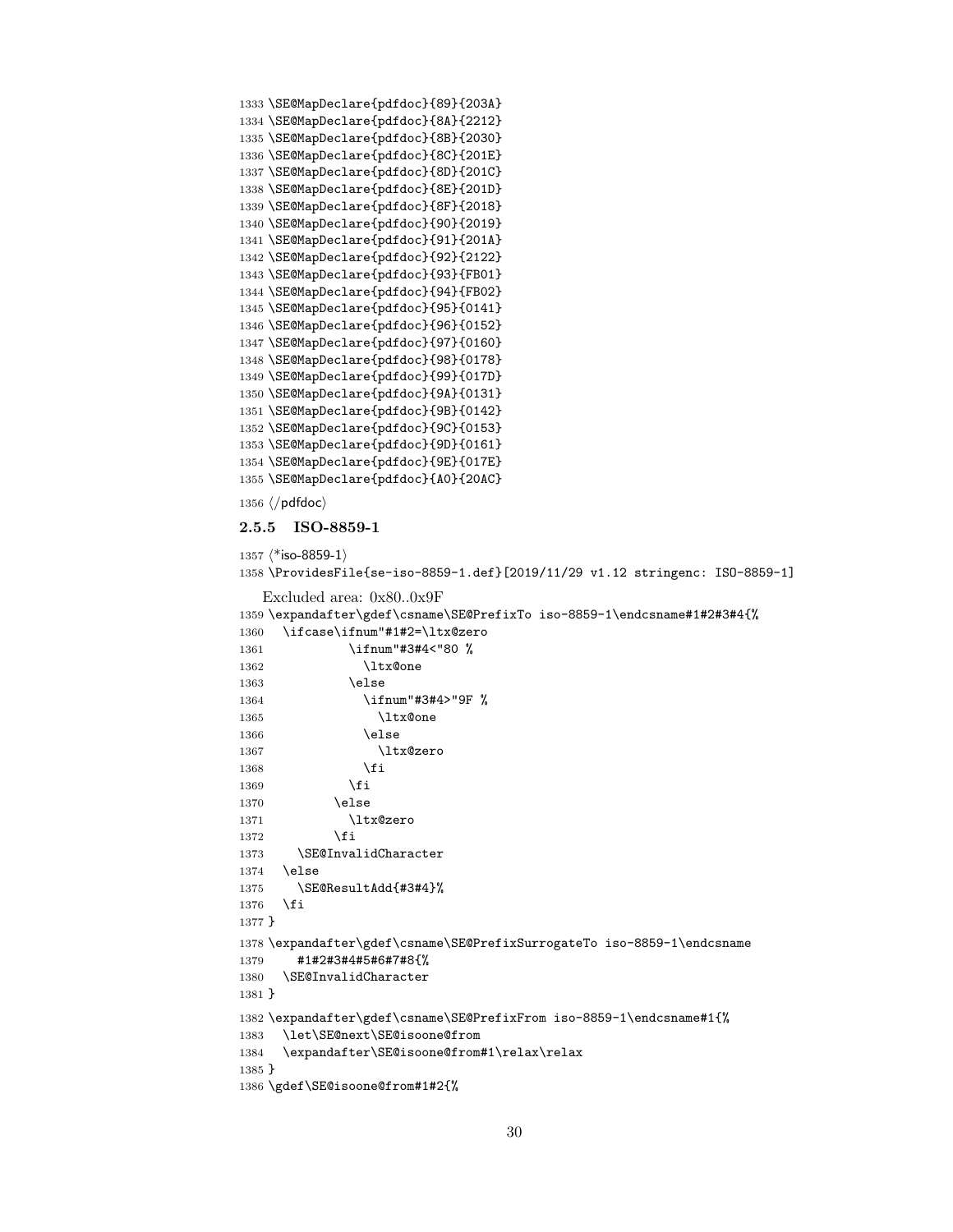```
1387 \ifx#1\relax
1388 \let\SE@next\relax
1389 \else
1390 \ifcase\ifnum"#1#2<"80 %
1391 \ltx@one
1392 \else
1393 \ifnum"#1#2>"9F %
1394 \ltx@one
1395 \else
1396 \ltx@zero
\begin{matrix}\n1397 \\
1398\n\end{matrix}\n\quad\n\begin{matrix}\n\text{fi} \\
\text{fi}\n\end{matrix}13981399 \SE@InvalidCharacter
1400 \ifSE@TestMode
1401 \let\SE@next\SE@SkipRemaining
1402 \qquad \qquad \int fi
1403 \else
1404 \SE@ResultAdd{00#1#2}%
1405 \fi
1406 \fi
1407 \SE@next
1408 }
1409 \langle/iso-8859-1\rangle2.5.6 CP1252
1410 \langle*cp1252)
1411 \ProvidesFile{se-cp1252.def}[2019/11/29 v1.12 stringenc: cp1252]
1412 \expandafter\gdef\csname\SE@PrefixTo cp1252\endcsname#1#2#3#4{%
1413 \ifcase\ifnum"#1#2=\ltx@zero
1414 \ifnum"#3#4<"80 %
1415 \ltx@one
1416 \else
1417 \ifnum"#3#4>"9F %
1418 \ltx@one
1419 \else
1420 \ltx@zero
1421 \fi
1422 \fi
1423 \else
1424 \ltx@zero
1425 \setminusfi
1426 \SE@MapConvertTo{cp1252}{#1#2#3#4}%
1427 \else
1428 \SE@ResultAdd{#3#4}%
1429 \overline{1429}1430 }
1431 \expandafter\gdef\csname\SE@PrefixSurrogateTo cp1252\endcsname
1432 #1#2#3#4#5#6#7#8{%
1433 \SE@InvalidCharacter
1434 }
1435 \expandafter\gdef\csname\SE@PrefixFrom cp1252\endcsname#1{%
1436 \let\SE@next\SE@ansinew@from
1437 \expandafter\SE@ansinew@from#1\relax\relax
1438 }
1439 \gdef\SE@ansinew@from#1#2{%
1440 \ifx#1\relax
1441 \let\SE@next\relax
```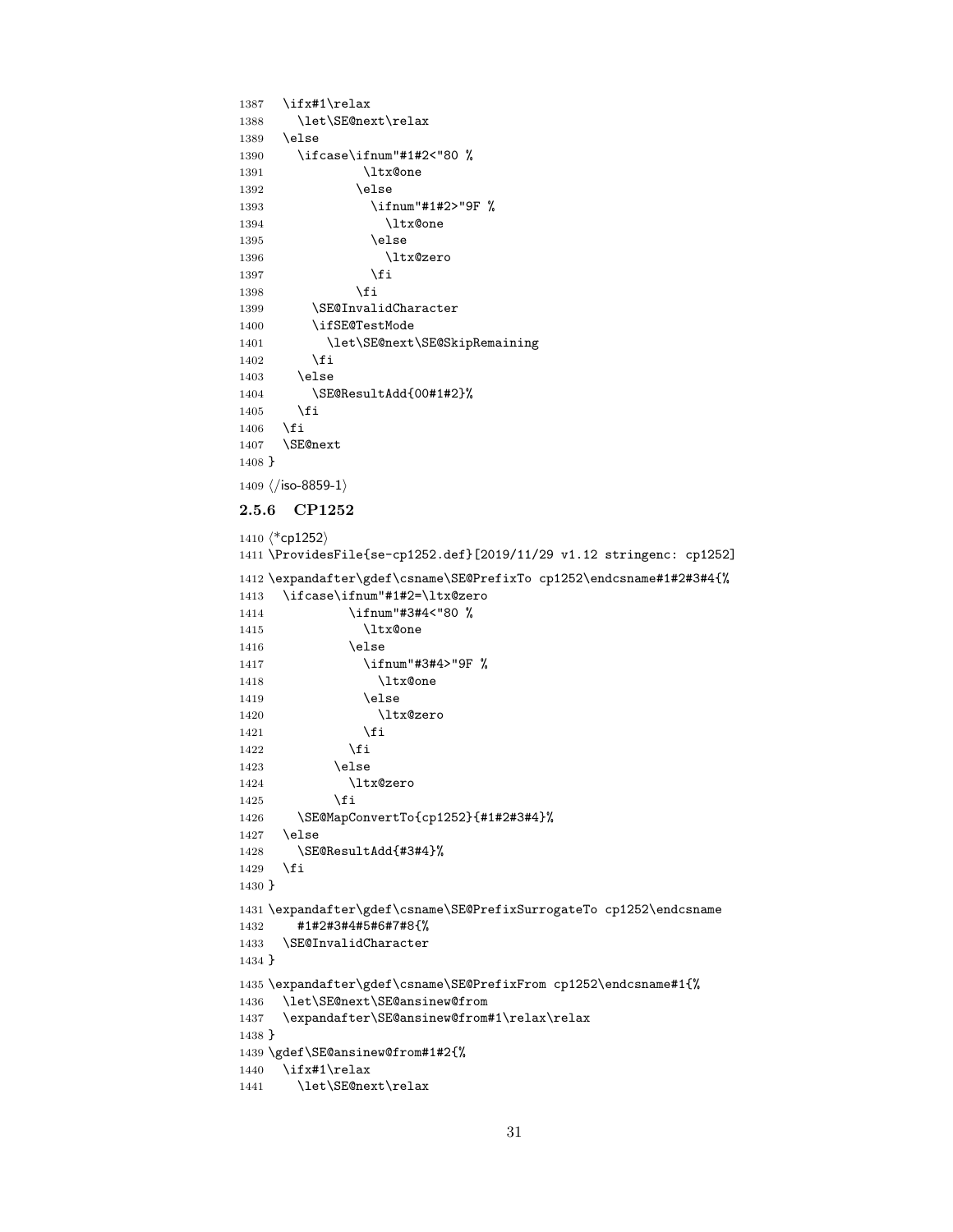```
1442 \else
1443 \ifcase\ifnum"#1#2<"80 %
1444 \ltx@one
1445 \else
1446 \ifnum"#1#2>"9F %
1447 \ltx@one
1448 \else
1449 \text{lyqzero}1450 \quad \text{if}1451 \fi
1452 \SE@MapConvertFrom{cp1252}{#1#2}%
1453 \else
1454 \SE@ResultAdd{00#1#2}%
1455 \fi
1456 \fi
1457 \SE@next
1458 }
1459 \SE@MapDeclare{cp1252}{80}{20AC}% EURO SIGN
1460 \SE@MapDeclare{cp1252}{82}{201A}% SINGLE LOW-9 QUOTATION MARK
1461 \SE@MapDeclare{cp1252}{83}{0192}% LATIN SMALL LETTER F WITH HOOK
1462 \SE@MapDeclare{cp1252}{84}{201E}% DOUBLE LOW-9 QUOTATION MARK
1463 \SE@MapDeclare{cp1252}{85}{2026}% HORIZONTAL ELLIPSIS
1464 \SE@MapDeclare{cp1252}{86}{2020}% DAGGER
1465 \SE@MapDeclare{cp1252}{87}{2021}% DOUBLE DAGGER
1466 \SE@MapDeclare{cp1252}{88}{02C6}% MODIFIER LETTER CIRCUMFLEX ACCENT
1467 \SE@MapDeclare{cp1252}{89}{2030}% PER MILLE SIGN
1468 \SE@MapDeclare{cp1252}{8A}{0160}% LATIN CAPITAL LETTER S WITH CARON
1469 \SE@MapDeclare{cp1252}{8B}{2039}% SINGLE LEFT-POINTING ANGLE QUOTATION MARK
1470 \SE@MapDeclare{cp1252}{8C}{0152}% LATIN CAPITAL LIGATURE OE
1471 \SE@MapDeclare{cp1252}{8E}{017D}% LATIN CAPITAL LETTER Z WITH CARON
1472 \SE@MapDeclare{cp1252}{91}{2018}% LEFT SINGLE QUOTATION MARK
1473 \SE@MapDeclare{cp1252}{92}{2019}% RIGHT SINGLE QUOTATION MARK
1474 \SE@MapDeclare{cp1252}{93}{201C}% LEFT DOUBLE QUOTATION MARK
1475 \SE@MapDeclare{cp1252}{94}{201D}% RIGHT DOUBLE QUOTATION MARK
1476 \SE@MapDeclare{cp1252}{95}{2022}% BULLET
1477 \SE@MapDeclare{cp1252}{96}{2013}% EN DASH
1478 \SE@MapDeclare{cp1252}{97}{2014}% EM DASH
1479 \SE@MapDeclare{cp1252}{98}{02DC}% SMALL TILDE
1480 \SE@MapDeclare{cp1252}{99}{2122}% TRADE MARK SIGN
1481 \SE@MapDeclare{cp1252}{9A}{0161}% LATIN SMALL LETTER S WITH CARON
1482 \SE@MapDeclare{cp1252}{9B}{203A}% SINGLE RIGHT-POINTING ANGLE QUOTATION MARK
1483 \SE@MapDeclare{cp1252}{9C}{0153}% LATIN SMALL LIGATURE OE
1484 \SE@MapDeclare{cp1252}{9E}{017E}% LATIN SMALL LETTER Z WITH CARON
1485 \SE@MapDeclare{cp1252}{9F}{0178}% LATIN CAPITAL LETTER Y WITH DIAERESIS
1486 (/cp1252)
2.5.7 US-ASCII
1487 \langle*ascii\rangle1488 \ProvidesFile{se-ascii.def}[2019/11/29 v1.12 stringenc: US-ASCII]
1489 \expandafter\gdef\csname\SE@PrefixTo ascii\endcsname#1#2#3#4{%
1490 \ifnum"#1#2#3<8 %
1491 \SE@ResultAdd{#3#4}%
1492 \else
1493 \SE@InvalidCharacter
1494 \fi
1495 }
1496 \expandafter\gdef\csname\SE@PrefixSurrogateTo ascii\endcsname
1497 #1#2#3#4#5#6#7#8{%
1498 \SE@InvalidCharacter
1499 }
1500 \expandafter\gdef\csname\SE@PrefixFrom ascii\endcsname#1{%
1501 \let\SE@next\SE@ascii@from
1502 \expandafter\SE@ascii@from#1\relax\relax
1503 }
```

```
32
```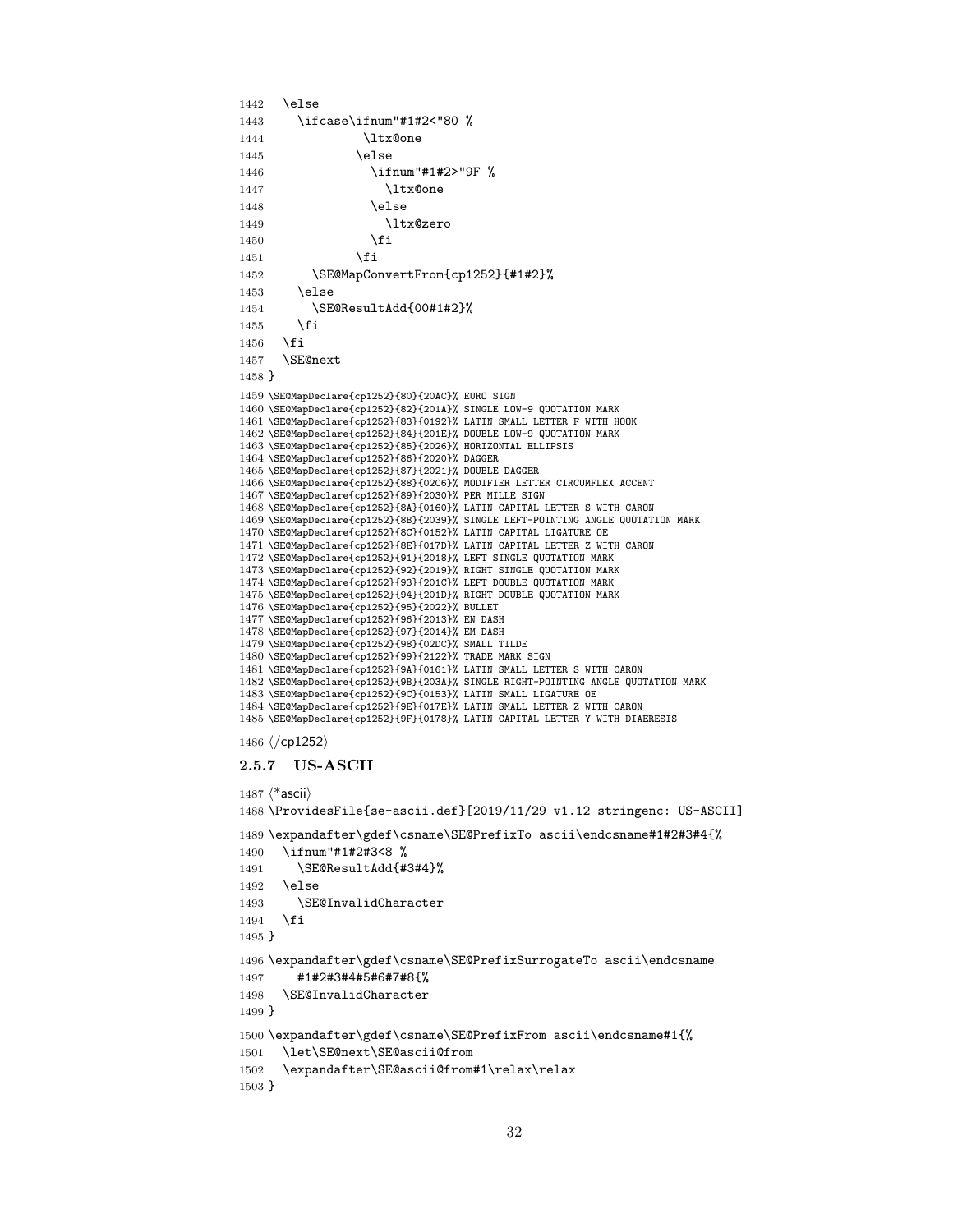```
1504 \gdef\SE@ascii@from#1#2{%
1505 \ifx#1\relax
1506 \let\SE@next\relax
1507 \else
1508 \ifnum"#1>7 %
1509 \SE@InvalidCharacter
1510 \ifSE@TestMode
1511 \let\SE@next\SE@SkipRemaining
1512 \overrightarrow{fi}1513 \else
1514 \SE@ResultAdd{00#1#2}%
1515 \overrightarrow{fi}1516 \fi
1517 \SE@next
1518 }
```

```
1519 \langle /ascii\rangle
```
### <span id="page-32-0"></span>2.5.8 Encoding ascii-print

```
1520 \langle*ascii-print\rangle1521 \ProvidesFile{se-ascii-print.def}%
1522 [2019/11/29 v1.12 stringenc: Printable ASCII characters]%
1523 \expandafter\gdef\csname\SE@PrefixTo ascii-print\endcsname#1#2#3#4{%
1524 \ifnum"#1#2=\ltx@zero
1525 \ifnum"#3#4<127 %
1526 \ifnum"#3#4>31 %
1527 \SE@ResultAdd{#3#4}%
1528 \else
1529 \SE@InvalidCharacter
1530 \fi
1531 \else
1532 \SE@InvalidCharacter
1533 \fi
1534 \else
1535 \SE@InvalidCharacter
1536 \fi
1537 }
1538 \expandafter\gdef\csname\SE@PrefixSurrogateTo ascii-print\endcsname
1539 #1#2#3#4#5#6#7#8{%
1540 \SE@InvalidCharacter
1541 }
1542 \expandafter\gdef\csname\SE@PrefixFrom ascii-print\endcsname#1{%
1543 \let\SE@next\SE@ascii@print@from
1544 \expandafter\SE@ascii@print@from#1\relax\relax
1545 }
1546 \gdef\SE@ascii@print@from#1#2{%
1547 \ifx#1\relax
1548 \let\SE@next\relax
1549 \else
1550 \ifnum"#1#2>126 %
1551 \SE@InvalidCharacter
1552 \ifSE@TestMode
1553 \let\SE@next\SE@SkipRemaining
1554 \fi
1555 \else
1556 \ifnum"#1#2<32 %
1557 \SE@InvalidCharacter
1558 \ifSE@TestMode
```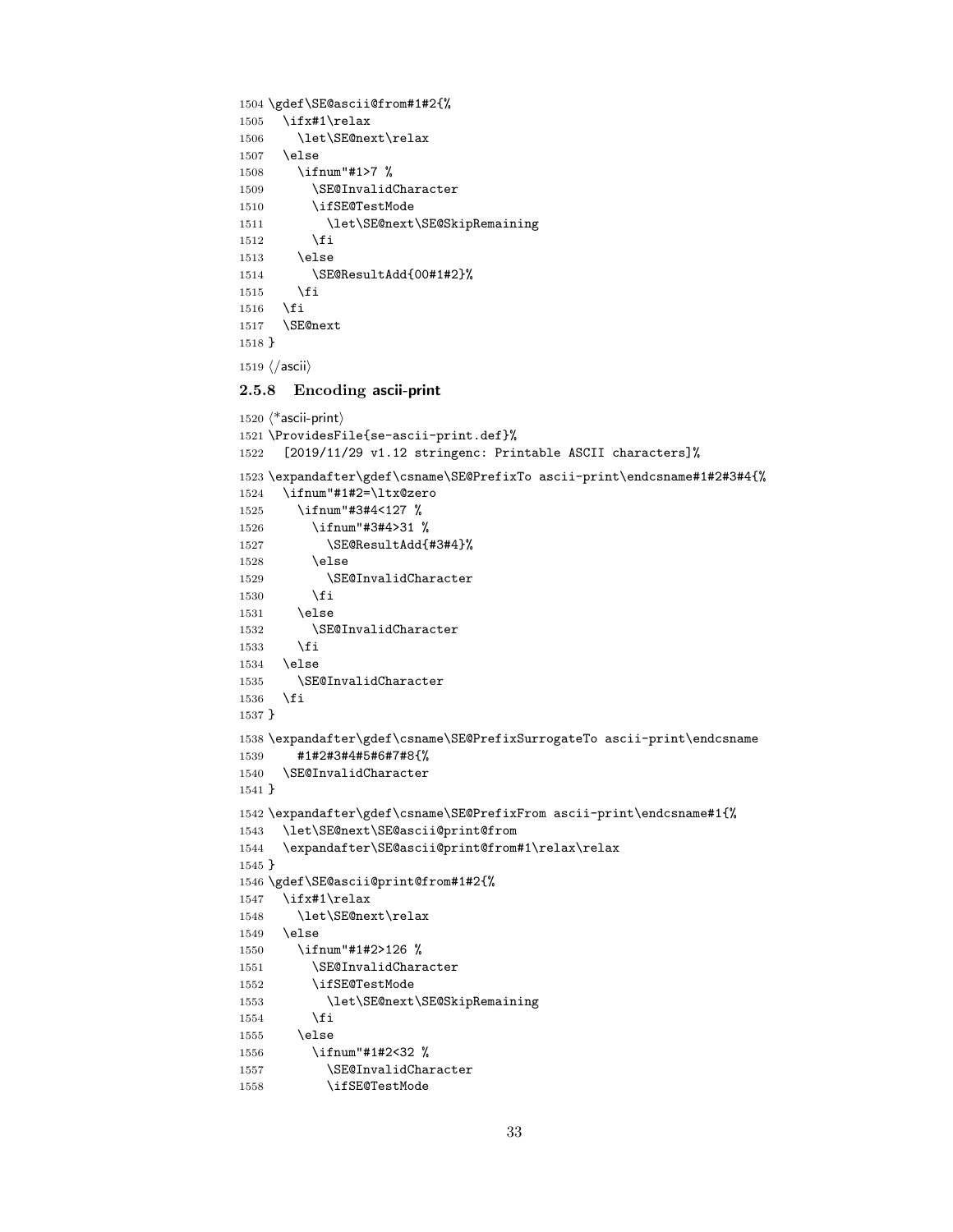```
1559 \let\SE@next\SE@SkipRemaining
1560 \fi
1561 \else
1562 \SE@ResultAdd{00#1#2}%
1563 \fi
1564 \fi
1565 \fi
1566 \SE@next
1567 }
1568 \langle/ascii-print\rangle2.5.9 Clean7Bit
1569 \langle*clean7bit\rangle1570 \ProvidesFile{se-clean7bit.def}[2019/11/29 v1.12 stringenc: Clean7Bit]
1571 \expandafter\gdef\csname\SE@PrefixTo clean7bit\endcsname#1#2#3#4{%
1572 \ifnum"#1#2#3<8 %
1573 \ifnum"#3#4<128 %
1574 \ifnum"#3#4>26 %
1575 \SE@ResultAdd{#3#4}%
1576 \else
1577 \ifnum"#3#4=10 %
1578 \SE@ResultAdd{0A}%
1579 \else
1580 \ifnum"#3#4=13 %
1581 \SE@ResultAdd{0D}%
1582 \else
1583 \ifnum"#3#4=9 %
1584 \SE@ResultAdd{09}%
1585 \else
1586 \SE@InvalidCharacter
1587 \fi
1588 \fi
1589 \fi
1590 \fi
1591 \else
1592 \SE@InvalidCharacter
1593 \fi
1594 \else
1595 \SE@InvalidCharacter
1596 \fi
1597 }
1598 \expandafter\gdef\csname\SE@PrefixSurrogateTo clean7bit\endcsname
1599 #1#2#3#4#5#6#7#8{%
1600 \SE@InvalidCharacter
1601 }
1602 \expandafter\gdef\csname\SE@PrefixFrom clean7bit\endcsname#1{%
1603 \let\SE@next\SE@cleansevenbit@from
1604 \expandafter\SE@cleansevenbit@from#1\relax\relax
1605 }
1606 \gdef\SE@cleansevenbit@from#1#2{%
1607 \ifx#1\relax
1608 \let\SE@next\relax
1609 \else
1610 \ifnum"#1#2>126 %
1611 \SE@InvalidCharacter
1612 \ifSE@TestMode
1613 \let\SE@next\SE@SkipRemaining
```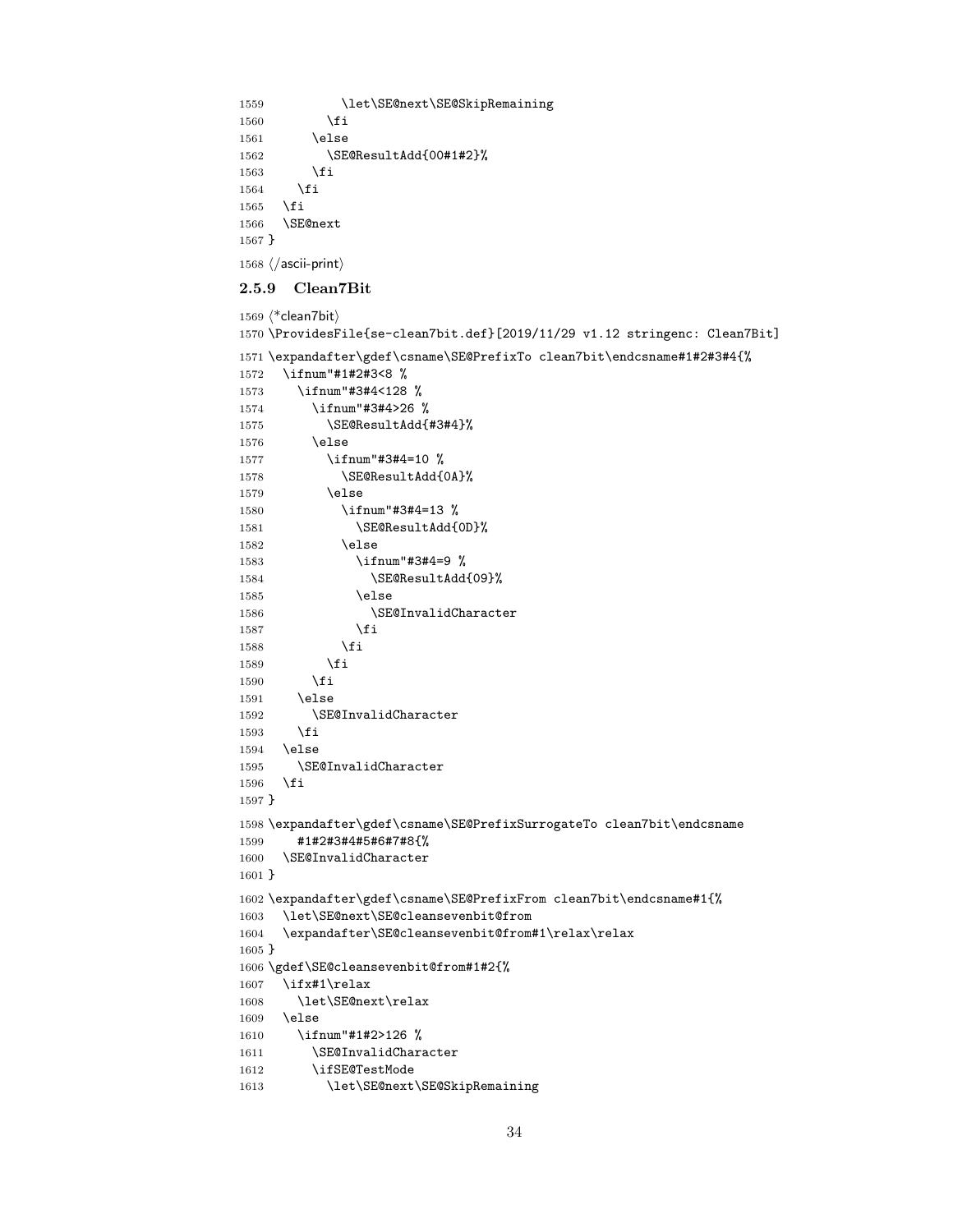```
1614 \fi
1615 \else
1616 \ifnum"#1#2<27 %
1617 \ifnum"#1#2=10 %
1618 \SE@ResultAdd{0010}%
1619 \else
1620 \ifnum"#1#2=13 %
1621 \SE@ResultAdd{000D}%
1622 \else
1623 \ifnum"#1#2=9 %
1624 \SE@ResultAdd{0009}%
1625 \else
1626 \SE@InvalidCharacter
1627 \ifSE@TestMode
1628 \let\SE@next\SE@SkipRemaining
1629 \setminusfi
1630 \setminusfi
1631 \fi
1632 \else
1633 \SE@ResultAdd{00#1#2}%
1634 \fi
1635 \setminusfi
1636 \fi
1637 \SE@next
1638 }
1639 \langle/clean7bit\rangle2.5.10 Other encodings (8 bit)
1640 (*iso-8859-2)
1641 \ProvidesFile{se-iso-8859-2.def}[2019/11/29 v1.12 stringenc: ISO-8859-2]
1642 \def\SE@this{iso-8859-2}
1643 (/iso-8859-2)
1644 (*iso-8859-3)
1645 \ProvidesFile{se-iso-8859-3.def}[2019/11/29 v1.12 stringenc: ISO-8859-3]
1646 \def\SE@this{iso-8859-3}
1647 (/iso-8859-3)
1648 (*iso-8859-4)
1649 \ProvidesFile{se-iso-8859-4.def}[2019/11/29 v1.12 stringenc: ISO-8859-4]
1650 \def\SE@this{iso-8859-4}
1651 \langle/iso-8859-4\rangle1652 (*iso-8859-5)
1653 \ProvidesFile{se-iso-8859-5.def}[2019/11/29 v1.12 stringenc: ISO-8859-5]
1654 \def\SE@this{iso-8859-5}
1655 \langle/iso-8859-5\rangle1656 \langle*iso-8859-6\rangle1657 \ProvidesFile{se-iso-8859-6.def}[2019/11/29 v1.12 stringenc: ISO-8859-6]
1658 \def\SE@this{iso-8859-6}
1659 \langle/iso-8859-6\rangle1660 (*iso-8859-7)
1661 \ProvidesFile{se-iso-8859-7.def}[2019/11/29 v1.12 stringenc: ISO-8859-7]
1662 \def\SE@this{iso-8859-7}
1663 \langle/iso-8859-7\rangle1664 (*iso-8859-8)
1665 \ProvidesFile{se-iso-8859-8.def}[2019/11/29 v1.12 stringenc: ISO-8859-8]
1666 \def\SE@this{iso-8859-8}
1667 (/iso-8859-8)
1668 \langle*iso-8859-9)
1669 \ProvidesFile{se-iso-8859-9.def}[2019/11/29 v1.12 stringenc: ISO-8859-9]
```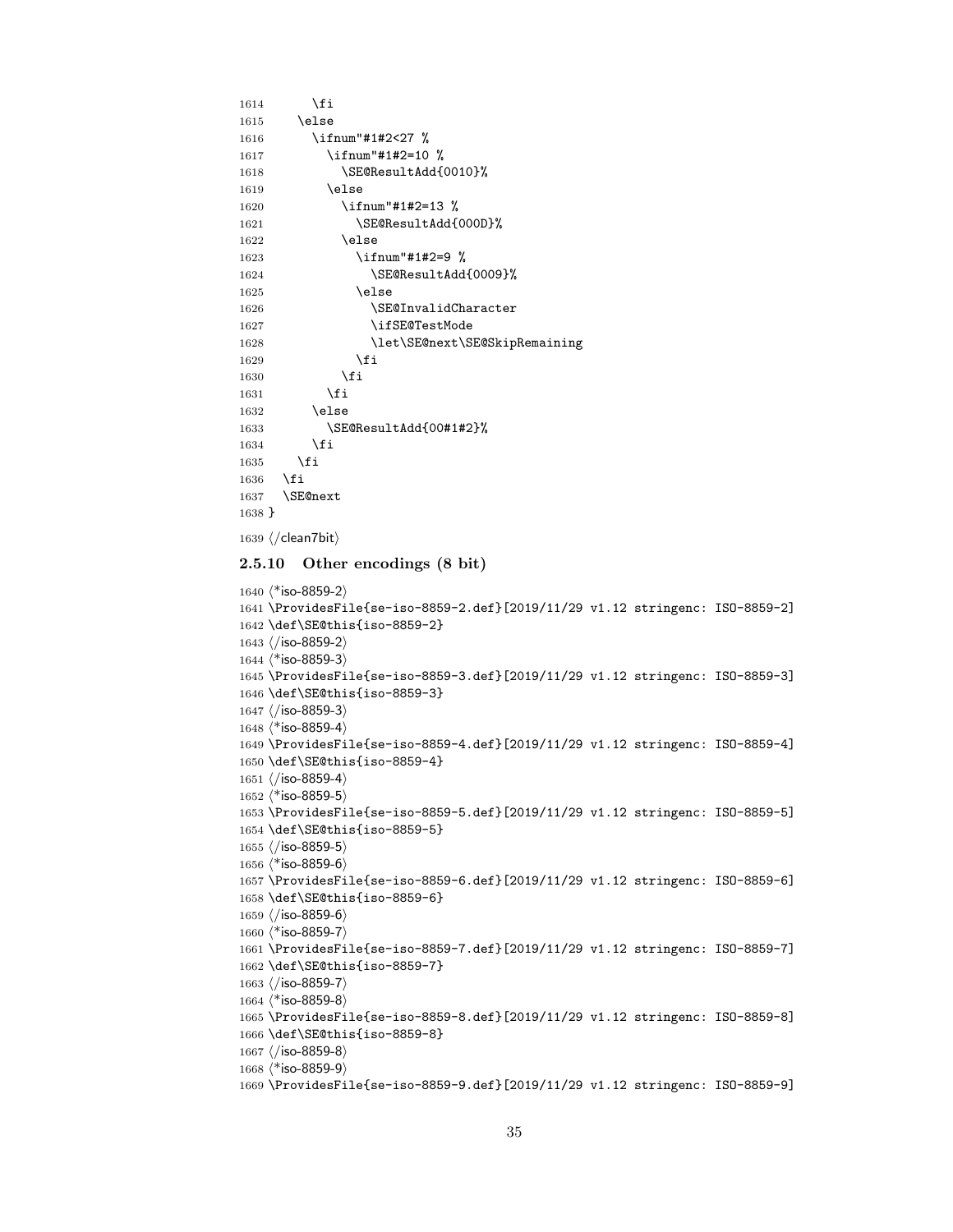```
1670 \def\SE@this{iso-8859-9}
1671 (/iso-8859-9)
1672 \langle*iso-8859-10\rangle1673 \ProvidesFile{se-iso-8859-10.def}[2019/11/29 v1.12 stringenc: ISO-8859-10]
1674 \def\SE@this{iso-8859-10}
1675 (/iso-8859-10)
1676 \langle*iso-8859-11\rangle1677 \ProvidesFile{se-iso-8859-11.def}[2019/11/29 v1.12 stringenc: ISO-8859-11]
1678 \def\SE@this{iso-8859-11}
1679 \langle/iso-8859-11\rangle1680 \langle*iso-8859-13\rangle1681 \ProvidesFile{se-iso-8859-13.def}[2019/11/29 v1.12 stringenc: ISO-8859-13]
1682 \def\SE@this{iso-8859-13}
1683 (/iso-8859-13)
1684 \langle*iso-8859-14\rangle1685 \ProvidesFile{se-iso-8859-14.def}[2019/11/29 v1.12 stringenc: ISO-8859-14]
1686 \def\SE@this{iso-8859-14}
1687 \langle/iso-8859-14\rangle1688 (*iso-8859-15)
1689 \ProvidesFile{se-iso-8859-15.def}[2019/11/29 v1.12 stringenc: ISO-8859-15]
1690 \def\SE@this{iso-8859-15}
1691 \langle/iso-8859-15\rangle1692 (*iso-8859-16)
1693 \ProvidesFile{se-iso-8859-16.def}[2019/11/29 v1.12 stringenc: ISO-8859-16]
1694 \def\SE@this{iso-8859-16}
1695 \langle/iso-8859-16\rangle1696 \langle*koi8-r\rangle1697 \ProvidesFile{se-koi8-r.def}[2019/11/29 v1.12 stringenc: KOI8-R]
1698 \def\SE@this{koi8-r}
1699 \langle/koi8-r\rangle1700 \langle*nextstep\rangle1701 \ProvidesFile{se-nextstep.def}[2019/11/29 v1.12 stringenc: NextStep]
1702 \def\SE@this{nextstep}
1703 \langle/nextstep\rangle1704 \langle*mac-centeuro\rangle1705 \ProvidesFile{se-mac-centeuro.def}[2019/11/29 v1.12 stringenc: Mac OS Central European]
1706 \def\SE@this{mac-centeuro}
1707 \langle/mac\text{-}centeuro\rangle1708 \langle*mac-cyrillic\rangle1709 \ProvidesFile{se-mac-cyrillic.def}[2019/11/29 v1.12 stringenc: Mac OS Cyrillic]
1710 \def\SE@this{mac-cyrillic}
1711 \langle/mac-cyrillic\rangle1712 \langle*mac-roman\rangle1713 \ProvidesFile{se-mac-roman.def}[2019/11/29 v1.12 stringenc: Mac OS Roman]
1714 \def\SE@this{mac-roman}
1715 \langle/mac-roman\rangle1716 \langle*dec-mcs\rangle1717 \ProvidesFile{se-dec-mcs.def}[2019/11/29 v1.12 stringenc: DEC-MCS]
1718 \def\SE@this{dec-mcs}
1719 \langle/dec-mcs\rangle1720 \langle*cp437\rangle1721 \ProvidesFile{se-cp437.def}[2019/11/29 v1.12 stringenc: cp437]
1722 \def\SE@this{cp437}
1723 \langle/cp437\rangle1724 \langle*cp850\rangle1725 \ProvidesFile{se-cp850.def}[2019/11/29 v1.12 stringenc: cp850]
1726 \def\SE@this{cp850}
1727 (/cp850)
```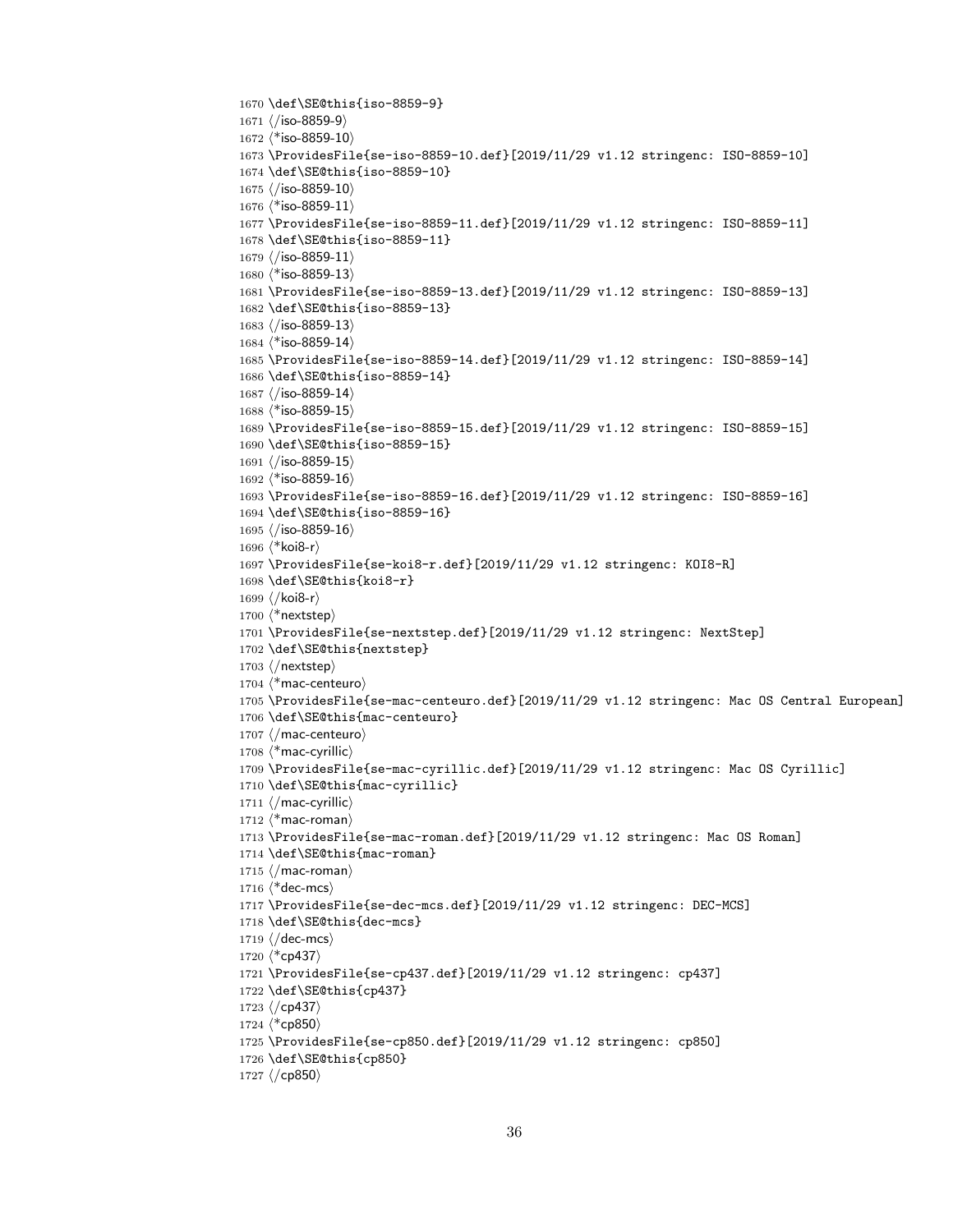```
1728 \langle*cp852\rangle1729 \ProvidesFile{se-cp852.def}[2019/11/29 v1.12 stringenc: cp852]
1730 \def\SE@this{cp852}
1731 \langle/cp852)
1732 *cp855)
1733 \ProvidesFile{se-cp855.def}[2019/11/29 v1.12 stringenc: cp855]
1734 \def\SE@this{cp855}
1735 \langle/cp855}
1736 *cp858)
1737 \ProvidesFile{se-cp858.def}[2019/11/29 v1.12 stringenc: cp858]
1738 \def\SE@this{cp858}
1739 (/cp858)
1740 *cp865)
1741 \ProvidesFile{se-cp865.def}[2019/11/29 v1.12 stringenc: cp865]
1742 \def\SE@this{cp865}
1743 \langle (cp865)
1744 *cp866)
1745 \ProvidesFile{se-cp866.def}[2019/11/29 v1.12 stringenc: cp866]
1746 \def\SE@this{cp866}
1747 \langle/cp866\rangle1748 \langle*cp1250\rangle1749 \ProvidesFile{se-cp1250.def}[2019/11/29 v1.12 stringenc: cp1250]
1750 \def\SE@this{cp1250}
1751 \langle/cp1250\rangle1752 \langle*cp1251)
1753 \ProvidesFile{se-cp1251.def}[2019/11/29 v1.12 stringenc: cp1251]
1754 \def\SE@this{cp1251}
1755 \langle \text{/cp1251} \rangle1756 \langle*cp1257\rangle1757 \ProvidesFile{se-cp1257.def}[2019/11/29 v1.12 stringenc: cp1257]
1758 \def\SE@this{cp1257}
1759 \langle/cp1257\rangle1760 \langle*package\rangle1761 \def\SE@to@general#1#2#3#4{%
1762 \ifnum"#1#2#3#4<128 %
1763 \SE@ResultAdd{#3#4}%
1764 \else
1765 \SE@MapConvertTo\SE@encoding{#1#2#3#4}%
1766 \fi
1767 }
1768 \def\SE@to@general@surrogate#1#2#3#4#5#6#7#8{%
1769 \SE@InvalidCharacter
1770 }
1771 \def\SE@from@general#1{%
1772 \let\SE@next\SE@@from@general
1773 \expandafter\SE@@from@general#1\relax\relax
1774 }
1775 \def\SE@@from@general#1#2{%
1776 \ifx#1\relax
1777 \let\SE@next\relax
1778 \else
1779 \ifnum"#1<8 % "#1#2<128
1780 \SE@ResultAdd{00#1#2}%
1781 \else
1782 \SE@MapConvertFrom\SE@encoding{#1#2}%
1783 \fi
1784 \fi
1785 \SE@next
```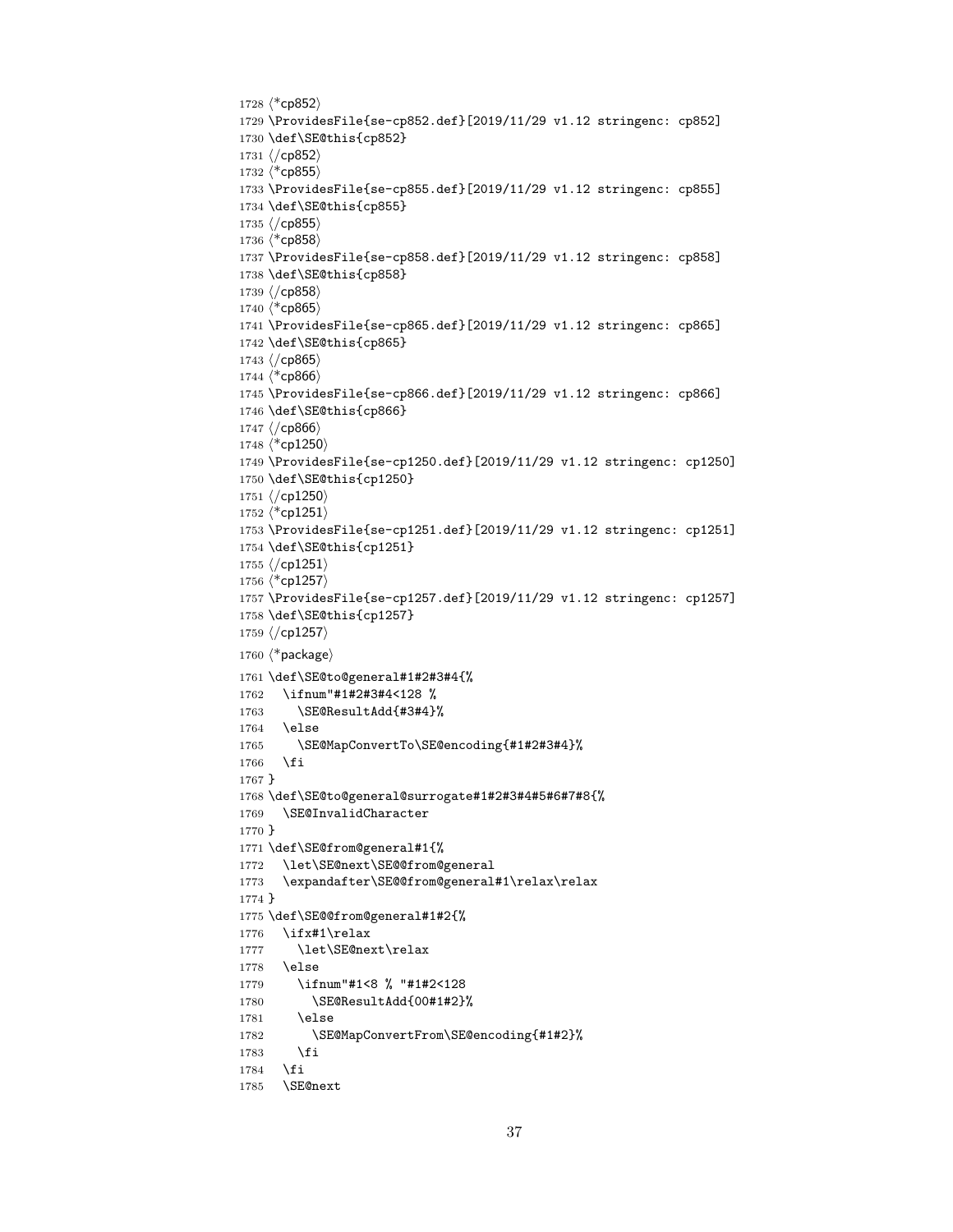}

\SE@AtEnd%

 $\langle$ /package $\rangle$ 

1789  $\langle$ \*general $\rangle$ 

Pass range 0..127 through and use the mapping system for the other characters. \global\expandafter\let\csname\SE@PrefixTo\SE@this\endcsname 1791 \SE@to@general \global\expandafter\let\csname\SE@PrefixSurrogateTo\SE@this\endcsname 1793 \SE@to@general@surrogate \global\expandafter\let\csname\SE@PrefixFrom\SE@this\endcsname 1795 \SE@from@general 1796  $\langle$ /general $\rangle$ 

## iso-8859-2

1797 (\*iso-8859-2) \SE@MapDeclare{iso-8859-2}{A0}{00A0}% NO-BREAK SPACE \SE@MapDeclare{iso-8859-2}{A1}{0104}% LATIN CAPITAL LETTER A WITH OGONEK \SE@MapDeclare{iso-8859-2}{A2}{02D8}% BREVE \SE@MapDeclare{iso-8859-2}{A3}{0141}% LATIN CAPITAL LETTER L WITH STROKE \SE@MapDeclare{iso-8859-2}{A4}{00A4}% CURRENCY SIGN \SE@MapDeclare{iso-8859-2}{A5}{013D}% LATIN CAPITAL LETTER L WITH CARON \SE@MapDeclare{iso-8859-2}{A6}{015A}% LATIN CAPITAL LETTER S WITH ACUTE \SE@MapDeclare{iso-8859-2}{A7}{00A7}% SECTION SIGN \SE@MapDeclare{iso-8859-2}{A8}{00A8}% DIAERESIS \SE@MapDeclare{iso-8859-2}{A9}{0160}% LATIN CAPITAL LETTER S WITH CARON \SE@MapDeclare{iso-8859-2}{AA}{015E}% LATIN CAPITAL LETTER S WITH CEDILLA \SE@MapDeclare{iso-8859-2}{AB}{0164}% LATIN CAPITAL LETTER T WITH CARON \SE@MapDeclare{iso-8859-2}{AC}{0179}% LATIN CAPITAL LETTER Z WITH ACUTE \SE@MapDeclare{iso-8859-2}{AD}{00AD}% SOFT HYPHEN \SE@MapDeclare{iso-8859-2}{AE}{017D}% LATIN CAPITAL LETTER Z WITH CARON \SE@MapDeclare{iso-8859-2}{AF}{017B}% LATIN CAPITAL LETTER Z WITH DOT ABOVE \SE@MapDeclare{iso-8859-2}{B0}{00B0}% DEGREE SIGN \SE@MapDeclare{iso-8859-2}{B1}{0105}% LATIN SMALL LETTER A WITH OGONEK \SE@MapDeclare{iso-8859-2}{B2}{02DB}% OGONEK \SE@MapDeclare{iso-8859-2}{B3}{0142}% LATIN SMALL LETTER L WITH STROKE \SE@MapDeclare{iso-8859-2}{B4}{00B4}% ACUTE ACCENT \SE@MapDeclare{iso-8859-2}{B5}{013E}% LATIN SMALL LETTER L WITH CARON \SE@MapDeclare{iso-8859-2}{B6}{015B}% LATIN SMALL LETTER S WITH ACUTE \SE@MapDeclare{iso-8859-2}{B7}{02C7}% CARON \SE@MapDeclare{iso-8859-2}{B8}{00B8}% CEDILLA \SE@MapDeclare{iso-8859-2}{B9}{0161}% LATIN SMALL LETTER S WITH CARON \SE@MapDeclare{iso-8859-2}{BA}{015F}% LATIN SMALL LETTER S WITH CEDILLA \SE@MapDeclare{iso-8859-2}{BB}{0165}% LATIN SMALL LETTER T WITH CARON \SE@MapDeclare{iso-8859-2}{BC}{017A}% LATIN SMALL LETTER Z WITH ACUTE \SE@MapDeclare{iso-8859-2}{BD}{02DD}% DOUBLE ACUTE ACCENT \SE@MapDeclare{iso-8859-2}{BE}{017E}% LATIN SMALL LETTER Z WITH CARON \SE@MapDeclare{iso-8859-2}{BF}{017C}% LATIN SMALL LETTER Z WITH DOT ABOVE \SE@MapDeclare{iso-8859-2}{C0}{0154}% LATIN CAPITAL LETTER R WITH ACUTE \SE@MapDeclare{iso-8859-2}{C1}{00C1}% LATIN CAPITAL LETTER A WITH ACUTE \SE@MapDeclare{iso-8859-2}{C2}{00C2}% LATIN CAPITAL LETTER A WITH CIRCUMFLEX \SE@MapDeclare{iso-8859-2}{C3}{0102}% LATIN CAPITAL LETTER A WITH BREVE \SE@MapDeclare{iso-8859-2}{C4}{00C4}% LATIN CAPITAL LETTER A WITH DIAERESIS \SE@MapDeclare{iso-8859-2}{C5}{0139}% LATIN CAPITAL LETTER L WITH ACUTE \SE@MapDeclare{iso-8859-2}{C6}{0106}% LATIN CAPITAL LETTER C WITH ACUTE \SE@MapDeclare{iso-8859-2}{C7}{00C7}% LATIN CAPITAL LETTER C WITH CEDILLA \SE@MapDeclare{iso-8859-2}{C8}{010C}% LATIN CAPITAL LETTER C WITH CARON \SE@MapDeclare{iso-8859-2}{C9}{00C9}% LATIN CAPITAL LETTER E WITH ACUTE \SE@MapDeclare{iso-8859-2}{CA}{0118}% LATIN CAPITAL LETTER E WITH OGONEK \SE@MapDeclare{iso-8859-2}{CB}{00CB}% LATIN CAPITAL LETTER E WITH DIAERESIS \SE@MapDeclare{iso-8859-2}{CC}{011A}% LATIN CAPITAL LETTER E WITH CARON \SE@MapDeclare{iso-8859-2}{CD}{00CD}% LATIN CAPITAL LETTER I WITH ACUTE \SE@MapDeclare{iso-8859-2}{CE}{00CE}% LATIN CAPITAL LETTER I WITH CIRCUMFLEX \SE@MapDeclare{iso-8859-2}{CF}{010E}% LATIN CAPITAL LETTER D WITH CARON \SE@MapDeclare{iso-8859-2}{D0}{0110}% LATIN CAPITAL LETTER D WITH STROKE \SE@MapDeclare{iso-8859-2}{D1}{0143}% LATIN CAPITAL LETTER N WITH ACUTE \SE@MapDeclare{iso-8859-2}{D2}{0147}% LATIN CAPITAL LETTER N WITH CARON \SE@MapDeclare{iso-8859-2}{D3}{00D3}% LATIN CAPITAL LETTER O WITH ACUTE \SE@MapDeclare{iso-8859-2}{D4}{00D4}% LATIN CAPITAL LETTER O WITH CIRCUMFLEX \SE@MapDeclare{iso-8859-2}{D5}{0150}% LATIN CAPITAL LETTER O WITH DOUBLE ACUTE \SE@MapDeclare{iso-8859-2}{D6}{00D6}% LATIN CAPITAL LETTER O WITH DIAERESIS \SE@MapDeclare{iso-8859-2}{D7}{00D7}% MULTIPLICATION SIGN \SE@MapDeclare{iso-8859-2}{D8}{0158}% LATIN CAPITAL LETTER R WITH CARON \SE@MapDeclare{iso-8859-2}{D9}{016E}% LATIN CAPITAL LETTER U WITH RING ABOVE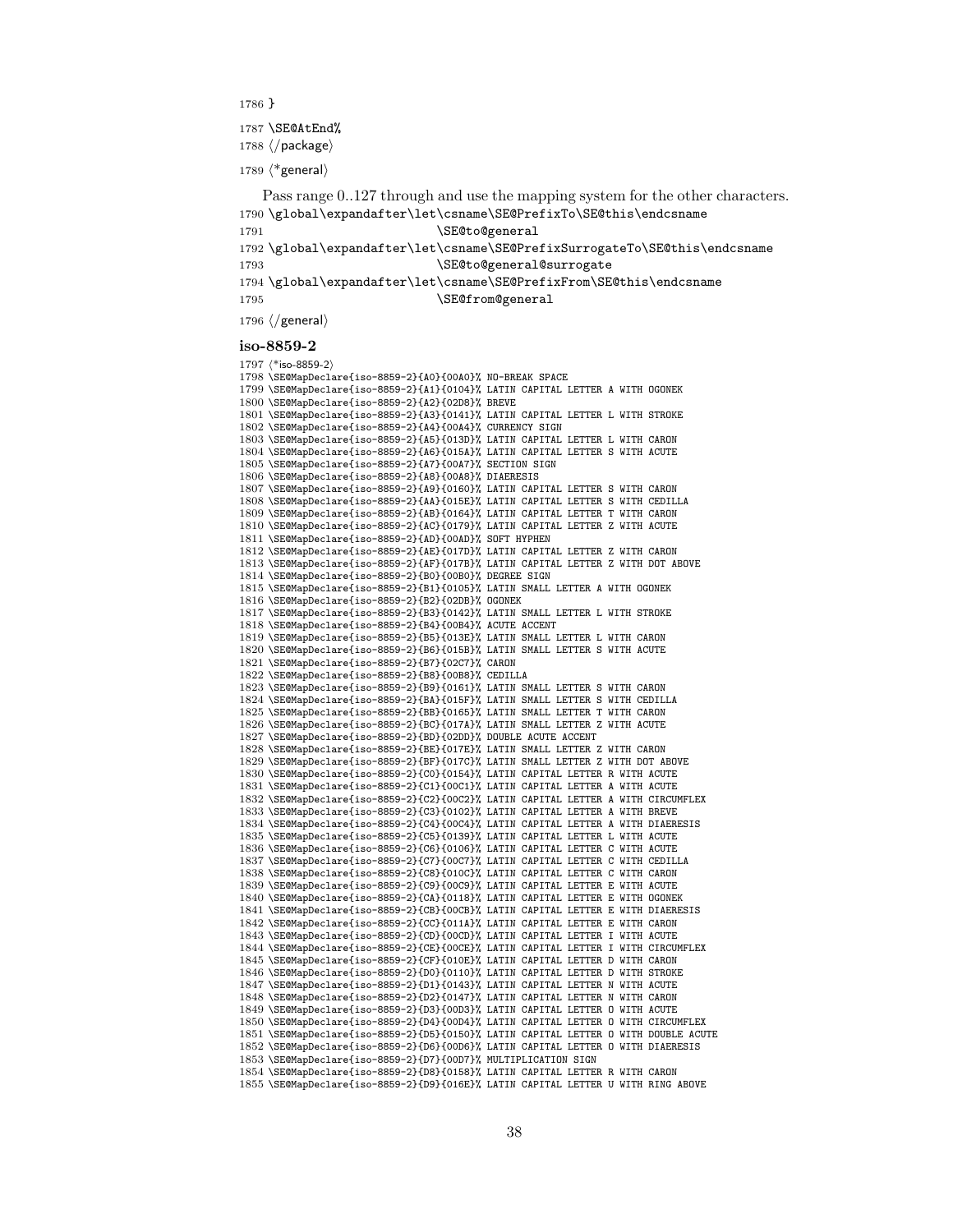```
1856 \SE@MapDeclare{iso-8859-2}{DA}{00DA}% LATIN CAPITAL LETTER U WITH ACUTE
1857 \SE@MapDeclare{iso-8859-2}{DB}{0170}% LATIN CAPITAL LETTER U WITH DOUBLE ACUTE
1858 \SE@MapDeclare{iso-8859-2}{DC}{00DC}% LATIN CAPITAL LETTER U WITH DIAERESIS
1859 \SE@MapDeclare{iso-8859-2}{DD}{00DD}% LATIN CAPITAL LETTER Y WITH ACUTE
1860 \SE@MapDeclare{iso-8859-2}{DE}{0162}% LATIN CAPITAL LETTER T WITH CEDILLA
1861 \SE@MapDeclare{iso-8859-2}{DF}{00DF}% LATIN SMALL LETTER SHARP S
1862 \SE@MapDeclare{iso-8859-2}{E0}{0155}% LATIN SMALL LETTER R WITH ACUTE
1863 \SE@MapDeclare{iso-8859-2}{E1}{00E1}% LATIN SMALL LETTER A WITH ACUTE
1864 \SE@MapDeclare{iso-8859-2}{E2}{00E2}% LATIN SMALL LETTER A WITH CIRCUMFLEX
1865 \SE@MapDeclare{iso-8859-2}{E3}{0103}% LATIN SMALL LETTER A WITH BREVE
1866 \SE@MapDeclare{iso-8859-2}{E4}{00E4}% LATIN SMALL LETTER A WITH DIAERESIS
1867 \SE@MapDeclare{iso-8859-2}{E5}{013A}% LATIN SMALL LETTER L WITH ACUTE
1868 \SE@MapDeclare{iso-8859-2}{E6}{0107}% LATIN SMALL LETTER C WITH ACUTE
1869 \SE@MapDeclare{iso-8859-2}{E7}{00E7}% LATIN SMALL LETTER C WITH CEDILLA
1870 \SE@MapDeclare{iso-8859-2}{E8}{010D}% LATIN SMALL LETTER C WITH CARON
1871 \SE@MapDeclare{iso-8859-2}{E9}{00E9}% LATIN SMALL LETTER E WITH ACUTE
1872 \SE@MapDeclare{iso-8859-2}{EA}{0119}% LATIN SMALL LETTER E WITH OGONEK
1873 \SE@MapDeclare{iso-8859-2}{EB}{00EB}% LATIN SMALL LETTER E WITH DIAERESIS
1874 \SE@MapDeclare{iso-8859-2}{EC}{011B}% LATIN SMALL LETTER E WITH CARON
1875 \SE@MapDeclare{iso-8859-2}{ED}{00ED}% LATIN SMALL LETTER I WITH ACUTE
1876 \SE@MapDeclare{iso-8859-2}{EE}{00EE}% LATIN SMALL LETTER I WITH CIRCUMFLEX
1877 \SE@MapDeclare{iso-8859-2}{EF}{010F}% LATIN SMALL LETTER D WITH CARON
1878 \SE@MapDeclare{iso-8859-2}{F0}{0111}% LATIN SMALL LETTER D WITH STROKE
1879 \SE@MapDeclare{iso-8859-2}{F1}{0144}% LATIN SMALL LETTER N WITH ACUTE
1880 \SE@MapDeclare{iso-8859-2}{F2}{0148}% LATIN SMALL LETTER N WITH CARON
1881 \SE@MapDeclare{iso-8859-2}{F3}{00F3}% LATIN SMALL LETTER O WITH ACUTE
1882 \SE@MapDeclare{iso-8859-2}{F4}{00F4}% LATIN SMALL LETTER O WITH CIRCUMFLEX
1883 \SE@MapDeclare{iso-8859-2}{F5}{0151}% LATIN SMALL LETTER O WITH DOUBLE ACUTE
1884 \SE@MapDeclare{iso-8859-2}{F6}{00F6}% LATIN SMALL LETTER O WITH DIAERESIS
1885 \SE@MapDeclare{iso-8859-2}{F7}{00F7}% DIVISION SIGN
1886 \SE@MapDeclare{iso-8859-2}{F8}{0159}% LATIN SMALL LETTER R WITH CARON
1887 \SE@MapDeclare{iso-8859-2}{F9}{016F}% LATIN SMALL LETTER U WITH RING ABOVE
1888 \SE@MapDeclare{iso-8859-2}{FA}{00FA}% LATIN SMALL LETTER U WITH ACUTE
1889 \SE@MapDeclare{iso-8859-2}{FB}{0171}% LATIN SMALL LETTER U WITH DOUBLE ACUTE
1890 \SE@MapDeclare{iso-8859-2}{FC}{00FC}% LATIN SMALL LETTER U WITH DIAERESIS
1891 \SE@MapDeclare{iso-8859-2}{FD}{00FD}% LATIN SMALL LETTER Y WITH ACUTE
1892 \SE@MapDeclare{iso-8859-2}{FE}{0163}% LATIN SMALL LETTER T WITH CEDILLA
1893 \SE@MapDeclare{iso-8859-2}{FF}{02D9}% DOT ABOVE
```

```
1894 \; \langle \text{/iso-8859-2} \rangle
```
1895 (\*iso-8859-3) \SE@MapDeclare{iso-8859-3}{A0}{00A0}% NO-BREAK SPACE \SE@MapDeclare{iso-8859-3}{A1}{0126}% LATIN CAPITAL LETTER H WITH STROKE \SE@MapDeclare{iso-8859-3}{A2}{02D8}% BREVE \SE@MapDeclare{iso-8859-3}{A3}{00A3}% POUND SIGN \SE@MapDeclare{iso-8859-3}{A4}{00A4}% CURRENCY SIGN \SE@MapDeclare{iso-8859-3}{A6}{0124}% LATIN CAPITAL LETTER H WITH CIRCUMFLEX \SE@MapDeclare{iso-8859-3}{A7}{00A7}% SECTION SIGN \SE@MapDeclare{iso-8859-3}{A8}{00A8}% DIAERESIS \SE@MapDeclare{iso-8859-3}{A9}{0130}% LATIN CAPITAL LETTER I WITH DOT ABOVE \SE@MapDeclare{iso-8859-3}{AA}{015E}% LATIN CAPITAL LETTER S WITH CEDILLA \SE@MapDeclare{iso-8859-3}{AB}{011E}% LATIN CAPITAL LETTER G WITH BREVE \SE@MapDeclare{iso-8859-3}{AC}{0134}% LATIN CAPITAL LETTER J WITH CIRCUMFLEX \SE@MapDeclare{iso-8859-3}{AD}{00AD}% SOFT HYPHEN \SE@MapDeclare{iso-8859-3}{AF}{017B}% LATIN CAPITAL LETTER Z WITH DOT ABOVE \SE@MapDeclare{iso-8859-3}{B0}{00B0}% DEGREE SIGN \SE@MapDeclare{iso-8859-3}{B1}{0127}% LATIN SMALL LETTER H WITH STROKE \SE@MapDeclare{iso-8859-3}{B2}{00B2}% SUPERSCRIPT TWO \SE@MapDeclare{iso-8859-3}{B3}{00B3}% SUPERSCRIPT THREE \SE@MapDeclare{iso-8859-3}{B4}{00B4}% ACUTE ACCENT \SE@MapDeclare{iso-8859-3}{B5}{00B5}% MICRO SIGN \SE@MapDeclare{iso-8859-3}{B6}{0125}% LATIN SMALL LETTER H WITH CIRCUMFLEX \SE@MapDeclare{iso-8859-3}{B7}{00B7}% MIDDLE DOT \SE@MapDeclare{iso-8859-3}{B8}{00B8}% CEDILLA \SE@MapDeclare{iso-8859-3}{B9}{0131}% LATIN SMALL LETTER DOTLESS I \SE@MapDeclare{iso-8859-3}{BA}{015F}% LATIN SMALL LETTER S WITH CEDILLA \SE@MapDeclare{iso-8859-3}{BB}{011F}% LATIN SMALL LETTER G WITH BREVE \SE@MapDeclare{iso-8859-3}{BC}{0135}% LATIN SMALL LETTER J WITH CIRCUMFLEX \SE@MapDeclare{iso-8859-3}{BD}{00BD}% VULGAR FRACTION ONE HALF \SE@MapDeclare{iso-8859-3}{BF}{017C}% LATIN SMALL LETTER Z WITH DOT ABOVE \SE@MapDeclare{iso-8859-3}{C0}{00C0}% LATIN CAPITAL LETTER A WITH GRAVE \SE@MapDeclare{iso-8859-3}{C1}{00C1}% LATIN CAPITAL LETTER A WITH ACUTE \SE@MapDeclare{iso-8859-3}{C2}{00C2}% LATIN CAPITAL LETTER A WITH CIRCUMFLEX \SE@MapDeclare{iso-8859-3}{C4}{00C4}% LATIN CAPITAL LETTER A WITH DIAERESIS \SE@MapDeclare{iso-8859-3}{C5}{010A}% LATIN CAPITAL LETTER C WITH DOT ABOVE \SE@MapDeclare{iso-8859-3}{C6}{0108}% LATIN CAPITAL LETTER C WITH CIRCUMFLEX \SE@MapDeclare{iso-8859-3}{C7}{00C7}% LATIN CAPITAL LETTER C WITH CEDILLA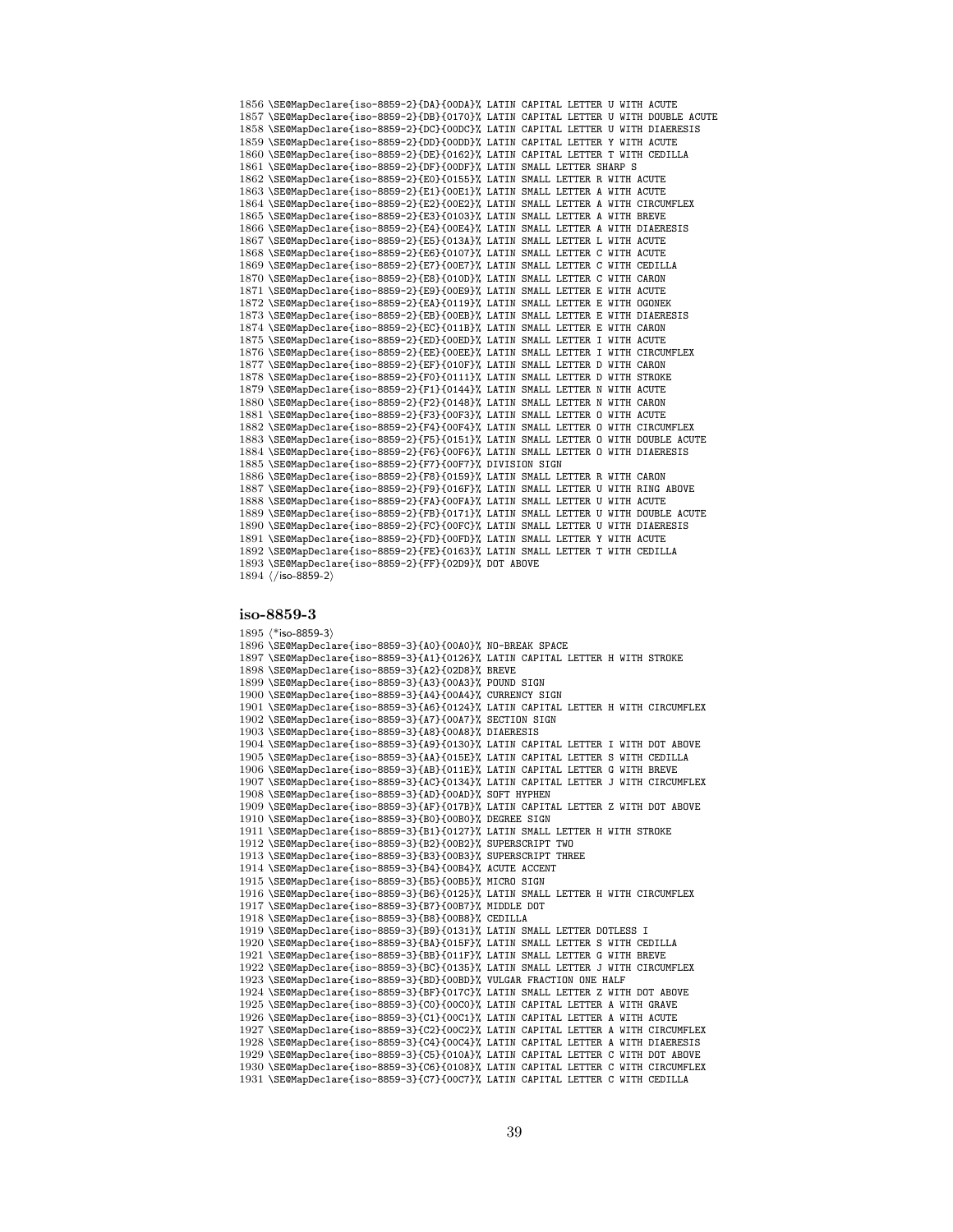\SE@MapDeclare{iso-8859-3}{C8}{00C8}% LATIN CAPITAL LETTER E WITH GRAVE \SE@MapDeclare{iso-8859-3}{C9}{00C9}% LATIN CAPITAL LETTER E WITH ACUTE \SE@MapDeclare{iso-8859-3}{CA}{00CA}% LATIN CAPITAL LETTER E WITH CIRCUMFLEX \SE@MapDeclare{iso-8859-3}{CB}{00CB}% LATIN CAPITAL LETTER E WITH DIAERESIS \SE@MapDeclare{iso-8859-3}{CC}{00CC}% LATIN CAPITAL LETTER I WITH GRAVE \SE@MapDeclare{iso-8859-3}{CD}{00CD}% LATIN CAPITAL LETTER I WITH ACUTE \SE@MapDeclare{iso-8859-3}{CE}{00CE}% LATIN CAPITAL LETTER I WITH CIRCUMFLEX \SE@MapDeclare{iso-8859-3}{CF}{00CF}% LATIN CAPITAL LETTER I WITH DIAERESIS \SE@MapDeclare{iso-8859-3}{D1}{00D1}% LATIN CAPITAL LETTER N WITH TILDE \SE@MapDeclare{iso-8859-3}{D2}{00D2}% LATIN CAPITAL LETTER O WITH GRAVE \SE@MapDeclare{iso-8859-3}{D3}{00D3}% LATIN CAPITAL LETTER O WITH ACUTE \SE@MapDeclare{iso-8859-3}{D4}{00D4}% LATIN CAPITAL LETTER O WITH CIRCUMFLEX \SE@MapDeclare{iso-8859-3}{D5}{0120}% LATIN CAPITAL LETTER G WITH DOT ABOVE \SE@MapDeclare{iso-8859-3}{D6}{00D6}% LATIN CAPITAL LETTER O WITH DIAERESIS \SE@MapDeclare{iso-8859-3}{D7}{00D7}% MULTIPLICATION SIGN \SE@MapDeclare{iso-8859-3}{D8}{011C}% LATIN CAPITAL LETTER G WITH CIRCUMFLEX \SE@MapDeclare{iso-8859-3}{D9}{00D9}% LATIN CAPITAL LETTER U WITH GRAVE \SE@MapDeclare{iso-8859-3}{DA}{00DA}% LATIN CAPITAL LETTER U WITH ACUTE \SE@MapDeclare{iso-8859-3}{DB}{00DB}% LATIN CAPITAL LETTER U WITH CIRCUMFLEX \SE@MapDeclare{iso-8859-3}{DC}{00DC}% LATIN CAPITAL LETTER U WITH DIAERESIS \SE@MapDeclare{iso-8859-3}{DD}{016C}% LATIN CAPITAL LETTER U WITH BREVE \SE@MapDeclare{iso-8859-3}{DE}{015C}% LATIN CAPITAL LETTER S WITH CIRCUMFLEX \SE@MapDeclare{iso-8859-3}{DF}{00DF}% LATIN SMALL LETTER SHARP S \SE@MapDeclare{iso-8859-3}{E0}{00E0}% LATIN SMALL LETTER A WITH GRAVE \SE@MapDeclare{iso-8859-3}{E1}{00E1}% LATIN SMALL LETTER A WITH ACUTE \SE@MapDeclare{iso-8859-3}{E2}{00E2}% LATIN SMALL LETTER A WITH CIRCUMFLEX \SE@MapDeclare{iso-8859-3}{E4}{00E4}% LATIN SMALL LETTER A WITH DIAERESIS \SE@MapDeclare{iso-8859-3}{E5}{010B}% LATIN SMALL LETTER C WITH DOT ABOVE \SE@MapDeclare{iso-8859-3}{E6}{0109}% LATIN SMALL LETTER C WITH CIRCUMFLEX \SE@MapDeclare{iso-8859-3}{E7}{00E7}% LATIN SMALL LETTER C WITH CEDILLA \SE@MapDeclare{iso-8859-3}{E8}{00E8}% LATIN SMALL LETTER E WITH GRAVE \SE@MapDeclare{iso-8859-3}{E9}{00E9}% LATIN SMALL LETTER E WITH ACUTE \SE@MapDeclare{iso-8859-3}{EA}{00EA}% LATIN SMALL LETTER E WITH CIRCUMFLEX \SE@MapDeclare{iso-8859-3}{EB}{00EB}% LATIN SMALL LETTER E WITH DIAERESIS \SE@MapDeclare{iso-8859-3}{EC}{00EC}% LATIN SMALL LETTER I WITH GRAVE \SE@MapDeclare{iso-8859-3}{ED}{00ED}% LATIN SMALL LETTER I WITH ACUTE \SE@MapDeclare{iso-8859-3}{EE}{00EE}% LATIN SMALL LETTER I WITH CIRCUMFLEX \SE@MapDeclare{iso-8859-3}{EF}{00EF}% LATIN SMALL LETTER I WITH DIAERESIS \SE@MapDeclare{iso-8859-3}{F1}{00F1}% LATIN SMALL LETTER N WITH TILDE \SE@MapDeclare{iso-8859-3}{F2}{00F2}% LATIN SMALL LETTER O WITH GRAVE \SE@MapDeclare{iso-8859-3}{F3}{00F3}% LATIN SMALL LETTER O WITH ACUTE \SE@MapDeclare{iso-8859-3}{F4}{00F4}% LATIN SMALL LETTER O WITH CIRCUMFLEX \SE@MapDeclare{iso-8859-3}{F5}{0121}% LATIN SMALL LETTER G WITH DOT ABOVE \SE@MapDeclare{iso-8859-3}{F6}{00F6}% LATIN SMALL LETTER O WITH DIAERESIS \SE@MapDeclare{iso-8859-3}{F7}{00F7}% DIVISION SIGN \SE@MapDeclare{iso-8859-3}{F8}{011D}% LATIN SMALL LETTER G WITH CIRCUMFLEX \SE@MapDeclare{iso-8859-3}{F9}{00F9}% LATIN SMALL LETTER U WITH GRAVE \SE@MapDeclare{iso-8859-3}{FA}{00FA}% LATIN SMALL LETTER U WITH ACUTE \SE@MapDeclare{iso-8859-3}{FB}{00FB}% LATIN SMALL LETTER U WITH CIRCUMFLEX \SE@MapDeclare{iso-8859-3}{FC}{00FC}% LATIN SMALL LETTER U WITH DIAERESIS \SE@MapDeclare{iso-8859-3}{FD}{016D}% LATIN SMALL LETTER U WITH BREVE \SE@MapDeclare{iso-8859-3}{FE}{015D}% LATIN SMALL LETTER S WITH CIRCUMFLEX \SE@MapDeclare{iso-8859-3}{FF}{02D9}% DOT ABOVE

```
1985 (/iso-8859-3)
```
## iso-8859-4

  $(*iso-8859-4)$  \SE@MapDeclare{iso-8859-4}{A0}{00A0}% NO-BREAK SPACE \SE@MapDeclare{iso-8859-4}{A1}{0104}% LATIN CAPITAL LETTER A WITH OGONEK \SE@MapDeclare{iso-8859-4}{A2}{0138}% LATIN SMALL LETTER KRA \SE@MapDeclare{iso-8859-4}{A3}{0156}% LATIN CAPITAL LETTER R WITH CEDILLA \SE@MapDeclare{iso-8859-4}{A4}{00A4}% CURRENCY SIGN \SE@MapDeclare{iso-8859-4}{A5}{0128}% LATIN CAPITAL LETTER I WITH TILDE \SE@MapDeclare{iso-8859-4}{A6}{013B}% LATIN CAPITAL LETTER L WITH CEDILLA \SE@MapDeclare{iso-8859-4}{A7}{00A7}% SECTION SIGN \SE@MapDeclare{iso-8859-4}{A8}{00A8}% DIAERESIS \SE@MapDeclare{iso-8859-4}{A9}{0160}% LATIN CAPITAL LETTER S WITH CARON \SE@MapDeclare{iso-8859-4}{AA}{0112}% LATIN CAPITAL LETTER E WITH MACRON \SE@MapDeclare{iso-8859-4}{AB}{0122}% LATIN CAPITAL LETTER G WITH CEDILLA \SE@MapDeclare{iso-8859-4}{AC}{0166}% LATIN CAPITAL LETTER T WITH STROKE \SE@MapDeclare{iso-8859-4}{AD}{00AD}% SOFT HYPHEN \SE@MapDeclare{iso-8859-4}{AE}{017D}% LATIN CAPITAL LETTER Z WITH CARON \SE@MapDeclare{iso-8859-4}{AF}{00AF}% MACRON \SE@MapDeclare{iso-8859-4}{B0}{00B0}% DEGREE SIGN \SE@MapDeclare{iso-8859-4}{B1}{0105}% LATIN SMALL LETTER A WITH OGONEK \SE@MapDeclare{iso-8859-4}{B2}{02DB}% OGONEK \SE@MapDeclare{iso-8859-4}{B3}{0157}% LATIN SMALL LETTER R WITH CEDILLA \SE@MapDeclare{iso-8859-4}{B4}{00B4}% ACUTE ACCENT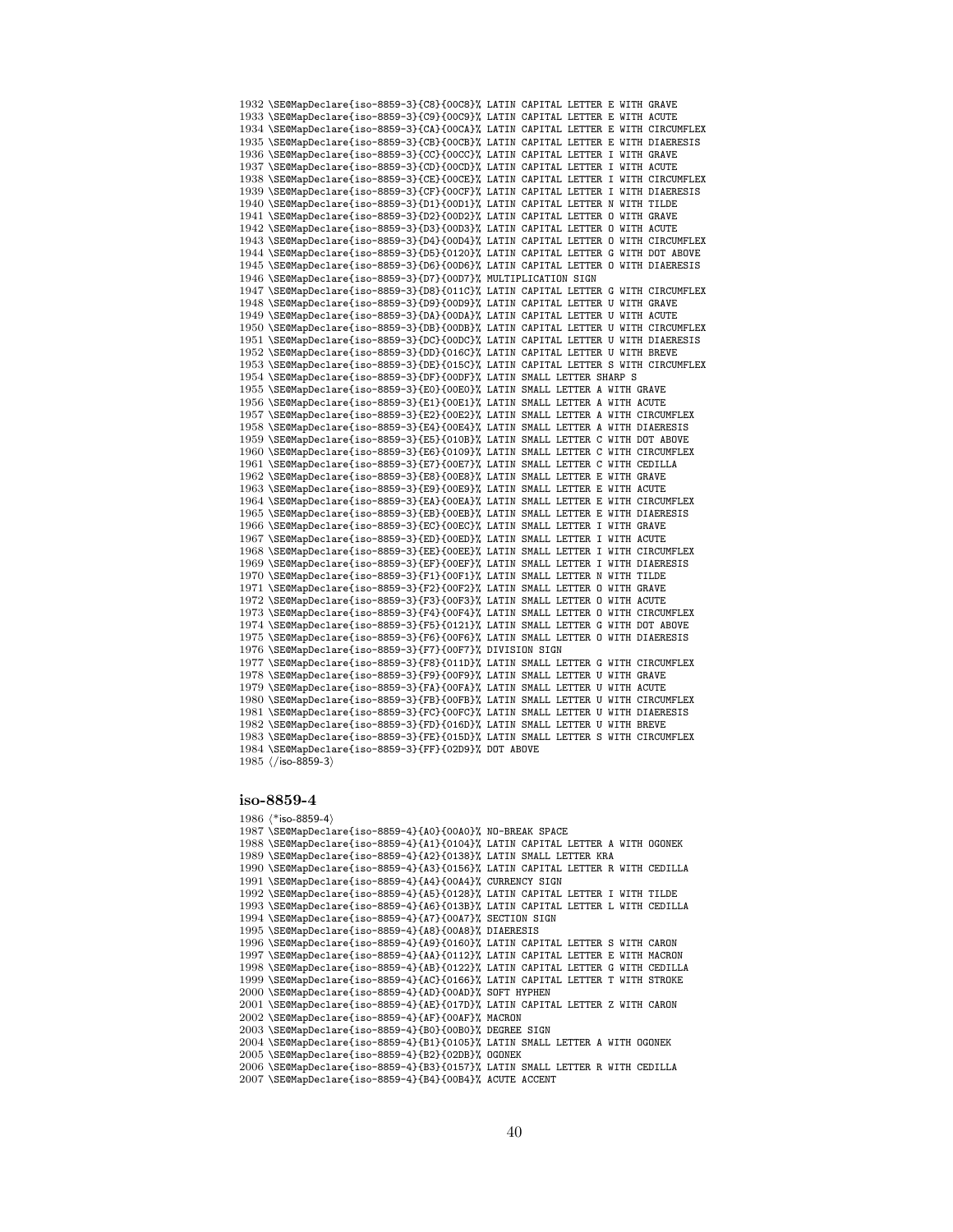\SE@MapDeclare{iso-8859-4}{B5}{0129}% LATIN SMALL LETTER I WITH TILDE \SE@MapDeclare{iso-8859-4}{B6}{013C}% LATIN SMALL LETTER L WITH CEDILLA \SE@MapDeclare{iso-8859-4}{B7}{02C7}% CARON \SE@MapDeclare{iso-8859-4}{B8}{00B8}% CEDILLA \SE@MapDeclare{iso-8859-4}{B9}{0161}% LATIN SMALL LETTER S WITH CARON \SE@MapDeclare{iso-8859-4}{BA}{0113}% LATIN SMALL LETTER E WITH MACRON \SE@MapDeclare{iso-8859-4}{BB}{0123}% LATIN SMALL LETTER G WITH CEDILLA \SE@MapDeclare{iso-8859-4}{BC}{0167}% LATIN SMALL LETTER T WITH STROKE \SE@MapDeclare{iso-8859-4}{BD}{014A}% LATIN CAPITAL LETTER ENG \SE@MapDeclare{iso-8859-4}{BE}{017E}% LATIN SMALL LETTER Z WITH CARON \SE@MapDeclare{iso-8859-4}{BF}{014B}% LATIN SMALL LETTER ENG \SE@MapDeclare{iso-8859-4}{C0}{0100}% LATIN CAPITAL LETTER A WITH MACRON \SE@MapDeclare{iso-8859-4}{C1}{00C1}% LATIN CAPITAL LETTER A WITH ACUTE \SE@MapDeclare{iso-8859-4}{C2}{00C2}% LATIN CAPITAL LETTER A WITH CIRCUMFLEX \SE@MapDeclare{iso-8859-4}{C3}{00C3}% LATIN CAPITAL LETTER A WITH TILDE \SE@MapDeclare{iso-8859-4}{C4}{00C4}% LATIN CAPITAL LETTER A WITH DIAERESIS \SE@MapDeclare{iso-8859-4}{C5}{00C5}% LATIN CAPITAL LETTER A WITH RING ABOVE \SE@MapDeclare{iso-8859-4}{C6}{00C6}% LATIN CAPITAL LETTER AE \SE@MapDeclare{iso-8859-4}{C7}{012E}% LATIN CAPITAL LETTER I WITH OGONEK \SE@MapDeclare{iso-8859-4}{C8}{010C}% LATIN CAPITAL LETTER C WITH CARON \SE@MapDeclare{iso-8859-4}{C9}{00C9}% LATIN CAPITAL LETTER E WITH ACUTE \SE@MapDeclare{iso-8859-4}{CA}{0118}% LATIN CAPITAL LETTER E WITH OGONEK \SE@MapDeclare{iso-8859-4}{CB}{00CB}% LATIN CAPITAL LETTER E WITH DIAERESIS \SE@MapDeclare{iso-8859-4}{CC}{0116}% LATIN CAPITAL LETTER E WITH DOT ABOVE \SE@MapDeclare{iso-8859-4}{CD}{00CD}% LATIN CAPITAL LETTER I WITH ACUTE \SE@MapDeclare{iso-8859-4}{CE}{00CE}% LATIN CAPITAL LETTER I WITH CIRCUMFLEX \SE@MapDeclare{iso-8859-4}{CF}{012A}% LATIN CAPITAL LETTER I WITH MACRON \SE@MapDeclare{iso-8859-4}{D0}{0110}% LATIN CAPITAL LETTER D WITH STROKE \SE@MapDeclare{iso-8859-4}{D1}{0145}% LATIN CAPITAL LETTER N WITH CEDILLA \SE@MapDeclare{iso-8859-4}{D2}{014C}% LATIN CAPITAL LETTER O WITH MACRON \SE@MapDeclare{iso-8859-4}{D3}{0136}% LATIN CAPITAL LETTER K WITH CEDILLA \SE@MapDeclare{iso-8859-4}{D4}{00D4}% LATIN CAPITAL LETTER O WITH CIRCUMFLEX \SE@MapDeclare{iso-8859-4}{D5}{00D5}% LATIN CAPITAL LETTER O WITH TILDE \SE@MapDeclare{iso-8859-4}{D6}{00D6}% LATIN CAPITAL LETTER O WITH DIAERESIS \SE@MapDeclare{iso-8859-4}{D7}{00D7}% MULTIPLICATION SIGN \SE@MapDeclare{iso-8859-4}{D8}{00D8}% LATIN CAPITAL LETTER O WITH STROKE \SE@MapDeclare{iso-8859-4}{D9}{0172}% LATIN CAPITAL LETTER U WITH OGONEK \SE@MapDeclare{iso-8859-4}{DA}{00DA}% LATIN CAPITAL LETTER U WITH ACUTE \SE@MapDeclare{iso-8859-4}{DB}{00DB}% LATIN CAPITAL LETTER U WITH CIRCUMFLEX \SE@MapDeclare{iso-8859-4}{DC}{00DC}% LATIN CAPITAL LETTER U WITH DIAERESIS \SE@MapDeclare{iso-8859-4}{DD}{0168}% LATIN CAPITAL LETTER U WITH TILDE \SE@MapDeclare{iso-8859-4}{DE}{016A}% LATIN CAPITAL LETTER U WITH MACRON \SE@MapDeclare{iso-8859-4}{DF}{00DF}% LATIN SMALL LETTER SHARP S \SE@MapDeclare{iso-8859-4}{E0}{0101}% LATIN SMALL LETTER A WITH MACRON \SE@MapDeclare{iso-8859-4}{E1}{00E1}% LATIN SMALL LETTER A WITH ACUTE \SE@MapDeclare{iso-8859-4}{E2}{00E2}% LATIN SMALL LETTER A WITH CIRCUMFLEX \SE@MapDeclare{iso-8859-4}{E3}{00E3}% LATIN SMALL LETTER A WITH TILDE \SE@MapDeclare{iso-8859-4}{E4}{00E4}% LATIN SMALL LETTER A WITH DIAERESIS \SE@MapDeclare{iso-8859-4}{E5}{00E5}% LATIN SMALL LETTER A WITH RING ABOVE \SE@MapDeclare{iso-8859-4}{E6}{00E6}% LATIN SMALL LETTER AE \SE@MapDeclare{iso-8859-4}{E7}{012F}% LATIN SMALL LETTER I WITH OGONEK \SE@MapDeclare{iso-8859-4}{E8}{010D}% LATIN SMALL LETTER C WITH CARON \SE@MapDeclare{iso-8859-4}{E9}{00E9}% LATIN SMALL LETTER E WITH ACUTE \SE@MapDeclare{iso-8859-4}{EA}{0119}% LATIN SMALL LETTER E WITH OGONEK \SE@MapDeclare{iso-8859-4}{EB}{00EB}% LATIN SMALL LETTER E WITH DIAERESIS \SE@MapDeclare{iso-8859-4}{EC}{0117}% LATIN SMALL LETTER E WITH DOT ABOVE \SE@MapDeclare{iso-8859-4}{ED}{00ED}% LATIN SMALL LETTER I WITH ACUTE \SE@MapDeclare{iso-8859-4}{EE}{00EE}% LATIN SMALL LETTER I WITH CIRCUMFLEX \SE@MapDeclare{iso-8859-4}{EF}{012B}% LATIN SMALL LETTER I WITH MACRON \SE@MapDeclare{iso-8859-4}{F0}{0111}% LATIN SMALL LETTER D WITH STROKE \SE@MapDeclare{iso-8859-4}{F1}{0146}% LATIN SMALL LETTER N WITH CEDILLA \SE@MapDeclare{iso-8859-4}{F2}{014D}% LATIN SMALL LETTER O WITH MACRON \SE@MapDeclare{iso-8859-4}{F3}{0137}% LATIN SMALL LETTER K WITH CEDILLA \SE@MapDeclare{iso-8859-4}{F4}{00F4}% LATIN SMALL LETTER O WITH CIRCUMFLEX \SE@MapDeclare{iso-8859-4}{F5}{00F5}% LATIN SMALL LETTER O WITH TILDE \SE@MapDeclare{iso-8859-4}{F6}{00F6}% LATIN SMALL LETTER O WITH DIAERESIS \SE@MapDeclare{iso-8859-4}{F7}{00F7}% DIVISION SIGN \SE@MapDeclare{iso-8859-4}{F8}{00F8}% LATIN SMALL LETTER O WITH STROKE \SE@MapDeclare{iso-8859-4}{F9}{0173}% LATIN SMALL LETTER U WITH OGONEK \SE@MapDeclare{iso-8859-4}{FA}{00FA}% LATIN SMALL LETTER U WITH ACUTE \SE@MapDeclare{iso-8859-4}{FB}{00FB}% LATIN SMALL LETTER U WITH CIRCUMFLEX \SE@MapDeclare{iso-8859-4}{FC}{00FC}% LATIN SMALL LETTER U WITH DIAERESIS \SE@MapDeclare{iso-8859-4}{FD}{0169}% LATIN SMALL LETTER U WITH TILDE \SE@MapDeclare{iso-8859-4}{FE}{016B}% LATIN SMALL LETTER U WITH MACRON \SE@MapDeclare{iso-8859-4}{FF}{02D9}% DOT ABOVE (/iso-8859-4)

iso-8859-5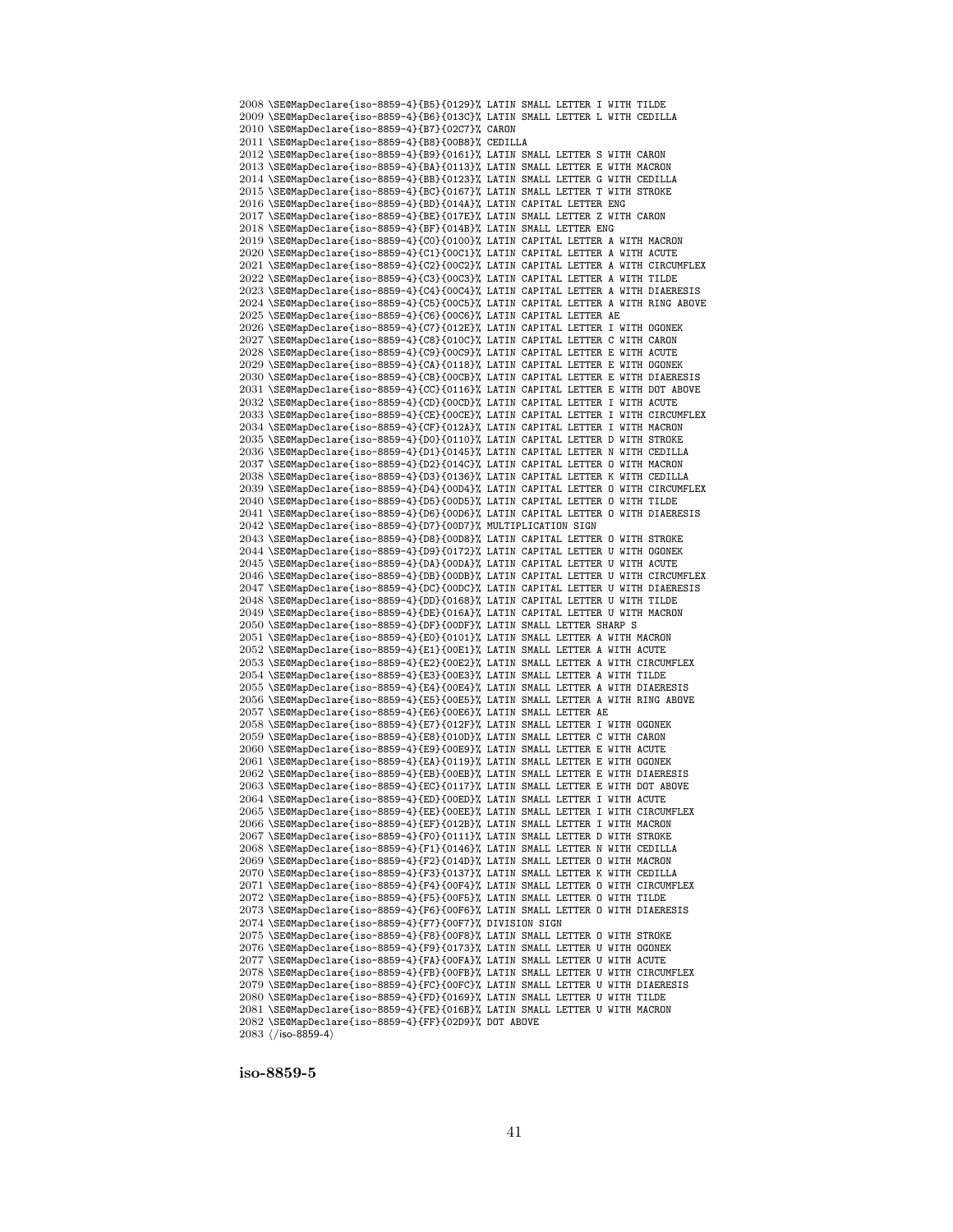$(*iso-8859-5)$  \SE@MapDeclare{iso-8859-5}{A0}{00A0}% NO-BREAK SPACE \SE@MapDeclare{iso-8859-5}{A1}{0401}% CYRILLIC CAPITAL LETTER IO \SE@MapDeclare{iso-8859-5}{A2}{0402}% CYRILLIC CAPITAL LETTER DJE \SE@MapDeclare{iso-8859-5}{A3}{0403}% CYRILLIC CAPITAL LETTER GJE \SE@MapDeclare{iso-8859-5}{A4}{0404}% CYRILLIC CAPITAL LETTER UKRAINIAN IE \SE@MapDeclare{iso-8859-5}{A5}{0405}% CYRILLIC CAPITAL LETTER DZE \SE@MapDeclare{iso-8859-5}{A6}{0406}% CYRILLIC CAPITAL LETTER BYELORUSSIAN-UKRAINIAN I \SE@MapDeclare{iso-8859-5}{A7}{0407}% CYRILLIC CAPITAL LETTER YI \SE@MapDeclare{iso-8859-5}{A8}{0408}% CYRILLIC CAPITAL LETTER JE \SE@MapDeclare{iso-8859-5}{A9}{0409}% CYRILLIC CAPITAL LETTER LJE \SE@MapDeclare{iso-8859-5}{AA}{040A}% CYRILLIC CAPITAL LETTER NJE \SE@MapDeclare{iso-8859-5}{AB}{040B}% CYRILLIC CAPITAL LETTER TSHE \SE@MapDeclare{iso-8859-5}{AC}{040C}% CYRILLIC CAPITAL LETTER KJE \SE@MapDeclare{iso-8859-5}{AD}{00AD}% SOFT HYPHEN \SE@MapDeclare{iso-8859-5}{AE}{040E}% CYRILLIC CAPITAL LETTER SHORT U \SE@MapDeclare{iso-8859-5}{AF}{040F}% CYRILLIC CAPITAL LETTER DZHE \SE@MapDeclare{iso-8859-5}{B0}{0410}% CYRILLIC CAPITAL LETTER A \SE@MapDeclare{iso-8859-5}{B1}{0411}% CYRILLIC CAPITAL LETTER BE \SE@MapDeclare{iso-8859-5}{B2}{0412}% CYRILLIC CAPITAL LETTER VE \SE@MapDeclare{iso-8859-5}{B3}{0413}% CYRILLIC CAPITAL LETTER GHE \SE@MapDeclare{iso-8859-5}{B4}{0414}% CYRILLIC CAPITAL LETTER DE \SE@MapDeclare{iso-8859-5}{B5}{0415}% CYRILLIC CAPITAL LETTER IE \SE@MapDeclare{iso-8859-5}{B6}{0416}% CYRILLIC CAPITAL LETTER ZHE \SE@MapDeclare{iso-8859-5}{B7}{0417}% CYRILLIC CAPITAL LETTER ZE \SE@MapDeclare{iso-8859-5}{B8}{0418}% CYRILLIC CAPITAL LETTER I \SE@MapDeclare{iso-8859-5}{B9}{0419}% CYRILLIC CAPITAL LETTER SHORT I \SE@MapDeclare{iso-8859-5}{BA}{041A}% CYRILLIC CAPITAL LETTER KA \SE@MapDeclare{iso-8859-5}{BB}{041B}% CYRILLIC CAPITAL LETTER EL \SE@MapDeclare{iso-8859-5}{BC}{041C}% CYRILLIC CAPITAL LETTER EM \SE@MapDeclare{iso-8859-5}{BD}{041D}% CYRILLIC CAPITAL LETTER EN \SE@MapDeclare{iso-8859-5}{BE}{041E}% CYRILLIC CAPITAL LETTER O \SE@MapDeclare{iso-8859-5}{BF}{041F}% CYRILLIC CAPITAL LETTER PE \SE@MapDeclare{iso-8859-5}{C0}{0420}% CYRILLIC CAPITAL LETTER ER \SE@MapDeclare{iso-8859-5}{C1}{0421}% CYRILLIC CAPITAL LETTER ES \SE@MapDeclare{iso-8859-5}{C2}{0422}% CYRILLIC CAPITAL LETTER TE \SE@MapDeclare{iso-8859-5}{C3}{0423}% CYRILLIC CAPITAL LETTER U \SE@MapDeclare{iso-8859-5}{C4}{0424}% CYRILLIC CAPITAL LETTER EF \SE@MapDeclare{iso-8859-5}{C5}{0425}% CYRILLIC CAPITAL LETTER HA \SE@MapDeclare{iso-8859-5}{C6}{0426}% CYRILLIC CAPITAL LETTER TSE \SE@MapDeclare{iso-8859-5}{C7}{0427}% CYRILLIC CAPITAL LETTER CHE \SE@MapDeclare{iso-8859-5}{C8}{0428}% CYRILLIC CAPITAL LETTER SHA \SE@MapDeclare{iso-8859-5}{C9}{0429}% CYRILLIC CAPITAL LETTER SHCHA \SE@MapDeclare{iso-8859-5}{CA}{042A}% CYRILLIC CAPITAL LETTER HARD SIGN \SE@MapDeclare{iso-8859-5}{CB}{042B}% CYRILLIC CAPITAL LETTER YERU \SE@MapDeclare{iso-8859-5}{CC}{042C}% CYRILLIC CAPITAL LETTER SOFT SIGN \SE@MapDeclare{iso-8859-5}{CD}{042D}% CYRILLIC CAPITAL LETTER E \SE@MapDeclare{iso-8859-5}{CE}{042E}% CYRILLIC CAPITAL LETTER YU \SE@MapDeclare{iso-8859-5}{CF}{042F}% CYRILLIC CAPITAL LETTER YA \SE@MapDeclare{iso-8859-5}{D0}{0430}% CYRILLIC SMALL LETTER A \SE@MapDeclare{iso-8859-5}{D1}{0431}% CYRILLIC SMALL LETTER BE \SE@MapDeclare{iso-8859-5}{D2}{0432}% CYRILLIC SMALL LETTER VE \SE@MapDeclare{iso-8859-5}{D3}{0433}% CYRILLIC SMALL LETTER GHE \SE@MapDeclare{iso-8859-5}{D4}{0434}% CYRILLIC SMALL LETTER DE \SE@MapDeclare{iso-8859-5}{D5}{0435}% CYRILLIC SMALL LETTER IE \SE@MapDeclare{iso-8859-5}{D6}{0436}% CYRILLIC SMALL LETTER ZHE \SE@MapDeclare{iso-8859-5}{D7}{0437}% CYRILLIC SMALL LETTER ZE \SE@MapDeclare{iso-8859-5}{D8}{0438}% CYRILLIC SMALL LETTER I \SE@MapDeclare{iso-8859-5}{D9}{0439}% CYRILLIC SMALL LETTER SHORT I \SE@MapDeclare{iso-8859-5}{DA}{043A}% CYRILLIC SMALL LETTER KA \SE@MapDeclare{iso-8859-5}{DB}{043B}% CYRILLIC SMALL LETTER EL \SE@MapDeclare{iso-8859-5}{DC}{043C}% CYRILLIC SMALL LETTER EM \SE@MapDeclare{iso-8859-5}{DD}{043D}% CYRILLIC SMALL LETTER EN \SE@MapDeclare{iso-8859-5}{DE}{043E}% CYRILLIC SMALL LETTER O \SE@MapDeclare{iso-8859-5}{DF}{043F}% CYRILLIC SMALL LETTER PE \SE@MapDeclare{iso-8859-5}{E0}{0440}% CYRILLIC SMALL LETTER ER \SE@MapDeclare{iso-8859-5}{E1}{0441}% CYRILLIC SMALL LETTER ES \SE@MapDeclare{iso-8859-5}{E2}{0442}% CYRILLIC SMALL LETTER TE \SE@MapDeclare{iso-8859-5}{E3}{0443}% CYRILLIC SMALL LETTER U \SE@MapDeclare{iso-8859-5}{E4}{0444}% CYRILLIC SMALL LETTER EF \SE@MapDeclare{iso-8859-5}{E5}{0445}% CYRILLIC SMALL LETTER HA \SE@MapDeclare{iso-8859-5}{E6}{0446}% CYRILLIC SMALL LETTER TSE \SE@MapDeclare{iso-8859-5}{E7}{0447}% CYRILLIC SMALL LETTER CHE \SE@MapDeclare{iso-8859-5}{E8}{0448}% CYRILLIC SMALL LETTER SHA \SE@MapDeclare{iso-8859-5}{E9}{0449}% CYRILLIC SMALL LETTER SHCHA \SE@MapDeclare{iso-8859-5}{EA}{044A}% CYRILLIC SMALL LETTER HARD SIGN \SE@MapDeclare{iso-8859-5}{EB}{044B}% CYRILLIC SMALL LETTER YERU \SE@MapDeclare{iso-8859-5}{EC}{044C}% CYRILLIC SMALL LETTER SOFT SIGN \SE@MapDeclare{iso-8859-5}{ED}{044D}% CYRILLIC SMALL LETTER E \SE@MapDeclare{iso-8859-5}{EE}{044E}% CYRILLIC SMALL LETTER YU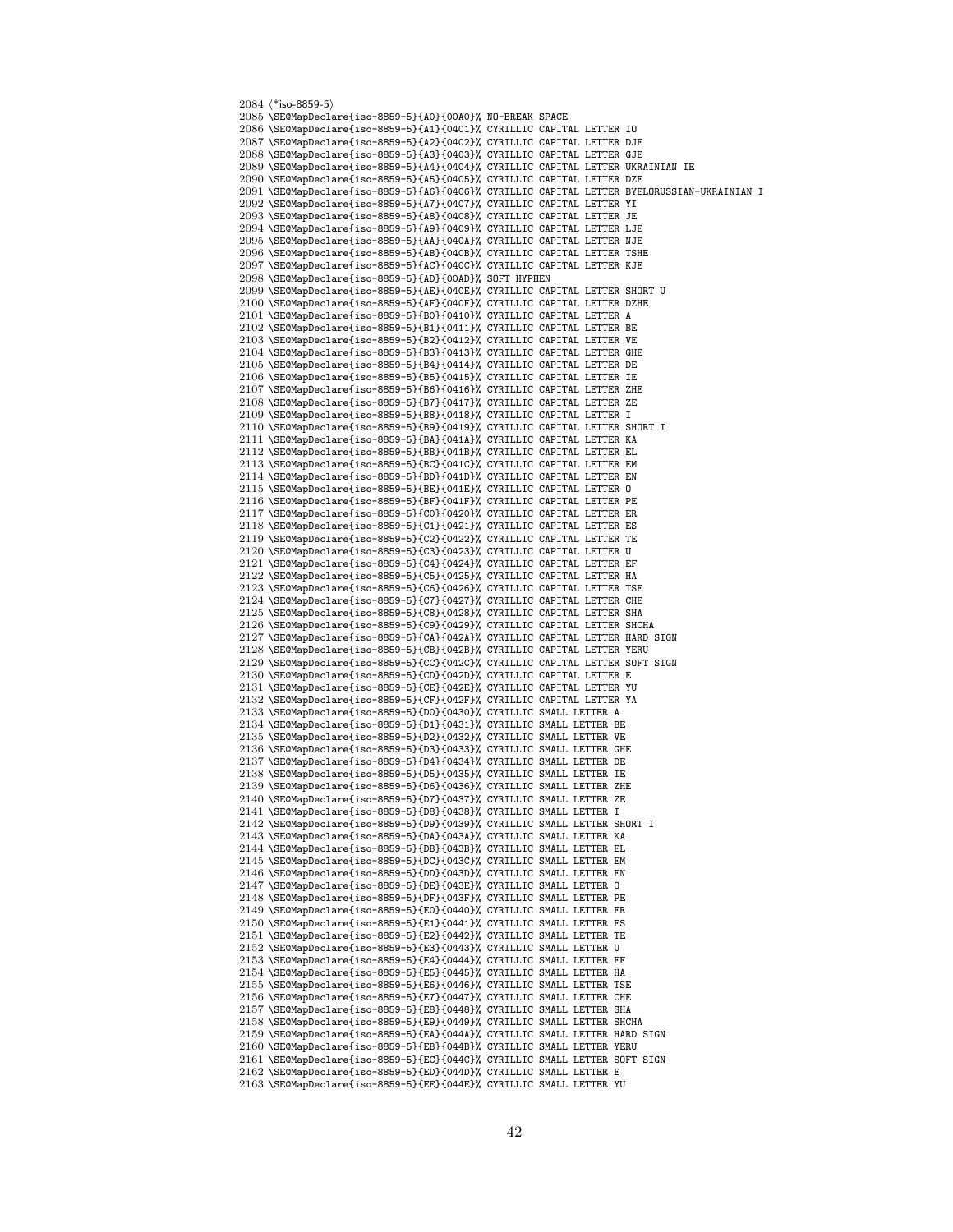```
2164 \SE@MapDeclare{iso-8859-5}{EF}{044F}% CYRILLIC SMALL LETTER YA
2165 \SE@MapDeclare{iso-8859-5}{F0}{2116}% NUMERO SIGN
2166 \SE@MapDeclare{iso-8859-5}{F1}{0451}% CYRILLIC SMALL LETTER IO
2167 \SE@MapDeclare{iso-8859-5}{F2}{0452}% CYRILLIC SMALL LETTER DJE
2168 \SE@MapDeclare{iso-8859-5}{F3}{0453}% CYRILLIC SMALL LETTER GJE
2169 \SE@MapDeclare{iso-8859-5}{F4}{0454}% CYRILLIC SMALL LETTER UKRAINIAN IE
2170 \SE@MapDeclare{iso-8859-5}{F5}{0455}% CYRILLIC SMALL LETTER DZE
2171 \SE@MapDeclare{iso-8859-5}{F6}{0456}% CYRILLIC SMALL LETTER BYELORUSSIAN-UKRAINIAN I
2172 \SE@MapDeclare{iso-8859-5}{F7}{0457}% CYRILLIC SMALL LETTER YI
2173 \SE@MapDeclare{iso-8859-5}{F8}{0458}% CYRILLIC SMALL LETTER JE
2174 \SE@MapDeclare{iso-8859-5}{F9}{0459}% CYRILLIC SMALL LETTER LJE
2175 \SE@MapDeclare{iso-8859-5}{FA}{045A}% CYRILLIC SMALL LETTER NJE
2176 \SE@MapDeclare{iso-8859-5}{FB}{045B}% CYRILLIC SMALL LETTER TSHE
2177 \SE@MapDeclare{iso-8859-5}{FC}{045C}% CYRILLIC SMALL LETTER KJE
2178 \SE@MapDeclare{iso-8859-5}{FD}{00A7}% SECTION SIGN
2179 \SE@MapDeclare{iso-8859-5}{FE}{045E}% CYRILLIC SMALL LETTER SHORT U
2180 \SE@MapDeclare{iso-8859-5}{FF}{045F}% CYRILLIC SMALL LETTER DZHE
2181 \; \langle \text{/iso-8859-5} \rangle
```
 (\*iso-8859-6) \SE@MapDeclare{iso-8859-6}{A0}{00A0}% NO-BREAK SPACE \SE@MapDeclare{iso-8859-6}{A4}{00A4}% CURRENCY SIGN \SE@MapDeclare{iso-8859-6}{AC}{060C}% ARABIC COMMA \SE@MapDeclare{iso-8859-6}{AD}{00AD}% SOFT HYPHEN \SE@MapDeclare{iso-8859-6}{BB}{061B}% ARABIC SEMICOLON \SE@MapDeclare{iso-8859-6}{BF}{061F}% ARABIC QUESTION MARK \SE@MapDeclare{iso-8859-6}{C1}{0621}% ARABIC LETTER HAMZA \SE@MapDeclare{iso-8859-6}{C2}{0622}% ARABIC LETTER ALEF WITH MADDA ABOVE \SE@MapDeclare{iso-8859-6}{C3}{0623}% ARABIC LETTER ALEF WITH HAMZA ABOVE \SE@MapDeclare{iso-8859-6}{C4}{0624}% ARABIC LETTER WAW WITH HAMZA ABOVE \SE@MapDeclare{iso-8859-6}{C5}{0625}% ARABIC LETTER ALEF WITH HAMZA BELOW \SE@MapDeclare{iso-8859-6}{C6}{0626}% ARABIC LETTER YEH WITH HAMZA ABOVE \SE@MapDeclare{iso-8859-6}{C7}{0627}% ARABIC LETTER ALEF \SE@MapDeclare{iso-8859-6}{C8}{0628}% ARABIC LETTER BEH \SE@MapDeclare{iso-8859-6}{C9}{0629}% ARABIC LETTER TEH MARBUTA \SE@MapDeclare{iso-8859-6}{CA}{062A}% ARABIC LETTER TEH \SE@MapDeclare{iso-8859-6}{CB}{062B}% ARABIC LETTER THEH \SE@MapDeclare{iso-8859-6}{CC}{062C}% ARABIC LETTER JEEM \SE@MapDeclare{iso-8859-6}{CD}{062D}% ARABIC LETTER HAH \SE@MapDeclare{iso-8859-6}{CE}{062E}% ARABIC LETTER KHAH \SE@MapDeclare{iso-8859-6}{CF}{062F}% ARABIC LETTER DAL \SE@MapDeclare{iso-8859-6}{D0}{0630}% ARABIC LETTER THAL \SE@MapDeclare{iso-8859-6}{D1}{0631}% ARABIC LETTER REH \SE@MapDeclare{iso-8859-6}{D2}{0632}% ARABIC LETTER ZAIN \SE@MapDeclare{iso-8859-6}{D3}{0633}% ARABIC LETTER SEEN \SE@MapDeclare{iso-8859-6}{D4}{0634}% ARABIC LETTER SHEEN \SE@MapDeclare{iso-8859-6}{D5}{0635}% ARABIC LETTER SAD \SE@MapDeclare{iso-8859-6}{D6}{0636}% ARABIC LETTER DAD \SE@MapDeclare{iso-8859-6}{D7}{0637}% ARABIC LETTER TAH \SE@MapDeclare{iso-8859-6}{D8}{0638}% ARABIC LETTER ZAH \SE@MapDeclare{iso-8859-6}{D9}{0639}% ARABIC LETTER AIN \SE@MapDeclare{iso-8859-6}{DA}{063A}% ARABIC LETTER GHAIN \SE@MapDeclare{iso-8859-6}{E0}{0640}% ARABIC TATWEEL \SE@MapDeclare{iso-8859-6}{E1}{0641}% ARABIC LETTER FEH \SE@MapDeclare{iso-8859-6}{E2}{0642}% ARABIC LETTER QAF \SE@MapDeclare{iso-8859-6}{E3}{0643}% ARABIC LETTER KAF \SE@MapDeclare{iso-8859-6}{E4}{0644}% ARABIC LETTER LAM \SE@MapDeclare{iso-8859-6}{E5}{0645}% ARABIC LETTER MEEM \SE@MapDeclare{iso-8859-6}{E6}{0646}% ARABIC LETTER NOON \SE@MapDeclare{iso-8859-6}{E7}{0647}% ARABIC LETTER HEH \SE@MapDeclare{iso-8859-6}{E8}{0648}% ARABIC LETTER WAW \SE@MapDeclare{iso-8859-6}{E9}{0649}% ARABIC LETTER ALEF MAKSURA \SE@MapDeclare{iso-8859-6}{EA}{064A}% ARABIC LETTER YEH \SE@MapDeclare{iso-8859-6}{EB}{064B}% ARABIC FATHATAN \SE@MapDeclare{iso-8859-6}{EC}{064C}% ARABIC DAMMATAN \SE@MapDeclare{iso-8859-6}{ED}{064D}% ARABIC KASRATAN \SE@MapDeclare{iso-8859-6}{EE}{064E}% ARABIC FATHA \SE@MapDeclare{iso-8859-6}{EF}{064F}% ARABIC DAMMA \SE@MapDeclare{iso-8859-6}{F0}{0650}% ARABIC KASRA \SE@MapDeclare{iso-8859-6}{F1}{0651}% ARABIC SHADDA \SE@MapDeclare{iso-8859-6}{F2}{0652}% ARABIC SUKUN  $2234 \langle$ /iso-8859-6)

## iso-8859-7

  $(*$ iso-8859-7) \SE@MapDeclare{iso-8859-7}{A0}{00A0}% NO-BREAK SPACE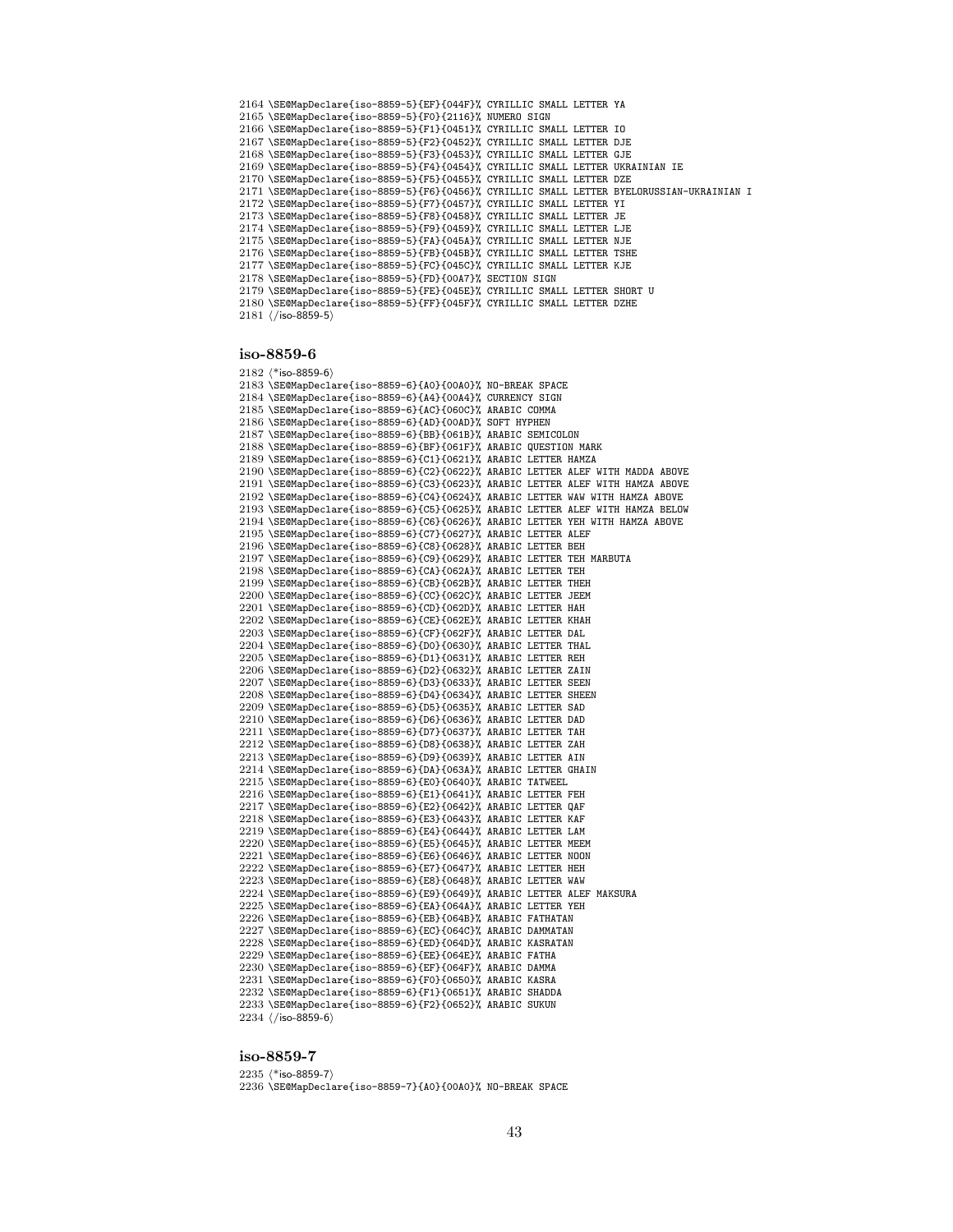\SE@MapDeclare{iso-8859-7}{A1}{2018}% LEFT SINGLE QUOTATION MARK \SE@MapDeclare{iso-8859-7}{A2}{2019}% RIGHT SINGLE QUOTATION MARK \SE@MapDeclare{iso-8859-7}{A3}{00A3}% POUND SIGN \SE@MapDeclare{iso-8859-7}{A4}{20AC}% EURO SIGN \SE@MapDeclare{iso-8859-7}{A5}{20AF}% DRACHMA SIGN \SE@MapDeclare{iso-8859-7}{A6}{00A6}% BROKEN BAR \SE@MapDeclare{iso-8859-7}{A7}{00A7}% SECTION SIGN \SE@MapDeclare{iso-8859-7}{A8}{00A8}% DIAERESIS \SE@MapDeclare{iso-8859-7}{A9}{00A9}% COPYRIGHT SIGN \SE@MapDeclare{iso-8859-7}{AA}{037A}% GREEK YPOGEGRAMMENI \SE@MapDeclare{iso-8859-7}{AB}{00AB}% LEFT-POINTING DOUBLE ANGLE QUOTATION MARK \SE@MapDeclare{iso-8859-7}{AC}{00AC}% NOT SIGN \SE@MapDeclare{iso-8859-7}{AD}{00AD}% SOFT HYPHEN \SE@MapDeclare{iso-8859-7}{AF}{2015}% HORIZONTAL BAR \SE@MapDeclare{iso-8859-7}{B0}{00B0}% DEGREE SIGN \SE@MapDeclare{iso-8859-7}{B1}{00B1}% PLUS-MINUS SIGN \SE@MapDeclare{iso-8859-7}{B2}{00B2}% SUPERSCRIPT TWO \SE@MapDeclare{iso-8859-7}{B3}{00B3}% SUPERSCRIPT THREE \SE@MapDeclare{iso-8859-7}{B4}{0384}% GREEK TONOS \SE@MapDeclare{iso-8859-7}{B5}{0385}% GREEK DIALYTIKA TONOS \SE@MapDeclare{iso-8859-7}{B6}{0386}% GREEK CAPITAL LETTER ALPHA WITH TONOS \SE@MapDeclare{iso-8859-7}{B7}{00B7}% MIDDLE DOT \SE@MapDeclare{iso-8859-7}{B8}{0388}% GREEK CAPITAL LETTER EPSILON WITH TONOS \SE@MapDeclare{iso-8859-7}{B9}{0389}% GREEK CAPITAL LETTER ETA WITH TONOS \SE@MapDeclare{iso-8859-7}{BA}{038A}% GREEK CAPITAL LETTER IOTA WITH TONOS \SE@MapDeclare{iso-8859-7}{BB}{00BB}% RIGHT-POINTING DOUBLE ANGLE QUOTATION MARK \SE@MapDeclare{iso-8859-7}{BC}{038C}% GREEK CAPITAL LETTER OMICRON WITH TONOS \SE@MapDeclare{iso-8859-7}{BD}{00BD}% VULGAR FRACTION ONE HALF \SE@MapDeclare{iso-8859-7}{BE}{038E}% GREEK CAPITAL LETTER UPSILON WITH TONOS \SE@MapDeclare{iso-8859-7}{BF}{038F}% GREEK CAPITAL LETTER OMEGA WITH TONOS \SE@MapDeclare{iso-8859-7}{C0}{0390}% GREEK SMALL LETTER IOTA WITH DIALYTIKA AND TONOS \SE@MapDeclare{iso-8859-7}{C1}{0391}% GREEK CAPITAL LETTER ALPHA \SE@MapDeclare{iso-8859-7}{C2}{0392}% GREEK CAPITAL LETTER BETA \SE@MapDeclare{iso-8859-7}{C3}{0393}% GREEK CAPITAL LETTER GAMMA \SE@MapDeclare{iso-8859-7}{C4}{0394}% GREEK CAPITAL LETTER DELTA \SE@MapDeclare{iso-8859-7}{C5}{0395}% GREEK CAPITAL LETTER EPSILON \SE@MapDeclare{iso-8859-7}{C6}{0396}% GREEK CAPITAL LETTER ZETA \SE@MapDeclare{iso-8859-7}{C7}{0397}% GREEK CAPITAL LETTER ETA \SE@MapDeclare{iso-8859-7}{C8}{0398}% GREEK CAPITAL LETTER THETA \SE@MapDeclare{iso-8859-7}{C9}{0399}% GREEK CAPITAL LETTER IOTA \SE@MapDeclare{iso-8859-7}{CA}{039A}% GREEK CAPITAL LETTER KAPPA \SE@MapDeclare{iso-8859-7}{CB}{039B}% GREEK CAPITAL LETTER LAMDA \SE@MapDeclare{iso-8859-7}{CC}{039C}% GREEK CAPITAL LETTER MU \SE@MapDeclare{iso-8859-7}{CD}{039D}% GREEK CAPITAL LETTER NU \SE@MapDeclare{iso-8859-7}{CE}{039E}% GREEK CAPITAL LETTER XI \SE@MapDeclare{iso-8859-7}{CF}{039F}% GREEK CAPITAL LETTER OMICRON \SE@MapDeclare{iso-8859-7}{D0}{03A0}% GREEK CAPITAL LETTER PI \SE@MapDeclare{iso-8859-7}{D1}{03A1}% GREEK CAPITAL LETTER RHO \SE@MapDeclare{iso-8859-7}{D3}{03A3}% GREEK CAPITAL LETTER SIGMA \SE@MapDeclare{iso-8859-7}{D4}{03A4}% GREEK CAPITAL LETTER TAU \SE@MapDeclare{iso-8859-7}{D5}{03A5}% GREEK CAPITAL LETTER UPSILON \SE@MapDeclare{iso-8859-7}{D6}{03A6}% GREEK CAPITAL LETTER PHI \SE@MapDeclare{iso-8859-7}{D7}{03A7}% GREEK CAPITAL LETTER CHI \SE@MapDeclare{iso-8859-7}{D8}{03A8}% GREEK CAPITAL LETTER PSI \SE@MapDeclare{iso-8859-7}{D9}{03A9}% GREEK CAPITAL LETTER OMEGA \SE@MapDeclare{iso-8859-7}{DA}{03AA}% GREEK CAPITAL LETTER IOTA WITH DIALYTIKA \SE@MapDeclare{iso-8859-7}{DB}{03AB}% GREEK CAPITAL LETTER UPSILON WITH DIALYTIKA \SE@MapDeclare{iso-8859-7}{DC}{03AC}% GREEK SMALL LETTER ALPHA WITH TONOS \SE@MapDeclare{iso-8859-7}{DD}{03AD}% GREEK SMALL LETTER EPSILON WITH TONOS \SE@MapDeclare{iso-8859-7}{DE}{03AE}% GREEK SMALL LETTER ETA WITH TONOS \SE@MapDeclare{iso-8859-7}{DF}{03AF}% GREEK SMALL LETTER IOTA WITH TONOS \SE@MapDeclare{iso-8859-7}{E0}{03B0}% GREEK SMALL LETTER UPSILON WITH DIALYTIKA AND TONOS \SE@MapDeclare{iso-8859-7}{E1}{03B1}% GREEK SMALL LETTER ALPHA \SE@MapDeclare{iso-8859-7}{E2}{03B2}% GREEK SMALL LETTER BETA \SE@MapDeclare{iso-8859-7}{E3}{03B3}% GREEK SMALL LETTER GAMMA \SE@MapDeclare{iso-8859-7}{E4}{03B4}% GREEK SMALL LETTER DELTA \SE@MapDeclare{iso-8859-7}{E5}{03B5}% GREEK SMALL LETTER EPSILON \SE@MapDeclare{iso-8859-7}{E6}{03B6}% GREEK SMALL LETTER ZETA \SE@MapDeclare{iso-8859-7}{E7}{03B7}% GREEK SMALL LETTER ETA \SE@MapDeclare{iso-8859-7}{E8}{03B8}% GREEK SMALL LETTER THETA \SE@MapDeclare{iso-8859-7}{E9}{03B9}% GREEK SMALL LETTER IOTA \SE@MapDeclare{iso-8859-7}{EA}{03BA}% GREEK SMALL LETTER KAPPA \SE@MapDeclare{iso-8859-7}{EB}{03BB}% GREEK SMALL LETTER LAMDA \SE@MapDeclare{iso-8859-7}{EC}{03BC}% GREEK SMALL LETTER MU \SE@MapDeclare{iso-8859-7}{ED}{03BD}% GREEK SMALL LETTER NU \SE@MapDeclare{iso-8859-7}{EE}{03BE}% GREEK SMALL LETTER XI \SE@MapDeclare{iso-8859-7}{EF}{03BF}% GREEK SMALL LETTER OMICRON \SE@MapDeclare{iso-8859-7}{F0}{03C0}% GREEK SMALL LETTER PI \SE@MapDeclare{iso-8859-7}{F1}{03C1}% GREEK SMALL LETTER RHO \SE@MapDeclare{iso-8859-7}{F2}{03C2}% GREEK SMALL LETTER FINAL SIGMA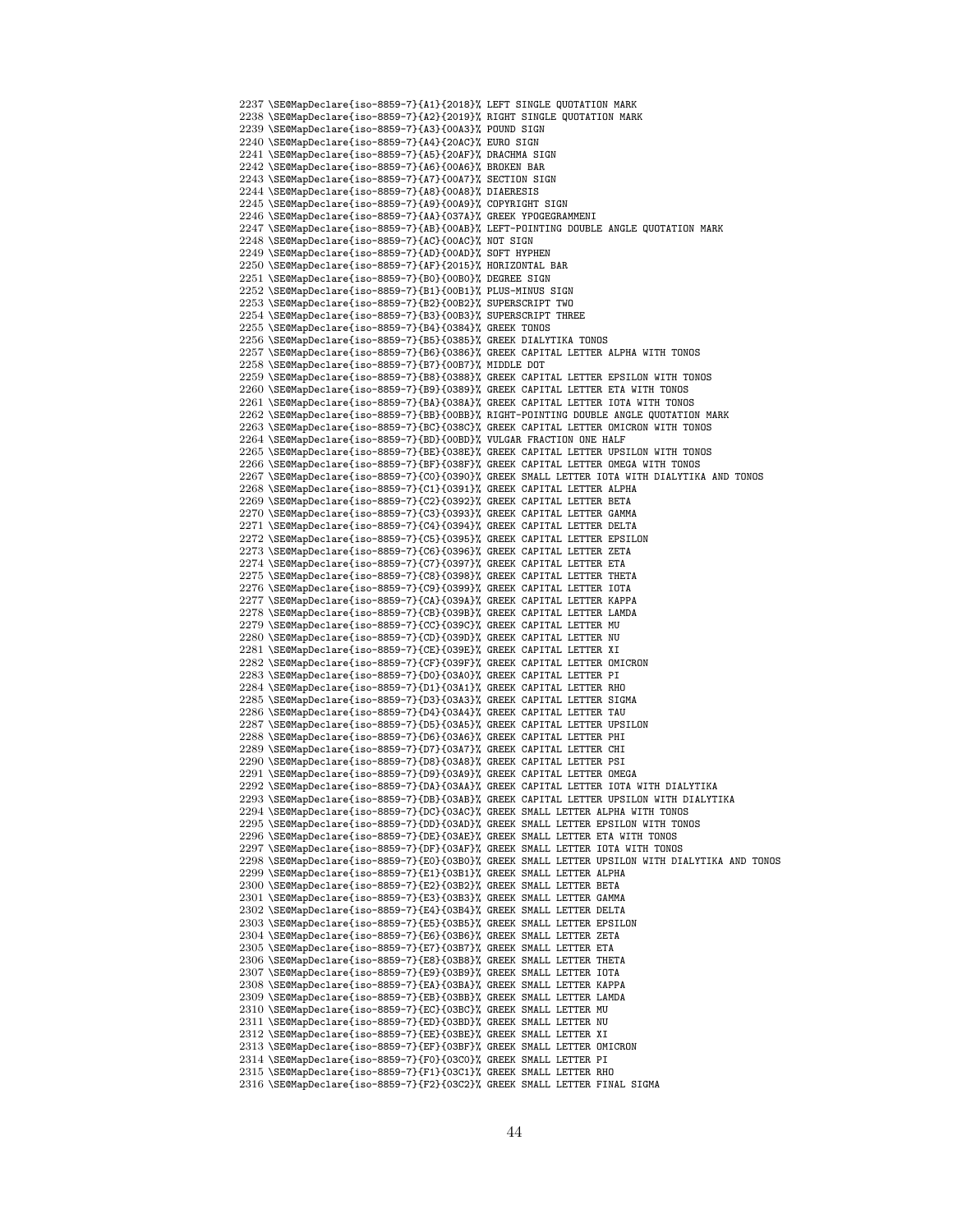\SE@MapDeclare{iso-8859-7}{F3}{03C3}% GREEK SMALL LETTER SIGMA \SE@MapDeclare{iso-8859-7}{F4}{03C4}% GREEK SMALL LETTER TAU \SE@MapDeclare{iso-8859-7}{F5}{03C5}% GREEK SMALL LETTER UPSILON \SE@MapDeclare{iso-8859-7}{F6}{03C6}% GREEK SMALL LETTER PHI \SE@MapDeclare{iso-8859-7}{F7}{03C7}% GREEK SMALL LETTER CHI \SE@MapDeclare{iso-8859-7}{F8}{03C8}% GREEK SMALL LETTER PSI \SE@MapDeclare{iso-8859-7}{F9}{03C9}% GREEK SMALL LETTER OMEGA \SE@MapDeclare{iso-8859-7}{FA}{03CA}% GREEK SMALL LETTER IOTA WITH DIALYTIKA \SE@MapDeclare{iso-8859-7}{FB}{03CB}% GREEK SMALL LETTER UPSILON WITH DIALYTIKA \SE@MapDeclare{iso-8859-7}{FC}{03CC}% GREEK SMALL LETTER OMICRON WITH TONOS \SE@MapDeclare{iso-8859-7}{FD}{03CD}% GREEK SMALL LETTER UPSILON WITH TONOS \SE@MapDeclare{iso-8859-7}{FE}{03CE}% GREEK SMALL LETTER OMEGA WITH TONOS  $\langle$  /iso-8859-7)

# iso-8859-8

 /\*iso-8859-8) \SE@MapDeclare{iso-8859-8}{A0}{00A0}% NO-BREAK SPACE \SE@MapDeclare{iso-8859-8}{A2}{00A2}% CENT SIGN \SE@MapDeclare{iso-8859-8}{A3}{00A3}% POUND SIGN \SE@MapDeclare{iso-8859-8}{A4}{00A4}% CURRENCY SIGN \SE@MapDeclare{iso-8859-8}{A5}{00A5}% YEN SIGN \SE@MapDeclare{iso-8859-8}{A6}{00A6}% BROKEN BAR \SE@MapDeclare{iso-8859-8}{A7}{00A7}% SECTION SIGN \SE@MapDeclare{iso-8859-8}{A8}{00A8}% DIAERESIS \SE@MapDeclare{iso-8859-8}{A9}{00A9}% COPYRIGHT SIGN \SE@MapDeclare{iso-8859-8}{AA}{00D7}% MULTIPLICATION SIGN \SE@MapDeclare{iso-8859-8}{AB}{00AB}% LEFT-POINTING DOUBLE ANGLE QUOTATION MARK \SE@MapDeclare{iso-8859-8}{AC}{00AC}% NOT SIGN \SE@MapDeclare{iso-8859-8}{AD}{00AD}% SOFT HYPHEN \SE@MapDeclare{iso-8859-8}{AE}{00AE}% REGISTERED SIGN \SE@MapDeclare{iso-8859-8}{AF}{00AF}% MACRON \SE@MapDeclare{iso-8859-8}{B0}{00B0}% DEGREE SIGN \SE@MapDeclare{iso-8859-8}{B1}{00B1}% PLUS-MINUS SIGN \SE@MapDeclare{iso-8859-8}{B2}{00B2}% SUPERSCRIPT TWO \SE@MapDeclare{iso-8859-8}{B3}{00B3}% SUPERSCRIPT THREE \SE@MapDeclare{iso-8859-8}{B4}{00B4}% ACUTE ACCENT \SE@MapDeclare{iso-8859-8}{B5}{00B5}% MICRO SIGN \SE@MapDeclare{iso-8859-8}{B6}{00B6}% PILCROW SIGN \SE@MapDeclare{iso-8859-8}{B7}{00B7}% MIDDLE DOT \SE@MapDeclare{iso-8859-8}{B8}{00B8}% CEDILLA \SE@MapDeclare{iso-8859-8}{B9}{00B9}% SUPERSCRIPT ONE \SE@MapDeclare{iso-8859-8}{BA}{00F7}% DIVISION SIGN \SE@MapDeclare{iso-8859-8}{BB}{00BB}% RIGHT-POINTING DOUBLE ANGLE QUOTATION MARK \SE@MapDeclare{iso-8859-8}{BC}{00BC}% VULGAR FRACTION ONE QUARTER \SE@MapDeclare{iso-8859-8}{BD}{00BD}% VULGAR FRACTION ONE HALF \SE@MapDeclare{iso-8859-8}{BE}{00BE}% VULGAR FRACTION THREE QUARTERS \SE@MapDeclare{iso-8859-8}{DF}{2017}% DOUBLE LOW LINE \SE@MapDeclare{iso-8859-8}{E0}{05D0}% HEBREW LETTER ALEF \SE@MapDeclare{iso-8859-8}{E1}{05D1}% HEBREW LETTER BET \SE@MapDeclare{iso-8859-8}{E2}{05D2}% HEBREW LETTER GIMEL \SE@MapDeclare{iso-8859-8}{E3}{05D3}% HEBREW LETTER DALET \SE@MapDeclare{iso-8859-8}{E4}{05D4}% HEBREW LETTER HE \SE@MapDeclare{iso-8859-8}{E5}{05D5}% HEBREW LETTER VAV \SE@MapDeclare{iso-8859-8}{E6}{05D6}% HEBREW LETTER ZAYIN \SE@MapDeclare{iso-8859-8}{E7}{05D7}% HEBREW LETTER HET \SE@MapDeclare{iso-8859-8}{E8}{05D8}% HEBREW LETTER TET \SE@MapDeclare{iso-8859-8}{E9}{05D9}% HEBREW LETTER YOD \SE@MapDeclare{iso-8859-8}{EA}{05DA}% HEBREW LETTER FINAL KAF \SE@MapDeclare{iso-8859-8}{EB}{05DB}% HEBREW LETTER KAF \SE@MapDeclare{iso-8859-8}{EC}{05DC}% HEBREW LETTER LAMED \SE@MapDeclare{iso-8859-8}{ED}{05DD}% HEBREW LETTER FINAL MEM \SE@MapDeclare{iso-8859-8}{EE}{05DE}% HEBREW LETTER MEM \SE@MapDeclare{iso-8859-8}{EF}{05DF}% HEBREW LETTER FINAL NUN \SE@MapDeclare{iso-8859-8}{F0}{05E0}% HEBREW LETTER NUN \SE@MapDeclare{iso-8859-8}{F1}{05E1}% HEBREW LETTER SAMEKH \SE@MapDeclare{iso-8859-8}{F2}{05E2}% HEBREW LETTER AYIN \SE@MapDeclare{iso-8859-8}{F3}{05E3}% HEBREW LETTER FINAL PE \SE@MapDeclare{iso-8859-8}{F4}{05E4}% HEBREW LETTER PE \SE@MapDeclare{iso-8859-8}{F5}{05E5}% HEBREW LETTER FINAL TSADI \SE@MapDeclare{iso-8859-8}{F6}{05E6}% HEBREW LETTER TSADI \SE@MapDeclare{iso-8859-8}{F7}{05E7}% HEBREW LETTER QOF \SE@MapDeclare{iso-8859-8}{F8}{05E8}% HEBREW LETTER RESH \SE@MapDeclare{iso-8859-8}{F9}{05E9}% HEBREW LETTER SHIN \SE@MapDeclare{iso-8859-8}{FA}{05EA}% HEBREW LETTER TAV \SE@MapDeclare{iso-8859-8}{FD}{200E}% LEFT-TO-RIGHT MARK \SE@MapDeclare{iso-8859-8}{FE}{200F}% RIGHT-TO-LEFT MARK  $2391 \; \langle \text{/iso-8859-8} \rangle$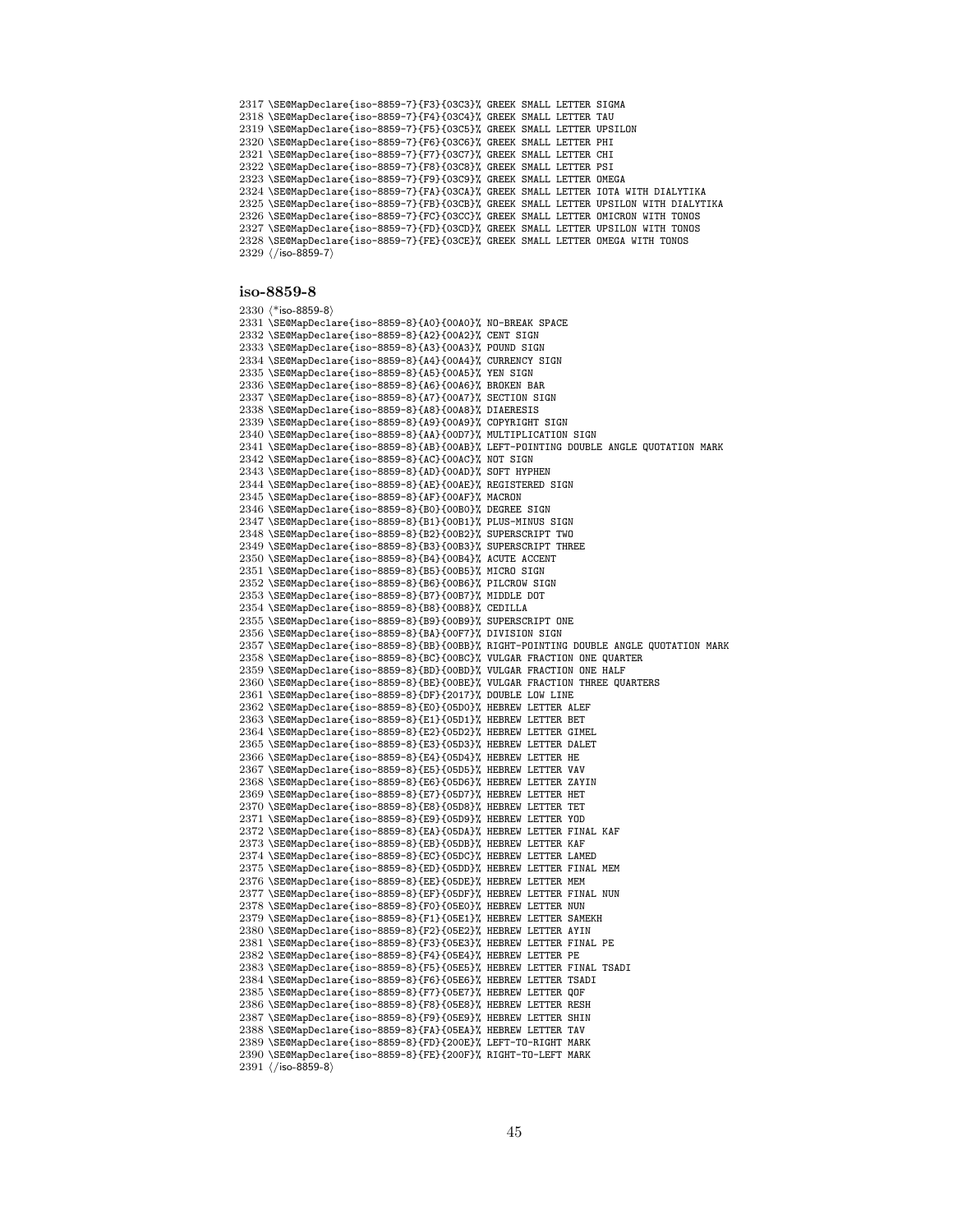/\*iso-8859-9) \SE@MapDeclare{iso-8859-9}{A0}{00A0}% NO-BREAK SPACE \SE@MapDeclare{iso-8859-9}{A1}{00A1}% INVERTED EXCLAMATION MARK \SE@MapDeclare{iso-8859-9}{A2}{00A2}% CENT SIGN \SE@MapDeclare{iso-8859-9}{A3}{00A3}% POUND SIGN \SE@MapDeclare{iso-8859-9}{A4}{00A4}% CURRENCY SIGN \SE@MapDeclare{iso-8859-9}{A5}{00A5}% YEN SIGN \SE@MapDeclare{iso-8859-9}{A6}{00A6}% BROKEN BAR \SE@MapDeclare{iso-8859-9}{A7}{00A7}% SECTION SIGN \SE@MapDeclare{iso-8859-9}{A8}{00A8}% DIAERESIS \SE@MapDeclare{iso-8859-9}{A9}{00A9}% COPYRIGHT SIGN \SE@MapDeclare{iso-8859-9}{AA}{00AA}% FEMININE ORDINAL INDICATOR \SE@MapDeclare{iso-8859-9}{AB}{00AB}% LEFT-POINTING DOUBLE ANGLE QUOTATION MARK \SE@MapDeclare{iso-8859-9}{AC}{00AC}% NOT SIGN \SE@MapDeclare{iso-8859-9}{AD}{00AD}% SOFT HYPHEN \SE@MapDeclare{iso-8859-9}{AE}{00AE}% REGISTERED SIGN \SE@MapDeclare{iso-8859-9}{AF}{00AF}% MACRON \SE@MapDeclare{iso-8859-9}{B0}{00B0}% DEGREE SIGN \SE@MapDeclare{iso-8859-9}{B1}{00B1}% PLUS-MINUS SIGN \SE@MapDeclare{iso-8859-9}{B2}{00B2}% SUPERSCRIPT TWO \SE@MapDeclare{iso-8859-9}{B3}{00B3}% SUPERSCRIPT THREE \SE@MapDeclare{iso-8859-9}{B4}{00B4}% ACUTE ACCENT \SE@MapDeclare{iso-8859-9}{B5}{00B5}% MICRO SIGN \SE@MapDeclare{iso-8859-9}{B6}{00B6}% PILCROW SIGN \SE@MapDeclare{iso-8859-9}{B7}{00B7}% MIDDLE DOT \SE@MapDeclare{iso-8859-9}{B8}{00B8}% CEDILLA \SE@MapDeclare{iso-8859-9}{B9}{00B9}% SUPERSCRIPT ONE \SE@MapDeclare{iso-8859-9}{BA}{00BA}% MASCULINE ORDINAL INDICATOR \SE@MapDeclare{iso-8859-9}{BB}{00BB}% RIGHT-POINTING DOUBLE ANGLE QUOTATION MARK \SE@MapDeclare{iso-8859-9}{BC}{00BC}% VULGAR FRACTION ONE QUARTER \SE@MapDeclare{iso-8859-9}{BD}{00BD}% VULGAR FRACTION ONE HALF \SE@MapDeclare{iso-8859-9}{BE}{00BE}% VULGAR FRACTION THREE QUARTERS \SE@MapDeclare{iso-8859-9}{BF}{00BF}% INVERTED QUESTION MARK \SE@MapDeclare{iso-8859-9}{C0}{00C0}% LATIN CAPITAL LETTER A WITH GRAVE \SE@MapDeclare{iso-8859-9}{C1}{00C1}% LATIN CAPITAL LETTER A WITH ACUTE \SE@MapDeclare{iso-8859-9}{C2}{00C2}% LATIN CAPITAL LETTER A WITH CIRCUMFLEX \SE@MapDeclare{iso-8859-9}{C3}{00C3}% LATIN CAPITAL LETTER A WITH TILDE \SE@MapDeclare{iso-8859-9}{C4}{00C4}% LATIN CAPITAL LETTER A WITH DIAERESIS \SE@MapDeclare{iso-8859-9}{C5}{00C5}% LATIN CAPITAL LETTER A WITH RING ABOVE \SE@MapDeclare{iso-8859-9}{C6}{00C6}% LATIN CAPITAL LETTER AE \SE@MapDeclare{iso-8859-9}{C7}{00C7}% LATIN CAPITAL LETTER C WITH CEDILLA \SE@MapDeclare{iso-8859-9}{C8}{00C8}% LATIN CAPITAL LETTER E WITH GRAVE \SE@MapDeclare{iso-8859-9}{C9}{00C9}% LATIN CAPITAL LETTER E WITH ACUTE \SE@MapDeclare{iso-8859-9}{CA}{00CA}% LATIN CAPITAL LETTER E WITH CIRCUMFLEX \SE@MapDeclare{iso-8859-9}{CB}{00CB}% LATIN CAPITAL LETTER E WITH DIAERESIS \SE@MapDeclare{iso-8859-9}{CC}{00CC}% LATIN CAPITAL LETTER I WITH GRAVE \SE@MapDeclare{iso-8859-9}{CD}{00CD}% LATIN CAPITAL LETTER I WITH ACUTE \SE@MapDeclare{iso-8859-9}{CE}{00CE}% LATIN CAPITAL LETTER I WITH CIRCUMFLEX \SE@MapDeclare{iso-8859-9}{CF}{00CF}% LATIN CAPITAL LETTER I WITH DIAERESIS \SE@MapDeclare{iso-8859-9}{D0}{011E}% LATIN CAPITAL LETTER G WITH BREVE \SE@MapDeclare{iso-8859-9}{D1}{00D1}% LATIN CAPITAL LETTER N WITH TILDE \SE@MapDeclare{iso-8859-9}{D2}{00D2}% LATIN CAPITAL LETTER O WITH GRAVE \SE@MapDeclare{iso-8859-9}{D3}{00D3}% LATIN CAPITAL LETTER O WITH ACUTE \SE@MapDeclare{iso-8859-9}{D4}{00D4}% LATIN CAPITAL LETTER O WITH CIRCUMFLEX \SE@MapDeclare{iso-8859-9}{D5}{00D5}% LATIN CAPITAL LETTER O WITH TILDE \SE@MapDeclare{iso-8859-9}{D6}{00D6}% LATIN CAPITAL LETTER O WITH DIAERESIS \SE@MapDeclare{iso-8859-9}{D7}{00D7}% MULTIPLICATION SIGN \SE@MapDeclare{iso-8859-9}{D8}{00D8}% LATIN CAPITAL LETTER O WITH STROKE \SE@MapDeclare{iso-8859-9}{D9}{00D9}% LATIN CAPITAL LETTER U WITH GRAVE \SE@MapDeclare{iso-8859-9}{DA}{00DA}% LATIN CAPITAL LETTER U WITH ACUTE \SE@MapDeclare{iso-8859-9}{DB}{00DB}% LATIN CAPITAL LETTER U WITH CIRCUMFLEX \SE@MapDeclare{iso-8859-9}{DC}{00DC}% LATIN CAPITAL LETTER U WITH DIAERESIS \SE@MapDeclare{iso-8859-9}{DD}{0130}% LATIN CAPITAL LETTER I WITH DOT ABOVE \SE@MapDeclare{iso-8859-9}{DE}{015E}% LATIN CAPITAL LETTER S WITH CEDILLA \SE@MapDeclare{iso-8859-9}{DF}{00DF}% LATIN SMALL LETTER SHARP S \SE@MapDeclare{iso-8859-9}{E0}{00E0}% LATIN SMALL LETTER A WITH GRAVE \SE@MapDeclare{iso-8859-9}{E1}{00E1}% LATIN SMALL LETTER A WITH ACUTE \SE@MapDeclare{iso-8859-9}{E2}{00E2}% LATIN SMALL LETTER A WITH CIRCUMFLEX \SE@MapDeclare{iso-8859-9}{E3}{00E3}% LATIN SMALL LETTER A WITH TILDE \SE@MapDeclare{iso-8859-9}{E4}{00E4}% LATIN SMALL LETTER A WITH DIAERESIS \SE@MapDeclare{iso-8859-9}{E5}{00E5}% LATIN SMALL LETTER A WITH RING ABOVE \SE@MapDeclare{iso-8859-9}{E6}{00E6}% LATIN SMALL LETTER AE \SE@MapDeclare{iso-8859-9}{E7}{00E7}% LATIN SMALL LETTER C WITH CEDILLA \SE@MapDeclare{iso-8859-9}{E8}{00E8}% LATIN SMALL LETTER E WITH GRAVE \SE@MapDeclare{iso-8859-9}{E9}{00E9}% LATIN SMALL LETTER E WITH ACUTE \SE@MapDeclare{iso-8859-9}{EA}{00EA}% LATIN SMALL LETTER E WITH CIRCUMFLEX \SE@MapDeclare{iso-8859-9}{EB}{00EB}% LATIN SMALL LETTER E WITH DIAERESIS \SE@MapDeclare{iso-8859-9}{EC}{00EC}% LATIN SMALL LETTER I WITH GRAVE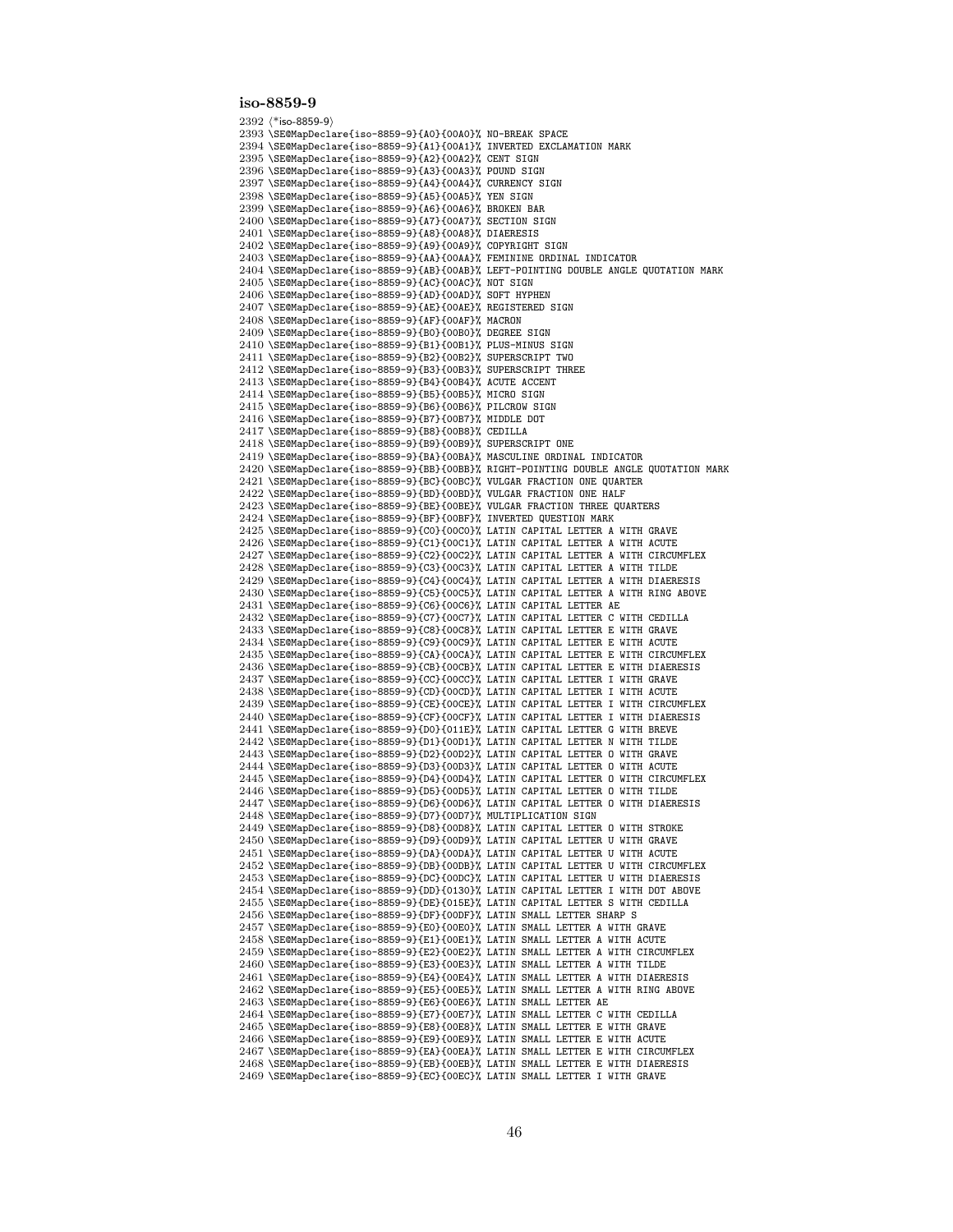\SE@MapDeclare{iso-8859-9}{ED}{00ED}% LATIN SMALL LETTER I WITH ACUTE \SE@MapDeclare{iso-8859-9}{EE}{00EE}% LATIN SMALL LETTER I WITH CIRCUMFLEX \SE@MapDeclare{iso-8859-9}{EF}{00EF}% LATIN SMALL LETTER I WITH DIAERESIS \SE@MapDeclare{iso-8859-9}{F0}{011F}% LATIN SMALL LETTER G WITH BREVE \SE@MapDeclare{iso-8859-9}{F1}{00F1}% LATIN SMALL LETTER N WITH TILDE \SE@MapDeclare{iso-8859-9}{F2}{00F2}% LATIN SMALL LETTER O WITH GRAVE \SE@MapDeclare{iso-8859-9}{F3}{00F3}% LATIN SMALL LETTER O WITH ACUTE \SE@MapDeclare{iso-8859-9}{F4}{00F4}% LATIN SMALL LETTER O WITH CIRCUMFLEX \SE@MapDeclare{iso-8859-9}{F5}{00F5}% LATIN SMALL LETTER O WITH TILDE \SE@MapDeclare{iso-8859-9}{F6}{00F6}% LATIN SMALL LETTER O WITH DIAERESIS \SE@MapDeclare{iso-8859-9}{F7}{00F7}% DIVISION SIGN \SE@MapDeclare{iso-8859-9}{F8}{00F8}% LATIN SMALL LETTER O WITH STROKE \SE@MapDeclare{iso-8859-9}{F9}{00F9}% LATIN SMALL LETTER U WITH GRAVE \SE@MapDeclare{iso-8859-9}{FA}{00FA}% LATIN SMALL LETTER U WITH ACUTE \SE@MapDeclare{iso-8859-9}{FB}{00FB}% LATIN SMALL LETTER U WITH CIRCUMFLEX \SE@MapDeclare{iso-8859-9}{FC}{00FC}% LATIN SMALL LETTER U WITH DIAERESIS \SE@MapDeclare{iso-8859-9}{FD}{0131}% LATIN SMALL LETTER DOTLESS I \SE@MapDeclare{iso-8859-9}{FE}{015F}% LATIN SMALL LETTER S WITH CEDILLA \SE@MapDeclare{iso-8859-9}{FF}{00FF}% LATIN SMALL LETTER Y WITH DIAERESIS 2489 (/iso-8859-9)

## iso-8859-10

2490 (\*iso-8859-10) \SE@MapDeclare{iso-8859-10}{A0}{00A0}% NO-BREAK SPACE \SE@MapDeclare{iso-8859-10}{A1}{0104}% LATIN CAPITAL LETTER A WITH OGONEK \SE@MapDeclare{iso-8859-10}{A2}{0112}% LATIN CAPITAL LETTER E WITH MACRON \SE@MapDeclare{iso-8859-10}{A3}{0122}% LATIN CAPITAL LETTER G WITH CEDILLA \SE@MapDeclare{iso-8859-10}{A4}{012A}% LATIN CAPITAL LETTER I WITH MACRON \SE@MapDeclare{iso-8859-10}{A5}{0128}% LATIN CAPITAL LETTER I WITH TILDE \SE@MapDeclare{iso-8859-10}{A6}{0136}% LATIN CAPITAL LETTER K WITH CEDILLA \SE@MapDeclare{iso-8859-10}{A7}{00A7}% SECTION SIGN \SE@MapDeclare{iso-8859-10}{A8}{013B}% LATIN CAPITAL LETTER L WITH CEDILLA \SE@MapDeclare{iso-8859-10}{A9}{0110}% LATIN CAPITAL LETTER D WITH STROKE \SE@MapDeclare{iso-8859-10}{AA}{0160}% LATIN CAPITAL LETTER S WITH CARON \SE@MapDeclare{iso-8859-10}{AB}{0166}% LATIN CAPITAL LETTER T WITH STROKE \SE@MapDeclare{iso-8859-10}{AC}{017D}% LATIN CAPITAL LETTER Z WITH CARON \SE@MapDeclare{iso-8859-10}{AD}{00AD}% SOFT HYPHEN \SE@MapDeclare{iso-8859-10}{AE}{016A}% LATIN CAPITAL LETTER U WITH MACRON \SE@MapDeclare{iso-8859-10}{AF}{014A}% LATIN CAPITAL LETTER ENG \SE@MapDeclare{iso-8859-10}{B0}{00B0}% DEGREE SIGN \SE@MapDeclare{iso-8859-10}{B1}{0105}% LATIN SMALL LETTER A WITH OGONEK \SE@MapDeclare{iso-8859-10}{B2}{0113}% LATIN SMALL LETTER E WITH MACRON \SE@MapDeclare{iso-8859-10}{B3}{0123}% LATIN SMALL LETTER G WITH CEDILLA \SE@MapDeclare{iso-8859-10}{B4}{012B}% LATIN SMALL LETTER I WITH MACRON \SE@MapDeclare{iso-8859-10}{B5}{0129}% LATIN SMALL LETTER I WITH TILDE \SE@MapDeclare{iso-8859-10}{B6}{0137}% LATIN SMALL LETTER K WITH CEDILLA \SE@MapDeclare{iso-8859-10}{B7}{00B7}% MIDDLE DOT \SE@MapDeclare{iso-8859-10}{B8}{013C}% LATIN SMALL LETTER L WITH CEDILLA \SE@MapDeclare{iso-8859-10}{B9}{0111}% LATIN SMALL LETTER D WITH STROKE \SE@MapDeclare{iso-8859-10}{BA}{0161}% LATIN SMALL LETTER S WITH CARON \SE@MapDeclare{iso-8859-10}{BB}{0167}% LATIN SMALL LETTER T WITH STROKE \SE@MapDeclare{iso-8859-10}{BC}{017E}% LATIN SMALL LETTER Z WITH CARON \SE@MapDeclare{iso-8859-10}{BD}{2015}% HORIZONTAL BAR \SE@MapDeclare{iso-8859-10}{BE}{016B}% LATIN SMALL LETTER U WITH MACRON \SE@MapDeclare{iso-8859-10}{BF}{014B}% LATIN SMALL LETTER ENG \SE@MapDeclare{iso-8859-10}{C0}{0100}% LATIN CAPITAL LETTER A WITH MACRON \SE@MapDeclare{iso-8859-10}{C1}{00C1}% LATIN CAPITAL LETTER A WITH ACUTE \SE@MapDeclare{iso-8859-10}{C2}{00C2}% LATIN CAPITAL LETTER A WITH CIRCUMFLEX \SE@MapDeclare{iso-8859-10}{C3}{00C3}% LATIN CAPITAL LETTER A WITH TILDE \SE@MapDeclare{iso-8859-10}{C4}{00C4}% LATIN CAPITAL LETTER A WITH DIAERESIS \SE@MapDeclare{iso-8859-10}{C5}{00C5}% LATIN CAPITAL LETTER A WITH RING ABOVE \SE@MapDeclare{iso-8859-10}{C6}{00C6}% LATIN CAPITAL LETTER AE \SE@MapDeclare{iso-8859-10}{C7}{012E}% LATIN CAPITAL LETTER I WITH OGONEK \SE@MapDeclare{iso-8859-10}{C8}{010C}% LATIN CAPITAL LETTER C WITH CARON \SE@MapDeclare{iso-8859-10}{C9}{00C9}% LATIN CAPITAL LETTER E WITH ACUTE \SE@MapDeclare{iso-8859-10}{CA}{0118}% LATIN CAPITAL LETTER E WITH OGONEK \SE@MapDeclare{iso-8859-10}{CB}{00CB}% LATIN CAPITAL LETTER E WITH DIAERESIS \SE@MapDeclare{iso-8859-10}{CC}{0116}% LATIN CAPITAL LETTER E WITH DOT ABOVE \SE@MapDeclare{iso-8859-10}{CD}{00CD}% LATIN CAPITAL LETTER I WITH ACUTE \SE@MapDeclare{iso-8859-10}{CE}{00CE}% LATIN CAPITAL LETTER I WITH CIRCUMFLEX \SE@MapDeclare{iso-8859-10}{CF}{00CF}% LATIN CAPITAL LETTER I WITH DIAERESIS \SE@MapDeclare{iso-8859-10}{D0}{00D0}% LATIN CAPITAL LETTER ETH (Icelandic) \SE@MapDeclare{iso-8859-10}{D1}{0145}% LATIN CAPITAL LETTER N WITH CEDILLA \SE@MapDeclare{iso-8859-10}{D2}{014C}% LATIN CAPITAL LETTER O WITH MACRON \SE@MapDeclare{iso-8859-10}{D3}{00D3}% LATIN CAPITAL LETTER O WITH ACUTE \SE@MapDeclare{iso-8859-10}{D4}{00D4}% LATIN CAPITAL LETTER O WITH CIRCUMFLEX \SE@MapDeclare{iso-8859-10}{D5}{00D5}% LATIN CAPITAL LETTER O WITH TILDE \SE@MapDeclare{iso-8859-10}{D6}{00D6}% LATIN CAPITAL LETTER O WITH DIAERESIS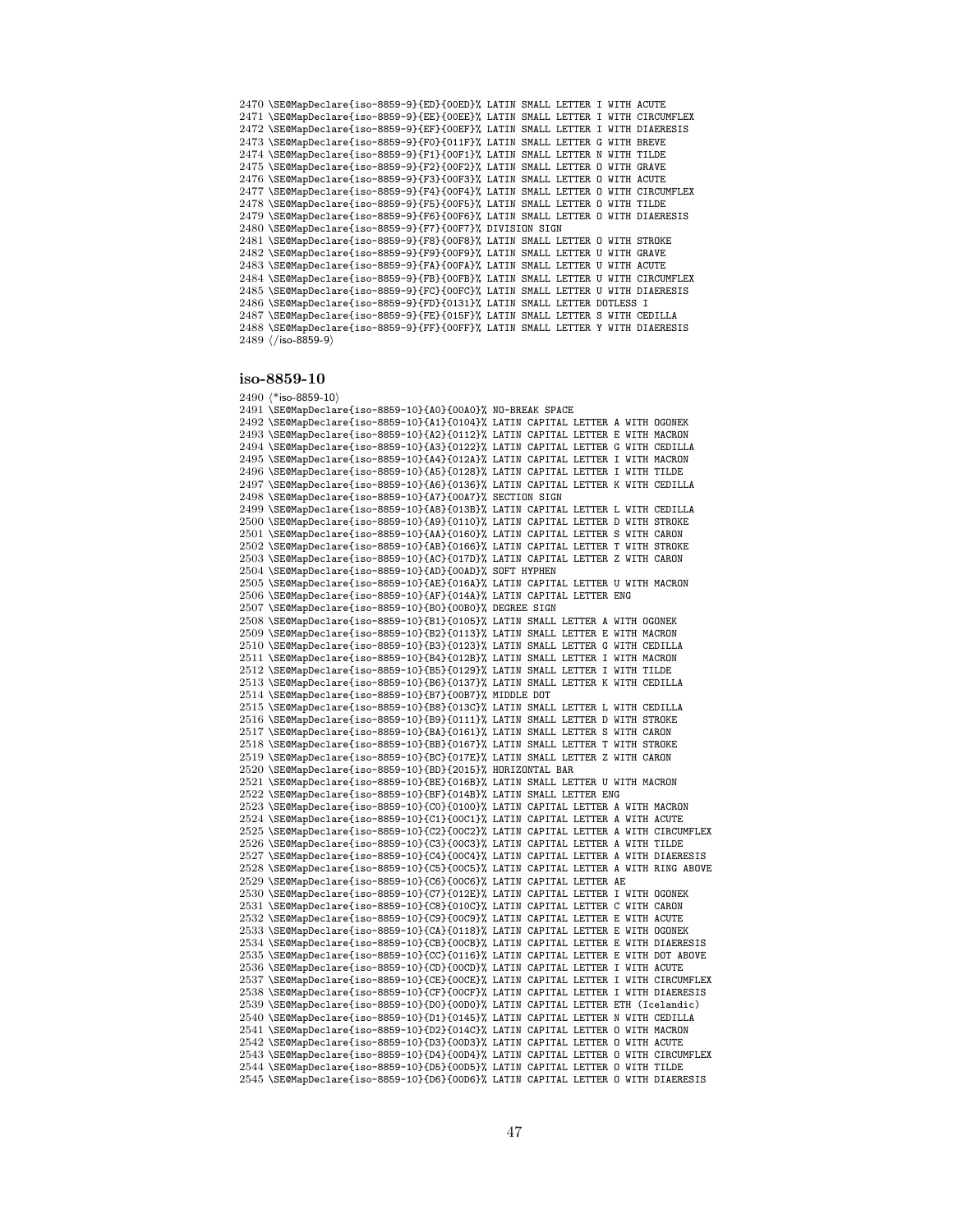```
2546 \SE@MapDeclare{iso-8859-10}{D7}{0168}% LATIN CAPITAL LETTER U WITH TILDE
2547 \SE@MapDeclare{iso-8859-10}{D8}{00D8}% LATIN CAPITAL LETTER O WITH STROKE
2548 \SE@MapDeclare{iso-8859-10}{D9}{0172}% LATIN CAPITAL LETTER U WITH OGONEK
2549 \SE@MapDeclare{iso-8859-10}{DA}{00DA}% LATIN CAPITAL LETTER U WITH ACUTE
2550 \SE@MapDeclare{iso-8859-10}{DB}{00DB}% LATIN CAPITAL LETTER U WITH CIRCUMFLEX
2551 \SE@MapDeclare{iso-8859-10}{DC}{00DC}% LATIN CAPITAL LETTER U WITH DIAERESIS
2552 \SE@MapDeclare{iso-8859-10}{DD}{00DD}% LATIN CAPITAL LETTER Y WITH ACUTE
2553 \SE@MapDeclare{iso-8859-10}{DE}{00DE}% LATIN CAPITAL LETTER THORN (Icelandic)
2554 \SE@MapDeclare{iso-8859-10}{DF}{00DF}% LATIN SMALL LETTER SHARP S (German)
2555 \SE@MapDeclare{iso-8859-10}{E0}{0101}% LATIN SMALL LETTER A WITH MACRON
2556 \SE@MapDeclare{iso-8859-10}{E1}{00E1}% LATIN SMALL LETTER A WITH ACUTE
2557 \SE@MapDeclare{iso-8859-10}{E2}{00E2}% LATIN SMALL LETTER A WITH CIRCUMFLEX
2558 \SE@MapDeclare{iso-8859-10}{E3}{00E3}% LATIN SMALL LETTER A WITH TILDE
2559 \SE@MapDeclare{iso-8859-10}{E4}{00E4}% LATIN SMALL LETTER A WITH DIAERESIS
2560 \SE@MapDeclare{iso-8859-10}{E5}{00E5}% LATIN SMALL LETTER A WITH RING ABOVE
2561 \SE@MapDeclare{iso-8859-10}{E6}{00E6}% LATIN SMALL LETTER AE
2562 \SE@MapDeclare{iso-8859-10}{E7}{012F}% LATIN SMALL LETTER I WITH OGONEK
2563 \SE@MapDeclare{iso-8859-10}{E8}{010D}% LATIN SMALL LETTER C WITH CARON
2564 \SE@MapDeclare{iso-8859-10}{E9}{00E9}% LATIN SMALL LETTER E WITH ACUTE
2565 \SE@MapDeclare{iso-8859-10}{EA}{0119}% LATIN SMALL LETTER E WITH OGONEK
2566 \SE@MapDeclare{iso-8859-10}{EB}{00EB}% LATIN SMALL LETTER E WITH DIAERESIS
2567 \SE@MapDeclare{iso-8859-10}{EC}{0117}% LATIN SMALL LETTER E WITH DOT ABOVE
2568 \SE@MapDeclare{iso-8859-10}{ED}{00ED}% LATIN SMALL LETTER I WITH ACUTE
2569 \SE@MapDeclare{iso-8859-10}{EE}{00EE}% LATIN SMALL LETTER I WITH CIRCUMFLEX
2570 \SE@MapDeclare{iso-8859-10}{EF}{00EF}% LATIN SMALL LETTER I WITH DIAERESIS
2571 \SE@MapDeclare{iso-8859-10}{F0}{00F0}% LATIN SMALL LETTER ETH (Icelandic)
2572 \SE@MapDeclare{iso-8859-10}{F1}{0146}% LATIN SMALL LETTER N WITH CEDILLA
2573 \SE@MapDeclare{iso-8859-10}{F2}{014D}% LATIN SMALL LETTER O WITH MACRON
2574 \SE@MapDeclare{iso-8859-10}{F3}{00F3}% LATIN SMALL LETTER O WITH ACUTE
2575 \SE@MapDeclare{iso-8859-10}{F4}{00F4}% LATIN SMALL LETTER O WITH CIRCUMFLEX
2576 \SE@MapDeclare{iso-8859-10}{F5}{00F5}% LATIN SMALL LETTER O WITH TILDE
2577 \SE@MapDeclare{iso-8859-10}{F6}{00F6}% LATIN SMALL LETTER O WITH DIAERESIS
2578 \SE@MapDeclare{iso-8859-10}{F7}{0169}% LATIN SMALL LETTER U WITH TILDE
2579 \SE@MapDeclare{iso-8859-10}{F8}{00F8}% LATIN SMALL LETTER O WITH STROKE
2580 \SE@MapDeclare{iso-8859-10}{F9}{0173}% LATIN SMALL LETTER U WITH OGONEK
2581 \SE@MapDeclare{iso-8859-10}{FA}{00FA}% LATIN SMALL LETTER U WITH ACUTE
2582 \SE@MapDeclare{iso-8859-10}{FB}{00FB}% LATIN SMALL LETTER U WITH CIRCUMFLEX
2583 \SE@MapDeclare{iso-8859-10}{FC}{00FC}% LATIN SMALL LETTER U WITH DIAERESIS
2584 \SE@MapDeclare{iso-8859-10}{FD}{00FD}% LATIN SMALL LETTER Y WITH ACUTE
2585 \SE@MapDeclare{iso-8859-10}{FE}{00FE}% LATIN SMALL LETTER THORN (Icelandic)
2586 \SE@MapDeclare{iso-8859-10}{FF}{0138}% LATIN SMALL LETTER KRA
2587 \; \langle \rangleiso-8859-10)
```
  $(*$ iso-8859-11) \SE@MapDeclare{iso-8859-11}{A0}{00A0}% NO-BREAK SPACE \SE@MapDeclare{iso-8859-11}{A1}{0E01}% THAI CHARACTER KO KAI \SE@MapDeclare{iso-8859-11}{A2}{0E02}% THAI CHARACTER KHO KHAI \SE@MapDeclare{iso-8859-11}{A3}{0E03}% THAI CHARACTER KHO KHUAT \SE@MapDeclare{iso-8859-11}{A4}{0E04}% THAI CHARACTER KHO KHWAI \SE@MapDeclare{iso-8859-11}{A5}{0E05}% THAI CHARACTER KHO KHON \SE@MapDeclare{iso-8859-11}{A6}{0E06}% THAI CHARACTER KHO RAKHANG \SE@MapDeclare{iso-8859-11}{A7}{0E07}% THAI CHARACTER NGO NGU \SE@MapDeclare{iso-8859-11}{A8}{0E08}% THAI CHARACTER CHO CHAN \SE@MapDeclare{iso-8859-11}{A9}{0E09}% THAI CHARACTER CHO CHING \SE@MapDeclare{iso-8859-11}{AA}{0E0A}% THAI CHARACTER CHO CHANG \SE@MapDeclare{iso-8859-11}{AB}{0E0B}% THAI CHARACTER SO SO \SE@MapDeclare{iso-8859-11}{AC}{0E0C}% THAI CHARACTER CHO CHOE \SE@MapDeclare{iso-8859-11}{AD}{0E0D}% THAI CHARACTER YO YING \SE@MapDeclare{iso-8859-11}{AE}{0E0E}% THAI CHARACTER DO CHADA \SE@MapDeclare{iso-8859-11}{AF}{0E0F}% THAI CHARACTER TO PATAK \SE@MapDeclare{iso-8859-11}{B0}{0E10}% THAI CHARACTER THO THAN \SE@MapDeclare{iso-8859-11}{B1}{0E11}% THAI CHARACTER THO NANGMONTHO \SE@MapDeclare{iso-8859-11}{B2}{0E12}% THAI CHARACTER THO PHUTHAO \SE@MapDeclare{iso-8859-11}{B3}{0E13}% THAI CHARACTER NO NEN \SE@MapDeclare{iso-8859-11}{B4}{0E14}% THAI CHARACTER DO DEK \SE@MapDeclare{iso-8859-11}{B5}{0E15}% THAI CHARACTER TO TAO \SE@MapDeclare{iso-8859-11}{B6}{0E16}% THAI CHARACTER THO THUNG \SE@MapDeclare{iso-8859-11}{B7}{0E17}% THAI CHARACTER THO THAHAN \SE@MapDeclare{iso-8859-11}{B8}{0E18}% THAI CHARACTER THO THONG \SE@MapDeclare{iso-8859-11}{B9}{0E19}% THAI CHARACTER NO NU \SE@MapDeclare{iso-8859-11}{BA}{0E1A}% THAI CHARACTER BO BAIMAI \SE@MapDeclare{iso-8859-11}{BB}{0E1B}% THAI CHARACTER PO PLA \SE@MapDeclare{iso-8859-11}{BC}{0E1C}% THAI CHARACTER PHO PHUNG \SE@MapDeclare{iso-8859-11}{BD}{0E1D}% THAI CHARACTER FO FA \SE@MapDeclare{iso-8859-11}{BE}{0E1E}% THAI CHARACTER PHO PHAN \SE@MapDeclare{iso-8859-11}{BF}{0E1F}% THAI CHARACTER FO FAN \SE@MapDeclare{iso-8859-11}{C0}{0E20}% THAI CHARACTER PHO SAMPHAO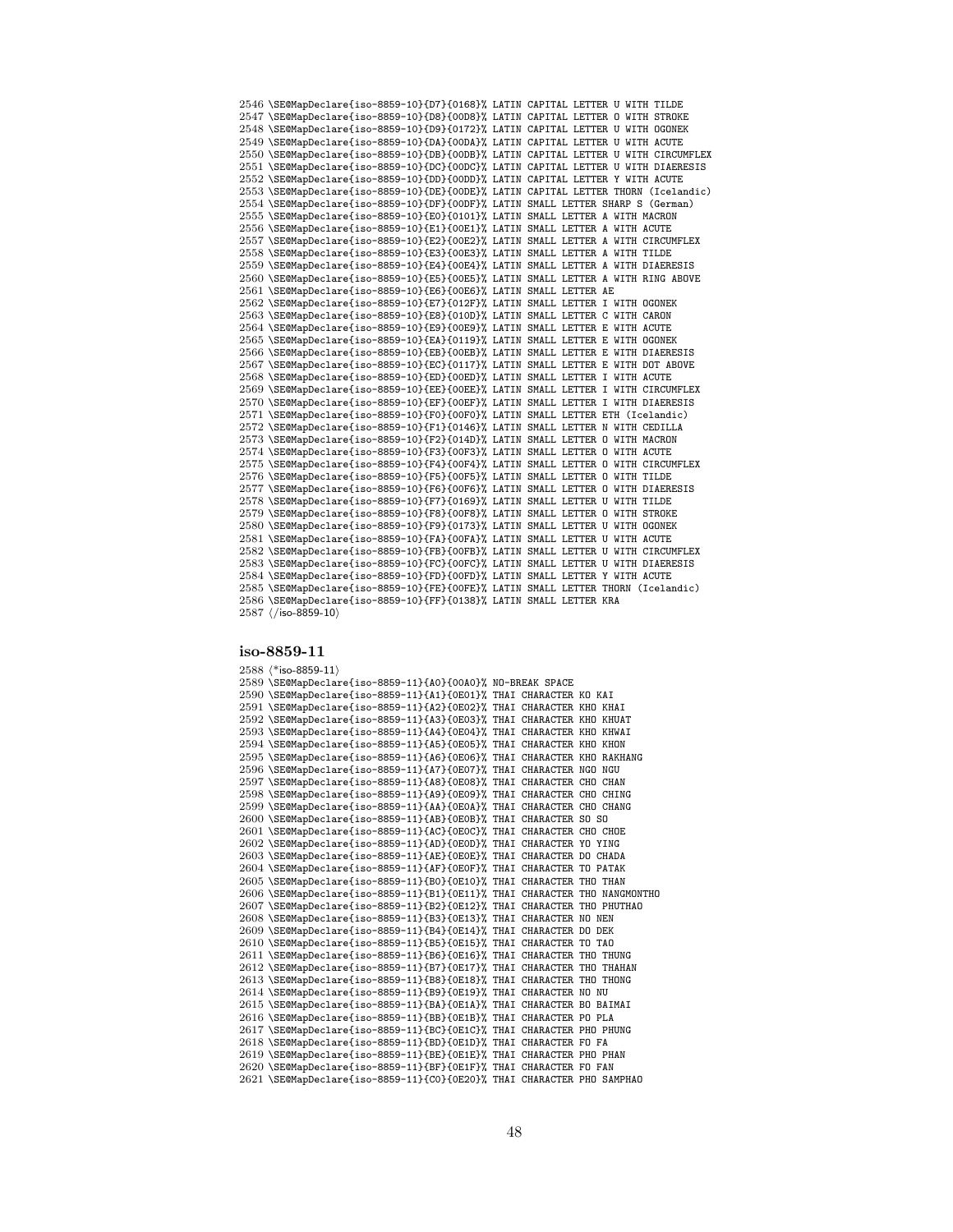\SE@MapDeclare{iso-8859-11}{C1}{0E21}% THAI CHARACTER MO MA \SE@MapDeclare{iso-8859-11}{C2}{0E22}% THAI CHARACTER YO YAK \SE@MapDeclare{iso-8859-11}{C3}{0E23}% THAI CHARACTER RO RUA \SE@MapDeclare{iso-8859-11}{C4}{0E24}% THAI CHARACTER RU \SE@MapDeclare{iso-8859-11}{C5}{0E25}% THAI CHARACTER LO LING \SE@MapDeclare{iso-8859-11}{C6}{0E26}% THAI CHARACTER LU \SE@MapDeclare{iso-8859-11}{C7}{0E27}% THAI CHARACTER WO WAEN \SE@MapDeclare{iso-8859-11}{C8}{0E28}% THAI CHARACTER SO SALA \SE@MapDeclare{iso-8859-11}{C9}{0E29}% THAI CHARACTER SO RUSI \SE@MapDeclare{iso-8859-11}{CA}{0E2A}% THAI CHARACTER SO SUA \SE@MapDeclare{iso-8859-11}{CB}{0E2B}% THAI CHARACTER HO HIP \SE@MapDeclare{iso-8859-11}{CC}{0E2C}% THAI CHARACTER LO CHULA \SE@MapDeclare{iso-8859-11}{CD}{0E2D}% THAI CHARACTER O ANG \SE@MapDeclare{iso-8859-11}{CE}{0E2E}% THAI CHARACTER HO NOKHUK \SE@MapDeclare{iso-8859-11}{CF}{0E2F}% THAI CHARACTER PAIYANNOI \SE@MapDeclare{iso-8859-11}{D0}{0E30}% THAI CHARACTER SARA A \SE@MapDeclare{iso-8859-11}{D1}{0E31}% THAI CHARACTER MAI HAN-AKAT \SE@MapDeclare{iso-8859-11}{D2}{0E32}% THAI CHARACTER SARA AA \SE@MapDeclare{iso-8859-11}{D3}{0E33}% THAI CHARACTER SARA AM \SE@MapDeclare{iso-8859-11}{D4}{0E34}% THAI CHARACTER SARA I \SE@MapDeclare{iso-8859-11}{D5}{0E35}% THAI CHARACTER SARA II \SE@MapDeclare{iso-8859-11}{D6}{0E36}% THAI CHARACTER SARA UE \SE@MapDeclare{iso-8859-11}{D7}{0E37}% THAI CHARACTER SARA UEE \SE@MapDeclare{iso-8859-11}{D8}{0E38}% THAI CHARACTER SARA U \SE@MapDeclare{iso-8859-11}{D9}{0E39}% THAI CHARACTER SARA UU \SE@MapDeclare{iso-8859-11}{DA}{0E3A}% THAI CHARACTER PHINTHU \SE@MapDeclare{iso-8859-11}{DF}{0E3F}% THAI CURRENCY SYMBOL BAHT \SE@MapDeclare{iso-8859-11}{E0}{0E40}% THAI CHARACTER SARA E \SE@MapDeclare{iso-8859-11}{E1}{0E41}% THAI CHARACTER SARA AE \SE@MapDeclare{iso-8859-11}{E2}{0E42}% THAI CHARACTER SARA O \SE@MapDeclare{iso-8859-11}{E3}{0E43}% THAI CHARACTER SARA AI MAIMUAN \SE@MapDeclare{iso-8859-11}{E4}{0E44}% THAI CHARACTER SARA AI MAIMALAI \SE@MapDeclare{iso-8859-11}{E5}{0E45}% THAI CHARACTER LAKKHANGYAO \SE@MapDeclare{iso-8859-11}{E6}{0E46}% THAI CHARACTER MAIYAMOK \SE@MapDeclare{iso-8859-11}{E7}{0E47}% THAI CHARACTER MAITAIKHU \SE@MapDeclare{iso-8859-11}{E8}{0E48}% THAI CHARACTER MAI EK \SE@MapDeclare{iso-8859-11}{E9}{0E49}% THAI CHARACTER MAI THO \SE@MapDeclare{iso-8859-11}{EA}{0E4A}% THAI CHARACTER MAI TRI \SE@MapDeclare{iso-8859-11}{EB}{0E4B}% THAI CHARACTER MAI CHATTAWA \SE@MapDeclare{iso-8859-11}{EC}{0E4C}% THAI CHARACTER THANTHAKHAT \SE@MapDeclare{iso-8859-11}{ED}{0E4D}% THAI CHARACTER NIKHAHIT \SE@MapDeclare{iso-8859-11}{EE}{0E4E}% THAI CHARACTER YAMAKKAN \SE@MapDeclare{iso-8859-11}{EF}{0E4F}% THAI CHARACTER FONGMAN \SE@MapDeclare{iso-8859-11}{F0}{0E50}% THAI DIGIT ZERO \SE@MapDeclare{iso-8859-11}{F1}{0E51}% THAI DIGIT ONE \SE@MapDeclare{iso-8859-11}{F2}{0E52}% THAI DIGIT TWO \SE@MapDeclare{iso-8859-11}{F3}{0E53}% THAI DIGIT THREE \SE@MapDeclare{iso-8859-11}{F4}{0E54}% THAI DIGIT FOUR \SE@MapDeclare{iso-8859-11}{F5}{0E55}% THAI DIGIT FIVE \SE@MapDeclare{iso-8859-11}{F6}{0E56}% THAI DIGIT SIX \SE@MapDeclare{iso-8859-11}{F7}{0E57}% THAI DIGIT SEVEN \SE@MapDeclare{iso-8859-11}{F8}{0E58}% THAI DIGIT EIGHT \SE@MapDeclare{iso-8859-11}{F9}{0E59}% THAI DIGIT NINE \SE@MapDeclare{iso-8859-11}{FA}{0E5A}% THAI CHARACTER ANGKHANKHU \SE@MapDeclare{iso-8859-11}{FB}{0E5B}% THAI CHARACTER KHOMUT 2677 (/iso-8859-11)

# iso-8859-13

2678 (\*iso-8859-13) \SE@MapDeclare{iso-8859-13}{A0}{00A0}% NO-BREAK SPACE \SE@MapDeclare{iso-8859-13}{A1}{201D}% RIGHT DOUBLE QUOTATION MARK \SE@MapDeclare{iso-8859-13}{A2}{00A2}% CENT SIGN \SE@MapDeclare{iso-8859-13}{A3}{00A3}% POUND SIGN \SE@MapDeclare{iso-8859-13}{A4}{00A4}% CURRENCY SIGN \SE@MapDeclare{iso-8859-13}{A5}{201E}% DOUBLE LOW-9 QUOTATION MARK \SE@MapDeclare{iso-8859-13}{A6}{00A6}% BROKEN BAR \SE@MapDeclare{iso-8859-13}{A7}{00A7}% SECTION SIGN \SE@MapDeclare{iso-8859-13}{A8}{00D8}% LATIN CAPITAL LETTER O WITH STROKE \SE@MapDeclare{iso-8859-13}{A9}{00A9}% COPYRIGHT SIGN \SE@MapDeclare{iso-8859-13}{AA}{0156}% LATIN CAPITAL LETTER R WITH CEDILLA \SE@MapDeclare{iso-8859-13}{AB}{00AB}% LEFT-POINTING DOUBLE ANGLE QUOTATION MARK \SE@MapDeclare{iso-8859-13}{AC}{00AC}% NOT SIGN \SE@MapDeclare{iso-8859-13}{AD}{00AD}% SOFT HYPHEN \SE@MapDeclare{iso-8859-13}{AE}{00AE}% REGISTERED SIGN \SE@MapDeclare{iso-8859-13}{AF}{00C6}% LATIN CAPITAL LETTER AE \SE@MapDeclare{iso-8859-13}{B0}{00B0}% DEGREE SIGN \SE@MapDeclare{iso-8859-13}{B1}{00B1}% PLUS-MINUS SIGN \SE@MapDeclare{iso-8859-13}{B2}{00B2}% SUPERSCRIPT TWO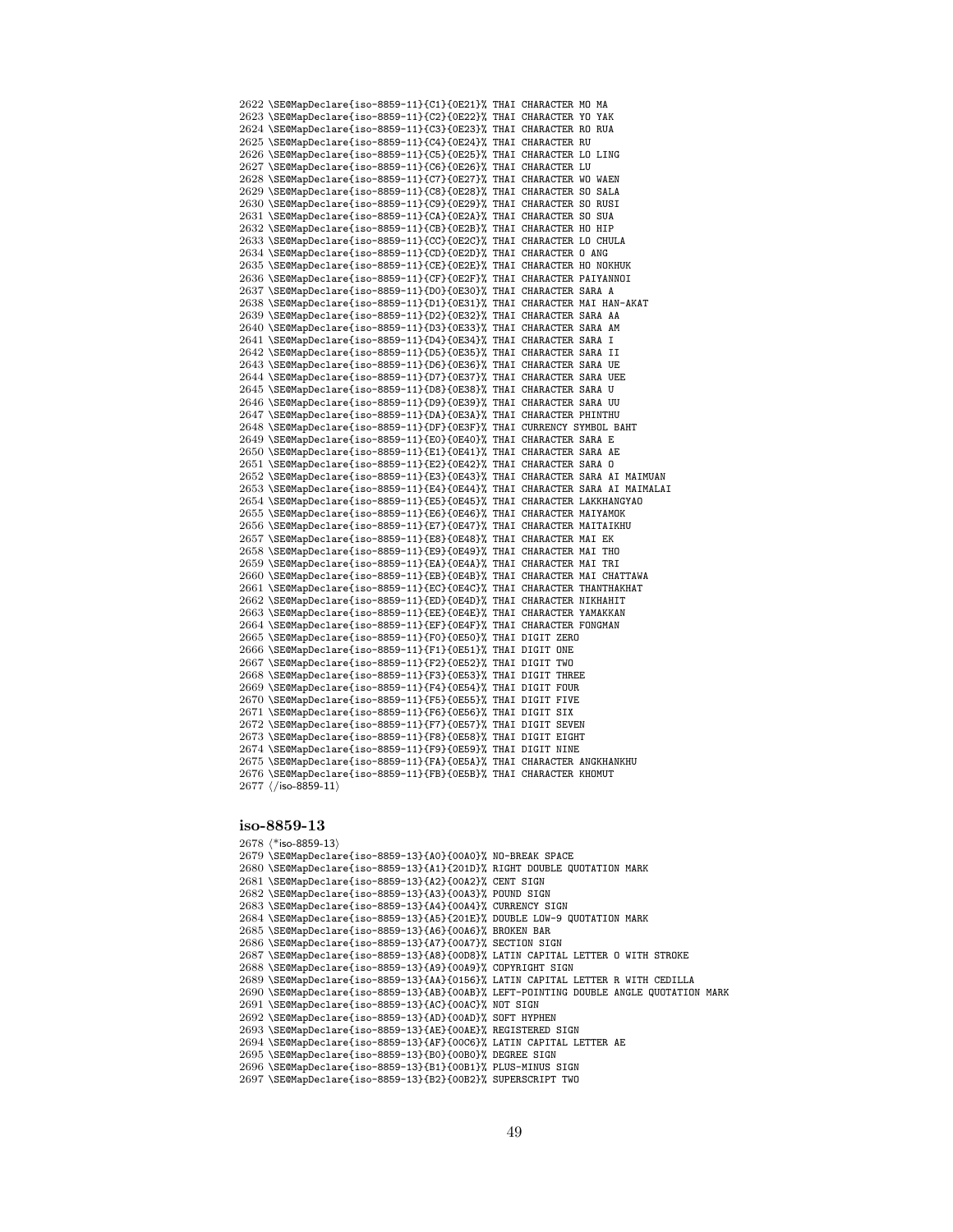\SE@MapDeclare{iso-8859-13}{B3}{00B3}% SUPERSCRIPT THREE \SE@MapDeclare{iso-8859-13}{B4}{201C}% LEFT DOUBLE QUOTATION MARK \SE@MapDeclare{iso-8859-13}{B5}{00B5}% MICRO SIGN \SE@MapDeclare{iso-8859-13}{B6}{00B6}% PILCROW SIGN \SE@MapDeclare{iso-8859-13}{B7}{00B7}% MIDDLE DOT \SE@MapDeclare{iso-8859-13}{B8}{00F8}% LATIN SMALL LETTER O WITH STROKE \SE@MapDeclare{iso-8859-13}{B9}{00B9}% SUPERSCRIPT ONE \SE@MapDeclare{iso-8859-13}{BA}{0157}% LATIN SMALL LETTER R WITH CEDILLA \SE@MapDeclare{iso-8859-13}{BB}{00BB}% RIGHT-POINTING DOUBLE ANGLE QUOTATION MARK \SE@MapDeclare{iso-8859-13}{BC}{00BC}% VULGAR FRACTION ONE QUARTER \SE@MapDeclare{iso-8859-13}{BD}{00BD}% VULGAR FRACTION ONE HALF \SE@MapDeclare{iso-8859-13}{BE}{00BE}% VULGAR FRACTION THREE QUARTERS \SE@MapDeclare{iso-8859-13}{BF}{00E6}% LATIN SMALL LETTER AE \SE@MapDeclare{iso-8859-13}{C0}{0104}% LATIN CAPITAL LETTER A WITH OGONEK \SE@MapDeclare{iso-8859-13}{C1}{012E}% LATIN CAPITAL LETTER I WITH OGONEK \SE@MapDeclare{iso-8859-13}{C2}{0100}% LATIN CAPITAL LETTER A WITH MACRON \SE@MapDeclare{iso-8859-13}{C3}{0106}% LATIN CAPITAL LETTER C WITH ACUTE \SE@MapDeclare{iso-8859-13}{C4}{00C4}% LATIN CAPITAL LETTER A WITH DIAERESIS \SE@MapDeclare{iso-8859-13}{C5}{00C5}% LATIN CAPITAL LETTER A WITH RING ABOVE \SE@MapDeclare{iso-8859-13}{C6}{0118}% LATIN CAPITAL LETTER E WITH OGONEK \SE@MapDeclare{iso-8859-13}{C7}{0112}% LATIN CAPITAL LETTER E WITH MACRON \SE@MapDeclare{iso-8859-13}{C8}{010C}% LATIN CAPITAL LETTER C WITH CARON \SE@MapDeclare{iso-8859-13}{C9}{00C9}% LATIN CAPITAL LETTER E WITH ACUTE \SE@MapDeclare{iso-8859-13}{CA}{0179}% LATIN CAPITAL LETTER Z WITH ACUTE \SE@MapDeclare{iso-8859-13}{CB}{0116}% LATIN CAPITAL LETTER E WITH DOT ABOVE \SE@MapDeclare{iso-8859-13}{CC}{0122}% LATIN CAPITAL LETTER G WITH CEDILLA \SE@MapDeclare{iso-8859-13}{CD}{0136}% LATIN CAPITAL LETTER K WITH CEDILLA \SE@MapDeclare{iso-8859-13}{CE}{012A}% LATIN CAPITAL LETTER I WITH MACRON \SE@MapDeclare{iso-8859-13}{CF}{013B}% LATIN CAPITAL LETTER L WITH CEDILLA \SE@MapDeclare{iso-8859-13}{D0}{0160}% LATIN CAPITAL LETTER S WITH CARON \SE@MapDeclare{iso-8859-13}{D1}{0143}% LATIN CAPITAL LETTER N WITH ACUTE \SE@MapDeclare{iso-8859-13}{D2}{0145}% LATIN CAPITAL LETTER N WITH CEDILLA \SE@MapDeclare{iso-8859-13}{D3}{00D3}% LATIN CAPITAL LETTER O WITH ACUTE \SE@MapDeclare{iso-8859-13}{D4}{014C}% LATIN CAPITAL LETTER O WITH MACRON \SE@MapDeclare{iso-8859-13}{D5}{00D5}% LATIN CAPITAL LETTER O WITH TILDE \SE@MapDeclare{iso-8859-13}{D6}{00D6}% LATIN CAPITAL LETTER O WITH DIAERESIS \SE@MapDeclare{iso-8859-13}{D7}{00D7}% MULTIPLICATION SIGN \SE@MapDeclare{iso-8859-13}{D8}{0172}% LATIN CAPITAL LETTER U WITH OGONEK \SE@MapDeclare{iso-8859-13}{D9}{0141}% LATIN CAPITAL LETTER L WITH STROKE \SE@MapDeclare{iso-8859-13}{DA}{015A}% LATIN CAPITAL LETTER S WITH ACUTE \SE@MapDeclare{iso-8859-13}{DB}{016A}% LATIN CAPITAL LETTER U WITH MACRON \SE@MapDeclare{iso-8859-13}{DC}{00DC}% LATIN CAPITAL LETTER U WITH DIAERESIS \SE@MapDeclare{iso-8859-13}{DD}{017B}% LATIN CAPITAL LETTER Z WITH DOT ABOVE \SE@MapDeclare{iso-8859-13}{DE}{017D}% LATIN CAPITAL LETTER Z WITH CARON \SE@MapDeclare{iso-8859-13}{DF}{00DF}% LATIN SMALL LETTER SHARP S (German) \SE@MapDeclare{iso-8859-13}{E0}{0105}% LATIN SMALL LETTER A WITH OGONEK \SE@MapDeclare{iso-8859-13}{E1}{012F}% LATIN SMALL LETTER I WITH OGONEK \SE@MapDeclare{iso-8859-13}{E2}{0101}% LATIN SMALL LETTER A WITH MACRON \SE@MapDeclare{iso-8859-13}{E3}{0107}% LATIN SMALL LETTER C WITH ACUTE \SE@MapDeclare{iso-8859-13}{E4}{00E4}% LATIN SMALL LETTER A WITH DIAERESIS \SE@MapDeclare{iso-8859-13}{E5}{00E5}% LATIN SMALL LETTER A WITH RING ABOVE \SE@MapDeclare{iso-8859-13}{E6}{0119}% LATIN SMALL LETTER E WITH OGONEK \SE@MapDeclare{iso-8859-13}{E7}{0113}% LATIN SMALL LETTER E WITH MACRON \SE@MapDeclare{iso-8859-13}{E8}{010D}% LATIN SMALL LETTER C WITH CARON \SE@MapDeclare{iso-8859-13}{E9}{00E9}% LATIN SMALL LETTER E WITH ACUTE \SE@MapDeclare{iso-8859-13}{EA}{017A}% LATIN SMALL LETTER Z WITH ACUTE \SE@MapDeclare{iso-8859-13}{EB}{0117}% LATIN SMALL LETTER E WITH DOT ABOVE \SE@MapDeclare{iso-8859-13}{EC}{0123}% LATIN SMALL LETTER G WITH CEDILLA \SE@MapDeclare{iso-8859-13}{ED}{0137}% LATIN SMALL LETTER K WITH CEDILLA \SE@MapDeclare{iso-8859-13}{EE}{012B}% LATIN SMALL LETTER I WITH MACRON \SE@MapDeclare{iso-8859-13}{EF}{013C}% LATIN SMALL LETTER L WITH CEDILLA \SE@MapDeclare{iso-8859-13}{F0}{0161}% LATIN SMALL LETTER S WITH CARON \SE@MapDeclare{iso-8859-13}{F1}{0144}% LATIN SMALL LETTER N WITH ACUTE \SE@MapDeclare{iso-8859-13}{F2}{0146}% LATIN SMALL LETTER N WITH CEDILLA \SE@MapDeclare{iso-8859-13}{F3}{00F3}% LATIN SMALL LETTER O WITH ACUTE \SE@MapDeclare{iso-8859-13}{F4}{014D}% LATIN SMALL LETTER O WITH MACRON \SE@MapDeclare{iso-8859-13}{F5}{00F5}% LATIN SMALL LETTER O WITH TILDE \SE@MapDeclare{iso-8859-13}{F6}{00F6}% LATIN SMALL LETTER O WITH DIAERESIS \SE@MapDeclare{iso-8859-13}{F7}{00F7}% DIVISION SIGN \SE@MapDeclare{iso-8859-13}{F8}{0173}% LATIN SMALL LETTER U WITH OGONEK \SE@MapDeclare{iso-8859-13}{F9}{0142}% LATIN SMALL LETTER L WITH STROKE \SE@MapDeclare{iso-8859-13}{FA}{015B}% LATIN SMALL LETTER S WITH ACUTE \SE@MapDeclare{iso-8859-13}{FB}{016B}% LATIN SMALL LETTER U WITH MACRON \SE@MapDeclare{iso-8859-13}{FC}{00FC}% LATIN SMALL LETTER U WITH DIAERESIS \SE@MapDeclare{iso-8859-13}{FD}{017C}% LATIN SMALL LETTER Z WITH DOT ABOVE \SE@MapDeclare{iso-8859-13}{FE}{017E}% LATIN SMALL LETTER Z WITH CARON \SE@MapDeclare{iso-8859-13}{FF}{2019}% RIGHT SINGLE QUOTATION MARK

(/iso-8859-13)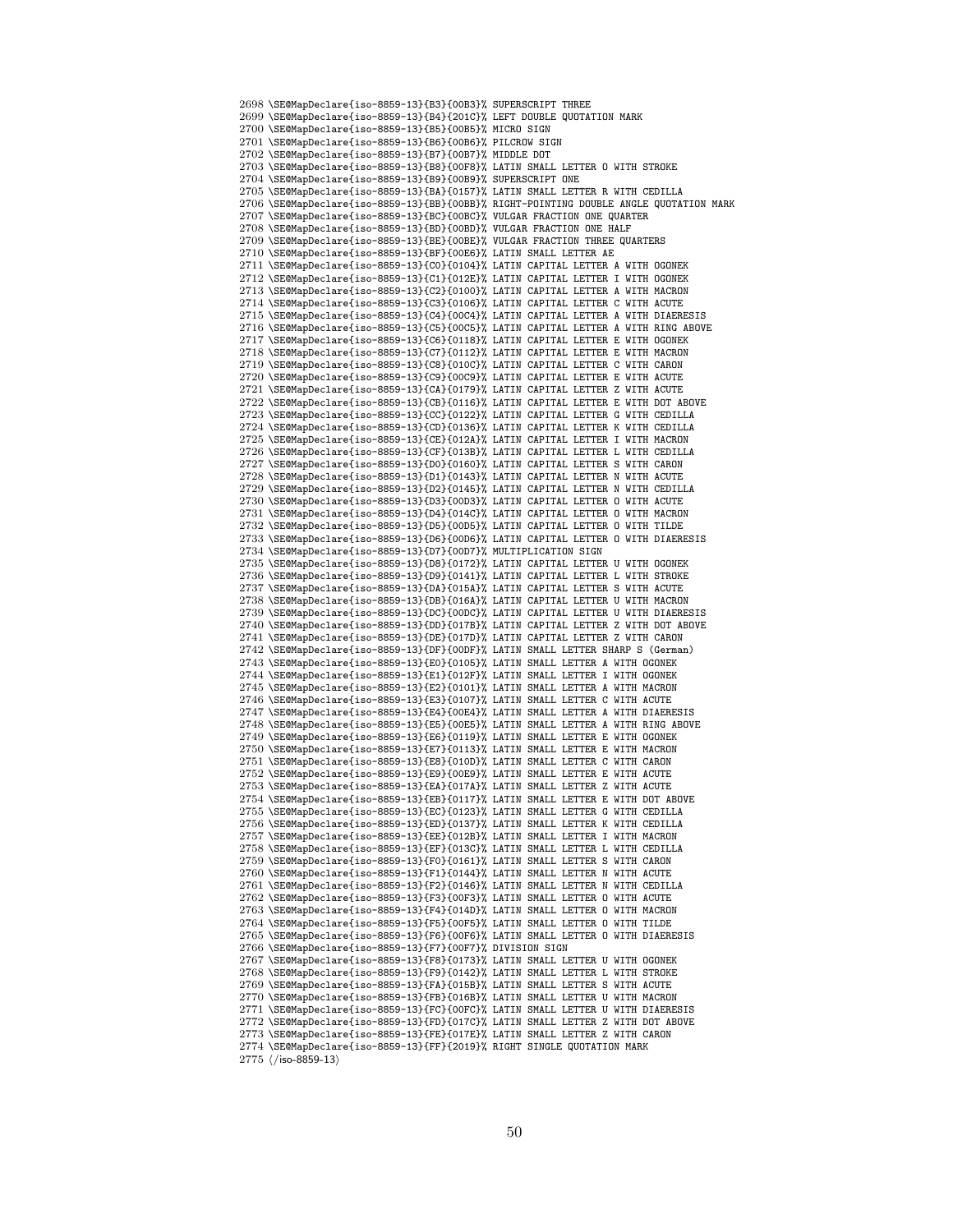/\*iso-8859-14) \SE@MapDeclare{iso-8859-14}{A0}{00A0}% NO-BREAK SPACE \SE@MapDeclare{iso-8859-14}{A1}{1E02}% LATIN CAPITAL LETTER B WITH DOT ABOVE \SE@MapDeclare{iso-8859-14}{A2}{1E03}% LATIN SMALL LETTER B WITH DOT ABOVE \SE@MapDeclare{iso-8859-14}{A3}{00A3}% POUND SIGN \SE@MapDeclare{iso-8859-14}{A4}{010A}% LATIN CAPITAL LETTER C WITH DOT ABOVE \SE@MapDeclare{iso-8859-14}{A5}{010B}% LATIN SMALL LETTER C WITH DOT ABOVE \SE@MapDeclare{iso-8859-14}{A6}{1E0A}% LATIN CAPITAL LETTER D WITH DOT ABOVE \SE@MapDeclare{iso-8859-14}{A7}{00A7}% SECTION SIGN \SE@MapDeclare{iso-8859-14}{A8}{1E80}% LATIN CAPITAL LETTER W WITH GRAVE \SE@MapDeclare{iso-8859-14}{A9}{00A9}% COPYRIGHT SIGN \SE@MapDeclare{iso-8859-14}{AA}{1E82}% LATIN CAPITAL LETTER W WITH ACUTE \SE@MapDeclare{iso-8859-14}{AB}{1E0B}% LATIN SMALL LETTER D WITH DOT ABOVE \SE@MapDeclare{iso-8859-14}{AC}{1EF2}% LATIN CAPITAL LETTER Y WITH GRAVE \SE@MapDeclare{iso-8859-14}{AD}{00AD}% SOFT HYPHEN \SE@MapDeclare{iso-8859-14}{AE}{00AE}% REGISTERED SIGN \SE@MapDeclare{iso-8859-14}{AF}{0178}% LATIN CAPITAL LETTER Y WITH DIAERESIS \SE@MapDeclare{iso-8859-14}{B0}{1E1E}% LATIN CAPITAL LETTER F WITH DOT ABOVE \SE@MapDeclare{iso-8859-14}{B1}{1E1F}% LATIN SMALL LETTER F WITH DOT ABOVE \SE@MapDeclare{iso-8859-14}{B2}{0120}% LATIN CAPITAL LETTER G WITH DOT ABOVE \SE@MapDeclare{iso-8859-14}{B3}{0121}% LATIN SMALL LETTER G WITH DOT ABOVE \SE@MapDeclare{iso-8859-14}{B4}{1E40}% LATIN CAPITAL LETTER M WITH DOT ABOVE \SE@MapDeclare{iso-8859-14}{B5}{1E41}% LATIN SMALL LETTER M WITH DOT ABOVE \SE@MapDeclare{iso-8859-14}{B6}{00B6}% PILCROW SIGN \SE@MapDeclare{iso-8859-14}{B7}{1E56}% LATIN CAPITAL LETTER P WITH DOT ABOVE \SE@MapDeclare{iso-8859-14}{B8}{1E81}% LATIN SMALL LETTER W WITH GRAVE \SE@MapDeclare{iso-8859-14}{B9}{1E57}% LATIN SMALL LETTER P WITH DOT ABOVE \SE@MapDeclare{iso-8859-14}{BA}{1E83}% LATIN SMALL LETTER W WITH ACUTE \SE@MapDeclare{iso-8859-14}{BB}{1E60}% LATIN CAPITAL LETTER S WITH DOT ABOVE \SE@MapDeclare{iso-8859-14}{BC}{1EF3}% LATIN SMALL LETTER Y WITH GRAVE \SE@MapDeclare{iso-8859-14}{BD}{1E84}% LATIN CAPITAL LETTER W WITH DIAERESIS \SE@MapDeclare{iso-8859-14}{BE}{1E85}% LATIN SMALL LETTER W WITH DIAERESIS \SE@MapDeclare{iso-8859-14}{BF}{1E61}% LATIN SMALL LETTER S WITH DOT ABOVE \SE@MapDeclare{iso-8859-14}{C0}{00C0}% LATIN CAPITAL LETTER A WITH GRAVE \SE@MapDeclare{iso-8859-14}{C1}{00C1}% LATIN CAPITAL LETTER A WITH ACUTE \SE@MapDeclare{iso-8859-14}{C2}{00C2}% LATIN CAPITAL LETTER A WITH CIRCUMFLEX \SE@MapDeclare{iso-8859-14}{C3}{00C3}% LATIN CAPITAL LETTER A WITH TILDE \SE@MapDeclare{iso-8859-14}{C4}{00C4}% LATIN CAPITAL LETTER A WITH DIAERESIS \SE@MapDeclare{iso-8859-14}{C5}{00C5}% LATIN CAPITAL LETTER A WITH RING ABOVE \SE@MapDeclare{iso-8859-14}{C6}{00C6}% LATIN CAPITAL LETTER AE \SE@MapDeclare{iso-8859-14}{C7}{00C7}% LATIN CAPITAL LETTER C WITH CEDILLA \SE@MapDeclare{iso-8859-14}{C8}{00C8}% LATIN CAPITAL LETTER E WITH GRAVE \SE@MapDeclare{iso-8859-14}{C9}{00C9}% LATIN CAPITAL LETTER E WITH ACUTE \SE@MapDeclare{iso-8859-14}{CA}{00CA}% LATIN CAPITAL LETTER E WITH CIRCUMFLEX \SE@MapDeclare{iso-8859-14}{CB}{00CB}% LATIN CAPITAL LETTER E WITH DIAERESIS \SE@MapDeclare{iso-8859-14}{CC}{00CC}% LATIN CAPITAL LETTER I WITH GRAVE \SE@MapDeclare{iso-8859-14}{CD}{00CD}% LATIN CAPITAL LETTER I WITH ACUTE \SE@MapDeclare{iso-8859-14}{CE}{00CE}% LATIN CAPITAL LETTER I WITH CIRCUMFLEX \SE@MapDeclare{iso-8859-14}{CF}{00CF}% LATIN CAPITAL LETTER I WITH DIAERESIS \SE@MapDeclare{iso-8859-14}{D0}{0174}% LATIN CAPITAL LETTER W WITH CIRCUMFLEX \SE@MapDeclare{iso-8859-14}{D1}{00D1}% LATIN CAPITAL LETTER N WITH TILDE \SE@MapDeclare{iso-8859-14}{D2}{00D2}% LATIN CAPITAL LETTER O WITH GRAVE \SE@MapDeclare{iso-8859-14}{D3}{00D3}% LATIN CAPITAL LETTER O WITH ACUTE \SE@MapDeclare{iso-8859-14}{D4}{00D4}% LATIN CAPITAL LETTER O WITH CIRCUMFLEX \SE@MapDeclare{iso-8859-14}{D5}{00D5}% LATIN CAPITAL LETTER O WITH TILDE \SE@MapDeclare{iso-8859-14}{D6}{00D6}% LATIN CAPITAL LETTER O WITH DIAERESIS \SE@MapDeclare{iso-8859-14}{D7}{1E6A}% LATIN CAPITAL LETTER T WITH DOT ABOVE \SE@MapDeclare{iso-8859-14}{D8}{00D8}% LATIN CAPITAL LETTER O WITH STROKE \SE@MapDeclare{iso-8859-14}{D9}{00D9}% LATIN CAPITAL LETTER U WITH GRAVE \SE@MapDeclare{iso-8859-14}{DA}{00DA}% LATIN CAPITAL LETTER U WITH ACUTE \SE@MapDeclare{iso-8859-14}{DB}{00DB}% LATIN CAPITAL LETTER U WITH CIRCUMFLEX \SE@MapDeclare{iso-8859-14}{DC}{00DC}% LATIN CAPITAL LETTER U WITH DIAERESIS \SE@MapDeclare{iso-8859-14}{DD}{00DD}% LATIN CAPITAL LETTER Y WITH ACUTE \SE@MapDeclare{iso-8859-14}{DE}{0176}% LATIN CAPITAL LETTER Y WITH CIRCUMFLEX \SE@MapDeclare{iso-8859-14}{DF}{00DF}% LATIN SMALL LETTER SHARP S \SE@MapDeclare{iso-8859-14}{E0}{00E0}% LATIN SMALL LETTER A WITH GRAVE \SE@MapDeclare{iso-8859-14}{E1}{00E1}% LATIN SMALL LETTER A WITH ACUTE \SE@MapDeclare{iso-8859-14}{E2}{00E2}% LATIN SMALL LETTER A WITH CIRCUMFLEX \SE@MapDeclare{iso-8859-14}{E3}{00E3}% LATIN SMALL LETTER A WITH TILDE \SE@MapDeclare{iso-8859-14}{E4}{00E4}% LATIN SMALL LETTER A WITH DIAERESIS \SE@MapDeclare{iso-8859-14}{E5}{00E5}% LATIN SMALL LETTER A WITH RING ABOVE \SE@MapDeclare{iso-8859-14}{E6}{00E6}% LATIN SMALL LETTER AE \SE@MapDeclare{iso-8859-14}{E7}{00E7}% LATIN SMALL LETTER C WITH CEDILLA \SE@MapDeclare{iso-8859-14}{E8}{00E8}% LATIN SMALL LETTER E WITH GRAVE \SE@MapDeclare{iso-8859-14}{E9}{00E9}% LATIN SMALL LETTER E WITH ACUTE \SE@MapDeclare{iso-8859-14}{EA}{00EA}% LATIN SMALL LETTER E WITH CIRCUMFLEX \SE@MapDeclare{iso-8859-14}{EB}{00EB}% LATIN SMALL LETTER E WITH DIAERESIS \SE@MapDeclare{iso-8859-14}{EC}{00EC}% LATIN SMALL LETTER I WITH GRAVE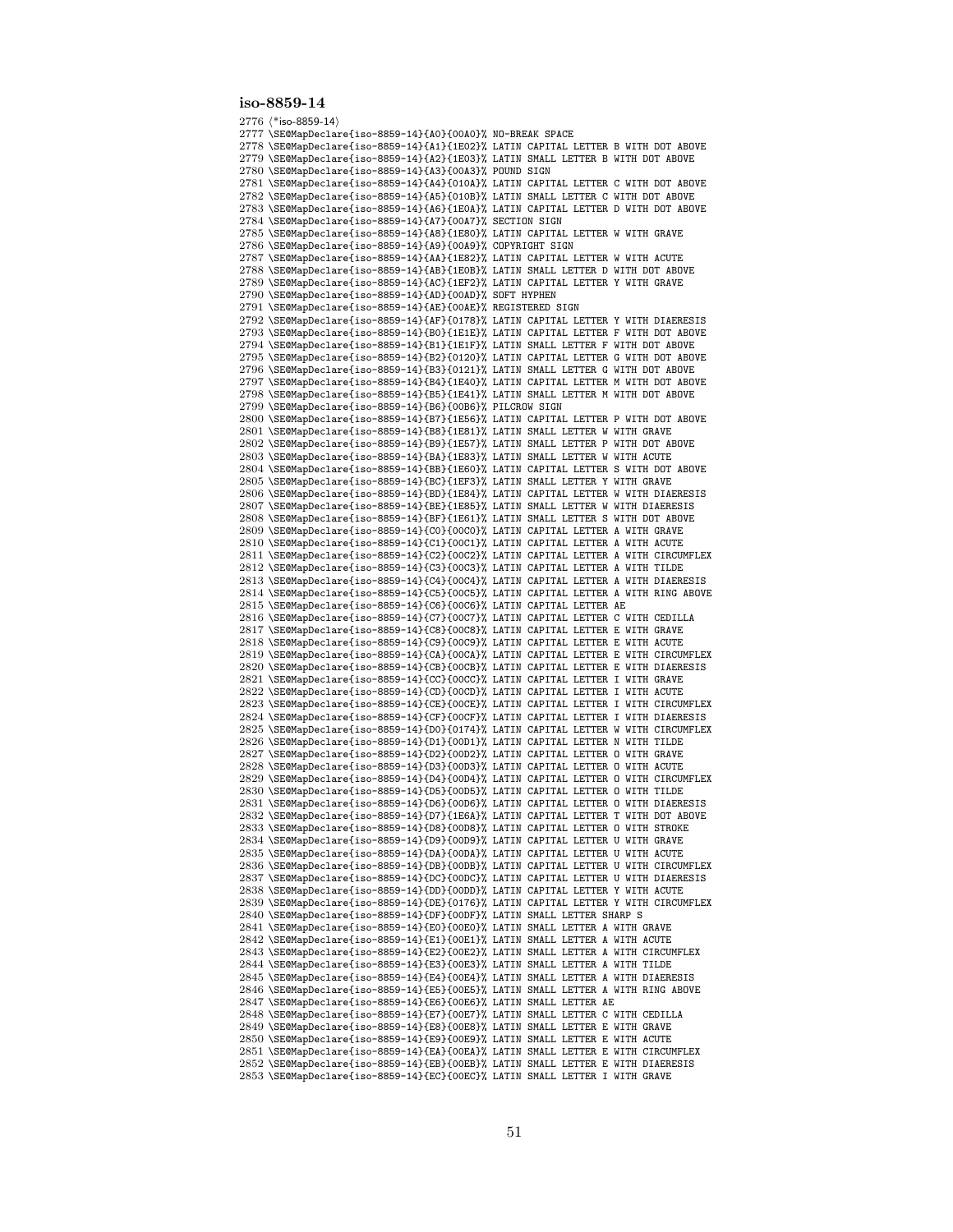```
2854 \SE@MapDeclare{iso-8859-14}{ED}{00ED}% LATIN SMALL LETTER I WITH ACUTE
2855 \SE@MapDeclare{iso-8859-14}{EE}{00EE}% LATIN SMALL LETTER I WITH CIRCUMFLEX
2856 \SE@MapDeclare{iso-8859-14}{EF}{00EF}% LATIN SMALL LETTER I WITH DIAERESIS
2857 \SE@MapDeclare{iso-8859-14}{F0}{0175}% LATIN SMALL LETTER W WITH CIRCUMFLEX
2858 \SE@MapDeclare{iso-8859-14}{F1}{00F1}% LATIN SMALL LETTER N WITH TILDE
2859 \SE@MapDeclare{iso-8859-14}{F2}{00F2}% LATIN SMALL LETTER O WITH GRAVE
2860 \SE@MapDeclare{iso-8859-14}{F3}{00F3}% LATIN SMALL LETTER O WITH ACUTE
2861 \SE@MapDeclare{iso-8859-14}{F4}{00F4}% LATIN SMALL LETTER O WITH CIRCUMFLEX
2862 \SE@MapDeclare{iso-8859-14}{F5}{00F5}% LATIN SMALL LETTER O WITH TILDE
2863 \SE@MapDeclare{iso-8859-14}{F6}{00F6}% LATIN SMALL LETTER O WITH DIAERESIS
2864 \SE@MapDeclare{iso-8859-14}{F7}{1E6B}% LATIN SMALL LETTER T WITH DOT ABOVE
2865 \SE@MapDeclare{iso-8859-14}{F8}{00F8}% LATIN SMALL LETTER O WITH STROKE
2866 \SE@MapDeclare{iso-8859-14}{F9}{00F9}% LATIN SMALL LETTER U WITH GRAVE
2867 \SE@MapDeclare{iso-8859-14}{FA}{00FA}% LATIN SMALL LETTER U WITH ACUTE
2868 \SE@MapDeclare{iso-8859-14}{FB}{00FB}% LATIN SMALL LETTER U WITH CIRCUMFLEX
2869 \SE@MapDeclare{iso-8859-14}{FC}{00FC}% LATIN SMALL LETTER U WITH DIAERESIS
2870 \SE@MapDeclare{iso-8859-14}{FD}{00FD}% LATIN SMALL LETTER Y WITH ACUTE
2871 \SE@MapDeclare{iso-8859-14}{FE}{0177}% LATIN SMALL LETTER Y WITH CIRCUMFLEX
2872 \SE@MapDeclare{iso-8859-14}{FF}{00FF}% LATIN SMALL LETTER Y WITH DIAERESIS
2873 (/iso-8859-14)
```
  $(*$  iso-8859-15) \SE@MapDeclare{iso-8859-15}{A0}{00A0}% NO-BREAK SPACE \SE@MapDeclare{iso-8859-15}{A1}{00A1}% INVERTED EXCLAMATION MARK \SE@MapDeclare{iso-8859-15}{A2}{00A2}% CENT SIGN \SE@MapDeclare{iso-8859-15}{A3}{00A3}% POUND SIGN \SE@MapDeclare{iso-8859-15}{A4}{20AC}% EURO SIGN \SE@MapDeclare{iso-8859-15}{A5}{00A5}% YEN SIGN \SE@MapDeclare{iso-8859-15}{A6}{0160}% LATIN CAPITAL LETTER S WITH CARON \SE@MapDeclare{iso-8859-15}{A7}{00A7}% SECTION SIGN \SE@MapDeclare{iso-8859-15}{A8}{0161}% LATIN SMALL LETTER S WITH CARON \SE@MapDeclare{iso-8859-15}{A9}{00A9}% COPYRIGHT SIGN \SE@MapDeclare{iso-8859-15}{AA}{00AA}% FEMININE ORDINAL INDICATOR \SE@MapDeclare{iso-8859-15}{AB}{00AB}% LEFT-POINTING DOUBLE ANGLE QUOTATION MARK \SE@MapDeclare{iso-8859-15}{AC}{00AC}% NOT SIGN \SE@MapDeclare{iso-8859-15}{AD}{00AD}% SOFT HYPHEN \SE@MapDeclare{iso-8859-15}{AE}{00AE}% REGISTERED SIGN \SE@MapDeclare{iso-8859-15}{AF}{00AF}% MACRON \SE@MapDeclare{iso-8859-15}{B0}{00B0}% DEGREE SIGN \SE@MapDeclare{iso-8859-15}{B1}{00B1}% PLUS-MINUS SIGN \SE@MapDeclare{iso-8859-15}{B2}{00B2}% SUPERSCRIPT TWO \SE@MapDeclare{iso-8859-15}{B3}{00B3}% SUPERSCRIPT THREE \SE@MapDeclare{iso-8859-15}{B4}{017D}% LATIN CAPITAL LETTER Z WITH CARON \SE@MapDeclare{iso-8859-15}{B5}{00B5}% MICRO SIGN \SE@MapDeclare{iso-8859-15}{B6}{00B6}% PILCROW SIGN \SE@MapDeclare{iso-8859-15}{B7}{00B7}% MIDDLE DOT \SE@MapDeclare{iso-8859-15}{B8}{017E}% LATIN SMALL LETTER Z WITH CARON \SE@MapDeclare{iso-8859-15}{B9}{00B9}% SUPERSCRIPT ONE \SE@MapDeclare{iso-8859-15}{BA}{00BA}% MASCULINE ORDINAL INDICATOR \SE@MapDeclare{iso-8859-15}{BB}{00BB}% RIGHT-POINTING DOUBLE ANGLE QUOTATION MARK \SE@MapDeclare{iso-8859-15}{BC}{0152}% LATIN CAPITAL LIGATURE OE \SE@MapDeclare{iso-8859-15}{BD}{0153}% LATIN SMALL LIGATURE OE \SE@MapDeclare{iso-8859-15}{BE}{0178}% LATIN CAPITAL LETTER Y WITH DIAERESIS \SE@MapDeclare{iso-8859-15}{BF}{00BF}% INVERTED QUESTION MARK \SE@MapDeclare{iso-8859-15}{C0}{00C0}% LATIN CAPITAL LETTER A WITH GRAVE \SE@MapDeclare{iso-8859-15}{C1}{00C1}% LATIN CAPITAL LETTER A WITH ACUTE \SE@MapDeclare{iso-8859-15}{C2}{00C2}% LATIN CAPITAL LETTER A WITH CIRCUMFLEX \SE@MapDeclare{iso-8859-15}{C3}{00C3}% LATIN CAPITAL LETTER A WITH TILDE \SE@MapDeclare{iso-8859-15}{C4}{00C4}% LATIN CAPITAL LETTER A WITH DIAERESIS \SE@MapDeclare{iso-8859-15}{C5}{00C5}% LATIN CAPITAL LETTER A WITH RING ABOVE \SE@MapDeclare{iso-8859-15}{C6}{00C6}% LATIN CAPITAL LETTER AE \SE@MapDeclare{iso-8859-15}{C7}{00C7}% LATIN CAPITAL LETTER C WITH CEDILLA \SE@MapDeclare{iso-8859-15}{C8}{00C8}% LATIN CAPITAL LETTER E WITH GRAVE \SE@MapDeclare{iso-8859-15}{C9}{00C9}% LATIN CAPITAL LETTER E WITH ACUTE \SE@MapDeclare{iso-8859-15}{CA}{00CA}% LATIN CAPITAL LETTER E WITH CIRCUMFLEX \SE@MapDeclare{iso-8859-15}{CB}{00CB}% LATIN CAPITAL LETTER E WITH DIAERESIS \SE@MapDeclare{iso-8859-15}{CC}{00CC}% LATIN CAPITAL LETTER I WITH GRAVE \SE@MapDeclare{iso-8859-15}{CD}{00CD}% LATIN CAPITAL LETTER I WITH ACUTE \SE@MapDeclare{iso-8859-15}{CE}{00CE}% LATIN CAPITAL LETTER I WITH CIRCUMFLEX \SE@MapDeclare{iso-8859-15}{CF}{00CF}% LATIN CAPITAL LETTER I WITH DIAERESIS \SE@MapDeclare{iso-8859-15}{D0}{00D0}% LATIN CAPITAL LETTER ETH \SE@MapDeclare{iso-8859-15}{D1}{00D1}% LATIN CAPITAL LETTER N WITH TILDE \SE@MapDeclare{iso-8859-15}{D2}{00D2}% LATIN CAPITAL LETTER O WITH GRAVE \SE@MapDeclare{iso-8859-15}{D3}{00D3}% LATIN CAPITAL LETTER O WITH ACUTE \SE@MapDeclare{iso-8859-15}{D4}{00D4}% LATIN CAPITAL LETTER O WITH CIRCUMFLEX \SE@MapDeclare{iso-8859-15}{D5}{00D5}% LATIN CAPITAL LETTER O WITH TILDE \SE@MapDeclare{iso-8859-15}{D6}{00D6}% LATIN CAPITAL LETTER O WITH DIAERESIS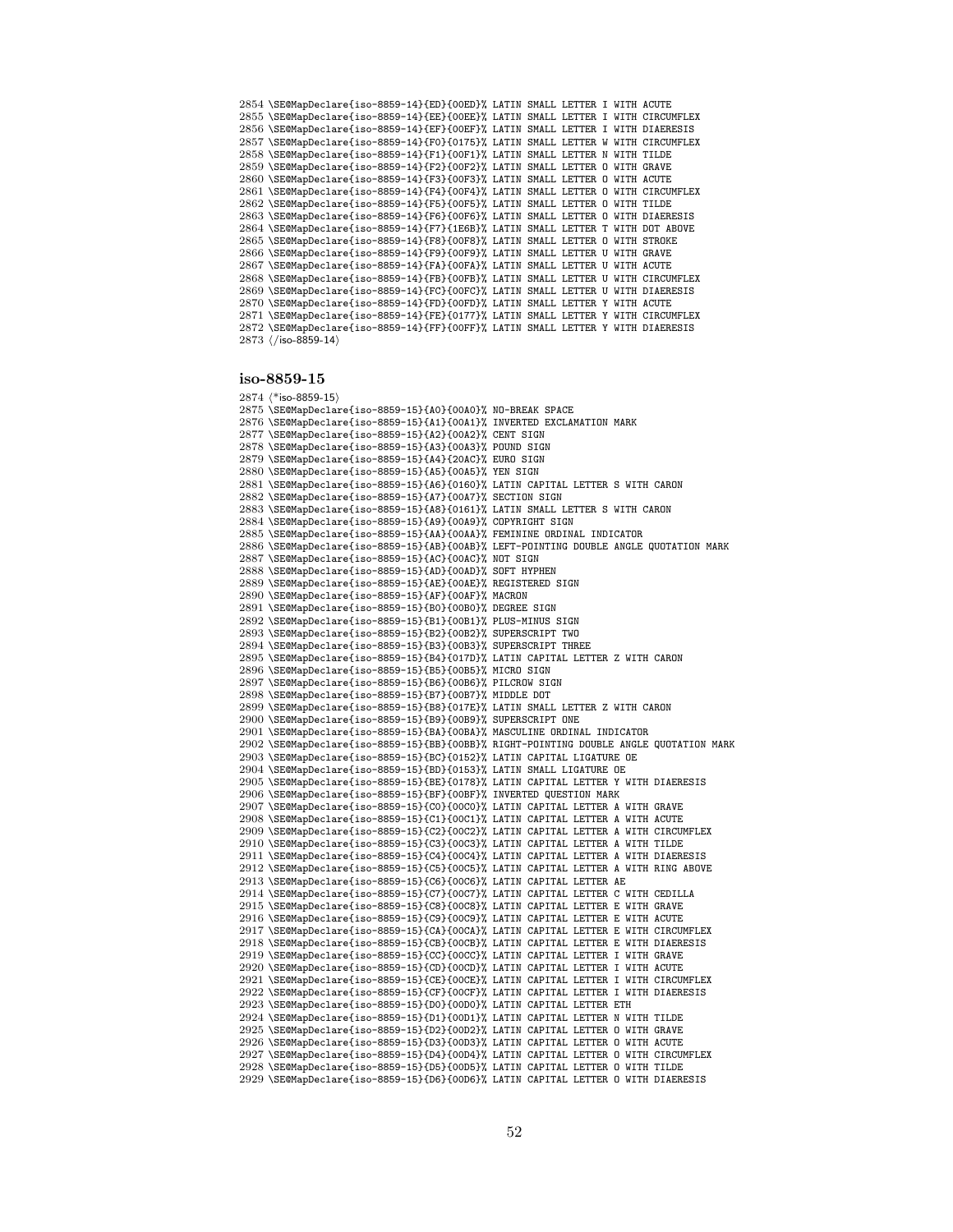```
2930 \SE@MapDeclare{iso-8859-15}{D7}{00D7}% MULTIPLICATION SIGN
2931 \SE@MapDeclare{iso-8859-15}{D8}{00D8}% LATIN CAPITAL LETTER O WITH STROKE
2932 \SE@MapDeclare{iso-8859-15}{D9}{00D9}% LATIN CAPITAL LETTER U WITH GRAVE
2933 \SE@MapDeclare{iso-8859-15}{DA}{00DA}% LATIN CAPITAL LETTER U WITH ACUTE
2934 \SE@MapDeclare{iso-8859-15}{DB}{00DB}% LATIN CAPITAL LETTER U WITH CIRCUMFLEX
2935 \SE@MapDeclare{iso-8859-15}{DC}{00DC}% LATIN CAPITAL LETTER U WITH DIAERESIS
2936 \SE@MapDeclare{iso-8859-15}{DD}{00DD}% LATIN CAPITAL LETTER Y WITH ACUTE
2937 \SE@MapDeclare{iso-8859-15}{DE}{00DE}% LATIN CAPITAL LETTER THORN
2938 \SE@MapDeclare{iso-8859-15}{DF}{00DF}% LATIN SMALL LETTER SHARP S
2939 \SE@MapDeclare{iso-8859-15}{E0}{00E0}% LATIN SMALL LETTER A WITH GRAVE
2940 \SE@MapDeclare{iso-8859-15}{E1}{00E1}% LATIN SMALL LETTER A WITH ACUTE
2941 \SE@MapDeclare{iso-8859-15}{E2}{00E2}% LATIN SMALL LETTER A WITH CIRCUMFLEX
2942 \SE@MapDeclare{iso-8859-15}{E3}{00E3}% LATIN SMALL LETTER A WITH TILDE
2943 \SE@MapDeclare{iso-8859-15}{E4}{00E4}% LATIN SMALL LETTER A WITH DIAERESIS
2944 \SE@MapDeclare{iso-8859-15}{E5}{00E5}% LATIN SMALL LETTER A WITH RING ABOVE
2945 \SE@MapDeclare{iso-8859-15}{E6}{00E6}% LATIN SMALL LETTER AE
2946 \SE@MapDeclare{iso-8859-15}{E7}{00E7}% LATIN SMALL LETTER C WITH CEDILLA
2947 \SE@MapDeclare{iso-8859-15}{E8}{00E8}% LATIN SMALL LETTER E WITH GRAVE
2948 \SE@MapDeclare{iso-8859-15}{E9}{00E9}% LATIN SMALL LETTER E WITH ACUTE
2949 \SE@MapDeclare{iso-8859-15}{EA}{00EA}% LATIN SMALL LETTER E WITH CIRCUMFLEX
2950 \SE@MapDeclare{iso-8859-15}{EB}{00EB}% LATIN SMALL LETTER E WITH DIAERESIS
2951 \SE@MapDeclare{iso-8859-15}{EC}{00EC}% LATIN SMALL LETTER I WITH GRAVE
2952 \SE@MapDeclare{iso-8859-15}{ED}{00ED}% LATIN SMALL LETTER I WITH ACUTE
2953 \SE@MapDeclare{iso-8859-15}{EE}{00EE}% LATIN SMALL LETTER I WITH CIRCUMFLEX
2954 \SE@MapDeclare{iso-8859-15}{EF}{00EF}% LATIN SMALL LETTER I WITH DIAERESIS
2955 \SE@MapDeclare{iso-8859-15}{F0}{00F0}% LATIN SMALL LETTER ETH
2956 \SE@MapDeclare{iso-8859-15}{F1}{00F1}% LATIN SMALL LETTER N WITH TILDE
2957 \SE@MapDeclare{iso-8859-15}{F2}{00F2}% LATIN SMALL LETTER O WITH GRAVE
2958 \SE@MapDeclare{iso-8859-15}{F3}{00F3}% LATIN SMALL LETTER O WITH ACUTE
2959 \SE@MapDeclare{iso-8859-15}{F4}{00F4}% LATIN SMALL LETTER O WITH CIRCUMFLEX
2960 \SE@MapDeclare{iso-8859-15}{F5}{00F5}% LATIN SMALL LETTER O WITH TILDE
2961 \SE@MapDeclare{iso-8859-15}{F6}{00F6}% LATIN SMALL LETTER O WITH DIAERESIS
2962 \SE@MapDeclare{iso-8859-15}{F7}{00F7}% DIVISION SIGN
2963 \SE@MapDeclare{iso-8859-15}{F8}{00F8}% LATIN SMALL LETTER O WITH STROKE
2964 \SE@MapDeclare{iso-8859-15}{F9}{00F9}% LATIN SMALL LETTER U WITH GRAVE
2965 \SE@MapDeclare{iso-8859-15}{FA}{00FA}% LATIN SMALL LETTER U WITH ACUTE
2966 \SE@MapDeclare{iso-8859-15}{FB}{00FB}% LATIN SMALL LETTER U WITH CIRCUMFLEX
2967 \SE@MapDeclare{iso-8859-15}{FC}{00FC}% LATIN SMALL LETTER U WITH DIAERESIS
2968 \SE@MapDeclare{iso-8859-15}{FD}{00FD}% LATIN SMALL LETTER Y WITH ACUTE
2969 \SE@MapDeclare{iso-8859-15}{FE}{00FE}% LATIN SMALL LETTER THORN
2970 \SE@MapDeclare{iso-8859-15}{FF}{00FF}% LATIN SMALL LETTER Y WITH DIAERESIS
2971 \; \langle \rangleiso-8859-15)
```
2972 (\*iso-8859-16) \SE@MapDeclare{iso-8859-16}{A0}{00A0}% NO-BREAK SPACE \SE@MapDeclare{iso-8859-16}{A1}{0104}% LATIN CAPITAL LETTER A WITH OGONEK \SE@MapDeclare{iso-8859-16}{A2}{0105}% LATIN SMALL LETTER A WITH OGONEK \SE@MapDeclare{iso-8859-16}{A3}{0141}% LATIN CAPITAL LETTER L WITH STROKE \SE@MapDeclare{iso-8859-16}{A4}{20AC}% EURO SIGN \SE@MapDeclare{iso-8859-16}{A5}{201E}% DOUBLE LOW-9 QUOTATION MARK \SE@MapDeclare{iso-8859-16}{A6}{0160}% LATIN CAPITAL LETTER S WITH CARON \SE@MapDeclare{iso-8859-16}{A7}{00A7}% SECTION SIGN \SE@MapDeclare{iso-8859-16}{A8}{0161}% LATIN SMALL LETTER S WITH CARON \SE@MapDeclare{iso-8859-16}{A9}{00A9}% COPYRIGHT SIGN \SE@MapDeclare{iso-8859-16}{AA}{0218}% LATIN CAPITAL LETTER S WITH COMMA BELOW \SE@MapDeclare{iso-8859-16}{AB}{00AB}% LEFT-POINTING DOUBLE ANGLE QUOTATION MARK \SE@MapDeclare{iso-8859-16}{AC}{0179}% LATIN CAPITAL LETTER Z WITH ACUTE \SE@MapDeclare{iso-8859-16}{AD}{00AD}% SOFT HYPHEN \SE@MapDeclare{iso-8859-16}{AE}{017A}% LATIN SMALL LETTER Z WITH ACUTE \SE@MapDeclare{iso-8859-16}{AF}{017B}% LATIN CAPITAL LETTER Z WITH DOT ABOVE \SE@MapDeclare{iso-8859-16}{B0}{00B0}% DEGREE SIGN \SE@MapDeclare{iso-8859-16}{B1}{00B1}% PLUS-MINUS SIGN \SE@MapDeclare{iso-8859-16}{B2}{010C}% LATIN CAPITAL LETTER C WITH CARON \SE@MapDeclare{iso-8859-16}{B3}{0142}% LATIN SMALL LETTER L WITH STROKE \SE@MapDeclare{iso-8859-16}{B4}{017D}% LATIN CAPITAL LETTER Z WITH CARON \SE@MapDeclare{iso-8859-16}{B5}{201D}% RIGHT DOUBLE QUOTATION MARK \SE@MapDeclare{iso-8859-16}{B6}{00B6}% PILCROW SIGN \SE@MapDeclare{iso-8859-16}{B7}{00B7}% MIDDLE DOT \SE@MapDeclare{iso-8859-16}{B8}{017E}% LATIN SMALL LETTER Z WITH CARON \SE@MapDeclare{iso-8859-16}{B9}{010D}% LATIN SMALL LETTER C WITH CARON \SE@MapDeclare{iso-8859-16}{BA}{0219}% LATIN SMALL LETTER S WITH COMMA BELOW \SE@MapDeclare{iso-8859-16}{BB}{00BB}% RIGHT-POINTING DOUBLE ANGLE QUOTATION MARK \SE@MapDeclare{iso-8859-16}{BC}{0152}% LATIN CAPITAL LIGATURE OE \SE@MapDeclare{iso-8859-16}{BD}{0153}% LATIN SMALL LIGATURE OE \SE@MapDeclare{iso-8859-16}{BE}{0178}% LATIN CAPITAL LETTER Y WITH DIAERESIS \SE@MapDeclare{iso-8859-16}{BF}{017C}% LATIN SMALL LETTER Z WITH DOT ABOVE \SE@MapDeclare{iso-8859-16}{C0}{00C0}% LATIN CAPITAL LETTER A WITH GRAVE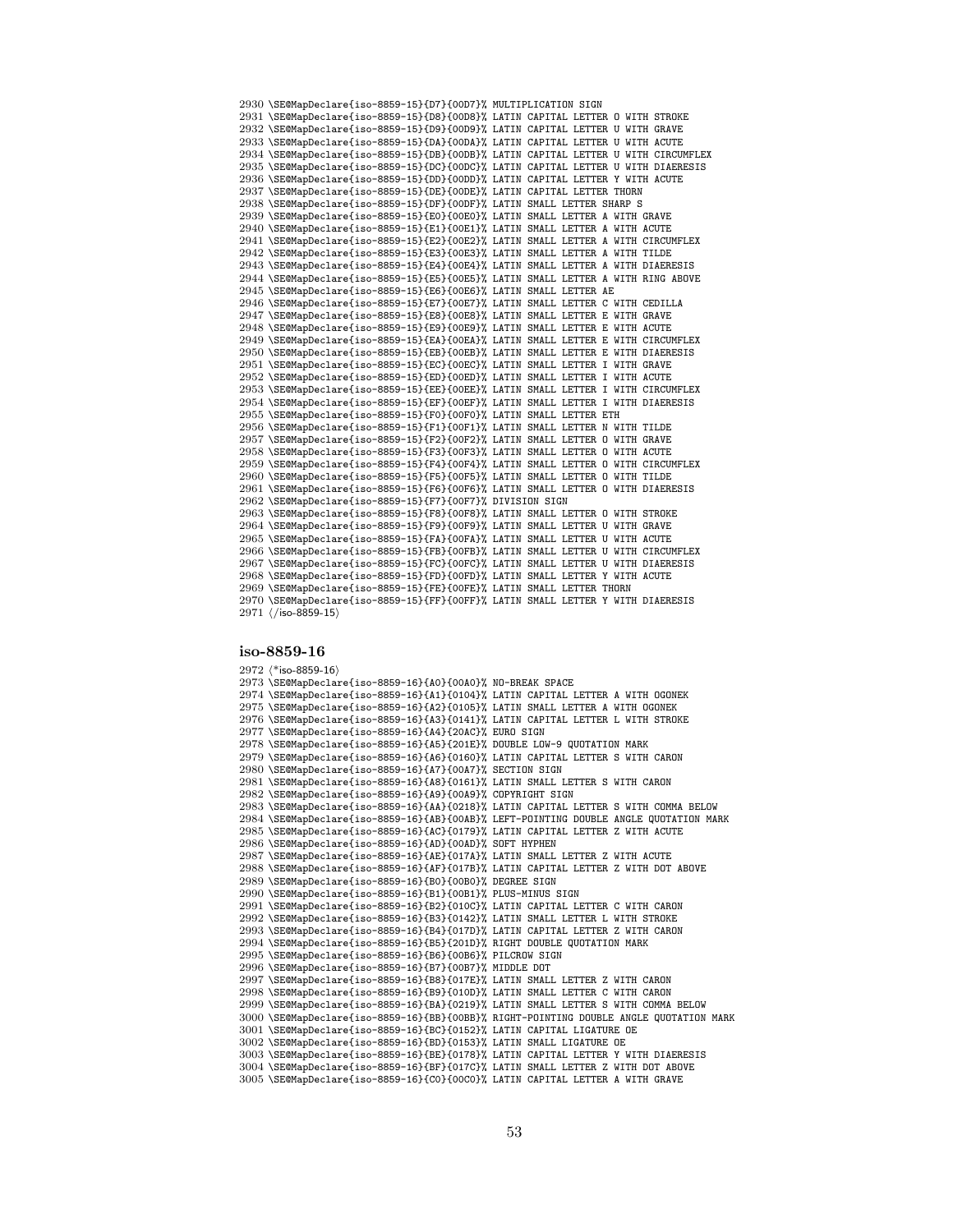\SE@MapDeclare{iso-8859-16}{C1}{00C1}% LATIN CAPITAL LETTER A WITH ACUTE \SE@MapDeclare{iso-8859-16}{C2}{00C2}% LATIN CAPITAL LETTER A WITH CIRCUMFLEX \SE@MapDeclare{iso-8859-16}{C3}{0102}% LATIN CAPITAL LETTER A WITH BREVE \SE@MapDeclare{iso-8859-16}{C4}{00C4}% LATIN CAPITAL LETTER A WITH DIAERESIS \SE@MapDeclare{iso-8859-16}{C5}{0106}% LATIN CAPITAL LETTER C WITH ACUTE \SE@MapDeclare{iso-8859-16}{C6}{00C6}% LATIN CAPITAL LETTER AE \SE@MapDeclare{iso-8859-16}{C7}{00C7}% LATIN CAPITAL LETTER C WITH CEDILLA \SE@MapDeclare{iso-8859-16}{C8}{00C8}% LATIN CAPITAL LETTER E WITH GRAVE \SE@MapDeclare{iso-8859-16}{C9}{00C9}% LATIN CAPITAL LETTER E WITH ACUTE \SE@MapDeclare{iso-8859-16}{CA}{00CA}% LATIN CAPITAL LETTER E WITH CIRCUMFLEX \SE@MapDeclare{iso-8859-16}{CB}{00CB}% LATIN CAPITAL LETTER E WITH DIAERESIS \SE@MapDeclare{iso-8859-16}{CC}{00CC}% LATIN CAPITAL LETTER I WITH GRAVE \SE@MapDeclare{iso-8859-16}{CD}{00CD}% LATIN CAPITAL LETTER I WITH ACUTE \SE@MapDeclare{iso-8859-16}{CE}{00CE}% LATIN CAPITAL LETTER I WITH CIRCUMFLEX \SE@MapDeclare{iso-8859-16}{CF}{00CF}% LATIN CAPITAL LETTER I WITH DIAERESIS \SE@MapDeclare{iso-8859-16}{D0}{0110}% LATIN CAPITAL LETTER D WITH STROKE \SE@MapDeclare{iso-8859-16}{D1}{0143}% LATIN CAPITAL LETTER N WITH ACUTE \SE@MapDeclare{iso-8859-16}{D2}{00D2}% LATIN CAPITAL LETTER O WITH GRAVE \SE@MapDeclare{iso-8859-16}{D3}{00D3}% LATIN CAPITAL LETTER O WITH ACUTE \SE@MapDeclare{iso-8859-16}{D4}{00D4}% LATIN CAPITAL LETTER O WITH CIRCUMFLEX \SE@MapDeclare{iso-8859-16}{D5}{0150}% LATIN CAPITAL LETTER O WITH DOUBLE ACUTE \SE@MapDeclare{iso-8859-16}{D6}{00D6}% LATIN CAPITAL LETTER O WITH DIAERESIS \SE@MapDeclare{iso-8859-16}{D7}{015A}% LATIN CAPITAL LETTER S WITH ACUTE \SE@MapDeclare{iso-8859-16}{D8}{0170}% LATIN CAPITAL LETTER U WITH DOUBLE ACUTE \SE@MapDeclare{iso-8859-16}{D9}{00D9}% LATIN CAPITAL LETTER U WITH GRAVE \SE@MapDeclare{iso-8859-16}{DA}{00DA}% LATIN CAPITAL LETTER U WITH ACUTE \SE@MapDeclare{iso-8859-16}{DB}{00DB}% LATIN CAPITAL LETTER U WITH CIRCUMFLEX \SE@MapDeclare{iso-8859-16}{DC}{00DC}% LATIN CAPITAL LETTER U WITH DIAERESIS \SE@MapDeclare{iso-8859-16}{DD}{0118}% LATIN CAPITAL LETTER E WITH OGONEK \SE@MapDeclare{iso-8859-16}{DE}{021A}% LATIN CAPITAL LETTER T WITH COMMA BELOW \SE@MapDeclare{iso-8859-16}{DF}{00DF}% LATIN SMALL LETTER SHARP S \SE@MapDeclare{iso-8859-16}{E0}{00E0}% LATIN SMALL LETTER A WITH GRAVE \SE@MapDeclare{iso-8859-16}{E1}{00E1}% LATIN SMALL LETTER A WITH ACUTE \SE@MapDeclare{iso-8859-16}{E2}{00E2}% LATIN SMALL LETTER A WITH CIRCUMFLEX \SE@MapDeclare{iso-8859-16}{E3}{0103}% LATIN SMALL LETTER A WITH BREVE \SE@MapDeclare{iso-8859-16}{E4}{00E4}% LATIN SMALL LETTER A WITH DIAERESIS \SE@MapDeclare{iso-8859-16}{E5}{0107}% LATIN SMALL LETTER C WITH ACUTE \SE@MapDeclare{iso-8859-16}{E6}{00E6}% LATIN SMALL LETTER AE \SE@MapDeclare{iso-8859-16}{E7}{00E7}% LATIN SMALL LETTER C WITH CEDILLA \SE@MapDeclare{iso-8859-16}{E8}{00E8}% LATIN SMALL LETTER E WITH GRAVE \SE@MapDeclare{iso-8859-16}{E9}{00E9}% LATIN SMALL LETTER E WITH ACUTE \SE@MapDeclare{iso-8859-16}{EA}{00EA}% LATIN SMALL LETTER E WITH CIRCUMFLEX \SE@MapDeclare{iso-8859-16}{EB}{00EB}% LATIN SMALL LETTER E WITH DIAERESIS \SE@MapDeclare{iso-8859-16}{EC}{00EC}% LATIN SMALL LETTER I WITH GRAVE \SE@MapDeclare{iso-8859-16}{ED}{00ED}% LATIN SMALL LETTER I WITH ACUTE \SE@MapDeclare{iso-8859-16}{EE}{00EE}% LATIN SMALL LETTER I WITH CIRCUMFLEX \SE@MapDeclare{iso-8859-16}{EF}{00EF}% LATIN SMALL LETTER I WITH DIAERESIS \SE@MapDeclare{iso-8859-16}{F0}{0111}% LATIN SMALL LETTER D WITH STROKE \SE@MapDeclare{iso-8859-16}{F1}{0144}% LATIN SMALL LETTER N WITH ACUTE \SE@MapDeclare{iso-8859-16}{F2}{00F2}% LATIN SMALL LETTER O WITH GRAVE \SE@MapDeclare{iso-8859-16}{F3}{00F3}% LATIN SMALL LETTER O WITH ACUTE \SE@MapDeclare{iso-8859-16}{F4}{00F4}% LATIN SMALL LETTER O WITH CIRCUMFLEX \SE@MapDeclare{iso-8859-16}{F5}{0151}% LATIN SMALL LETTER O WITH DOUBLE ACUTE \SE@MapDeclare{iso-8859-16}{F6}{00F6}% LATIN SMALL LETTER O WITH DIAERESIS \SE@MapDeclare{iso-8859-16}{F7}{015B}% LATIN SMALL LETTER S WITH ACUTE \SE@MapDeclare{iso-8859-16}{F8}{0171}% LATIN SMALL LETTER U WITH DOUBLE ACUTE \SE@MapDeclare{iso-8859-16}{F9}{00F9}% LATIN SMALL LETTER U WITH GRAVE \SE@MapDeclare{iso-8859-16}{FA}{00FA}% LATIN SMALL LETTER U WITH ACUTE \SE@MapDeclare{iso-8859-16}{FB}{00FB}% LATIN SMALL LETTER U WITH CIRCUMFLEX \SE@MapDeclare{iso-8859-16}{FC}{00FC}% LATIN SMALL LETTER U WITH DIAERESIS \SE@MapDeclare{iso-8859-16}{FD}{0119}% LATIN SMALL LETTER E WITH OGONEK \SE@MapDeclare{iso-8859-16}{FE}{021B}% LATIN SMALL LETTER T WITH COMMA BELOW \SE@MapDeclare{iso-8859-16}{FF}{00FF}% LATIN SMALL LETTER Y WITH DIAERESIS  $\langle$ /iso-8859-16)

# koi8-r

 /\*koi8-r) \SE@MapDeclare{koi8-r}{80}{2500}% BOX DRAWINGS LIGHT HORIZONTAL \SE@MapDeclare{koi8-r}{81}{2502}% BOX DRAWINGS LIGHT VERTICAL \SE@MapDeclare{koi8-r}{82}{250C}% BOX DRAWINGS LIGHT DOWN AND RIGHT \SE@MapDeclare{koi8-r}{83}{2510}% BOX DRAWINGS LIGHT DOWN AND LEFT \SE@MapDeclare{koi8-r}{84}{2514}% BOX DRAWINGS LIGHT UP AND RIGHT \SE@MapDeclare{koi8-r}{85}{2518}% BOX DRAWINGS LIGHT UP AND LEFT \SE@MapDeclare{koi8-r}{86}{251C}% BOX DRAWINGS LIGHT VERTICAL AND RIGHT \SE@MapDeclare{koi8-r}{87}{2524}% BOX DRAWINGS LIGHT VERTICAL AND LEFT \SE@MapDeclare{koi8-r}{88}{252C}% BOX DRAWINGS LIGHT DOWN AND HORIZONTAL \SE@MapDeclare{koi8-r}{89}{2534}% BOX DRAWINGS LIGHT UP AND HORIZONTAL \SE@MapDeclare{koi8-r}{8A}{253C}% BOX DRAWINGS LIGHT VERTICAL AND HORIZONTAL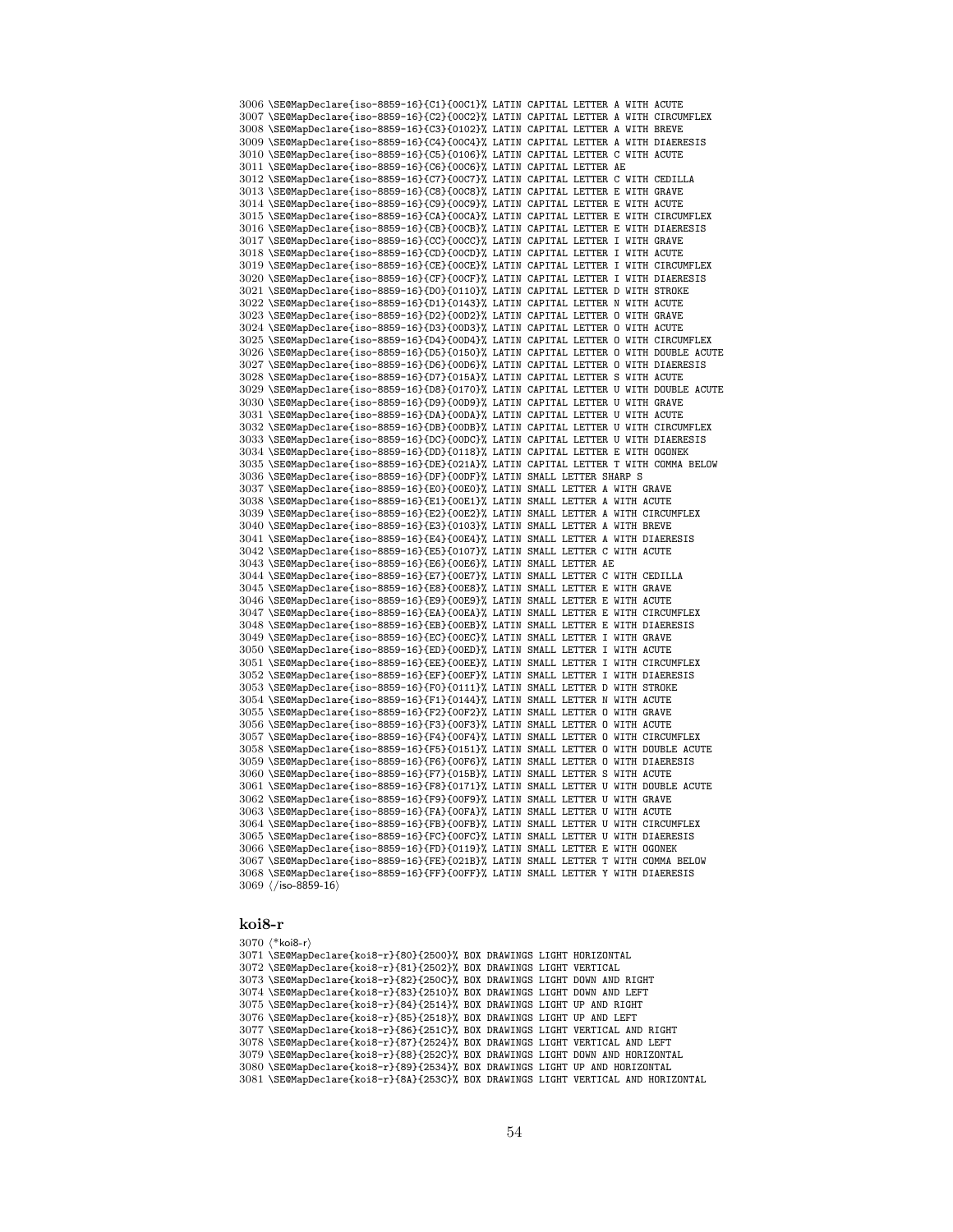\SE@MapDeclare{koi8-r}{8B}{2580}% UPPER HALF BLOCK \SE@MapDeclare{koi8-r}{8C}{2584}% LOWER HALF BLOCK \SE@MapDeclare{koi8-r}{8D}{2588}% FULL BLOCK \SE@MapDeclare{koi8-r}{8E}{258C}% LEFT HALF BLOCK \SE@MapDeclare{koi8-r}{8F}{2590}% RIGHT HALF BLOCK \SE@MapDeclare{koi8-r}{90}{2591}% LIGHT SHADE \SE@MapDeclare{koi8-r}{91}{2592}% MEDIUM SHADE \SE@MapDeclare{koi8-r}{92}{2593}% DARK SHADE \SE@MapDeclare{koi8-r}{93}{2320}% TOP HALF INTEGRAL \SE@MapDeclare{koi8-r}{94}{25A0}% BLACK SQUARE \SE@MapDeclare{koi8-r}{95}{2219}% BULLET OPERATOR \SE@MapDeclare{koi8-r}{96}{221A}% SQUARE ROOT \SE@MapDeclare{koi8-r}{97}{2248}% ALMOST EQUAL TO \SE@MapDeclare{koi8-r}{98}{2264}% LESS-THAN OR EQUAL TO \SE@MapDeclare{koi8-r}{99}{2265}% GREATER-THAN OR EQUAL TO \SE@MapDeclare{koi8-r}{9A}{00A0}% NO-BREAK SPACE \SE@MapDeclare{koi8-r}{9B}{2321}% BOTTOM HALF INTEGRAL \SE@MapDeclare{koi8-r}{9C}{00B0}% DEGREE SIGN \SE@MapDeclare{koi8-r}{9D}{00B2}% SUPERSCRIPT TWO \SE@MapDeclare{koi8-r}{9E}{00B7}% MIDDLE DOT \SE@MapDeclare{koi8-r}{9F}{00F7}% DIVISION SIGN \SE@MapDeclare{koi8-r}{A0}{2550}% BOX DRAWINGS DOUBLE HORIZONTAL \SE@MapDeclare{koi8-r}{A1}{2551}% BOX DRAWINGS DOUBLE VERTICAL \SE@MapDeclare{koi8-r}{A2}{2552}% BOX DRAWINGS DOWN SINGLE AND RIGHT DOUBLE \SE@MapDeclare{koi8-r}{A3}{0451}% CYRILLIC SMALL LETTER IO \SE@MapDeclare{koi8-r}{A4}{2553}% BOX DRAWINGS DOWN DOUBLE AND RIGHT SINGLE \SE@MapDeclare{koi8-r}{A5}{2554}% BOX DRAWINGS DOUBLE DOWN AND RIGHT \SE@MapDeclare{koi8-r}{A6}{2555}% BOX DRAWINGS DOWN SINGLE AND LEFT DOUBLE \SE@MapDeclare{koi8-r}{A7}{2556}% BOX DRAWINGS DOWN DOUBLE AND LEFT SINGLE \SE@MapDeclare{koi8-r}{A8}{2557}% BOX DRAWINGS DOUBLE DOWN AND LEFT \SE@MapDeclare{koi8-r}{A9}{2558}% BOX DRAWINGS UP SINGLE AND RIGHT DOUBLE \SE@MapDeclare{koi8-r}{AA}{2559}% BOX DRAWINGS UP DOUBLE AND RIGHT SINGLE \SE@MapDeclare{koi8-r}{AB}{255A}% BOX DRAWINGS DOUBLE UP AND RIGHT \SE@MapDeclare{koi8-r}{AC}{255B}% BOX DRAWINGS UP SINGLE AND LEFT DOUBLE \SE@MapDeclare{koi8-r}{AD}{255C}% BOX DRAWINGS UP DOUBLE AND LEFT SINGLE \SE@MapDeclare{koi8-r}{AE}{255D}% BOX DRAWINGS DOUBLE UP AND LEFT \SE@MapDeclare{koi8-r}{AF}{255E}% BOX DRAWINGS VERTICAL SINGLE AND RIGHT DOUBLE \SE@MapDeclare{koi8-r}{B0}{255F}% BOX DRAWINGS VERTICAL DOUBLE AND RIGHT SINGLE \SE@MapDeclare{koi8-r}{B1}{2560}% BOX DRAWINGS DOUBLE VERTICAL AND RIGHT \SE@MapDeclare{koi8-r}{B2}{2561}% BOX DRAWINGS VERTICAL SINGLE AND LEFT DOUBLE \SE@MapDeclare{koi8-r}{B3}{0401}% CYRILLIC CAPITAL LETTER IO \SE@MapDeclare{koi8-r}{B4}{2562}% BOX DRAWINGS VERTICAL DOUBLE AND LEFT SINGLE \SE@MapDeclare{koi8-r}{B5}{2563}% BOX DRAWINGS DOUBLE VERTICAL AND LEFT \SE@MapDeclare{koi8-r}{B6}{2564}% BOX DRAWINGS DOWN SINGLE AND HORIZONTAL DOUBLE \SE@MapDeclare{koi8-r}{B7}{2565}% BOX DRAWINGS DOWN DOUBLE AND HORIZONTAL SINGLE \SE@MapDeclare{koi8-r}{B8}{2566}% BOX DRAWINGS DOUBLE DOWN AND HORIZONTAL \SE@MapDeclare{koi8-r}{B9}{2567}% BOX DRAWINGS UP SINGLE AND HORIZONTAL DOUBLE \SE@MapDeclare{koi8-r}{BA}{2568}% BOX DRAWINGS UP DOUBLE AND HORIZONTAL SINGLE \SE@MapDeclare{koi8-r}{BB}{2569}% BOX DRAWINGS DOUBLE UP AND HORIZONTAL \SE@MapDeclare{koi8-r}{BC}{256A}% BOX DRAWINGS VERTICAL SINGLE AND HORIZONTAL DOUBLE \SE@MapDeclare{koi8-r}{BD}{256B}% BOX DRAWINGS VERTICAL DOUBLE AND HORIZONTAL SINGLE \SE@MapDeclare{koi8-r}{BE}{256C}% BOX DRAWINGS DOUBLE VERTICAL AND HORIZONTAL \SE@MapDeclare{koi8-r}{BF}{00A9}% COPYRIGHT SIGN \SE@MapDeclare{koi8-r}{C0}{044E}% CYRILLIC SMALL LETTER YU \SE@MapDeclare{koi8-r}{C1}{0430}% CYRILLIC SMALL LETTER A \SE@MapDeclare{koi8-r}{C2}{0431}% CYRILLIC SMALL LETTER BE \SE@MapDeclare{koi8-r}{C3}{0446}% CYRILLIC SMALL LETTER TSE \SE@MapDeclare{koi8-r}{C4}{0434}% CYRILLIC SMALL LETTER DE \SE@MapDeclare{koi8-r}{C5}{0435}% CYRILLIC SMALL LETTER IE \SE@MapDeclare{koi8-r}{C6}{0444}% CYRILLIC SMALL LETTER EF \SE@MapDeclare{koi8-r}{C7}{0433}% CYRILLIC SMALL LETTER GHE \SE@MapDeclare{koi8-r}{C8}{0445}% CYRILLIC SMALL LETTER HA \SE@MapDeclare{koi8-r}{C9}{0438}% CYRILLIC SMALL LETTER I \SE@MapDeclare{koi8-r}{CA}{0439}% CYRILLIC SMALL LETTER SHORT I \SE@MapDeclare{koi8-r}{CB}{043A}% CYRILLIC SMALL LETTER KA \SE@MapDeclare{koi8-r}{CC}{043B}% CYRILLIC SMALL LETTER EL \SE@MapDeclare{koi8-r}{CD}{043C}% CYRILLIC SMALL LETTER EM \SE@MapDeclare{koi8-r}{CE}{043D}% CYRILLIC SMALL LETTER EN \SE@MapDeclare{koi8-r}{CF}{043E}% CYRILLIC SMALL LETTER O \SE@MapDeclare{koi8-r}{D0}{043F}% CYRILLIC SMALL LETTER PE \SE@MapDeclare{koi8-r}{D1}{044F}% CYRILLIC SMALL LETTER YA \SE@MapDeclare{koi8-r}{D2}{0440}% CYRILLIC SMALL LETTER ER \SE@MapDeclare{koi8-r}{D3}{0441}% CYRILLIC SMALL LETTER ES \SE@MapDeclare{koi8-r}{D4}{0442}% CYRILLIC SMALL LETTER TE \SE@MapDeclare{koi8-r}{D5}{0443}% CYRILLIC SMALL LETTER U \SE@MapDeclare{koi8-r}{D6}{0436}% CYRILLIC SMALL LETTER ZHE \SE@MapDeclare{koi8-r}{D7}{0432}% CYRILLIC SMALL LETTER VE \SE@MapDeclare{koi8-r}{D8}{044C}% CYRILLIC SMALL LETTER SOFT SIGN \SE@MapDeclare{koi8-r}{D9}{044B}% CYRILLIC SMALL LETTER YERU \SE@MapDeclare{koi8-r}{DA}{0437}% CYRILLIC SMALL LETTER ZE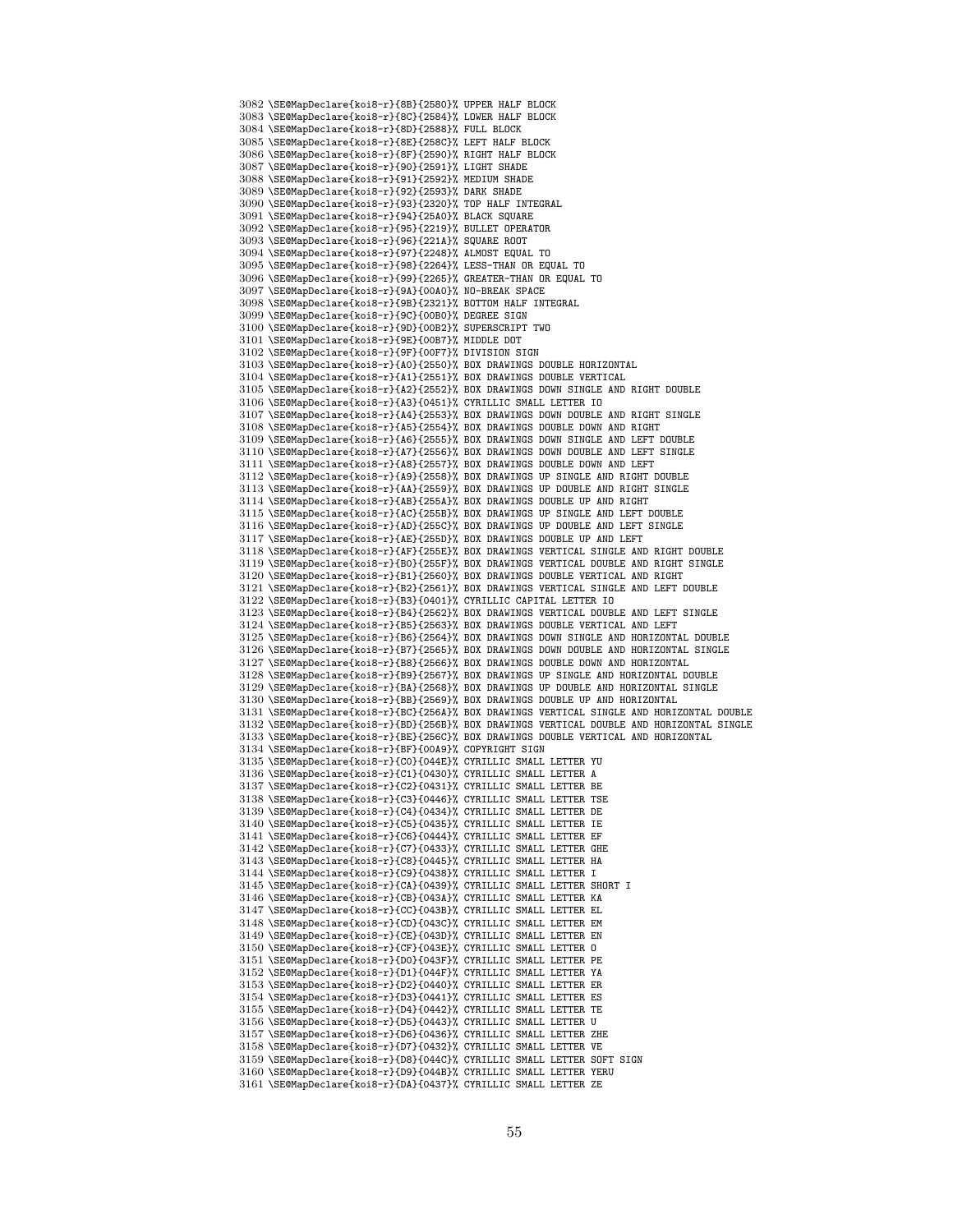```
3162 \SE@MapDeclare{koi8-r}{DB}{0448}% CYRILLIC SMALL LETTER SHA
3163 \SE@MapDeclare{koi8-r}{DC}{044D}% CYRILLIC SMALL LETTER E
3164 \SE@MapDeclare{koi8-r}{DD}{0449}% CYRILLIC SMALL LETTER SHCHA
3165 \SE@MapDeclare{koi8-r}{DE}{0447}% CYRILLIC SMALL LETTER CHE
3166 \SE@MapDeclare{koi8-r}{DF}{044A}% CYRILLIC SMALL LETTER HARD SIGN
3167 \SE@MapDeclare{koi8-r}{E0}{042E}% CYRILLIC CAPITAL LETTER YU
3168 \SE@MapDeclare{koi8-r}{E1}{0410}% CYRILLIC CAPITAL LETTER A
3169 \SE@MapDeclare{koi8-r}{E2}{0411}% CYRILLIC CAPITAL LETTER BE
3170 \SE@MapDeclare{koi8-r}{E3}{0426}% CYRILLIC CAPITAL LETTER TSE
3171 \SE@MapDeclare{koi8-r}{E4}{0414}% CYRILLIC CAPITAL LETTER DE
3172 \SE@MapDeclare{koi8-r}{E5}{0415}% CYRILLIC CAPITAL LETTER IE
3173 \SE@MapDeclare{koi8-r}{E6}{0424}% CYRILLIC CAPITAL LETTER EF
3174 \SE@MapDeclare{koi8-r}{E7}{0413}% CYRILLIC CAPITAL LETTER GHE
3175 \SE@MapDeclare{koi8-r}{E8}{0425}% CYRILLIC CAPITAL LETTER HA
3176 \SE@MapDeclare{koi8-r}{E9}{0418}% CYRILLIC CAPITAL LETTER I
3177 \SE@MapDeclare{koi8-r}{EA}{0419}% CYRILLIC CAPITAL LETTER SHORT I
3178 \SE@MapDeclare{koi8-r}{EB}{041A}% CYRILLIC CAPITAL LETTER KA
3179 \SE@MapDeclare{koi8-r}{EC}{041B}% CYRILLIC CAPITAL LETTER EL
3180 \SE@MapDeclare{koi8-r}{ED}{041C}% CYRILLIC CAPITAL LETTER EM
3181 \SE@MapDeclare{koi8-r}{EE}{041D}% CYRILLIC CAPITAL LETTER EN
3182 \SE@MapDeclare{koi8-r}{EF}{041E}% CYRILLIC CAPITAL LETTER O
3183 \SE@MapDeclare{koi8-r}{F0}{041F}% CYRILLIC CAPITAL LETTER PE
3184 \SE@MapDeclare{koi8-r}{F1}{042F}% CYRILLIC CAPITAL LETTER YA
3185 \SE@MapDeclare{koi8-r}{F2}{0420}% CYRILLIC CAPITAL LETTER ER
3186 \SE@MapDeclare{koi8-r}{F3}{0421}% CYRILLIC CAPITAL LETTER ES
3187 \SE@MapDeclare{koi8-r}{F4}{0422}% CYRILLIC CAPITAL LETTER TE
3188 \SE@MapDeclare{koi8-r}{F5}{0423}% CYRILLIC CAPITAL LETTER U
3189 \SE@MapDeclare{koi8-r}{F6}{0416}% CYRILLIC CAPITAL LETTER ZHE
3190 \SE@MapDeclare{koi8-r}{F7}{0412}% CYRILLIC CAPITAL LETTER VE
3191 \SE@MapDeclare{koi8-r}{F8}{042C}% CYRILLIC CAPITAL LETTER SOFT SIGN
3192 \SE@MapDeclare{koi8-r}{F9}{042B}% CYRILLIC CAPITAL LETTER YERU
3193 \SE@MapDeclare{koi8-r}{FA}{0417}% CYRILLIC CAPITAL LETTER ZE
3194 \SE@MapDeclare{koi8-r}{FB}{0428}% CYRILLIC CAPITAL LETTER SHA
3195 \SE@MapDeclare{koi8-r}{FC}{042D}% CYRILLIC CAPITAL LETTER E
3196 \SE@MapDeclare{koi8-r}{FD}{0429}% CYRILLIC CAPITAL LETTER SHCHA
3197 \SE@MapDeclare{koi8-r}{FE}{0427}% CYRILLIC CAPITAL LETTER CHE
3198 \SE@MapDeclare{koi8-r}{FF}{042A}% CYRILLIC CAPITAL LETTER HARD SIGN
3199 \langle / \text{koi8-r} \rangle
```
#### nextstep

3200 (\*nextstep) \SE@MapDeclare{nextstep}{80}{00A0}% NO-BREAK SPACE \SE@MapDeclare{nextstep}{81}{00C0}% LATIN CAPITAL LETTER A WITH GRAVE \SE@MapDeclare{nextstep}{82}{00C1}% LATIN CAPITAL LETTER A WITH ACUTE \SE@MapDeclare{nextstep}{83}{00C2}% LATIN CAPITAL LETTER A WITH CIRCUMFLEX \SE@MapDeclare{nextstep}{84}{00C3}% LATIN CAPITAL LETTER A WITH TILDE \SE@MapDeclare{nextstep}{85}{00C4}% LATIN CAPITAL LETTER A WITH DIAERESIS \SE@MapDeclare{nextstep}{86}{00C5}% LATIN CAPITAL LETTER A WITH RING \SE@MapDeclare{nextstep}{87}{00C7}% LATIN CAPITAL LETTER C WITH CEDILLA \SE@MapDeclare{nextstep}{88}{00C8}% LATIN CAPITAL LETTER E WITH GRAVE \SE@MapDeclare{nextstep}{89}{00C9}% LATIN CAPITAL LETTER E WITH ACUTE \SE@MapDeclare{nextstep}{8A}{00CA}% LATIN CAPITAL LETTER E WITH CIRCUMFLEX \SE@MapDeclare{nextstep}{8B}{00CB}% LATIN CAPITAL LETTER E WITH DIAERESIS \SE@MapDeclare{nextstep}{8C}{00CC}% LATIN CAPITAL LETTER I WITH GRAVE \SE@MapDeclare{nextstep}{8D}{00CD}% LATIN CAPITAL LETTER I WITH ACUTE \SE@MapDeclare{nextstep}{8E}{00CE}% LATIN CAPITAL LETTER I WITH CIRCUMFLEX \SE@MapDeclare{nextstep}{8F}{00CF}% LATIN CAPITAL LETTER I WITH DIAERESIS \SE@MapDeclare{nextstep}{90}{00D0}% LATIN CAPITAL LETTER ETH \SE@MapDeclare{nextstep}{91}{00D1}% LATIN CAPITAL LETTER N WITH TILDE \SE@MapDeclare{nextstep}{92}{00D2}% LATIN CAPITAL LETTER O WITH GRAVE \SE@MapDeclare{nextstep}{93}{00D3}% LATIN CAPITAL LETTER O WITH ACUTE \SE@MapDeclare{nextstep}{94}{00D4}% LATIN CAPITAL LETTER O WITH CIRCUMFLEX \SE@MapDeclare{nextstep}{95}{00D5}% LATIN CAPITAL LETTER O WITH TILDE \SE@MapDeclare{nextstep}{96}{00D6}% LATIN CAPITAL LETTER O WITH DIAERESIS \SE@MapDeclare{nextstep}{97}{00D9}% LATIN CAPITAL LETTER U WITH GRAVE \SE@MapDeclare{nextstep}{98}{00DA}% LATIN CAPITAL LETTER U WITH ACUTE \SE@MapDeclare{nextstep}{99}{00DB}% LATIN CAPITAL LETTER U WITH CIRCUMFLEX \SE@MapDeclare{nextstep}{9A}{00DC}% LATIN CAPITAL LETTER U WITH DIAERESIS \SE@MapDeclare{nextstep}{9B}{00DD}% LATIN CAPITAL LETTER Y WITH ACUTE \SE@MapDeclare{nextstep}{9C}{00DE}% LATIN CAPITAL LETTER THORN \SE@MapDeclare{nextstep}{9D}{00B5}% MICRO SIGN \SE@MapDeclare{nextstep}{9E}{00D7}% MULTIPLICATION SIGN \SE@MapDeclare{nextstep}{9F}{00F7}% DIVISION SIGN \SE@MapDeclare{nextstep}{A0}{00A9}% COPYRIGHT SIGN \SE@MapDeclare{nextstep}{A1}{00A1}% INVERTED EXCLAMATION MARK \SE@MapDeclare{nextstep}{A2}{00A2}% CENT SIGN \SE@MapDeclare{nextstep}{A3}{00A3}% POUND SIGN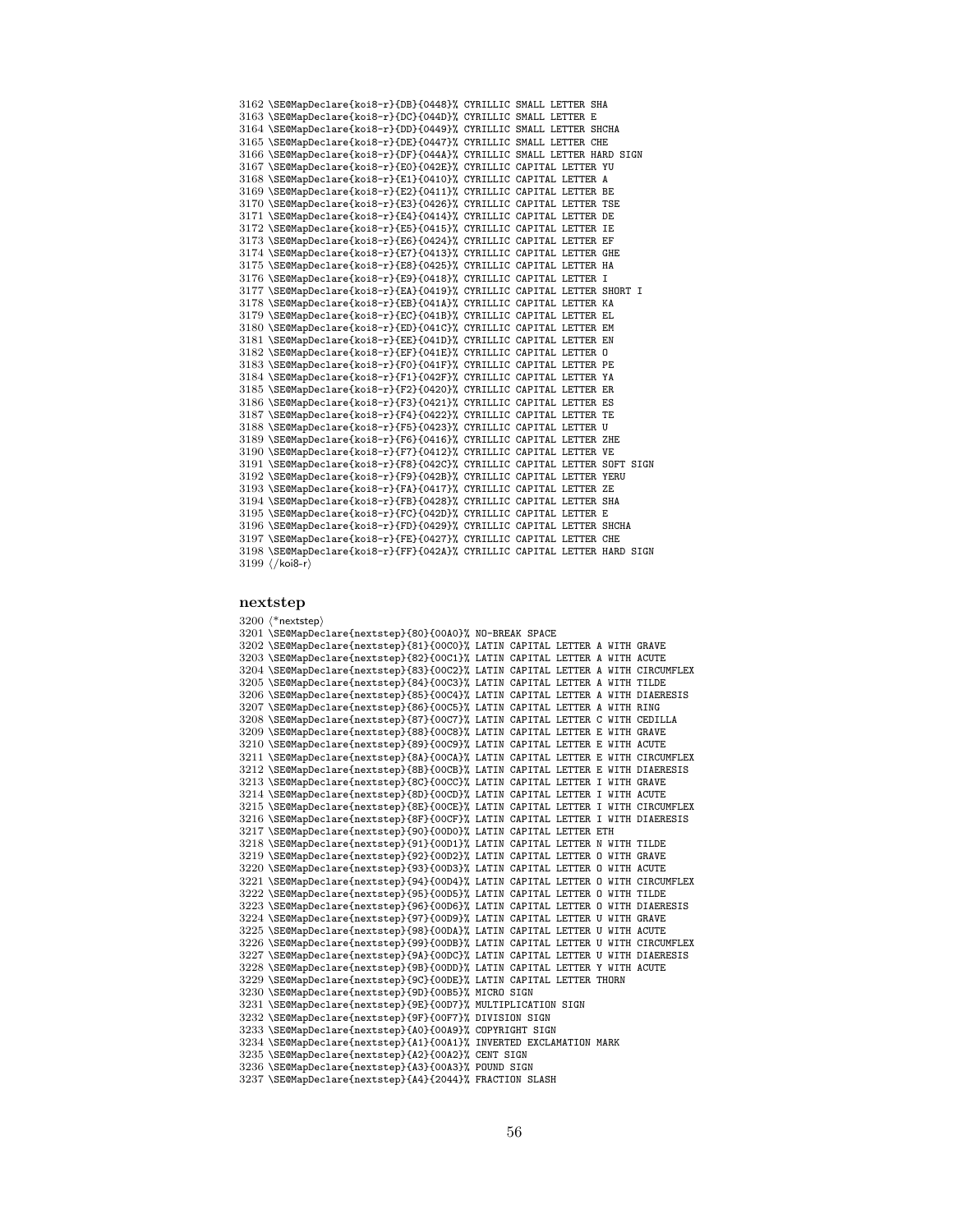\SE@MapDeclare{nextstep}{A5}{00A5}% YEN SIGN \SE@MapDeclare{nextstep}{A6}{0192}% LATIN SMALL LETTER F WITH HOOK \SE@MapDeclare{nextstep}{A7}{00A7}% SECTION SIGN \SE@MapDeclare{nextstep}{A8}{00A4}% CURRENCY SIGN \SE@MapDeclare{nextstep}{A9}{2019}% RIGHT SINGLE QUOTATION MARK \SE@MapDeclare{nextstep}{AA}{201C}% LEFT DOUBLE QUOTATION MARK \SE@MapDeclare{nextstep}{AB}{00AB}% LEFT-POINTING DOUBLE ANGLE QUOTATION MARK \SE@MapDeclare{nextstep}{AC}{2039}% SINGLE LEFT-POINTING ANGLE QUOTATION MARK \SE@MapDeclare{nextstep}{AD}{203A}% SINGLE RIGHT-POINTING ANGLE QUOTATION MARK \SE@MapDeclare{nextstep}{AE}{FB01}% LATIN SMALL LIGATURE FI \SE@MapDeclare{nextstep}{AF}{FB02}% LATIN SMALL LIGATURE FL \SE@MapDeclare{nextstep}{B0}{00AE}% REGISTERED SIGN \SE@MapDeclare{nextstep}{B1}{2013}% EN DASH \SE@MapDeclare{nextstep}{B2}{2020}% DAGGER \SE@MapDeclare{nextstep}{B3}{2021}% DOUBLE DAGGER \SE@MapDeclare{nextstep}{B4}{00B7}% MIDDLE DOT \SE@MapDeclare{nextstep}{B5}{00A6}% BROKEN BAR \SE@MapDeclare{nextstep}{B6}{00B6}% PILCROW SIGN \SE@MapDeclare{nextstep}{B7}{2022}% BULLET \SE@MapDeclare{nextstep}{B8}{201A}% SINGLE LOW-9 QUOTATION MARK \SE@MapDeclare{nextstep}{B9}{201E}% DOUBLE LOW-9 QUOTATION MARK \SE@MapDeclare{nextstep}{BA}{201D}% RIGHT DOUBLE QUOTATION MARK \SE@MapDeclare{nextstep}{BB}{00BB}% RIGHT-POINTING DOUBLE ANGLE QUOTATION MARK \SE@MapDeclare{nextstep}{BC}{2026}% HORIZONTAL ELLIPSIS \SE@MapDeclare{nextstep}{BD}{2030}% PER MILLE SIGN \SE@MapDeclare{nextstep}{BE}{00AC}% NOT SIGN \SE@MapDeclare{nextstep}{BF}{00BF}% INVERTED QUESTION MARK \SE@MapDeclare{nextstep}{C0}{00B9}% SUPERSCRIPT ONE \SE@MapDeclare{nextstep}{C1}{02CB}% MODIFIER LETTER GRAVE ACCENT \SE@MapDeclare{nextstep}{C2}{00B4}% ACUTE ACCENT \SE@MapDeclare{nextstep}{C3}{02C6}% MODIFIER LETTER CIRCUMFLEX ACCENT \SE@MapDeclare{nextstep}{C4}{02DC}% SMALL TILDE \SE@MapDeclare{nextstep}{C5}{00AF}% MACRON \SE@MapDeclare{nextstep}{C6}{02D8}% BREVE \SE@MapDeclare{nextstep}{C7}{02D9}% DOT ABOVE \SE@MapDeclare{nextstep}{C8}{00A8}% DIAERESIS \SE@MapDeclare{nextstep}{C9}{00B2}% SUPERSCRIPT TWO \SE@MapDeclare{nextstep}{CA}{02DA}% RING ABOVE \SE@MapDeclare{nextstep}{CB}{00B8}% CEDILLA \SE@MapDeclare{nextstep}{CC}{00B3}% SUPERSCRIPT THREE \SE@MapDeclare{nextstep}{CD}{02DD}% DOUBLE ACUTE ACCENT \SE@MapDeclare{nextstep}{CE}{02DB}% OGONEK \SE@MapDeclare{nextstep}{CF}{02C7}% CARON \SE@MapDeclare{nextstep}{D0}{2014}% EM DASH \SE@MapDeclare{nextstep}{D1}{00B1}% PLUS-MINUS SIGN \SE@MapDeclare{nextstep}{D2}{00BC}% VULGAR FRACTION ONE QUARTER \SE@MapDeclare{nextstep}{D3}{00BD}% VULGAR FRACTION ONE HALF \SE@MapDeclare{nextstep}{D4}{00BE}% VULGAR FRACTION THREE QUARTERS \SE@MapDeclare{nextstep}{D5}{00E0}% LATIN SMALL LETTER A WITH GRAVE \SE@MapDeclare{nextstep}{D6}{00E1}% LATIN SMALL LETTER A WITH ACUTE \SE@MapDeclare{nextstep}{D7}{00E2}% LATIN SMALL LETTER A WITH CIRCUMFLEX \SE@MapDeclare{nextstep}{D8}{00E3}% LATIN SMALL LETTER A WITH TILDE \SE@MapDeclare{nextstep}{D9}{00E4}% LATIN SMALL LETTER A WITH DIAERESIS \SE@MapDeclare{nextstep}{DA}{00E5}% LATIN SMALL LETTER A WITH RING ABOVE \SE@MapDeclare{nextstep}{DB}{00E7}% LATIN SMALL LETTER C WITH CEDILLA \SE@MapDeclare{nextstep}{DC}{00E8}% LATIN SMALL LETTER E WITH GRAVE \SE@MapDeclare{nextstep}{DD}{00E9}% LATIN SMALL LETTER E WITH ACUTE \SE@MapDeclare{nextstep}{DE}{00EA}% LATIN SMALL LETTER E WITH CIRCUMFLEX \SE@MapDeclare{nextstep}{DF}{00EB}% LATIN SMALL LETTER E WITH DIAERESIS \SE@MapDeclare{nextstep}{E0}{00EC}% LATIN SMALL LETTER I WITH GRAVE \SE@MapDeclare{nextstep}{E1}{00C6}% LATIN CAPITAL LETTER AE \SE@MapDeclare{nextstep}{E2}{00ED}% LATIN SMALL LETTER I WITH ACUTE \SE@MapDeclare{nextstep}{E3}{00AA}% FEMININE ORDINAL INDICATOR \SE@MapDeclare{nextstep}{E4}{00EE}% LATIN SMALL LETTER I WITH CIRCUMFLEX \SE@MapDeclare{nextstep}{E5}{00EF}% LATIN SMALL LETTER I WITH DIAERESIS \SE@MapDeclare{nextstep}{E6}{00F0}% LATIN SMALL LETTER ETH \SE@MapDeclare{nextstep}{E7}{00F1}% LATIN SMALL LETTER N WITH TILDE \SE@MapDeclare{nextstep}{E8}{0141}% LATIN CAPITAL LETTER L WITH STROKE \SE@MapDeclare{nextstep}{E9}{00D8}% LATIN CAPITAL LETTER O WITH STROKE \SE@MapDeclare{nextstep}{EA}{0152}% LATIN CAPITAL LIGATURE OE \SE@MapDeclare{nextstep}{EB}{00BA}% MASCULINE ORDINAL INDICATOR \SE@MapDeclare{nextstep}{EC}{00F2}% LATIN SMALL LETTER O WITH GRAVE \SE@MapDeclare{nextstep}{ED}{00F3}% LATIN SMALL LETTER O WITH ACUTE \SE@MapDeclare{nextstep}{EE}{00F4}% LATIN SMALL LETTER O WITH CIRCUMFLEX \SE@MapDeclare{nextstep}{EF}{00F5}% LATIN SMALL LETTER O WITH TILDE \SE@MapDeclare{nextstep}{F0}{00F6}% LATIN SMALL LETTER O WITH DIAERESIS \SE@MapDeclare{nextstep}{F1}{00E6}% LATIN SMALL LETTER AE \SE@MapDeclare{nextstep}{F2}{00F9}% LATIN SMALL LETTER U WITH GRAVE \SE@MapDeclare{nextstep}{F3}{00FA}% LATIN SMALL LETTER U WITH ACUTE \SE@MapDeclare{nextstep}{F4}{00FB}% LATIN SMALL LETTER U WITH CIRCUMFLEX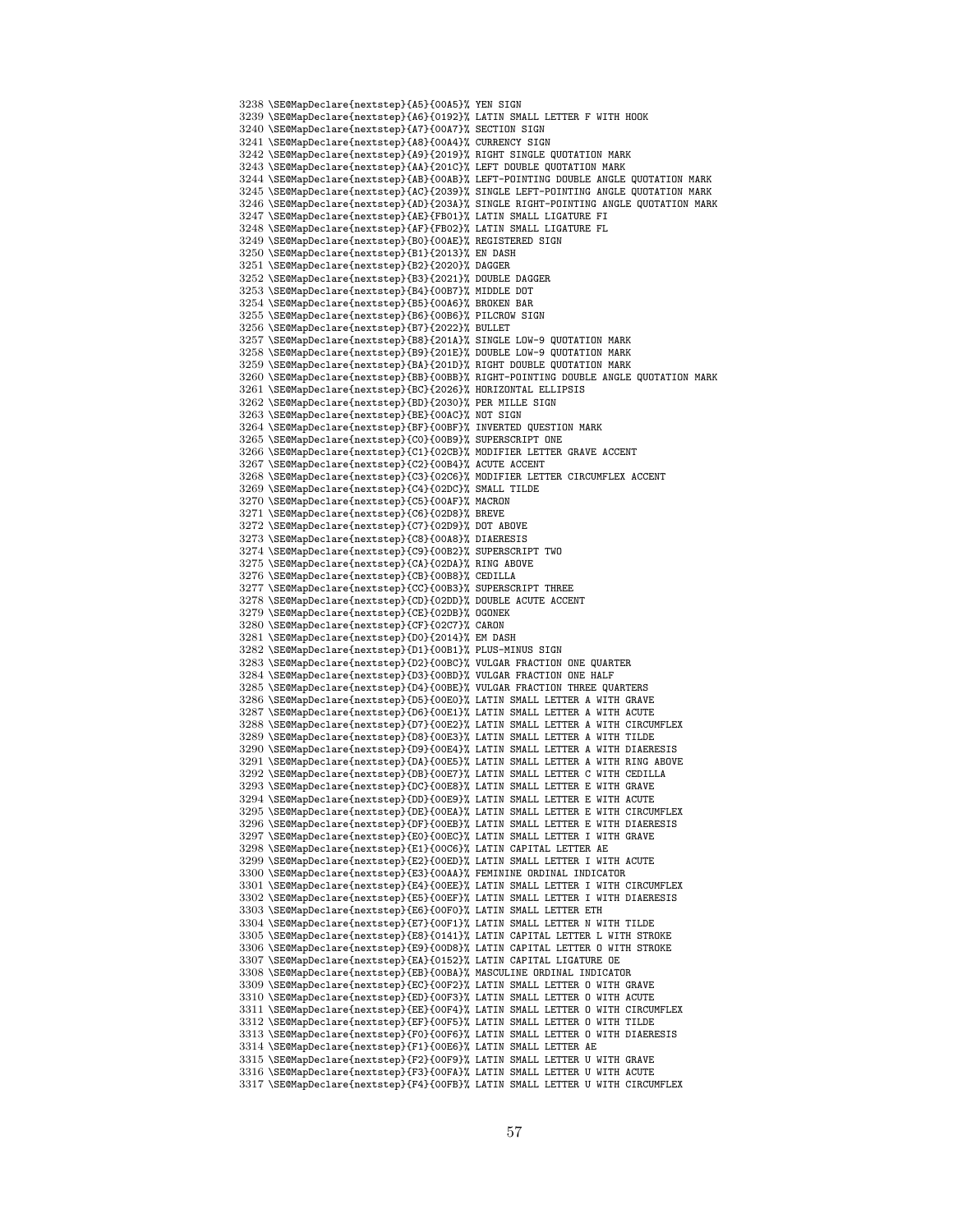- \SE@MapDeclare{nextstep}{F5}{0131}% LATIN SMALL LETTER DOTLESS I \SE@MapDeclare{nextstep}{F6}{00FC}% LATIN SMALL LETTER U WITH DIAERESIS \SE@MapDeclare{nextstep}{F7}{00FD}% LATIN SMALL LETTER Y WITH ACUTE \SE@MapDeclare{nextstep}{F8}{0142}% LATIN SMALL LETTER L WITH STROKE \SE@MapDeclare{nextstep}{F9}{00F8}% LATIN SMALL LETTER O WITH STROKE \SE@MapDeclare{nextstep}{FA}{0153}% LATIN SMALL LIGATURE OE \SE@MapDeclare{nextstep}{FB}{00DF}% LATIN SMALL LETTER SHARP S \SE@MapDeclare{nextstep}{FC}{00FE}% LATIN SMALL LETTER THORN \SE@MapDeclare{nextstep}{FD}{00FF}% LATIN SMALL LETTER Y WITH DIAERESIS
- 3327 (/nextstep)

## mac-centeuro

 $\langle$ \*mac-centeuro $\rangle$  \SE@MapDeclare{mac-centeuro}{80}{00C4}% LATIN CAPITAL LETTER A WITH DIAERESIS \SE@MapDeclare{mac-centeuro}{81}{0100}% LATIN CAPITAL LETTER A WITH MACRON \SE@MapDeclare{mac-centeuro}{82}{0101}% LATIN SMALL LETTER A WITH MACRON \SE@MapDeclare{mac-centeuro}{83}{00C9}% LATIN CAPITAL LETTER E WITH ACUTE \SE@MapDeclare{mac-centeuro}{84}{0104}% LATIN CAPITAL LETTER A WITH OGONEK \SE@MapDeclare{mac-centeuro}{85}{00D6}% LATIN CAPITAL LETTER O WITH DIAERESIS \SE@MapDeclare{mac-centeuro}{86}{00DC}% LATIN CAPITAL LETTER U WITH DIAERESIS \SE@MapDeclare{mac-centeuro}{87}{00E1}% LATIN SMALL LETTER A WITH ACUTE \SE@MapDeclare{mac-centeuro}{88}{0105}% LATIN SMALL LETTER A WITH OGONEK \SE@MapDeclare{mac-centeuro}{89}{010C}% LATIN CAPITAL LETTER C WITH CARON \SE@MapDeclare{mac-centeuro}{8A}{00E4}% LATIN SMALL LETTER A WITH DIAERESIS \SE@MapDeclare{mac-centeuro}{8B}{010D}% LATIN SMALL LETTER C WITH CARON \SE@MapDeclare{mac-centeuro}{8C}{0106}% LATIN CAPITAL LETTER C WITH ACUTE \SE@MapDeclare{mac-centeuro}{8D}{0107}% LATIN SMALL LETTER C WITH ACUTE \SE@MapDeclare{mac-centeuro}{8E}{00E9}% LATIN SMALL LETTER E WITH ACUTE \SE@MapDeclare{mac-centeuro}{8F}{0179}% LATIN CAPITAL LETTER Z WITH ACUTE \SE@MapDeclare{mac-centeuro}{90}{017A}% LATIN SMALL LETTER Z WITH ACUTE \SE@MapDeclare{mac-centeuro}{91}{010E}% LATIN CAPITAL LETTER D WITH CARON \SE@MapDeclare{mac-centeuro}{92}{00ED}% LATIN SMALL LETTER I WITH ACUTE \SE@MapDeclare{mac-centeuro}{93}{010F}% LATIN SMALL LETTER D WITH CARON \SE@MapDeclare{mac-centeuro}{94}{0112}% LATIN CAPITAL LETTER E WITH MACRON \SE@MapDeclare{mac-centeuro}{95}{0113}% LATIN SMALL LETTER E WITH MACRON \SE@MapDeclare{mac-centeuro}{96}{0116}% LATIN CAPITAL LETTER E WITH DOT ABOVE \SE@MapDeclare{mac-centeuro}{97}{00F3}% LATIN SMALL LETTER O WITH ACUTE \SE@MapDeclare{mac-centeuro}{98}{0117}% LATIN SMALL LETTER E WITH DOT ABOVE \SE@MapDeclare{mac-centeuro}{99}{00F4}% LATIN SMALL LETTER O WITH CIRCUMFLEX \SE@MapDeclare{mac-centeuro}{9A}{00F6}% LATIN SMALL LETTER O WITH DIAERESIS \SE@MapDeclare{mac-centeuro}{9B}{00F5}% LATIN SMALL LETTER O WITH TILDE \SE@MapDeclare{mac-centeuro}{9C}{00FA}% LATIN SMALL LETTER U WITH ACUTE \SE@MapDeclare{mac-centeuro}{9D}{011A}% LATIN CAPITAL LETTER E WITH CARON \SE@MapDeclare{mac-centeuro}{9E}{011B}% LATIN SMALL LETTER E WITH CARON \SE@MapDeclare{mac-centeuro}{9F}{00FC}% LATIN SMALL LETTER U WITH DIAERESIS \SE@MapDeclare{mac-centeuro}{A0}{2020}% DAGGER \SE@MapDeclare{mac-centeuro}{A1}{00B0}% DEGREE SIGN \SE@MapDeclare{mac-centeuro}{A2}{0118}% LATIN CAPITAL LETTER E WITH OGONEK \SE@MapDeclare{mac-centeuro}{A3}{00A3}% POUND SIGN \SE@MapDeclare{mac-centeuro}{A4}{00A7}% SECTION SIGN \SE@MapDeclare{mac-centeuro}{A5}{2022}% BULLET \SE@MapDeclare{mac-centeuro}{A6}{00B6}% PILCROW SIGN \SE@MapDeclare{mac-centeuro}{A7}{00DF}% LATIN SMALL LETTER SHARP S \SE@MapDeclare{mac-centeuro}{A8}{00AE}% REGISTERED SIGN \SE@MapDeclare{mac-centeuro}{A9}{00A9}% COPYRIGHT SIGN \SE@MapDeclare{mac-centeuro}{AA}{2122}% TRADE MARK SIGN \SE@MapDeclare{mac-centeuro}{AB}{0119}% LATIN SMALL LETTER E WITH OGONEK \SE@MapDeclare{mac-centeuro}{AC}{00A8}% DIAERESIS \SE@MapDeclare{mac-centeuro}{AD}{2260}% NOT EQUAL TO \SE@MapDeclare{mac-centeuro}{AE}{0123}% LATIN SMALL LETTER G WITH CEDILLA \SE@MapDeclare{mac-centeuro}{AF}{012E}% LATIN CAPITAL LETTER I WITH OGONEK \SE@MapDeclare{mac-centeuro}{B0}{012F}% LATIN SMALL LETTER I WITH OGONEK \SE@MapDeclare{mac-centeuro}{B1}{012A}% LATIN CAPITAL LETTER I WITH MACRON \SE@MapDeclare{mac-centeuro}{B2}{2264}% LESS-THAN OR EQUAL TO \SE@MapDeclare{mac-centeuro}{B3}{2265}% GREATER-THAN OR EQUAL TO \SE@MapDeclare{mac-centeuro}{B4}{012B}% LATIN SMALL LETTER I WITH MACRON \SE@MapDeclare{mac-centeuro}{B5}{0136}% LATIN CAPITAL LETTER K WITH CEDILLA \SE@MapDeclare{mac-centeuro}{B6}{2202}% PARTIAL DIFFERENTIAL \SE@MapDeclare{mac-centeuro}{B7}{2211}% N-ARY SUMMATION \SE@MapDeclare{mac-centeuro}{B8}{0142}% LATIN SMALL LETTER L WITH STROKE \SE@MapDeclare{mac-centeuro}{B9}{013B}% LATIN CAPITAL LETTER L WITH CEDILLA \SE@MapDeclare{mac-centeuro}{BA}{013C}% LATIN SMALL LETTER L WITH CEDILLA \SE@MapDeclare{mac-centeuro}{BB}{013D}% LATIN CAPITAL LETTER L WITH CARON \SE@MapDeclare{mac-centeuro}{BC}{013E}% LATIN SMALL LETTER L WITH CARON \SE@MapDeclare{mac-centeuro}{BD}{0139}% LATIN CAPITAL LETTER L WITH ACUTE \SE@MapDeclare{mac-centeuro}{BE}{013A}% LATIN SMALL LETTER L WITH ACUTE \SE@MapDeclare{mac-centeuro}{BF}{0145}% LATIN CAPITAL LETTER N WITH CEDILLA \SE@MapDeclare{mac-centeuro}{C0}{0146}% LATIN SMALL LETTER N WITH CEDILLA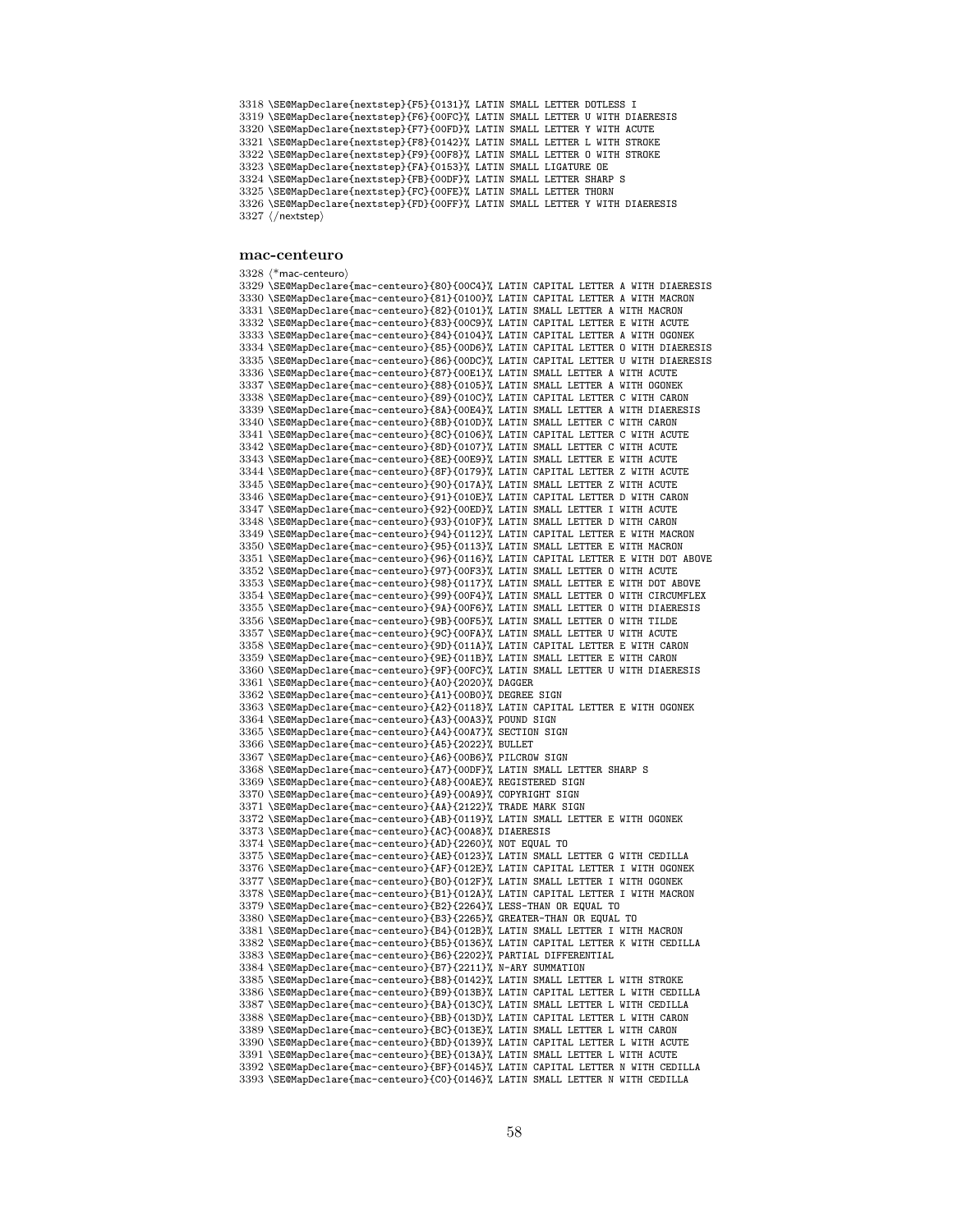\SE@MapDeclare{mac-centeuro}{C1}{0143}% LATIN CAPITAL LETTER N WITH ACUTE \SE@MapDeclare{mac-centeuro}{C2}{00AC}% NOT SIGN \SE@MapDeclare{mac-centeuro}{C3}{221A}% SQUARE ROOT \SE@MapDeclare{mac-centeuro}{C4}{0144}% LATIN SMALL LETTER N WITH ACUTE \SE@MapDeclare{mac-centeuro}{C5}{0147}% LATIN CAPITAL LETTER N WITH CARON \SE@MapDeclare{mac-centeuro}{C6}{2206}% INCREMENT \SE@MapDeclare{mac-centeuro}{C7}{00AB}% LEFT-POINTING DOUBLE ANGLE QUOTATION MARK \SE@MapDeclare{mac-centeuro}{C8}{00BB}% RIGHT-POINTING DOUBLE ANGLE QUOTATION MARK \SE@MapDeclare{mac-centeuro}{C9}{2026}% HORIZONTAL ELLIPSIS \SE@MapDeclare{mac-centeuro}{CA}{00A0}% NO-BREAK SPACE \SE@MapDeclare{mac-centeuro}{CB}{0148}% LATIN SMALL LETTER N WITH CARON \SE@MapDeclare{mac-centeuro}{CC}{0150}% LATIN CAPITAL LETTER O WITH DOUBLE ACUTE \SE@MapDeclare{mac-centeuro}{CD}{00D5}% LATIN CAPITAL LETTER O WITH TILDE \SE@MapDeclare{mac-centeuro}{CE}{0151}% LATIN SMALL LETTER O WITH DOUBLE ACUTE \SE@MapDeclare{mac-centeuro}{CF}{014C}% LATIN CAPITAL LETTER O WITH MACRON \SE@MapDeclare{mac-centeuro}{D0}{2013}% EN DASH \SE@MapDeclare{mac-centeuro}{D1}{2014}% EM DASH \SE@MapDeclare{mac-centeuro}{D2}{201C}% LEFT DOUBLE QUOTATION MARK \SE@MapDeclare{mac-centeuro}{D3}{201D}% RIGHT DOUBLE QUOTATION MARK \SE@MapDeclare{mac-centeuro}{D4}{2018}% LEFT SINGLE QUOTATION MARK \SE@MapDeclare{mac-centeuro}{D5}{2019}% RIGHT SINGLE QUOTATION MARK \SE@MapDeclare{mac-centeuro}{D6}{00F7}% DIVISION SIGN \SE@MapDeclare{mac-centeuro}{D7}{25CA}% LOZENGE \SE@MapDeclare{mac-centeuro}{D8}{014D}% LATIN SMALL LETTER O WITH MACRON \SE@MapDeclare{mac-centeuro}{D9}{0154}% LATIN CAPITAL LETTER R WITH ACUTE \SE@MapDeclare{mac-centeuro}{DA}{0155}% LATIN SMALL LETTER R WITH ACUTE \SE@MapDeclare{mac-centeuro}{DB}{0158}% LATIN CAPITAL LETTER R WITH CARON \SE@MapDeclare{mac-centeuro}{DC}{2039}% SINGLE LEFT-POINTING ANGLE QUOTATION MARK \SE@MapDeclare{mac-centeuro}{DD}{203A}% SINGLE RIGHT-POINTING ANGLE QUOTATION MARK \SE@MapDeclare{mac-centeuro}{DE}{0159}% LATIN SMALL LETTER R WITH CARON \SE@MapDeclare{mac-centeuro}{DF}{0156}% LATIN CAPITAL LETTER R WITH CEDILLA \SE@MapDeclare{mac-centeuro}{E0}{0157}% LATIN SMALL LETTER R WITH CEDILLA \SE@MapDeclare{mac-centeuro}{E1}{0160}% LATIN CAPITAL LETTER S WITH CARON \SE@MapDeclare{mac-centeuro}{E2}{201A}% SINGLE LOW-9 QUOTATION MARK \SE@MapDeclare{mac-centeuro}{E3}{201E}% DOUBLE LOW-9 QUOTATION MARK \SE@MapDeclare{mac-centeuro}{E4}{0161}% LATIN SMALL LETTER S WITH CARON \SE@MapDeclare{mac-centeuro}{E5}{015A}% LATIN CAPITAL LETTER S WITH ACUTE \SE@MapDeclare{mac-centeuro}{E6}{015B}% LATIN SMALL LETTER S WITH ACUTE \SE@MapDeclare{mac-centeuro}{E7}{00C1}% LATIN CAPITAL LETTER A WITH ACUTE \SE@MapDeclare{mac-centeuro}{E8}{0164}% LATIN CAPITAL LETTER T WITH CARON \SE@MapDeclare{mac-centeuro}{E9}{0165}% LATIN SMALL LETTER T WITH CARON \SE@MapDeclare{mac-centeuro}{EA}{00CD}% LATIN CAPITAL LETTER I WITH ACUTE \SE@MapDeclare{mac-centeuro}{EB}{017D}% LATIN CAPITAL LETTER Z WITH CARON \SE@MapDeclare{mac-centeuro}{EC}{017E}% LATIN SMALL LETTER Z WITH CARON \SE@MapDeclare{mac-centeuro}{ED}{016A}% LATIN CAPITAL LETTER U WITH MACRON \SE@MapDeclare{mac-centeuro}{EE}{00D3}% LATIN CAPITAL LETTER O WITH ACUTE \SE@MapDeclare{mac-centeuro}{EF}{00D4}% LATIN CAPITAL LETTER O WITH CIRCUMFLEX \SE@MapDeclare{mac-centeuro}{F0}{016B}% LATIN SMALL LETTER U WITH MACRON \SE@MapDeclare{mac-centeuro}{F1}{016E}% LATIN CAPITAL LETTER U WITH RING ABOVE \SE@MapDeclare{mac-centeuro}{F2}{00DA}% LATIN CAPITAL LETTER U WITH ACUTE \SE@MapDeclare{mac-centeuro}{F3}{016F}% LATIN SMALL LETTER U WITH RING ABOVE \SE@MapDeclare{mac-centeuro}{F4}{0170}% LATIN CAPITAL LETTER U WITH DOUBLE ACUTE \SE@MapDeclare{mac-centeuro}{F5}{0171}% LATIN SMALL LETTER U WITH DOUBLE ACUTE \SE@MapDeclare{mac-centeuro}{F6}{0172}% LATIN CAPITAL LETTER U WITH OGONEK \SE@MapDeclare{mac-centeuro}{F7}{0173}% LATIN SMALL LETTER U WITH OGONEK \SE@MapDeclare{mac-centeuro}{F8}{00DD}% LATIN CAPITAL LETTER Y WITH ACUTE \SE@MapDeclare{mac-centeuro}{F9}{00FD}% LATIN SMALL LETTER Y WITH ACUTE \SE@MapDeclare{mac-centeuro}{FA}{0137}% LATIN SMALL LETTER K WITH CEDILLA \SE@MapDeclare{mac-centeuro}{FB}{017B}% LATIN CAPITAL LETTER Z WITH DOT ABOVE \SE@MapDeclare{mac-centeuro}{FC}{0141}% LATIN CAPITAL LETTER L WITH STROKE \SE@MapDeclare{mac-centeuro}{FD}{017C}% LATIN SMALL LETTER Z WITH DOT ABOVE \SE@MapDeclare{mac-centeuro}{FE}{0122}% LATIN CAPITAL LETTER G WITH CEDILLA \SE@MapDeclare{mac-centeuro}{FF}{02C7}% CARON 3457 (/mac-centeuro)

# mac-cyrillic

  $\langle$ \*mac-cyrillic $\rangle$  \SE@MapDeclare{mac-cyrillic}{80}{0410}% CYRILLIC CAPITAL LETTER A \SE@MapDeclare{mac-cyrillic}{81}{0411}% CYRILLIC CAPITAL LETTER BE \SE@MapDeclare{mac-cyrillic}{82}{0412}% CYRILLIC CAPITAL LETTER VE \SE@MapDeclare{mac-cyrillic}{83}{0413}% CYRILLIC CAPITAL LETTER GHE \SE@MapDeclare{mac-cyrillic}{84}{0414}% CYRILLIC CAPITAL LETTER DE \SE@MapDeclare{mac-cyrillic}{85}{0415}% CYRILLIC CAPITAL LETTER IE \SE@MapDeclare{mac-cyrillic}{86}{0416}% CYRILLIC CAPITAL LETTER ZHE \SE@MapDeclare{mac-cyrillic}{87}{0417}% CYRILLIC CAPITAL LETTER ZE \SE@MapDeclare{mac-cyrillic}{88}{0418}% CYRILLIC CAPITAL LETTER I \SE@MapDeclare{mac-cyrillic}{89}{0419}% CYRILLIC CAPITAL LETTER SHORT I \SE@MapDeclare{mac-cyrillic}{8A}{041A}% CYRILLIC CAPITAL LETTER KA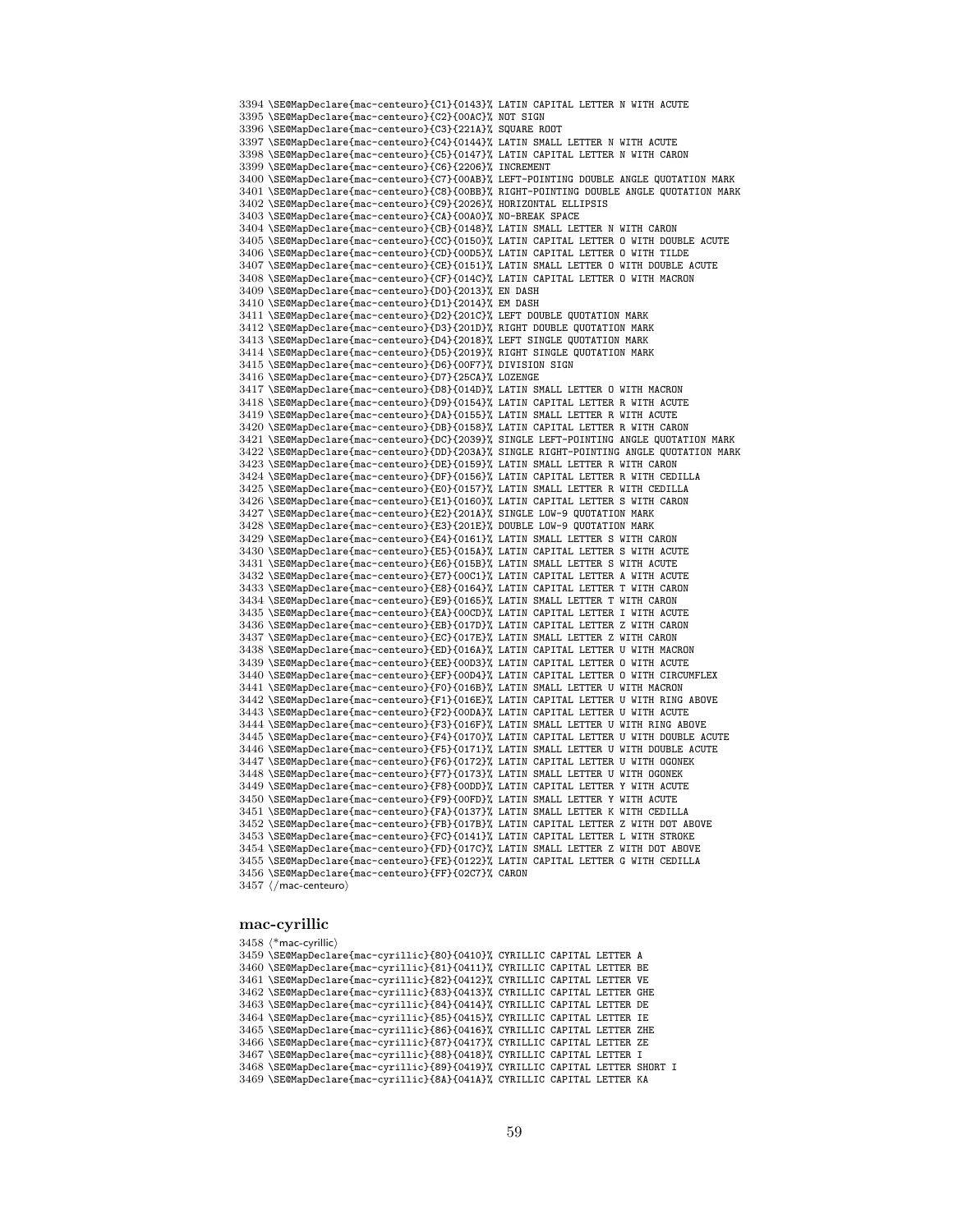\SE@MapDeclare{mac-cyrillic}{8B}{041B}% CYRILLIC CAPITAL LETTER EL \SE@MapDeclare{mac-cyrillic}{8C}{041C}% CYRILLIC CAPITAL LETTER EM \SE@MapDeclare{mac-cyrillic}{8D}{041D}% CYRILLIC CAPITAL LETTER EN \SE@MapDeclare{mac-cyrillic}{8E}{041E}% CYRILLIC CAPITAL LETTER O \SE@MapDeclare{mac-cyrillic}{8F}{041F}% CYRILLIC CAPITAL LETTER PE \SE@MapDeclare{mac-cyrillic}{90}{0420}% CYRILLIC CAPITAL LETTER ER \SE@MapDeclare{mac-cyrillic}{91}{0421}% CYRILLIC CAPITAL LETTER ES \SE@MapDeclare{mac-cyrillic}{92}{0422}% CYRILLIC CAPITAL LETTER TE \SE@MapDeclare{mac-cyrillic}{93}{0423}% CYRILLIC CAPITAL LETTER U \SE@MapDeclare{mac-cyrillic}{94}{0424}% CYRILLIC CAPITAL LETTER EF \SE@MapDeclare{mac-cyrillic}{95}{0425}% CYRILLIC CAPITAL LETTER HA \SE@MapDeclare{mac-cyrillic}{96}{0426}% CYRILLIC CAPITAL LETTER TSE \SE@MapDeclare{mac-cyrillic}{97}{0427}% CYRILLIC CAPITAL LETTER CHE \SE@MapDeclare{mac-cyrillic}{98}{0428}% CYRILLIC CAPITAL LETTER SHA \SE@MapDeclare{mac-cyrillic}{99}{0429}% CYRILLIC CAPITAL LETTER SHCHA \SE@MapDeclare{mac-cyrillic}{9A}{042A}% CYRILLIC CAPITAL LETTER HARD SIGN \SE@MapDeclare{mac-cyrillic}{9B}{042B}% CYRILLIC CAPITAL LETTER YERU \SE@MapDeclare{mac-cyrillic}{9C}{042C}% CYRILLIC CAPITAL LETTER SOFT SIGN \SE@MapDeclare{mac-cyrillic}{9D}{042D}% CYRILLIC CAPITAL LETTER E \SE@MapDeclare{mac-cyrillic}{9E}{042E}% CYRILLIC CAPITAL LETTER YU \SE@MapDeclare{mac-cyrillic}{9F}{042F}% CYRILLIC CAPITAL LETTER YA \SE@MapDeclare{mac-cyrillic}{A0}{2020}% DAGGER \SE@MapDeclare{mac-cyrillic}{A1}{00B0}% DEGREE SIGN \SE@MapDeclare{mac-cyrillic}{A2}{0490}% CYRILLIC CAPITAL LETTER GHE WITH UPTURN \SE@MapDeclare{mac-cyrillic}{A3}{00A3}% POUND SIGN \SE@MapDeclare{mac-cyrillic}{A4}{00A7}% SECTION SIGN \SE@MapDeclare{mac-cyrillic}{A5}{2022}% BULLET \SE@MapDeclare{mac-cyrillic}{A6}{00B6}% PILCROW SIGN \SE@MapDeclare{mac-cyrillic}{A7}{0406}% CYRILLIC CAPITAL LETTER BYELORUSSIAN-UKRAINIAN I \SE@MapDeclare{mac-cyrillic}{A8}{00AE}% REGISTERED SIGN \SE@MapDeclare{mac-cyrillic}{A9}{00A9}% COPYRIGHT SIGN \SE@MapDeclare{mac-cyrillic}{AA}{2122}% TRADE MARK SIGN \SE@MapDeclare{mac-cyrillic}{AB}{0402}% CYRILLIC CAPITAL LETTER DJE \SE@MapDeclare{mac-cyrillic}{AC}{0452}% CYRILLIC SMALL LETTER DJE \SE@MapDeclare{mac-cyrillic}{AD}{2260}% NOT EQUAL TO \SE@MapDeclare{mac-cyrillic}{AE}{0403}% CYRILLIC CAPITAL LETTER GJE \SE@MapDeclare{mac-cyrillic}{AF}{0453}% CYRILLIC SMALL LETTER GJE \SE@MapDeclare{mac-cyrillic}{B0}{221E}% INFINITY \SE@MapDeclare{mac-cyrillic}{B1}{00B1}% PLUS-MINUS SIGN \SE@MapDeclare{mac-cyrillic}{B2}{2264}% LESS-THAN OR EQUAL TO \SE@MapDeclare{mac-cyrillic}{B3}{2265}% GREATER-THAN OR EQUAL TO \SE@MapDeclare{mac-cyrillic}{B4}{0456}% CYRILLIC SMALL LETTER BYELORUSSIAN-UKRAINIAN I \SE@MapDeclare{mac-cyrillic}{B5}{00B5}% MICRO SIGN \SE@MapDeclare{mac-cyrillic}{B6}{0491}% CYRILLIC SMALL LETTER GHE WITH UPTURN \SE@MapDeclare{mac-cyrillic}{B7}{0408}% CYRILLIC CAPITAL LETTER JE \SE@MapDeclare{mac-cyrillic}{B8}{0404}% CYRILLIC CAPITAL LETTER UKRAINIAN IE \SE@MapDeclare{mac-cyrillic}{B9}{0454}% CYRILLIC SMALL LETTER UKRAINIAN IE 3517 \SE@MapDeclare{mac-cyrillic}{BA}{0407}% CYRILLIC CAPITAL LETTER YI \SE@MapDeclare{mac-cyrillic}{BB}{0457}% CYRILLIC SMALL LETTER YI \SE@MapDeclare{mac-cyrillic}{BC}{0409}% CYRILLIC CAPITAL LETTER LJE \SE@MapDeclare{mac-cyrillic}{BD}{0459}% CYRILLIC SMALL LETTER LJE \SE@MapDeclare{mac-cyrillic}{BE}{040A}% CYRILLIC CAPITAL LETTER NJE \SE@MapDeclare{mac-cyrillic}{BF}{045A}% CYRILLIC SMALL LETTER NJE \SE@MapDeclare{mac-cyrillic}{C0}{0458}% CYRILLIC SMALL LETTER JE \SE@MapDeclare{mac-cyrillic}{C1}{0405}% CYRILLIC CAPITAL LETTER DZE \SE@MapDeclare{mac-cyrillic}{C2}{00AC}% NOT SIGN \SE@MapDeclare{mac-cyrillic}{C3}{221A}% SQUARE ROOT \SE@MapDeclare{mac-cyrillic}{C4}{0192}% LATIN SMALL LETTER F WITH HOOK \SE@MapDeclare{mac-cyrillic}{C5}{2248}% ALMOST EQUAL TO \SE@MapDeclare{mac-cyrillic}{C6}{2206}% INCREMENT \SE@MapDeclare{mac-cyrillic}{C7}{00AB}% LEFT-POINTING DOUBLE ANGLE QUOTATION MARK \SE@MapDeclare{mac-cyrillic}{C8}{00BB}% RIGHT-POINTING DOUBLE ANGLE QUOTATION MARK \SE@MapDeclare{mac-cyrillic}{C9}{2026}% HORIZONTAL ELLIPSIS \SE@MapDeclare{mac-cyrillic}{CA}{00A0}% NO-BREAK SPACE \SE@MapDeclare{mac-cyrillic}{CB}{040B}% CYRILLIC CAPITAL LETTER TSHE \SE@MapDeclare{mac-cyrillic}{CC}{045B}% CYRILLIC SMALL LETTER TSHE \SE@MapDeclare{mac-cyrillic}{CD}{040C}% CYRILLIC CAPITAL LETTER KJE \SE@MapDeclare{mac-cyrillic}{CE}{045C}% CYRILLIC SMALL LETTER KJE \SE@MapDeclare{mac-cyrillic}{CF}{0455}% CYRILLIC SMALL LETTER DZE \SE@MapDeclare{mac-cyrillic}{D0}{2013}% EN DASH \SE@MapDeclare{mac-cyrillic}{D1}{2014}% EM DASH \SE@MapDeclare{mac-cyrillic}{D2}{201C}% LEFT DOUBLE QUOTATION MARK \SE@MapDeclare{mac-cyrillic}{D3}{201D}% RIGHT DOUBLE QUOTATION MARK \SE@MapDeclare{mac-cyrillic}{D4}{2018}% LEFT SINGLE QUOTATION MARK \SE@MapDeclare{mac-cyrillic}{D5}{2019}% RIGHT SINGLE QUOTATION MARK \SE@MapDeclare{mac-cyrillic}{D6}{00F7}% DIVISION SIGN \SE@MapDeclare{mac-cyrillic}{D7}{201E}% DOUBLE LOW-9 QUOTATION MARK \SE@MapDeclare{mac-cyrillic}{D8}{040E}% CYRILLIC CAPITAL LETTER SHORT U \SE@MapDeclare{mac-cyrillic}{D9}{045E}% CYRILLIC SMALL LETTER SHORT U \SE@MapDeclare{mac-cyrillic}{DA}{040F}% CYRILLIC CAPITAL LETTER DZHE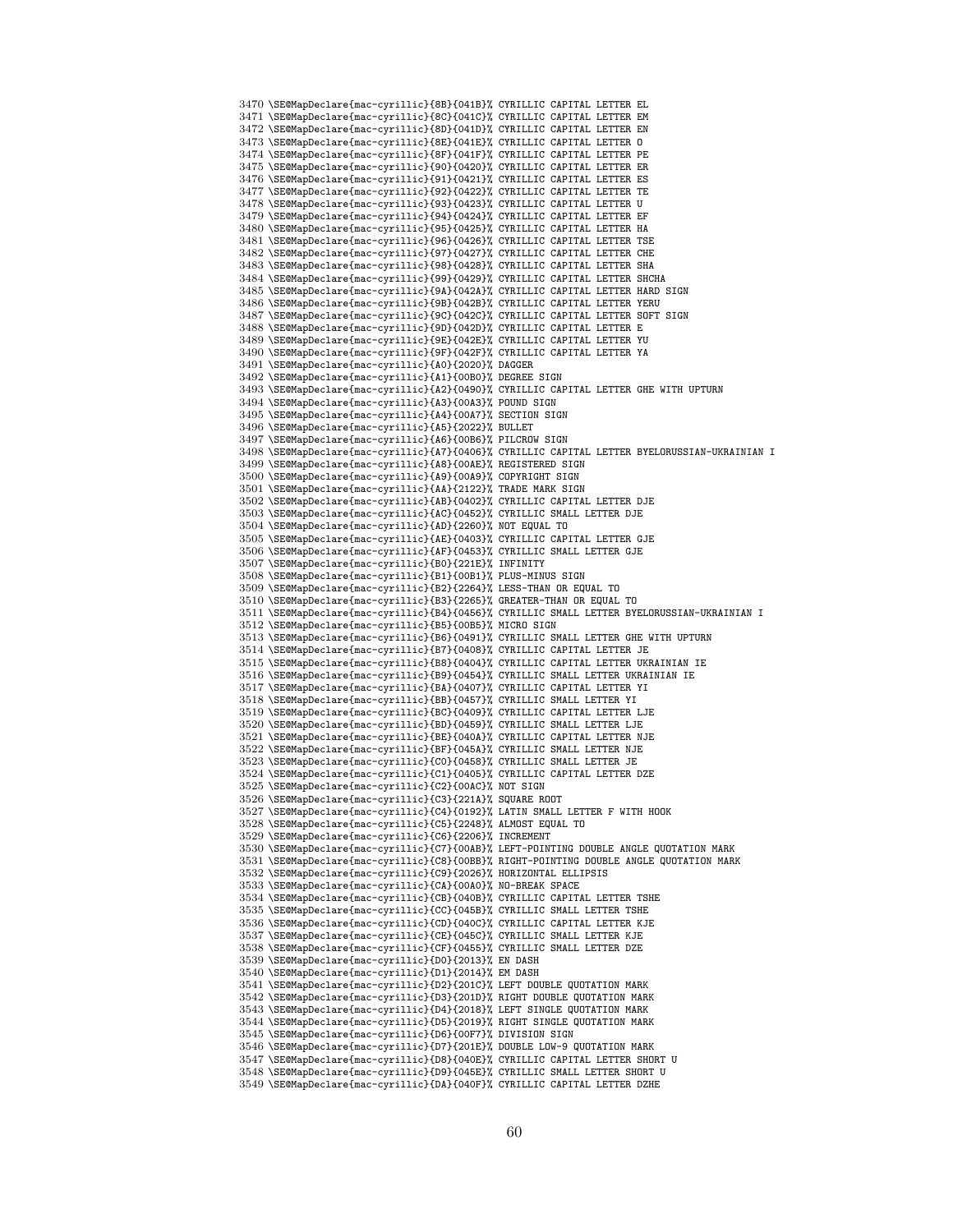\SE@MapDeclare{mac-cyrillic}{DB}{045F}% CYRILLIC SMALL LETTER DZHE \SE@MapDeclare{mac-cyrillic}{DC}{2116}% NUMERO SIGN \SE@MapDeclare{mac-cyrillic}{DD}{0401}% CYRILLIC CAPITAL LETTER IO \SE@MapDeclare{mac-cyrillic}{DE}{0451}% CYRILLIC SMALL LETTER IO \SE@MapDeclare{mac-cyrillic}{DF}{044F}% CYRILLIC SMALL LETTER YA \SE@MapDeclare{mac-cyrillic}{E0}{0430}% CYRILLIC SMALL LETTER A \SE@MapDeclare{mac-cyrillic}{E1}{0431}% CYRILLIC SMALL LETTER BE \SE@MapDeclare{mac-cyrillic}{E2}{0432}% CYRILLIC SMALL LETTER VE \SE@MapDeclare{mac-cyrillic}{E3}{0433}% CYRILLIC SMALL LETTER GHE \SE@MapDeclare{mac-cyrillic}{E4}{0434}% CYRILLIC SMALL LETTER DE \SE@MapDeclare{mac-cyrillic}{E5}{0435}% CYRILLIC SMALL LETTER IE \SE@MapDeclare{mac-cyrillic}{E6}{0436}% CYRILLIC SMALL LETTER ZHE \SE@MapDeclare{mac-cyrillic}{E7}{0437}% CYRILLIC SMALL LETTER ZE \SE@MapDeclare{mac-cyrillic}{E8}{0438}% CYRILLIC SMALL LETTER I \SE@MapDeclare{mac-cyrillic}{E9}{0439}% CYRILLIC SMALL LETTER SHORT I \SE@MapDeclare{mac-cyrillic}{EA}{043A}% CYRILLIC SMALL LETTER KA \SE@MapDeclare{mac-cyrillic}{EB}{043B}% CYRILLIC SMALL LETTER EL \SE@MapDeclare{mac-cyrillic}{EC}{043C}% CYRILLIC SMALL LETTER EM \SE@MapDeclare{mac-cyrillic}{ED}{043D}% CYRILLIC SMALL LETTER EN \SE@MapDeclare{mac-cyrillic}{EE}{043E}% CYRILLIC SMALL LETTER O \SE@MapDeclare{mac-cyrillic}{EF}{043F}% CYRILLIC SMALL LETTER PE \SE@MapDeclare{mac-cyrillic}{F0}{0440}% CYRILLIC SMALL LETTER ER \SE@MapDeclare{mac-cyrillic}{F1}{0441}% CYRILLIC SMALL LETTER ES \SE@MapDeclare{mac-cyrillic}{F2}{0442}% CYRILLIC SMALL LETTER TE \SE@MapDeclare{mac-cyrillic}{F3}{0443}% CYRILLIC SMALL LETTER U \SE@MapDeclare{mac-cyrillic}{F4}{0444}% CYRILLIC SMALL LETTER EF \SE@MapDeclare{mac-cyrillic}{F5}{0445}% CYRILLIC SMALL LETTER HA \SE@MapDeclare{mac-cyrillic}{F6}{0446}% CYRILLIC SMALL LETTER TSE \SE@MapDeclare{mac-cyrillic}{F7}{0447}% CYRILLIC SMALL LETTER CHE \SE@MapDeclare{mac-cyrillic}{F8}{0448}% CYRILLIC SMALL LETTER SHA \SE@MapDeclare{mac-cyrillic}{F9}{0449}% CYRILLIC SMALL LETTER SHCHA \SE@MapDeclare{mac-cyrillic}{FA}{044A}% CYRILLIC SMALL LETTER HARD SIGN \SE@MapDeclare{mac-cyrillic}{FB}{044B}% CYRILLIC SMALL LETTER YERU \SE@MapDeclare{mac-cyrillic}{FC}{044C}% CYRILLIC SMALL LETTER SOFT SIGN \SE@MapDeclare{mac-cyrillic}{FD}{044D}% CYRILLIC SMALL LETTER E \SE@MapDeclare{mac-cyrillic}{FE}{044E}% CYRILLIC SMALL LETTER YU \SE@MapDeclare{mac-cyrillic}{FF}{20AC}% EURO SIGN

 $\langle$ /mac-cyrillic $\rangle$ 

#### mac-roman

 (\*mac-roman) \SE@MapDeclare{mac-roman}{80}{00C4}% LATIN CAPITAL LETTER A WITH DIAERESIS \SE@MapDeclare{mac-roman}{81}{00C5}% LATIN CAPITAL LETTER A WITH RING ABOVE \SE@MapDeclare{mac-roman}{82}{00C7}% LATIN CAPITAL LETTER C WITH CEDILLA \SE@MapDeclare{mac-roman}{83}{00C9}% LATIN CAPITAL LETTER E WITH ACUTE \SE@MapDeclare{mac-roman}{84}{00D1}% LATIN CAPITAL LETTER N WITH TILDE \SE@MapDeclare{mac-roman}{85}{00D6}% LATIN CAPITAL LETTER O WITH DIAERESIS \SE@MapDeclare{mac-roman}{86}{00DC}% LATIN CAPITAL LETTER U WITH DIAERESIS \SE@MapDeclare{mac-roman}{87}{00E1}% LATIN SMALL LETTER A WITH ACUTE \SE@MapDeclare{mac-roman}{88}{00E0}% LATIN SMALL LETTER A WITH GRAVE \SE@MapDeclare{mac-roman}{89}{00E2}% LATIN SMALL LETTER A WITH CIRCUMFLEX \SE@MapDeclare{mac-roman}{8A}{00E4}% LATIN SMALL LETTER A WITH DIAERESIS \SE@MapDeclare{mac-roman}{8B}{00E3}% LATIN SMALL LETTER A WITH TILDE \SE@MapDeclare{mac-roman}{8C}{00E5}% LATIN SMALL LETTER A WITH RING ABOVE \SE@MapDeclare{mac-roman}{8D}{00E7}% LATIN SMALL LETTER C WITH CEDILLA \SE@MapDeclare{mac-roman}{8E}{00E9}% LATIN SMALL LETTER E WITH ACUTE \SE@MapDeclare{mac-roman}{8F}{00E8}% LATIN SMALL LETTER E WITH GRAVE \SE@MapDeclare{mac-roman}{90}{00EA}% LATIN SMALL LETTER E WITH CIRCUMFLEX \SE@MapDeclare{mac-roman}{91}{00EB}% LATIN SMALL LETTER E WITH DIAERESIS \SE@MapDeclare{mac-roman}{92}{00ED}% LATIN SMALL LETTER I WITH ACUTE \SE@MapDeclare{mac-roman}{93}{00EC}% LATIN SMALL LETTER I WITH GRAVE \SE@MapDeclare{mac-roman}{94}{00EE}% LATIN SMALL LETTER I WITH CIRCUMFLEX \SE@MapDeclare{mac-roman}{95}{00EF}% LATIN SMALL LETTER I WITH DIAERESIS \SE@MapDeclare{mac-roman}{96}{00F1}% LATIN SMALL LETTER N WITH TILDE \SE@MapDeclare{mac-roman}{97}{00F3}% LATIN SMALL LETTER O WITH ACUTE \SE@MapDeclare{mac-roman}{98}{00F2}% LATIN SMALL LETTER O WITH GRAVE \SE@MapDeclare{mac-roman}{99}{00F4}% LATIN SMALL LETTER O WITH CIRCUMFLEX \SE@MapDeclare{mac-roman}{9A}{00F6}% LATIN SMALL LETTER O WITH DIAERESIS \SE@MapDeclare{mac-roman}{9B}{00F5}% LATIN SMALL LETTER O WITH TILDE \SE@MapDeclare{mac-roman}{9C}{00FA}% LATIN SMALL LETTER U WITH ACUTE \SE@MapDeclare{mac-roman}{9D}{00F9}% LATIN SMALL LETTER U WITH GRAVE \SE@MapDeclare{mac-roman}{9E}{00FB}% LATIN SMALL LETTER U WITH CIRCUMFLEX \SE@MapDeclare{mac-roman}{9F}{00FC}% LATIN SMALL LETTER U WITH DIAERESIS \SE@MapDeclare{mac-roman}{A0}{2020}% DAGGER \SE@MapDeclare{mac-roman}{A1}{00B0}% DEGREE SIGN \SE@MapDeclare{mac-roman}{A2}{00A2}% CENT SIGN \SE@MapDeclare{mac-roman}{A3}{00A3}% POUND SIGN \SE@MapDeclare{mac-roman}{A4}{00A7}% SECTION SIGN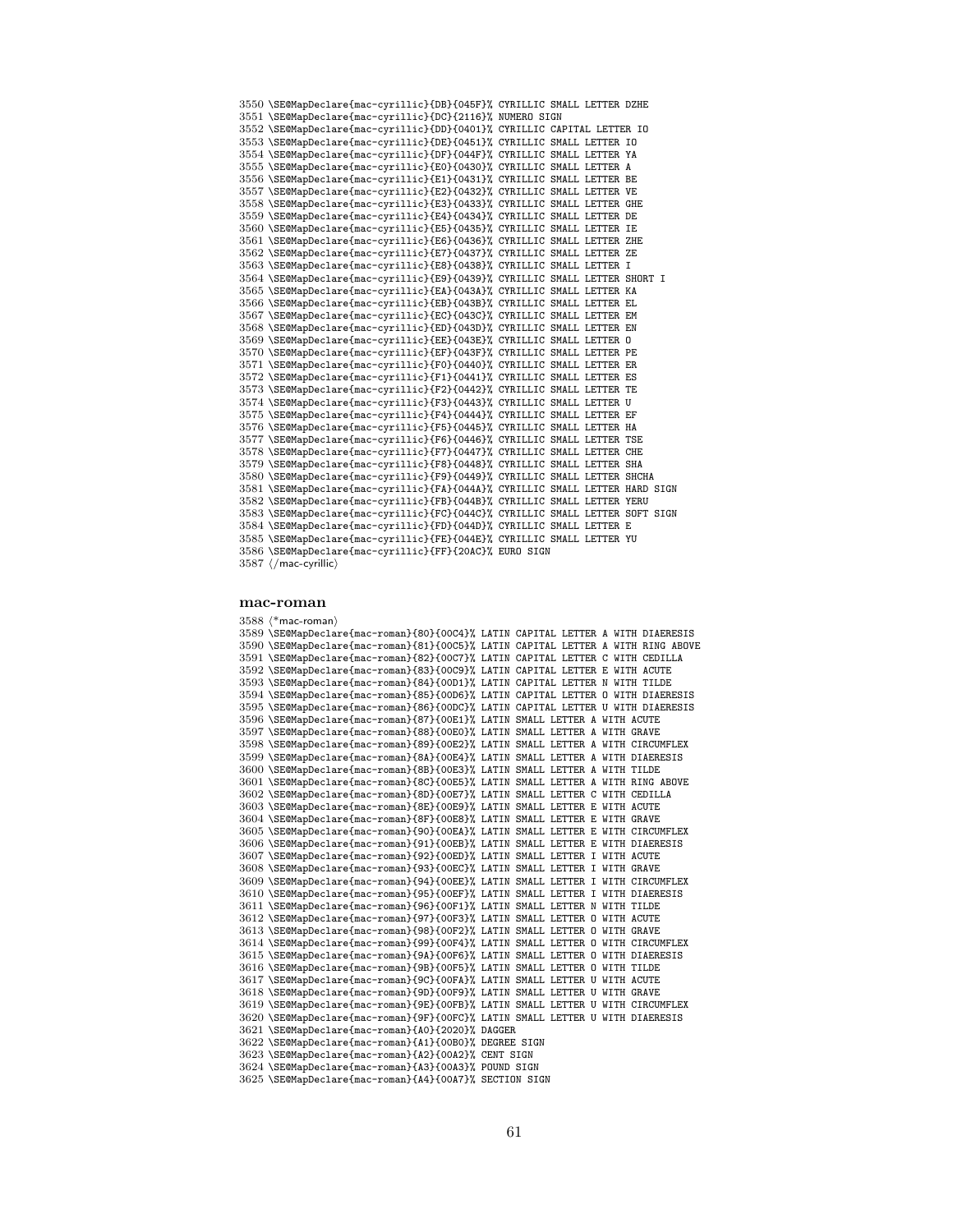\SE@MapDeclare{mac-roman}{A5}{2022}% BULLET \SE@MapDeclare{mac-roman}{A6}{00B6}% PILCROW SIGN \SE@MapDeclare{mac-roman}{A7}{00DF}% LATIN SMALL LETTER SHARP S \SE@MapDeclare{mac-roman}{A8}{00AE}% REGISTERED SIGN \SE@MapDeclare{mac-roman}{A9}{00A9}% COPYRIGHT SIGN \SE@MapDeclare{mac-roman}{AA}{2122}% TRADE MARK SIGN \SE@MapDeclare{mac-roman}{AB}{00B4}% ACUTE ACCENT \SE@MapDeclare{mac-roman}{AC}{00A8}% DIAERESIS \SE@MapDeclare{mac-roman}{AD}{2260}% NOT EQUAL TO \SE@MapDeclare{mac-roman}{AE}{00C6}% LATIN CAPITAL LETTER AE \SE@MapDeclare{mac-roman}{AF}{00D8}% LATIN CAPITAL LETTER O WITH STROKE \SE@MapDeclare{mac-roman}{B0}{221E}% INFINITY \SE@MapDeclare{mac-roman}{B1}{00B1}% PLUS-MINUS SIGN \SE@MapDeclare{mac-roman}{B2}{2264}% LESS-THAN OR EQUAL TO \SE@MapDeclare{mac-roman}{B3}{2265}% GREATER-THAN OR EQUAL TO \SE@MapDeclare{mac-roman}{B4}{00A5}% YEN SIGN \SE@MapDeclare{mac-roman}{B5}{00B5}% MICRO SIGN \SE@MapDeclare{mac-roman}{B6}{2202}% PARTIAL DIFFERENTIAL \SE@MapDeclare{mac-roman}{B7}{2211}% N-ARY SUMMATION \SE@MapDeclare{mac-roman}{B8}{220F}% N-ARY PRODUCT \SE@MapDeclare{mac-roman}{B9}{03C0}% GREEK SMALL LETTER PI \SE@MapDeclare{mac-roman}{BA}{222B}% INTEGRAL \SE@MapDeclare{mac-roman}{BB}{00AA}% FEMININE ORDINAL INDICATOR \SE@MapDeclare{mac-roman}{BC}{00BA}% MASCULINE ORDINAL INDICATOR \SE@MapDeclare{mac-roman}{BD}{03A9}% GREEK CAPITAL LETTER OMEGA \SE@MapDeclare{mac-roman}{BE}{00E6}% LATIN SMALL LETTER AE \SE@MapDeclare{mac-roman}{BF}{00F8}% LATIN SMALL LETTER O WITH STROKE \SE@MapDeclare{mac-roman}{C0}{00BF}% INVERTED QUESTION MARK \SE@MapDeclare{mac-roman}{C1}{00A1}% INVERTED EXCLAMATION MARK \SE@MapDeclare{mac-roman}{C2}{00AC}% NOT SIGN \SE@MapDeclare{mac-roman}{C3}{221A}% SQUARE ROOT \SE@MapDeclare{mac-roman}{C4}{0192}% LATIN SMALL LETTER F WITH HOOK \SE@MapDeclare{mac-roman}{C5}{2248}% ALMOST EQUAL TO \SE@MapDeclare{mac-roman}{C6}{2206}% INCREMENT \SE@MapDeclare{mac-roman}{C7}{00AB}% LEFT-POINTING DOUBLE ANGLE QUOTATION MARK \SE@MapDeclare{mac-roman}{C8}{00BB}% RIGHT-POINTING DOUBLE ANGLE QUOTATION MARK \SE@MapDeclare{mac-roman}{C9}{2026}% HORIZONTAL ELLIPSIS \SE@MapDeclare{mac-roman}{CA}{00A0}% NO-BREAK SPACE \SE@MapDeclare{mac-roman}{CB}{00C0}% LATIN CAPITAL LETTER A WITH GRAVE \SE@MapDeclare{mac-roman}{CC}{00C3}% LATIN CAPITAL LETTER A WITH TILDE \SE@MapDeclare{mac-roman}{CD}{00D5}% LATIN CAPITAL LETTER O WITH TILDE \SE@MapDeclare{mac-roman}{CE}{0152}% LATIN CAPITAL LIGATURE OE \SE@MapDeclare{mac-roman}{CF}{0153}% LATIN SMALL LIGATURE OE \SE@MapDeclare{mac-roman}{D0}{2013}% EN DASH \SE@MapDeclare{mac-roman}{D1}{2014}% EM DASH \SE@MapDeclare{mac-roman}{D2}{201C}% LEFT DOUBLE QUOTATION MARK \SE@MapDeclare{mac-roman}{D3}{201D}% RIGHT DOUBLE QUOTATION MARK \SE@MapDeclare{mac-roman}{D4}{2018}% LEFT SINGLE QUOTATION MARK \SE@MapDeclare{mac-roman}{D5}{2019}% RIGHT SINGLE QUOTATION MARK \SE@MapDeclare{mac-roman}{D6}{00F7}% DIVISION SIGN \SE@MapDeclare{mac-roman}{D7}{25CA}% LOZENGE \SE@MapDeclare{mac-roman}{D8}{00FF}% LATIN SMALL LETTER Y WITH DIAERESIS \SE@MapDeclare{mac-roman}{D9}{0178}% LATIN CAPITAL LETTER Y WITH DIAERESIS \SE@MapDeclare{mac-roman}{DA}{2044}% FRACTION SLASH \SE@MapDeclare{mac-roman}{DB}{20AC}% EURO SIGN \SE@MapDeclare{mac-roman}{DC}{2039}% SINGLE LEFT-POINTING ANGLE QUOTATION MARK \SE@MapDeclare{mac-roman}{DD}{203A}% SINGLE RIGHT-POINTING ANGLE QUOTATION MARK \SE@MapDeclare{mac-roman}{DE}{FB01}% LATIN SMALL LIGATURE FI \SE@MapDeclare{mac-roman}{DF}{FB02}% LATIN SMALL LIGATURE FL \SE@MapDeclare{mac-roman}{E0}{2021}% DOUBLE DAGGER \SE@MapDeclare{mac-roman}{E1}{00B7}% MIDDLE DOT \SE@MapDeclare{mac-roman}{E2}{201A}% SINGLE LOW-9 QUOTATION MARK \SE@MapDeclare{mac-roman}{E3}{201E}% DOUBLE LOW-9 QUOTATION MARK \SE@MapDeclare{mac-roman}{E4}{2030}% PER MILLE SIGN \SE@MapDeclare{mac-roman}{E5}{00C2}% LATIN CAPITAL LETTER A WITH CIRCUMFLEX \SE@MapDeclare{mac-roman}{E6}{00CA}% LATIN CAPITAL LETTER E WITH CIRCUMFLEX \SE@MapDeclare{mac-roman}{E7}{00C1}% LATIN CAPITAL LETTER A WITH ACUTE \SE@MapDeclare{mac-roman}{E8}{00CB}% LATIN CAPITAL LETTER E WITH DIAERESIS \SE@MapDeclare{mac-roman}{E9}{00C8}% LATIN CAPITAL LETTER E WITH GRAVE \SE@MapDeclare{mac-roman}{EA}{00CD}% LATIN CAPITAL LETTER I WITH ACUTE \SE@MapDeclare{mac-roman}{EB}{00CE}% LATIN CAPITAL LETTER I WITH CIRCUMFLEX \SE@MapDeclare{mac-roman}{EC}{00CF}% LATIN CAPITAL LETTER I WITH DIAERESIS \SE@MapDeclare{mac-roman}{ED}{00CC}% LATIN CAPITAL LETTER I WITH GRAVE \SE@MapDeclare{mac-roman}{EE}{00D3}% LATIN CAPITAL LETTER O WITH ACUTE \SE@MapDeclare{mac-roman}{EF}{00D4}% LATIN CAPITAL LETTER O WITH CIRCUMFLEX \SE@MapDeclare{mac-roman}{F0}{F8FF}% Apple logo \SE@MapDeclare{mac-roman}{F1}{00D2}% LATIN CAPITAL LETTER O WITH GRAVE \SE@MapDeclare{mac-roman}{F2}{00DA}% LATIN CAPITAL LETTER U WITH ACUTE \SE@MapDeclare{mac-roman}{F3}{00DB}% LATIN CAPITAL LETTER U WITH CIRCUMFLEX \SE@MapDeclare{mac-roman}{F4}{00D9}% LATIN CAPITAL LETTER U WITH GRAVE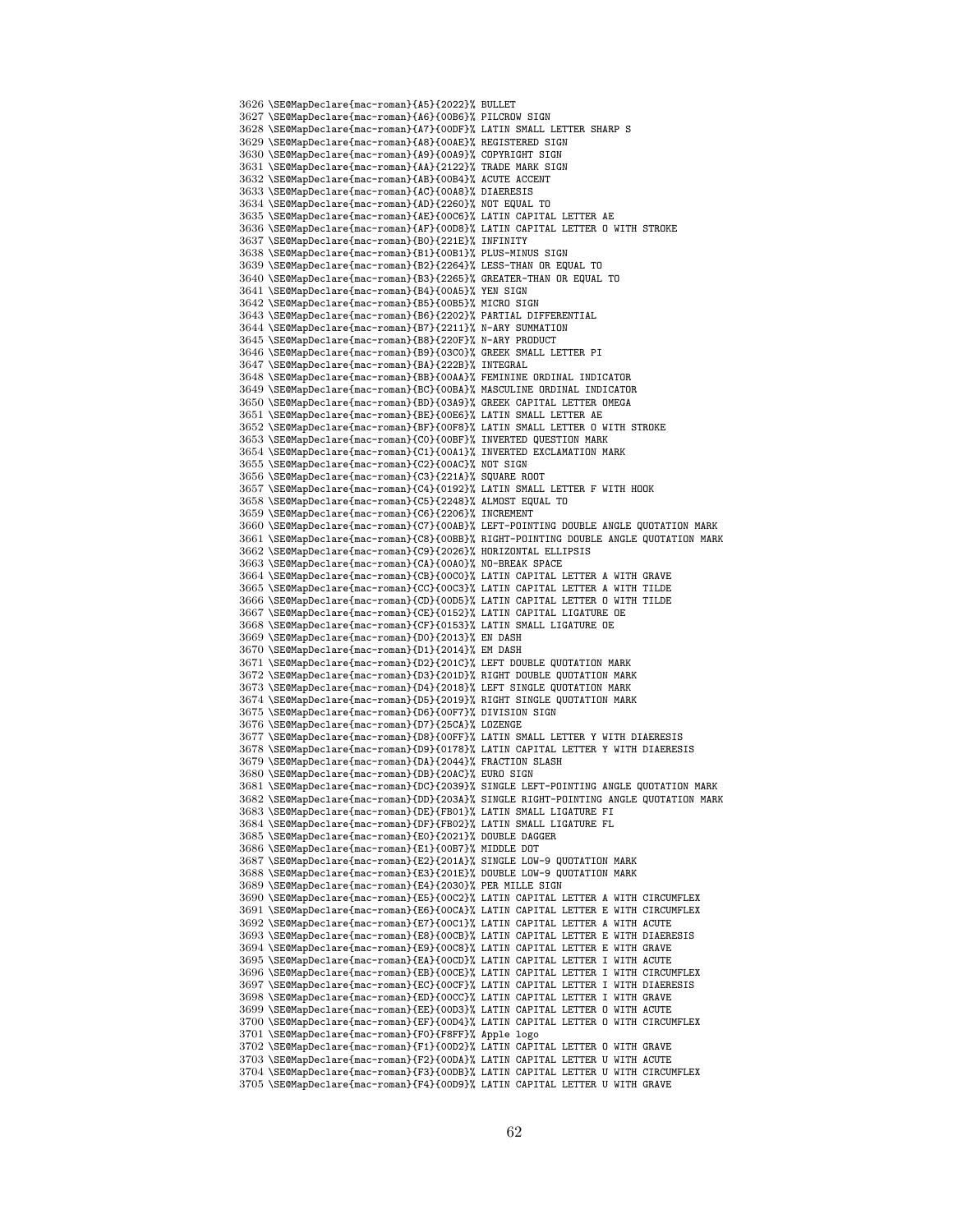\SE@MapDeclare{mac-roman}{F5}{0131}% LATIN SMALL LETTER DOTLESS I \SE@MapDeclare{mac-roman}{F6}{02C6}% MODIFIER LETTER CIRCUMFLEX ACCENT \SE@MapDeclare{mac-roman}{F7}{02DC}% SMALL TILDE \SE@MapDeclare{mac-roman}{F8}{00AF}% MACRON \SE@MapDeclare{mac-roman}{F9}{02D8}% BREVE \SE@MapDeclare{mac-roman}{FA}{02D9}% DOT ABOVE \SE@MapDeclare{mac-roman}{FB}{02DA}% RING ABOVE \SE@MapDeclare{mac-roman}{FC}{00B8}% CEDILLA \SE@MapDeclare{mac-roman}{FD}{02DD}% DOUBLE ACUTE ACCENT \SE@MapDeclare{mac-roman}{FE}{02DB}% OGONEK \SE@MapDeclare{mac-roman}{FF}{02C7}% CARON

 $\langle$ /mac-roman $\rangle$ 

# dec-mcs

  $*$ dec-mcs) \SE@MapDeclare{dec-mcs}{A1}{00A1}% INVERTED EXCLAMATION MARK \SE@MapDeclare{dec-mcs}{A2}{00A2}% CENT SIGN \SE@MapDeclare{dec-mcs}{A3}{00A3}% POUND SIGN \SE@MapDeclare{dec-mcs}{A5}{00A5}% YEN SIGN \SE@MapDeclare{dec-mcs}{A7}{00A7}% SECTION SIGN \SE@MapDeclare{dec-mcs}{A8}{00A4}% CURRENCY SIGN \SE@MapDeclare{dec-mcs}{A9}{00A9}% COPYRIGHT SIGN \SE@MapDeclare{dec-mcs}{AA}{00AA}% FEMININE ORDINAL INDICATOR \SE@MapDeclare{dec-mcs}{AB}{00AB}% LEFT-POINTING DOUBLE ANGLE QUOTATION MARK \SE@MapDeclare{dec-mcs}{B0}{00B0}% DEGREE SIGN \SE@MapDeclare{dec-mcs}{B1}{00B1}% PLUS-MINUS SIGN \SE@MapDeclare{dec-mcs}{B2}{00B2}% SUPERSCRIPT TWO \SE@MapDeclare{dec-mcs}{B3}{00B3}% SUPERSCRIPT THREE \SE@MapDeclare{dec-mcs}{B5}{00B5}% MICRO SIGN \SE@MapDeclare{dec-mcs}{B6}{00B6}% PILCROW SIGN \SE@MapDeclare{dec-mcs}{B7}{00B7}% MIDDLE DOT \SE@MapDeclare{dec-mcs}{B9}{00B9}% SUPERSCRIPT ONE \SE@MapDeclare{dec-mcs}{BA}{00BA}% MASCULINE ORDINAL INDICATOR \SE@MapDeclare{dec-mcs}{BB}{00BB}% RIGHT-POINTING DOUBLE ANGLE QUOTATION MARK \SE@MapDeclare{dec-mcs}{BC}{00BC}% VULGAR FRACTION ONE QUARTER \SE@MapDeclare{dec-mcs}{BD}{00BD}% VULGAR FRACTION ONE HALF \SE@MapDeclare{dec-mcs}{BF}{00BF}% INVERTED QUESTION MARK \SE@MapDeclare{dec-mcs}{C0}{00C0}% LATIN CAPITAL LETTER A WITH GRAVE \SE@MapDeclare{dec-mcs}{C1}{00C1}% LATIN CAPITAL LETTER A WITH ACUTE \SE@MapDeclare{dec-mcs}{C2}{00C2}% LATIN CAPITAL LETTER A WITH CIRCUMFLEX \SE@MapDeclare{dec-mcs}{C3}{00C3}% LATIN CAPITAL LETTER A WITH TILDE \SE@MapDeclare{dec-mcs}{C4}{00C4}% LATIN CAPITAL LETTER A WITH DIAERESIS \SE@MapDeclare{dec-mcs}{C5}{00C5}% LATIN CAPITAL LETTER A WITH RING ABOVE \SE@MapDeclare{dec-mcs}{C6}{00C6}% LATIN CAPITAL LETTER AE \SE@MapDeclare{dec-mcs}{C7}{00C7}% LATIN CAPITAL LETTER C WITH CEDILLA \SE@MapDeclare{dec-mcs}{C8}{00C8}% LATIN CAPITAL LETTER E WITH GRAVE \SE@MapDeclare{dec-mcs}{C9}{00C9}% LATIN CAPITAL LETTER E WITH ACUTE \SE@MapDeclare{dec-mcs}{CA}{00CA}% LATIN CAPITAL LETTER E WITH CIRCUMFLEX \SE@MapDeclare{dec-mcs}{CB}{00CB}% LATIN CAPITAL LETTER E WITH DIAERESIS \SE@MapDeclare{dec-mcs}{CC}{00CC}% LATIN CAPITAL LETTER I WITH GRAVE \SE@MapDeclare{dec-mcs}{CD}{00CD}% LATIN CAPITAL LETTER I WITH ACUTE \SE@MapDeclare{dec-mcs}{CE}{00CE}% LATIN CAPITAL LETTER I WITH CIRCUMFLEX \SE@MapDeclare{dec-mcs}{CF}{00CF}% LATIN CAPITAL LETTER I WITH DIAERESIS \SE@MapDeclare{dec-mcs}{D1}{00D1}% LATIN CAPITAL LETTER N WITH TILDE \SE@MapDeclare{dec-mcs}{D2}{00D2}% LATIN CAPITAL LETTER O WITH GRAVE \SE@MapDeclare{dec-mcs}{D3}{00D3}% LATIN CAPITAL LETTER O WITH ACUTE \SE@MapDeclare{dec-mcs}{D4}{00D4}% LATIN CAPITAL LETTER O WITH CIRCUMFLEX \SE@MapDeclare{dec-mcs}{D5}{00D5}% LATIN CAPITAL LETTER O WITH TILDE \SE@MapDeclare{dec-mcs}{D6}{00D6}% LATIN CAPITAL LETTER O WITH DIAERESIS \SE@MapDeclare{dec-mcs}{D7}{0152}% LATIN CAPITAL LIGATURE OE \SE@MapDeclare{dec-mcs}{D8}{00D8}% LATIN CAPITAL LETTER O WITH STROKE \SE@MapDeclare{dec-mcs}{D9}{00D9}% LATIN CAPITAL LETTER U WITH GRAVE \SE@MapDeclare{dec-mcs}{DA}{00DA}% LATIN CAPITAL LETTER U WITH ACUTE \SE@MapDeclare{dec-mcs}{DB}{00DB}% LATIN CAPITAL LETTER U WITH CIRCUMFLEX \SE@MapDeclare{dec-mcs}{DC}{00DC}% LATIN CAPITAL LETTER U WITH DIAERESIS \SE@MapDeclare{dec-mcs}{DD}{0178}% LATIN CAPITAL LETTER Y WITH DIAERESIS \SE@MapDeclare{dec-mcs}{DF}{00DF}% LATIN SMALL LETTER SHARP S \SE@MapDeclare{dec-mcs}{E0}{00E0}% LATIN SMALL LETTER A WITH GRAVE \SE@MapDeclare{dec-mcs}{E1}{00E1}% LATIN SMALL LETTER A WITH ACUTE \SE@MapDeclare{dec-mcs}{E2}{00E2}% LATIN SMALL LETTER A WITH CIRCUMFLEX \SE@MapDeclare{dec-mcs}{E3}{00E3}% LATIN SMALL LETTER A WITH TILDE \SE@MapDeclare{dec-mcs}{E4}{00E4}% LATIN SMALL LETTER A WITH DIAERESIS \SE@MapDeclare{dec-mcs}{E5}{00E5}% LATIN SMALL LETTER A WITH RING ABOVE \SE@MapDeclare{dec-mcs}{E6}{00E6}% LATIN SMALL LETTER AE \SE@MapDeclare{dec-mcs}{E7}{00E7}% LATIN SMALL LETTER C WITH CEDILLA \SE@MapDeclare{dec-mcs}{E8}{00E8}% LATIN SMALL LETTER E WITH GRAVE \SE@MapDeclare{dec-mcs}{E9}{00E9}% LATIN SMALL LETTER E WITH ACUTE \SE@MapDeclare{dec-mcs}{EA}{00EA}% LATIN SMALL LETTER E WITH CIRCUMFLEX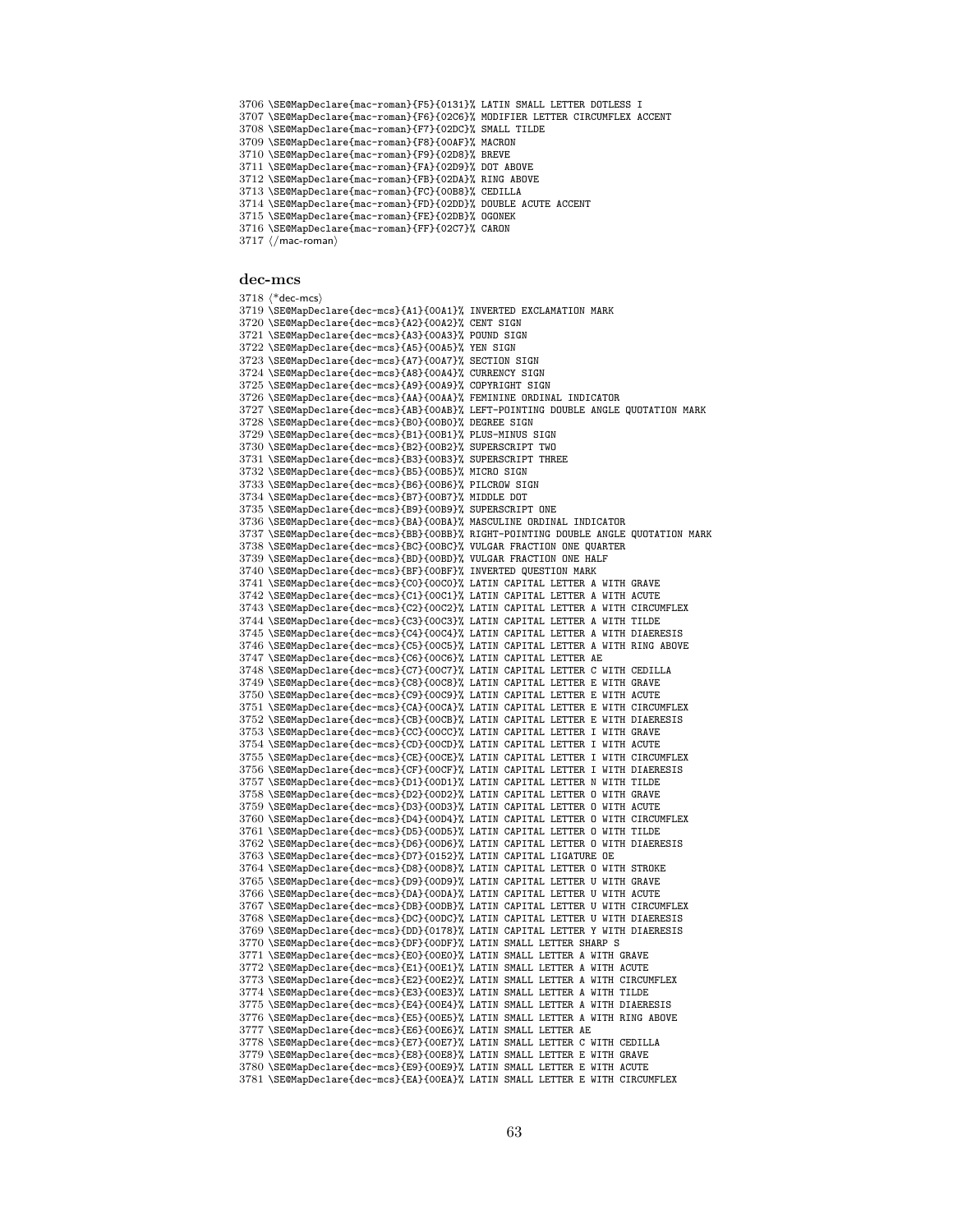\SE@MapDeclare{dec-mcs}{EB}{00EB}% LATIN SMALL LETTER E WITH DIAERESIS \SE@MapDeclare{dec-mcs}{EC}{00EC}% LATIN SMALL LETTER I WITH GRAVE \SE@MapDeclare{dec-mcs}{ED}{00ED}% LATIN SMALL LETTER I WITH ACUTE \SE@MapDeclare{dec-mcs}{EE}{00EE}% LATIN SMALL LETTER I WITH CIRCUMFLEX \SE@MapDeclare{dec-mcs}{EF}{00EF}% LATIN SMALL LETTER I WITH DIAERESIS \SE@MapDeclare{dec-mcs}{F1}{00F1}% LATIN SMALL LETTER N WITH TILDE \SE@MapDeclare{dec-mcs}{F2}{00F2}% LATIN SMALL LETTER O WITH GRAVE \SE@MapDeclare{dec-mcs}{F3}{00F3}% LATIN SMALL LETTER O WITH ACUTE \SE@MapDeclare{dec-mcs}{F4}{00F4}% LATIN SMALL LETTER O WITH CIRCUMFLEX \SE@MapDeclare{dec-mcs}{F5}{00F5}% LATIN SMALL LETTER O WITH TILDE \SE@MapDeclare{dec-mcs}{F6}{00F6}% LATIN SMALL LETTER O WITH DIAERESIS \SE@MapDeclare{dec-mcs}{F7}{0153}% LATIN SMALL LIGATURE OE \SE@MapDeclare{dec-mcs}{F8}{00F8}% LATIN SMALL LETTER O WITH STROKE \SE@MapDeclare{dec-mcs}{F9}{00F9}% LATIN SMALL LETTER U WITH GRAVE \SE@MapDeclare{dec-mcs}{FA}{00FA}% LATIN SMALL LETTER U WITH ACUTE \SE@MapDeclare{dec-mcs}{FB}{00FB}% LATIN SMALL LETTER U WITH CIRCUMFLEX \SE@MapDeclare{dec-mcs}{FC}{00FC}% LATIN SMALL LETTER U WITH DIAERESIS \SE@MapDeclare{dec-mcs}{FD}{00FF}% LATIN SMALL LETTER Y WITH DIAERESIS  $3800 \ \langle / \text{dec-mcs} \rangle$ 

## cp437

 $\langle$ \*cp437 $\rangle$  \SE@MapDeclare{cp437}{80}{00C7}% LATIN CAPITAL LETTER C WITH CEDILLA \SE@MapDeclare{cp437}{81}{00FC}% LATIN SMALL LETTER U WITH DIAERESIS \SE@MapDeclare{cp437}{82}{00E9}% LATIN SMALL LETTER E WITH ACUTE \SE@MapDeclare{cp437}{83}{00E2}% LATIN SMALL LETTER A WITH CIRCUMFLEX \SE@MapDeclare{cp437}{84}{00E4}% LATIN SMALL LETTER A WITH DIAERESIS \SE@MapDeclare{cp437}{85}{00E0}% LATIN SMALL LETTER A WITH GRAVE \SE@MapDeclare{cp437}{86}{00E5}% LATIN SMALL LETTER A WITH RING ABOVE \SE@MapDeclare{cp437}{87}{00E7}% LATIN SMALL LETTER C WITH CEDILLA \SE@MapDeclare{cp437}{88}{00EA}% LATIN SMALL LETTER E WITH CIRCUMFLEX \SE@MapDeclare{cp437}{89}{00EB}% LATIN SMALL LETTER E WITH DIAERESIS \SE@MapDeclare{cp437}{8A}{00E8}% LATIN SMALL LETTER E WITH GRAVE \SE@MapDeclare{cp437}{8B}{00EF}% LATIN SMALL LETTER I WITH DIAERESIS \SE@MapDeclare{cp437}{8C}{00EE}% LATIN SMALL LETTER I WITH CIRCUMFLEX \SE@MapDeclare{cp437}{8D}{00EC}% LATIN SMALL LETTER I WITH GRAVE \SE@MapDeclare{cp437}{8E}{00C4}% LATIN CAPITAL LETTER A WITH DIAERESIS \SE@MapDeclare{cp437}{8F}{00C5}% LATIN CAPITAL LETTER A WITH RING ABOVE \SE@MapDeclare{cp437}{90}{00C9}% LATIN CAPITAL LETTER E WITH ACUTE \SE@MapDeclare{cp437}{91}{00E6}% LATIN SMALL LIGATURE AE \SE@MapDeclare{cp437}{92}{00C6}% LATIN CAPITAL LIGATURE AE \SE@MapDeclare{cp437}{93}{00F4}% LATIN SMALL LETTER O WITH CIRCUMFLEX \SE@MapDeclare{cp437}{94}{00F6}% LATIN SMALL LETTER O WITH DIAERESIS \SE@MapDeclare{cp437}{95}{00F2}% LATIN SMALL LETTER O WITH GRAVE \SE@MapDeclare{cp437}{96}{00FB}% LATIN SMALL LETTER U WITH CIRCUMFLEX \SE@MapDeclare{cp437}{97}{00F9}% LATIN SMALL LETTER U WITH GRAVE \SE@MapDeclare{cp437}{98}{00FF}% LATIN SMALL LETTER Y WITH DIAERESIS \SE@MapDeclare{cp437}{99}{00D6}% LATIN CAPITAL LETTER O WITH DIAERESIS \SE@MapDeclare{cp437}{9A}{00DC}% LATIN CAPITAL LETTER U WITH DIAERESIS \SE@MapDeclare{cp437}{9B}{00A2}% CENT SIGN \SE@MapDeclare{cp437}{9C}{00A3}% POUND SIGN \SE@MapDeclare{cp437}{9D}{00A5}% YEN SIGN \SE@MapDeclare{cp437}{9E}{20A7}% PESETA SIGN \SE@MapDeclare{cp437}{9F}{0192}% LATIN SMALL LETTER F WITH HOOK \SE@MapDeclare{cp437}{A0}{00E1}% LATIN SMALL LETTER A WITH ACUTE \SE@MapDeclare{cp437}{A1}{00ED}% LATIN SMALL LETTER I WITH ACUTE \SE@MapDeclare{cp437}{A2}{00F3}% LATIN SMALL LETTER O WITH ACUTE \SE@MapDeclare{cp437}{A3}{00FA}% LATIN SMALL LETTER U WITH ACUTE \SE@MapDeclare{cp437}{A4}{00F1}% LATIN SMALL LETTER N WITH TILDE \SE@MapDeclare{cp437}{A5}{00D1}% LATIN CAPITAL LETTER N WITH TILDE \SE@MapDeclare{cp437}{A6}{00AA}% FEMININE ORDINAL INDICATOR \SE@MapDeclare{cp437}{A7}{00BA}% MASCULINE ORDINAL INDICATOR \SE@MapDeclare{cp437}{A8}{00BF}% INVERTED QUESTION MARK \SE@MapDeclare{cp437}{A9}{2310}% REVERSED NOT SIGN \SE@MapDeclare{cp437}{AA}{00AC}% NOT SIGN \SE@MapDeclare{cp437}{AB}{00BD}% VULGAR FRACTION ONE HALF \SE@MapDeclare{cp437}{AC}{00BC}% VULGAR FRACTION ONE QUARTER \SE@MapDeclare{cp437}{AD}{00A1}% INVERTED EXCLAMATION MARK \SE@MapDeclare{cp437}{AE}{00AB}% LEFT-POINTING DOUBLE ANGLE QUOTATION MARK \SE@MapDeclare{cp437}{AF}{00BB}% RIGHT-POINTING DOUBLE ANGLE QUOTATION MARK \SE@MapDeclare{cp437}{B0}{2591}% LIGHT SHADE \SE@MapDeclare{cp437}{B1}{2592}% MEDIUM SHADE \SE@MapDeclare{cp437}{B2}{2593}% DARK SHADE \SE@MapDeclare{cp437}{B3}{2502}% BOX DRAWINGS LIGHT VERTICAL \SE@MapDeclare{cp437}{B4}{2524}% BOX DRAWINGS LIGHT VERTICAL AND LEFT \SE@MapDeclare{cp437}{B5}{2561}% BOX DRAWINGS VERTICAL SINGLE AND LEFT DOUBLE \SE@MapDeclare{cp437}{B6}{2562}% BOX DRAWINGS VERTICAL DOUBLE AND LEFT SINGLE \SE@MapDeclare{cp437}{B7}{2556}% BOX DRAWINGS DOWN DOUBLE AND LEFT SINGLE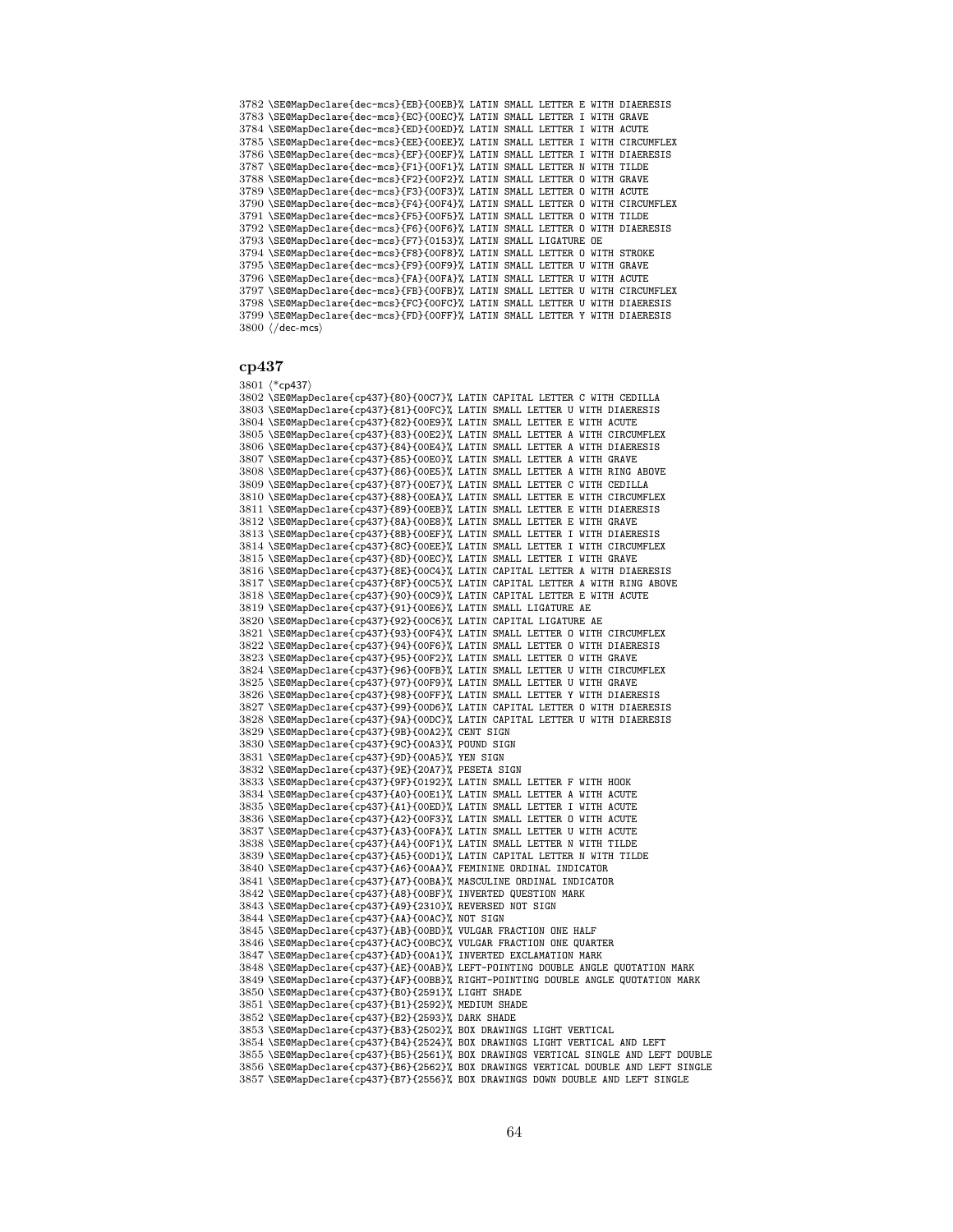\SE@MapDeclare{cp437}{B8}{2555}% BOX DRAWINGS DOWN SINGLE AND LEFT DOUBLE \SE@MapDeclare{cp437}{B9}{2563}% BOX DRAWINGS DOUBLE VERTICAL AND LEFT \SE@MapDeclare{cp437}{BA}{2551}% BOX DRAWINGS DOUBLE VERTICAL \SE@MapDeclare{cp437}{BB}{2557}% BOX DRAWINGS DOUBLE DOWN AND LEFT \SE@MapDeclare{cp437}{BC}{255D}% BOX DRAWINGS DOUBLE UP AND LEFT \SE@MapDeclare{cp437}{BD}{255C}% BOX DRAWINGS UP DOUBLE AND LEFT SINGLE \SE@MapDeclare{cp437}{BE}{255B}% BOX DRAWINGS UP SINGLE AND LEFT DOUBLE \SE@MapDeclare{cp437}{BF}{2510}% BOX DRAWINGS LIGHT DOWN AND LEFT \SE@MapDeclare{cp437}{C0}{2514}% BOX DRAWINGS LIGHT UP AND RIGHT \SE@MapDeclare{cp437}{C1}{2534}% BOX DRAWINGS LIGHT UP AND HORIZONTAL \SE@MapDeclare{cp437}{C2}{252C}% BOX DRAWINGS LIGHT DOWN AND HORIZONTAL \SE@MapDeclare{cp437}{C3}{251C}% BOX DRAWINGS LIGHT VERTICAL AND RIGHT \SE@MapDeclare{cp437}{C4}{2500}% BOX DRAWINGS LIGHT HORIZONTAL \SE@MapDeclare{cp437}{C5}{253C}% BOX DRAWINGS LIGHT VERTICAL AND HORIZONTAL \SE@MapDeclare{cp437}{C6}{255E}% BOX DRAWINGS VERTICAL SINGLE AND RIGHT DOUBLE \SE@MapDeclare{cp437}{C7}{255F}% BOX DRAWINGS VERTICAL DOUBLE AND RIGHT SINGLE \SE@MapDeclare{cp437}{C8}{255A}% BOX DRAWINGS DOUBLE UP AND RIGHT \SE@MapDeclare{cp437}{C9}{2554}% BOX DRAWINGS DOUBLE DOWN AND RIGHT \SE@MapDeclare{cp437}{CA}{2569}% BOX DRAWINGS DOUBLE UP AND HORIZONTAL \SE@MapDeclare{cp437}{CB}{2566}% BOX DRAWINGS DOUBLE DOWN AND HORIZONTAL \SE@MapDeclare{cp437}{CC}{2560}% BOX DRAWINGS DOUBLE VERTICAL AND RIGHT \SE@MapDeclare{cp437}{CD}{2550}% BOX DRAWINGS DOUBLE HORIZONTAL \SE@MapDeclare{cp437}{CE}{256C}% BOX DRAWINGS DOUBLE VERTICAL AND HORIZONTAL \SE@MapDeclare{cp437}{CF}{2567}% BOX DRAWINGS UP SINGLE AND HORIZONTAL DOUBLE \SE@MapDeclare{cp437}{D0}{2568}% BOX DRAWINGS UP DOUBLE AND HORIZONTAL SINGLE \SE@MapDeclare{cp437}{D1}{2564}% BOX DRAWINGS DOWN SINGLE AND HORIZONTAL DOUBLE \SE@MapDeclare{cp437}{D2}{2565}% BOX DRAWINGS DOWN DOUBLE AND HORIZONTAL SINGLE \SE@MapDeclare{cp437}{D3}{2559}% BOX DRAWINGS UP DOUBLE AND RIGHT SINGLE \SE@MapDeclare{cp437}{D4}{2558}% BOX DRAWINGS UP SINGLE AND RIGHT DOUBLE \SE@MapDeclare{cp437}{D5}{2552}% BOX DRAWINGS DOWN SINGLE AND RIGHT DOUBLE \SE@MapDeclare{cp437}{D6}{2553}% BOX DRAWINGS DOWN DOUBLE AND RIGHT SINGLE \SE@MapDeclare{cp437}{D7}{256B}% BOX DRAWINGS VERTICAL DOUBLE AND HORIZONTAL SINGLE \SE@MapDeclare{cp437}{D8}{256A}% BOX DRAWINGS VERTICAL SINGLE AND HORIZONTAL DOUBLE \SE@MapDeclare{cp437}{D9}{2518}% BOX DRAWINGS LIGHT UP AND LEFT \SE@MapDeclare{cp437}{DA}{250C}% BOX DRAWINGS LIGHT DOWN AND RIGHT \SE@MapDeclare{cp437}{DB}{2588}% FULL BLOCK \SE@MapDeclare{cp437}{DC}{2584}% LOWER HALF BLOCK \SE@MapDeclare{cp437}{DD}{258C}% LEFT HALF BLOCK \SE@MapDeclare{cp437}{DE}{2590}% RIGHT HALF BLOCK \SE@MapDeclare{cp437}{DF}{2580}% UPPER HALF BLOCK \SE@MapDeclare{cp437}{E0}{03B1}% GREEK SMALL LETTER ALPHA \SE@MapDeclare{cp437}{E1}{00DF}% LATIN SMALL LETTER SHARP S \SE@MapDeclare{cp437}{E2}{0393}% GREEK CAPITAL LETTER GAMMA \SE@MapDeclare{cp437}{E3}{03C0}% GREEK SMALL LETTER PI \SE@MapDeclare{cp437}{E4}{03A3}% GREEK CAPITAL LETTER SIGMA \SE@MapDeclare{cp437}{E5}{03C3}% GREEK SMALL LETTER SIGMA \SE@MapDeclare{cp437}{E6}{00B5}% MICRO SIGN \SE@MapDeclare{cp437}{E7}{03C4}% GREEK SMALL LETTER TAU \SE@MapDeclare{cp437}{E8}{03A6}% GREEK CAPITAL LETTER PHI \SE@MapDeclare{cp437}{E9}{0398}% GREEK CAPITAL LETTER THETA \SE@MapDeclare{cp437}{EA}{03A9}% GREEK CAPITAL LETTER OMEGA \SE@MapDeclare{cp437}{EB}{03B4}% GREEK SMALL LETTER DELTA \SE@MapDeclare{cp437}{EC}{221E}% INFINITY \SE@MapDeclare{cp437}{ED}{03C6}% GREEK SMALL LETTER PHI \SE@MapDeclare{cp437}{EE}{03B5}% GREEK SMALL LETTER EPSILON \SE@MapDeclare{cp437}{EF}{2229}% INTERSECTION \SE@MapDeclare{cp437}{F0}{2261}% IDENTICAL TO \SE@MapDeclare{cp437}{F1}{00B1}% PLUS-MINUS SIGN \SE@MapDeclare{cp437}{F2}{2265}% GREATER-THAN OR EQUAL TO \SE@MapDeclare{cp437}{F3}{2264}% LESS-THAN OR EQUAL TO \SE@MapDeclare{cp437}{F4}{2320}% TOP HALF INTEGRAL \SE@MapDeclare{cp437}{F5}{2321}% BOTTOM HALF INTEGRAL \SE@MapDeclare{cp437}{F6}{00F7}% DIVISION SIGN \SE@MapDeclare{cp437}{F7}{2248}% ALMOST EQUAL TO \SE@MapDeclare{cp437}{F8}{00B0}% DEGREE SIGN \SE@MapDeclare{cp437}{F9}{2219}% BULLET OPERATOR \SE@MapDeclare{cp437}{FA}{00B7}% MIDDLE DOT \SE@MapDeclare{cp437}{FB}{221A}% SQUARE ROOT \SE@MapDeclare{cp437}{FC}{207F}% SUPERSCRIPT LATIN SMALL LETTER N \SE@MapDeclare{cp437}{FD}{00B2}% SUPERSCRIPT TWO \SE@MapDeclare{cp437}{FE}{25A0}% BLACK SQUARE \SE@MapDeclare{cp437}{FF}{00A0}% NO-BREAK SPACE 3930 (/cp437)

# cp850

3931 (\*cp850) \SE@MapDeclare{cp850}{80}{00C7}% LATIN CAPITAL LETTER C WITH CEDILLA \SE@MapDeclare{cp850}{81}{00FC}% LATIN SMALL LETTER U WITH DIAERESIS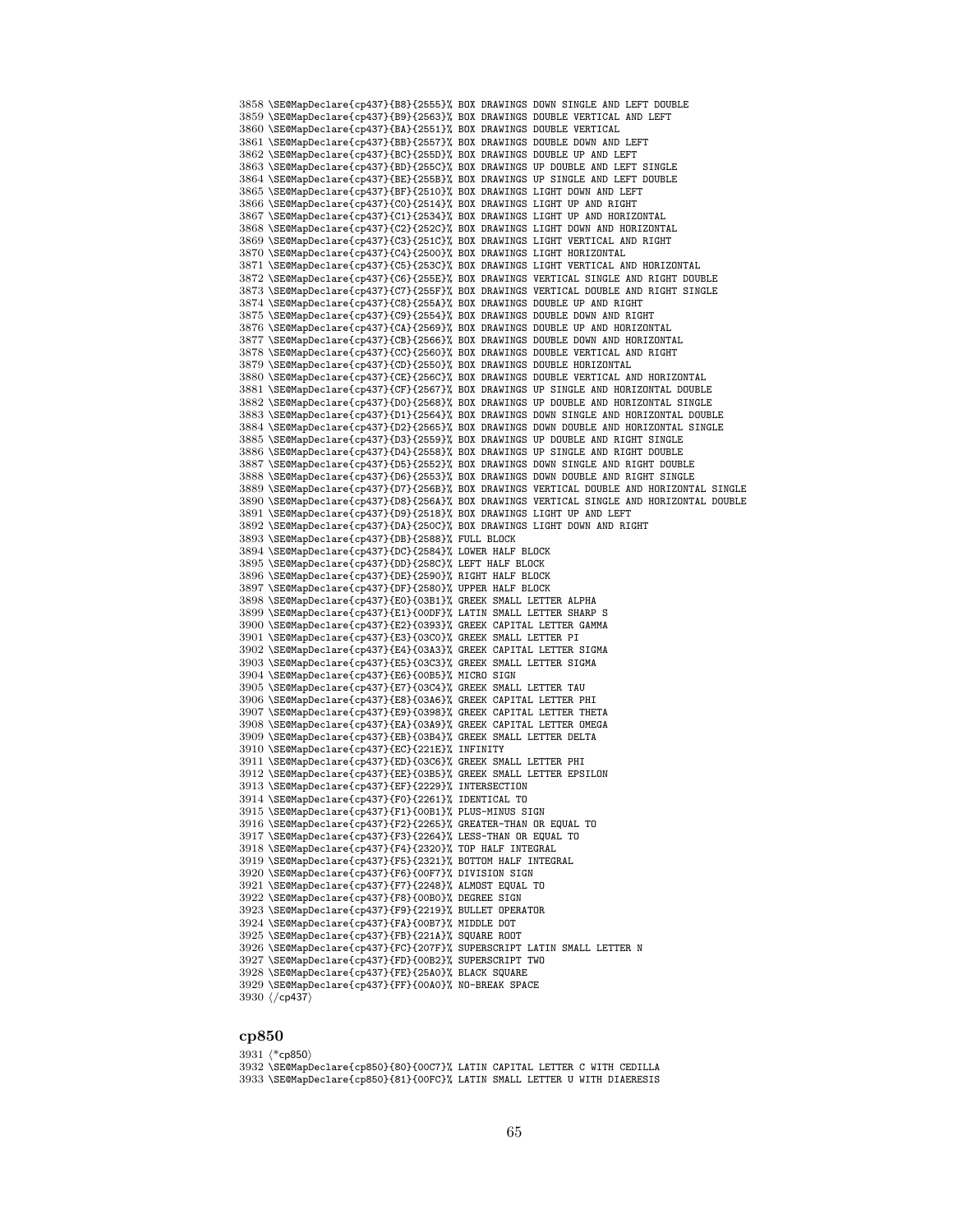\SE@MapDeclare{cp850}{82}{00E9}% LATIN SMALL LETTER E WITH ACUTE \SE@MapDeclare{cp850}{83}{00E2}% LATIN SMALL LETTER A WITH CIRCUMFLEX \SE@MapDeclare{cp850}{84}{00E4}% LATIN SMALL LETTER A WITH DIAERESIS \SE@MapDeclare{cp850}{85}{00E0}% LATIN SMALL LETTER A WITH GRAVE \SE@MapDeclare{cp850}{86}{00E5}% LATIN SMALL LETTER A WITH RING ABOVE \SE@MapDeclare{cp850}{87}{00E7}% LATIN SMALL LETTER C WITH CEDILLA \SE@MapDeclare{cp850}{88}{00EA}% LATIN SMALL LETTER E WITH CIRCUMFLEX \SE@MapDeclare{cp850}{89}{00EB}% LATIN SMALL LETTER E WITH DIAERESIS \SE@MapDeclare{cp850}{8A}{00E8}% LATIN SMALL LETTER E WITH GRAVE \SE@MapDeclare{cp850}{8B}{00EF}% LATIN SMALL LETTER I WITH DIAERESIS \SE@MapDeclare{cp850}{8C}{00EE}% LATIN SMALL LETTER I WITH CIRCUMFLEX \SE@MapDeclare{cp850}{8D}{00EC}% LATIN SMALL LETTER I WITH GRAVE \SE@MapDeclare{cp850}{8E}{00C4}% LATIN CAPITAL LETTER A WITH DIAERESIS \SE@MapDeclare{cp850}{8F}{00C5}% LATIN CAPITAL LETTER A WITH RING ABOVE \SE@MapDeclare{cp850}{90}{00C9}% LATIN CAPITAL LETTER E WITH ACUTE \SE@MapDeclare{cp850}{91}{00E6}% LATIN SMALL LIGATURE AE \SE@MapDeclare{cp850}{92}{00C6}% LATIN CAPITAL LIGATURE AE \SE@MapDeclare{cp850}{93}{00F4}% LATIN SMALL LETTER O WITH CIRCUMFLEX \SE@MapDeclare{cp850}{94}{00F6}% LATIN SMALL LETTER O WITH DIAERESIS \SE@MapDeclare{cp850}{95}{00F2}% LATIN SMALL LETTER O WITH GRAVE \SE@MapDeclare{cp850}{96}{00FB}% LATIN SMALL LETTER U WITH CIRCUMFLEX \SE@MapDeclare{cp850}{97}{00F9}% LATIN SMALL LETTER U WITH GRAVE \SE@MapDeclare{cp850}{98}{00FF}% LATIN SMALL LETTER Y WITH DIAERESIS \SE@MapDeclare{cp850}{99}{00D6}% LATIN CAPITAL LETTER O WITH DIAERESIS \SE@MapDeclare{cp850}{9A}{00DC}% LATIN CAPITAL LETTER U WITH DIAERESIS \SE@MapDeclare{cp850}{9B}{00F8}% LATIN SMALL LETTER O WITH STROKE \SE@MapDeclare{cp850}{9C}{00A3}% POUND SIGN \SE@MapDeclare{cp850}{9D}{00D8}% LATIN CAPITAL LETTER O WITH STROKE \SE@MapDeclare{cp850}{9E}{00D7}% MULTIPLICATION SIGN \SE@MapDeclare{cp850}{9F}{0192}% LATIN SMALL LETTER F WITH HOOK \SE@MapDeclare{cp850}{A0}{00E1}% LATIN SMALL LETTER A WITH ACUTE \SE@MapDeclare{cp850}{A1}{00ED}% LATIN SMALL LETTER I WITH ACUTE \SE@MapDeclare{cp850}{A2}{00F3}% LATIN SMALL LETTER O WITH ACUTE \SE@MapDeclare{cp850}{A3}{00FA}% LATIN SMALL LETTER U WITH ACUTE \SE@MapDeclare{cp850}{A4}{00F1}% LATIN SMALL LETTER N WITH TILDE \SE@MapDeclare{cp850}{A5}{00D1}% LATIN CAPITAL LETTER N WITH TILDE \SE@MapDeclare{cp850}{A6}{00AA}% FEMININE ORDINAL INDICATOR \SE@MapDeclare{cp850}{A7}{00BA}% MASCULINE ORDINAL INDICATOR \SE@MapDeclare{cp850}{A8}{00BF}% INVERTED QUESTION MARK \SE@MapDeclare{cp850}{A9}{00AE}% REGISTERED SIGN \SE@MapDeclare{cp850}{AA}{00AC}% NOT SIGN \SE@MapDeclare{cp850}{AB}{00BD}% VULGAR FRACTION ONE HALF \SE@MapDeclare{cp850}{AC}{00BC}% VULGAR FRACTION ONE QUARTER \SE@MapDeclare{cp850}{AD}{00A1}% INVERTED EXCLAMATION MARK \SE@MapDeclare{cp850}{AE}{00AB}% LEFT-POINTING DOUBLE ANGLE QUOTATION MARK \SE@MapDeclare{cp850}{AF}{00BB}% RIGHT-POINTING DOUBLE ANGLE QUOTATION MARK \SE@MapDeclare{cp850}{B0}{2591}% LIGHT SHADE \SE@MapDeclare{cp850}{B1}{2592}% MEDIUM SHADE \SE@MapDeclare{cp850}{B2}{2593}% DARK SHADE \SE@MapDeclare{cp850}{B3}{2502}% BOX DRAWINGS LIGHT VERTICAL \SE@MapDeclare{cp850}{B4}{2524}% BOX DRAWINGS LIGHT VERTICAL AND LEFT \SE@MapDeclare{cp850}{B5}{00C1}% LATIN CAPITAL LETTER A WITH ACUTE \SE@MapDeclare{cp850}{B6}{00C2}% LATIN CAPITAL LETTER A WITH CIRCUMFLEX \SE@MapDeclare{cp850}{B7}{00C0}% LATIN CAPITAL LETTER A WITH GRAVE \SE@MapDeclare{cp850}{B8}{00A9}% COPYRIGHT SIGN \SE@MapDeclare{cp850}{B9}{2563}% BOX DRAWINGS DOUBLE VERTICAL AND LEFT \SE@MapDeclare{cp850}{BA}{2551}% BOX DRAWINGS DOUBLE VERTICAL \SE@MapDeclare{cp850}{BB}{2557}% BOX DRAWINGS DOUBLE DOWN AND LEFT \SE@MapDeclare{cp850}{BC}{255D}% BOX DRAWINGS DOUBLE UP AND LEFT \SE@MapDeclare{cp850}{BD}{00A2}% CENT SIGN \SE@MapDeclare{cp850}{BE}{00A5}% YEN SIGN \SE@MapDeclare{cp850}{BF}{2510}% BOX DRAWINGS LIGHT DOWN AND LEFT \SE@MapDeclare{cp850}{C0}{2514}% BOX DRAWINGS LIGHT UP AND RIGHT \SE@MapDeclare{cp850}{C1}{2534}% BOX DRAWINGS LIGHT UP AND HORIZONTAL \SE@MapDeclare{cp850}{C2}{252C}% BOX DRAWINGS LIGHT DOWN AND HORIZONTAL \SE@MapDeclare{cp850}{C3}{251C}% BOX DRAWINGS LIGHT VERTICAL AND RIGHT \SE@MapDeclare{cp850}{C4}{2500}% BOX DRAWINGS LIGHT HORIZONTAL \SE@MapDeclare{cp850}{C5}{253C}% BOX DRAWINGS LIGHT VERTICAL AND HORIZONTAL \SE@MapDeclare{cp850}{C6}{00E3}% LATIN SMALL LETTER A WITH TILDE \SE@MapDeclare{cp850}{C7}{00C3}% LATIN CAPITAL LETTER A WITH TILDE \SE@MapDeclare{cp850}{C8}{255A}% BOX DRAWINGS DOUBLE UP AND RIGHT \SE@MapDeclare{cp850}{C9}{2554}% BOX DRAWINGS DOUBLE DOWN AND RIGHT \SE@MapDeclare{cp850}{CA}{2569}% BOX DRAWINGS DOUBLE UP AND HORIZONTAL \SE@MapDeclare{cp850}{CB}{2566}% BOX DRAWINGS DOUBLE DOWN AND HORIZONTAL \SE@MapDeclare{cp850}{CC}{2560}% BOX DRAWINGS DOUBLE VERTICAL AND RIGHT \SE@MapDeclare{cp850}{CD}{2550}% BOX DRAWINGS DOUBLE HORIZONTAL \SE@MapDeclare{cp850}{CE}{256C}% BOX DRAWINGS DOUBLE VERTICAL AND HORIZONTAL \SE@MapDeclare{cp850}{CF}{00A4}% CURRENCY SIGN \SE@MapDeclare{cp850}{D0}{00F0}% LATIN SMALL LETTER ETH

\SE@MapDeclare{cp850}{D1}{00D0}% LATIN CAPITAL LETTER ETH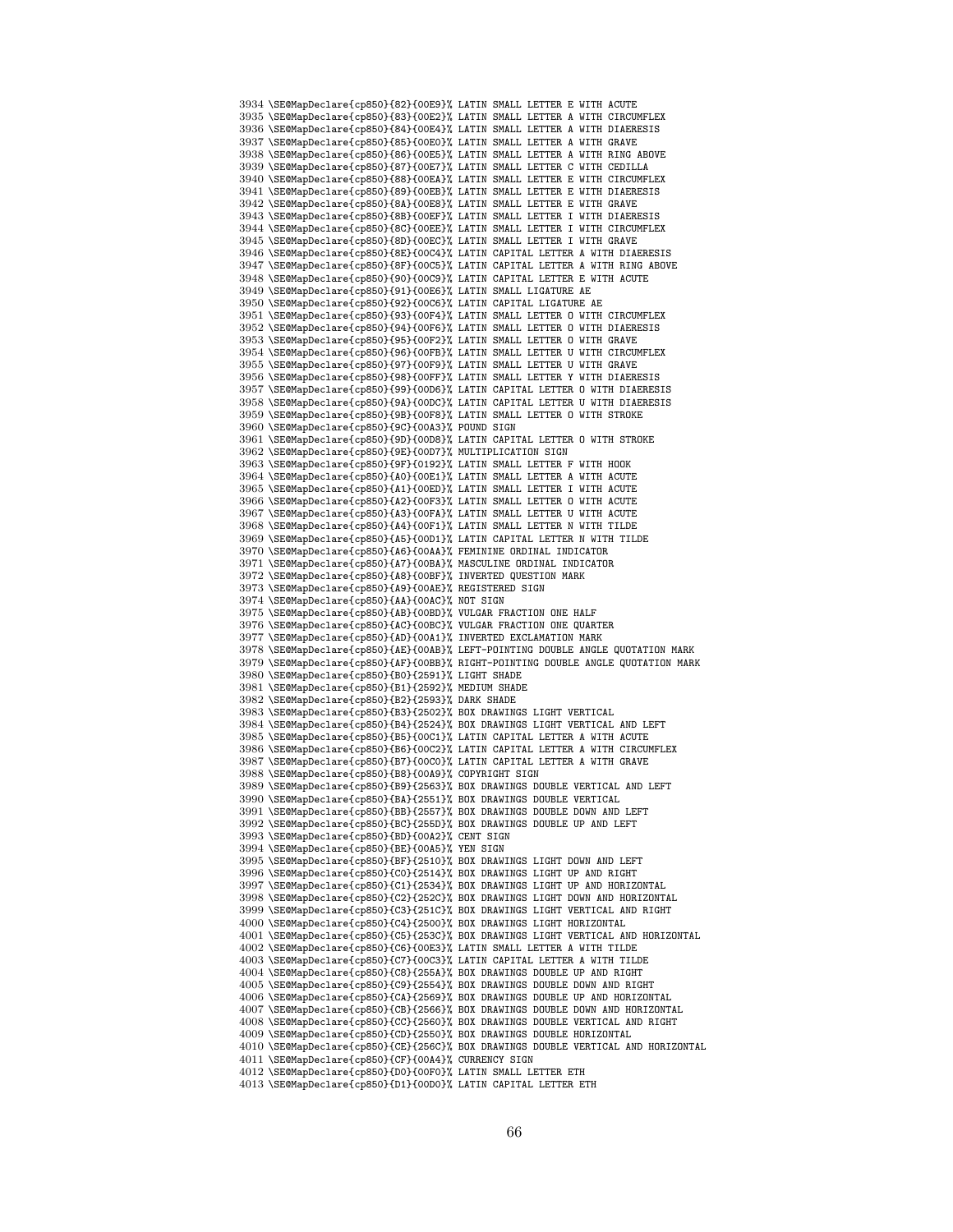\SE@MapDeclare{cp850}{D2}{00CA}% LATIN CAPITAL LETTER E WITH CIRCUMFLEX \SE@MapDeclare{cp850}{D3}{00CB}% LATIN CAPITAL LETTER E WITH DIAERESIS \SE@MapDeclare{cp850}{D4}{00C8}% LATIN CAPITAL LETTER E WITH GRAVE \SE@MapDeclare{cp850}{D5}{0131}% LATIN SMALL LETTER DOTLESS I \SE@MapDeclare{cp850}{D6}{00CD}% LATIN CAPITAL LETTER I WITH ACUTE \SE@MapDeclare{cp850}{D7}{00CE}% LATIN CAPITAL LETTER I WITH CIRCUMFLEX \SE@MapDeclare{cp850}{D8}{00CF}% LATIN CAPITAL LETTER I WITH DIAERESIS \SE@MapDeclare{cp850}{D9}{2518}% BOX DRAWINGS LIGHT UP AND LEFT \SE@MapDeclare{cp850}{DA}{250C}% BOX DRAWINGS LIGHT DOWN AND RIGHT \SE@MapDeclare{cp850}{DB}{2588}% FULL BLOCK \SE@MapDeclare{cp850}{DC}{2584}% LOWER HALF BLOCK \SE@MapDeclare{cp850}{DD}{00A6}% BROKEN BAR \SE@MapDeclare{cp850}{DE}{00CC}% LATIN CAPITAL LETTER I WITH GRAVE \SE@MapDeclare{cp850}{DF}{2580}% UPPER HALF BLOCK \SE@MapDeclare{cp850}{E0}{00D3}% LATIN CAPITAL LETTER O WITH ACUTE \SE@MapDeclare{cp850}{E1}{00DF}% LATIN SMALL LETTER SHARP S \SE@MapDeclare{cp850}{E2}{00D4}% LATIN CAPITAL LETTER O WITH CIRCUMFLEX \SE@MapDeclare{cp850}{E3}{00D2}% LATIN CAPITAL LETTER O WITH GRAVE \SE@MapDeclare{cp850}{E4}{00F5}% LATIN SMALL LETTER O WITH TILDE \SE@MapDeclare{cp850}{E5}{00D5}% LATIN CAPITAL LETTER O WITH TILDE \SE@MapDeclare{cp850}{E6}{00B5}% MICRO SIGN \SE@MapDeclare{cp850}{E7}{00FE}% LATIN SMALL LETTER THORN \SE@MapDeclare{cp850}{E8}{00DE}% LATIN CAPITAL LETTER THORN \SE@MapDeclare{cp850}{E9}{00DA}% LATIN CAPITAL LETTER U WITH ACUTE \SE@MapDeclare{cp850}{EA}{00DB}% LATIN CAPITAL LETTER U WITH CIRCUMFLEX \SE@MapDeclare{cp850}{EB}{00D9}% LATIN CAPITAL LETTER U WITH GRAVE \SE@MapDeclare{cp850}{EC}{00FD}% LATIN SMALL LETTER Y WITH ACUTE \SE@MapDeclare{cp850}{ED}{00DD}% LATIN CAPITAL LETTER Y WITH ACUTE \SE@MapDeclare{cp850}{EE}{00AF}% MACRON \SE@MapDeclare{cp850}{EF}{00B4}% ACUTE ACCENT \SE@MapDeclare{cp850}{F0}{00AD}% SOFT HYPHEN \SE@MapDeclare{cp850}{F1}{00B1}% PLUS-MINUS SIGN \SE@MapDeclare{cp850}{F2}{2017}% DOUBLE LOW LINE \SE@MapDeclare{cp850}{F3}{00BE}% VULGAR FRACTION THREE QUARTERS \SE@MapDeclare{cp850}{F4}{00B6}% PILCROW SIGN \SE@MapDeclare{cp850}{F5}{00A7}% SECTION SIGN \SE@MapDeclare{cp850}{F6}{00F7}% DIVISION SIGN \SE@MapDeclare{cp850}{F7}{00B8}% CEDILLA \SE@MapDeclare{cp850}{F8}{00B0}% DEGREE SIGN \SE@MapDeclare{cp850}{F9}{00A8}% DIAERESIS \SE@MapDeclare{cp850}{FA}{00B7}% MIDDLE DOT \SE@MapDeclare{cp850}{FB}{00B9}% SUPERSCRIPT ONE \SE@MapDeclare{cp850}{FC}{00B3}% SUPERSCRIPT THREE \SE@MapDeclare{cp850}{FD}{00B2}% SUPERSCRIPT TWO \SE@MapDeclare{cp850}{FE}{25A0}% BLACK SQUARE \SE@MapDeclare{cp850}{FF}{00A0}% NO-BREAK SPACE  $\langle$ /cp850)

### cp852

```
4061 (*cp852)
```

```
4062 \SE@MapDeclare{cp852}{80}{00C7}% LATIN CAPITAL LETTER C WITH CEDILLA
4063 \SE@MapDeclare{cp852}{81}{00FC}% LATIN SMALL LETTER U WITH DIAERESIS
4064 \SE@MapDeclare{cp852}{82}{00E9}% LATIN SMALL LETTER E WITH ACUTE
4065 \SE@MapDeclare{cp852}{83}{00E2}% LATIN SMALL LETTER A WITH CIRCUMFLEX
4066 \SE@MapDeclare{cp852}{84}{00E4}% LATIN SMALL LETTER A WITH DIAERESIS
4067 \SE@MapDeclare{cp852}{85}{016F}% LATIN SMALL LETTER U WITH RING ABOVE
4068 \SE@MapDeclare{cp852}{86}{0107}% LATIN SMALL LETTER C WITH ACUTE
4069 \SE@MapDeclare{cp852}{87}{00E7}% LATIN SMALL LETTER C WITH CEDILLA
4070 \SE@MapDeclare{cp852}{88}{0142}% LATIN SMALL LETTER L WITH STROKE
4071 \SE@MapDeclare{cp852}{89}{00EB}% LATIN SMALL LETTER E WITH DIAERESIS
4072 \SE@MapDeclare{cp852}{8A}{0150}% LATIN CAPITAL LETTER O WITH DOUBLE ACUTE
4073 \SE@MapDeclare{cp852}{8B}{0151}% LATIN SMALL LETTER O WITH DOUBLE ACUTE
4074 \SE@MapDeclare{cp852}{8C}{00EE}% LATIN SMALL LETTER I WITH CIRCUMFLEX
4075 \SE@MapDeclare{cp852}{8D}{0179}% LATIN CAPITAL LETTER Z WITH ACUTE
4076 \SE@MapDeclare{cp852}{8E}{00C4}% LATIN CAPITAL LETTER A WITH DIAERESIS
4077 \SE@MapDeclare{cp852}{8F}{0106}% LATIN CAPITAL LETTER C WITH ACUTE
4078 \SE@MapDeclare{cp852}{90}{00C9}% LATIN CAPITAL LETTER E WITH ACUTE
4079 \SE@MapDeclare{cp852}{91}{0139}% LATIN CAPITAL LETTER L WITH ACUTE
4080 \SE@MapDeclare{cp852}{92}{013A}% LATIN SMALL LETTER L WITH ACUTE
4081 \SE@MapDeclare{cp852}{93}{00F4}% LATIN SMALL LETTER O WITH CIRCUMFLEX
4082 \SE@MapDeclare{cp852}{94}{00F6}% LATIN SMALL LETTER O WITH DIAERESIS
4083 \SE@MapDeclare{cp852}{95}{013D}% LATIN CAPITAL LETTER L WITH CARON
4084 \SE@MapDeclare{cp852}{96}{013E}% LATIN SMALL LETTER L WITH CARON
4085 \SE@MapDeclare{cp852}{97}{015A}% LATIN CAPITAL LETTER S WITH ACUTE
4086 \SE@MapDeclare{cp852}{98}{015B}% LATIN SMALL LETTER S WITH ACUTE
4087 \SE@MapDeclare{cp852}{99}{00D6}% LATIN CAPITAL LETTER O WITH DIAERESIS
4088 \SE@MapDeclare{cp852}{9A}{00DC}% LATIN CAPITAL LETTER U WITH DIAERESIS
4089 \SE@MapDeclare{cp852}{9B}{0164}% LATIN CAPITAL LETTER T WITH CARON
```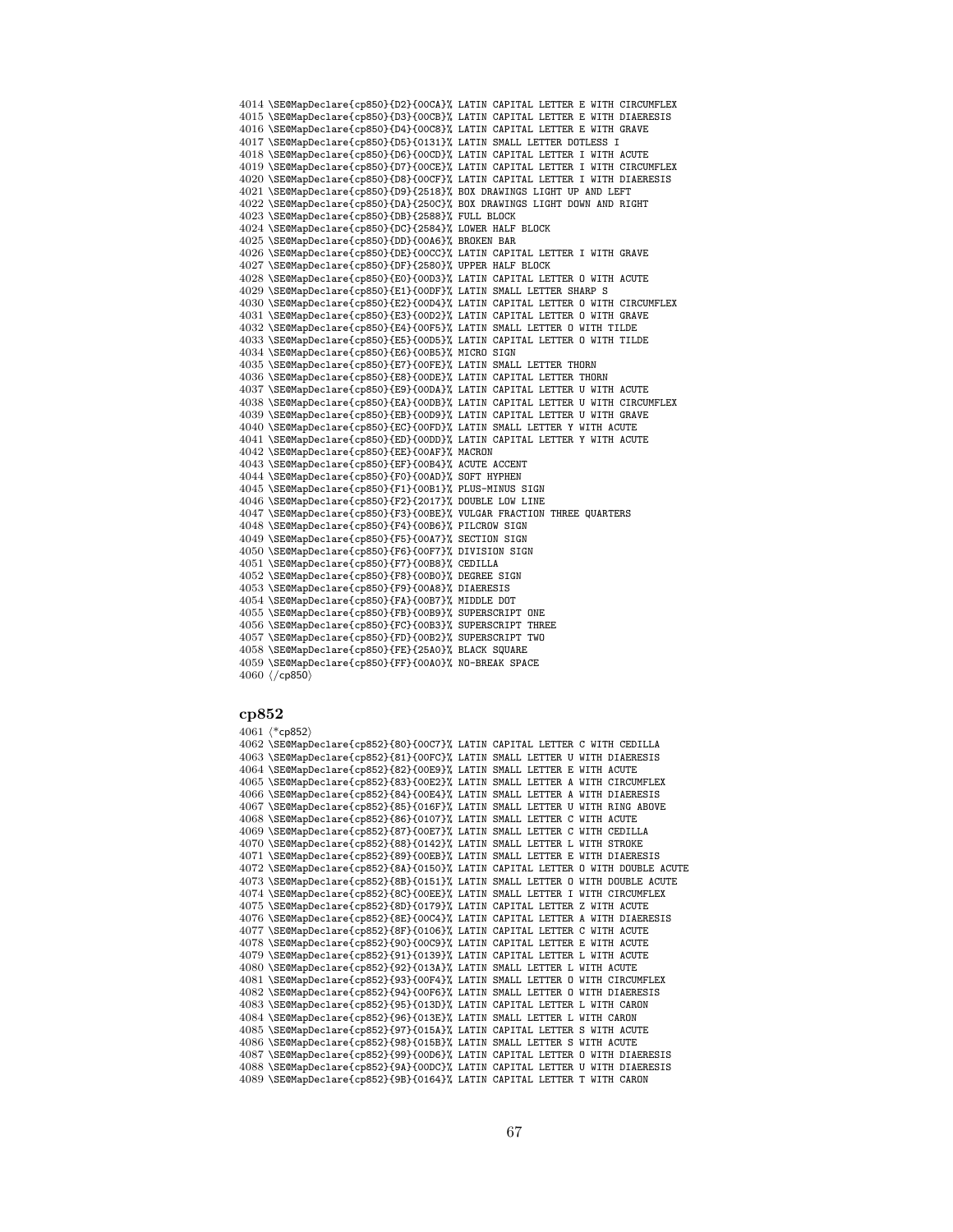\SE@MapDeclare{cp852}{9C}{0165}% LATIN SMALL LETTER T WITH CARON \SE@MapDeclare{cp852}{9D}{0141}% LATIN CAPITAL LETTER L WITH STROKE \SE@MapDeclare{cp852}{9E}{00D7}% MULTIPLICATION SIGN \SE@MapDeclare{cp852}{9F}{010D}% LATIN SMALL LETTER C WITH CARON \SE@MapDeclare{cp852}{A0}{00E1}% LATIN SMALL LETTER A WITH ACUTE \SE@MapDeclare{cp852}{A1}{00ED}% LATIN SMALL LETTER I WITH ACUTE \SE@MapDeclare{cp852}{A2}{00F3}% LATIN SMALL LETTER O WITH ACUTE \SE@MapDeclare{cp852}{A3}{00FA}% LATIN SMALL LETTER U WITH ACUTE \SE@MapDeclare{cp852}{A4}{0104}% LATIN CAPITAL LETTER A WITH OGONEK \SE@MapDeclare{cp852}{A5}{0105}% LATIN SMALL LETTER A WITH OGONEK \SE@MapDeclare{cp852}{A6}{017D}% LATIN CAPITAL LETTER Z WITH CARON \SE@MapDeclare{cp852}{A7}{017E}% LATIN SMALL LETTER Z WITH CARON \SE@MapDeclare{cp852}{A8}{0118}% LATIN CAPITAL LETTER E WITH OGONEK \SE@MapDeclare{cp852}{A9}{0119}% LATIN SMALL LETTER E WITH OGONEK \SE@MapDeclare{cp852}{AA}{00AC}% NOT SIGN \SE@MapDeclare{cp852}{AB}{017A}% LATIN SMALL LETTER Z WITH ACUTE \SE@MapDeclare{cp852}{AC}{010C}% LATIN CAPITAL LETTER C WITH CARON \SE@MapDeclare{cp852}{AD}{015F}% LATIN SMALL LETTER S WITH CEDILLA \SE@MapDeclare{cp852}{AE}{00AB}% LEFT-POINTING DOUBLE ANGLE QUOTATION MARK \SE@MapDeclare{cp852}{AF}{00BB}% RIGHT-POINTING DOUBLE ANGLE QUOTATION MARK \SE@MapDeclare{cp852}{B0}{2591}% LIGHT SHADE \SE@MapDeclare{cp852}{B1}{2592}% MEDIUM SHADE \SE@MapDeclare{cp852}{B2}{2593}% DARK SHADE \SE@MapDeclare{cp852}{B3}{2502}% BOX DRAWINGS LIGHT VERTICAL \SE@MapDeclare{cp852}{B4}{2524}% BOX DRAWINGS LIGHT VERTICAL AND LEFT \SE@MapDeclare{cp852}{B5}{00C1}% LATIN CAPITAL LETTER A WITH ACUTE \SE@MapDeclare{cp852}{B6}{00C2}% LATIN CAPITAL LETTER A WITH CIRCUMFLEX \SE@MapDeclare{cp852}{B7}{011A}% LATIN CAPITAL LETTER E WITH CARON \SE@MapDeclare{cp852}{B8}{015E}% LATIN CAPITAL LETTER S WITH CEDILLA \SE@MapDeclare{cp852}{B9}{2563}% BOX DRAWINGS DOUBLE VERTICAL AND LEFT \SE@MapDeclare{cp852}{BA}{2551}% BOX DRAWINGS DOUBLE VERTICAL \SE@MapDeclare{cp852}{BB}{2557}% BOX DRAWINGS DOUBLE DOWN AND LEFT \SE@MapDeclare{cp852}{BC}{255D}% BOX DRAWINGS DOUBLE UP AND LEFT \SE@MapDeclare{cp852}{BD}{017B}% LATIN CAPITAL LETTER Z WITH DOT ABOVE \SE@MapDeclare{cp852}{BE}{017C}% LATIN SMALL LETTER Z WITH DOT ABOVE \SE@MapDeclare{cp852}{BF}{2510}% BOX DRAWINGS LIGHT DOWN AND LEFT \SE@MapDeclare{cp852}{C0}{2514}% BOX DRAWINGS LIGHT UP AND RIGHT \SE@MapDeclare{cp852}{C1}{2534}% BOX DRAWINGS LIGHT UP AND HORIZONTAL \SE@MapDeclare{cp852}{C2}{252C}% BOX DRAWINGS LIGHT DOWN AND HORIZONTAL \SE@MapDeclare{cp852}{C3}{251C}% BOX DRAWINGS LIGHT VERTICAL AND RIGHT \SE@MapDeclare{cp852}{C4}{2500}% BOX DRAWINGS LIGHT HORIZONTAL \SE@MapDeclare{cp852}{C5}{253C}% BOX DRAWINGS LIGHT VERTICAL AND HORIZONTAL \SE@MapDeclare{cp852}{C6}{0102}% LATIN CAPITAL LETTER A WITH BREVE \SE@MapDeclare{cp852}{C7}{0103}% LATIN SMALL LETTER A WITH BREVE \SE@MapDeclare{cp852}{C8}{255A}% BOX DRAWINGS DOUBLE UP AND RIGHT \SE@MapDeclare{cp852}{C9}{2554}% BOX DRAWINGS DOUBLE DOWN AND RIGHT \SE@MapDeclare{cp852}{CA}{2569}% BOX DRAWINGS DOUBLE UP AND HORIZONTAL \SE@MapDeclare{cp852}{CB}{2566}% BOX DRAWINGS DOUBLE DOWN AND HORIZONTAL \SE@MapDeclare{cp852}{CC}{2560}% BOX DRAWINGS DOUBLE VERTICAL AND RIGHT \SE@MapDeclare{cp852}{CD}{2550}% BOX DRAWINGS DOUBLE HORIZONTAL \SE@MapDeclare{cp852}{CE}{256C}% BOX DRAWINGS DOUBLE VERTICAL AND HORIZONTAL \SE@MapDeclare{cp852}{CF}{00A4}% CURRENCY SIGN \SE@MapDeclare{cp852}{D0}{0111}% LATIN SMALL LETTER D WITH STROKE \SE@MapDeclare{cp852}{D1}{0110}% LATIN CAPITAL LETTER D WITH STROKE \SE@MapDeclare{cp852}{D2}{010E}% LATIN CAPITAL LETTER D WITH CARON \SE@MapDeclare{cp852}{D3}{00CB}% LATIN CAPITAL LETTER E WITH DIAERESIS \SE@MapDeclare{cp852}{D4}{010F}% LATIN SMALL LETTER D WITH CARON \SE@MapDeclare{cp852}{D5}{0147}% LATIN CAPITAL LETTER N WITH CARON \SE@MapDeclare{cp852}{D6}{00CD}% LATIN CAPITAL LETTER I WITH ACUTE \SE@MapDeclare{cp852}{D7}{00CE}% LATIN CAPITAL LETTER I WITH CIRCUMFLEX \SE@MapDeclare{cp852}{D8}{011B}% LATIN SMALL LETTER E WITH CARON \SE@MapDeclare{cp852}{D9}{2518}% BOX DRAWINGS LIGHT UP AND LEFT \SE@MapDeclare{cp852}{DA}{250C}% BOX DRAWINGS LIGHT DOWN AND RIGHT \SE@MapDeclare{cp852}{DB}{2588}% FULL BLOCK \SE@MapDeclare{cp852}{DC}{2584}% LOWER HALF BLOCK \SE@MapDeclare{cp852}{DD}{0162}% LATIN CAPITAL LETTER T WITH CEDILLA \SE@MapDeclare{cp852}{DE}{016E}% LATIN CAPITAL LETTER U WITH RING ABOVE \SE@MapDeclare{cp852}{DF}{2580}% UPPER HALF BLOCK \SE@MapDeclare{cp852}{E0}{00D3}% LATIN CAPITAL LETTER O WITH ACUTE \SE@MapDeclare{cp852}{E1}{00DF}% LATIN SMALL LETTER SHARP S \SE@MapDeclare{cp852}{E2}{00D4}% LATIN CAPITAL LETTER O WITH CIRCUMFLEX \SE@MapDeclare{cp852}{E3}{0143}% LATIN CAPITAL LETTER N WITH ACUTE \SE@MapDeclare{cp852}{E4}{0144}% LATIN SMALL LETTER N WITH ACUTE \SE@MapDeclare{cp852}{E5}{0148}% LATIN SMALL LETTER N WITH CARON \SE@MapDeclare{cp852}{E6}{0160}% LATIN CAPITAL LETTER S WITH CARON \SE@MapDeclare{cp852}{E7}{0161}% LATIN SMALL LETTER S WITH CARON \SE@MapDeclare{cp852}{E8}{0154}% LATIN CAPITAL LETTER R WITH ACUTE \SE@MapDeclare{cp852}{E9}{00DA}% LATIN CAPITAL LETTER U WITH ACUTE \SE@MapDeclare{cp852}{EA}{0155}% LATIN SMALL LETTER R WITH ACUTE \SE@MapDeclare{cp852}{EB}{0170}% LATIN CAPITAL LETTER U WITH DOUBLE ACUTE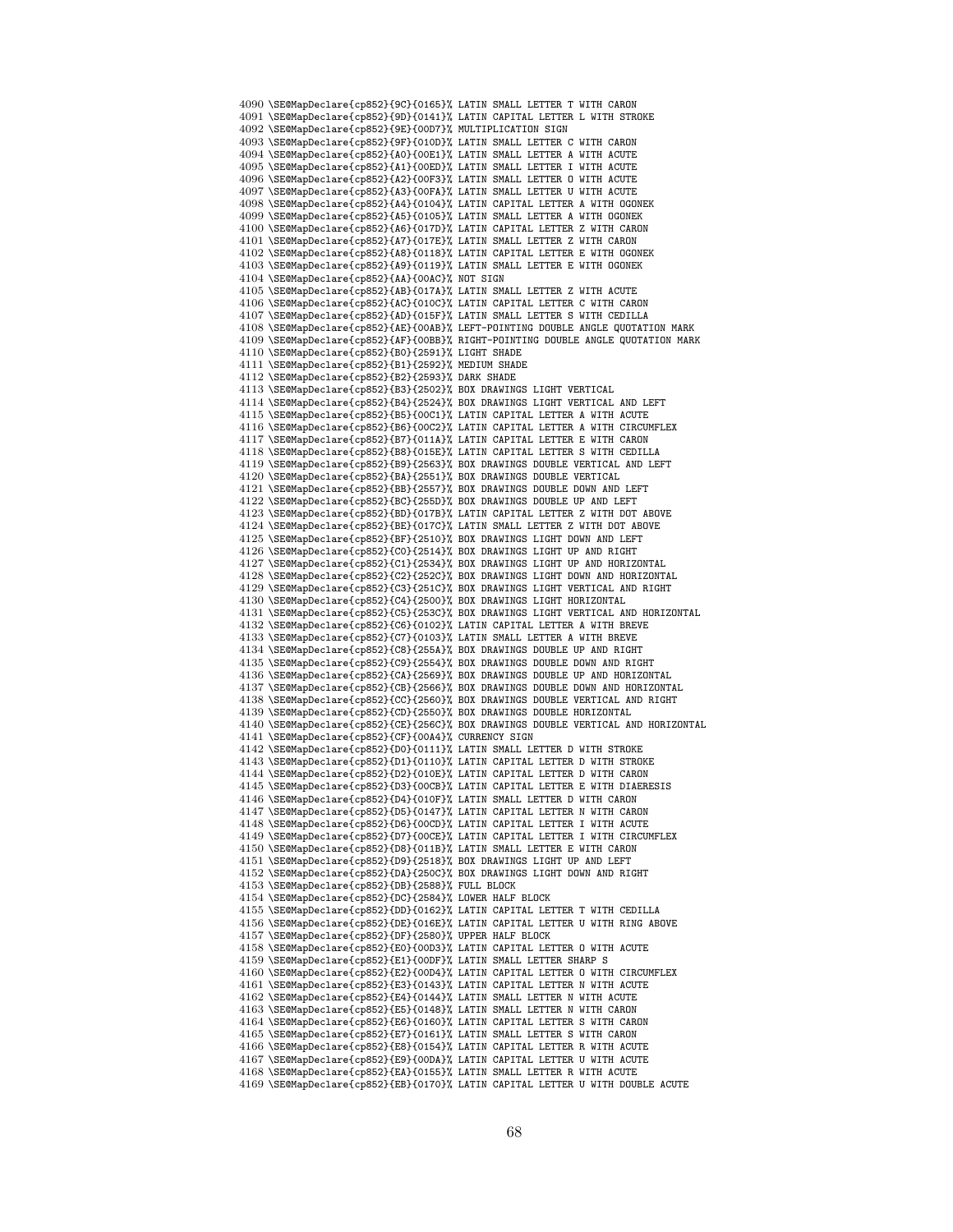```
4170 \SE@MapDeclare{cp852}{EC}{00FD}% LATIN SMALL LETTER Y WITH ACUTE
4171 \SE@MapDeclare{cp852}{ED}{00DD}% LATIN CAPITAL LETTER Y WITH ACUTE
4172 \SE@MapDeclare{cp852}{EE}{0163}% LATIN SMALL LETTER T WITH CEDILLA
4173 \SE@MapDeclare{cp852}{EF}{00B4}% ACUTE ACCENT
4174 \SE@MapDeclare{cp852}{F0}{00AD}% SOFT HYPHEN
4175 \SE@MapDeclare{cp852}{F1}{02DD}% DOUBLE ACUTE ACCENT
4176 \SE@MapDeclare{cp852}{F2}{02DB}% OGONEK
4177 \SE@MapDeclare{cp852}{F3}{02C7}% CARON
4178 \SE@MapDeclare{cp852}{F4}{02D8}% BREVE
4179 \SE@MapDeclare{cp852}{F5}{00A7}% SECTION SIGN
4180 \SE@MapDeclare{cp852}{F6}{00F7}% DIVISION SIGN
4181 \SE@MapDeclare{cp852}{F7}{00B8}% CEDILLA
4182 \SE@MapDeclare{cp852}{F8}{00B0}% DEGREE SIGN
4183 \SE@MapDeclare{cp852}{F9}{00A8}% DIAERESIS
4184 \SE@MapDeclare{cp852}{FA}{02D9}% DOT ABOVE
4185 \SE@MapDeclare{cp852}{FB}{0171}% LATIN SMALL LETTER U WITH DOUBLE ACUTE
4186 \SE@MapDeclare{cp852}{FC}{0158}% LATIN CAPITAL LETTER R WITH CARON
4187 \SE@MapDeclare{cp852}{FD}{0159}% LATIN SMALL LETTER R WITH CARON
4188 \SE@MapDeclare{cp852}{FE}{25A0}% BLACK SQUARE
4189 \SE@MapDeclare{cp852}{FF}{00A0}% NO-BREAK SPACE
4190 \langle/cp852)
```
#### cp855

 $\langle$ \*cp855) \SE@MapDeclare{cp855}{80}{0452}% CYRILLIC SMALL LETTER DJE \SE@MapDeclare{cp855}{81}{0402}% CYRILLIC CAPITAL LETTER DJE \SE@MapDeclare{cp855}{82}{0453}% CYRILLIC SMALL LETTER GJE \SE@MapDeclare{cp855}{83}{0403}% CYRILLIC CAPITAL LETTER GJE \SE@MapDeclare{cp855}{84}{0451}% CYRILLIC SMALL LETTER IO \SE@MapDeclare{cp855}{85}{0401}% CYRILLIC CAPITAL LETTER IO \SE@MapDeclare{cp855}{86}{0454}% CYRILLIC SMALL LETTER UKRAINIAN IE \SE@MapDeclare{cp855}{87}{0404}% CYRILLIC CAPITAL LETTER UKRAINIAN IE \SE@MapDeclare{cp855}{88}{0455}% CYRILLIC SMALL LETTER DZE \SE@MapDeclare{cp855}{89}{0405}% CYRILLIC CAPITAL LETTER DZE \SE@MapDeclare{cp855}{8A}{0456}% CYRILLIC SMALL LETTER BYELORUSSIAN-UKRAINIAN I \SE@MapDeclare{cp855}{8B}{0406}% CYRILLIC CAPITAL LETTER BYELORUSSIAN-UKRAINIAN I \SE@MapDeclare{cp855}{8C}{0457}% CYRILLIC SMALL LETTER YI \SE@MapDeclare{cp855}{8D}{0407}% CYRILLIC CAPITAL LETTER YI \SE@MapDeclare{cp855}{8E}{0458}% CYRILLIC SMALL LETTER JE \SE@MapDeclare{cp855}{8F}{0408}% CYRILLIC CAPITAL LETTER JE \SE@MapDeclare{cp855}{90}{0459}% CYRILLIC SMALL LETTER LJE \SE@MapDeclare{cp855}{91}{0409}% CYRILLIC CAPITAL LETTER LJE \SE@MapDeclare{cp855}{92}{045A}% CYRILLIC SMALL LETTER NJE \SE@MapDeclare{cp855}{93}{040A}% CYRILLIC CAPITAL LETTER NJE \SE@MapDeclare{cp855}{94}{045B}% CYRILLIC SMALL LETTER TSHE \SE@MapDeclare{cp855}{95}{040B}% CYRILLIC CAPITAL LETTER TSHE \SE@MapDeclare{cp855}{96}{045C}% CYRILLIC SMALL LETTER KJE \SE@MapDeclare{cp855}{97}{040C}% CYRILLIC CAPITAL LETTER KJE \SE@MapDeclare{cp855}{98}{045E}% CYRILLIC SMALL LETTER SHORT U \SE@MapDeclare{cp855}{99}{040E}% CYRILLIC CAPITAL LETTER SHORT U 4218 \SE@MapDeclare{cp855}{9A}{045F}% CYRILLIC SMALL LETTER DZHE \SE@MapDeclare{cp855}{9B}{040F}% CYRILLIC CAPITAL LETTER DZHE \SE@MapDeclare{cp855}{9C}{044E}% CYRILLIC SMALL LETTER YU 4221 \SE@MapDeclare{cp855}{9D}{042E}% CYRILLIC CAPITAL LETTER YU \SE@MapDeclare{cp855}{9E}{044A}% CYRILLIC SMALL LETTER HARD SIGN 4223 \SE@MapDeclare{cp855}{9F}{042A}% CYRILLIC CAPITAL LETTER HARD SIGN \SE@MapDeclare{cp855}{A0}{0430}% CYRILLIC SMALL LETTER A \SE@MapDeclare{cp855}{A1}{0410}% CYRILLIC CAPITAL LETTER A \SE@MapDeclare{cp855}{A2}{0431}% CYRILLIC SMALL LETTER BE \SE@MapDeclare{cp855}{A3}{0411}% CYRILLIC CAPITAL LETTER BE \SE@MapDeclare{cp855}{A4}{0446}% CYRILLIC SMALL LETTER TSE \SE@MapDeclare{cp855}{A5}{0426}% CYRILLIC CAPITAL LETTER TSE \SE@MapDeclare{cp855}{A6}{0434}% CYRILLIC SMALL LETTER DE \SE@MapDeclare{cp855}{A7}{0414}% CYRILLIC CAPITAL LETTER DE \SE@MapDeclare{cp855}{A8}{0435}% CYRILLIC SMALL LETTER IE \SE@MapDeclare{cp855}{A9}{0415}% CYRILLIC CAPITAL LETTER IE \SE@MapDeclare{cp855}{AA}{0444}% CYRILLIC SMALL LETTER EF \SE@MapDeclare{cp855}{AB}{0424}% CYRILLIC CAPITAL LETTER EF \SE@MapDeclare{cp855}{AC}{0433}% CYRILLIC SMALL LETTER GHE \SE@MapDeclare{cp855}{AD}{0413}% CYRILLIC CAPITAL LETTER GHE \SE@MapDeclare{cp855}{AE}{00AB}% LEFT-POINTING DOUBLE ANGLE QUOTATION MARK \SE@MapDeclare{cp855}{AF}{00BB}% RIGHT-POINTING DOUBLE ANGLE QUOTATION MARK \SE@MapDeclare{cp855}{B0}{2591}% LIGHT SHADE \SE@MapDeclare{cp855}{B1}{2592}% MEDIUM SHADE \SE@MapDeclare{cp855}{B2}{2593}% DARK SHADE \SE@MapDeclare{cp855}{B3}{2502}% BOX DRAWINGS LIGHT VERTICAL \SE@MapDeclare{cp855}{B4}{2524}% BOX DRAWINGS LIGHT VERTICAL AND LEFT \SE@MapDeclare{cp855}{B5}{0445}% CYRILLIC SMALL LETTER HA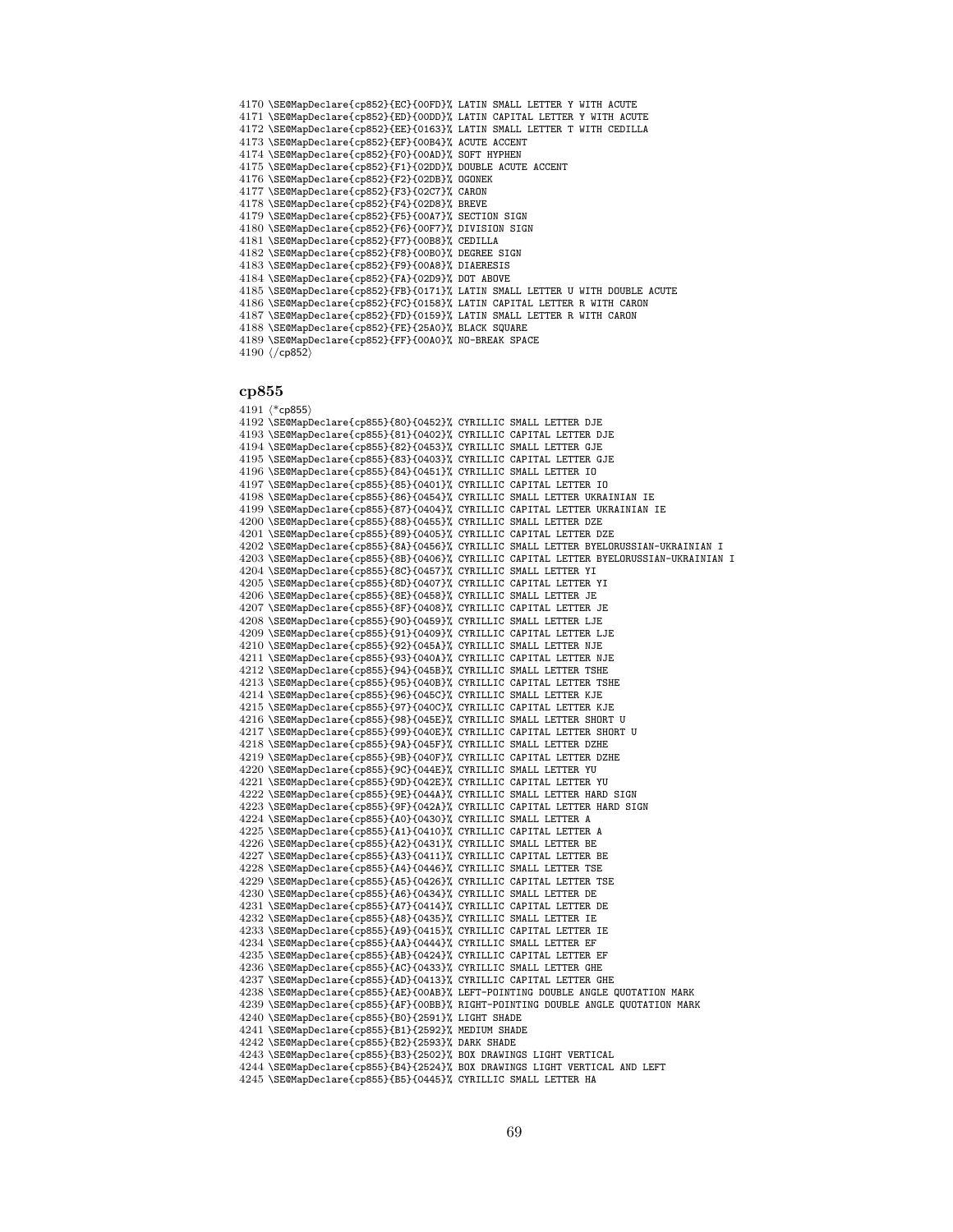\SE@MapDeclare{cp855}{B6}{0425}% CYRILLIC CAPITAL LETTER HA \SE@MapDeclare{cp855}{B7}{0438}% CYRILLIC SMALL LETTER I \SE@MapDeclare{cp855}{B8}{0418}% CYRILLIC CAPITAL LETTER I \SE@MapDeclare{cp855}{B9}{2563}% BOX DRAWINGS DOUBLE VERTICAL AND LEFT \SE@MapDeclare{cp855}{BA}{2551}% BOX DRAWINGS DOUBLE VERTICAL \SE@MapDeclare{cp855}{BB}{2557}% BOX DRAWINGS DOUBLE DOWN AND LEFT \SE@MapDeclare{cp855}{BC}{255D}% BOX DRAWINGS DOUBLE UP AND LEFT \SE@MapDeclare{cp855}{BD}{0439}% CYRILLIC SMALL LETTER SHORT I \SE@MapDeclare{cp855}{BE}{0419}% CYRILLIC CAPITAL LETTER SHORT I \SE@MapDeclare{cp855}{BF}{2510}% BOX DRAWINGS LIGHT DOWN AND LEFT \SE@MapDeclare{cp855}{C0}{2514}% BOX DRAWINGS LIGHT UP AND RIGHT \SE@MapDeclare{cp855}{C1}{2534}% BOX DRAWINGS LIGHT UP AND HORIZONTAL \SE@MapDeclare{cp855}{C2}{252C}% BOX DRAWINGS LIGHT DOWN AND HORIZONTAL \SE@MapDeclare{cp855}{C3}{251C}% BOX DRAWINGS LIGHT VERTICAL AND RIGHT \SE@MapDeclare{cp855}{C4}{2500}% BOX DRAWINGS LIGHT HORIZONTAL \SE@MapDeclare{cp855}{C5}{253C}% BOX DRAWINGS LIGHT VERTICAL AND HORIZONTAL \SE@MapDeclare{cp855}{C6}{043A}% CYRILLIC SMALL LETTER KA \SE@MapDeclare{cp855}{C7}{041A}% CYRILLIC CAPITAL LETTER KA \SE@MapDeclare{cp855}{C8}{255A}% BOX DRAWINGS DOUBLE UP AND RIGHT \SE@MapDeclare{cp855}{C9}{2554}% BOX DRAWINGS DOUBLE DOWN AND RIGHT \SE@MapDeclare{cp855}{CA}{2569}% BOX DRAWINGS DOUBLE UP AND HORIZONTAL \SE@MapDeclare{cp855}{CB}{2566}% BOX DRAWINGS DOUBLE DOWN AND HORIZONTAL \SE@MapDeclare{cp855}{CC}{2560}% BOX DRAWINGS DOUBLE VERTICAL AND RIGHT \SE@MapDeclare{cp855}{CD}{2550}% BOX DRAWINGS DOUBLE HORIZONTAL \SE@MapDeclare{cp855}{CE}{256C}% BOX DRAWINGS DOUBLE VERTICAL AND HORIZONTAL \SE@MapDeclare{cp855}{CF}{00A4}% CURRENCY SIGN \SE@MapDeclare{cp855}{D0}{043B}% CYRILLIC SMALL LETTER EL \SE@MapDeclare{cp855}{D1}{041B}% CYRILLIC CAPITAL LETTER EL \SE@MapDeclare{cp855}{D2}{043C}% CYRILLIC SMALL LETTER EM \SE@MapDeclare{cp855}{D3}{041C}% CYRILLIC CAPITAL LETTER EM \SE@MapDeclare{cp855}{D4}{043D}% CYRILLIC SMALL LETTER EN \SE@MapDeclare{cp855}{D5}{041D}% CYRILLIC CAPITAL LETTER EN \SE@MapDeclare{cp855}{D6}{043E}% CYRILLIC SMALL LETTER O \SE@MapDeclare{cp855}{D7}{041E}% CYRILLIC CAPITAL LETTER O \SE@MapDeclare{cp855}{D8}{043F}% CYRILLIC SMALL LETTER PE \SE@MapDeclare{cp855}{D9}{2518}% BOX DRAWINGS LIGHT UP AND LEFT \SE@MapDeclare{cp855}{DA}{250C}% BOX DRAWINGS LIGHT DOWN AND RIGHT \SE@MapDeclare{cp855}{DB}{2588}% FULL BLOCK \SE@MapDeclare{cp855}{DC}{2584}% LOWER HALF BLOCK \SE@MapDeclare{cp855}{DD}{041F}% CYRILLIC CAPITAL LETTER PE \SE@MapDeclare{cp855}{DE}{044F}% CYRILLIC SMALL LETTER YA \SE@MapDeclare{cp855}{DF}{2580}% UPPER HALF BLOCK \SE@MapDeclare{cp855}{E0}{042F}% CYRILLIC CAPITAL LETTER YA \SE@MapDeclare{cp855}{E1}{0440}% CYRILLIC SMALL LETTER ER \SE@MapDeclare{cp855}{E2}{0420}% CYRILLIC CAPITAL LETTER ER \SE@MapDeclare{cp855}{E3}{0441}% CYRILLIC SMALL LETTER ES \SE@MapDeclare{cp855}{E4}{0421}% CYRILLIC CAPITAL LETTER ES 4293 \SE@MapDeclare{cp855}{E5}{0442}% CYRILLIC SMALL LETTER TE \SE@MapDeclare{cp855}{E6}{0422}% CYRILLIC CAPITAL LETTER TE 4295 \SE@MapDeclare{cp855}{E7}{0443}% CYRILLIC SMALL LETTER U \SE@MapDeclare{cp855}{E8}{0423}% CYRILLIC CAPITAL LETTER U \SE@MapDeclare{cp855}{E9}{0436}% CYRILLIC SMALL LETTER ZHE \SE@MapDeclare{cp855}{EA}{0416}% CYRILLIC CAPITAL LETTER ZHE \SE@MapDeclare{cp855}{EB}{0432}% CYRILLIC SMALL LETTER VE \SE@MapDeclare{cp855}{EC}{0412}% CYRILLIC CAPITAL LETTER VE \SE@MapDeclare{cp855}{ED}{044C}% CYRILLIC SMALL LETTER SOFT SIGN \SE@MapDeclare{cp855}{EE}{042C}% CYRILLIC CAPITAL LETTER SOFT SIGN \SE@MapDeclare{cp855}{EF}{2116}% NUMERO SIGN \SE@MapDeclare{cp855}{F0}{00AD}% SOFT HYPHEN \SE@MapDeclare{cp855}{F1}{044B}% CYRILLIC SMALL LETTER YERU \SE@MapDeclare{cp855}{F2}{042B}% CYRILLIC CAPITAL LETTER YERU \SE@MapDeclare{cp855}{F3}{0437}% CYRILLIC SMALL LETTER ZE \SE@MapDeclare{cp855}{F4}{0417}% CYRILLIC CAPITAL LETTER ZE \SE@MapDeclare{cp855}{F5}{0448}% CYRILLIC SMALL LETTER SHA \SE@MapDeclare{cp855}{F6}{0428}% CYRILLIC CAPITAL LETTER SHA \SE@MapDeclare{cp855}{F7}{044D}% CYRILLIC SMALL LETTER E \SE@MapDeclare{cp855}{F8}{042D}% CYRILLIC CAPITAL LETTER E \SE@MapDeclare{cp855}{F9}{0449}% CYRILLIC SMALL LETTER SHCHA \SE@MapDeclare{cp855}{FA}{0429}% CYRILLIC CAPITAL LETTER SHCHA \SE@MapDeclare{cp855}{FB}{0447}% CYRILLIC SMALL LETTER CHE \SE@MapDeclare{cp855}{FC}{0427}% CYRILLIC CAPITAL LETTER CHE \SE@MapDeclare{cp855}{FD}{00A7}% SECTION SIGN \SE@MapDeclare{cp855}{FE}{25A0}% BLACK SQUARE \SE@MapDeclare{cp855}{FF}{00A0}% NO-BREAK SPACE  $\langle$ /cp855}

## cp858

4321 (\*cp858)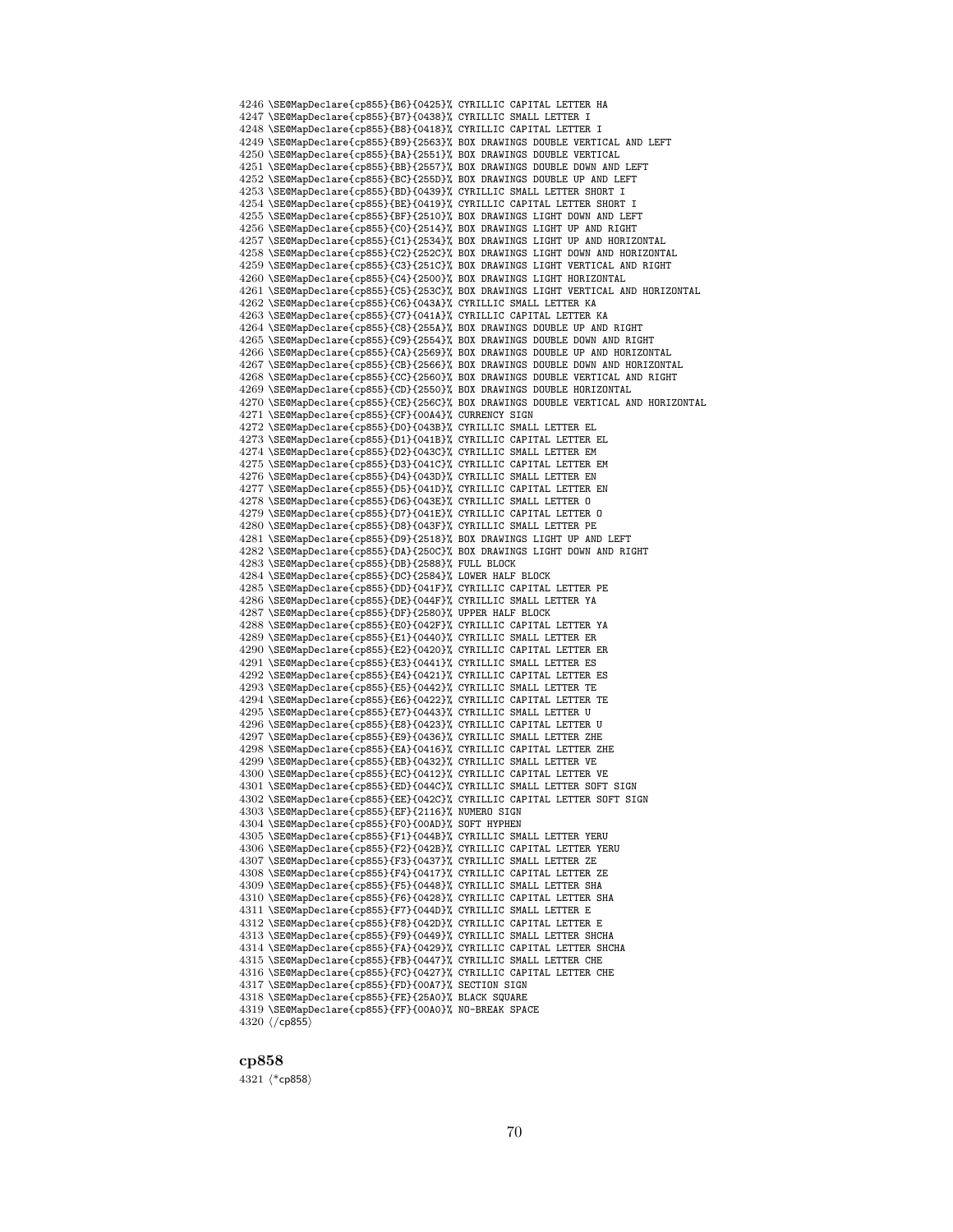\SE@MapDeclare{cp858}{80}{00C7}% LATIN CAPITAL LETTER C WITH CEDILLA \SE@MapDeclare{cp858}{81}{00FC}% LATIN SMALL LETTER U WITH DIAERESIS \SE@MapDeclare{cp858}{82}{00E9}% LATIN SMALL LETTER E WITH ACUTE \SE@MapDeclare{cp858}{83}{00E2}% LATIN SMALL LETTER A WITH CIRCUMFLEX \SE@MapDeclare{cp858}{84}{00E4}% LATIN SMALL LETTER A WITH DIAERESIS \SE@MapDeclare{cp858}{85}{00E0}% LATIN SMALL LETTER A WITH GRAVE \SE@MapDeclare{cp858}{86}{00E5}% LATIN SMALL LETTER A WITH RING ABOVE \SE@MapDeclare{cp858}{87}{00E7}% LATIN SMALL LETTER C WITH CEDILLA \SE@MapDeclare{cp858}{88}{00EA}% LATIN SMALL LETTER E WITH CIRCUMFLEX \SE@MapDeclare{cp858}{89}{00EB}% LATIN SMALL LETTER E WITH DIAERESIS \SE@MapDeclare{cp858}{8A}{00E8}% LATIN SMALL LETTER E WITH GRAVE \SE@MapDeclare{cp858}{8B}{00EF}% LATIN SMALL LETTER I WITH DIAERESIS \SE@MapDeclare{cp858}{8C}{00EE}% LATIN SMALL LETTER I WITH CIRCUMFLEX \SE@MapDeclare{cp858}{8D}{00EC}% LATIN SMALL LETTER I WITH GRAVE \SE@MapDeclare{cp858}{8E}{00C4}% LATIN CAPITAL LETTER A WITH DIAERESIS \SE@MapDeclare{cp858}{8F}{00C5}% LATIN CAPITAL LETTER A WITH RING ABOVE \SE@MapDeclare{cp858}{90}{00C9}% LATIN CAPITAL LETTER E WITH ACUTE \SE@MapDeclare{cp858}{91}{00E6}% LATIN SMALL LIGATURE AE \SE@MapDeclare{cp858}{92}{00C6}% LATIN CAPITAL LIGATURE AE \SE@MapDeclare{cp858}{93}{00F4}% LATIN SMALL LETTER O WITH CIRCUMFLEX \SE@MapDeclare{cp858}{94}{00F6}% LATIN SMALL LETTER O WITH DIAERESIS \SE@MapDeclare{cp858}{95}{00F2}% LATIN SMALL LETTER O WITH GRAVE \SE@MapDeclare{cp858}{96}{00FB}% LATIN SMALL LETTER U WITH CIRCUMFLEX \SE@MapDeclare{cp858}{97}{00F9}% LATIN SMALL LETTER U WITH GRAVE \SE@MapDeclare{cp858}{98}{00FF}% LATIN SMALL LETTER Y WITH DIAERESIS \SE@MapDeclare{cp858}{99}{00D6}% LATIN CAPITAL LETTER O WITH DIAERESIS \SE@MapDeclare{cp858}{9A}{00DC}% LATIN CAPITAL LETTER U WITH DIAERESIS \SE@MapDeclare{cp858}{9B}{00F8}% LATIN SMALL LETTER O WITH STROKE \SE@MapDeclare{cp858}{9C}{00A3}% POUND SIGN \SE@MapDeclare{cp858}{9D}{00D8}% LATIN CAPITAL LETTER O WITH STROKE \SE@MapDeclare{cp858}{9E}{00D7}% MULTIPLICATION SIGN \SE@MapDeclare{cp858}{9F}{0192}% LATIN SMALL LETTER F WITH HOOK \SE@MapDeclare{cp858}{A0}{00E1}% LATIN SMALL LETTER A WITH ACUTE \SE@MapDeclare{cp858}{A1}{00ED}% LATIN SMALL LETTER I WITH ACUTE \SE@MapDeclare{cp858}{A2}{00F3}% LATIN SMALL LETTER O WITH ACUTE \SE@MapDeclare{cp858}{A3}{00FA}% LATIN SMALL LETTER U WITH ACUTE \SE@MapDeclare{cp858}{A4}{00F1}% LATIN SMALL LETTER N WITH TILDE \SE@MapDeclare{cp858}{A5}{00D1}% LATIN CAPITAL LETTER N WITH TILDE \SE@MapDeclare{cp858}{A6}{00AA}% FEMININE ORDINAL INDICATOR \SE@MapDeclare{cp858}{A7}{00BA}% MASCULINE ORDINAL INDICATOR \SE@MapDeclare{cp858}{A8}{00BF}% INVERTED QUESTION MARK \SE@MapDeclare{cp858}{A9}{00AE}% REGISTERED SIGN \SE@MapDeclare{cp858}{AA}{00AC}% NOT SIGN \SE@MapDeclare{cp858}{AB}{00BD}% VULGAR FRACTION ONE HALF \SE@MapDeclare{cp858}{AC}{00BC}% VULGAR FRACTION ONE QUARTER \SE@MapDeclare{cp858}{AD}{00A1}% INVERTED EXCLAMATION MARK \SE@MapDeclare{cp858}{AE}{00AB}% LEFT-POINTING DOUBLE ANGLE QUOTATION MARK \SE@MapDeclare{cp858}{AF}{00BB}% RIGHT-POINTING DOUBLE ANGLE QUOTATION MARK \SE@MapDeclare{cp858}{B0}{2591}% LIGHT SHADE \SE@MapDeclare{cp858}{B1}{2592}% MEDIUM SHADE \SE@MapDeclare{cp858}{B2}{2593}% DARK SHADE \SE@MapDeclare{cp858}{B3}{2502}% BOX DRAWINGS LIGHT VERTICAL \SE@MapDeclare{cp858}{B4}{2524}% BOX DRAWINGS LIGHT VERTICAL AND LEFT \SE@MapDeclare{cp858}{B5}{00C1}% LATIN CAPITAL LETTER A WITH ACUTE \SE@MapDeclare{cp858}{B6}{00C2}% LATIN CAPITAL LETTER A WITH CIRCUMFLEX \SE@MapDeclare{cp858}{B7}{00C0}% LATIN CAPITAL LETTER A WITH GRAVE \SE@MapDeclare{cp858}{B8}{00A9}% COPYRIGHT SIGN \SE@MapDeclare{cp858}{B9}{2563}% BOX DRAWINGS DOUBLE VERTICAL AND LEFT \SE@MapDeclare{cp858}{BA}{2551}% BOX DRAWINGS DOUBLE VERTICAL \SE@MapDeclare{cp858}{BB}{2557}% BOX DRAWINGS DOUBLE DOWN AND LEFT \SE@MapDeclare{cp858}{BC}{255D}% BOX DRAWINGS DOUBLE UP AND LEFT \SE@MapDeclare{cp858}{BD}{00A2}% CENT SIGN \SE@MapDeclare{cp858}{BE}{00A5}% YEN SIGN \SE@MapDeclare{cp858}{BF}{2510}% BOX DRAWINGS LIGHT DOWN AND LEFT \SE@MapDeclare{cp858}{C0}{2514}% BOX DRAWINGS LIGHT UP AND RIGHT \SE@MapDeclare{cp858}{C1}{2534}% BOX DRAWINGS LIGHT UP AND HORIZONTAL \SE@MapDeclare{cp858}{C2}{252C}% BOX DRAWINGS LIGHT DOWN AND HORIZONTAL \SE@MapDeclare{cp858}{C3}{251C}% BOX DRAWINGS LIGHT VERTICAL AND RIGHT \SE@MapDeclare{cp858}{C4}{2500}% BOX DRAWINGS LIGHT HORIZONTAL \SE@MapDeclare{cp858}{C5}{253C}% BOX DRAWINGS LIGHT VERTICAL AND HORIZONTAL \SE@MapDeclare{cp858}{C6}{00E3}% LATIN SMALL LETTER A WITH TILDE \SE@MapDeclare{cp858}{C7}{00C3}% LATIN CAPITAL LETTER A WITH TILDE \SE@MapDeclare{cp858}{C8}{255A}% BOX DRAWINGS DOUBLE UP AND RIGHT \SE@MapDeclare{cp858}{C9}{2554}% BOX DRAWINGS DOUBLE DOWN AND RIGHT \SE@MapDeclare{cp858}{CA}{2569}% BOX DRAWINGS DOUBLE UP AND HORIZONTAL \SE@MapDeclare{cp858}{CB}{2566}% BOX DRAWINGS DOUBLE DOWN AND HORIZONTAL \SE@MapDeclare{cp858}{CC}{2560}% BOX DRAWINGS DOUBLE VERTICAL AND RIGHT \SE@MapDeclare{cp858}{CD}{2550}% BOX DRAWINGS DOUBLE HORIZONTAL \SE@MapDeclare{cp858}{CE}{256C}% BOX DRAWINGS DOUBLE VERTICAL AND HORIZONTAL \SE@MapDeclare{cp858}{CF}{00A4}% CURRENCY SIGN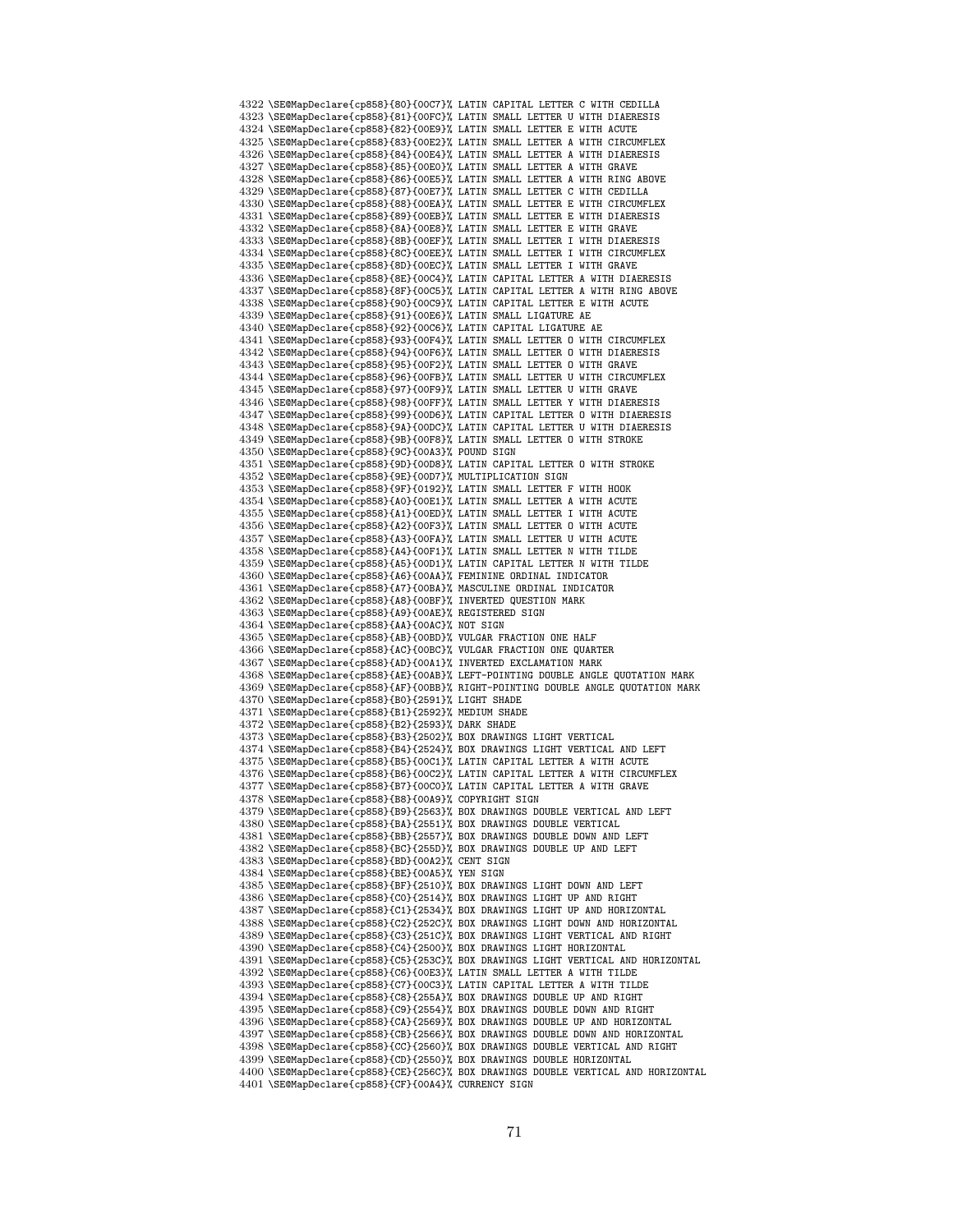\SE@MapDeclare{cp858}{D0}{00F0}% LATIN SMALL LETTER ETH \SE@MapDeclare{cp858}{D1}{00D0}% LATIN CAPITAL LETTER ETH \SE@MapDeclare{cp858}{D2}{00CA}% LATIN CAPITAL LETTER E WITH CIRCUMFLEX \SE@MapDeclare{cp858}{D3}{00CB}% LATIN CAPITAL LETTER E WITH DIAERESIS \SE@MapDeclare{cp858}{D4}{00C8}% LATIN CAPITAL LETTER E WITH GRAVE \SE@MapDeclare{cp858}{D5}{20AC}% EURO SIGN \SE@MapDeclare{cp858}{D6}{00CD}% LATIN CAPITAL LETTER I WITH ACUTE \SE@MapDeclare{cp858}{D7}{00CE}% LATIN CAPITAL LETTER I WITH CIRCUMFLEX \SE@MapDeclare{cp858}{D8}{00CF}% LATIN CAPITAL LETTER I WITH DIAERESIS \SE@MapDeclare{cp858}{D9}{2518}% BOX DRAWINGS LIGHT UP AND LEFT \SE@MapDeclare{cp858}{DA}{250C}% BOX DRAWINGS LIGHT DOWN AND RIGHT \SE@MapDeclare{cp858}{DB}{2588}% FULL BLOCK \SE@MapDeclare{cp858}{DC}{2584}% LOWER HALF BLOCK \SE@MapDeclare{cp858}{DD}{00A6}% BROKEN BAR \SE@MapDeclare{cp858}{DE}{00CC}% LATIN CAPITAL LETTER I WITH GRAVE \SE@MapDeclare{cp858}{DF}{2580}% UPPER HALF BLOCK \SE@MapDeclare{cp858}{E0}{00D3}% LATIN CAPITAL LETTER O WITH ACUTE \SE@MapDeclare{cp858}{E1}{00DF}% LATIN SMALL LETTER SHARP S \SE@MapDeclare{cp858}{E2}{00D4}% LATIN CAPITAL LETTER O WITH CIRCUMFLEX \SE@MapDeclare{cp858}{E3}{00D2}% LATIN CAPITAL LETTER O WITH GRAVE \SE@MapDeclare{cp858}{E4}{00F5}% LATIN SMALL LETTER O WITH TILDE \SE@MapDeclare{cp858}{E5}{00D5}% LATIN CAPITAL LETTER O WITH TILDE \SE@MapDeclare{cp858}{E6}{00B5}% MICRO SIGN \SE@MapDeclare{cp858}{E7}{00FE}% LATIN SMALL LETTER THORN \SE@MapDeclare{cp858}{E8}{00DE}% LATIN CAPITAL LETTER THORN \SE@MapDeclare{cp858}{E9}{00DA}% LATIN CAPITAL LETTER U WITH ACUTE \SE@MapDeclare{cp858}{EA}{00DB}% LATIN CAPITAL LETTER U WITH CIRCUMFLEX \SE@MapDeclare{cp858}{EB}{00D9}% LATIN CAPITAL LETTER U WITH GRAVE \SE@MapDeclare{cp858}{EC}{00FD}% LATIN SMALL LETTER Y WITH ACUTE \SE@MapDeclare{cp858}{ED}{00DD}% LATIN CAPITAL LETTER Y WITH ACUTE \SE@MapDeclare{cp858}{EE}{00AF}% MACRON \SE@MapDeclare{cp858}{EF}{00B4}% ACUTE ACCENT \SE@MapDeclare{cp858}{F0}{00AD}% SOFT HYPHEN \SE@MapDeclare{cp858}{F1}{00B1}% PLUS-MINUS SIGN \SE@MapDeclare{cp858}{F2}{2017}% DOUBLE LOW LINE \SE@MapDeclare{cp858}{F3}{00BE}% VULGAR FRACTION THREE QUARTERS \SE@MapDeclare{cp858}{F4}{00B6}% PILCROW SIGN \SE@MapDeclare{cp858}{F5}{00A7}% SECTION SIGN \SE@MapDeclare{cp858}{F6}{00F7}% DIVISION SIGN \SE@MapDeclare{cp858}{F7}{00B8}% CEDILLA \SE@MapDeclare{cp858}{F8}{00B0}% DEGREE SIGN \SE@MapDeclare{cp858}{F9}{00A8}% DIAERESIS \SE@MapDeclare{cp858}{FA}{00B7}% MIDDLE DOT \SE@MapDeclare{cp858}{FB}{00B9}% SUPERSCRIPT ONE \SE@MapDeclare{cp858}{FC}{00B3}% SUPERSCRIPT THREE \SE@MapDeclare{cp858}{FD}{00B2}% SUPERSCRIPT TWO \SE@MapDeclare{cp858}{FE}{25A0}% BLACK SQUARE \SE@MapDeclare{cp858}{FF}{00A0}% NO-BREAK SPACE  $\langle$ /cp858 $\rangle$ 

### cp865

```
4451 (*cp865)
4452 \SE@MapDeclare{cp865}{80}{00C7}% LATIN CAPITAL LETTER C WITH CEDILLA
4453 \SE@MapDeclare{cp865}{81}{00FC}% LATIN SMALL LETTER U WITH DIAERESIS
4454 \SE@MapDeclare{cp865}{82}{00E9}% LATIN SMALL LETTER E WITH ACUTE
4455 \SE@MapDeclare{cp865}{83}{00E2}% LATIN SMALL LETTER A WITH CIRCUMFLEX
4456 \SE@MapDeclare{cp865}{84}{00E4}% LATIN SMALL LETTER A WITH DIAERESIS
4457 \SE@MapDeclare{cp865}{85}{00E0}% LATIN SMALL LETTER A WITH GRAVE
4458 \SE@MapDeclare{cp865}{86}{00E5}% LATIN SMALL LETTER A WITH RING ABOVE
4459 \SE@MapDeclare{cp865}{87}{00E7}% LATIN SMALL LETTER C WITH CEDILLA
4460 \SE@MapDeclare{cp865}{88}{00EA}% LATIN SMALL LETTER E WITH CIRCUMFLEX
4461 \SE@MapDeclare{cp865}{89}{00EB}% LATIN SMALL LETTER E WITH DIAERESIS
4462 \SE@MapDeclare{cp865}{8A}{00E8}% LATIN SMALL LETTER E WITH GRAVE
4463 \SE@MapDeclare{cp865}{8B}{00EF}% LATIN SMALL LETTER I WITH DIAERESIS
4464 \SE@MapDeclare{cp865}{8C}{00EE}% LATIN SMALL LETTER I WITH CIRCUMFLEX
4465 \SE@MapDeclare{cp865}{8D}{00EC}% LATIN SMALL LETTER I WITH GRAVE
4466 \SE@MapDeclare{cp865}{8E}{00C4}% LATIN CAPITAL LETTER A WITH DIAERESIS
4467 \SE@MapDeclare{cp865}{8F}{00C5}% LATIN CAPITAL LETTER A WITH RING ABOVE
4468 \SE@MapDeclare{cp865}{90}{00C9}% LATIN CAPITAL LETTER E WITH ACUTE
4469 \SE@MapDeclare{cp865}{91}{00E6}% LATIN SMALL LIGATURE AE
4470 \SE@MapDeclare{cp865}{92}{00C6}% LATIN CAPITAL LIGATURE AE
4471 \SE@MapDeclare{cp865}{93}{00F4}% LATIN SMALL LETTER O WITH CIRCUMFLEX
4472 \SE@MapDeclare{cp865}{94}{00F6}% LATIN SMALL LETTER O WITH DIAERESIS
4473 \SE@MapDeclare{cp865}{95}{00F2}% LATIN SMALL LETTER O WITH GRAVE
4474 \SE@MapDeclare{cp865}{96}{00FB}% LATIN SMALL LETTER U WITH CIRCUMFLEX
4475 \SE@MapDeclare{cp865}{97}{00F9}% LATIN SMALL LETTER U WITH GRAVE
4476 \SE@MapDeclare{cp865}{98}{00FF}% LATIN SMALL LETTER Y WITH DIAERESIS
4477 \SE@MapDeclare{cp865}{99}{00D6}% LATIN CAPITAL LETTER O WITH DIAERESIS
```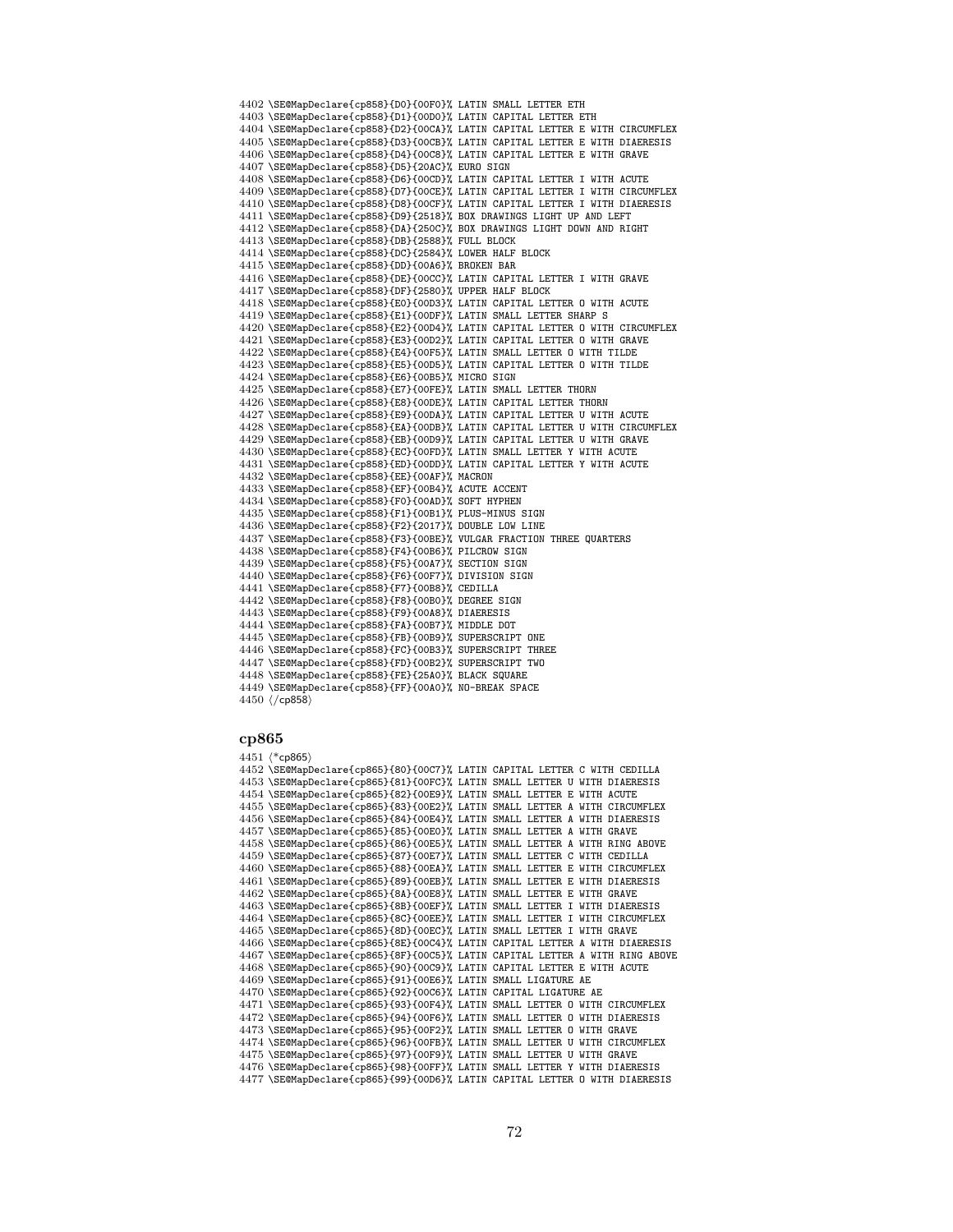<span id="page-72-79"></span><span id="page-72-78"></span><span id="page-72-77"></span><span id="page-72-76"></span><span id="page-72-75"></span><span id="page-72-74"></span><span id="page-72-73"></span><span id="page-72-72"></span><span id="page-72-71"></span><span id="page-72-70"></span><span id="page-72-69"></span><span id="page-72-68"></span><span id="page-72-67"></span><span id="page-72-66"></span><span id="page-72-65"></span><span id="page-72-64"></span><span id="page-72-63"></span><span id="page-72-62"></span><span id="page-72-61"></span><span id="page-72-60"></span><span id="page-72-59"></span><span id="page-72-58"></span><span id="page-72-57"></span><span id="page-72-56"></span><span id="page-72-55"></span><span id="page-72-54"></span><span id="page-72-53"></span><span id="page-72-52"></span><span id="page-72-51"></span><span id="page-72-50"></span><span id="page-72-49"></span><span id="page-72-48"></span><span id="page-72-47"></span><span id="page-72-46"></span><span id="page-72-45"></span><span id="page-72-44"></span><span id="page-72-43"></span><span id="page-72-42"></span><span id="page-72-41"></span><span id="page-72-40"></span><span id="page-72-39"></span><span id="page-72-38"></span><span id="page-72-37"></span><span id="page-72-36"></span><span id="page-72-35"></span><span id="page-72-34"></span><span id="page-72-33"></span><span id="page-72-32"></span><span id="page-72-31"></span><span id="page-72-30"></span><span id="page-72-29"></span><span id="page-72-28"></span><span id="page-72-27"></span><span id="page-72-26"></span><span id="page-72-25"></span><span id="page-72-24"></span><span id="page-72-23"></span><span id="page-72-22"></span><span id="page-72-21"></span><span id="page-72-20"></span><span id="page-72-19"></span><span id="page-72-18"></span><span id="page-72-17"></span><span id="page-72-16"></span><span id="page-72-15"></span><span id="page-72-14"></span><span id="page-72-13"></span><span id="page-72-12"></span><span id="page-72-11"></span><span id="page-72-10"></span><span id="page-72-9"></span><span id="page-72-8"></span><span id="page-72-7"></span><span id="page-72-6"></span><span id="page-72-5"></span><span id="page-72-4"></span><span id="page-72-3"></span><span id="page-72-2"></span><span id="page-72-1"></span><span id="page-72-0"></span> \SE@MapDeclare{cp865}{9A}{00DC}% LATIN CAPITAL LETTER U WITH DIAERESIS 4479 \SE@MapDeclare{cp865}{9B}{00F8}% LATIN SMALL LETTER O WITH STROKE \SE@MapDeclare{cp865}{9C}{00A3}% POUND SIGN \SE@MapDeclare{cp865}{9D}{00D8}% LATIN CAPITAL LETTER O WITH STROKE \SE@MapDeclare{cp865}{9E}{20A7}% PESETA SIGN \SE@MapDeclare{cp865}{9F}{0192}% LATIN SMALL LETTER F WITH HOOK \SE@MapDeclare{cp865}{A0}{00E1}% LATIN SMALL LETTER A WITH ACUTE \SE@MapDeclare{cp865}{A1}{00ED}% LATIN SMALL LETTER I WITH ACUTE \SE@MapDeclare{cp865}{A2}{00F3}% LATIN SMALL LETTER O WITH ACUTE \SE@MapDeclare{cp865}{A3}{00FA}% LATIN SMALL LETTER U WITH ACUTE \SE@MapDeclare{cp865}{A4}{00F1}% LATIN SMALL LETTER N WITH TILDE \SE@MapDeclare{cp865}{A5}{00D1}% LATIN CAPITAL LETTER N WITH TILDE \SE@MapDeclare{cp865}{A6}{00AA}% FEMININE ORDINAL INDICATOR \SE@MapDeclare{cp865}{A7}{00BA}% MASCULINE ORDINAL INDICATOR \SE@MapDeclare{cp865}{A8}{00BF}% INVERTED QUESTION MARK \SE@MapDeclare{cp865}{A9}{2310}% REVERSED NOT SIGN \SE@MapDeclare{cp865}{AA}{00AC}% NOT SIGN \SE@MapDeclare{cp865}{AB}{00BD}% VULGAR FRACTION ONE HALF \SE@MapDeclare{cp865}{AC}{00BC}% VULGAR FRACTION ONE QUARTER \SE@MapDeclare{cp865}{AD}{00A1}% INVERTED EXCLAMATION MARK \SE@MapDeclare{cp865}{AE}{00AB}% LEFT-POINTING DOUBLE ANGLE QUOTATION MARK \SE@MapDeclare{cp865}{AF}{00A4}% CURRENCY SIGN \SE@MapDeclare{cp865}{B0}{2591}% LIGHT SHADE \SE@MapDeclare{cp865}{B1}{2592}% MEDIUM SHADE \SE@MapDeclare{cp865}{B2}{2593}% DARK SHADE \SE@MapDeclare{cp865}{B3}{2502}% BOX DRAWINGS LIGHT VERTICAL \SE@MapDeclare{cp865}{B4}{2524}% BOX DRAWINGS LIGHT VERTICAL AND LEFT \SE@MapDeclare{cp865}{B5}{2561}% BOX DRAWINGS VERTICAL SINGLE AND LEFT DOUBLE \SE@MapDeclare{cp865}{B6}{2562}% BOX DRAWINGS VERTICAL DOUBLE AND LEFT SINGLE \SE@MapDeclare{cp865}{B7}{2556}% BOX DRAWINGS DOWN DOUBLE AND LEFT SINGLE \SE@MapDeclare{cp865}{B8}{2555}% BOX DRAWINGS DOWN SINGLE AND LEFT DOUBLE \SE@MapDeclare{cp865}{B9}{2563}% BOX DRAWINGS DOUBLE VERTICAL AND LEFT \SE@MapDeclare{cp865}{BA}{2551}% BOX DRAWINGS DOUBLE VERTICAL \SE@MapDeclare{cp865}{BB}{2557}% BOX DRAWINGS DOUBLE DOWN AND LEFT \SE@MapDeclare{cp865}{BC}{255D}% BOX DRAWINGS DOUBLE UP AND LEFT \SE@MapDeclare{cp865}{BD}{255C}% BOX DRAWINGS UP DOUBLE AND LEFT SINGLE \SE@MapDeclare{cp865}{BE}{255B}% BOX DRAWINGS UP SINGLE AND LEFT DOUBLE \SE@MapDeclare{cp865}{BF}{2510}% BOX DRAWINGS LIGHT DOWN AND LEFT \SE@MapDeclare{cp865}{C0}{2514}% BOX DRAWINGS LIGHT UP AND RIGHT \SE@MapDeclare{cp865}{C1}{2534}% BOX DRAWINGS LIGHT UP AND HORIZONTAL \SE@MapDeclare{cp865}{C2}{252C}% BOX DRAWINGS LIGHT DOWN AND HORIZONTAL \SE@MapDeclare{cp865}{C3}{251C}% BOX DRAWINGS LIGHT VERTICAL AND RIGHT \SE@MapDeclare{cp865}{C4}{2500}% BOX DRAWINGS LIGHT HORIZONTAL \SE@MapDeclare{cp865}{C5}{253C}% BOX DRAWINGS LIGHT VERTICAL AND HORIZONTAL \SE@MapDeclare{cp865}{C6}{255E}% BOX DRAWINGS VERTICAL SINGLE AND RIGHT DOUBLE \SE@MapDeclare{cp865}{C7}{255F}% BOX DRAWINGS VERTICAL DOUBLE AND RIGHT SINGLE \SE@MapDeclare{cp865}{C8}{255A}% BOX DRAWINGS DOUBLE UP AND RIGHT \SE@MapDeclare{cp865}{C9}{2554}% BOX DRAWINGS DOUBLE DOWN AND RIGHT \SE@MapDeclare{cp865}{CA}{2569}% BOX DRAWINGS DOUBLE UP AND HORIZONTAL \SE@MapDeclare{cp865}{CB}{2566}% BOX DRAWINGS DOUBLE DOWN AND HORIZONTAL \SE@MapDeclare{cp865}{CC}{2560}% BOX DRAWINGS DOUBLE VERTICAL AND RIGHT \SE@MapDeclare{cp865}{CD}{2550}% BOX DRAWINGS DOUBLE HORIZONTAL \SE@MapDeclare{cp865}{CE}{256C}% BOX DRAWINGS DOUBLE VERTICAL AND HORIZONTAL \SE@MapDeclare{cp865}{CF}{2567}% BOX DRAWINGS UP SINGLE AND HORIZONTAL DOUBLE \SE@MapDeclare{cp865}{D0}{2568}% BOX DRAWINGS UP DOUBLE AND HORIZONTAL SINGLE \SE@MapDeclare{cp865}{D1}{2564}% BOX DRAWINGS DOWN SINGLE AND HORIZONTAL DOUBLE \SE@MapDeclare{cp865}{D2}{2565}% BOX DRAWINGS DOWN DOUBLE AND HORIZONTAL SINGLE \SE@MapDeclare{cp865}{D3}{2559}% BOX DRAWINGS UP DOUBLE AND RIGHT SINGLE \SE@MapDeclare{cp865}{D4}{2558}% BOX DRAWINGS UP SINGLE AND RIGHT DOUBLE \SE@MapDeclare{cp865}{D5}{2552}% BOX DRAWINGS DOWN SINGLE AND RIGHT DOUBLE \SE@MapDeclare{cp865}{D6}{2553}% BOX DRAWINGS DOWN DOUBLE AND RIGHT SINGLE \SE@MapDeclare{cp865}{D7}{256B}% BOX DRAWINGS VERTICAL DOUBLE AND HORIZONTAL SINGLE \SE@MapDeclare{cp865}{D8}{256A}% BOX DRAWINGS VERTICAL SINGLE AND HORIZONTAL DOUBLE \SE@MapDeclare{cp865}{D9}{2518}% BOX DRAWINGS LIGHT UP AND LEFT \SE@MapDeclare{cp865}{DA}{250C}% BOX DRAWINGS LIGHT DOWN AND RIGHT \SE@MapDeclare{cp865}{DB}{2588}% FULL BLOCK \SE@MapDeclare{cp865}{DC}{2584}% LOWER HALF BLOCK \SE@MapDeclare{cp865}{DD}{258C}% LEFT HALF BLOCK \SE@MapDeclare{cp865}{DE}{2590}% RIGHT HALF BLOCK \SE@MapDeclare{cp865}{DF}{2580}% UPPER HALF BLOCK \SE@MapDeclare{cp865}{E0}{03B1}% GREEK SMALL LETTER ALPHA \SE@MapDeclare{cp865}{E1}{00DF}% LATIN SMALL LETTER SHARP S \SE@MapDeclare{cp865}{E2}{0393}% GREEK CAPITAL LETTER GAMMA \SE@MapDeclare{cp865}{E3}{03C0}% GREEK SMALL LETTER PI \SE@MapDeclare{cp865}{E4}{03A3}% GREEK CAPITAL LETTER SIGMA \SE@MapDeclare{cp865}{E5}{03C3}% GREEK SMALL LETTER SIGMA \SE@MapDeclare{cp865}{E6}{00B5}% MICRO SIGN \SE@MapDeclare{cp865}{E7}{03C4}% GREEK SMALL LETTER TAU \SE@MapDeclare{cp865}{E8}{03A6}% GREEK CAPITAL LETTER PHI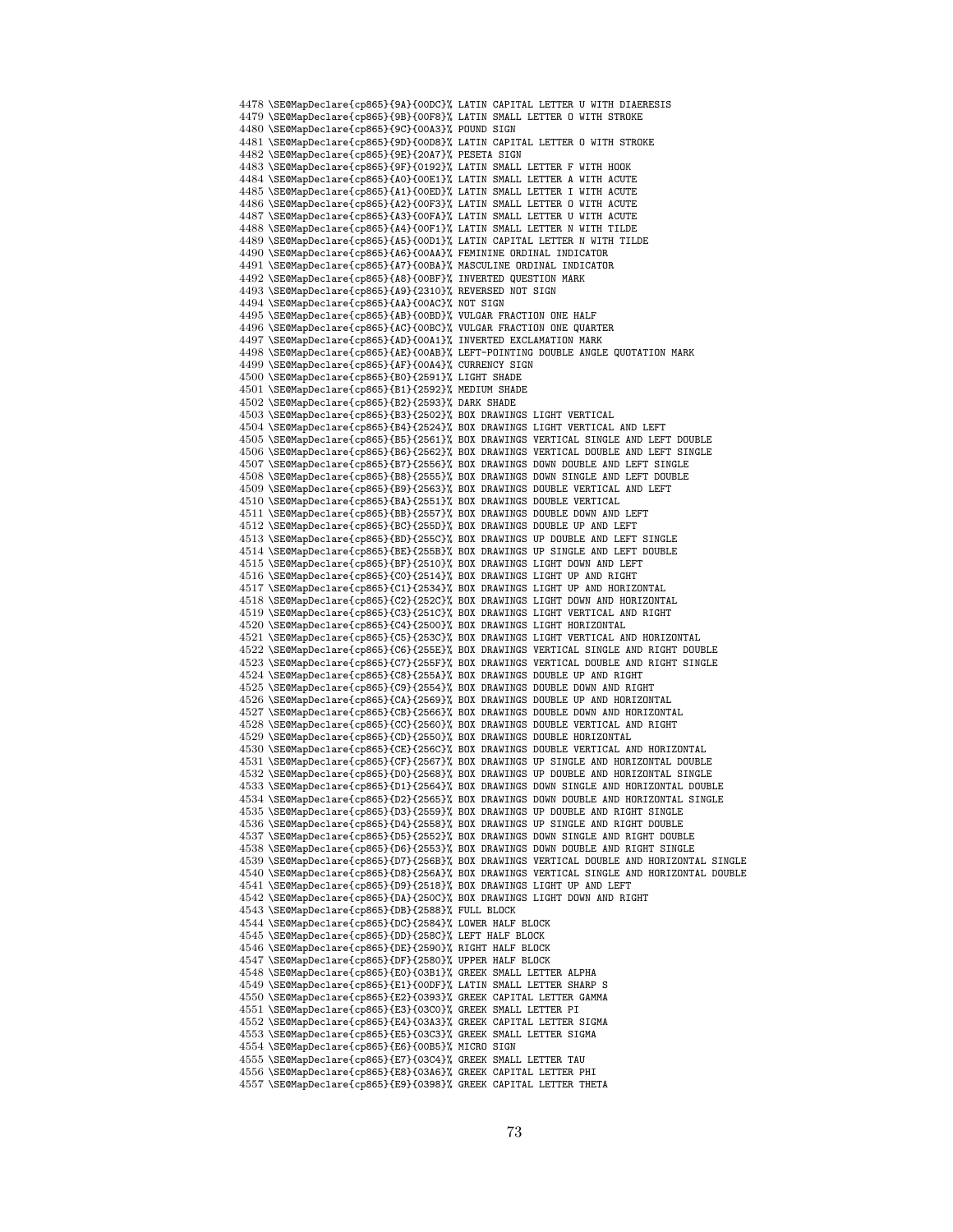<span id="page-73-12"></span><span id="page-73-11"></span><span id="page-73-10"></span><span id="page-73-9"></span><span id="page-73-8"></span><span id="page-73-7"></span><span id="page-73-6"></span><span id="page-73-5"></span><span id="page-73-4"></span><span id="page-73-3"></span><span id="page-73-2"></span><span id="page-73-1"></span><span id="page-73-0"></span> \SE@MapDeclare{cp865}{EA}{03A9}% GREEK CAPITAL LETTER OMEGA \SE@MapDeclare{cp865}{EB}{03B4}% GREEK SMALL LETTER DELTA \SE@MapDeclare{cp865}{EC}{221E}% INFINITY \SE@MapDeclare{cp865}{ED}{03C6}% GREEK SMALL LETTER PHI \SE@MapDeclare{cp865}{EE}{03B5}% GREEK SMALL LETTER EPSILON \SE@MapDeclare{cp865}{EF}{2229}% INTERSECTION \SE@MapDeclare{cp865}{F0}{2261}% IDENTICAL TO \SE@MapDeclare{cp865}{F1}{00B1}% PLUS-MINUS SIGN \SE@MapDeclare{cp865}{F2}{2265}% GREATER-THAN OR EQUAL TO \SE@MapDeclare{cp865}{F3}{2264}% LESS-THAN OR EQUAL TO \SE@MapDeclare{cp865}{F4}{2320}% TOP HALF INTEGRAL \SE@MapDeclare{cp865}{F5}{2321}% BOTTOM HALF INTEGRAL \SE@MapDeclare{cp865}{F6}{00F7}% DIVISION SIGN \SE@MapDeclare{cp865}{F7}{2248}% ALMOST EQUAL TO \SE@MapDeclare{cp865}{F8}{00B0}% DEGREE SIGN \SE@MapDeclare{cp865}{F9}{2219}% BULLET OPERATOR \SE@MapDeclare{cp865}{FA}{00B7}% MIDDLE DOT \SE@MapDeclare{cp865}{FB}{221A}% SQUARE ROOT \SE@MapDeclare{cp865}{FC}{207F}% SUPERSCRIPT LATIN SMALL LETTER N \SE@MapDeclare{cp865}{FD}{00B2}% SUPERSCRIPT TWO \SE@MapDeclare{cp865}{FE}{25A0}% BLACK SQUARE \SE@MapDeclare{cp865}{FF}{00A0}% NO-BREAK SPACE 4580 (/cp865)

#### <span id="page-73-21"></span><span id="page-73-20"></span><span id="page-73-19"></span><span id="page-73-18"></span><span id="page-73-17"></span><span id="page-73-16"></span><span id="page-73-15"></span><span id="page-73-14"></span><span id="page-73-13"></span>cp866

<span id="page-73-73"></span><span id="page-73-72"></span><span id="page-73-71"></span><span id="page-73-70"></span><span id="page-73-69"></span><span id="page-73-68"></span><span id="page-73-67"></span><span id="page-73-66"></span><span id="page-73-65"></span><span id="page-73-64"></span><span id="page-73-63"></span><span id="page-73-62"></span><span id="page-73-61"></span><span id="page-73-60"></span><span id="page-73-59"></span><span id="page-73-58"></span><span id="page-73-57"></span><span id="page-73-56"></span><span id="page-73-55"></span><span id="page-73-54"></span><span id="page-73-53"></span><span id="page-73-52"></span><span id="page-73-51"></span><span id="page-73-50"></span><span id="page-73-49"></span><span id="page-73-48"></span><span id="page-73-47"></span><span id="page-73-46"></span><span id="page-73-45"></span><span id="page-73-44"></span><span id="page-73-43"></span><span id="page-73-42"></span><span id="page-73-41"></span><span id="page-73-40"></span><span id="page-73-39"></span><span id="page-73-38"></span><span id="page-73-37"></span><span id="page-73-36"></span><span id="page-73-35"></span><span id="page-73-34"></span><span id="page-73-33"></span><span id="page-73-32"></span><span id="page-73-31"></span><span id="page-73-30"></span><span id="page-73-29"></span><span id="page-73-28"></span><span id="page-73-27"></span><span id="page-73-26"></span><span id="page-73-25"></span><span id="page-73-24"></span><span id="page-73-23"></span><span id="page-73-22"></span> $\langle$ \*cp866) \SE@MapDeclare{cp866}{80}{0410}% CYRILLIC CAPITAL LETTER A \SE@MapDeclare{cp866}{81}{0411}% CYRILLIC CAPITAL LETTER BE \SE@MapDeclare{cp866}{82}{0412}% CYRILLIC CAPITAL LETTER VE \SE@MapDeclare{cp866}{83}{0413}% CYRILLIC CAPITAL LETTER GHE \SE@MapDeclare{cp866}{84}{0414}% CYRILLIC CAPITAL LETTER DE \SE@MapDeclare{cp866}{85}{0415}% CYRILLIC CAPITAL LETTER IE \SE@MapDeclare{cp866}{86}{0416}% CYRILLIC CAPITAL LETTER ZHE \SE@MapDeclare{cp866}{87}{0417}% CYRILLIC CAPITAL LETTER ZE \SE@MapDeclare{cp866}{88}{0418}% CYRILLIC CAPITAL LETTER I \SE@MapDeclare{cp866}{89}{0419}% CYRILLIC CAPITAL LETTER SHORT I \SE@MapDeclare{cp866}{8A}{041A}% CYRILLIC CAPITAL LETTER KA \SE@MapDeclare{cp866}{8B}{041B}% CYRILLIC CAPITAL LETTER EL \SE@MapDeclare{cp866}{8C}{041C}% CYRILLIC CAPITAL LETTER EM \SE@MapDeclare{cp866}{8D}{041D}% CYRILLIC CAPITAL LETTER EN \SE@MapDeclare{cp866}{8E}{041E}% CYRILLIC CAPITAL LETTER O \SE@MapDeclare{cp866}{8F}{041F}% CYRILLIC CAPITAL LETTER PE \SE@MapDeclare{cp866}{90}{0420}% CYRILLIC CAPITAL LETTER ER \SE@MapDeclare{cp866}{91}{0421}% CYRILLIC CAPITAL LETTER ES \SE@MapDeclare{cp866}{92}{0422}% CYRILLIC CAPITAL LETTER TE \SE@MapDeclare{cp866}{93}{0423}% CYRILLIC CAPITAL LETTER U \SE@MapDeclare{cp866}{94}{0424}% CYRILLIC CAPITAL LETTER EF \SE@MapDeclare{cp866}{95}{0425}% CYRILLIC CAPITAL LETTER HA \SE@MapDeclare{cp866}{96}{0426}% CYRILLIC CAPITAL LETTER TSE \SE@MapDeclare{cp866}{97}{0427}% CYRILLIC CAPITAL LETTER CHE \SE@MapDeclare{cp866}{98}{0428}% CYRILLIC CAPITAL LETTER SHA \SE@MapDeclare{cp866}{99}{0429}% CYRILLIC CAPITAL LETTER SHCHA \SE@MapDeclare{cp866}{9A}{042A}% CYRILLIC CAPITAL LETTER HARD SIGN 4609 \SE@MapDeclare{cp866}{9B}{042B}% CYRILLIC CAPITAL LETTER YERU \SE@MapDeclare{cp866}{9C}{042C}% CYRILLIC CAPITAL LETTER SOFT SIGN \SE@MapDeclare{cp866}{9D}{042D}% CYRILLIC CAPITAL LETTER E \SE@MapDeclare{cp866}{9E}{042E}% CYRILLIC CAPITAL LETTER YU \SE@MapDeclare{cp866}{9F}{042F}% CYRILLIC CAPITAL LETTER YA \SE@MapDeclare{cp866}{A0}{0430}% CYRILLIC SMALL LETTER A \SE@MapDeclare{cp866}{A1}{0431}% CYRILLIC SMALL LETTER BE \SE@MapDeclare{cp866}{A2}{0432}% CYRILLIC SMALL LETTER VE \SE@MapDeclare{cp866}{A3}{0433}% CYRILLIC SMALL LETTER GHE \SE@MapDeclare{cp866}{A4}{0434}% CYRILLIC SMALL LETTER DE \SE@MapDeclare{cp866}{A5}{0435}% CYRILLIC SMALL LETTER IE \SE@MapDeclare{cp866}{A6}{0436}% CYRILLIC SMALL LETTER ZHE \SE@MapDeclare{cp866}{A7}{0437}% CYRILLIC SMALL LETTER ZE \SE@MapDeclare{cp866}{A8}{0438}% CYRILLIC SMALL LETTER I \SE@MapDeclare{cp866}{A9}{0439}% CYRILLIC SMALL LETTER SHORT I \SE@MapDeclare{cp866}{AA}{043A}% CYRILLIC SMALL LETTER KA \SE@MapDeclare{cp866}{AB}{043B}% CYRILLIC SMALL LETTER EL \SE@MapDeclare{cp866}{AC}{043C}% CYRILLIC SMALL LETTER EM \SE@MapDeclare{cp866}{AD}{043D}% CYRILLIC SMALL LETTER EN \SE@MapDeclare{cp866}{AE}{043E}% CYRILLIC SMALL LETTER O \SE@MapDeclare{cp866}{AF}{043F}% CYRILLIC SMALL LETTER PE \SE@MapDeclare{cp866}{B0}{2591}% LIGHT SHADE \SE@MapDeclare{cp866}{B1}{2592}% MEDIUM SHADE \SE@MapDeclare{cp866}{B2}{2593}% DARK SHADE \SE@MapDeclare{cp866}{B3}{2502}% BOX DRAWINGS LIGHT VERTICAL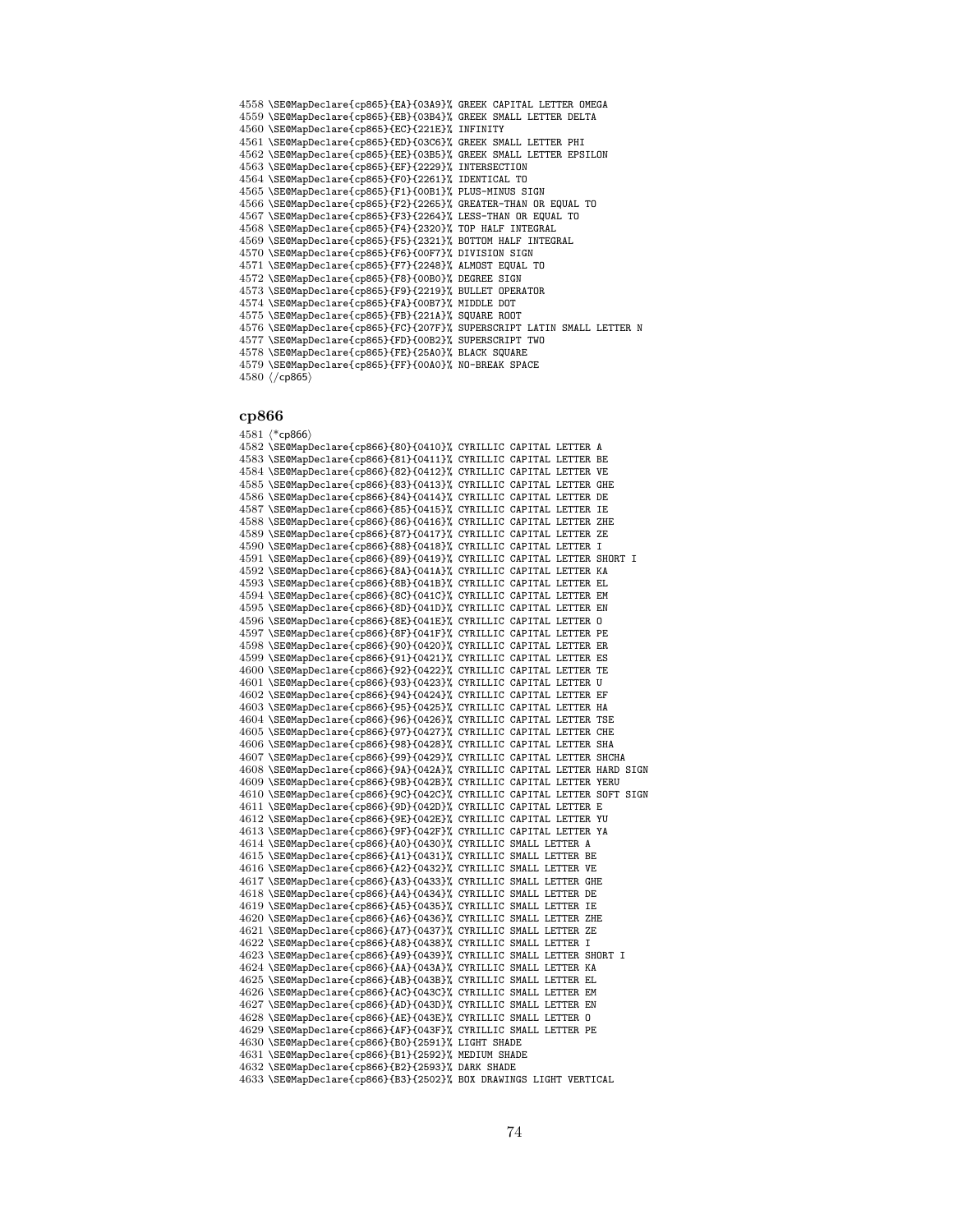<span id="page-74-75"></span><span id="page-74-74"></span><span id="page-74-73"></span><span id="page-74-72"></span><span id="page-74-71"></span><span id="page-74-70"></span><span id="page-74-69"></span><span id="page-74-68"></span><span id="page-74-67"></span><span id="page-74-66"></span><span id="page-74-65"></span><span id="page-74-64"></span><span id="page-74-63"></span><span id="page-74-62"></span><span id="page-74-61"></span><span id="page-74-60"></span><span id="page-74-59"></span><span id="page-74-58"></span><span id="page-74-57"></span><span id="page-74-56"></span><span id="page-74-55"></span><span id="page-74-54"></span><span id="page-74-53"></span><span id="page-74-52"></span><span id="page-74-51"></span><span id="page-74-50"></span><span id="page-74-49"></span><span id="page-74-48"></span><span id="page-74-47"></span><span id="page-74-46"></span><span id="page-74-45"></span><span id="page-74-44"></span><span id="page-74-43"></span><span id="page-74-42"></span><span id="page-74-41"></span><span id="page-74-40"></span><span id="page-74-39"></span><span id="page-74-38"></span><span id="page-74-37"></span><span id="page-74-36"></span><span id="page-74-35"></span><span id="page-74-34"></span><span id="page-74-33"></span><span id="page-74-32"></span><span id="page-74-31"></span><span id="page-74-30"></span><span id="page-74-29"></span><span id="page-74-28"></span><span id="page-74-27"></span><span id="page-74-26"></span><span id="page-74-25"></span><span id="page-74-24"></span><span id="page-74-23"></span><span id="page-74-22"></span><span id="page-74-21"></span><span id="page-74-20"></span><span id="page-74-19"></span><span id="page-74-18"></span><span id="page-74-17"></span><span id="page-74-16"></span><span id="page-74-15"></span><span id="page-74-14"></span><span id="page-74-13"></span><span id="page-74-12"></span><span id="page-74-11"></span><span id="page-74-10"></span><span id="page-74-9"></span><span id="page-74-8"></span><span id="page-74-7"></span><span id="page-74-6"></span><span id="page-74-5"></span><span id="page-74-4"></span><span id="page-74-3"></span><span id="page-74-2"></span><span id="page-74-1"></span><span id="page-74-0"></span> \SE@MapDeclare{cp866}{B4}{2524}% BOX DRAWINGS LIGHT VERTICAL AND LEFT \SE@MapDeclare{cp866}{B5}{2561}% BOX DRAWINGS VERTICAL SINGLE AND LEFT DOUBLE \SE@MapDeclare{cp866}{B6}{2562}% BOX DRAWINGS VERTICAL DOUBLE AND LEFT SINGLE \SE@MapDeclare{cp866}{B7}{2556}% BOX DRAWINGS DOWN DOUBLE AND LEFT SINGLE \SE@MapDeclare{cp866}{B8}{2555}% BOX DRAWINGS DOWN SINGLE AND LEFT DOUBLE \SE@MapDeclare{cp866}{B9}{2563}% BOX DRAWINGS DOUBLE VERTICAL AND LEFT \SE@MapDeclare{cp866}{BA}{2551}% BOX DRAWINGS DOUBLE VERTICAL \SE@MapDeclare{cp866}{BB}{2557}% BOX DRAWINGS DOUBLE DOWN AND LEFT \SE@MapDeclare{cp866}{BC}{255D}% BOX DRAWINGS DOUBLE UP AND LEFT \SE@MapDeclare{cp866}{BD}{255C}% BOX DRAWINGS UP DOUBLE AND LEFT SINGLE \SE@MapDeclare{cp866}{BE}{255B}% BOX DRAWINGS UP SINGLE AND LEFT DOUBLE \SE@MapDeclare{cp866}{BF}{2510}% BOX DRAWINGS LIGHT DOWN AND LEFT \SE@MapDeclare{cp866}{C0}{2514}% BOX DRAWINGS LIGHT UP AND RIGHT \SE@MapDeclare{cp866}{C1}{2534}% BOX DRAWINGS LIGHT UP AND HORIZONTAL \SE@MapDeclare{cp866}{C2}{252C}% BOX DRAWINGS LIGHT DOWN AND HORIZONTAL \SE@MapDeclare{cp866}{C3}{251C}% BOX DRAWINGS LIGHT VERTICAL AND RIGHT \SE@MapDeclare{cp866}{C4}{2500}% BOX DRAWINGS LIGHT HORIZONTAL \SE@MapDeclare{cp866}{C5}{253C}% BOX DRAWINGS LIGHT VERTICAL AND HORIZONTAL \SE@MapDeclare{cp866}{C6}{255E}% BOX DRAWINGS VERTICAL SINGLE AND RIGHT DOUBLE \SE@MapDeclare{cp866}{C7}{255F}% BOX DRAWINGS VERTICAL DOUBLE AND RIGHT SINGLE \SE@MapDeclare{cp866}{C8}{255A}% BOX DRAWINGS DOUBLE UP AND RIGHT \SE@MapDeclare{cp866}{C9}{2554}% BOX DRAWINGS DOUBLE DOWN AND RIGHT \SE@MapDeclare{cp866}{CA}{2569}% BOX DRAWINGS DOUBLE UP AND HORIZONTAL \SE@MapDeclare{cp866}{CB}{2566}% BOX DRAWINGS DOUBLE DOWN AND HORIZONTAL \SE@MapDeclare{cp866}{CC}{2560}% BOX DRAWINGS DOUBLE VERTICAL AND RIGHT \SE@MapDeclare{cp866}{CD}{2550}% BOX DRAWINGS DOUBLE HORIZONTAL \SE@MapDeclare{cp866}{CE}{256C}% BOX DRAWINGS DOUBLE VERTICAL AND HORIZONTAL \SE@MapDeclare{cp866}{CF}{2567}% BOX DRAWINGS UP SINGLE AND HORIZONTAL DOUBLE \SE@MapDeclare{cp866}{D0}{2568}% BOX DRAWINGS UP DOUBLE AND HORIZONTAL SINGLE \SE@MapDeclare{cp866}{D1}{2564}% BOX DRAWINGS DOWN SINGLE AND HORIZONTAL DOUBLE \SE@MapDeclare{cp866}{D2}{2565}% BOX DRAWINGS DOWN DOUBLE AND HORIZONTAL SINGLE \SE@MapDeclare{cp866}{D3}{2559}% BOX DRAWINGS UP DOUBLE AND RIGHT SINGLE \SE@MapDeclare{cp866}{D4}{2558}% BOX DRAWINGS UP SINGLE AND RIGHT DOUBLE \SE@MapDeclare{cp866}{D5}{2552}% BOX DRAWINGS DOWN SINGLE AND RIGHT DOUBLE \SE@MapDeclare{cp866}{D6}{2553}% BOX DRAWINGS DOWN DOUBLE AND RIGHT SINGLE \SE@MapDeclare{cp866}{D7}{256B}% BOX DRAWINGS VERTICAL DOUBLE AND HORIZONTAL SINGLE \SE@MapDeclare{cp866}{D8}{256A}% BOX DRAWINGS VERTICAL SINGLE AND HORIZONTAL DOUBLE \SE@MapDeclare{cp866}{D9}{2518}% BOX DRAWINGS LIGHT UP AND LEFT \SE@MapDeclare{cp866}{DA}{250C}% BOX DRAWINGS LIGHT DOWN AND RIGHT \SE@MapDeclare{cp866}{DB}{2588}% FULL BLOCK \SE@MapDeclare{cp866}{DC}{2584}% LOWER HALF BLOCK \SE@MapDeclare{cp866}{DD}{258C}% LEFT HALF BLOCK \SE@MapDeclare{cp866}{DE}{2590}% RIGHT HALF BLOCK \SE@MapDeclare{cp866}{DF}{2580}% UPPER HALF BLOCK \SE@MapDeclare{cp866}{E0}{0440}% CYRILLIC SMALL LETTER ER \SE@MapDeclare{cp866}{E1}{0441}% CYRILLIC SMALL LETTER ES \SE@MapDeclare{cp866}{E2}{0442}% CYRILLIC SMALL LETTER TE 4681 \SE@MapDeclare{cp866}{E3}{0443}% CYRILLIC SMALL LETTER U \SE@MapDeclare{cp866}{E4}{0444}% CYRILLIC SMALL LETTER EF 4683 \SE@MapDeclare{cp866}{E5}{0445}% CYRILLIC SMALL LETTER HA \SE@MapDeclare{cp866}{E6}{0446}% CYRILLIC SMALL LETTER TSE \SE@MapDeclare{cp866}{E7}{0447}% CYRILLIC SMALL LETTER CHE \SE@MapDeclare{cp866}{E8}{0448}% CYRILLIC SMALL LETTER SHA \SE@MapDeclare{cp866}{E9}{0449}% CYRILLIC SMALL LETTER SHCHA \SE@MapDeclare{cp866}{EA}{044A}% CYRILLIC SMALL LETTER HARD SIGN \SE@MapDeclare{cp866}{EB}{044B}% CYRILLIC SMALL LETTER YERU \SE@MapDeclare{cp866}{EC}{044C}% CYRILLIC SMALL LETTER SOFT SIGN \SE@MapDeclare{cp866}{ED}{044D}% CYRILLIC SMALL LETTER E \SE@MapDeclare{cp866}{EE}{044E}% CYRILLIC SMALL LETTER YU \SE@MapDeclare{cp866}{EF}{044F}% CYRILLIC SMALL LETTER YA \SE@MapDeclare{cp866}{F0}{0401}% CYRILLIC CAPITAL LETTER IO \SE@MapDeclare{cp866}{F1}{0451}% CYRILLIC SMALL LETTER IO \SE@MapDeclare{cp866}{F2}{0404}% CYRILLIC CAPITAL LETTER UKRAINIAN IE \SE@MapDeclare{cp866}{F3}{0454}% CYRILLIC SMALL LETTER UKRAINIAN IE \SE@MapDeclare{cp866}{F4}{0407}% CYRILLIC CAPITAL LETTER YI \SE@MapDeclare{cp866}{F5}{0457}% CYRILLIC SMALL LETTER YI \SE@MapDeclare{cp866}{F6}{040E}% CYRILLIC CAPITAL LETTER SHORT U \SE@MapDeclare{cp866}{F7}{045E}% CYRILLIC SMALL LETTER SHORT U \SE@MapDeclare{cp866}{F8}{00B0}% DEGREE SIGN \SE@MapDeclare{cp866}{F9}{2219}% BULLET OPERATOR \SE@MapDeclare{cp866}{FA}{00B7}% MIDDLE DOT \SE@MapDeclare{cp866}{FB}{221A}% SQUARE ROOT \SE@MapDeclare{cp866}{FC}{2116}% NUMERO SIGN \SE@MapDeclare{cp866}{FD}{00A4}% CURRENCY SIGN \SE@MapDeclare{cp866}{FE}{25A0}% BLACK SQUARE \SE@MapDeclare{cp866}{FF}{00A0}% NO-BREAK SPACE  $4710 \; \langle \text{/cp866} \rangle$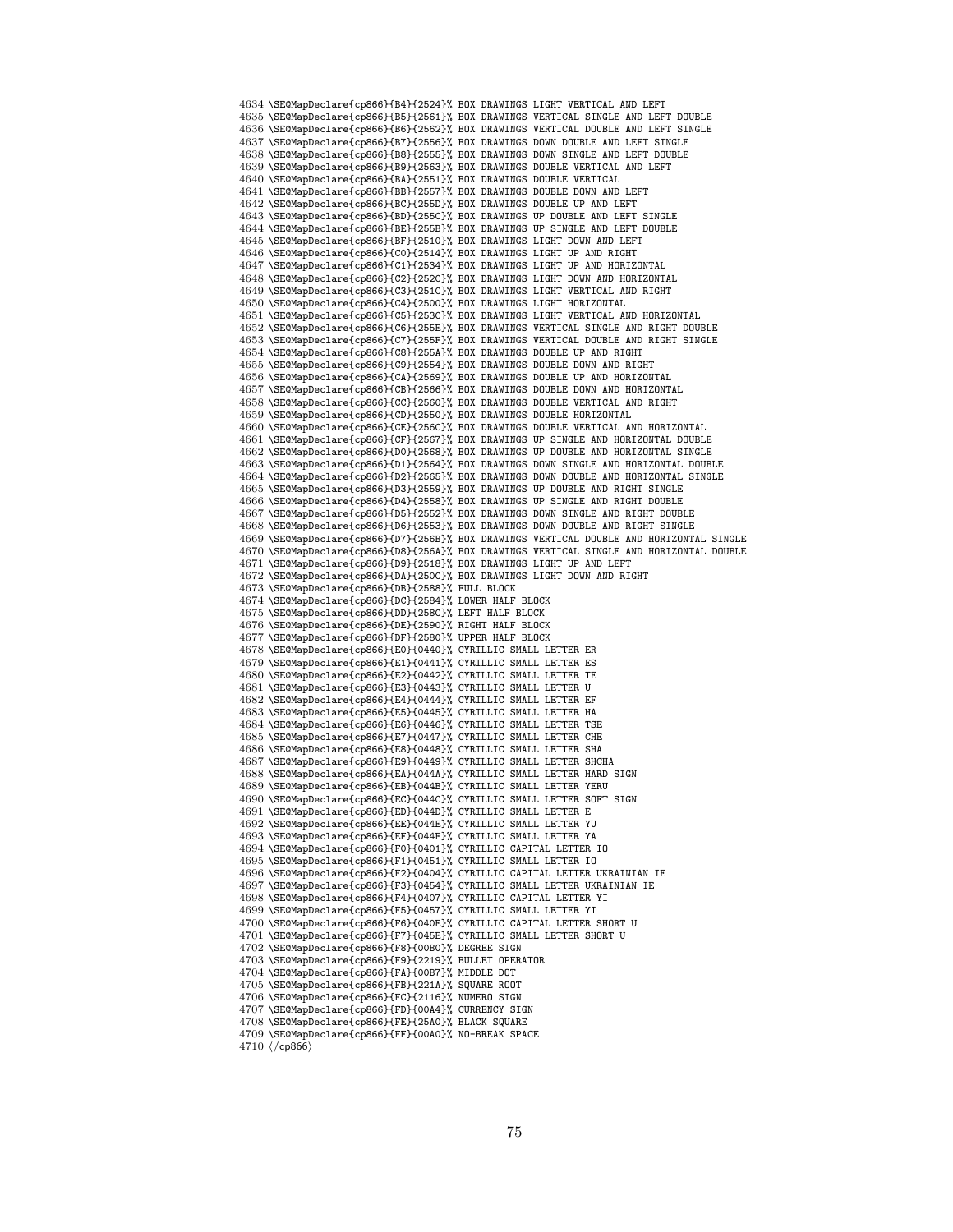#### cp1250

<span id="page-75-76"></span><span id="page-75-75"></span><span id="page-75-74"></span><span id="page-75-73"></span><span id="page-75-72"></span><span id="page-75-71"></span><span id="page-75-70"></span><span id="page-75-69"></span><span id="page-75-68"></span><span id="page-75-67"></span><span id="page-75-66"></span><span id="page-75-65"></span><span id="page-75-64"></span><span id="page-75-63"></span><span id="page-75-62"></span><span id="page-75-61"></span><span id="page-75-60"></span><span id="page-75-59"></span><span id="page-75-58"></span><span id="page-75-57"></span><span id="page-75-56"></span><span id="page-75-55"></span><span id="page-75-54"></span><span id="page-75-53"></span><span id="page-75-52"></span><span id="page-75-51"></span><span id="page-75-50"></span><span id="page-75-49"></span><span id="page-75-48"></span><span id="page-75-47"></span><span id="page-75-46"></span><span id="page-75-45"></span><span id="page-75-44"></span><span id="page-75-43"></span><span id="page-75-42"></span><span id="page-75-41"></span><span id="page-75-40"></span><span id="page-75-39"></span><span id="page-75-38"></span><span id="page-75-37"></span><span id="page-75-36"></span><span id="page-75-35"></span><span id="page-75-34"></span><span id="page-75-33"></span><span id="page-75-32"></span><span id="page-75-31"></span><span id="page-75-30"></span><span id="page-75-29"></span><span id="page-75-28"></span><span id="page-75-27"></span><span id="page-75-26"></span><span id="page-75-25"></span><span id="page-75-24"></span><span id="page-75-23"></span><span id="page-75-22"></span><span id="page-75-21"></span><span id="page-75-20"></span><span id="page-75-19"></span><span id="page-75-18"></span><span id="page-75-17"></span><span id="page-75-16"></span><span id="page-75-15"></span><span id="page-75-14"></span><span id="page-75-13"></span><span id="page-75-12"></span><span id="page-75-11"></span><span id="page-75-10"></span><span id="page-75-9"></span><span id="page-75-8"></span><span id="page-75-7"></span><span id="page-75-6"></span><span id="page-75-5"></span><span id="page-75-4"></span><span id="page-75-3"></span><span id="page-75-2"></span><span id="page-75-1"></span><span id="page-75-0"></span>4711  $(*cp1250)$  \SE@MapDeclare{cp1250}{80}{20AC}% EURO SIGN \SE@MapDeclare{cp1250}{82}{201A}% SINGLE LOW-9 QUOTATION MARK \SE@MapDeclare{cp1250}{84}{201E}% DOUBLE LOW-9 QUOTATION MARK \SE@MapDeclare{cp1250}{85}{2026}% HORIZONTAL ELLIPSIS \SE@MapDeclare{cp1250}{86}{2020}% DAGGER \SE@MapDeclare{cp1250}{87}{2021}% DOUBLE DAGGER \SE@MapDeclare{cp1250}{89}{2030}% PER MILLE SIGN \SE@MapDeclare{cp1250}{8A}{0160}% LATIN CAPITAL LETTER S WITH CARON \SE@MapDeclare{cp1250}{8B}{2039}% SINGLE LEFT-POINTING ANGLE QUOTATION MARK \SE@MapDeclare{cp1250}{8C}{015A}% LATIN CAPITAL LETTER S WITH ACUTE \SE@MapDeclare{cp1250}{8D}{0164}% LATIN CAPITAL LETTER T WITH CARON \SE@MapDeclare{cp1250}{8E}{017D}% LATIN CAPITAL LETTER Z WITH CARON \SE@MapDeclare{cp1250}{8F}{0179}% LATIN CAPITAL LETTER Z WITH ACUTE \SE@MapDeclare{cp1250}{91}{2018}% LEFT SINGLE QUOTATION MARK \SE@MapDeclare{cp1250}{92}{2019}% RIGHT SINGLE QUOTATION MARK \SE@MapDeclare{cp1250}{93}{201C}% LEFT DOUBLE QUOTATION MARK \SE@MapDeclare{cp1250}{94}{201D}% RIGHT DOUBLE QUOTATION MARK \SE@MapDeclare{cp1250}{95}{2022}% BULLET \SE@MapDeclare{cp1250}{96}{2013}% EN DASH \SE@MapDeclare{cp1250}{97}{2014}% EM DASH \SE@MapDeclare{cp1250}{99}{2122}% TRADE MARK SIGN \SE@MapDeclare{cp1250}{9A}{0161}% LATIN SMALL LETTER S WITH CARON \SE@MapDeclare{cp1250}{9B}{203A}% SINGLE RIGHT-POINTING ANGLE QUOTATION MARK \SE@MapDeclare{cp1250}{9C}{015B}% LATIN SMALL LETTER S WITH ACUTE \SE@MapDeclare{cp1250}{9D}{0165}% LATIN SMALL LETTER T WITH CARON \SE@MapDeclare{cp1250}{9E}{017E}% LATIN SMALL LETTER Z WITH CARON \SE@MapDeclare{cp1250}{9F}{017A}% LATIN SMALL LETTER Z WITH ACUTE \SE@MapDeclare{cp1250}{A0}{00A0}% NO-BREAK SPACE \SE@MapDeclare{cp1250}{A1}{02C7}% CARON \SE@MapDeclare{cp1250}{A2}{02D8}% BREVE \SE@MapDeclare{cp1250}{A3}{0141}% LATIN CAPITAL LETTER L WITH STROKE \SE@MapDeclare{cp1250}{A4}{00A4}% CURRENCY SIGN \SE@MapDeclare{cp1250}{A5}{0104}% LATIN CAPITAL LETTER A WITH OGONEK \SE@MapDeclare{cp1250}{A6}{00A6}% BROKEN BAR \SE@MapDeclare{cp1250}{A7}{00A7}% SECTION SIGN \SE@MapDeclare{cp1250}{A8}{00A8}% DIAERESIS \SE@MapDeclare{cp1250}{A9}{00A9}% COPYRIGHT SIGN \SE@MapDeclare{cp1250}{AA}{015E}% LATIN CAPITAL LETTER S WITH CEDILLA \SE@MapDeclare{cp1250}{AB}{00AB}% LEFT-POINTING DOUBLE ANGLE QUOTATION MARK \SE@MapDeclare{cp1250}{AC}{00AC}% NOT SIGN \SE@MapDeclare{cp1250}{AD}{00AD}% SOFT HYPHEN \SE@MapDeclare{cp1250}{AE}{00AE}% REGISTERED SIGN \SE@MapDeclare{cp1250}{AF}{017B}% LATIN CAPITAL LETTER Z WITH DOT ABOVE \SE@MapDeclare{cp1250}{B0}{00B0}% DEGREE SIGN \SE@MapDeclare{cp1250}{B1}{00B1}% PLUS-MINUS SIGN \SE@MapDeclare{cp1250}{B2}{02DB}% OGONEK \SE@MapDeclare{cp1250}{B3}{0142}% LATIN SMALL LETTER L WITH STROKE \SE@MapDeclare{cp1250}{B4}{00B4}% ACUTE ACCENT \SE@MapDeclare{cp1250}{B5}{00B5}% MICRO SIGN \SE@MapDeclare{cp1250}{B6}{00B6}% PILCROW SIGN \SE@MapDeclare{cp1250}{B7}{00B7}% MIDDLE DOT \SE@MapDeclare{cp1250}{B8}{00B8}% CEDILLA \SE@MapDeclare{cp1250}{B9}{0105}% LATIN SMALL LETTER A WITH OGONEK \SE@MapDeclare{cp1250}{BA}{015F}% LATIN SMALL LETTER S WITH CEDILLA \SE@MapDeclare{cp1250}{BB}{00BB}% RIGHT-POINTING DOUBLE ANGLE QUOTATION MARK \SE@MapDeclare{cp1250}{BC}{013D}% LATIN CAPITAL LETTER L WITH CARON \SE@MapDeclare{cp1250}{BD}{02DD}% DOUBLE ACUTE ACCENT \SE@MapDeclare{cp1250}{BE}{013E}% LATIN SMALL LETTER L WITH CARON \SE@MapDeclare{cp1250}{BF}{017C}% LATIN SMALL LETTER Z WITH DOT ABOVE \SE@MapDeclare{cp1250}{C0}{0154}% LATIN CAPITAL LETTER R WITH ACUTE \SE@MapDeclare{cp1250}{C1}{00C1}% LATIN CAPITAL LETTER A WITH ACUTE \SE@MapDeclare{cp1250}{C2}{00C2}% LATIN CAPITAL LETTER A WITH CIRCUMFLEX \SE@MapDeclare{cp1250}{C3}{0102}% LATIN CAPITAL LETTER A WITH BREVE \SE@MapDeclare{cp1250}{C4}{00C4}% LATIN CAPITAL LETTER A WITH DIAERESIS \SE@MapDeclare{cp1250}{C5}{0139}% LATIN CAPITAL LETTER L WITH ACUTE \SE@MapDeclare{cp1250}{C6}{0106}% LATIN CAPITAL LETTER C WITH ACUTE \SE@MapDeclare{cp1250}{C7}{00C7}% LATIN CAPITAL LETTER C WITH CEDILLA \SE@MapDeclare{cp1250}{C8}{010C}% LATIN CAPITAL LETTER C WITH CARON \SE@MapDeclare{cp1250}{C9}{00C9}% LATIN CAPITAL LETTER E WITH ACUTE \SE@MapDeclare{cp1250}{CA}{0118}% LATIN CAPITAL LETTER E WITH OGONEK \SE@MapDeclare{cp1250}{CB}{00CB}% LATIN CAPITAL LETTER E WITH DIAERESIS \SE@MapDeclare{cp1250}{CC}{011A}% LATIN CAPITAL LETTER E WITH CARON \SE@MapDeclare{cp1250}{CD}{00CD}% LATIN CAPITAL LETTER I WITH ACUTE \SE@MapDeclare{cp1250}{CE}{00CE}% LATIN CAPITAL LETTER I WITH CIRCUMFLEX \SE@MapDeclare{cp1250}{CF}{010E}% LATIN CAPITAL LETTER D WITH CARON \SE@MapDeclare{cp1250}{D0}{0110}% LATIN CAPITAL LETTER D WITH STROKE \SE@MapDeclare{cp1250}{D1}{0143}% LATIN CAPITAL LETTER N WITH ACUTE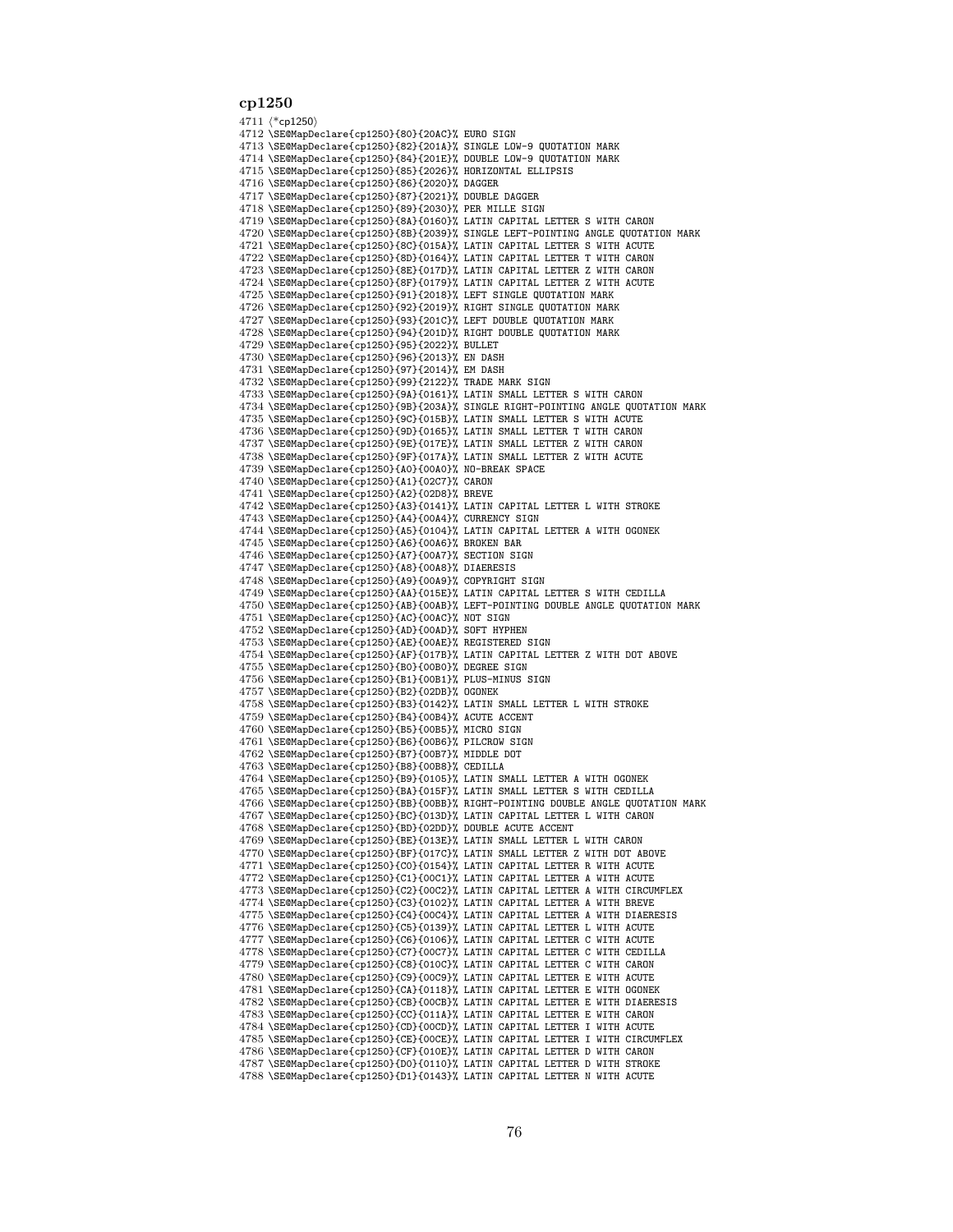<span id="page-76-24"></span><span id="page-76-23"></span><span id="page-76-22"></span><span id="page-76-21"></span><span id="page-76-20"></span><span id="page-76-19"></span><span id="page-76-18"></span><span id="page-76-17"></span><span id="page-76-16"></span><span id="page-76-15"></span><span id="page-76-14"></span><span id="page-76-13"></span><span id="page-76-12"></span><span id="page-76-11"></span><span id="page-76-10"></span><span id="page-76-9"></span><span id="page-76-8"></span><span id="page-76-7"></span><span id="page-76-6"></span><span id="page-76-5"></span><span id="page-76-4"></span><span id="page-76-3"></span><span id="page-76-2"></span><span id="page-76-1"></span><span id="page-76-0"></span> \SE@MapDeclare{cp1250}{D2}{0147}% LATIN CAPITAL LETTER N WITH CARON \SE@MapDeclare{cp1250}{D3}{00D3}% LATIN CAPITAL LETTER O WITH ACUTE \SE@MapDeclare{cp1250}{D4}{00D4}% LATIN CAPITAL LETTER O WITH CIRCUMFLEX \SE@MapDeclare{cp1250}{D5}{0150}% LATIN CAPITAL LETTER O WITH DOUBLE ACUTE \SE@MapDeclare{cp1250}{D6}{00D6}% LATIN CAPITAL LETTER O WITH DIAERESIS \SE@MapDeclare{cp1250}{D7}{00D7}% MULTIPLICATION SIGN \SE@MapDeclare{cp1250}{D8}{0158}% LATIN CAPITAL LETTER R WITH CARON \SE@MapDeclare{cp1250}{D9}{016E}% LATIN CAPITAL LETTER U WITH RING ABOVE \SE@MapDeclare{cp1250}{DA}{00DA}% LATIN CAPITAL LETTER U WITH ACUTE \SE@MapDeclare{cp1250}{DB}{0170}% LATIN CAPITAL LETTER U WITH DOUBLE ACUTE \SE@MapDeclare{cp1250}{DC}{00DC}% LATIN CAPITAL LETTER U WITH DIAERESIS \SE@MapDeclare{cp1250}{DD}{00DD}% LATIN CAPITAL LETTER Y WITH ACUTE \SE@MapDeclare{cp1250}{DE}{0162}% LATIN CAPITAL LETTER T WITH CEDILLA \SE@MapDeclare{cp1250}{DF}{00DF}% LATIN SMALL LETTER SHARP S \SE@MapDeclare{cp1250}{E0}{0155}% LATIN SMALL LETTER R WITH ACUTE \SE@MapDeclare{cp1250}{E1}{00E1}% LATIN SMALL LETTER A WITH ACUTE \SE@MapDeclare{cp1250}{E2}{00E2}% LATIN SMALL LETTER A WITH CIRCUMFLEX \SE@MapDeclare{cp1250}{E3}{0103}% LATIN SMALL LETTER A WITH BREVE \SE@MapDeclare{cp1250}{E4}{00E4}% LATIN SMALL LETTER A WITH DIAERESIS \SE@MapDeclare{cp1250}{E5}{013A}% LATIN SMALL LETTER L WITH ACUTE \SE@MapDeclare{cp1250}{E6}{0107}% LATIN SMALL LETTER C WITH ACUTE \SE@MapDeclare{cp1250}{E7}{00E7}% LATIN SMALL LETTER C WITH CEDILLA \SE@MapDeclare{cp1250}{E8}{010D}% LATIN SMALL LETTER C WITH CARON \SE@MapDeclare{cp1250}{E9}{00E9}% LATIN SMALL LETTER E WITH ACUTE \SE@MapDeclare{cp1250}{EA}{0119}% LATIN SMALL LETTER E WITH OGONEK \SE@MapDeclare{cp1250}{EB}{00EB}% LATIN SMALL LETTER E WITH DIAERESIS \SE@MapDeclare{cp1250}{EC}{011B}% LATIN SMALL LETTER E WITH CARON \SE@MapDeclare{cp1250}{ED}{00ED}% LATIN SMALL LETTER I WITH ACUTE \SE@MapDeclare{cp1250}{EE}{00EE}% LATIN SMALL LETTER I WITH CIRCUMFLEX \SE@MapDeclare{cp1250}{EF}{010F}% LATIN SMALL LETTER D WITH CARON \SE@MapDeclare{cp1250}{F0}{0111}% LATIN SMALL LETTER D WITH STROKE \SE@MapDeclare{cp1250}{F1}{0144}% LATIN SMALL LETTER N WITH ACUTE \SE@MapDeclare{cp1250}{F2}{0148}% LATIN SMALL LETTER N WITH CARON \SE@MapDeclare{cp1250}{F3}{00F3}% LATIN SMALL LETTER O WITH ACUTE \SE@MapDeclare{cp1250}{F4}{00F4}% LATIN SMALL LETTER O WITH CIRCUMFLEX \SE@MapDeclare{cp1250}{F5}{0151}% LATIN SMALL LETTER O WITH DOUBLE ACUTE \SE@MapDeclare{cp1250}{F6}{00F6}% LATIN SMALL LETTER O WITH DIAERESIS \SE@MapDeclare{cp1250}{F7}{00F7}% DIVISION SIGN \SE@MapDeclare{cp1250}{F8}{0159}% LATIN SMALL LETTER R WITH CARON \SE@MapDeclare{cp1250}{F9}{016F}% LATIN SMALL LETTER U WITH RING ABOVE \SE@MapDeclare{cp1250}{FA}{00FA}% LATIN SMALL LETTER U WITH ACUTE \SE@MapDeclare{cp1250}{FB}{0171}% LATIN SMALL LETTER U WITH DOUBLE ACUTE \SE@MapDeclare{cp1250}{FC}{00FC}% LATIN SMALL LETTER U WITH DIAERESIS \SE@MapDeclare{cp1250}{FD}{00FD}% LATIN SMALL LETTER Y WITH ACUTE \SE@MapDeclare{cp1250}{FE}{0163}% LATIN SMALL LETTER T WITH CEDILLA \SE@MapDeclare{cp1250}{FF}{02D9}% DOT ABOVE 4835 (/cp1250)

#### <span id="page-76-45"></span><span id="page-76-44"></span><span id="page-76-43"></span><span id="page-76-42"></span><span id="page-76-41"></span><span id="page-76-40"></span><span id="page-76-39"></span><span id="page-76-38"></span><span id="page-76-37"></span><span id="page-76-36"></span><span id="page-76-35"></span><span id="page-76-34"></span><span id="page-76-33"></span><span id="page-76-32"></span><span id="page-76-31"></span><span id="page-76-30"></span><span id="page-76-29"></span><span id="page-76-28"></span><span id="page-76-27"></span><span id="page-76-26"></span><span id="page-76-25"></span>cp1251

```
4836 (*cp1251)4837 \SE@MapDeclare{cp1251}{80}{0402}% CYRILLIC CAPITAL LETTER DJE
4838 \SE@MapDeclare{cp1251}{81}{0403}% CYRILLIC CAPITAL LETTER GJE
4839 \SE@MapDeclare{cp1251}{82}{201A}% SINGLE LOW-9 QUOTATION MARK
4840 \SE@MapDeclare{cp1251}{83}{0453}% CYRILLIC SMALL LETTER GJE
4841 \SE@MapDeclare{cp1251}{84}{201E}% DOUBLE LOW-9 QUOTATION MARK
4842 \SE@MapDeclare{cp1251}{85}{2026}% HORIZONTAL ELLIPSIS
4843 \SE@MapDeclare{cp1251}{86}{2020}% DAGGER
4844 \SE@MapDeclare{cp1251}{87}{2021}% DOUBLE DAGGER
4845 \SE@MapDeclare{cp1251}{88}{20AC}% EURO SIGN
4846 \SE@MapDeclare{cp1251}{89}{2030}% PER MILLE SIGN
4847 \SE@MapDeclare{cp1251}{8A}{0409}% CYRILLIC CAPITAL LETTER LJE
4848 \SE@MapDeclare{cp1251}{8B}{2039}% SINGLE LEFT-POINTING ANGLE QUOTATION MARK
4849 \SE@MapDeclare{cp1251}{8C}{040A}% CYRILLIC CAPITAL LETTER NJE
4850 \SE@MapDeclare{cp1251}{8D}{040C}% CYRILLIC CAPITAL LETTER KJE
4851 \SE@MapDeclare{cp1251}{8E}{040B}% CYRILLIC CAPITAL LETTER TSHE
4852 \SE@MapDeclare{cp1251}{8F}{040F}% CYRILLIC CAPITAL LETTER DZHE
4853 \SE@MapDeclare{cp1251}{90}{0452}% CYRILLIC SMALL LETTER DJE
4854 \SE@MapDeclare{cp1251}{91}{2018}% LEFT SINGLE QUOTATION MARK
4855 \SE@MapDeclare{cp1251}{92}{2019}% RIGHT SINGLE QUOTATION MARK
4856 \SE@MapDeclare{cp1251}{93}{201C}% LEFT DOUBLE QUOTATION MARK
4857 \SE@MapDeclare{cp1251}{94}{201D}% RIGHT DOUBLE QUOTATION MARK
4858 \SE@MapDeclare{cp1251}{95}{2022}% BULLET
4859 \SE@MapDeclare{cp1251}{96}{2013}% EN DASH
4860 \SE@MapDeclare{cp1251}{97}{2014}% EM DASH
4861 \SE@MapDeclare{cp1251}{99}{2122}% TRADE MARK SIGN
4862 \SE@MapDeclare{cp1251}{9A}{0459}% CYRILLIC SMALL LETTER LJE
4863 \SE@MapDeclare{cp1251}{9B}{203A}% SINGLE RIGHT-POINTING ANGLE QUOTATION MARK
4864 \SE@MapDeclare{cp1251}{9C}{045A}% CYRILLIC SMALL LETTER NJE
```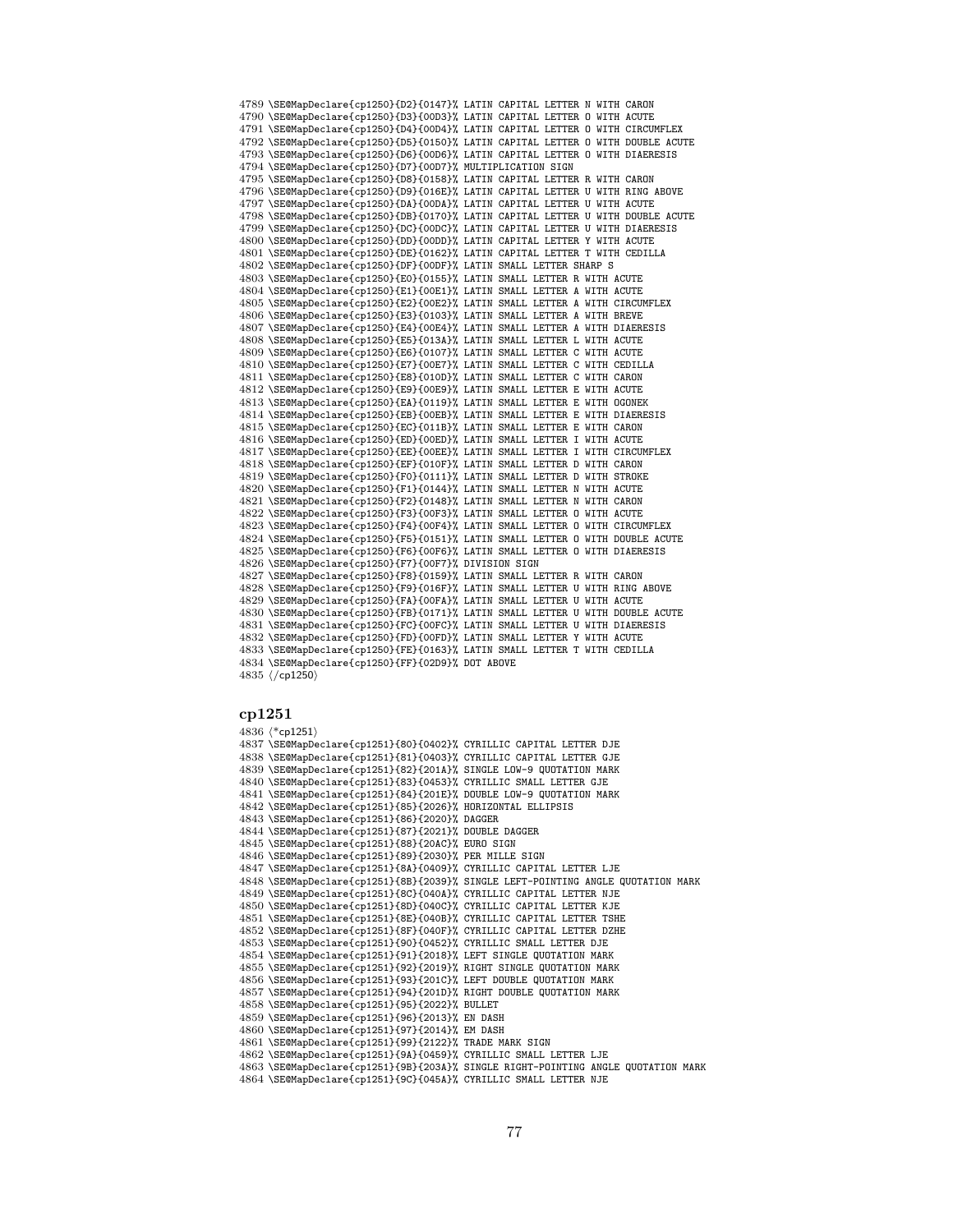<span id="page-77-79"></span><span id="page-77-78"></span><span id="page-77-77"></span><span id="page-77-76"></span><span id="page-77-75"></span><span id="page-77-74"></span><span id="page-77-73"></span><span id="page-77-72"></span><span id="page-77-71"></span><span id="page-77-70"></span><span id="page-77-69"></span><span id="page-77-68"></span><span id="page-77-67"></span><span id="page-77-66"></span><span id="page-77-65"></span><span id="page-77-64"></span><span id="page-77-63"></span><span id="page-77-62"></span><span id="page-77-61"></span><span id="page-77-60"></span><span id="page-77-59"></span><span id="page-77-58"></span><span id="page-77-57"></span><span id="page-77-56"></span><span id="page-77-55"></span><span id="page-77-54"></span><span id="page-77-53"></span><span id="page-77-52"></span><span id="page-77-51"></span><span id="page-77-50"></span><span id="page-77-49"></span><span id="page-77-48"></span><span id="page-77-47"></span><span id="page-77-46"></span><span id="page-77-45"></span><span id="page-77-44"></span><span id="page-77-43"></span><span id="page-77-42"></span><span id="page-77-41"></span><span id="page-77-40"></span><span id="page-77-39"></span><span id="page-77-38"></span><span id="page-77-37"></span><span id="page-77-36"></span><span id="page-77-35"></span><span id="page-77-34"></span><span id="page-77-33"></span><span id="page-77-32"></span><span id="page-77-31"></span><span id="page-77-30"></span><span id="page-77-29"></span><span id="page-77-28"></span><span id="page-77-27"></span><span id="page-77-26"></span><span id="page-77-25"></span><span id="page-77-24"></span><span id="page-77-23"></span><span id="page-77-22"></span><span id="page-77-21"></span><span id="page-77-20"></span><span id="page-77-19"></span><span id="page-77-18"></span><span id="page-77-17"></span><span id="page-77-16"></span><span id="page-77-15"></span><span id="page-77-14"></span><span id="page-77-13"></span><span id="page-77-12"></span><span id="page-77-11"></span><span id="page-77-10"></span><span id="page-77-9"></span><span id="page-77-8"></span><span id="page-77-7"></span><span id="page-77-6"></span><span id="page-77-5"></span><span id="page-77-4"></span><span id="page-77-3"></span><span id="page-77-2"></span><span id="page-77-1"></span><span id="page-77-0"></span> \SE@MapDeclare{cp1251}{9D}{045C}% CYRILLIC SMALL LETTER KJE \SE@MapDeclare{cp1251}{9E}{045B}% CYRILLIC SMALL LETTER TSHE \SE@MapDeclare{cp1251}{9F}{045F}% CYRILLIC SMALL LETTER DZHE \SE@MapDeclare{cp1251}{A0}{00A0}% NO-BREAK SPACE \SE@MapDeclare{cp1251}{A1}{040E}% CYRILLIC CAPITAL LETTER SHORT U \SE@MapDeclare{cp1251}{A2}{045E}% CYRILLIC SMALL LETTER SHORT U \SE@MapDeclare{cp1251}{A3}{0408}% CYRILLIC CAPITAL LETTER JE \SE@MapDeclare{cp1251}{A4}{00A4}% CURRENCY SIGN \SE@MapDeclare{cp1251}{A5}{0490}% CYRILLIC CAPITAL LETTER GHE WITH UPTURN \SE@MapDeclare{cp1251}{A6}{00A6}% BROKEN BAR \SE@MapDeclare{cp1251}{A7}{00A7}% SECTION SIGN \SE@MapDeclare{cp1251}{A8}{0401}% CYRILLIC CAPITAL LETTER IO \SE@MapDeclare{cp1251}{A9}{00A9}% COPYRIGHT SIGN \SE@MapDeclare{cp1251}{AA}{0404}% CYRILLIC CAPITAL LETTER UKRAINIAN IE \SE@MapDeclare{cp1251}{AB}{00AB}% LEFT-POINTING DOUBLE ANGLE QUOTATION MARK \SE@MapDeclare{cp1251}{AC}{00AC}% NOT SIGN \SE@MapDeclare{cp1251}{AD}{00AD}% SOFT HYPHEN \SE@MapDeclare{cp1251}{AE}{00AE}% REGISTERED SIGN \SE@MapDeclare{cp1251}{AF}{0407}% CYRILLIC CAPITAL LETTER YI \SE@MapDeclare{cp1251}{B0}{00B0}% DEGREE SIGN \SE@MapDeclare{cp1251}{B1}{00B1}% PLUS-MINUS SIGN \SE@MapDeclare{cp1251}{B2}{0406}% CYRILLIC CAPITAL LETTER BYELORUSSIAN-UKRAINIAN I \SE@MapDeclare{cp1251}{B3}{0456}% CYRILLIC SMALL LETTER BYELORUSSIAN-UKRAINIAN I \SE@MapDeclare{cp1251}{B4}{0491}% CYRILLIC SMALL LETTER GHE WITH UPTURN \SE@MapDeclare{cp1251}{B5}{00B5}% MICRO SIGN \SE@MapDeclare{cp1251}{B6}{00B6}% PILCROW SIGN \SE@MapDeclare{cp1251}{B7}{00B7}% MIDDLE DOT \SE@MapDeclare{cp1251}{B8}{0451}% CYRILLIC SMALL LETTER IO \SE@MapDeclare{cp1251}{B9}{2116}% NUMERO SIGN \SE@MapDeclare{cp1251}{BA}{0454}% CYRILLIC SMALL LETTER UKRAINIAN IE \SE@MapDeclare{cp1251}{BB}{00BB}% RIGHT-POINTING DOUBLE ANGLE QUOTATION MARK \SE@MapDeclare{cp1251}{BC}{0458}% CYRILLIC SMALL LETTER JE \SE@MapDeclare{cp1251}{BD}{0405}% CYRILLIC CAPITAL LETTER DZE \SE@MapDeclare{cp1251}{BE}{0455}% CYRILLIC SMALL LETTER DZE \SE@MapDeclare{cp1251}{BF}{0457}% CYRILLIC SMALL LETTER YI \SE@MapDeclare{cp1251}{C0}{0410}% CYRILLIC CAPITAL LETTER A \SE@MapDeclare{cp1251}{C1}{0411}% CYRILLIC CAPITAL LETTER BE \SE@MapDeclare{cp1251}{C2}{0412}% CYRILLIC CAPITAL LETTER VE \SE@MapDeclare{cp1251}{C3}{0413}% CYRILLIC CAPITAL LETTER GHE \SE@MapDeclare{cp1251}{C4}{0414}% CYRILLIC CAPITAL LETTER DE \SE@MapDeclare{cp1251}{C5}{0415}% CYRILLIC CAPITAL LETTER IE \SE@MapDeclare{cp1251}{C6}{0416}% CYRILLIC CAPITAL LETTER ZHE \SE@MapDeclare{cp1251}{C7}{0417}% CYRILLIC CAPITAL LETTER ZE \SE@MapDeclare{cp1251}{C8}{0418}% CYRILLIC CAPITAL LETTER I \SE@MapDeclare{cp1251}{C9}{0419}% CYRILLIC CAPITAL LETTER SHORT I \SE@MapDeclare{cp1251}{CA}{041A}% CYRILLIC CAPITAL LETTER KA \SE@MapDeclare{cp1251}{CB}{041B}% CYRILLIC CAPITAL LETTER EL 4912 \SE@MapDeclare{cp1251}{CC}{041C}% CYRILLIC CAPITAL LETTER EM \SE@MapDeclare{cp1251}{CD}{041D}% CYRILLIC CAPITAL LETTER EN \SE@MapDeclare{cp1251}{CE}{041E}% CYRILLIC CAPITAL LETTER O \SE@MapDeclare{cp1251}{CF}{041F}% CYRILLIC CAPITAL LETTER PE \SE@MapDeclare{cp1251}{D0}{0420}% CYRILLIC CAPITAL LETTER ER \SE@MapDeclare{cp1251}{D1}{0421}% CYRILLIC CAPITAL LETTER ES \SE@MapDeclare{cp1251}{D2}{0422}% CYRILLIC CAPITAL LETTER TE \SE@MapDeclare{cp1251}{D3}{0423}% CYRILLIC CAPITAL LETTER U \SE@MapDeclare{cp1251}{D4}{0424}% CYRILLIC CAPITAL LETTER EF \SE@MapDeclare{cp1251}{D5}{0425}% CYRILLIC CAPITAL LETTER HA \SE@MapDeclare{cp1251}{D6}{0426}% CYRILLIC CAPITAL LETTER TSE \SE@MapDeclare{cp1251}{D7}{0427}% CYRILLIC CAPITAL LETTER CHE \SE@MapDeclare{cp1251}{D8}{0428}% CYRILLIC CAPITAL LETTER SHA \SE@MapDeclare{cp1251}{D9}{0429}% CYRILLIC CAPITAL LETTER SHCHA \SE@MapDeclare{cp1251}{DA}{042A}% CYRILLIC CAPITAL LETTER HARD SIGN \SE@MapDeclare{cp1251}{DB}{042B}% CYRILLIC CAPITAL LETTER YERU \SE@MapDeclare{cp1251}{DC}{042C}% CYRILLIC CAPITAL LETTER SOFT SIGN \SE@MapDeclare{cp1251}{DD}{042D}% CYRILLIC CAPITAL LETTER E \SE@MapDeclare{cp1251}{DE}{042E}% CYRILLIC CAPITAL LETTER YU \SE@MapDeclare{cp1251}{DF}{042F}% CYRILLIC CAPITAL LETTER YA \SE@MapDeclare{cp1251}{E0}{0430}% CYRILLIC SMALL LETTER A \SE@MapDeclare{cp1251}{E1}{0431}% CYRILLIC SMALL LETTER BE \SE@MapDeclare{cp1251}{E2}{0432}% CYRILLIC SMALL LETTER VE \SE@MapDeclare{cp1251}{E3}{0433}% CYRILLIC SMALL LETTER GHE \SE@MapDeclare{cp1251}{E4}{0434}% CYRILLIC SMALL LETTER DE \SE@MapDeclare{cp1251}{E5}{0435}% CYRILLIC SMALL LETTER IE \SE@MapDeclare{cp1251}{E6}{0436}% CYRILLIC SMALL LETTER ZHE \SE@MapDeclare{cp1251}{E7}{0437}% CYRILLIC SMALL LETTER ZE \SE@MapDeclare{cp1251}{E8}{0438}% CYRILLIC SMALL LETTER I \SE@MapDeclare{cp1251}{E9}{0439}% CYRILLIC SMALL LETTER SHORT I \SE@MapDeclare{cp1251}{EA}{043A}% CYRILLIC SMALL LETTER KA \SE@MapDeclare{cp1251}{EB}{043B}% CYRILLIC SMALL LETTER EL \SE@MapDeclare{cp1251}{EC}{043C}% CYRILLIC SMALL LETTER EM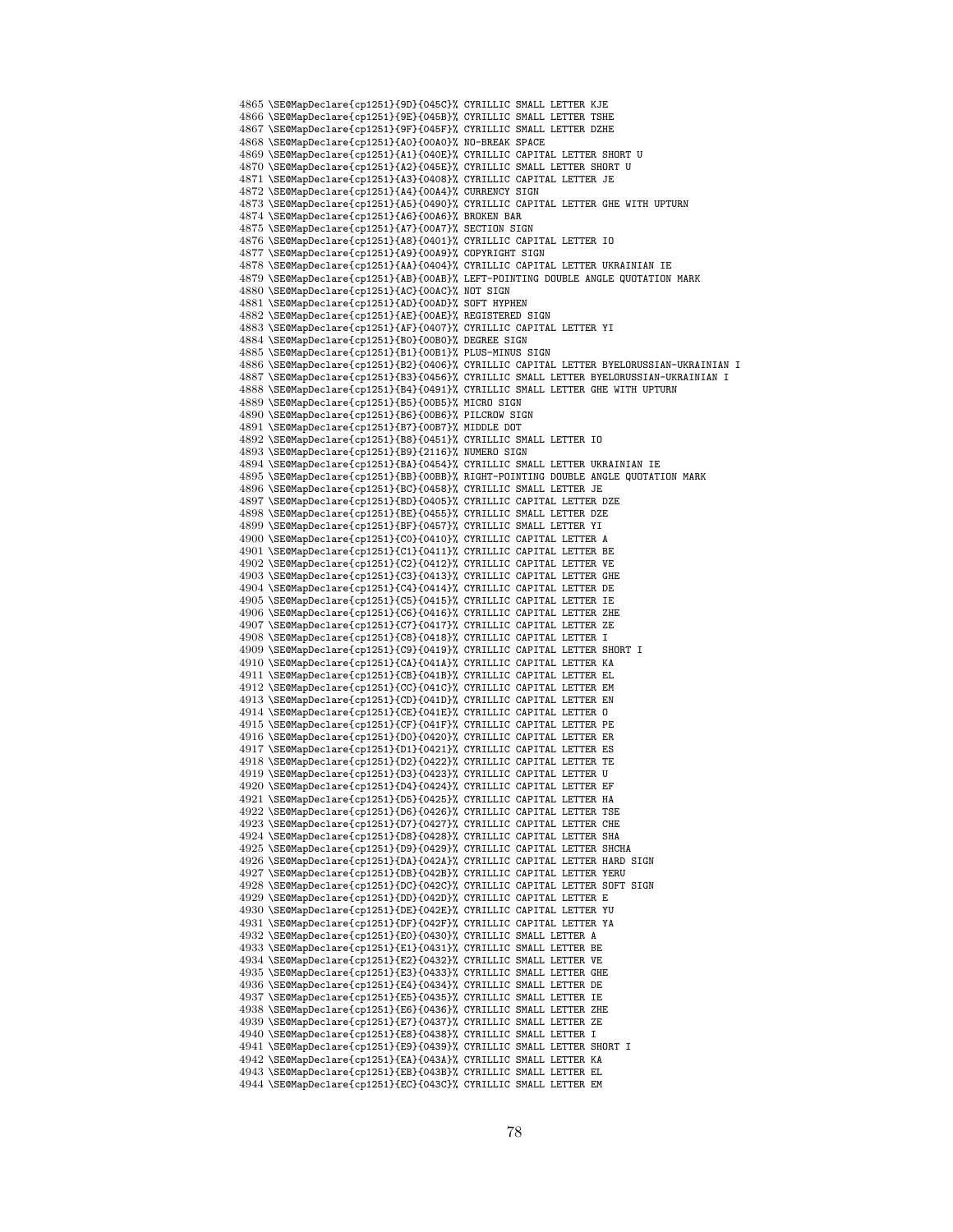```
4945 \SE@MapDeclare{cp1251}{ED}{043D}% CYRILLIC SMALL LETTER EN
4946 \SE@MapDeclare{cp1251}{EE}{043E}% CYRILLIC SMALL LETTER O
4947 \SE@MapDeclare{cp1251}{EF}{043F}% CYRILLIC SMALL LETTER PE
4948 \SE@MapDeclare{cp1251}{F0}{0440}% CYRILLIC SMALL LETTER ER
4949 \SE@MapDeclare{cp1251}{F1}{0441}% CYRILLIC SMALL LETTER ES
4950 \SE@MapDeclare{cp1251}{F2}{0442}% CYRILLIC SMALL LETTER TE
4951 \SE@MapDeclare{cp1251}{F3}{0443}% CYRILLIC SMALL LETTER U
4952 \SE@MapDeclare{cp1251}{F4}{0444}% CYRILLIC SMALL LETTER EF
4953 \SE@MapDeclare{cp1251}{F5}{0445}% CYRILLIC SMALL LETTER HA
4954 \SE@MapDeclare{cp1251}{F6}{0446}% CYRILLIC SMALL LETTER TSE
4955 \SE@MapDeclare{cp1251}{F7}{0447}% CYRILLIC SMALL LETTER CHE
4956 \SE@MapDeclare{cp1251}{F8}{0448}% CYRILLIC SMALL LETTER SHA
4957 \SE@MapDeclare{cp1251}{F9}{0449}% CYRILLIC SMALL LETTER SHCHA
4958 \SE@MapDeclare{cp1251}{FA}{044A}% CYRILLIC SMALL LETTER HARD SIGN
4959 \SE@MapDeclare{cp1251}{FB}{044B}% CYRILLIC SMALL LETTER YERU
4960 \SE@MapDeclare{cp1251}{FC}{044C}% CYRILLIC SMALL LETTER SOFT SIGN
4961 \SE@MapDeclare{cp1251}{FD}{044D}% CYRILLIC SMALL LETTER E
4962 \SE@MapDeclare{cp1251}{FE}{044E}% CYRILLIC SMALL LETTER YU
4963 \SE@MapDeclare{cp1251}{FF}{044F}% CYRILLIC SMALL LETTER YA
4964 \langle/cp1251)
```
#### <span id="page-78-18"></span><span id="page-78-17"></span><span id="page-78-16"></span><span id="page-78-15"></span><span id="page-78-14"></span><span id="page-78-13"></span><span id="page-78-12"></span>cp1257

<span id="page-78-73"></span><span id="page-78-72"></span><span id="page-78-71"></span><span id="page-78-70"></span><span id="page-78-69"></span><span id="page-78-68"></span><span id="page-78-67"></span><span id="page-78-66"></span><span id="page-78-65"></span><span id="page-78-64"></span><span id="page-78-63"></span><span id="page-78-62"></span><span id="page-78-61"></span><span id="page-78-60"></span><span id="page-78-59"></span><span id="page-78-58"></span><span id="page-78-57"></span><span id="page-78-56"></span><span id="page-78-55"></span><span id="page-78-54"></span><span id="page-78-53"></span><span id="page-78-52"></span><span id="page-78-51"></span><span id="page-78-50"></span><span id="page-78-49"></span><span id="page-78-48"></span><span id="page-78-47"></span><span id="page-78-46"></span><span id="page-78-45"></span><span id="page-78-44"></span><span id="page-78-43"></span><span id="page-78-42"></span><span id="page-78-41"></span><span id="page-78-40"></span><span id="page-78-39"></span><span id="page-78-38"></span><span id="page-78-37"></span><span id="page-78-36"></span><span id="page-78-35"></span><span id="page-78-34"></span><span id="page-78-33"></span><span id="page-78-32"></span><span id="page-78-31"></span><span id="page-78-30"></span><span id="page-78-29"></span><span id="page-78-28"></span><span id="page-78-27"></span><span id="page-78-26"></span><span id="page-78-25"></span><span id="page-78-24"></span><span id="page-78-23"></span><span id="page-78-22"></span><span id="page-78-21"></span><span id="page-78-20"></span><span id="page-78-19"></span>4965 (\*cp1257) \SE@MapDeclare{cp1257}{80}{20AC}% EURO SIGN \SE@MapDeclare{cp1257}{82}{201A}% SINGLE LOW-9 QUOTATION MARK \SE@MapDeclare{cp1257}{84}{201E}% DOUBLE LOW-9 QUOTATION MARK \SE@MapDeclare{cp1257}{85}{2026}% HORIZONTAL ELLIPSIS \SE@MapDeclare{cp1257}{86}{2020}% DAGGER \SE@MapDeclare{cp1257}{87}{2021}% DOUBLE DAGGER \SE@MapDeclare{cp1257}{89}{2030}% PER MILLE SIGN \SE@MapDeclare{cp1257}{8B}{2039}% SINGLE LEFT-POINTING ANGLE QUOTATION MARK \SE@MapDeclare{cp1257}{8D}{00A8}% DIAERESIS \SE@MapDeclare{cp1257}{8E}{02C7}% CARON \SE@MapDeclare{cp1257}{8F}{00B8}% CEDILLA \SE@MapDeclare{cp1257}{91}{2018}% LEFT SINGLE QUOTATION MARK \SE@MapDeclare{cp1257}{92}{2019}% RIGHT SINGLE QUOTATION MARK \SE@MapDeclare{cp1257}{93}{201C}% LEFT DOUBLE QUOTATION MARK \SE@MapDeclare{cp1257}{94}{201D}% RIGHT DOUBLE QUOTATION MARK \SE@MapDeclare{cp1257}{95}{2022}% BULLET \SE@MapDeclare{cp1257}{96}{2013}% EN DASH \SE@MapDeclare{cp1257}{97}{2014}% EM DASH \SE@MapDeclare{cp1257}{99}{2122}% TRADE MARK SIGN \SE@MapDeclare{cp1257}{9B}{203A}% SINGLE RIGHT-POINTING ANGLE QUOTATION MARK \SE@MapDeclare{cp1257}{9D}{00AF}% MACRON \SE@MapDeclare{cp1257}{9E}{02DB}% OGONEK \SE@MapDeclare{cp1257}{A0}{00A0}% NO-BREAK SPACE \SE@MapDeclare{cp1257}{A2}{00A2}% CENT SIGN \SE@MapDeclare{cp1257}{A3}{00A3}% POUND SIGN \SE@MapDeclare{cp1257}{A4}{00A4}% CURRENCY SIGN \SE@MapDeclare{cp1257}{A6}{00A6}% BROKEN BAR \SE@MapDeclare{cp1257}{A7}{00A7}% SECTION SIGN \SE@MapDeclare{cp1257}{A8}{00D8}% LATIN CAPITAL LETTER O WITH STROKE \SE@MapDeclare{cp1257}{A9}{00A9}% COPYRIGHT SIGN \SE@MapDeclare{cp1257}{AA}{0156}% LATIN CAPITAL LETTER R WITH CEDILLA \SE@MapDeclare{cp1257}{AB}{00AB}% LEFT-POINTING DOUBLE ANGLE QUOTATION MARK \SE@MapDeclare{cp1257}{AC}{00AC}% NOT SIGN \SE@MapDeclare{cp1257}{AD}{00AD}% SOFT HYPHEN \SE@MapDeclare{cp1257}{AE}{00AE}% REGISTERED SIGN \SE@MapDeclare{cp1257}{AF}{00C6}% LATIN CAPITAL LETTER AE \SE@MapDeclare{cp1257}{B0}{00B0}% DEGREE SIGN \SE@MapDeclare{cp1257}{B1}{00B1}% PLUS-MINUS SIGN \SE@MapDeclare{cp1257}{B2}{00B2}% SUPERSCRIPT TWO \SE@MapDeclare{cp1257}{B3}{00B3}% SUPERSCRIPT THREE \SE@MapDeclare{cp1257}{B4}{00B4}% ACUTE ACCENT \SE@MapDeclare{cp1257}{B5}{00B5}% MICRO SIGN \SE@MapDeclare{cp1257}{B6}{00B6}% PILCROW SIGN \SE@MapDeclare{cp1257}{B7}{00B7}% MIDDLE DOT \SE@MapDeclare{cp1257}{B8}{00F8}% LATIN SMALL LETTER O WITH STROKE \SE@MapDeclare{cp1257}{B9}{00B9}% SUPERSCRIPT ONE \SE@MapDeclare{cp1257}{BA}{0157}% LATIN SMALL LETTER R WITH CEDILLA \SE@MapDeclare{cp1257}{BB}{00BB}% RIGHT-POINTING DOUBLE ANGLE QUOTATION MARK \SE@MapDeclare{cp1257}{BC}{00BC}% VULGAR FRACTION ONE QUARTER \SE@MapDeclare{cp1257}{BD}{00BD}% VULGAR FRACTION ONE HALF \SE@MapDeclare{cp1257}{BE}{00BE}% VULGAR FRACTION THREE QUARTERS \SE@MapDeclare{cp1257}{BF}{00E6}% LATIN SMALL LETTER AE \SE@MapDeclare{cp1257}{C0}{0104}% LATIN CAPITAL LETTER A WITH OGONEK \SE@MapDeclare{cp1257}{C1}{012E}% LATIN CAPITAL LETTER I WITH OGONEK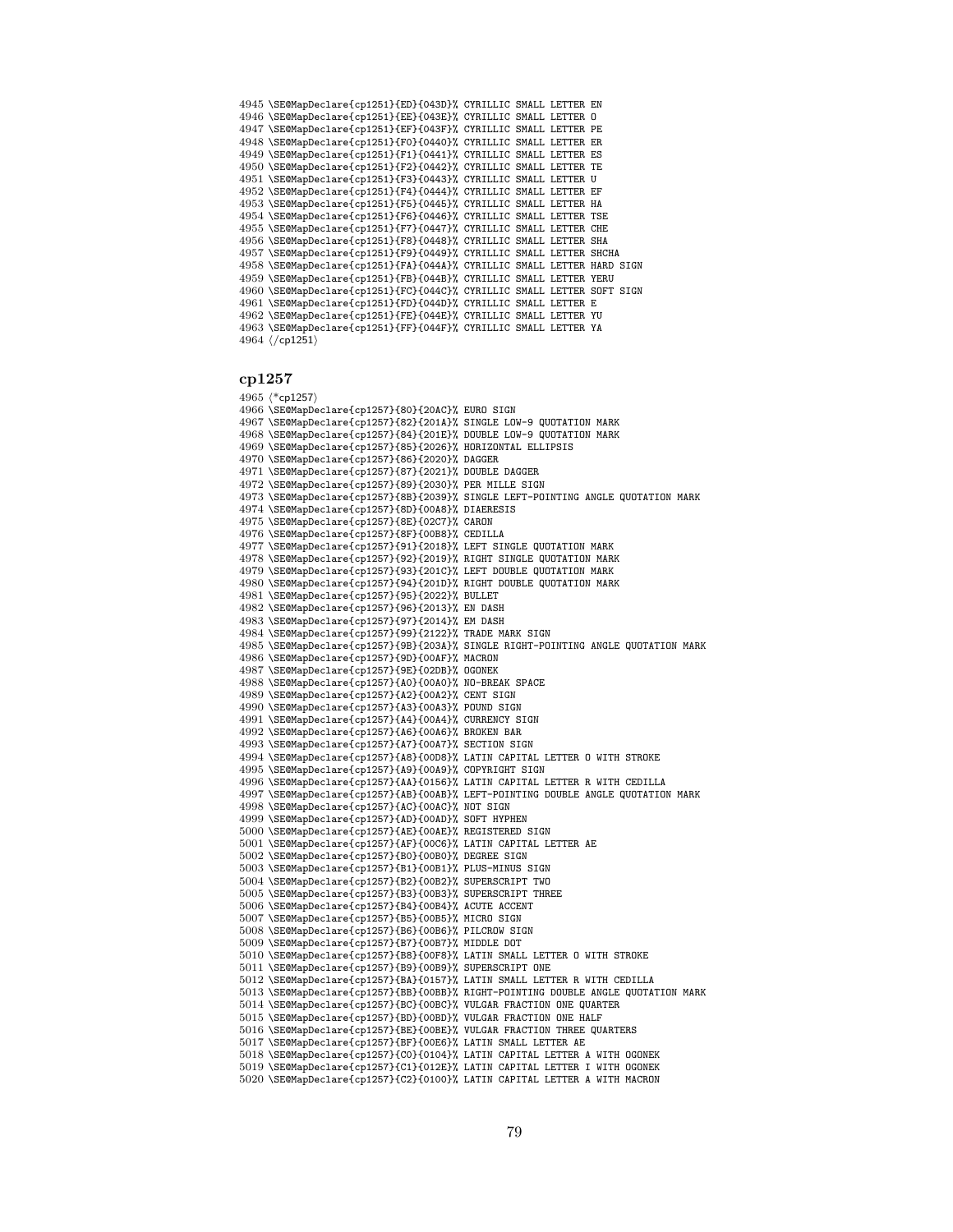<span id="page-79-37"></span><span id="page-79-36"></span><span id="page-79-35"></span><span id="page-79-34"></span><span id="page-79-33"></span><span id="page-79-32"></span><span id="page-79-31"></span><span id="page-79-30"></span><span id="page-79-29"></span><span id="page-79-28"></span><span id="page-79-27"></span><span id="page-79-26"></span><span id="page-79-25"></span><span id="page-79-24"></span><span id="page-79-23"></span><span id="page-79-22"></span><span id="page-79-21"></span><span id="page-79-20"></span><span id="page-79-19"></span><span id="page-79-18"></span><span id="page-79-17"></span><span id="page-79-16"></span><span id="page-79-15"></span><span id="page-79-14"></span><span id="page-79-13"></span><span id="page-79-12"></span><span id="page-79-11"></span><span id="page-79-10"></span><span id="page-79-9"></span><span id="page-79-8"></span><span id="page-79-7"></span><span id="page-79-6"></span><span id="page-79-5"></span> \SE@MapDeclare{cp1257}{C3}{0106}% LATIN CAPITAL LETTER C WITH ACUTE \SE@MapDeclare{cp1257}{C4}{00C4}% LATIN CAPITAL LETTER A WITH DIAERESIS \SE@MapDeclare{cp1257}{C5}{00C5}% LATIN CAPITAL LETTER A WITH RING ABOVE \SE@MapDeclare{cp1257}{C6}{0118}% LATIN CAPITAL LETTER E WITH OGONEK \SE@MapDeclare{cp1257}{C7}{0112}% LATIN CAPITAL LETTER E WITH MACRON \SE@MapDeclare{cp1257}{C8}{010C}% LATIN CAPITAL LETTER C WITH CARON \SE@MapDeclare{cp1257}{C9}{00C9}% LATIN CAPITAL LETTER E WITH ACUTE \SE@MapDeclare{cp1257}{CA}{0179}% LATIN CAPITAL LETTER Z WITH ACUTE \SE@MapDeclare{cp1257}{CB}{0116}% LATIN CAPITAL LETTER E WITH DOT ABOVE \SE@MapDeclare{cp1257}{CC}{0122}% LATIN CAPITAL LETTER G WITH CEDILLA \SE@MapDeclare{cp1257}{CD}{0136}% LATIN CAPITAL LETTER K WITH CEDILLA \SE@MapDeclare{cp1257}{CE}{012A}% LATIN CAPITAL LETTER I WITH MACRON \SE@MapDeclare{cp1257}{CF}{013B}% LATIN CAPITAL LETTER L WITH CEDILLA \SE@MapDeclare{cp1257}{D0}{0160}% LATIN CAPITAL LETTER S WITH CARON \SE@MapDeclare{cp1257}{D1}{0143}% LATIN CAPITAL LETTER N WITH ACUTE \SE@MapDeclare{cp1257}{D2}{0145}% LATIN CAPITAL LETTER N WITH CEDILLA \SE@MapDeclare{cp1257}{D3}{00D3}% LATIN CAPITAL LETTER O WITH ACUTE \SE@MapDeclare{cp1257}{D4}{014C}% LATIN CAPITAL LETTER O WITH MACRON \SE@MapDeclare{cp1257}{D5}{00D5}% LATIN CAPITAL LETTER O WITH TILDE \SE@MapDeclare{cp1257}{D6}{00D6}% LATIN CAPITAL LETTER O WITH DIAERESIS \SE@MapDeclare{cp1257}{D7}{00D7}% MULTIPLICATION SIGN \SE@MapDeclare{cp1257}{D8}{0172}% LATIN CAPITAL LETTER U WITH OGONEK \SE@MapDeclare{cp1257}{D9}{0141}% LATIN CAPITAL LETTER L WITH STROKE \SE@MapDeclare{cp1257}{DA}{015A}% LATIN CAPITAL LETTER S WITH ACUTE \SE@MapDeclare{cp1257}{DB}{016A}% LATIN CAPITAL LETTER U WITH MACRON \SE@MapDeclare{cp1257}{DC}{00DC}% LATIN CAPITAL LETTER U WITH DIAERESIS \SE@MapDeclare{cp1257}{DD}{017B}% LATIN CAPITAL LETTER Z WITH DOT ABOVE \SE@MapDeclare{cp1257}{DE}{017D}% LATIN CAPITAL LETTER Z WITH CARON \SE@MapDeclare{cp1257}{DF}{00DF}% LATIN SMALL LETTER SHARP S \SE@MapDeclare{cp1257}{E0}{0105}% LATIN SMALL LETTER A WITH OGONEK \SE@MapDeclare{cp1257}{E1}{012F}% LATIN SMALL LETTER I WITH OGONEK \SE@MapDeclare{cp1257}{E2}{0101}% LATIN SMALL LETTER A WITH MACRON \SE@MapDeclare{cp1257}{E3}{0107}% LATIN SMALL LETTER C WITH ACUTE \SE@MapDeclare{cp1257}{E4}{00E4}% LATIN SMALL LETTER A WITH DIAERESIS \SE@MapDeclare{cp1257}{E5}{00E5}% LATIN SMALL LETTER A WITH RING ABOVE \SE@MapDeclare{cp1257}{E6}{0119}% LATIN SMALL LETTER E WITH OGONEK \SE@MapDeclare{cp1257}{E7}{0113}% LATIN SMALL LETTER E WITH MACRON \SE@MapDeclare{cp1257}{E8}{010D}% LATIN SMALL LETTER C WITH CARON \SE@MapDeclare{cp1257}{E9}{00E9}% LATIN SMALL LETTER E WITH ACUTE \SE@MapDeclare{cp1257}{EA}{017A}% LATIN SMALL LETTER Z WITH ACUTE \SE@MapDeclare{cp1257}{EB}{0117}% LATIN SMALL LETTER E WITH DOT ABOVE \SE@MapDeclare{cp1257}{EC}{0123}% LATIN SMALL LETTER G WITH CEDILLA \SE@MapDeclare{cp1257}{ED}{0137}% LATIN SMALL LETTER K WITH CEDILLA \SE@MapDeclare{cp1257}{EE}{012B}% LATIN SMALL LETTER I WITH MACRON \SE@MapDeclare{cp1257}{EF}{013C}% LATIN SMALL LETTER L WITH CEDILLA \SE@MapDeclare{cp1257}{F0}{0161}% LATIN SMALL LETTER S WITH CARON \SE@MapDeclare{cp1257}{F1}{0144}% LATIN SMALL LETTER N WITH ACUTE 5068 \SE@MapDeclare{cp1257}{F2}{0146}% LATIN SMALL LETTER N WITH CEDILLA \SE@MapDeclare{cp1257}{F3}{00F3}% LATIN SMALL LETTER O WITH ACUTE \SE@MapDeclare{cp1257}{F4}{014D}% LATIN SMALL LETTER O WITH MACRON \SE@MapDeclare{cp1257}{F5}{00F5}% LATIN SMALL LETTER O WITH TILDE \SE@MapDeclare{cp1257}{F6}{00F6}% LATIN SMALL LETTER O WITH DIAERESIS \SE@MapDeclare{cp1257}{F7}{00F7}% DIVISION SIGN \SE@MapDeclare{cp1257}{F8}{0173}% LATIN SMALL LETTER U WITH OGONEK \SE@MapDeclare{cp1257}{F9}{0142}% LATIN SMALL LETTER L WITH STROKE \SE@MapDeclare{cp1257}{FA}{015B}% LATIN SMALL LETTER S WITH ACUTE \SE@MapDeclare{cp1257}{FB}{016B}% LATIN SMALL LETTER U WITH MACRON \SE@MapDeclare{cp1257}{FC}{00FC}% LATIN SMALL LETTER U WITH DIAERESIS \SE@MapDeclare{cp1257}{FD}{017C}% LATIN SMALL LETTER Z WITH DOT ABOVE \SE@MapDeclare{cp1257}{FE}{017E}% LATIN SMALL LETTER Z WITH CARON \SE@MapDeclare{cp1257}{FF}{02D9}% DOT ABOVE 5082 (/cp1257)

# <span id="page-79-65"></span><span id="page-79-64"></span><span id="page-79-63"></span><span id="page-79-62"></span><span id="page-79-61"></span><span id="page-79-60"></span><span id="page-79-59"></span><span id="page-79-58"></span><span id="page-79-57"></span><span id="page-79-56"></span><span id="page-79-55"></span><span id="page-79-54"></span><span id="page-79-53"></span><span id="page-79-52"></span><span id="page-79-51"></span><span id="page-79-50"></span><span id="page-79-49"></span><span id="page-79-48"></span><span id="page-79-47"></span><span id="page-79-46"></span><span id="page-79-45"></span><span id="page-79-44"></span><span id="page-79-43"></span><span id="page-79-42"></span><span id="page-79-41"></span><span id="page-79-40"></span><span id="page-79-39"></span><span id="page-79-38"></span>3 Test

### 3.1 Catcode checks for loading

```
5083 \langle*test1\rangle5084 \NeedsTeXFormat{LaTeX2e}
5085 \nofiles
5086 \documentclass{minimal}
5087 \makeatletter
5088
5089 \newcommand*{\RestoreCatcodes}{}
```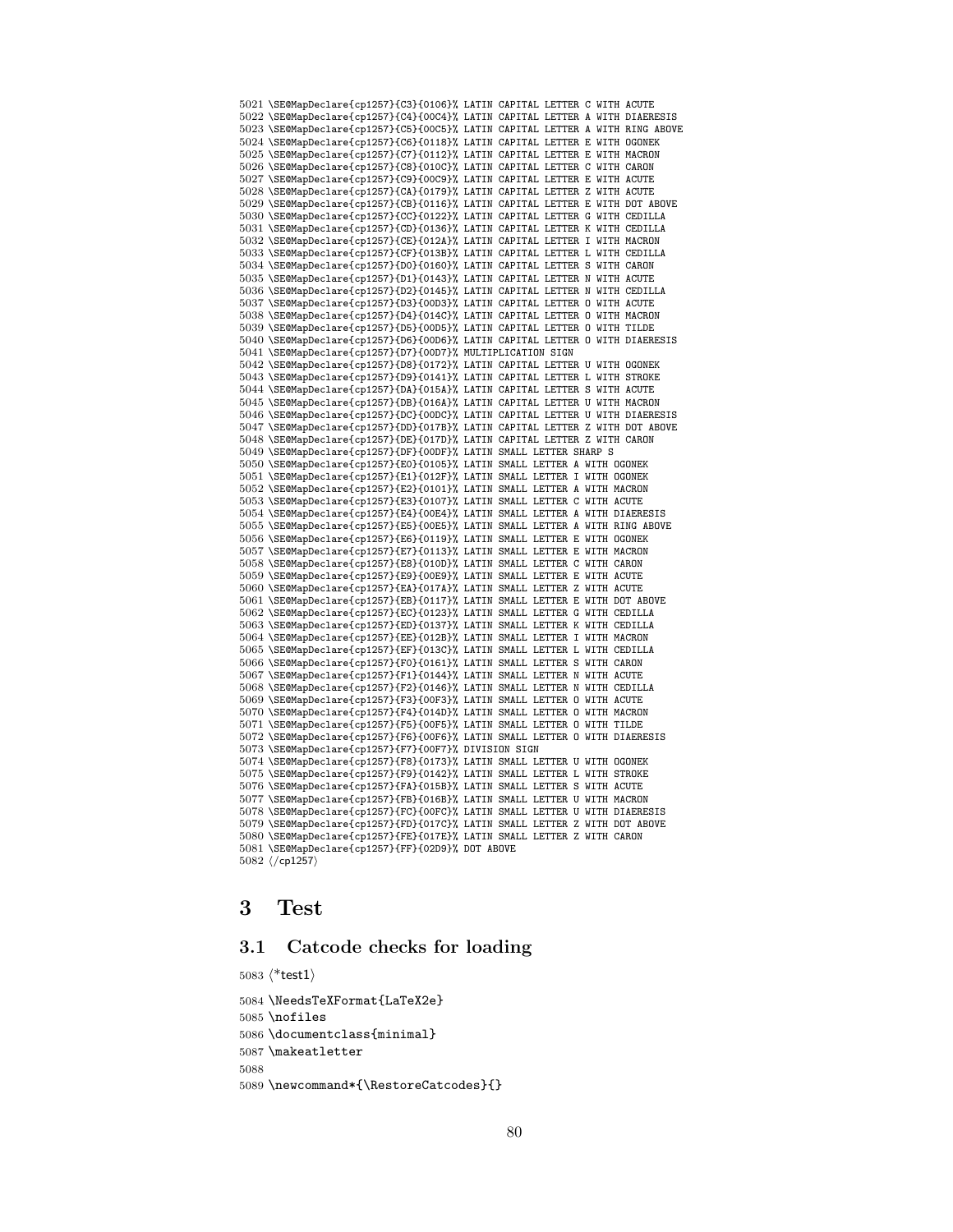```
5090 \count@=0 %
5091 \loop
5092 \edef\RestoreCatcodes{%
5093 \RestoreCatcodes
5094 \catcode\the\count@=\the\catcode\count@\relax
5095 }%
5096 \ifnum\count@<255 %
5097 \advance\count@\@ne
5098 \repeat
5099
5100 \newcommand*{\RangeCatcodeInvalid}[2]{%
5101 \count@=#1\relax
5102 \loop
5103 \catcode\count@=15 %
5104 \ifnum\count@<#2\relax
5105 \advance\count@\@ne
5106 \repeat
5107 }
5108 \def\Test{%
5109 \RangeCatcodeInvalid{0}{47}%
5110 \RangeCatcodeInvalid{58}{64}%
5111 \RangeCatcodeInvalid{91}{96}%
5112 \RangeCatcodeInvalid{123}{255}%
5113 \catcode'\@=12 %
5114 \catcode'\\=0 %
5115 \catcode'\\{=1\%5116 \catcode'\}=2 %
5117 \catcode'\#=6 %
5118 \catcode'\[=12 %
5119 \catcode'\]=12 %
5120 \catcode'\%=14 %
5121 \catcode'\ =10 %
5122 \catcode13=5 %
5123 \usepackage{stringenc}[2019/11/29]%
5124 \RestoreCatcodes
5125 }
5126 \Test
5127
5128 \ifx\numexpr\relax
5129 \expandafter\@@end
5130 \fi
5131
5132 \usepackage{qstest}
5133 \IncludeTests{*}
5134 \LogTests{log}{*}{*}
5135 \def\Test#1{%
5136 \begin{qstest}{loading}{loading}%
5137 % \RangeCatcodeInvalid{0}{47}%
5138 % % 0-9
5139 % \RangeCatcodeInvalid{58}{64}%
5140 % % A-Z
5141 % \RangeCatcodeInvalid{91}{96}%
5142 % % a-z
5143 % \RangeCatcodeInvalid{123}{255}%
5144 \setbox0=\hbox{%
5145 \def\ par{p}5146 \RangeCatcodeInvalid{0}{255}%
5147 \StringEncodingLoad{#1}%
```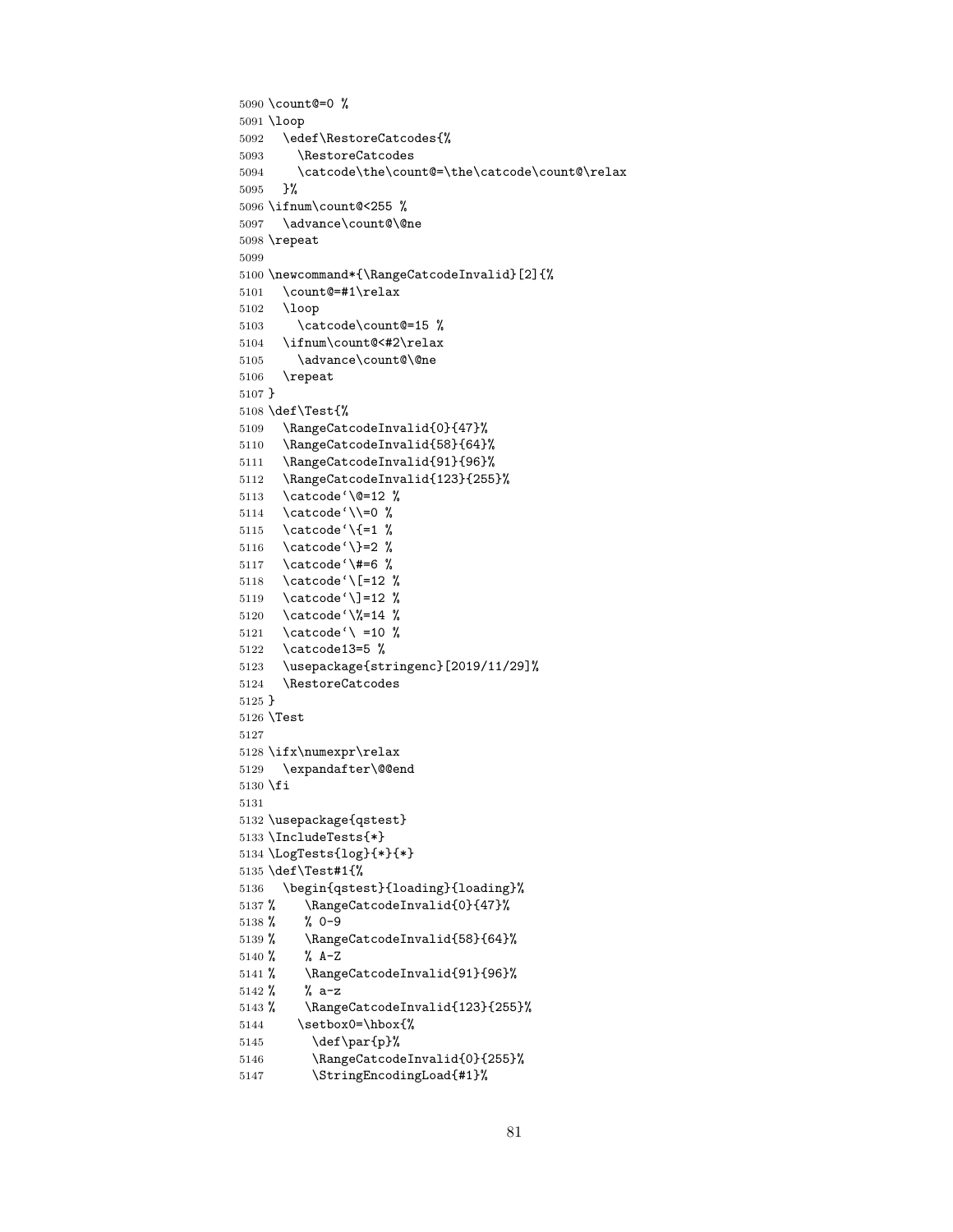```
5148 }%
5149 \Expect*{\the\wd0}{0.0pt}%
5150 \end{qstest}%
5151 }
5152 \@for\x:=\StringEncodingList\do{%
5153 \Test\x
5154 }
5155 \@@end
5156 \langle /test1 \rangle
```
## <span id="page-81-0"></span>3.2 Conversion tests

```
5157 \langle*test2\rangle5158 \NeedsTeXFormat{LaTeX2e}
5159 \nofiles
5160 \documentclass{minimal}
5161
5162 \ifx\plainmode Y
5163 \let\SavedNumexpr\numexpr
5164 \let\numexpr\relax
5165 \fi
5166 \usepackage{stringenc}[2019/11/29]
5167 \ifx\plainmode Y
5168 \let\numexpr\SavedNumexpr
5169 \fi
5170 \usepackage{qstest}
5171 \IncludeTests{*}
5172 \LogTests{log}{*}{*}
5173
5174 \def\Test#1#2#3#4#5{%
5175 \begingroup
5176 \edef\x{\endgroup
5177 \noexpand\TestTest{#1}{#2}{#3}{#4}#5||\noexpand\NIL
5178 }%
5179 \x
5180 }
5181 \def\TestTest#1#2#3#4#5|#6|#7\NIL{%
5182 \begin{qstest}{encodings}{encodings, conversion}%
5183 \setbox0=\hbox{%
5184 \def\parals\rangle5185 \EdefUnescapeHex\IN{#4}%
5186 \StringEncodingConvert\RESULT\IN{#1}{#2}%
5187 \EdefEscapeHex\RESULT\RESULT
5188 \Expect*{\RESULT}*{#5#6}%
5189 \Expect*{\StringEncodingSuccessFailure{true}{false}}{#3}%
5190 \StringEncodingSuccessFailure{}{%
5191 \StringEncodingConvertTest\RESULT\IN{#1}{#2}{%
5192 }{%
5193 \EdefEscapeHex\RESULT\RESULT
5194 \Expect*{\RESULT}{#5}%
5195 }%
5196 }%
5197 }%
5198 \Expect*{\the\wd0}{0.0pt}%
5199 \end{qstest}%
5200 }
5201
5202 \def\AllBytesLow{%
```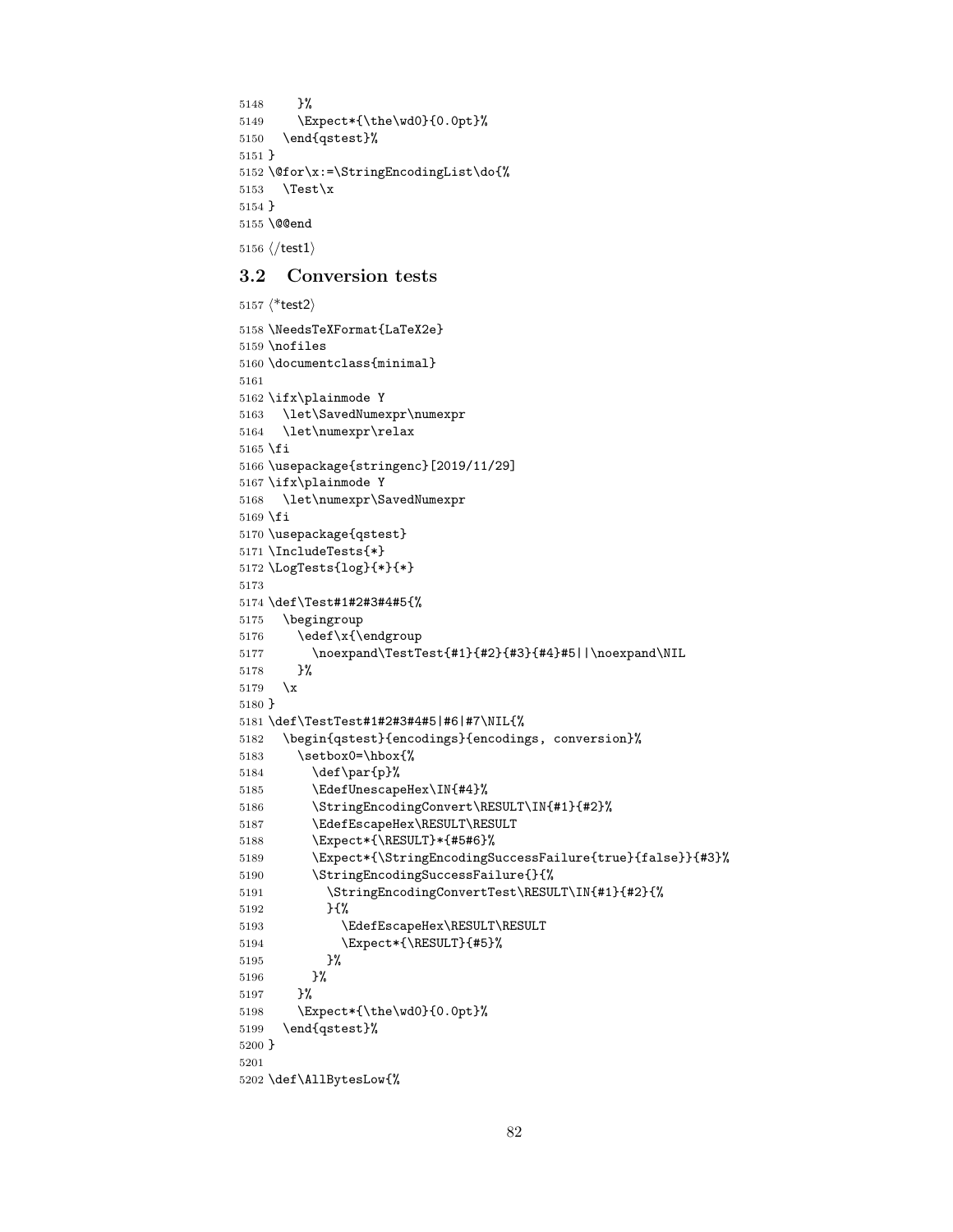```
5203 000102030405060708090A0B0C0D0E0F101112131415161718191A1B1C1D1E1F%
5204 202122232425262728292A2B2C2D2E2F303132333435363738393A3B3C3D3E3F%
5205 404142434445464748494A4B4C4D4E4F505152535455565758595A5B5C5D5E5F%
5206 606162636465666768696A6B6C6D6E6F707172737475767778797A7B7C7D7E7F%
5207 }
5208 \def\AllBytesHigh{%
5209 808182838485868788898A8B8C8D8E8F909192939495969798999A9B9C9D9E9F%
5210 A0A1A2A3A4A5A6A7A8A9AAABACADAEAFB0B1B2B3B4B5B6B7B8B9BABBBCBDBEBF%
5211 C0C1C2C3C4C5C6C7C8C9CACBCCCDCECFD0D1D2D3D4D5D6D7D8D9DADBDCDDDEDF%
5212 E0E1E2E3E4E5E6E7E8E9EAEBECEDEEEFF0F1F2F3F4F5F6F7F8F9FAFBFCFDFEFF%
5213 }
5214 \def\AllBytes{%
5215 \AllBytesLow
5216 \AllBytesHigh
5217 }
5218 \def\AllUnicodesLow{%
5219 0000000100020003000400050006000700080009000A000B000C000D000E000F%
5220 0010001100120013001400150016001700180019001A001B001C001D001E001F%
5221 0020002100220023002400250026002700280029002A002B002C002D002E002F%
5222 0030003100320033003400350036003700380039003A003B003C003D003E003F%
5223 0040004100420043004400450046004700480049004A004B004C004D004E004F%
5224 0050005100520053005400550056005700580059005A005B005C005D005E005F%
5225 0060006100620063006400650066006700680069006A006B006C006D006E006F%
5226 0070007100720073007400750076007700780079007A007B007C007D007E007F%
5227 }
```
### <span id="page-82-4"></span><span id="page-82-2"></span>3.2.1 UTF8/16/32 encodings

```
5228 \Test{utf16be}{utf16be}{true}%
5229 {004D04304E8CD800DF02}%
5230 {004D04304E8CD800DF02}%
5231 \Test{utf16}{utf16be}{true}%
5232 {004D04304E8CD800DF02}%
5233 {004D04304E8CD800DF02}%
5234 \Test{utf16be}{utf16}{true}%
5235 {004D04304E8CD800DF02}%
5236 {004D04304E8CD800DF02}%
5237 \Test{utf16}{utf16}{true}%
5238 {004D04304E8CD800DF02}%
5239 {004D04304E8CD800DF02}%
5240 \Test{utf16}{utf16}{true}%
5241 {FEFF004D04304E8CD800DF02}%
5242 {004D04304E8CD800DF02}%
5243 \Test{utf16}{utf16}{true}%
5244 {FFFE4D0030048C4E00D802DF}%
5245 {004D04304E8CD800DF02}%
5246 \Test{utf16be}{utf32be}{true}%
5247 {004D04304E8CD800DF02}%
5248 {0000004D0000043000004E8C00010302}%
5249 \Test{utf16be}{utf32le}{true}%
5250 {004D04304E8CD800DF02}%
5251 {4D000000300400008C4E000002030100}%
5252 \Test{utf32be}{utf16}{true}%
5253 {0000004D0000043000004E8C00010302}%
5254 {004D04304E8CD800DF02}%
5255 \Test{utf32le}{utf16}{true}%
5256 {4D000000300400008C4E000002030100}%
5257 {004D04304E8CD800DF02}%
5258 \Test{utf32}{utf16}{true}%
```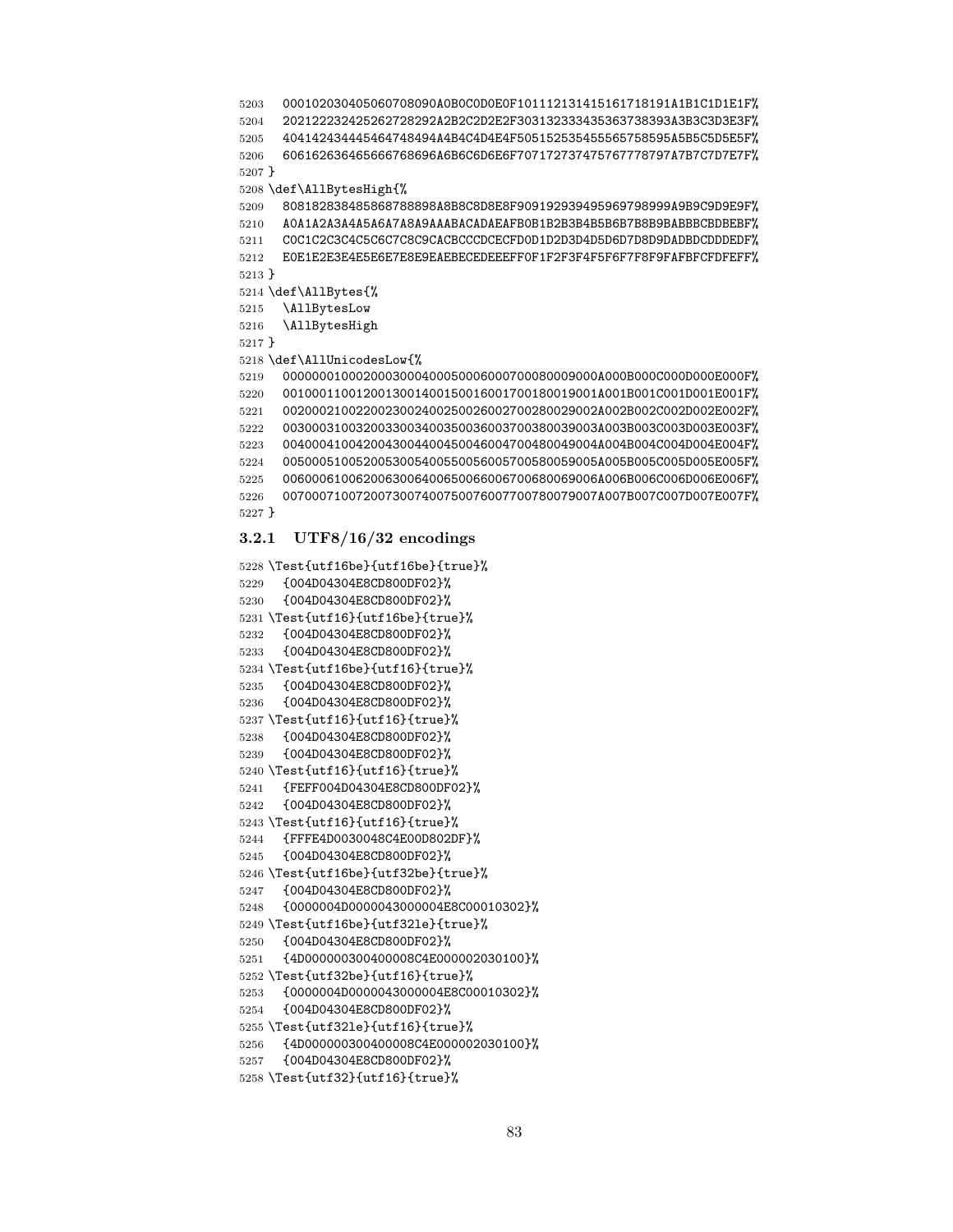```
5259 {0000004D0000043000004E8C00010302}%
5260 {004D04304E8CD800DF02}%
5261 \Test{utf32}{utf16}{true}%
5262 {0000FEFF0000004D0000043000004E8C00010302}%
5263 {004D04304E8CD800DF02}%
5264 \Test{utf32}{utf16}{true}%
5265 {FFFE00004D000000300400008C4E000002030100}%
5266 {004D04304E8CD800DF02}%
5267 \Test{utf32be}{utf16be}{false}{FFFFFFFF}{}
5268 \Test{utf32be}{utf16be}{false}{0000004DFFFFFFFF}{004D}
5269 \Test{utf32be}{utf16be}{false}{FFFFFFFF0000004D}{|004D}
5270 \Test{utf32be}{utf16be}{false}{0000004DFFFFFFFF00000430}{004D|0430}
5271 \Test{utf32be}{utf16be}{false}{FFFFFFFF0000004DFFFFFFFF}{|004D}
5272 \Test{utf32be}{utf16be}{false}{FFFFFF}{}
5273 \Test{utf32be}{utf16be}{false}{0000004DFFFFFF}{004D}
5274 \Test{utf32be}{utf16be}{false}{FFFFFF0000004D}{}
5275 \Test{utf32be}{utf16be}{false}{0000004DFFFFFF00000430}{004D}
5276 \Test{utf32be}{utf16be}{false}{FFFFFF0000004DFFFFFF}{|4DFF}
5277 \Test{utf32be}{utf16be}{false}{FFFF}{}
5278 \Test{utf32be}{utf16be}{false}{0000004DFFFF}{004D}
5279 \Test{utf32be}{utf16be}{false}{FFFF0000004D}{}
5280 \Test{utf32be}{utf16be}{false}{0000004DFFFF00000430}{004D}
5281 \Test{utf32be}{utf16be}{false}{FF}{}
5282 \Test{utf32be}{utf16be}{false}{0000004DFF}{004D}
5283 \Test{utf32be}{utf16be}{false}{FF0000004D}{}
5284 \Test{utf32be}{utf16be}{false}{0000004DFF00000430}{004D}
5285 \Test{utf16be}{utf32be}{true}{DBBFDFFF}{000FFFFF}
5286 \Test{utf16be}{utf8}{true}%
5287 {004D04304E8CD800DF02}%
5288 {4DD0B0E4BA8CF0908C82}%
5289 \Test{utf32}{utf8}{true}%
5290 {000000000000007F000000800000FFFF000100000010FFFF}%
5291 {007FC280EFBFBFF0908080F48FBFBF}%
5292 \Test{utf8}{utf16}{true}%
5293 {007FC280EFBFBFF0908080F48FBFBF}%
5294 {0000007F0080FFFFD800DC00DBFFDFFF}%
5295 \Test{utf16}{utf32}{true}%
5296 {0000007F0080FFFFD800DC00DBFFDFFF}%
5297 {000000000000007F000000800000FFFF000100000010FFFF}%
5298 \Test{utf8}{utf32}{true}%
5299 {007FC280EFBFBFF0908080F48FBFBF}%
5300 {000000000000007F000000800000FFFF000100000010FFFF}%
5301 \Test{utf8}{utf16}{false}{64F57F}{|0064007F}
5302 \Test{utf8}{utf16}{false}{64FE7F}{|0064007F}
5303 \Test{utf8}{utf16}{false}{64FF7F}{|0064007F}
5304 \Test{utf8}{utf16}{false}{80}{}
5305 \Test{utf8}{utf16}{false}{7F807F}{007F|007F}
5306 \Test{utf8}{utf16}{false}{C0}{}
5307 \Test{utf8}{utf16}{false}{7FC07F}{|007F007F}
5308 \Test{utf8}{utf16}{false}{C1}{}
5309 \Test{utf8}{utf16}{false}{7FC17F}{|007F007F}
5310 \Test{utf8}{utf16}{false}{C080}{}
5311 \Test{utf8}{utf16}{false}{C2}{}
5312 \Test{utf8}{utf16}{false}{C2CF}{}
5313 \Test{utf8}{utf16}{false}{12C27F}{0012|007F}
5314 \Test{utf8}{utf16}{true}{C280}{0080}
5315 \Test{utf8}{utf16}{true}{DFBF}{07FF}
```

```
5316 \Test{utf8}{utf16}{false}{E0}{}
```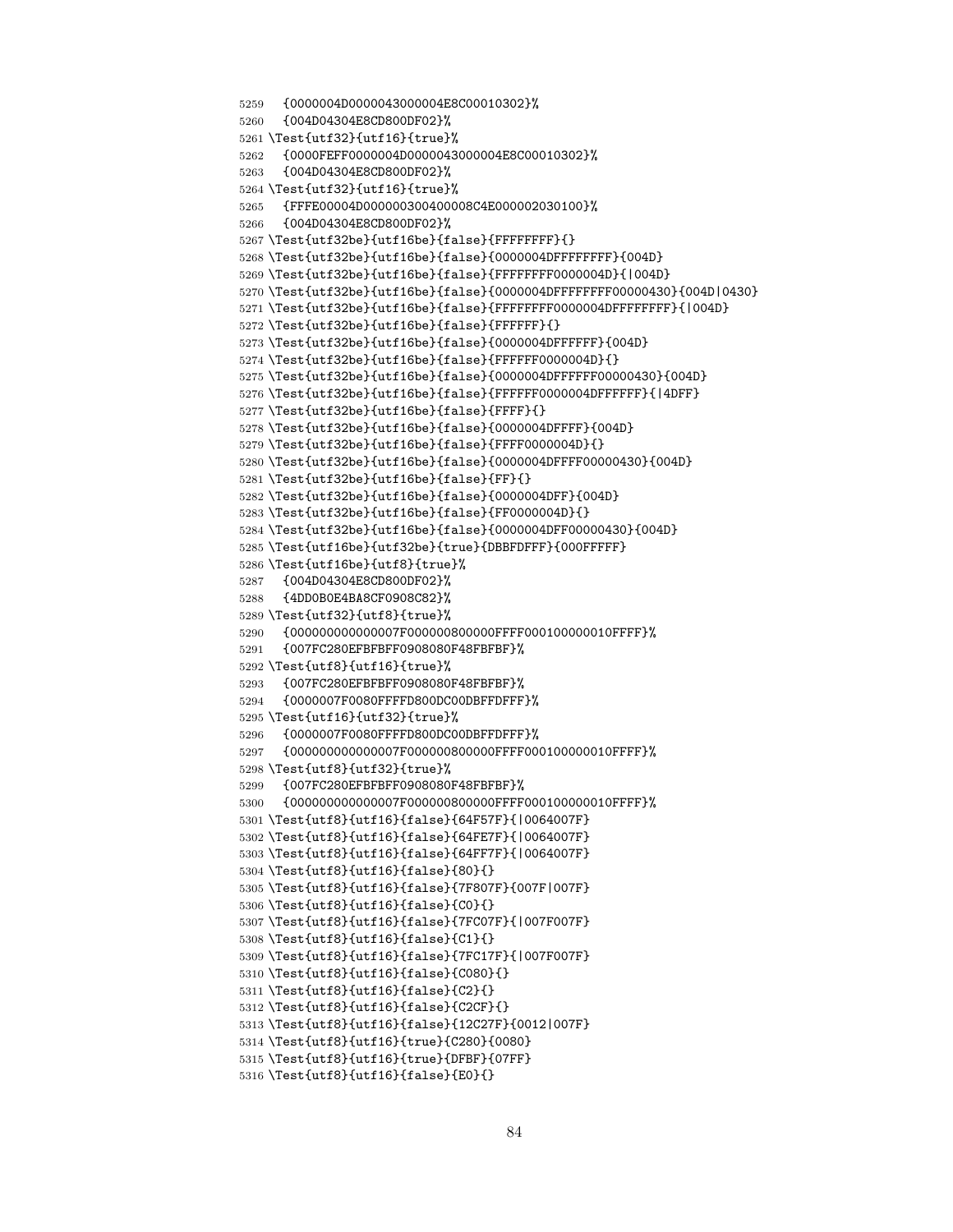```
5317 \Test{utf8}{utf16}{false}{E07F}{|007F}
5318 \Test{utf8}{utf16}{false}{E0A0}{}
5319 \Test{utf8}{utf16}{false}{E0A07F}{|007F}
5320 \Test{utf8}{utf16}{false}{E08080}{}
5321 \Test{utf8}{utf16}{false}{E080807F}{|007F}
5322 \Test{utf8}{utf16}{true}{ED8080}{D000}
5323 \Test{utf8}{utf16}{true}{ED9FBF}{D7FF}
5324 \Test{utf8}{utf16}{true}{EE8080}{E000}
5325 \Test{utf8}{utf16}{true}{EFBFBF}{FFFF}
5326 \Test{utf8}{utf32}{false}{F0}{}
5327 \Test{utf8}{utf32}{false}{F07F}{|0000007F}
5328 \Test{utf8}{utf32}{false}{F090}{}
5329 \Test{utf8}{utf32}{false}{F0907F}{|0000007F}
5330 \Test{utf8}{utf32}{false}{F09080}{}
5331 \Test{utf8}{utf32}{false}{F090807F}{|0000007F}
5332 \Test{utf8}{utf32}{true}{F0908080}{00010000}
5333 \Test{utf8}{utf32}{false}{F0808080}{}
5334 \Test{utf8}{utf32}{false}{F08080807F}{|0000007F}
5335 \Test{utf8}{utf32}{true}{F1808080}{00040000}
5336 \Test{utf8}{utf32}{true}{F3BFBFBF}{000FFFFF}
5337 \Test{utf8}{utf32}{true}{F4808080}{00100000}
5338 \Test{utf8}{utf32}{true}{F48FBFBF}{0010FFFF}
5339 \Test{utf8}{utf32}{false}{F4BFBFBF}{}
5340 \Test{utf8}{utf32}{false}{F4BFBFBF7F}{|0000007F}
5341 \Test{utf16be}{utf8}{true}{0000}{00}
5342 \Test{utf16be}{utf8}{true}{007F}{7F}
5343 \Test{utf16be}{utf8}{true}{0080}{C280}
5344 \Test{utf16be}{utf8}{true}{07FF}{DFBF}
5345 \Test{utf16be}{utf8}{true}{0800}{E0A080}
5346 \Test{utf16be}{utf8}{true}{0FFF}{E0BFBF}
5347 \Test{utf16be}{utf8}{true}{1000}{E18080}
5348 \Test{utf16be}{utf8}{true}{CFFF}{ECBFBF}
5349 \Test{utf16be}{utf8}{true}{D000}{ED8080}
5350 \Test{utf16be}{utf8}{true}{D7FF}{ED9FBF}
5351 \Test{utf16be}{utf8}{false}{D800}{}
5352 \Test{utf16be}{utf8}{false}{DFFF}{}
5353 \Test{utf16be}{utf8}{true}{E000}{EE8080}
5354 \Test{utf16be}{utf8}{true}{FFFF}{EFBFBF}
5355 \Test{utf32be}{utf8}{true}{00010000}{F0908080}
5356 \Test{utf32be}{utf8}{true}{0003FFFF}{F0BFBFBF}
5357 \Test{utf32be}{utf8}{true}{00040000}{F1808080}
5358 \Test{utf32be}{utf8}{true}{000FFFFF}{F3BFBFBF}
5359 \Test{utf32be}{utf8}{true}{00100000}{F4808080}
5360 \Test{utf32be}{utf8}{true}{0010FFFF}{F48FBFBF}
5361 \Test{utf32be}{utf8}{false}{00110000}{}
5362 \Test{utf32be}{utf8}{false}{001100000000007F}{|7F}
```
#### <span id="page-84-46"></span><span id="page-84-45"></span><span id="page-84-44"></span><span id="page-84-43"></span><span id="page-84-42"></span><span id="page-84-41"></span><span id="page-84-40"></span><span id="page-84-39"></span><span id="page-84-38"></span><span id="page-84-37"></span><span id="page-84-36"></span><span id="page-84-35"></span><span id="page-84-34"></span><span id="page-84-33"></span><span id="page-84-32"></span><span id="page-84-31"></span><span id="page-84-30"></span><span id="page-84-29"></span><span id="page-84-28"></span><span id="page-84-27"></span><span id="page-84-26"></span><span id="page-84-25"></span>3.2.2 ASCII

```
5363 \Test{ascii}{utf8}{true}{007F}{007F}
5364 \Test{ascii}{utf8}{false}{80}{}
5365 \Test{ascii}{utf8}{false}{80}{}
5366 \Test{ascii}{utf8}{false}{807F}{|7F}
5367 \Test{utf16be}{ascii}{true}{0000007F}{007F}
5368 \Test{utf16be}{ascii}{false}{0080}{}
5369 \Test{utf16be}{ascii}{false}{0430}{}
5370 \Test{utf16be}{ascii}{false}{D800DF02}{}
5371 \Test{utf16be}{ascii}{false}{D800DF02007F}{|7F}
5372 \Test{ascii}{utf16be}{true}\AllBytesLow\AllUnicodesLow
```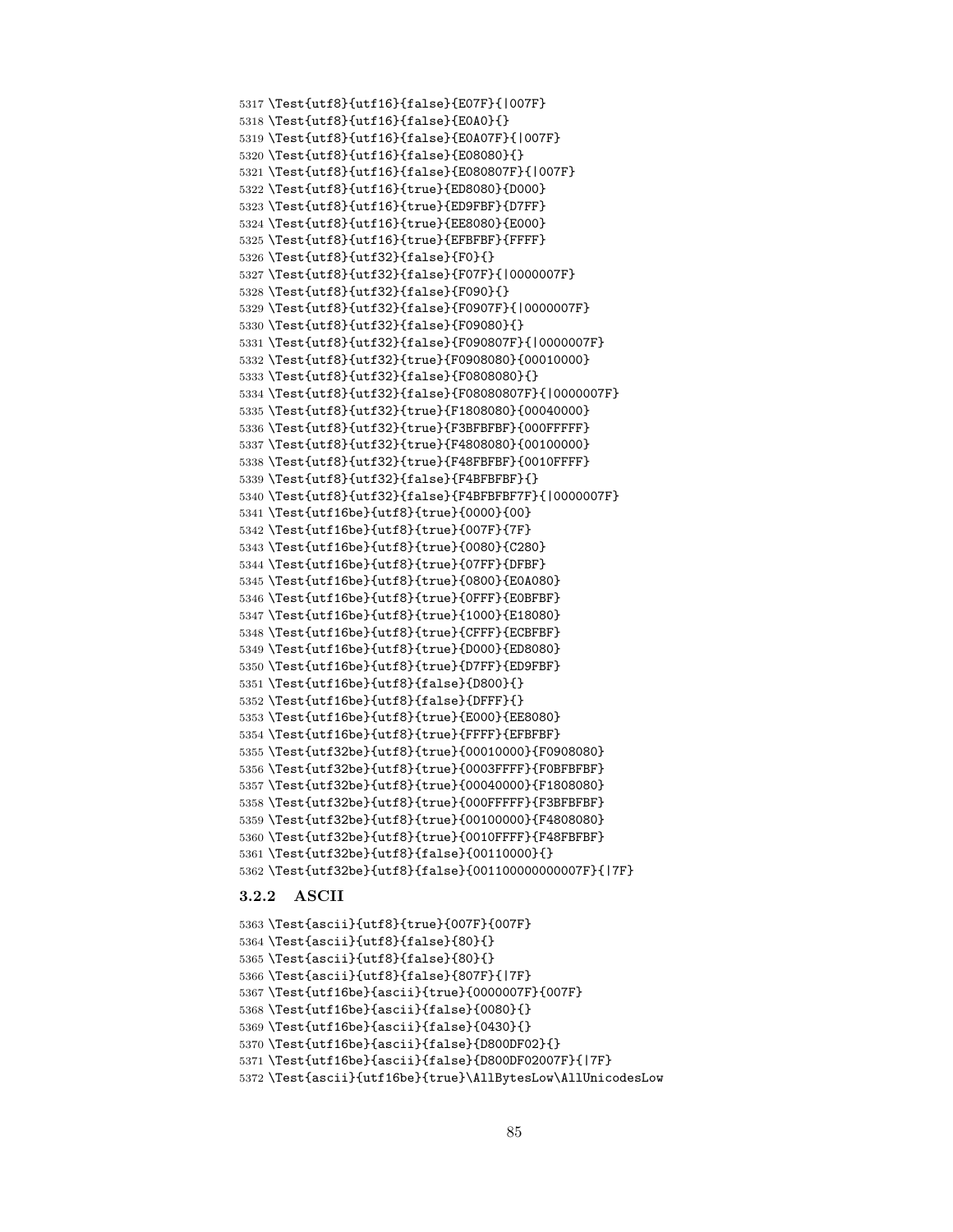<span id="page-85-1"></span>\Test{utf16be}{ascii}{true}\AllUnicodesLow\AllBytesLow

#### 3.2.3 PDFDocEncoding

```
5374 \def\pdfdocSlots{%
5375 090A0D18191A1B1C1D1E1F%
5376 202122232425262728292A2B2C2D2E2F303132333435363738393A3B3C3D3E3F%
5377 404142434445464748494A4B4C4D4E4F505152535455565758595A5B5C5D5E5F%
5378 606162636465666768696A6B6C6D6E6F707172737475767778797A7B7C7D7E%
5379 808182838485868788898A8B8C8D8E8F909192939495969798999A9B9C9D9E%
5380 A0A1A2A3A4A5A6A7A8A9AAABACAEAFB0B1B2B3B4B5B6B7B8B9BABBBCBDBEBF%
5381 C0C1C2C3C4C5C6C7C8C9CACBCCCDCECFD0D1D2D3D4D5D6D7D8D9DADBDCDDDEDF%
5382 E0E1E2E3E4E5E6E7E8E9EAEBECEDEEEFF0F1F2F3F4F5F6F7F8F9FAFBFCFDFEFF%
5383 }
5384 \def\pdfdocUnicodes{%
5385 0009000A000D02D802C702C602D902DD02DB02DA02DC%
5386 0020002100220023002400250026002700280029002A002B002C002D002E002F%
5387 0030003100320033003400350036003700380039003A003B003C003D003E003F%
5388 0040004100420043004400450046004700480049004A004B004C004D004E004F%
5389 0050005100520053005400550056005700580059005A005B005C005D005E005F%
5390 0060006100620063006400650066006700680069006A006B006C006D006E006F%
5391 0070007100720073007400750076007700780079007A007B007C007D007E%
5392 202220202021202620142013019220442039203A22122030201E201C201D2018%
5393 2019201A2122FB01FB020141015201600178017D0131014201530161017E%
5394 20AC00A100A200A300A400A500A600A700A800A900AA00AB00AC00AE00AF%
5395 00B000B100B200B300B400B500B600B700B800B900BA00BB00BC00BD00BE00BF%
5396 00C000C100C200C300C400C500C600C700C800C900CA00CB00CC00CD00CE00CF%
5397 00D000D100D200D300D400D500D600D700D800D900DA00DB00DC00DD00DE00DF%
5398 00E000E100E200E300E400E500E600E700E800E900EA00EB00EC00ED00EE00EF%
5399 00F000F100F200F300F400F500F600F700F800F900FA00FB00FC00FD00FE00FF%
5400 }
5401 \Test{pdfdoc}{utf16be}{false}%
5402 {0001020304050607080B0C0E0F10111213141516177F9FAD}%
5403 {}%
5404 \Test{pdfdoc}{utf16be}{true}\pdfdocSlots\pdfdocUnicodes
5405 \Test{pdfdoc}{utf16be}{false}\AllBytes{|\pdfdocUnicodes}%
5406 \Test{utf16be}{pdfdoc}{true}\pdfdocUnicodes\pdfdocSlots
```

```
5407 \Test{utf16be}{pdfdoc}{true}{FEFF0054006500730074}{54657374}
```
#### 3.2.4 ISO-8859-1

```
5408 \Test{iso-8859-1}{utf16be}{true}{007FA0FF}{0000007F00A000FF}
5409 \Test{iso-8859-1}{utf16be}{false}{80}{}
5410 \Test{iso-8859-1}{utf16be}{false}{807F}{|007F}
5411 \Test{iso-8859-1}{utf16be}{false}{9F}{}
5412 \Test{iso-8859-1}{utf16be}{false}{9F7F}{|007F}
```
#### <span id="page-85-15"></span><span id="page-85-14"></span>3.2.5 CP1252

```
5413 \def\Slots{%
5414 \AllBytesLow
5415 8082838485868788898A8B8C8E9192939495969798999A9B9C9E9F%
5416 A0A1A2A3A4A5A6A7A8A9AAABACADAEAFB0B1B2B3B4B5B6B7B8B9BABBBCBDBEBF%
5417 C0C1C2C3C4C5C6C7C8C9CACBCCCDCECFD0D1D2D3D4D5D6D7D8D9DADBDCDDDEDF%
5418 E0E1E2E3E4E5E6E7E8E9EAEBECEDEEEFF0F1F2F3F4F5F6F7F8F9FAFBFCFDFEFF%
5419 }
5420 \def\Unicodes{%
5421 \AllUnicodesLow
5422 20AC201A0192201E20262020202102C62030016020390152017D%
5423 20182019201C201D20222013201402DC21220161203A0153017E0178%
```

```
5424 00A000A100A200A300A400A500A600A700A800A900AA00AB00AC00AD00AE00AF%
```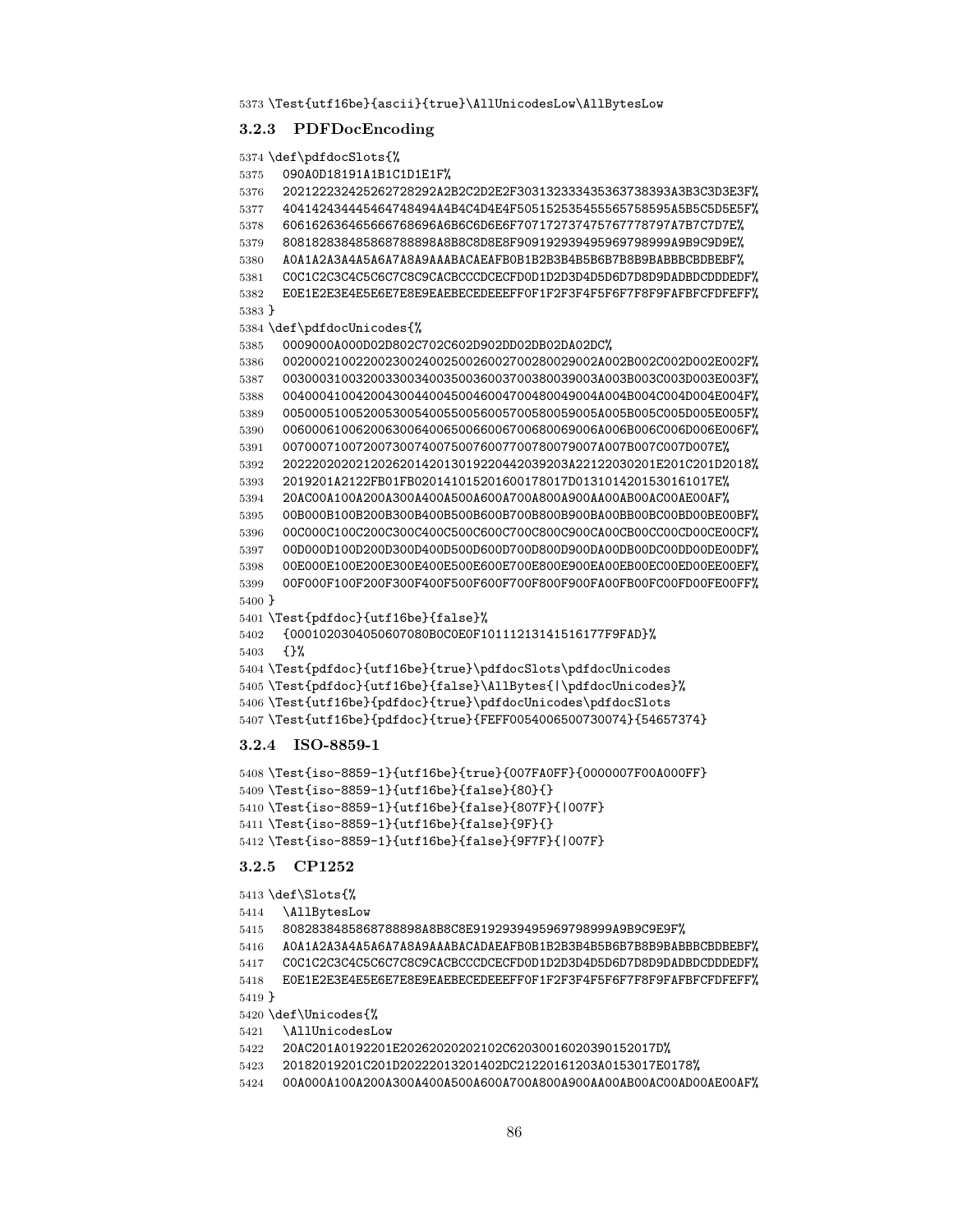```
5435 \AllBytesLow
5436 808182838485868788898A8B8C8D8E8F909192939495969798999A9B9C9D9E9F%
5437 A0A1A2A3A4A5A6A7A8A9AAABACADAEAFB0B1B2B3B4B5B6B7B8B9BABBBCBDBEBF%
5438 C0C1C2C3C4C5C6C7C8C9CACBCCCDCECFD0D1D2D3D4D5D6D7D8D9DADBDCDDDEDF%
5439 E0E1E2E3E4E5E6E7E8E9EAEBECEDEEEFF0F1F2F3F4F5F6F7F8F9FAFBFCFDFEFF%
5440 }
5441 \def\Unicodes{%
5442 \AllUnicodesLow
5443 25002502250C251025142518251C2524252C2534253C258025842588258C2590%
5444 259125922593232025A02219221A22482264226500A0232100B000B200B700F7%
5445 25502551255204512553255425552556255725582559255A255B255C255D255E%
5446 255F25602561040125622563256425652566256725682569256A256B256C00A9%
5447 044E0430043104460434043504440433044504380439043A043B043C043D043E%
5448 043F044F044004410442044304360432044C044B04370448044D04490447044A%
5449 042E0410041104260414041504240413042504180419041A041B041C041D041E%
5450 041F042F042004210422042304160412042C042B04170428042D04290427042A%
5451 }
5452 \Test{koi8-r}{utf16be}{true}\Slots\Unicodes
```
 00B000B100B200B300B400B500B600B700B800B900BA00BB00BC00BD00BE00BF% 00C000C100C200C300C400C500C600C700C800C900CA00CB00CC00CD00CE00CF% 00D000D100D200D300D400D500D600D700D800D900DA00DB00DC00DD00DE00DF% 00E000E100E200E300E400E500E600E700E800E900EA00EB00EC00ED00EE00EF% 00F000F100F200F300F400F500F600F700F800F900FA00FB00FC00FD00FE00FF%

<span id="page-86-12"></span><span id="page-86-4"></span> \Test{cp1252}{utf16be}{false}{818D8F909D}{} \Test{cp1252}{utf16be}{true}\Slots\Unicodes \Test{utf16be}{cp1252}{true}\Unicodes\Slots

<span id="page-86-8"></span><span id="page-86-7"></span>\Test{utf16be}{koi8-r}{true}\Unicodes\Slots

#### 3.2.7 DEC-MCS

}

<span id="page-86-5"></span>3.2.6 KOI8-R \def\Slots{%

```
5454 \def\Slots{%
5455 \AllBytesLow
5456 A1A2A3A5A7A8A9AAABB0B1B2B3B5B6B7B9BABBBCBDBF%
5457 C0C1C2C3C4C5C6C7C8C9CACBCCCDCECFD1D2D3D4D5D6D7D8D9DADBDCDDDF%
5458 E0E1E2E3E4E5E6E7E8E9EAEBECEDEEEFF1F2F3F4F5F6F7F8F9FAFBFCFD%
5459 }
5460 \def\Unicodes{%
5461 \AllUnicodesLow
5462 00A100A200A300A500A700A400A900AA00AB%
5463 00B000B100B200B300B500B600B700B900BA00BB00BC00BD00BF%
5464 00C000C100C200C300C400C500C600C700C800C900CA00CB00CC00CD00CE00CF%
5465 00D100D200D300D400D500D6015200D800D900DA00DB00DC017800DF%
5466 00E000E100E200E300E400E500E600E700E800E900EA00EB00EC00ED00EE00EF%
5467 00F100F200F300F400F500F6015300F800F900FA00FB00FC00FF%
5468 }
5469 \Test{dec-mcs}{utf16be}{true}\Slots\Unicodes
5470 \Test{dec-mcs}{utf16be}{false}{C0BEC2}{00C0|00C2}
5471 \Test{utf16be}{dec-mcs}{true}\Unicodes\Slots
```
## <span id="page-86-13"></span><span id="page-86-11"></span><span id="page-86-10"></span>3.3 Removal of byte order marks

```
5472 \Test{utf16be}{utf16be}{true}{FEFF}{}
5473 \Test{utf16be}{utf16be}{true}{FFFE}{FFFE}
5474 \Test{utf16le}{utf16le}{true}{FFFE}{}
5475 \Test{utf16le}{utf16le}{true}{FEFF}{FEFF}
5476 \Test{utf32be}{utf32be}{true}{0000FEFF}{}
```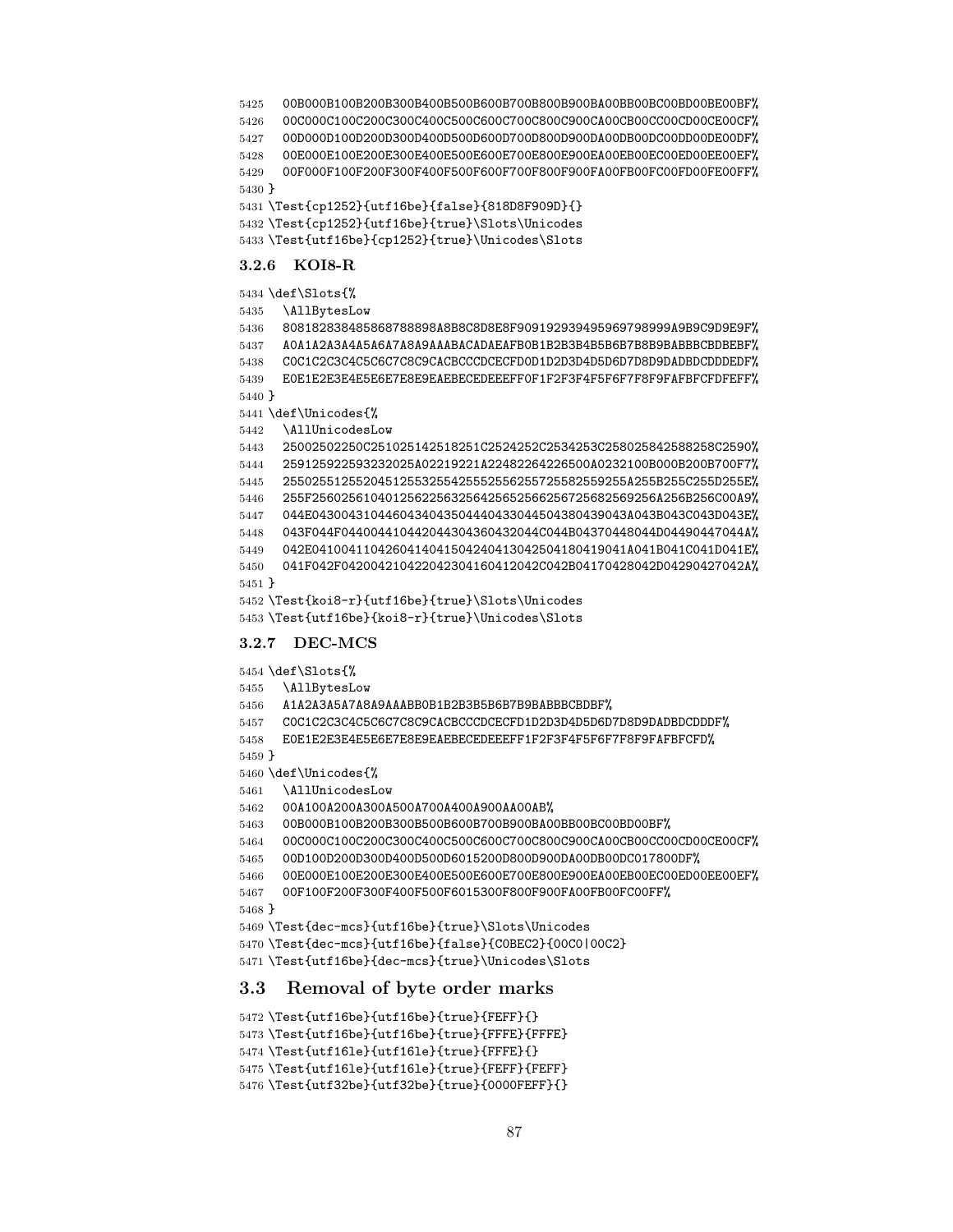```
5477 \Test{utf32be}{utf32be}{true}{0000FFFE}{0000FFFE}
5478 \Test{utf32le}{utf32le}{true}{FFFE0000}{}
5479 \Test{utf32le}{utf32le}{true}{FEFF0000}{FEFF0000}
5480 \csname @@end\endcsname
```
<span id="page-87-1"></span>5481  $\langle /test2 \rangle$ 

# 4 Installation

#### 4.1 Download

**Package.** This package is available on  $CTAN^1$  $CTAN^1$ :

[CTAN:macros/latex/contrib/stringenc/stringenc.dtx](https://ctan.org/tex-archive/macros/latex/contrib/stringenc/stringenc.dtx) The source file.

[CTAN:macros/latex/contrib/stringenc/stringenc.pdf](https://ctan.org/tex-archive/macros/latex/contrib/stringenc/stringenc.pdf) Documentation.

Bundle. All the packages of the bundle 'stringenc' are also available in a TDS compliant ZIP archive. There the packages are already unpacked and the documentation files are generated. The files and directories obey the TDS standard.

[CTAN:install/macros/latex/contrib/stringenc.tds.zip](http://mirrors.ctan.org/install/macros/latex/contrib/stringenc.tds.zip)

TDS refers to the standard "A Directory Structure for T<sub>E</sub>X Files" ([CTAN:pkg/](http://ctan.org/pkg/tds) [tds](http://ctan.org/pkg/tds)). Directories with texmf in their name are usually organized this way.

#### 4.2 Bundle installation

Unpacking. Unpack the stringenc.tds.zip in the TDS tree (also known as texmf tree) of your choice. Example (linux):

```
unzip stringenc.tds.zip -d ~/texmf
```
#### 4.3 Package installation

Unpacking. The .dtx file is a self-extracting docstrip archive. The files are extracted by running the .dtx through plain T<sub>E</sub>X:

tex stringenc.dtx

TDS. Now the different files must be moved into the different directories in your installation TDS tree (also known as texmf tree):

<span id="page-87-0"></span><sup>1</sup>[CTAN:pkg/stringenc](http://ctan.org/pkg/stringenc)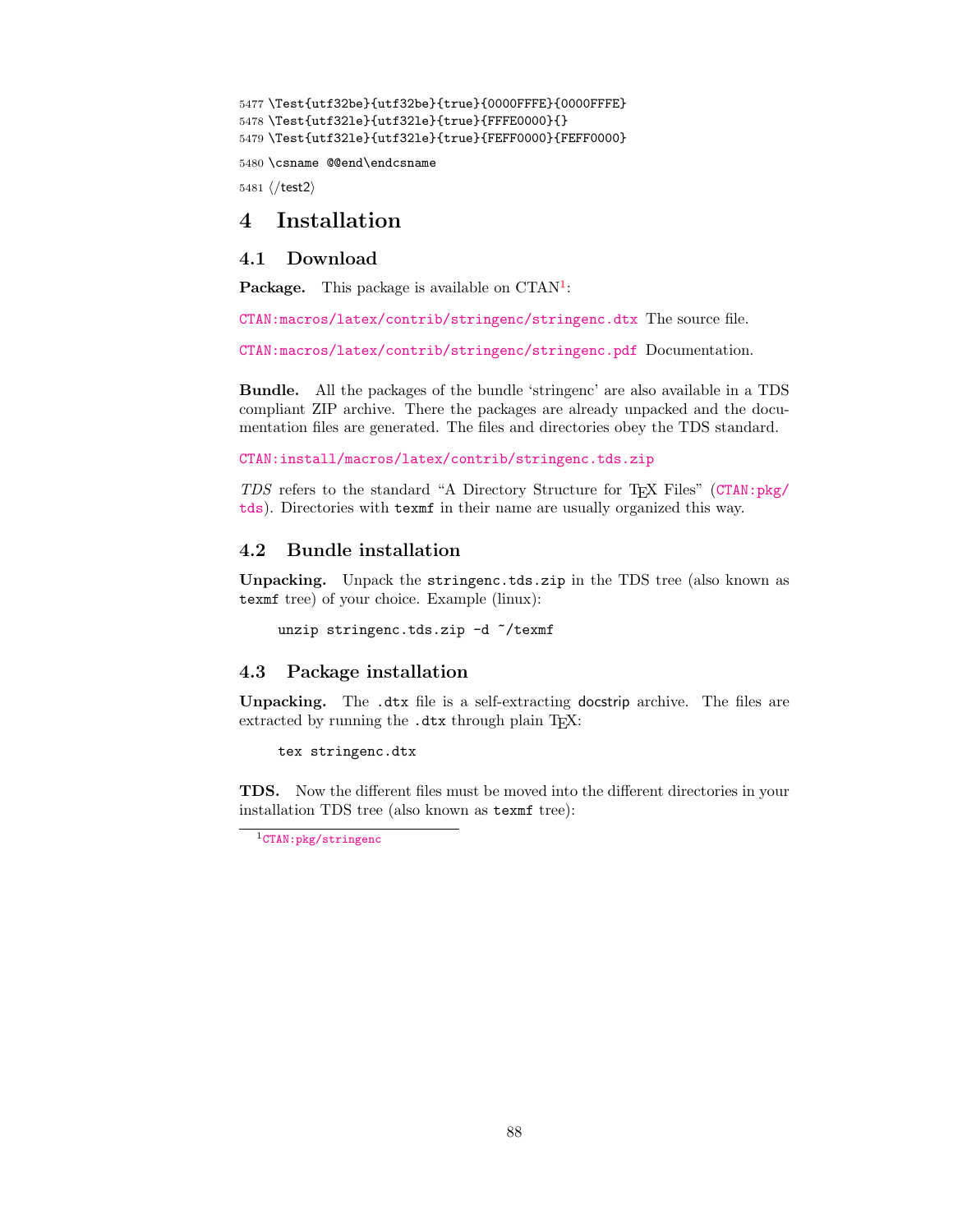| stringenc.sty      | $\rightarrow$ tex/generic/stringenc/stringenc.sty                                      |
|--------------------|----------------------------------------------------------------------------------------|
| se-utf32be.def     | $\rightarrow$ tex/generic/stringenc/se-utf32be.def                                     |
| se-utf32le.def     | $\rightarrow$ tex/generic/stringenc/se-utf32le.def                                     |
| se-utf8.def        | $\rightarrow$ tex/generic/stringenc/se-utf8.def                                        |
| se-utf16le.def     | $\rightarrow$ tex/generic/stringenc/se-utf16le.def                                     |
| se-pdfdoc.def      | $\rightarrow$ tex/generic/stringenc/se-pdfdoc.def                                      |
| se-iso-8859-1.def  | $\rightarrow$ tex/generic/stringenc/se-iso-8859-1.def                                  |
| se-cp1252.def      | $\rightarrow$ tex/generic/stringenc/se-cp1252.def                                      |
| se-ascii.def       | $\rightarrow$ tex/generic/stringenc/se-ascii.def                                       |
| se-ascii-print.def | $\rightarrow$ tex/generic/stringenc/se-ascii-print.def                                 |
| se-clean7bit.def   | $\rightarrow$ tex/generic/stringenc/se-clean7bit.def                                   |
| se-iso-8859-2.def  | $\rightarrow$ tex/generic/stringenc/se-iso-8859-2.def                                  |
| se-iso-8859-3.def  | $\rightarrow$ tex/generic/stringenc/se-iso-8859-3.def                                  |
| se-iso-8859-4.def  | $\rightarrow$ tex/generic/stringenc/se-iso-8859-4.def                                  |
| se-iso-8859-5.def  | $\rightarrow$ tex/generic/stringenc/se-iso-8859-5.def                                  |
| se-iso-8859-6.def  | $\rightarrow$ tex/generic/stringenc/se-iso-8859-6.def                                  |
| se-iso-8859-7.def  | $\rightarrow$ tex/generic/stringenc/se-iso-8859-7.def                                  |
| se-iso-8859-8.def  | $\rightarrow$ tex/generic/stringenc/se-iso-8859-8.def                                  |
| se-iso-8859-9.def  | $\rightarrow$ tex/generic/stringenc/se-iso-8859-9.def                                  |
| se-iso-8859-10.def | $\rightarrow$ tex/generic/stringenc/se-iso-8859-10.def                                 |
| se-iso-8859-11.def | $\rightarrow$ tex/generic/stringenc/se-iso-8859-11.def                                 |
| se-iso-8859-13.def | $\rightarrow$ tex/generic/stringenc/se-iso-8859-13.def                                 |
| se-iso-8859-14.def | $\rightarrow$ tex/generic/stringenc/se-iso-8859-14.def                                 |
| se-iso-8859-15.def | $\rightarrow$ tex/generic/stringenc/se-iso-8859-15.def                                 |
| se-iso-8859-16.def | $\rightarrow$ tex/generic/stringenc/se-iso-8859-16.def                                 |
| se-koi8-r.def      | $\rightarrow$ tex/generic/stringenc/se-koi8-r.def                                      |
| se-nextstep.def    | $\rightarrow$ tex/generic/stringenc/se-nextstep.def                                    |
|                    | $\texttt{se-mac-centeuro.def} \rightarrow \texttt{tex/stringenc/sec-mac-centeuro.def}$ |
|                    | $\texttt{se-mac-cyrillic.def} \rightarrow \texttt{tex/stringenc/sec-mac-cyrillic.def}$ |
| se-mac-roman.def   | $\rightarrow$ tex/generic/stringenc/se-mac-roman.def                                   |
| se-dec-mcs.def     | $\rightarrow$ tex/generic/stringenc/se-dec-mcs.def                                     |
| se-cp437.def       | $\rightarrow$ tex/generic/stringenc/se-cp437.def                                       |
| se-cp850.def       | $\rightarrow$ tex/generic/stringenc/se-cp850.def                                       |
| se-cp852.def       | $\rightarrow$ tex/generic/stringenc/se-cp852.def                                       |
| se-cp855.def       | $\rightarrow$ tex/generic/stringenc/se-cp855.def                                       |
| se-cp858.def       | $\rightarrow$ tex/generic/stringenc/se-cp858.def                                       |
| se-cp865.def       | $\rightarrow$ tex/generic/stringenc/se-cp865.def                                       |
| se-cp866.def       | $\rightarrow$ tex/generic/stringenc/se-cp866.def                                       |
| se-cp1250.def      | $\rightarrow$ tex/generic/stringenc/se-cp1250.def                                      |
| se-cp1251.def      | $\rightarrow$ tex/generic/stringenc/se-cp1251.def                                      |
| se-cp1257.def      | $\rightarrow$ tex/generic/stringenc/se-cp1257.def                                      |
| stringenc.pdf      | $\rightarrow$ doc/latex/stringenc/stringenc.pdf                                        |
| stringenc.dtx      | $\rightarrow$ source/latex/stringenc/stringenc.dtx                                     |

If you have a docstrip.cfg that configures and enables docstrip's TDS installing feature, then some files can already be in the right place, see the documentation of docstrip.

## 4.4 Refresh file name databases

If your TEX distribution (TEX Live, mikTEX,  $\ldots$  ) relies on file name databases, you must refresh these. For example, TEX Live users run texhash or mktexlsr.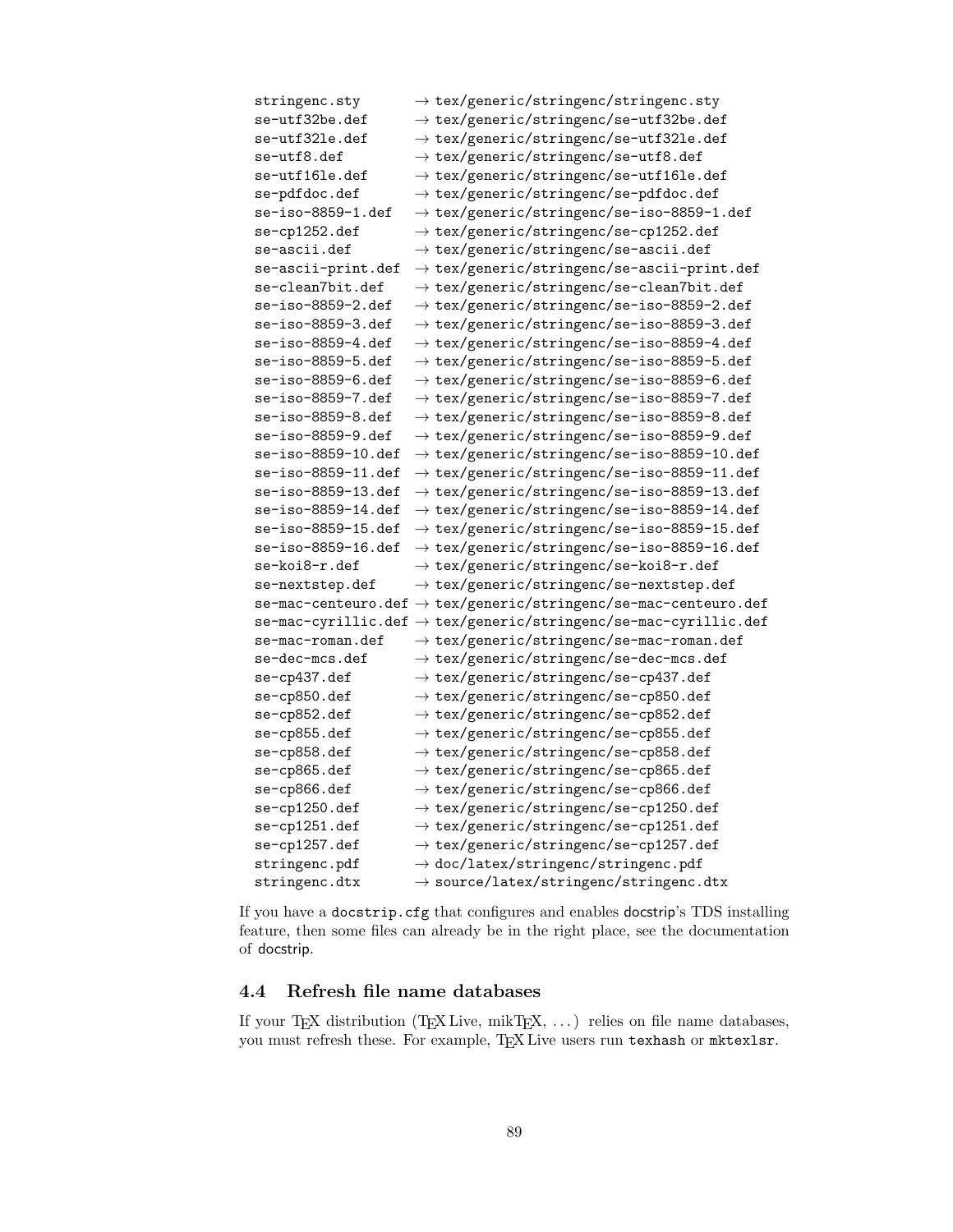#### 4.5 Some details for the interested

**Unpacking with LATEX.** The  $\cdot$  dtx chooses its action depending on the format:

plain T<sub>E</sub>X: Run docstrip and extract the files.

LATEX: Generate the documentation.

If you insist on using  $L^2T_FX$  for docstrip (really, docstrip does not need  $L^2T_FX$ ), then inform the autodetect routine about your intention:

```
latex \let\install=y\input{stringenc.dtx}
```
Do not forget to quote the argument according to the demands of your shell.

Generating the documentation. You can use both the .dtx or the .drv to generate the documentation. The process can be configured by the configuration file ltxdoc.cfg. For instance, put this line into this file, if you want to have A4 as paper format:

\PassOptionsToClass{a4paper}{article}

An example follows how to generate the documentation with pdfI $\Delta T$ <sub>F</sub>X:

```
pdflatex stringenc.dtx
makeindex -s gind.ist stringenc.idx
pdflatex stringenc.dtx
makeindex -s gind.ist stringenc.idx
pdflatex stringenc.dtx
```
# 5 History

 $[2007/06/14 \text{ v}1.0]$ 

• First version.

# $[2007/06/16 \text{ v}1.1]$

- \StringEncodingConvertTest added.
- Fixes for cp850, cp852, nextstep.

## [2007/09/09 v1.2]

• Uses \EdefSanitize instead of \PE@sanitize from package pdfescape  $(2007/08/27 \text{ v}1.5).$ 

# $[2007/10/22 \text{ v}1.3]$

- \StringEncodingList added.
- Safer encoding file loading by ensuring all used catcodes.

# $[2007/11/11 \text{ v}1.4]$

• Use of package pdftexcmds for LuaT<sub>F</sub>X support.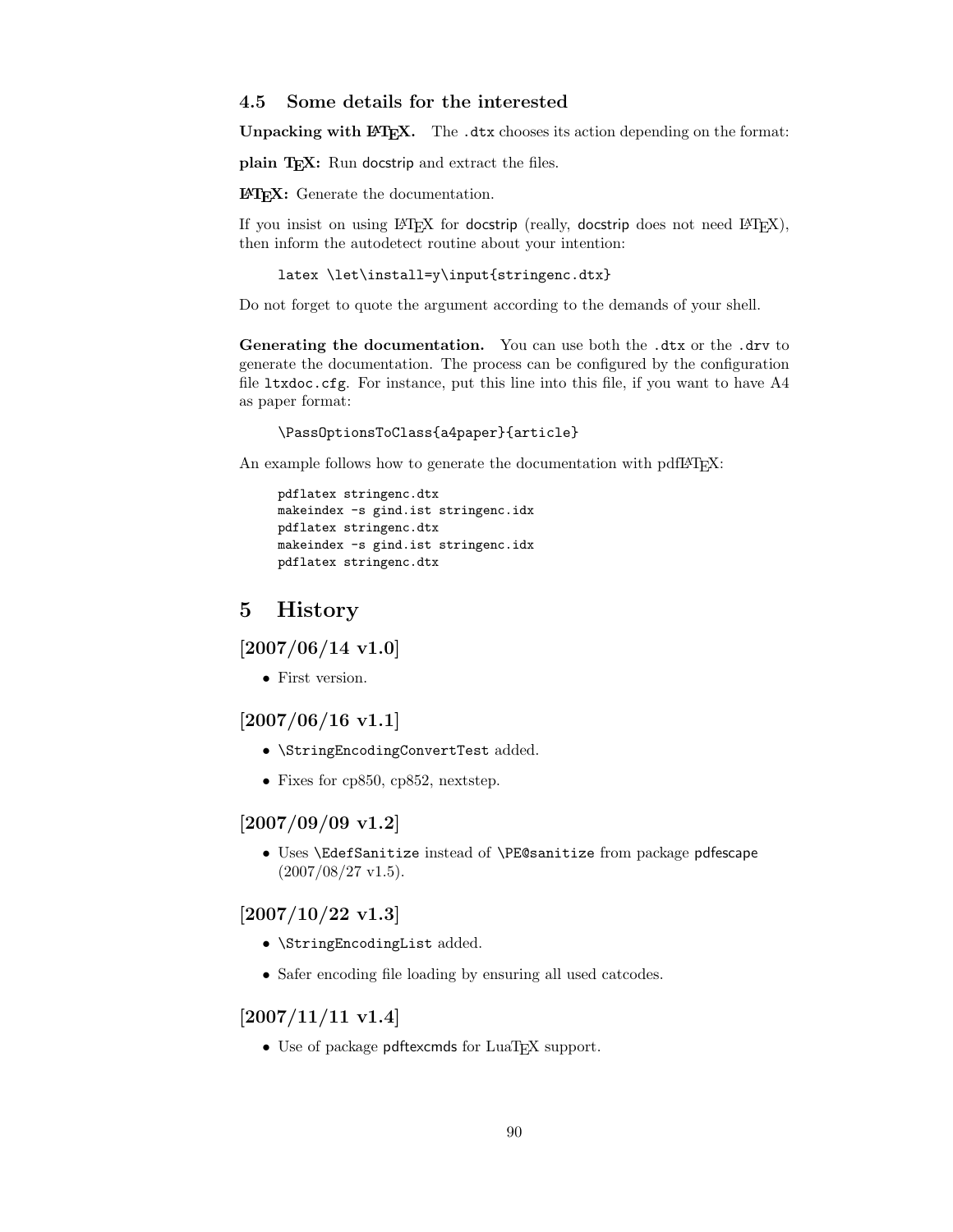# $[2007/11/25 \text{ v}1.5]$

• Bug in use of \pdf@filesize fixed, bug introduced in previous version.

# $[2008/10/27 \text{ v}1.6]$

• Supported encoding list in documentation fixed.

# $[2009/12/15 \text{ v}1.7]$

- Encoding clean7bit added.
- Encoding ascii-print added.

## $[2010/03/01 \text{ v}1.8]$

- Compatibility with ini-T<sub>E</sub>X.
- Use of package ltxcmds.

# $[2011/07/26 \text{ v}1.9]$

• Documentation: pdfdoc added in encoding list.

# $[2011/12/02 \text{ v}1.10]$

• Small improvement for \SE@Nibble@NumToBin and \SE@Nibble@NumToHex if  $\varepsilon$ -T<sub>E</sub>X is not available (thanks Bruno Le Floch).

# [2016/05/16 v1.11]

• Documentation updates.

# $[2019/11/29 \text{ v}1.12]$

• Documentation updates.

# 6 Index

Numbers written in italic refer to the page where the corresponding entry is described; numbers underlined refer to the code line of the definition; plain numbers refer to the code lines where the entry is used.

| <b>Symbols</b>                         | $\{\text{One } \dots \dots \dots \dots \dots \dots \quad 5097, 5105\}$ |  |  |  |  |
|----------------------------------------|------------------------------------------------------------------------|--|--|--|--|
|                                        |                                                                        |  |  |  |  |
|                                        | 626, 643, 645, 656, 658, 794,                                          |  |  |  |  |
|                                        |                                                                        |  |  |  |  |
| \@@end  5129,5155 \@undefined  58      |                                                                        |  |  |  |  |
|                                        |                                                                        |  |  |  |  |
| \@PackageError  178, 266 \\  328, 5114 |                                                                        |  |  |  |  |
|                                        |                                                                        |  |  |  |  |
|                                        |                                                                        |  |  |  |  |
|                                        |                                                                        |  |  |  |  |
| $\setminus$ @ifnextchar  351           |                                                                        |  |  |  |  |
|                                        |                                                                        |  |  |  |  |
|                                        |                                                                        |  |  |  |  |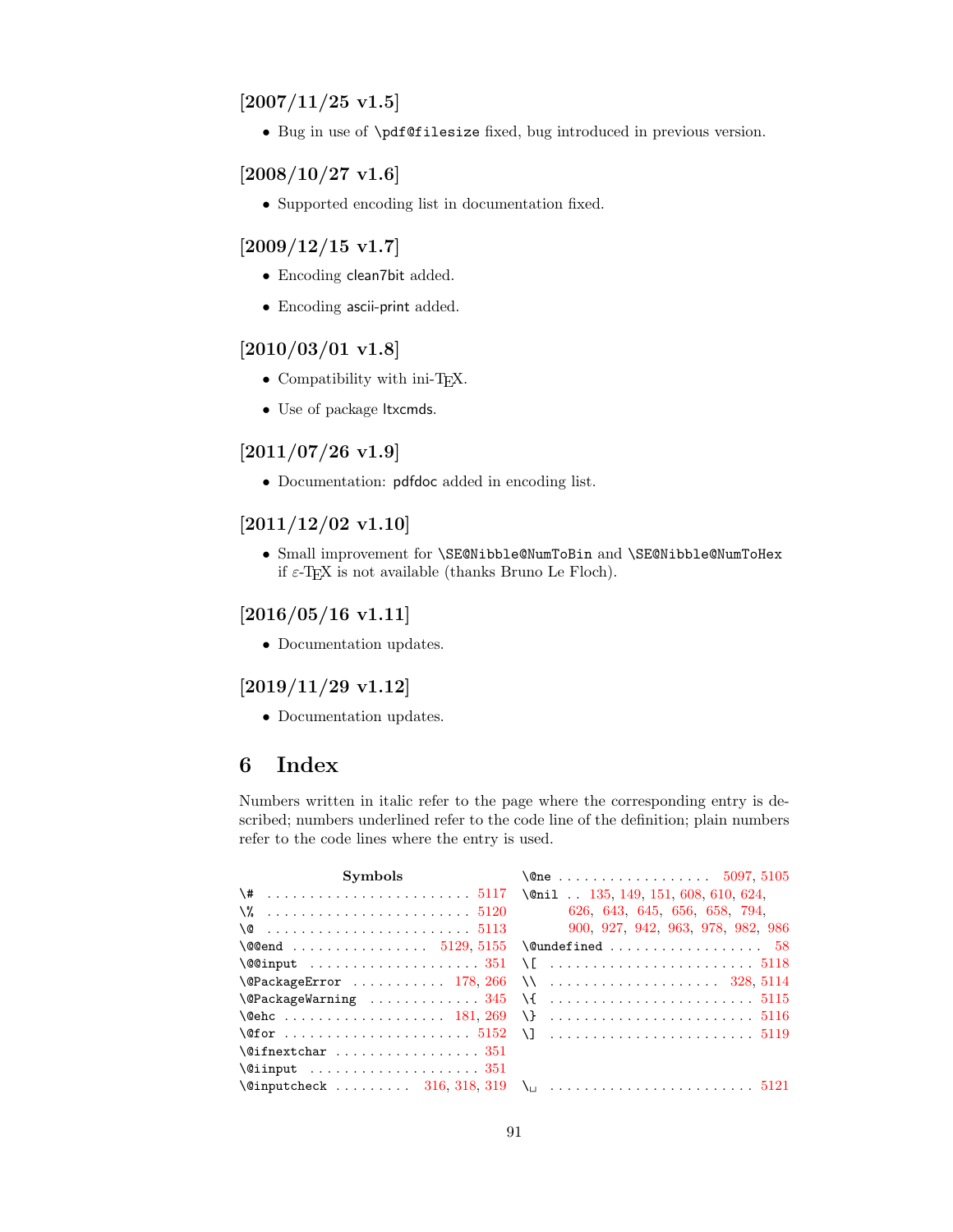| A                                                                                                                  |            |
|--------------------------------------------------------------------------------------------------------------------|------------|
| $\{\text{advance } \dots \dots \dots \ 481, 5097, 5105\}$                                                          |            |
| \aftergroup<br>29                                                                                                  |            |
| \AllBytes $\ldots \ldots \ldots \ldots 5214, 5405$                                                                 |            |
| $\lambda$ AllBytesHigh  5208, 5216                                                                                 |            |
| $\Lambda$ llBytesLow 5202,                                                                                         |            |
| 5215, 5372, 5373, 5414, 5435, 5455                                                                                 |            |
| \AllUnicodesLow                                                                                                    |            |
| 5218, 5372, 5373, 5421, 5442, 5461                                                                                 |            |
|                                                                                                                    |            |
| в                                                                                                                  | \end       |
| $\begin{array}{ccccccccc}\n\text{begin} 136,5182\n\end{array}$                                                     | \end       |
|                                                                                                                    | \esc       |
| $\mathbf C$                                                                                                        | \Exp       |
| $\text{2, 3,}$                                                                                                     |            |
| 5, 6, 7, 8, 9, 10, 11, 12, 13, 33,                                                                                 |            |
| 34, 36, 37, 38, 39, 40, 41, 42, 43,                                                                                | \gde       |
| 44, 45, 46, 47, 48, 49, 69, 70, 72,                                                                                |            |
| 73, 74, 78, 79, 80, 81, 82, 83, 84,                                                                                |            |
| 87, 88, 90, 91, 92, 93, 101, 102,                                                                                  |            |
| 103, 104, 105, 106, 107, 108,                                                                                      |            |
| 109, 110, 111, 112, 113, 114,                                                                                      |            |
| 115, 116, 117, 118, 119, 277,                                                                                      |            |
| $\begin{array}{c} 278, \ 279, \ 280, \ 281, \ 282, \ 298, \\ 305, \ 369, \ 370, \ 372, \ 373, \ 5094, \end{array}$ |            |
| 5103, 5113, 5114, 5115, 5116,                                                                                      |            |
| 5117, 5118, 5119, 5120, 5121, 5122                                                                                 |            |
| \count  480, 481, 483                                                                                              | \hbc       |
| \count@ $5090, 5094,$                                                                                              |            |
| 5096, 5097, 5101, 5103, 5104, 5105                                                                                 |            |
| \csname $14, 21, 50, 66, 76, 125, 144,$                                                                            | \if        |
| 152, 154, 155, 157, 159, 160,                                                                                      | \ifc       |
| 162, 165, 174, 177, 184, 186,                                                                                      |            |
| $262,\ 265,\ 271,\ 287,\ 310,\ 313,$                                                                               |            |
|                                                                                                                    |            |
| $315, 316, 364, 492, 495, 499, 507, 513, 518, 523, 526, 532,$                                                      | \ifc       |
| 534, 536, 538, 666, 781, 783,                                                                                      | \ife       |
| 786, 787, 830, 850, 916, 954,                                                                                      | \IfF       |
| 996, 1225, 1228, 1232, 1249,                                                                                       | \ifn       |
| $1272, \ 1276, \ 1359, \ 1378, \ 1382,$                                                                            |            |
| 1412, 1431, 1435, 1489, 1496,                                                                                      |            |
| 1500, 1523, 1538, 1542, 1571,                                                                                      |            |
| 1598, 1602, 1790, 1792, 1794, 5480                                                                                 |            |
|                                                                                                                    |            |
| D                                                                                                                  |            |
|                                                                                                                    |            |
| $\lambda$ documentclass $5086, 5160$                                                                               |            |
| E                                                                                                                  |            |
| $\text{XEdefEscapeHex } \ldots \ldots 548, 5187, 5193$                                                             |            |
| \EdefSanitize 173, 261, 530, 531, 534,                                                                             |            |
| 538, 601, 602, 603, 604, 605, 606                                                                                  |            |
| $\text{XEdefUnescapeHex } \ldots \ldots \quad 585, 5185$                                                           |            |
|                                                                                                                    |            |
| $\text{end}$ 5150, 5199                                                                                            |            |
|                                                                                                                    |            |
| 50, 66, 76, 125, 144, 152, 154,                                                                                    | $\int$ ifc |
| 155, 157, 159, 160, 162, 165,                                                                                      | \ifS       |
| 174, 177, 184, 186, 262, 265,                                                                                      | \ifS       |

[271,](#page-8-4) [287,](#page-9-12) [310,](#page-9-13) [313,](#page-9-14) [315,](#page-9-15) [316,](#page-9-0) [364,](#page-10-6) [492,](#page-13-0) [495,](#page-13-1) [498,](#page-13-11) [499,](#page-13-2) [507,](#page-13-3) [513,](#page-13-4) [517,](#page-13-12) [518,](#page-13-5) [523,](#page-13-6) [526,](#page-13-7) [532,](#page-13-8) [534,](#page-14-0) [536,](#page-14-1) [538,](#page-14-2) [666,](#page-16-6) [781,](#page-19-1) [783,](#page-19-2) [786,](#page-19-3) [787,](#page-19-4) [830,](#page-20-0) [850,](#page-20-1) [916,](#page-21-2) [954,](#page-22-5) [996,](#page-23-0) [1225,](#page-27-0) [1228,](#page-27-1) [1232,](#page-27-2) [1249,](#page-27-3) [1272,](#page-27-4) [1276,](#page-28-0) [1359,](#page-29-0) [1378,](#page-29-1) [1382,](#page-29-2) [1412,](#page-30-0) [1431,](#page-30-1) [1435,](#page-30-2) [1489,](#page-31-0) [1496,](#page-31-1) [1500,](#page-31-2) [1523,](#page-32-0) [1538,](#page-32-1) [1542,](#page-32-2) [1571,](#page-33-0) [1598,](#page-33-1) [1602,](#page-33-2) [1790,](#page-37-0) [1792,](#page-37-1) [1794,](#page-37-2) [5480](#page-87-1)  $\text{dinput}$  . . . . . . . . . . . . . . . . [29,](#page-3-0) [123](#page-5-27) ilinechar  $\ldots$  [4,](#page-3-16) [35,](#page-4-32) [71,](#page-4-33) [77,](#page-4-34) [89,](#page-5-28) [283](#page-9-16)  $\verb|capechar |\dots |\dots |\dots |\dots |\dots | 147$  $\verb|capechar |\dots |\dots |\dots |\dots |\dots | 147$  $\texttt{pect}$  . . [5149,](#page-81-10) [5188,](#page-81-11) [5189,](#page-81-12) [5194,](#page-81-13) [5198](#page-81-14)

#### G

 $\alpha$ f . . . . . . . . . [492,](#page-13-0) [495,](#page-13-1) [781,](#page-19-1) [783,](#page-19-2) [786,](#page-19-3) [787,](#page-19-4) [819,](#page-19-5) [825,](#page-19-6) [830,](#page-20-0) [834,](#page-20-2) [850,](#page-20-1) [854,](#page-20-3) [869,](#page-20-4) [916,](#page-21-2) [954,](#page-22-5) [996,](#page-23-0) [1013,](#page-23-1) [1040,](#page-23-2) [1211,](#page-26-0) [1225,](#page-27-0) [1228,](#page-27-1) [1232,](#page-27-2) [1235,](#page-27-5) [1249,](#page-27-3) [1272,](#page-27-4) [1276,](#page-28-0) [1280,](#page-28-1) [1359,](#page-29-0) [1378,](#page-29-1) [1382,](#page-29-2) [1386,](#page-29-3) [1412,](#page-30-0) [1431,](#page-30-1) [1435,](#page-30-2) [1439,](#page-30-3) [1489,](#page-31-0) [1496,](#page-31-1) [1500,](#page-31-2) [1504,](#page-32-3) [1523,](#page-32-0) [1538,](#page-32-1) [1542,](#page-32-2) [1546,](#page-32-4) [1571,](#page-33-0) [1598,](#page-33-1) [1602,](#page-33-2) [1606](#page-33-3)

#### H

 $\hbox{ex}$  . . . . . . . . . . . . . . . . . . [5144,](#page-80-20) [5183](#page-81-15)

| I                                                                                                                                                                                                                                                                                                                                     |  |  |  |  |  |  |  |
|---------------------------------------------------------------------------------------------------------------------------------------------------------------------------------------------------------------------------------------------------------------------------------------------------------------------------------------|--|--|--|--|--|--|--|
| . 1194<br>\if                                                                                                                                                                                                                                                                                                                         |  |  |  |  |  |  |  |
| \ifcase $229, 376,$                                                                                                                                                                                                                                                                                                                   |  |  |  |  |  |  |  |
| 377, 383, 384, 870, 892, 1000,                                                                                                                                                                                                                                                                                                        |  |  |  |  |  |  |  |
| 1017, 1060, 1089, 1099, 1142,                                                                                                                                                                                                                                                                                                         |  |  |  |  |  |  |  |
| 1250, 1284, 1360, 1390, 1413, 1443                                                                                                                                                                                                                                                                                                    |  |  |  |  |  |  |  |
| $\frac{498,517}{ }$                                                                                                                                                                                                                                                                                                                   |  |  |  |  |  |  |  |
|                                                                                                                                                                                                                                                                                                                                       |  |  |  |  |  |  |  |
| $\left\{\text{IfFileExists } \dots \dots \dots \dots \quad 337\right\}$                                                                                                                                                                                                                                                               |  |  |  |  |  |  |  |
| $\sim 200$ .                                                                                                                                                                                                                                                                                                                          |  |  |  |  |  |  |  |
| 203, 206, 229, 232, 413, 414,                                                                                                                                                                                                                                                                                                         |  |  |  |  |  |  |  |
| 415, 416, 422, 429, 430, 436,                                                                                                                                                                                                                                                                                                         |  |  |  |  |  |  |  |
| 444, 445, 446, 452, 459, 460,                                                                                                                                                                                                                                                                                                         |  |  |  |  |  |  |  |
| 466, 611, 615, 628, 629, 633,                                                                                                                                                                                                                                                                                                         |  |  |  |  |  |  |  |
| 634, 646, 659, 660, 808, 870,                                                                                                                                                                                                                                                                                                         |  |  |  |  |  |  |  |
| 873, 876, 879, 917, 920, 969,                                                                                                                                                                                                                                                                                                         |  |  |  |  |  |  |  |
| 1017, 1020, 1023, 1044, 1048,                                                                                                                                                                                                                                                                                                         |  |  |  |  |  |  |  |
| 1068, 1097, 1099, 1100, 1106,                                                                                                                                                                                                                                                                                                         |  |  |  |  |  |  |  |
| 1107, 1151, 1161, 1167, 1212,                                                                                                                                                                                                                                                                                                         |  |  |  |  |  |  |  |
| 1215, 1250, 1251, 1254, 1255,                                                                                                                                                                                                                                                                                                         |  |  |  |  |  |  |  |
| 1284, 1285, 1291, 1292, 1360,                                                                                                                                                                                                                                                                                                         |  |  |  |  |  |  |  |
| 1361, 1364, 1390, 1393, 1413,                                                                                                                                                                                                                                                                                                         |  |  |  |  |  |  |  |
| 1414, 1417, 1443, 1446, 1490,                                                                                                                                                                                                                                                                                                         |  |  |  |  |  |  |  |
| 1508, 1524, 1525, 1526, 1550,                                                                                                                                                                                                                                                                                                         |  |  |  |  |  |  |  |
| 1556, 1572, 1573, 1574, 1577,                                                                                                                                                                                                                                                                                                         |  |  |  |  |  |  |  |
| 1580, 1583, 1610, 1616, 1617,                                                                                                                                                                                                                                                                                                         |  |  |  |  |  |  |  |
| 1620, 1623, 1762, 1779, 5096, 5104                                                                                                                                                                                                                                                                                                    |  |  |  |  |  |  |  |
| $\iota$ : $\iota$ : $\iota$ : $\iota$ : $\iota$ : $\iota$ : $\iota$ : $\iota$ : $\iota$ : $\iota$ : $\iota$ : $\iota$ : $\iota$ : $\iota$ : $\iota$ : $\iota$ : $\iota$ : $\iota$ : $\iota$ : $\iota$ : $\iota$ : $\iota$ : $\iota$ : $\iota$ : $\iota$ : $\iota$ : $\iota$ : $\iota$ : $\iota$ : $\iota$ : $\iota$ : $\iota$<br>1074 |  |  |  |  |  |  |  |
| \ifSE@invalid . 167, 215, 251, 588, 1001                                                                                                                                                                                                                                                                                              |  |  |  |  |  |  |  |
| $\ifS \texttt{E@numexpr} \dots \dots \dots \underbrace{362, 368}$                                                                                                                                                                                                                                                                     |  |  |  |  |  |  |  |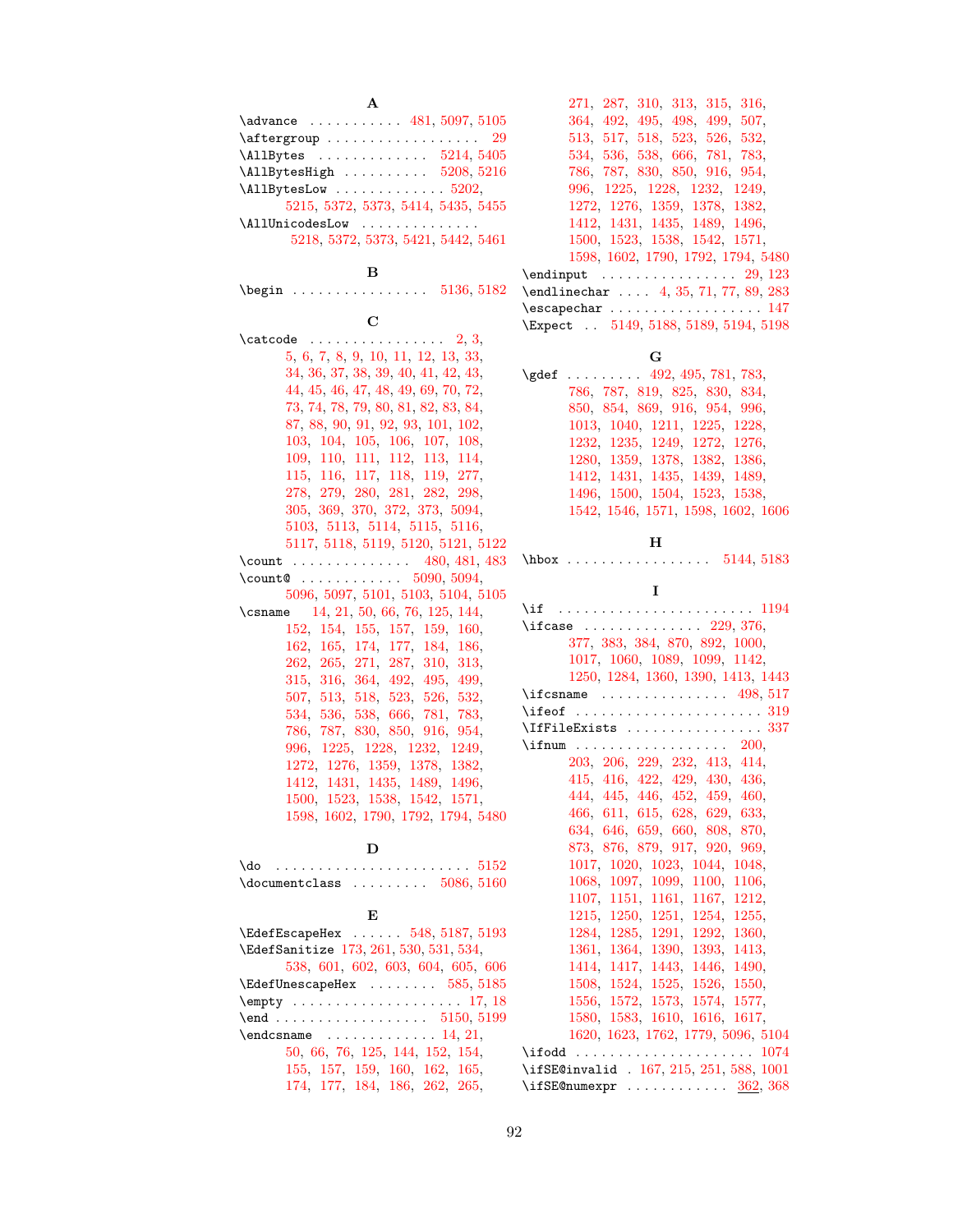$\iint \texttt{SE@TestMode} \dots \dots \dots \quad 214,$  $\iint \texttt{SE@TestMode} \dots \dots \dots \quad 214,$ [239,](#page-8-9) [250,](#page-8-10) [502,](#page-13-13) [509,](#page-13-14) [600,](#page-15-10) [888,](#page-21-6) [1000,](#page-23-3) [1031,](#page-23-10) [1050,](#page-23-11) [1062,](#page-24-9) [1091,](#page-24-10) [1117,](#page-25-3) [1144,](#page-25-4) [1163,](#page-25-5) [1169,](#page-26-5) [1306,](#page-28-6) [1400,](#page-30-9) [1510,](#page-32-11) [1552,](#page-32-12) [1558,](#page-32-13) [1612,](#page-33-11) [1627](#page-34-4) \ifx . . . . . . . . . . . . . . . . [15,](#page-3-17) [18,](#page-3-15) [21,](#page-3-13) [50,](#page-4-29) [58,](#page-4-0) [61,](#page-4-35) [125,](#page-5-26) [144,](#page-6-2) [174,](#page-7-2) [177,](#page-7-3) [192,](#page-7-11) [195,](#page-7-12) [225,](#page-7-13) [245,](#page-8-11) [262,](#page-8-2) [265,](#page-8-3) [287,](#page-9-12) [296,](#page-9-17) [303,](#page-9-18) [310,](#page-9-13) [313,](#page-9-14) [315,](#page-9-15) [328,](#page-9-3) [353,](#page-10-12) [364,](#page-10-6) [408,](#page-11-9) [507,](#page-13-3) [523,](#page-13-6) [532,](#page-13-8) [536,](#page-14-1) [540,](#page-14-6) [543,](#page-14-7) [549,](#page-14-8) [552,](#page-14-9) [555,](#page-14-10) [558,](#page-14-11) [561,](#page-14-12) [564,](#page-14-13) [572,](#page-14-14) [574,](#page-14-15) [579,](#page-14-16) [835,](#page-20-9) [838,](#page-20-10) [855,](#page-20-11) [858,](#page-20-12) [1014,](#page-23-12) [1041,](#page-23-13) [1056,](#page-24-11) [1085,](#page-24-12) [1138,](#page-25-6) [1236,](#page-27-10) [1238,](#page-27-11) [1281,](#page-28-7) [1387,](#page-30-10) [1440,](#page-30-11) [1505,](#page-32-14) [1547,](#page-32-15) [1607,](#page-33-12) [1776,](#page-36-2) [5128,](#page-80-21) [5162,](#page-81-16) [5167](#page-81-17) \immediate . . . . . . . . . . . [23,](#page-3-18) [52,](#page-4-36) [289](#page-9-19) \IN . . . . . . . . . . . . . . [5185,](#page-81-7) [5186,](#page-81-18) [5191](#page-81-19) \IncludeTests ......... [5133,](#page-80-22) [5171](#page-81-20) \input [126,](#page-5-29) [127,](#page-5-30) [128,](#page-5-31) [311,](#page-9-20) [353,](#page-10-12) [355,](#page-10-13) [359](#page-10-14)

L

| \LogTests  5134, 5172                                    |
|----------------------------------------------------------|
| $\lambda$ 100p 5091, 5102                                |
| $\texttt{ltxQempty}$ 172, 260,                           |
| 404, 405, 408, 643, 654, 655, 997                        |
| $\texttt{ltx@firstofone} \dots \dots \dots \ 377, \,384$ |
| $\texttt{ltx@firstoftwo}$ 591                            |
| $\texttt{ltx@gobblefour} \dots \dots \dots \ 613, 617$   |
| \ltx@gobbletwo                                           |
| . 793, 801, 803, 903, 929, 944,                          |
| 962, 980, 981, 984, 985, 988,                            |
| 1076, 1126, 1128, 1157, 1179, 1183                       |
| $\texttt{ltx@one}$ 235, 799,                             |
| 877, 880, 968, 1002, 1026, 1103,                         |
| 1110, 1113, 1216, 1258, 1261,                            |
| 1265, 1295, 1298, 1362, 1365,                            |
| 1391, 1394, 1415, 1418, 1444, 1447                       |
| $\texttt{ltx@secondoftwo}$ 589                           |
| \ltx@zero . 230, 233, 413, 414, 415,                     |
| 416, 422, 429, 430, 436, 444,                            |
| 445, 446, 452, 459, 460, 466,                            |
| 480, 481, 483, 628, 633, 870,                            |
| 871, 874, 882, 1004, 1007, 1018,                         |
| 1021, 1024, 1101, 1106, 1108,                            |
| 1167, 1213, 1218, 1252, 1256,                            |
| 1288, 1293, 1360, 1367, 1371,                            |
| 1396, 1413, 1420, 1424, 1449, 1524                       |
| М                                                        |
| $\max_{\text{eat}}$<br>5087                              |

| $\mathcal{S}$ axeatletter 5087                   |
|--------------------------------------------------|
| $\text{MessageBreak} \dots 179, 267, 346$        |
| N                                                |
| $\text{NeedsTeXFormat} \dots \dots \ 5084, 5158$ |
| $\neq$ 089, 5100                                 |
| \NIL 5177, 5181                                  |
| \nofiles $5085, 5159$                            |
| \number  377, 384                                |

\numexpr . . . . . . . . . . . . [376,](#page-10-7) [383,](#page-11-0) [411,](#page-11-12) [478,](#page-12-11) [5128,](#page-80-21) [5163,](#page-81-26) [5164,](#page-81-27) [5168](#page-81-28)

#### O

\openin . . . . . . . . . . . . . . . . . . . . . [318](#page-9-1)

#### P

\PackageInfo . . . . . . . . . . . . . . . . . [26](#page-3-19) \par . . . . . . . . . . . . . . . . . . [5145,](#page-80-27) [5184](#page-81-29) \pdf@filesize . . . . . . . . . . . . . . . . [328](#page-9-3) \pdfdocSlots ...... [5374,](#page-85-4) [5404,](#page-85-5) [5406](#page-85-6) \pdfdocUnicodes [5384,](#page-85-7) [5404,](#page-85-5) [5405,](#page-85-0) [5406](#page-85-6)  $\alpha$  . . . . . . . . . . . . [5162,](#page-81-16) [5167](#page-81-17) \ProvidesFile . . . . . . . . . . . . . . . . . . . . [288,](#page-9-21) [779,](#page-19-12) [780,](#page-19-13) [915,](#page-21-9) [1224,](#page-27-17) [1248,](#page-27-18) [1358,](#page-29-11) [1411,](#page-30-19) [1488,](#page-31-9) [1521,](#page-32-16) [1570,](#page-33-13) [1641,](#page-34-5) [1645,](#page-34-6) [1649,](#page-34-7) [1653,](#page-34-8) [1657,](#page-34-9) [1661,](#page-34-10) [1665,](#page-34-11) [1669,](#page-34-12) [1673,](#page-35-0) [1677,](#page-35-1) [1681,](#page-35-2) [1685,](#page-35-3) [1689,](#page-35-4) [1693,](#page-35-5) [1697,](#page-35-6) [1701,](#page-35-7) [1705,](#page-35-8) [1709,](#page-35-9) [1713,](#page-35-10) [1717,](#page-35-11) [1721,](#page-35-12) [1725,](#page-35-13) [1729,](#page-36-3) [1733,](#page-36-4) [1737,](#page-36-5) [1741,](#page-36-6) [1745,](#page-36-7) [1749,](#page-36-8) [1753,](#page-36-9) [1757](#page-36-10) \ProvidesPackage . . . . . . . . . . . [19,](#page-3-20) [67](#page-4-37)

## R

| $\ldots$ 5100, 5109, 5110, 5111,                                        |
|-------------------------------------------------------------------------|
| 5112, 5137, 5139, 5141, 5143, 5146                                      |
|                                                                         |
| $\begin{bmatrix} \text{Required} & \dots & 130, 131, 132 \end{bmatrix}$ |
| \RestoreCatcodes 5089, 5092, 5093, 5124                                 |
| \RESULT 5186, 5187, 5188, 5191, 5193, 5194                              |
|                                                                         |

S

| $\S$ avedNumexpr  5163, 5168                |
|---------------------------------------------|
| \SE@@CheckByteOrderFour  624, 626           |
| $\setminus$ SE@@CheckByteOrderTwo  608, 610 |
| \SE@@ConvertTo  187, 191, 249               |
| \SE@@from@general  1772, 1773, 1775         |
| $\S$ E@Onewif  149, 151                     |
| \SE@@Nibbles@BinToHex . 404, 407, 474       |
| \SE@@RemoveByteOrderFour  653, 658          |
| \SE@@RemoveByteOrderTwo  642, 645           |
| $\S$ E@@ScanLow  210, 224                   |
| <b>\SE@a</b> 651, 659,                      |
| 790, 794, 800, 801, 814, 957,               |
| 963, 981, 1123, 1126, 1173, 1179            |
| \SE@Add  477, 799, 896, 968, 971, 1160      |
| \SE@ansinew@from  1436, 1437, 1439          |
| \SE@ascii@from  1501, 1502, 1504            |
| \SE@ascii@print@from 1543, 1544, 1546       |
| \SE@AtEnd  95, 96, 123, 1787                |
| \SE@b 652, 660, 958,                        |
| 982, 984, 1124, 1128, 1174, 1183            |
| \SEQc 791, 803, 959, 985                    |
| $\SECQarTwo$ $135, 794,$                    |
| 900, 927, 942, 963, 978, 982, 986           |
| \SE@char  970, 973, 977                     |
| \SE@CheckByte0rderFour  559, 623            |
| \SE@CheckByteOrderTwo  550, 607             |
|                                             |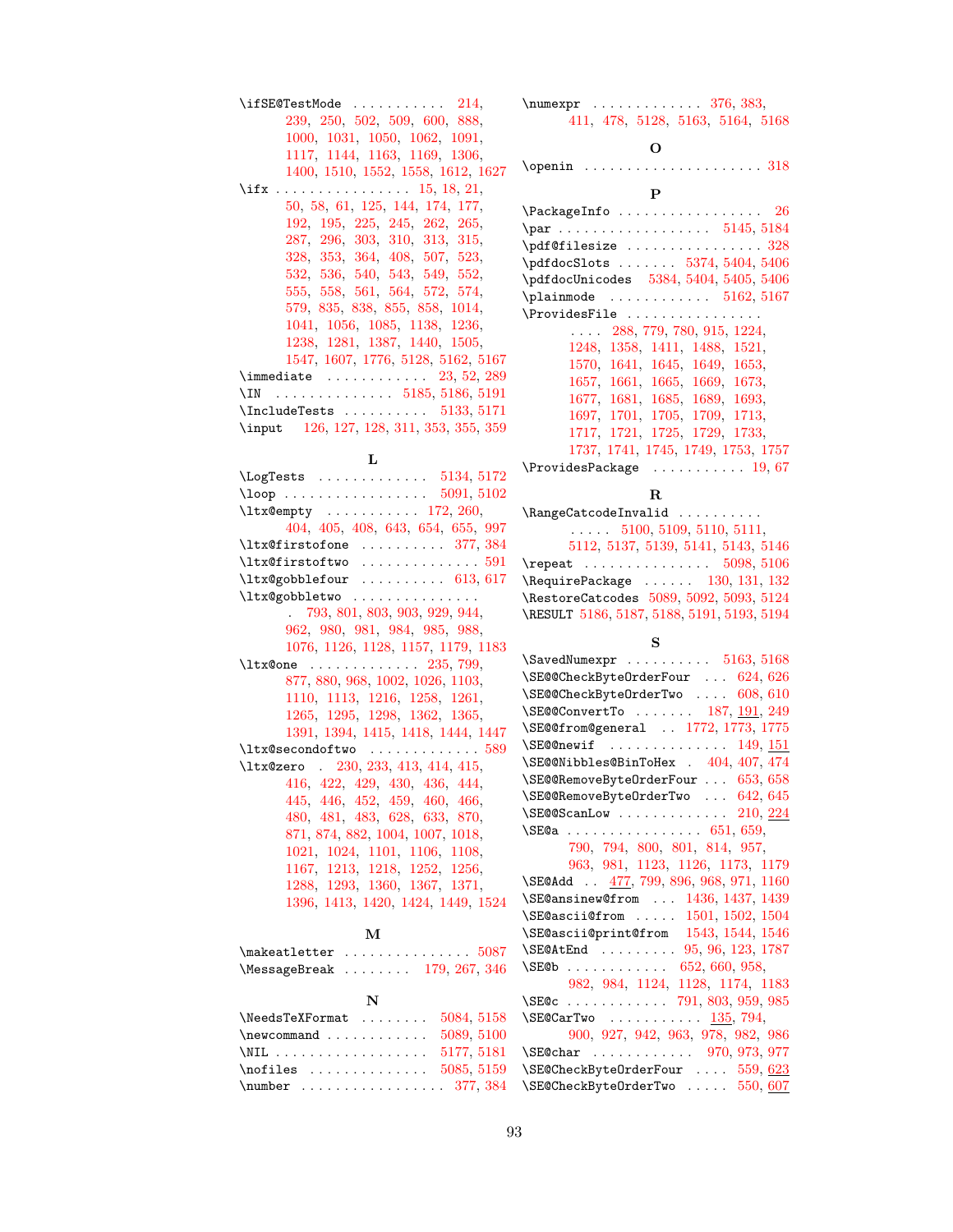| \SE@cleansevenbit@from                                                                                                                                   |
|----------------------------------------------------------------------------------------------------------------------------------------------------------|
| $\cdots \cdots \cdots \cdots 1603, 1604, 1606$                                                                                                           |
| $\S E@Convert From \dots \dots \S 259, 576$                                                                                                              |
| \SE@ConvertNormal  183, 201, 204                                                                                                                         |
| \SE@ConvertSurrogate  185, 245, 247                                                                                                                      |
|                                                                                                                                                          |
| $\SEC$ ConvertTo $171,581$                                                                                                                               |
| \SE@d  960, 986, 988<br>\SE@encoding  173, 174,                                                                                                          |
|                                                                                                                                                          |
| 175, 177, 179, 184, 186, 261,                                                                                                                            |
| 262, 263, 265, 267, 271, 1765, 1782                                                                                                                      |
| \SE@EncodingAlias                                                                                                                                        |
| . 665, 668, 669, 670, 671, 672,                                                                                                                          |
| 673, 674, 675, 676, 677, 678,                                                                                                                            |
| 679, 680, 681, 682, 683, 684,                                                                                                                            |
| 685, 686, 687, 688, 689, 690,                                                                                                                            |
| 691, 692, 693, 694, 695, 696, 698                                                                                                                        |
|                                                                                                                                                          |
| \SE@FileNotFound  320, 329, 340, 344                                                                                                                     |
| \SE@from  530, 532, 534, 549,                                                                                                                            |
| 552, 555, 558, 561, 564, 572,                                                                                                                            |
| 574, 577, 612, 616, 619, 627, 635                                                                                                                        |
| \SE@from@general  1771, 1795                                                                                                                             |
| $\S E@GobbleEight \dots 134, 630, 636$                                                                                                                   |
| \SE@high  209, 247, 896, 897, 898, 906                                                                                                                   |
| \SE@Input  322, 331, 338, 350                                                                                                                            |
|                                                                                                                                                          |
| \SE@InputIfFileExists  292, 309                                                                                                                          |
| \SE@InvalidCharacter                                                                                                                                     |
| $\ldots$ 168, 197, 207, 226, 238,                                                                                                                        |
| 501, 508, 520, 524, 840, 860,                                                                                                                            |
| 887, 1030, 1049, 1058, 1061,                                                                                                                             |
| 1087, 1090, 1116, 1140, 1143,                                                                                                                            |
| $\begin{array}{lll} 1162, \ 1168, \ 1193, \ 1239, \ 1274, \\ 1305, \ 1373, \ 1380, \ 1399, \ 1433, \\ 1493, \ 1498, \ 1509, \ 1529, \ 1532, \end{array}$ |
|                                                                                                                                                          |
|                                                                                                                                                          |
| 1535, 1540, 1551, 1557, 1586,                                                                                                                            |
| 1592, 1595, 1600, 1611, 1626, 1769                                                                                                                       |
|                                                                                                                                                          |
| $\setminus$ SE@invalidfalse 547                                                                                                                          |
| $\setminus$ SE@invalidtrue  169                                                                                                                          |
| $\verb+\SE@isone@from  1383, 1384, 1386$                                                                                                                 |
| \SE@low  895, 900, 902, 903, 907<br>\SE@MakeLetters  284, <u>295</u>                                                                                     |
|                                                                                                                                                          |
| 286, 302<br>\SE@MakeOthers                                                                                                                               |
| \SE@MapConvertFrom                                                                                                                                       |
| 497, 1303, 1452, 1782<br>$\alpha$ , $\alpha$ , $\alpha$ , $\alpha$                                                                                       |
| \SE@MapConvertTo 516, 1269, 1426, 1765                                                                                                                   |
|                                                                                                                                                          |
| \SE@MapDeclare<br>487,<br>$\mathbb{Z}$ . The set of the set of $\mathbb{Z}$                                                                              |
| 1313,<br>1314,<br>1315, 1316,<br>1317,                                                                                                                   |
| 1318,<br>1319,<br>1321,<br>1322,<br>1320.                                                                                                                |
| 1323, 1324,<br>1325,<br>1327,<br>1326,                                                                                                                   |
| 1328, 1329,<br>1330, 1331,<br>1332.                                                                                                                      |
| 1333,<br>1334,<br>1335, 1336,<br>1337,                                                                                                                   |
| 1338,<br>1339,<br>1340, 1341,<br>1342,                                                                                                                   |
| 1343.<br>1344,<br>1345,<br>1346,<br>1347,                                                                                                                |
| 1348,<br>1349,<br>1350,<br>1351,<br>1352,                                                                                                                |
| 1353,<br>1354,<br>1355, 1459,<br>1460,                                                                                                                   |
|                                                                                                                                                          |
| 1461,<br>1462,<br>1463, 1464,<br>1465,                                                                                                                   |
| 1466,<br>1467,<br>1468, 1469,<br>1470,                                                                                                                   |
| 1471,<br>1472,<br>1473, 1474,<br>1475,                                                                                                                   |
| 1476, 1477,<br>1478, 1479,<br>1480,                                                                                                                      |

| 1481,        | 1482, | 1483,        | 1484,    | 1485, |
|--------------|-------|--------------|----------|-------|
| 1798,        | 1799. | $1800_\odot$ | 1801,    | 1802, |
| $1803_\odot$ | 1804, | 1805,        | 1806,    | 1807, |
| 1808,        | 1809, | 1810,        | 1811,    | 1812, |
| 1813,        | 1814, | 1815,        | 1816,    | 1817, |
| 1818,        | 1819, | 1820,        | 1821,    | 1822, |
| 1823,        | 1824, | 1825,        | 1826,    | 1827, |
| 1828,        | 1829, | 1830,        | 1831,    | 1832, |
| 1833,        | 1834, | 1835,        | 1836,    | 1837, |
| 1838,        | 1839, | 1840,        | 1841,    | 1842, |
| 1843.        | 1844, | 1845,        | 1846,    | 1847, |
| 1848,        | 1849, | 1850,        | 1851,    | 1852, |
| 1853,        | 1854, | 1855,        | 1856,    | 1857, |
| 1858,        | 1859, |              | 1861,    | 1862, |
|              |       | 1860,        |          |       |
| 1863,        | 1864, | 1865,        | 1866,    | 1867, |
| 1868,        | 1869, | 1870,        | 1871,    | 1872, |
| 1873,        | 1874, | 1875,        | 1876,    | 1877, |
| 1878,        | 1879, | 1880,        | 1881,    | 1882, |
| 1883,        | 1884, | 1885,        | 1886,    | 1887, |
| 1888,        | 1889, | 1890,        | 1891,    | 1892, |
| 1893,        | 1896, | 1897,        | 1898,    | 1899, |
| 1900,        | 1901, | 1902,        | 1903,    | 1904, |
| 1905,        | 1906, | 1907,        | 1908,    | 1909, |
| 1910,        | 1911, | 1912,        | 1913,    | 1914, |
| 1915,        | 1916, | 1917,        | 1918,    | 1919, |
| 1920,        | 1921, | 1922,        | 1923,    | 1924, |
| 1925,        | 1926, | 1927,        | 1928,    | 1929, |
| 1930,        | 1931, | 1932,        | 1933,    | 1934, |
| 1935,        | 1936, | 1937,        | 1938,    | 1939, |
| 1940,        | 1941, | 1942,        | 1943,    | 1944, |
| 1945,        | 1946, | 1947,        | 1948,    | 1949, |
| 1950,        | 1951, | 1952,        | 1953,    | 1954, |
| 1955,        | 1956, | 1957,        | 1958,    | 1959, |
| 1960,        | 1961, | 1962,        | 1963,    | 1964, |
| 1965,        | 1966, | 1967,        | 1968,    | 1969, |
| 1970,        | 1971, | 1972,        | 1973,    | 1974, |
| 1975,        | 1976, | 1977,        | 1978,    | 1979, |
| 1980,        | 1981, | 1982,        | 1983,    | 1984, |
| 1987,        | 1988, | 1989,        | 1990,    | 1991, |
| 1992,        | 1993, | 1994,        | 1995,    | 1996, |
| 1997,        | 1998. | 1999.        | $2000\,$ | 2001, |
| 2002,        | 2003, | 2004,        | 2005,    | 2006, |
| 2007,        | 2008, | 2009,        | 2010,    | 2011, |
| 2012,        | 2013, | 2014,        | 2015,    | 2016, |
| 2017,        | 2018, | 2019,        | 2020,    | 2021, |
| 2022,        | 2023, | 2024.        | 2025,    | 2026, |
| 2027,        | 2028, | 2029,        | 2030,    | 2031, |
| 2032,        | 2033, | 2034,        | 2035,    | 2036, |
| 2037,        | 2038, | 2039,        | 2040,    | 2041, |
| 2042,        | 2043, | 2044,        | 2045,    | 2046, |
| $2047\,$     | 2048, | 2049,        | 2050,    | 2051, |
| 2052,        | 2053, | 2054.        | 2055,    | 2056, |
| 2057,        | 2058, | 2059,        | 2060,    | 2061, |
| 2062,        | 2063, | 2064,        | 2065,    | 2066, |
| 2067,        | 2068, | 2069,        | 2070,    | 2071, |
| 2072,        | 2073, | 2074,        | 2075,    | 2076, |
| 2077,        | 2078, | 2079,        | 2080,    | 2081, |
| 2082,        | 2085, | 2086,        | 2087,    | 2088, |
|              |       |              |          |       |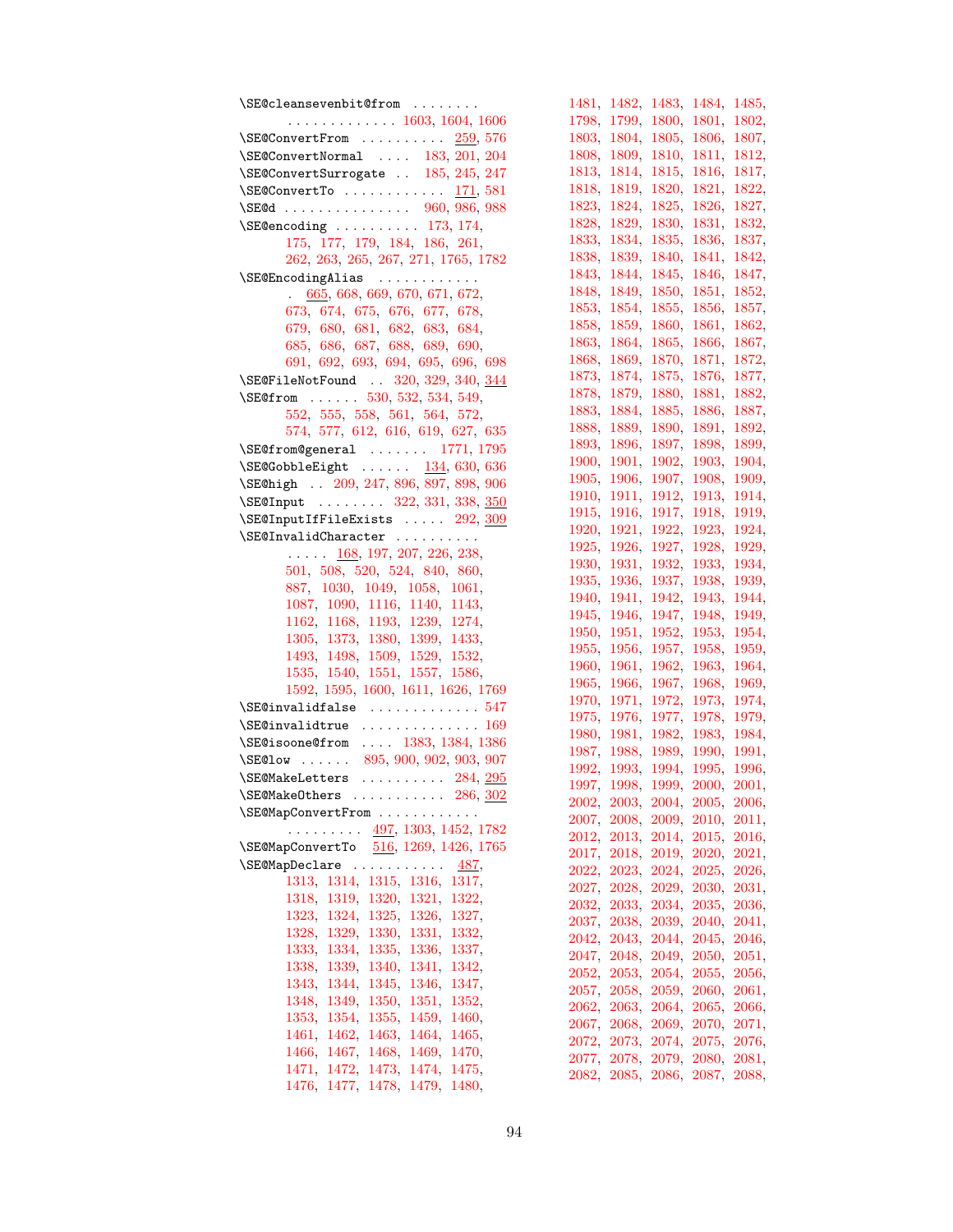|  | 2089, 2090, 2091, 2092, 2093, |  | 2385, 2386, 2387, 2388, 2389,                                  |  |  |
|--|-------------------------------|--|----------------------------------------------------------------|--|--|
|  | 2094, 2095, 2096, 2097, 2098, |  | 2390, 2393, 2394, 2395, 2396,                                  |  |  |
|  | 2099, 2100, 2101, 2102, 2103, |  | 2397, 2398, 2399, 2400, 2401,                                  |  |  |
|  | 2104, 2105, 2106, 2107, 2108, |  | 2402, 2403, 2404, 2405, 2406,                                  |  |  |
|  | 2109, 2110, 2111, 2112, 2113, |  | 2407, 2408, 2409, 2410, 2411,                                  |  |  |
|  | 2114, 2115, 2116, 2117, 2118, |  | 2412, 2413, 2414, 2415, 2416,                                  |  |  |
|  | 2119, 2120, 2121, 2122, 2123, |  | 2417, 2418, 2419, 2420, 2421,                                  |  |  |
|  | 2124, 2125, 2126, 2127, 2128, |  | 2422, 2423, 2424, 2425, 2426,                                  |  |  |
|  | 2129, 2130, 2131, 2132, 2133, |  | 2427, 2428, 2429, 2430, 2431,                                  |  |  |
|  | 2134, 2135, 2136, 2137, 2138, |  | 2432, 2433, 2434, 2435, 2436,                                  |  |  |
|  | 2139, 2140, 2141, 2142, 2143, |  | 2437, 2438, 2439, 2440, 2441,                                  |  |  |
|  | 2144, 2145, 2146, 2147, 2148, |  | 2442, 2443, 2444, 2445, 2446,                                  |  |  |
|  | 2149, 2150, 2151, 2152, 2153, |  | 2447, 2448, 2449, 2450, 2451,                                  |  |  |
|  | 2154, 2155, 2156, 2157, 2158, |  | 2452, 2453, 2454, 2455, 2456,                                  |  |  |
|  | 2159, 2160, 2161, 2162, 2163, |  | 2457, 2458, 2459, 2460, 2461,                                  |  |  |
|  | 2164, 2165, 2166, 2167, 2168, |  | 2462, 2463, 2464, 2465, 2466,                                  |  |  |
|  |                               |  | 2467, 2468, 2469, 2470, 2471,                                  |  |  |
|  | 2169, 2170, 2171, 2172, 2173, |  |                                                                |  |  |
|  | 2174, 2175, 2176, 2177, 2178, |  | 2472, 2473, 2474, 2475, 2476,<br>2477, 2478, 2479, 2480, 2481, |  |  |
|  | 2179, 2180, 2183, 2184, 2185, |  |                                                                |  |  |
|  | 2186, 2187, 2188, 2189, 2190, |  | 2482, 2483, 2484, 2485, 2486,                                  |  |  |
|  | 2191, 2192, 2193, 2194, 2195, |  | 2487, 2488, 2491, 2492, 2493,                                  |  |  |
|  | 2196, 2197, 2198, 2199, 2200, |  | 2494, 2495, 2496, 2497, 2498,                                  |  |  |
|  | 2201, 2202, 2203, 2204, 2205, |  | 2499, 2500, 2501, 2502, 2503,                                  |  |  |
|  | 2206, 2207, 2208, 2209, 2210, |  | 2504, 2505, 2506, 2507, 2508,                                  |  |  |
|  | 2211, 2212, 2213, 2214, 2215, |  | 2509, 2510, 2511, 2512, 2513,                                  |  |  |
|  | 2216, 2217, 2218, 2219, 2220, |  | 2514, 2515, 2516, 2517, 2518,                                  |  |  |
|  | 2221, 2222, 2223, 2224, 2225, |  | 2519, 2520, 2521, 2522, 2523,                                  |  |  |
|  | 2226, 2227, 2228, 2229, 2230, |  | 2524, 2525, 2526, 2527, 2528,                                  |  |  |
|  | 2231, 2232, 2233, 2236, 2237, |  | 2529, 2530, 2531, 2532, 2533,                                  |  |  |
|  | 2238, 2239, 2240, 2241, 2242, |  | 2534, 2535, 2536, 2537, 2538,                                  |  |  |
|  | 2243, 2244, 2245, 2246, 2247, |  | 2539, 2540, 2541, 2542, 2543,                                  |  |  |
|  | 2248, 2249, 2250, 2251, 2252, |  | 2544, 2545, 2546, 2547, 2548,                                  |  |  |
|  | 2253, 2254, 2255, 2256, 2257, |  | 2549, 2550, 2551, 2552, 2553,                                  |  |  |
|  | 2258, 2259, 2260, 2261, 2262, |  | 2554, 2555, 2556, 2557, 2558,                                  |  |  |
|  | 2263, 2264, 2265, 2266, 2267, |  | 2559, 2560, 2561, 2562, 2563,                                  |  |  |
|  | 2268, 2269, 2270, 2271, 2272, |  | 2564, 2565, 2566, 2567, 2568,                                  |  |  |
|  | 2273, 2274, 2275, 2276, 2277, |  | 2569, 2570, 2571, 2572, 2573,                                  |  |  |
|  | 2278, 2279, 2280, 2281, 2282, |  | 2574, 2575, 2576, 2577, 2578,                                  |  |  |
|  | 2283, 2284, 2285, 2286, 2287, |  | 2579, 2580, 2581, 2582, 2583,                                  |  |  |
|  | 2288, 2289, 2290, 2291, 2292, |  | 2584, 2585, 2586, 2589, 2590,                                  |  |  |
|  | 2293, 2294, 2295, 2296, 2297, |  | 2591, 2592, 2593, 2594, 2595,                                  |  |  |
|  | 2298, 2299, 2300, 2301, 2302, |  | 2596, 2597, 2598, 2599, 2600,                                  |  |  |
|  | 2303, 2304, 2305, 2306, 2307, |  | 2601, 2602, 2603, 2604, 2605,                                  |  |  |
|  | 2308, 2309, 2310, 2311, 2312, |  | 2606, 2607, 2608, 2609, 2610,                                  |  |  |
|  | 2313, 2314, 2315, 2316, 2317, |  | 2611, 2612, 2613, 2614, 2615,                                  |  |  |
|  | 2318, 2319, 2320, 2321, 2322, |  | 2616, 2617, 2618, 2619, 2620,                                  |  |  |
|  | 2323, 2324, 2325, 2326, 2327, |  | 2621, 2622, 2623, 2624, 2625,                                  |  |  |
|  | 2328, 2331, 2332, 2333, 2334, |  | 2626, 2627, 2628, 2629, 2630,                                  |  |  |
|  | 2335, 2336, 2337, 2338, 2339, |  | 2631, 2632, 2633, 2634, 2635,                                  |  |  |
|  | 2340, 2341, 2342, 2343, 2344, |  | 2636, 2637, 2638, 2639, 2640,                                  |  |  |
|  | 2345, 2346, 2347, 2348, 2349, |  | 2641, 2642, 2643, 2644, 2645,                                  |  |  |
|  | 2350, 2351, 2352, 2353, 2354, |  | 2646, 2647, 2648, 2649, 2650,                                  |  |  |
|  | 2355, 2356, 2357, 2358, 2359, |  | 2651, 2652, 2653, 2654, 2655,                                  |  |  |
|  | 2360, 2361, 2362, 2363, 2364, |  | 2656, 2657, 2658, 2659, 2660,                                  |  |  |
|  | 2365, 2366, 2367, 2368, 2369, |  | 2661, 2662, 2663, 2664, 2665,                                  |  |  |
|  | 2370, 2371, 2372, 2373, 2374, |  | 2666, 2667, 2668, 2669, 2670,                                  |  |  |
|  | 2375, 2376, 2377, 2378, 2379, |  | 2671, 2672, 2673, 2674, 2675,                                  |  |  |
|  | 2380, 2381, 2382, 2383, 2384, |  | 2676, 2679, 2680, 2681, 2682,                                  |  |  |
|  |                               |  |                                                                |  |  |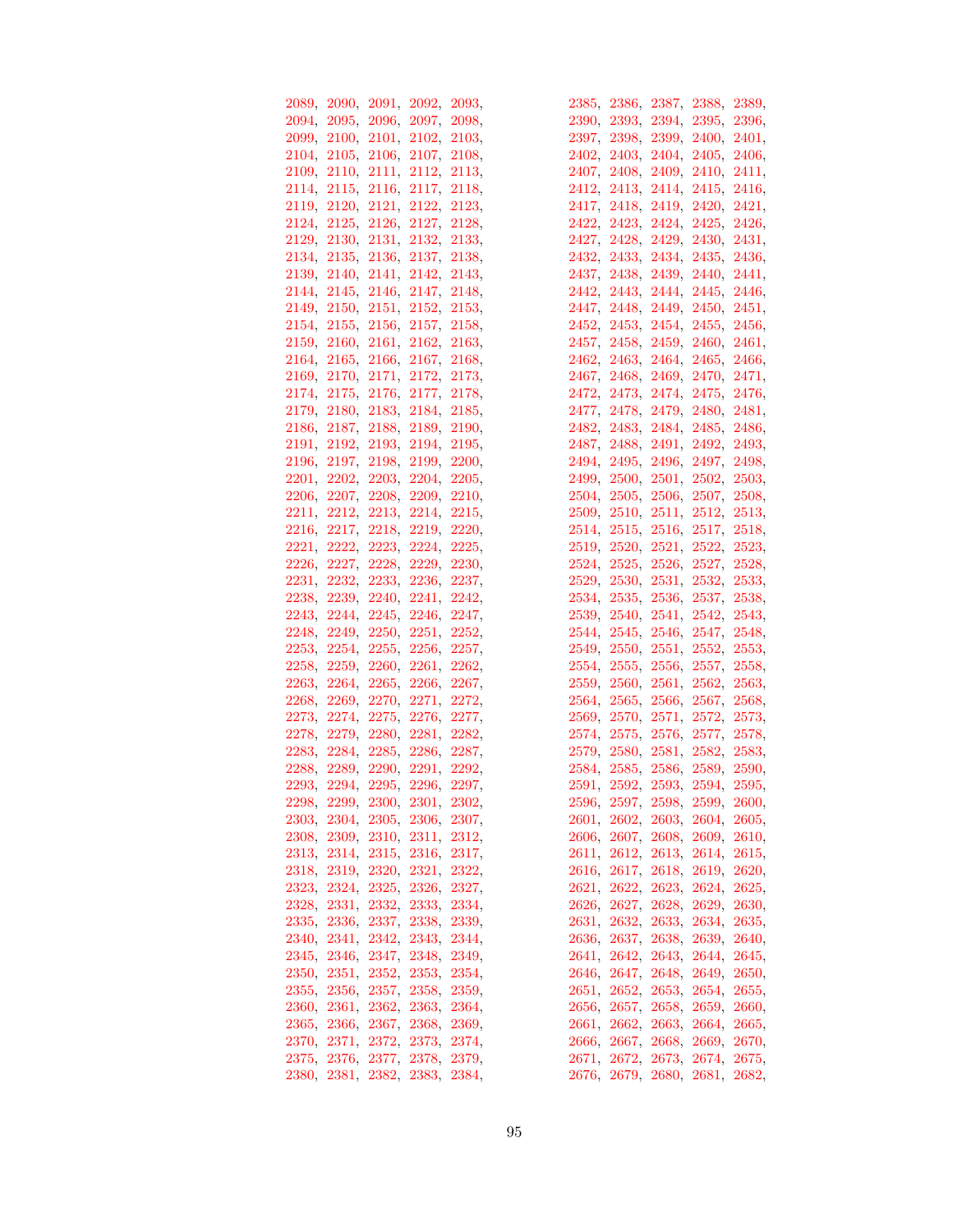| 2683, 2684, 2685, 2686, 2687, |  |  |  | 2979, 2980, 2981, 2982, 2983, |  |
|-------------------------------|--|--|--|-------------------------------|--|
| 2688, 2689, 2690, 2691, 2692, |  |  |  | 2984, 2985, 2986, 2987, 2988, |  |
| 2693, 2694, 2695, 2696, 2697, |  |  |  | 2989, 2990, 2991, 2992, 2993, |  |
| 2698, 2699, 2700, 2701, 2702, |  |  |  | 2994, 2995, 2996, 2997, 2998, |  |
| 2703, 2704, 2705, 2706, 2707, |  |  |  | 2999, 3000, 3001, 3002, 3003, |  |
| 2708, 2709, 2710, 2711, 2712, |  |  |  | 3004, 3005, 3006, 3007, 3008, |  |
|                               |  |  |  |                               |  |
| 2713, 2714, 2715, 2716, 2717, |  |  |  | 3009, 3010, 3011, 3012, 3013, |  |
| 2718, 2719, 2720, 2721, 2722, |  |  |  | 3014, 3015, 3016, 3017, 3018, |  |
| 2723, 2724, 2725, 2726, 2727, |  |  |  | 3019, 3020, 3021, 3022, 3023, |  |
| 2728, 2729, 2730, 2731, 2732, |  |  |  | 3024, 3025, 3026, 3027, 3028, |  |
| 2733, 2734, 2735, 2736, 2737, |  |  |  | 3029, 3030, 3031, 3032, 3033, |  |
| 2738, 2739, 2740, 2741, 2742, |  |  |  | 3034, 3035, 3036, 3037, 3038, |  |
| 2743, 2744, 2745, 2746, 2747, |  |  |  | 3039, 3040, 3041, 3042, 3043, |  |
| 2748, 2749, 2750, 2751, 2752, |  |  |  | 3044, 3045, 3046, 3047, 3048, |  |
| 2753, 2754, 2755, 2756, 2757, |  |  |  | 3049, 3050, 3051, 3052, 3053, |  |
| 2758, 2759, 2760, 2761, 2762, |  |  |  | 3054, 3055, 3056, 3057, 3058, |  |
| 2763, 2764, 2765, 2766, 2767, |  |  |  | 3059, 3060, 3061, 3062, 3063, |  |
| 2768, 2769, 2770, 2771, 2772, |  |  |  | 3064, 3065, 3066, 3067, 3068, |  |
| 2773, 2774, 2777, 2778, 2779, |  |  |  | 3071, 3072, 3073, 3074, 3075, |  |
| 2780, 2781, 2782, 2783, 2784, |  |  |  | 3076, 3077, 3078, 3079, 3080, |  |
| 2785, 2786, 2787, 2788, 2789, |  |  |  | 3081, 3082, 3083, 3084, 3085, |  |
| 2790, 2791, 2792, 2793, 2794, |  |  |  | 3086, 3087, 3088, 3089, 3090, |  |
| 2795, 2796, 2797, 2798, 2799, |  |  |  | 3091, 3092, 3093, 3094, 3095, |  |
| 2800, 2801, 2802, 2803, 2804, |  |  |  | 3096, 3097, 3098, 3099, 3100, |  |
|                               |  |  |  |                               |  |
| 2805, 2806, 2807, 2808, 2809, |  |  |  | 3101, 3102, 3103, 3104, 3105, |  |
| 2810, 2811, 2812, 2813, 2814, |  |  |  | 3106, 3107, 3108, 3109, 3110, |  |
| 2815, 2816, 2817, 2818, 2819, |  |  |  | 3111, 3112, 3113, 3114, 3115, |  |
| 2820, 2821, 2822, 2823, 2824, |  |  |  | 3116, 3117, 3118, 3119, 3120, |  |
| 2825, 2826, 2827, 2828, 2829, |  |  |  | 3121, 3122, 3123, 3124, 3125, |  |
| 2830, 2831, 2832, 2833, 2834, |  |  |  | 3126, 3127, 3128, 3129, 3130, |  |
| 2835, 2836, 2837, 2838, 2839, |  |  |  | 3131, 3132, 3133, 3134, 3135, |  |
| 2840, 2841, 2842, 2843, 2844, |  |  |  | 3136, 3137, 3138, 3139, 3140, |  |
| 2845, 2846, 2847, 2848, 2849, |  |  |  | 3141, 3142, 3143, 3144, 3145, |  |
| 2850, 2851, 2852, 2853, 2854, |  |  |  | 3146, 3147, 3148, 3149, 3150, |  |
| 2855, 2856, 2857, 2858, 2859, |  |  |  | 3151, 3152, 3153, 3154, 3155, |  |
| 2860, 2861, 2862, 2863, 2864, |  |  |  | 3156, 3157, 3158, 3159, 3160, |  |
| 2865, 2866, 2867, 2868, 2869, |  |  |  | 3161, 3162, 3163, 3164, 3165, |  |
| 2870, 2871, 2872, 2875, 2876, |  |  |  | 3166, 3167, 3168, 3169, 3170, |  |
| 2877, 2878, 2879, 2880, 2881, |  |  |  | 3171, 3172, 3173, 3174, 3175, |  |
| 2882, 2883, 2884, 2885, 2886, |  |  |  | 3176, 3177, 3178, 3179, 3180, |  |
| 2887, 2888, 2889, 2890, 2891, |  |  |  | 3181, 3182, 3183, 3184, 3185, |  |
| 2892, 2893, 2894, 2895, 2896, |  |  |  | 3186, 3187, 3188, 3189, 3190, |  |
| 2897, 2898, 2899, 2900, 2901, |  |  |  | 3191, 3192, 3193, 3194, 3195, |  |
| 2902, 2903, 2904, 2905, 2906, |  |  |  | 3196, 3197, 3198, 3201, 3202, |  |
|                               |  |  |  | 3203, 3204, 3205, 3206, 3207, |  |
| 2907, 2908, 2909, 2910, 2911, |  |  |  |                               |  |
| 2912, 2913, 2914, 2915, 2916, |  |  |  | 3208, 3209, 3210, 3211, 3212, |  |
| 2917, 2918, 2919, 2920, 2921, |  |  |  | 3213, 3214, 3215, 3216, 3217, |  |
| 2922, 2923, 2924, 2925, 2926, |  |  |  | 3218, 3219, 3220, 3221, 3222, |  |
| 2927, 2928, 2929, 2930, 2931, |  |  |  | 3223, 3224, 3225, 3226, 3227, |  |
| 2932, 2933, 2934, 2935, 2936, |  |  |  | 3228, 3229, 3230, 3231, 3232, |  |
| 2937, 2938, 2939, 2940, 2941, |  |  |  | 3233, 3234, 3235, 3236, 3237, |  |
| 2942, 2943, 2944, 2945, 2946, |  |  |  | 3238, 3239, 3240, 3241, 3242, |  |
| 2947, 2948, 2949, 2950, 2951, |  |  |  | 3243, 3244, 3245, 3246, 3247, |  |
| 2952, 2953, 2954, 2955, 2956, |  |  |  | 3248, 3249, 3250, 3251, 3252, |  |
| 2957, 2958, 2959, 2960, 2961, |  |  |  | 3253, 3254, 3255, 3256, 3257, |  |
| 2962, 2963, 2964, 2965, 2966, |  |  |  | 3258, 3259, 3260, 3261, 3262, |  |
| 2967, 2968, 2969, 2970, 2973, |  |  |  | 3263, 3264, 3265, 3266, 3267, |  |
| 2974, 2975, 2976, 2977, 2978, |  |  |  | 3268, 3269, 3270, 3271, 3272, |  |
|                               |  |  |  |                               |  |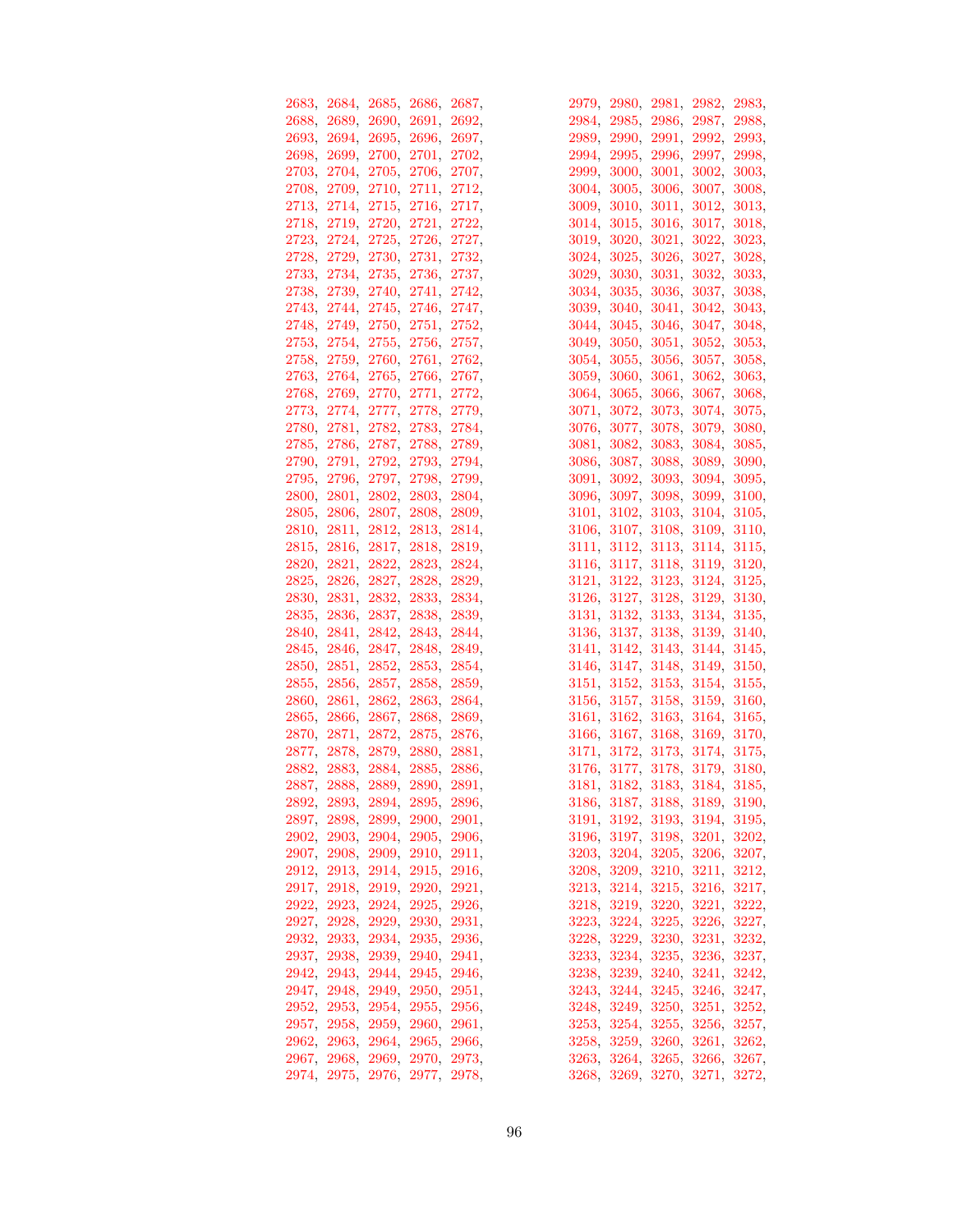| 3273, 3274, 3275, 3276, 3277, |  |  |                               |  | 3567, 3568, 3569, 3570, 3571, |
|-------------------------------|--|--|-------------------------------|--|-------------------------------|
| 3278, 3279, 3280, 3281, 3282, |  |  | 3572, 3573, 3574, 3575, 3576, |  |                               |
| 3283, 3284, 3285, 3286, 3287, |  |  | 3577, 3578, 3579, 3580, 3581, |  |                               |
| 3288, 3289, 3290, 3291, 3292, |  |  | 3582, 3583, 3584, 3585, 3586, |  |                               |
| 3293, 3294, 3295, 3296, 3297, |  |  | 3589, 3590, 3591, 3592, 3593, |  |                               |
| 3298, 3299, 3300, 3301, 3302, |  |  | 3594, 3595, 3596, 3597, 3598, |  |                               |
| 3303, 3304, 3305, 3306, 3307, |  |  | 3599, 3600, 3601, 3602, 3603, |  |                               |
| 3308, 3309, 3310, 3311, 3312, |  |  | 3604, 3605, 3606, 3607, 3608, |  |                               |
|                               |  |  |                               |  |                               |
| 3313, 3314, 3315, 3316, 3317, |  |  | 3609, 3610, 3611, 3612, 3613, |  |                               |
| 3318, 3319, 3320, 3321, 3322, |  |  | 3614, 3615, 3616, 3617, 3618, |  |                               |
| 3323, 3324, 3325, 3326, 3329, |  |  | 3619, 3620, 3621, 3622, 3623, |  |                               |
| 3330, 3331, 3332, 3333, 3334, |  |  | 3624, 3625, 3626, 3627, 3628, |  |                               |
| 3335, 3336, 3337, 3338, 3339, |  |  | 3629, 3630, 3631, 3632, 3633, |  |                               |
| 3340, 3341, 3342, 3343, 3344, |  |  | 3634, 3635, 3636, 3637, 3638, |  |                               |
| 3345, 3346, 3347, 3348, 3349, |  |  | 3639, 3640, 3641, 3642, 3643, |  |                               |
| 3350, 3351, 3352, 3353, 3354, |  |  | 3644, 3645, 3646, 3647, 3648, |  |                               |
| 3355, 3356, 3357, 3358, 3359, |  |  | 3649, 3650, 3651, 3652, 3653, |  |                               |
| 3360, 3361, 3362, 3363, 3364, |  |  | 3654, 3655, 3656, 3657, 3658, |  |                               |
| 3365, 3366, 3367, 3368, 3369, |  |  | 3659, 3660, 3661, 3662, 3663, |  |                               |
| 3370, 3371, 3372, 3373, 3374, |  |  | 3664, 3665, 3666, 3667, 3668, |  |                               |
| 3375, 3376, 3377, 3378, 3379, |  |  | 3669, 3670, 3671, 3672, 3673, |  |                               |
| 3380, 3381, 3382, 3383, 3384, |  |  | 3674, 3675, 3676, 3677, 3678, |  |                               |
| 3385, 3386, 3387, 3388, 3389, |  |  | 3679, 3680, 3681, 3682, 3683, |  |                               |
| 3390, 3391, 3392, 3393, 3394, |  |  | 3684, 3685, 3686, 3687, 3688, |  |                               |
| 3395, 3396, 3397, 3398, 3399, |  |  | 3689, 3690, 3691, 3692, 3693, |  |                               |
| 3400, 3401, 3402, 3403, 3404, |  |  | 3694, 3695, 3696, 3697, 3698, |  |                               |
|                               |  |  | 3699, 3700, 3701, 3702, 3703, |  |                               |
| 3405, 3406, 3407, 3408, 3409, |  |  |                               |  |                               |
| 3410, 3411, 3412, 3413, 3414, |  |  | 3704, 3705, 3706, 3707, 3708, |  |                               |
| 3415, 3416, 3417, 3418, 3419, |  |  | 3709, 3710, 3711, 3712, 3713, |  |                               |
| 3420, 3421, 3422, 3423, 3424, |  |  | 3714, 3715, 3716, 3719, 3720, |  |                               |
| 3425, 3426, 3427, 3428, 3429, |  |  | 3721, 3722, 3723, 3724, 3725, |  |                               |
| 3430, 3431, 3432, 3433, 3434, |  |  | 3726, 3727, 3728, 3729, 3730, |  |                               |
| 3435, 3436, 3437, 3438, 3439, |  |  | 3731, 3732, 3733, 3734, 3735, |  |                               |
| 3440, 3441, 3442, 3443, 3444, |  |  | 3736, 3737, 3738, 3739, 3740, |  |                               |
| 3445, 3446, 3447, 3448, 3449, |  |  | 3741, 3742, 3743, 3744, 3745, |  |                               |
| 3450, 3451, 3452, 3453, 3454, |  |  | 3746, 3747, 3748, 3749, 3750, |  |                               |
| 3455, 3456, 3459, 3460, 3461, |  |  | 3751, 3752, 3753, 3754, 3755, |  |                               |
| 3462, 3463, 3464, 3465, 3466, |  |  | 3756, 3757, 3758, 3759, 3760, |  |                               |
| 3467, 3468, 3469, 3470, 3471, |  |  | 3761, 3762, 3763, 3764, 3765, |  |                               |
| 3472, 3473, 3474, 3475, 3476, |  |  | 3766, 3767, 3768, 3769, 3770, |  |                               |
| 3477, 3478, 3479, 3480, 3481, |  |  | 3771, 3772, 3773, 3774, 3775, |  |                               |
| 3482, 3483, 3484, 3485, 3486, |  |  | 3776, 3777, 3778, 3779, 3780, |  |                               |
| 3487, 3488, 3489, 3490, 3491, |  |  | 3781, 3782, 3783, 3784, 3785, |  |                               |
| 3492, 3493, 3494, 3495, 3496, |  |  | 3786, 3787, 3788, 3789, 3790, |  |                               |
| 3497, 3498, 3499, 3500, 3501, |  |  | 3791, 3792, 3793, 3794, 3795, |  |                               |
| 3502, 3503, 3504, 3505, 3506, |  |  | 3796, 3797, 3798, 3799, 3802, |  |                               |
| 3507, 3508, 3509, 3510, 3511, |  |  | 3803, 3804, 3805, 3806, 3807, |  |                               |
| 3512, 3513, 3514, 3515, 3516, |  |  | 3808, 3809, 3810, 3811, 3812, |  |                               |
| 3517, 3518, 3519, 3520, 3521, |  |  | 3813, 3814, 3815, 3816, 3817, |  |                               |
| 3522, 3523, 3524, 3525, 3526, |  |  | 3818, 3819, 3820, 3821, 3822, |  |                               |
|                               |  |  |                               |  |                               |
| 3527, 3528, 3529, 3530, 3531, |  |  | 3823, 3824, 3825, 3826, 3827, |  |                               |
| 3532, 3533, 3534, 3535, 3536, |  |  | 3828, 3829, 3830, 3831, 3832, |  |                               |
| 3537, 3538, 3539, 3540, 3541, |  |  | 3833, 3834, 3835, 3836, 3837, |  |                               |
| 3542, 3543, 3544, 3545, 3546, |  |  | 3838, 3839, 3840, 3841, 3842, |  |                               |
| 3547, 3548, 3549, 3550, 3551, |  |  | 3843, 3844, 3845, 3846, 3847, |  |                               |
| 3552, 3553, 3554, 3555, 3556, |  |  | 3848, 3849, 3850, 3851, 3852, |  |                               |
| 3557, 3558, 3559, 3560, 3561, |  |  | 3853, 3854, 3855, 3856, 3857, |  |                               |
| 3562, 3563, 3564, 3565, 3566, |  |  | 3858, 3859, 3860, 3861, 3862, |  |                               |
|                               |  |  |                               |  |                               |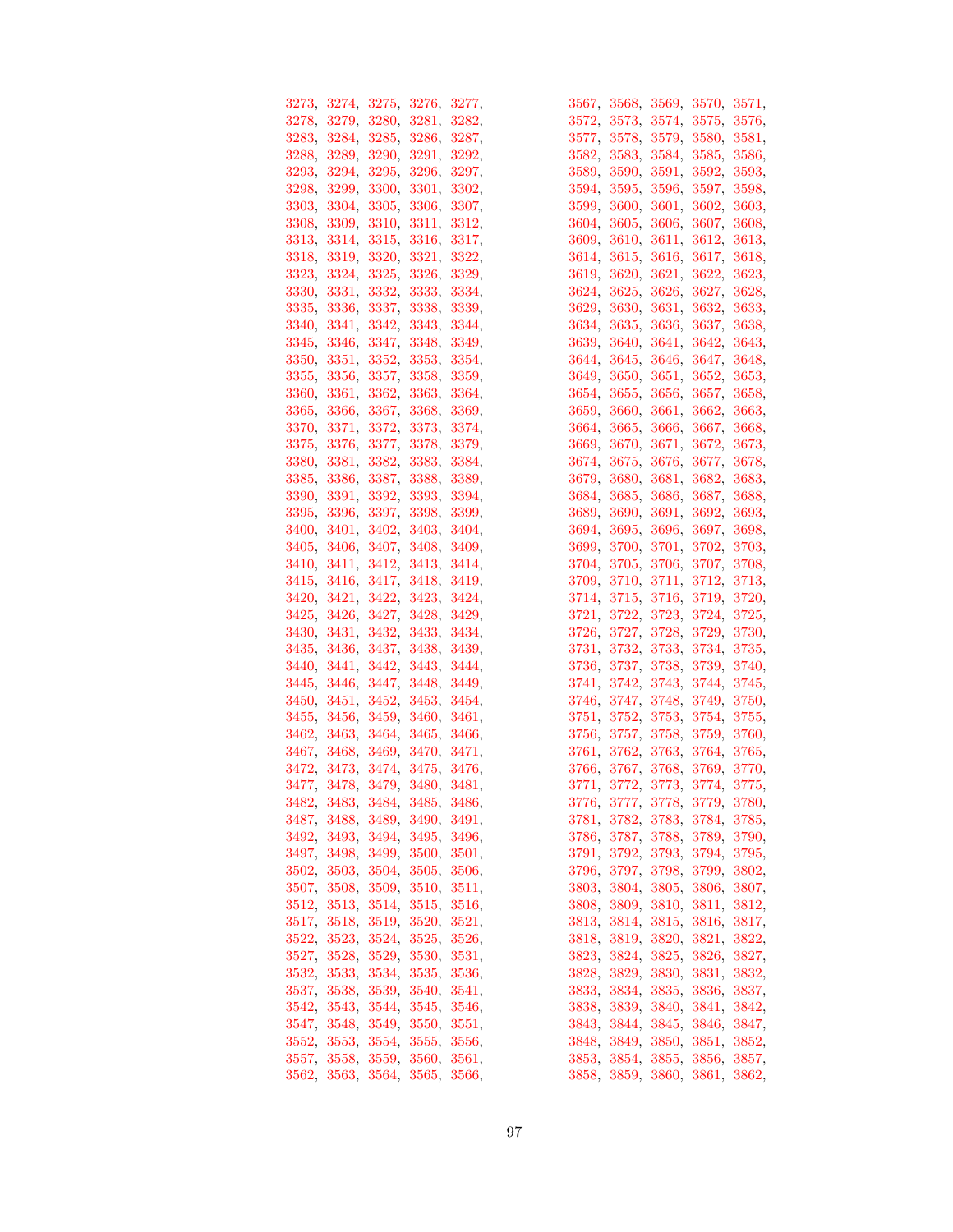| 3863, 3864, 3865, 3866, 3867, |  |  |  | 4157, 4158, 4159, 4160, 4161,                                  |  |
|-------------------------------|--|--|--|----------------------------------------------------------------|--|
| 3868, 3869, 3870, 3871, 3872, |  |  |  | 4162, 4163, 4164, 4165, 4166,                                  |  |
| 3873, 3874, 3875, 3876, 3877, |  |  |  | 4167, 4168, 4169, 4170, 4171,                                  |  |
| 3878, 3879, 3880, 3881, 3882, |  |  |  | 4172, 4173, 4174, 4175, 4176,                                  |  |
| 3883, 3884, 3885, 3886, 3887, |  |  |  | 4177, 4178, 4179, 4180, 4181,                                  |  |
| 3888, 3889, 3890, 3891, 3892, |  |  |  | 4182, 4183, 4184, 4185, 4186,                                  |  |
| 3893, 3894, 3895, 3896, 3897, |  |  |  | 4187, 4188, 4189, 4192, 4193,                                  |  |
| 3898, 3899, 3900, 3901, 3902, |  |  |  | 4194, 4195, 4196, 4197, 4198,                                  |  |
| 3903, 3904, 3905, 3906, 3907, |  |  |  | 4199, 4200, 4201, 4202, 4203,                                  |  |
| 3908, 3909, 3910, 3911, 3912, |  |  |  | 4204, 4205, 4206, 4207, 4208,                                  |  |
| 3913, 3914, 3915, 3916, 3917, |  |  |  | 4209, 4210, 4211, 4212, 4213,                                  |  |
| 3918, 3919, 3920, 3921, 3922, |  |  |  | 4214, 4215, 4216, 4217, 4218,                                  |  |
| 3923, 3924, 3925, 3926, 3927, |  |  |  | 4219, 4220, 4221, 4222, 4223,                                  |  |
| 3928, 3929, 3932, 3933, 3934, |  |  |  | 4224, 4225, 4226, 4227, 4228,                                  |  |
| 3935, 3936, 3937, 3938, 3939, |  |  |  | 4229, 4230, 4231, 4232, 4233,                                  |  |
| 3940, 3941, 3942, 3943, 3944, |  |  |  | 4234, 4235, 4236, 4237, 4238,                                  |  |
| 3945, 3946, 3947, 3948, 3949, |  |  |  | 4239, 4240, 4241, 4242, 4243,                                  |  |
| 3950, 3951, 3952, 3953, 3954, |  |  |  | 4244, 4245, 4246, 4247, 4248,                                  |  |
| 3955, 3956, 3957, 3958, 3959, |  |  |  | 4249, 4250, 4251, 4252, 4253,                                  |  |
| 3960, 3961, 3962, 3963, 3964, |  |  |  |                                                                |  |
|                               |  |  |  | 4254, 4255, 4256, 4257, 4258,<br>4259, 4260, 4261, 4262, 4263, |  |
| 3965, 3966, 3967, 3968, 3969, |  |  |  |                                                                |  |
| 3970, 3971, 3972, 3973, 3974, |  |  |  | 4264, 4265, 4266, 4267, 4268,                                  |  |
| 3975, 3976, 3977, 3978, 3979, |  |  |  | 4269, 4270, 4271, 4272, 4273,                                  |  |
| 3980, 3981, 3982, 3983, 3984, |  |  |  | 4274, 4275, 4276, 4277, 4278,                                  |  |
| 3985, 3986, 3987, 3988, 3989, |  |  |  | 4279, 4280, 4281, 4282, 4283,                                  |  |
| 3990, 3991, 3992, 3993, 3994, |  |  |  | 4284, 4285, 4286, 4287, 4288,                                  |  |
| 3995, 3996, 3997, 3998, 3999, |  |  |  | 4289, 4290, 4291, 4292, 4293,                                  |  |
| 4000, 4001, 4002, 4003, 4004, |  |  |  | 4294, 4295, 4296, 4297, 4298,                                  |  |
| 4005, 4006, 4007, 4008, 4009, |  |  |  | 4299, 4300, 4301, 4302, 4303,                                  |  |
| 4010, 4011, 4012, 4013, 4014, |  |  |  | 4304, 4305, 4306, 4307, 4308,                                  |  |
| 4015, 4016, 4017, 4018, 4019, |  |  |  | 4309, 4310, 4311, 4312, 4313,                                  |  |
| 4020, 4021, 4022, 4023, 4024, |  |  |  | 4314, 4315, 4316, 4317, 4318,                                  |  |
| 4025, 4026, 4027, 4028, 4029, |  |  |  | 4319, 4322, 4323, 4324, 4325,                                  |  |
| 4030, 4031, 4032, 4033, 4034, |  |  |  | 4326, 4327, 4328, 4329, 4330,                                  |  |
| 4035, 4036, 4037, 4038, 4039, |  |  |  | 4331, 4332, 4333, 4334, 4335,                                  |  |
| 4040, 4041, 4042, 4043, 4044, |  |  |  | 4336, 4337, 4338, 4339, 4340,                                  |  |
| 4045, 4046, 4047, 4048, 4049, |  |  |  | 4341, 4342, 4343, 4344, 4345,                                  |  |
| 4050, 4051, 4052, 4053, 4054, |  |  |  | 4346, 4347, 4348, 4349, 4350,                                  |  |
| 4055, 4056, 4057, 4058, 4059, |  |  |  | 4351, 4352, 4353, 4354, 4355,                                  |  |
| 4062, 4063, 4064, 4065, 4066, |  |  |  | 4356, 4357, 4358, 4359, 4360,                                  |  |
| 4067, 4068, 4069, 4070, 4071, |  |  |  | 4361, 4362, 4363, 4364, 4365,                                  |  |
| 4072, 4073, 4074, 4075, 4076, |  |  |  | 4366, 4367, 4368, 4369, 4370,                                  |  |
| 4077, 4078, 4079, 4080, 4081, |  |  |  | 4371, 4372, 4373, 4374, 4375,                                  |  |
| 4082, 4083, 4084, 4085, 4086, |  |  |  | 4376, 4377, 4378, 4379, 4380,                                  |  |
| 4087, 4088, 4089, 4090, 4091, |  |  |  | 4381, 4382, 4383, 4384, 4385,                                  |  |
| 4092, 4093, 4094, 4095, 4096, |  |  |  | 4386, 4387, 4388, 4389, 4390,                                  |  |
| 4097, 4098, 4099, 4100, 4101, |  |  |  | 4391, 4392, 4393, 4394, 4395,                                  |  |
| 4102, 4103, 4104, 4105, 4106, |  |  |  | 4396, 4397, 4398, 4399, 4400,                                  |  |
| 4107, 4108, 4109, 4110, 4111, |  |  |  | 4401, 4402, 4403, 4404, 4405,                                  |  |
| 4112, 4113, 4114, 4115, 4116, |  |  |  | 4406, 4407, 4408, 4409, 4410,                                  |  |
| 4117, 4118, 4119, 4120, 4121, |  |  |  | 4411, 4412, 4413, 4414, 4415,                                  |  |
| 4122, 4123, 4124, 4125, 4126, |  |  |  | 4416, 4417, 4418, 4419, 4420,                                  |  |
| 4127, 4128, 4129, 4130, 4131, |  |  |  | 4421, 4422, 4423, 4424, 4425,                                  |  |
| 4132, 4133, 4134, 4135, 4136, |  |  |  | 4426, 4427, 4428, 4429, 4430,                                  |  |
| 4137, 4138, 4139, 4140, 4141, |  |  |  | 4431, 4432, 4433, 4434, 4435,                                  |  |
| 4142, 4143, 4144, 4145, 4146, |  |  |  | 4436, 4437, 4438, 4439, 4440,                                  |  |
| 4147, 4148, 4149, 4150, 4151, |  |  |  | 4441, 4442, 4443, 4444, 4445,                                  |  |
| 4152, 4153, 4154, 4155, 4156, |  |  |  | 4446, 4447, 4448, 4449, 4452,                                  |  |
|                               |  |  |  |                                                                |  |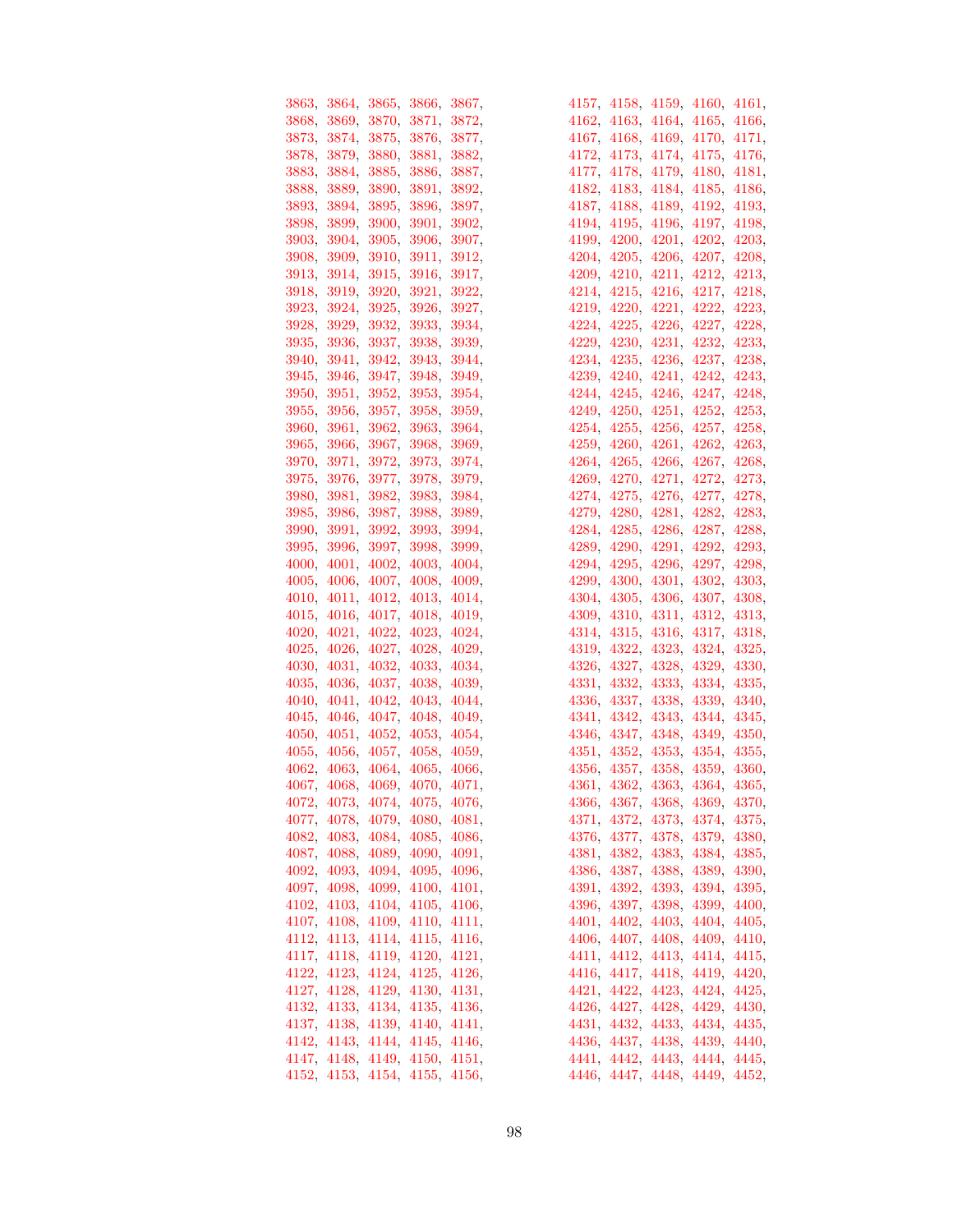| 4453, 4454, 4455, 4456, 4457, |  |  |  | 4747, 4748, 4749, 4750, 4751, |  |
|-------------------------------|--|--|--|-------------------------------|--|
| 4458, 4459, 4460, 4461, 4462, |  |  |  | 4752, 4753, 4754, 4755, 4756, |  |
| 4463, 4464, 4465, 4466, 4467, |  |  |  | 4757, 4758, 4759, 4760, 4761, |  |
| 4468, 4469, 4470, 4471, 4472, |  |  |  | 4762, 4763, 4764, 4765, 4766, |  |
| 4473, 4474, 4475, 4476, 4477, |  |  |  | 4767, 4768, 4769, 4770, 4771, |  |
| 4478, 4479, 4480, 4481, 4482, |  |  |  | 4772, 4773, 4774, 4775, 4776, |  |
| 4483, 4484, 4485, 4486, 4487, |  |  |  | 4777, 4778, 4779, 4780, 4781, |  |
| 4488, 4489, 4490, 4491, 4492, |  |  |  | 4782, 4783, 4784, 4785, 4786, |  |
| 4493, 4494, 4495, 4496, 4497, |  |  |  | 4787, 4788, 4789, 4790, 4791, |  |
| 4498, 4499, 4500, 4501, 4502, |  |  |  | 4792, 4793, 4794, 4795, 4796, |  |
| 4503, 4504, 4505, 4506, 4507, |  |  |  | 4797, 4798, 4799, 4800, 4801, |  |
| 4508, 4509, 4510, 4511, 4512, |  |  |  | 4802, 4803, 4804, 4805, 4806, |  |
| 4513, 4514, 4515, 4516, 4517, |  |  |  | 4807, 4808, 4809, 4810, 4811, |  |
| 4518, 4519, 4520, 4521, 4522, |  |  |  | 4812, 4813, 4814, 4815, 4816, |  |
| 4523, 4524, 4525, 4526, 4527, |  |  |  | 4817, 4818, 4819, 4820, 4821, |  |
| 4528, 4529, 4530, 4531, 4532, |  |  |  | 4822, 4823, 4824, 4825, 4826, |  |
|                               |  |  |  |                               |  |
| 4533, 4534, 4535, 4536, 4537, |  |  |  | 4827, 4828, 4829, 4830, 4831, |  |
| 4538, 4539, 4540, 4541, 4542, |  |  |  | 4832, 4833, 4834, 4837, 4838, |  |
| 4543, 4544, 4545, 4546, 4547, |  |  |  | 4839, 4840, 4841, 4842, 4843, |  |
| 4548, 4549, 4550, 4551, 4552, |  |  |  | 4844, 4845, 4846, 4847, 4848, |  |
| 4553, 4554, 4555, 4556, 4557, |  |  |  | 4849, 4850, 4851, 4852, 4853, |  |
| 4558, 4559, 4560, 4561, 4562, |  |  |  | 4854, 4855, 4856, 4857, 4858, |  |
| 4563, 4564, 4565, 4566, 4567, |  |  |  | 4859, 4860, 4861, 4862, 4863, |  |
| 4568, 4569, 4570, 4571, 4572, |  |  |  | 4864, 4865, 4866, 4867, 4868, |  |
| 4573, 4574, 4575, 4576, 4577, |  |  |  | 4869, 4870, 4871, 4872, 4873, |  |
| 4578, 4579, 4582, 4583, 4584, |  |  |  | 4874, 4875, 4876, 4877, 4878, |  |
| 4585, 4586, 4587, 4588, 4589, |  |  |  | 4879, 4880, 4881, 4882, 4883, |  |
| 4590, 4591, 4592, 4593, 4594, |  |  |  | 4884, 4885, 4886, 4887, 4888, |  |
| 4595, 4596, 4597, 4598, 4599, |  |  |  | 4889, 4890, 4891, 4892, 4893, |  |
| 4600, 4601, 4602, 4603, 4604, |  |  |  | 4894, 4895, 4896, 4897, 4898, |  |
| 4605, 4606, 4607, 4608, 4609, |  |  |  | 4899, 4900, 4901, 4902, 4903, |  |
| 4610, 4611, 4612, 4613, 4614, |  |  |  | 4904, 4905, 4906, 4907, 4908, |  |
| 4615, 4616, 4617, 4618, 4619, |  |  |  | 4909, 4910, 4911, 4912, 4913, |  |
| 4620, 4621, 4622, 4623, 4624, |  |  |  | 4914, 4915, 4916, 4917, 4918, |  |
| 4625, 4626, 4627, 4628, 4629, |  |  |  | 4919, 4920, 4921, 4922, 4923, |  |
| 4630, 4631, 4632, 4633, 4634, |  |  |  | 4924, 4925, 4926, 4927, 4928, |  |
| 4635, 4636, 4637, 4638, 4639, |  |  |  | 4929, 4930, 4931, 4932, 4933, |  |
| 4640, 4641, 4642, 4643, 4644, |  |  |  | 4934, 4935, 4936, 4937, 4938, |  |
| 4645, 4646, 4647, 4648, 4649, |  |  |  | 4939, 4940, 4941, 4942, 4943, |  |
| 4650, 4651, 4652, 4653, 4654, |  |  |  | 4944, 4945, 4946, 4947, 4948, |  |
| 4655, 4656, 4657, 4658, 4659, |  |  |  | 4949, 4950, 4951, 4952, 4953, |  |
| 4660, 4661, 4662, 4663, 4664, |  |  |  | 4954, 4955, 4956, 4957, 4958, |  |
| 4665, 4666, 4667, 4668, 4669, |  |  |  | 4959, 4960, 4961, 4962, 4963, |  |
| 4670, 4671, 4672, 4673, 4674, |  |  |  | 4966, 4967, 4968, 4969, 4970, |  |
| 4675, 4676, 4677, 4678, 4679, |  |  |  | 4971, 4972, 4973, 4974, 4975, |  |
| 4680, 4681, 4682, 4683, 4684, |  |  |  | 4976, 4977, 4978, 4979, 4980, |  |
| 4685, 4686, 4687, 4688, 4689, |  |  |  | 4981, 4982, 4983, 4984, 4985, |  |
| 4690, 4691, 4692, 4693, 4694, |  |  |  | 4986, 4987, 4988, 4989, 4990, |  |
| 4695, 4696, 4697, 4698, 4699, |  |  |  | 4991, 4992, 4993, 4994, 4995, |  |
| 4700, 4701, 4702, 4703, 4704, |  |  |  | 4996, 4997, 4998, 4999, 5000, |  |
| 4705, 4706, 4707, 4708, 4709, |  |  |  | 5001, 5002, 5003, 5004, 5005, |  |
| 4712, 4713, 4714, 4715, 4716, |  |  |  | 5006, 5007, 5008, 5009, 5010, |  |
| 4717, 4718, 4719, 4720, 4721, |  |  |  | 5011, 5012, 5013, 5014, 5015, |  |
| 4722, 4723, 4724, 4725, 4726, |  |  |  | 5016, 5017, 5018, 5019, 5020, |  |
|                               |  |  |  | 5021, 5022, 5023, 5024, 5025, |  |
| 4727, 4728, 4729, 4730, 4731, |  |  |  |                               |  |
| 4732, 4733, 4734, 4735, 4736, |  |  |  | 5026, 5027, 5028, 5029, 5030, |  |
| 4737, 4738, 4739, 4740, 4741, |  |  |  | 5031, 5032, 5033, 5034, 5035, |  |
| 4742, 4743, 4744, 4745, 4746, |  |  |  | 5036, 5037, 5038, 5039, 5040, |  |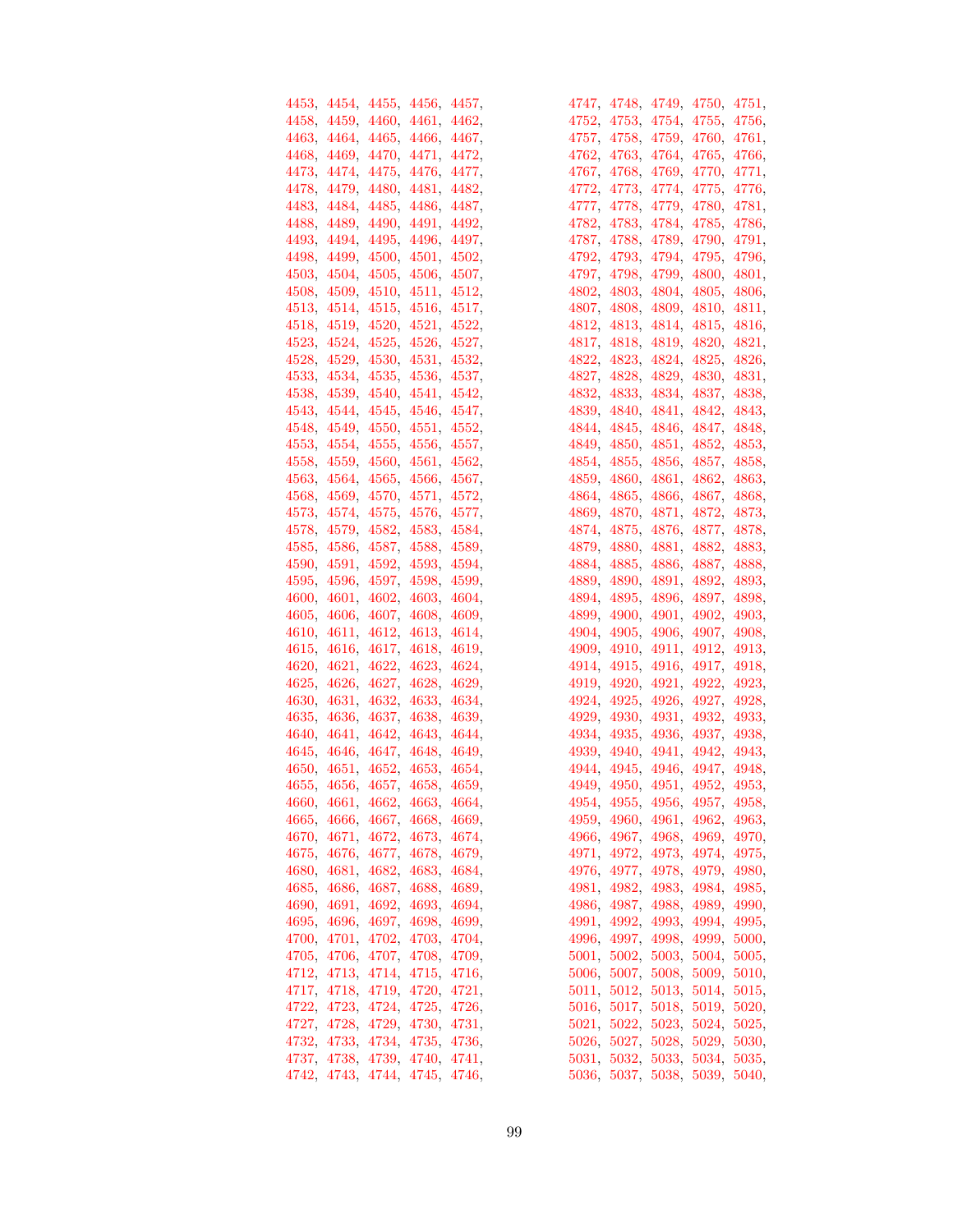[5041,](#page-79-25) [5042,](#page-79-26) [5043,](#page-79-27) [5044,](#page-79-28) [5045,](#page-79-29) [5046,](#page-79-30) [5047,](#page-79-31) [5048,](#page-79-32) [5049,](#page-79-33) [5050,](#page-79-34) [5051,](#page-79-35) [5052,](#page-79-36) [5053,](#page-79-37) [5054,](#page-79-38) [5055,](#page-79-39) [5056,](#page-79-40) [5057,](#page-79-41) [5058,](#page-79-42) [5059,](#page-79-43) [5060,](#page-79-44) [5061,](#page-79-45) [5062,](#page-79-46) [5063,](#page-79-47) [5064,](#page-79-48) [5065,](#page-79-49) [5066,](#page-79-50) [5067,](#page-79-51) [5068,](#page-79-52) [5069,](#page-79-53) [5070,](#page-79-54) [5071,](#page-79-55) [5072,](#page-79-56) [5073,](#page-79-57) [5074,](#page-79-58) [5075,](#page-79-59) [5076,](#page-79-60) [5077,](#page-79-61) [5078,](#page-79-62) [5079,](#page-79-63) [5080,](#page-79-64) [5081](#page-79-65) \SE@MapDeclareFrom ....... [488,](#page-13-22) [491](#page-13-23) \SE@MapDeclareTo ........ [489,](#page-13-24) [494](#page-13-25) \SE@newif .... [145,](#page-6-19) [165,](#page-6-20) [167,](#page-6-13) [362,](#page-10-22) [600](#page-15-10) \SE@next . . . . . . . . . . . . [193,](#page-7-27) [196,](#page-7-28) [199,](#page-7-29) [210,](#page-7-17) [216,](#page-7-30) [221,](#page-7-31) [227,](#page-8-23) [240,](#page-8-24) [242,](#page-8-25) [249,](#page-8-17) [252,](#page-8-26) [257,](#page-8-27) [503,](#page-13-26) [510,](#page-13-27) [836,](#page-20-20) [839,](#page-20-21) [842,](#page-20-22) [846,](#page-20-23) [856,](#page-20-24) [859,](#page-20-25) [862,](#page-20-26) [866,](#page-20-27) [889,](#page-21-18) [998,](#page-23-24) [1015,](#page-23-25) [1032,](#page-23-26) [1038,](#page-23-27) [1042,](#page-23-28) [1046,](#page-23-29) [1051,](#page-24-21) [1053,](#page-24-22) [1057,](#page-24-23) [1063,](#page-24-24) [1065,](#page-24-25) [1083,](#page-24-26) [1086,](#page-24-27) [1092,](#page-24-28) [1094,](#page-24-29) [1118,](#page-25-19) [1120,](#page-25-20) [1135,](#page-25-21) [1139,](#page-25-22) [1145,](#page-25-23) [1147,](#page-25-24) [1150,](#page-25-25) [1164,](#page-25-26) [1170,](#page-26-15) [1195,](#page-26-16) [1209,](#page-26-17) [1277,](#page-28-34) [1282,](#page-28-35) [1307,](#page-28-36) [1311,](#page-28-37) [1383,](#page-29-14) [1388,](#page-30-25) [1401,](#page-30-26) [1407,](#page-30-27) [1436,](#page-30-20) [1441,](#page-30-28) [1457,](#page-31-42) [1501,](#page-31-10) [1506,](#page-32-26) [1511,](#page-32-27) [1517,](#page-32-28) [1543,](#page-32-17) [1548,](#page-32-29) [1553,](#page-32-30) [1559,](#page-33-21) [1566,](#page-33-22) [1603,](#page-33-14) [1608,](#page-33-23) [1613,](#page-33-24) [1628,](#page-34-14) [1637,](#page-34-15) [1772,](#page-36-11) [1777,](#page-36-18) [1785](#page-36-19) \SE@Nibble@NumToBin ....... [382,](#page-11-14) [789,](#page-19-18) [790,](#page-19-14) [791,](#page-19-17) [802,](#page-19-19) [895,](#page-21-15) [898,](#page-21-12) [899,](#page-21-19) [922,](#page-21-20) [926,](#page-21-21) [937,](#page-21-22) [941,](#page-22-23) [956,](#page-22-24) [957,](#page-22-15) [958,](#page-22-17) [959,](#page-22-18) [960,](#page-22-22) [975,](#page-22-25) [1071,](#page-24-30) [1075,](#page-24-31) [1123,](#page-25-12) [1124,](#page-25-14) [1127,](#page-25-27) [1153,](#page-25-28) [1156,](#page-25-29) [1173,](#page-26-11) [1174,](#page-26-12) [1177,](#page-26-18) [1178,](#page-26-19) [1182](#page-26-20) \SE@Nibble@NumToHex . . . [375,](#page-10-23) [410,](#page-11-15) [812](#page-19-20) \SE@Nibbles@BinToHex ...... 403 [797,](#page-19-21) [814,](#page-19-16) [906,](#page-21-13) [907,](#page-21-17) [932,](#page-21-23) [948,](#page-22-26) [966,](#page-22-27) [992,](#page-22-28) [1080,](#page-24-32) [1132,](#page-25-30) [1159,](#page-25-31) [1187](#page-26-21) \SE@numexprtrue . . . . . . . . . . . . . . [366](#page-10-24) \SE@pdfdoc@from . . . . [1277,](#page-28-34) [1278,](#page-28-38) [1280](#page-28-1) \SE@PrefixFrom . . . . [136,](#page-5-39) [262,](#page-8-2) [265,](#page-8-3) [271,](#page-8-4) [830,](#page-20-0) [850,](#page-20-1) [996,](#page-23-0) [1232,](#page-27-2) [1276,](#page-28-0) [1382,](#page-29-2) [1435,](#page-30-2) [1500,](#page-31-2) [1542,](#page-32-2) [1602,](#page-33-2) [1794](#page-37-2) \SE@PrefixSurrogateFrom . . . . . . . [137](#page-6-21) \SE@PrefixSurrogateTo ..... [139,](#page-6-22) [186,](#page-7-5) [786,](#page-19-3) [787,](#page-19-4) [954,](#page-22-5) [1228,](#page-27-1) [1272,](#page-27-4) [1378,](#page-29-1) [1431,](#page-30-1) [1496,](#page-31-1) [1538,](#page-32-1) [1598,](#page-33-1) [1792](#page-37-1) \SE@PrefixTo ...... [138,](#page-6-23) [174,](#page-7-2) [177,](#page-7-3) [184,](#page-7-4) [781,](#page-19-1) [783,](#page-19-2) [916,](#page-21-2) [1225,](#page-27-0) [1249,](#page-27-3) [1359,](#page-29-0) [1412,](#page-30-0) [1489,](#page-31-0) [1523,](#page-32-0) [1571,](#page-33-0) [1790](#page-37-0) \SE@RemoveByteOrderFour [562,](#page-14-23) [565,](#page-14-24) [650](#page-16-26) \SE@RemoveByteOrderTwo [553,](#page-14-25) [556,](#page-14-26) [641](#page-16-27) \SE@result . . . . . . . . . . . [141,](#page-6-24) [172,](#page-6-14) [189,](#page-7-32) [260,](#page-8-12) [273,](#page-8-28) [548,](#page-14-3) [576,](#page-14-19) [577,](#page-14-21) [581,](#page-14-20) [582,](#page-14-27) [585,](#page-14-4) [608,](#page-15-0) [613,](#page-15-12) [617,](#page-15-13) [624,](#page-16-0) [630,](#page-16-24) [636,](#page-16-25) [642,](#page-16-17) [647,](#page-16-28) [653,](#page-16-16) [661](#page-16-29) \SE@ResultAdd .. [140,](#page-6-25) [499,](#page-13-2) [513,](#page-13-4) [518,](#page-13-5) [526,](#page-13-7) [782,](#page-19-22) [784,](#page-19-23) [805,](#page-19-24) [821,](#page-19-25) [893,](#page-21-24) [905,](#page-21-25) [918,](#page-21-26) [931,](#page-21-27) [946,](#page-22-29) [990,](#page-22-30) [1045,](#page-23-30) [1078,](#page-24-33) [1130,](#page-25-32) [1185,](#page-26-22) [1226,](#page-27-22) [1230,](#page-27-23)

[1241,](#page-27-24) [1267,](#page-27-25) [1301,](#page-28-39) [1375,](#page-29-39) [1404,](#page-30-29) [1428,](#page-30-30) [1454,](#page-31-43) [1491,](#page-31-44) [1514,](#page-32-31) [1527,](#page-32-32) [1562,](#page-33-25) [1575,](#page-33-26) [1578,](#page-33-27) [1581,](#page-33-28) [1584,](#page-33-29) [1618,](#page-34-16) [1621,](#page-34-17) [1624,](#page-34-18) [1633,](#page-34-19) [1763,](#page-36-20) [1780](#page-36-21)  $\verb|\SE@skipRemaining |\dots.216|,$ [223,](#page-7-33) [240,](#page-8-24) [252,](#page-8-26) [503,](#page-13-26) [510,](#page-13-27) [889,](#page-21-18) [1032,](#page-23-26) [1051,](#page-24-21) [1063,](#page-24-24) [1092,](#page-24-28) [1118,](#page-25-19) [1145,](#page-25-23) [1164,](#page-25-26) [1170,](#page-26-15) [1195,](#page-26-16) [1307,](#page-28-36) [1401,](#page-30-26) [1511,](#page-32-27) [1553,](#page-32-30) [1559,](#page-33-21) [1613,](#page-33-24) [1628](#page-34-14) \SE@temp . . . . . . . . . . . . . [697,](#page-17-29) [700,](#page-17-30) [701,](#page-17-31) [702,](#page-17-32) [703,](#page-17-33) [704,](#page-17-34) [705,](#page-17-35) [706,](#page-17-36) [707,](#page-17-37) [708,](#page-17-38) [709,](#page-17-39) [710,](#page-17-40) [711,](#page-17-41) [712,](#page-17-42) [713,](#page-17-43) [714,](#page-17-44) [715,](#page-17-45) [716,](#page-17-46) [717,](#page-17-47) [718,](#page-17-48) [719,](#page-17-49) [720,](#page-17-50) [721,](#page-17-51) [722,](#page-17-52) [723,](#page-17-53) [724,](#page-17-54) [725,](#page-17-55) [726,](#page-18-0) [727,](#page-18-1) [728,](#page-18-2) [729,](#page-18-3) [730,](#page-18-4) [731,](#page-18-5) [732,](#page-18-6) [733,](#page-18-7) [734,](#page-18-8) [820,](#page-19-26) [822,](#page-19-27) [921,](#page-21-28) [924,](#page-21-29) [927,](#page-21-1) [929,](#page-21-8) [932,](#page-21-23) [936,](#page-21-30) [939,](#page-22-31) [942,](#page-22-0) [944,](#page-22-7) [948,](#page-22-26) [976,](#page-22-32) [992,](#page-22-28) [997,](#page-23-14) [1009,](#page-23-31) [1035,](#page-23-32) [1070,](#page-24-34) [1073,](#page-24-35) [1076,](#page-24-13) [1080,](#page-24-32) [1125,](#page-25-33) [1132,](#page-25-30) [1175,](#page-26-23) [1187](#page-26-21) \SE@TestMode ............... [1194](#page-26-1) \SE@TestModefalse ............ [597](#page-15-20) \SE@TestModetrue . . . . . . . . . . . . . [595](#page-15-21) \SE@this . . . . . . . . . . . [1642,](#page-34-20) [1646,](#page-34-21) [1650,](#page-34-22) [1654,](#page-34-23) [1658,](#page-34-24) [1662,](#page-34-25) [1666,](#page-34-26) [1670,](#page-35-14) [1674,](#page-35-15) [1678,](#page-35-16) [1682,](#page-35-17) [1686,](#page-35-18) [1690,](#page-35-19) [1694,](#page-35-20) [1698,](#page-35-21) [1702,](#page-35-22) [1706,](#page-35-23) [1710,](#page-35-24) [1714,](#page-35-25) [1718,](#page-35-26) [1722,](#page-35-27) [1726,](#page-35-28) [1730,](#page-36-22) [1734,](#page-36-23) [1738,](#page-36-24) [1742,](#page-36-25) [1746,](#page-36-26) [1750,](#page-36-27) [1754,](#page-36-28) [1758,](#page-36-29) [1790,](#page-37-0) [1792,](#page-37-1) [1794](#page-37-2) \SE@to . . . . . . . . . . [531,](#page-13-10) [536,](#page-14-1) [538,](#page-14-2) [540,](#page-14-6) [541,](#page-14-28) [543,](#page-14-7) [544,](#page-14-29) [572,](#page-14-14) [579,](#page-14-16) [582](#page-14-27) \SE@to@general . . . . . . . . . [1761,](#page-36-30) [1791](#page-37-63) \SE@to@general@surrogate . [1768,](#page-36-31) [1793](#page-37-64) \SE@utfviii@CheckCont . . . . . . . . . . . . . . . . . [1060,](#page-24-0) [1089,](#page-24-1) [1142,](#page-25-0) [1211](#page-26-0) \SE@utfviii@filter . . . . [998,](#page-23-24) [999,](#page-23-33) [1013](#page-23-1) \SE@utfviii@from . . . . . . . . . . . . . . [1009,](#page-23-31) [1040,](#page-23-2) [1046,](#page-23-29) [1053,](#page-24-22) [1065,](#page-24-25) [1083,](#page-24-26) [1094,](#page-24-29) [1120,](#page-25-20) [1135,](#page-25-21) [1147,](#page-25-24) [1150](#page-25-25) \SE@utfxvi ......... [540,](#page-14-6) [549,](#page-14-8) [601](#page-15-22) \SE@utfxvibe . . . . . . . . . . . . . . . . .  $.541, 552, 574, 579, 602, 612, 619$  $.541, 552, 574, 579, 602, 612, 619$  $.541, 552, 574, 579, 602, 612, 619$  $.541, 552, 574, 579, 602, 612, 619$  $.541, 552, 574, 579, 602, 612, 619$  $.541, 552, 574, 579, 602, 612, 619$  $.541, 552, 574, 579, 602, 612, 619$  $.541, 552, 574, 579, 602, 612, 619$  $.541, 552, 574, 579, 602, 612, 619$  $.541, 552, 574, 579, 602, 612, 619$  $.541, 552, 574, 579, 602, 612, 619$  $.541, 552, 574, 579, 602, 612, 619$  $.541, 552, 574, 579, 602, 612, 619$  $.541, 552, 574, 579, 602, 612, 619$ \SE@utfxvile ........ [555,](#page-14-10) [603,](#page-15-24) [616](#page-15-18) \SE@utfxvile@from . . [1233,](#page-27-26) [1235,](#page-27-5) [1243](#page-27-27) \SE@utfxxxii . . . . . . . . . [543,](#page-14-7) [558,](#page-14-11) [604](#page-15-25) \SE@utfxxxii@be@from . . [831,](#page-20-28) [834,](#page-20-2) [842](#page-20-22) \SE@utfxxxii@from . . . . [843,](#page-20-29) [863,](#page-20-30) [869](#page-20-4)  $\S$ E@utfxxxii@le@add ....... [806,](#page-19-28) [819](#page-19-5) \SE@utfxxxii@le@from . . [851,](#page-20-31) [854,](#page-20-3) [862](#page-20-26) \SE@utfxxxii@le@switch . . . . [822,](#page-19-27) [825](#page-19-6) \SE@utfxxxiibe . . . . [544,](#page-14-29) [561,](#page-14-12) [605,](#page-15-26) [627](#page-16-22) \SE@utfxxxiile ....... [564,](#page-14-13) [606,](#page-15-27) [635](#page-16-23) \SE@w . . . . . . . . . . . . [789,](#page-19-18) [792,](#page-19-29) [793,](#page-19-8) [796,](#page-19-30) [797,](#page-19-21) [799,](#page-19-11) [808,](#page-19-7) [812,](#page-19-20) [956,](#page-22-24) [961,](#page-22-33) [962,](#page-22-8) [965,](#page-22-34) [966,](#page-22-27) [968,](#page-22-14) [969,](#page-22-6) [971,](#page-22-16) [975,](#page-22-25) [978,](#page-22-2) [980,](#page-22-9) [1153,](#page-25-28) [1154,](#page-25-34) [1157,](#page-25-9) [1159,](#page-25-31) [1160,](#page-25-13) [1161,](#page-25-2) [1167,](#page-26-2) [1177](#page-26-18)